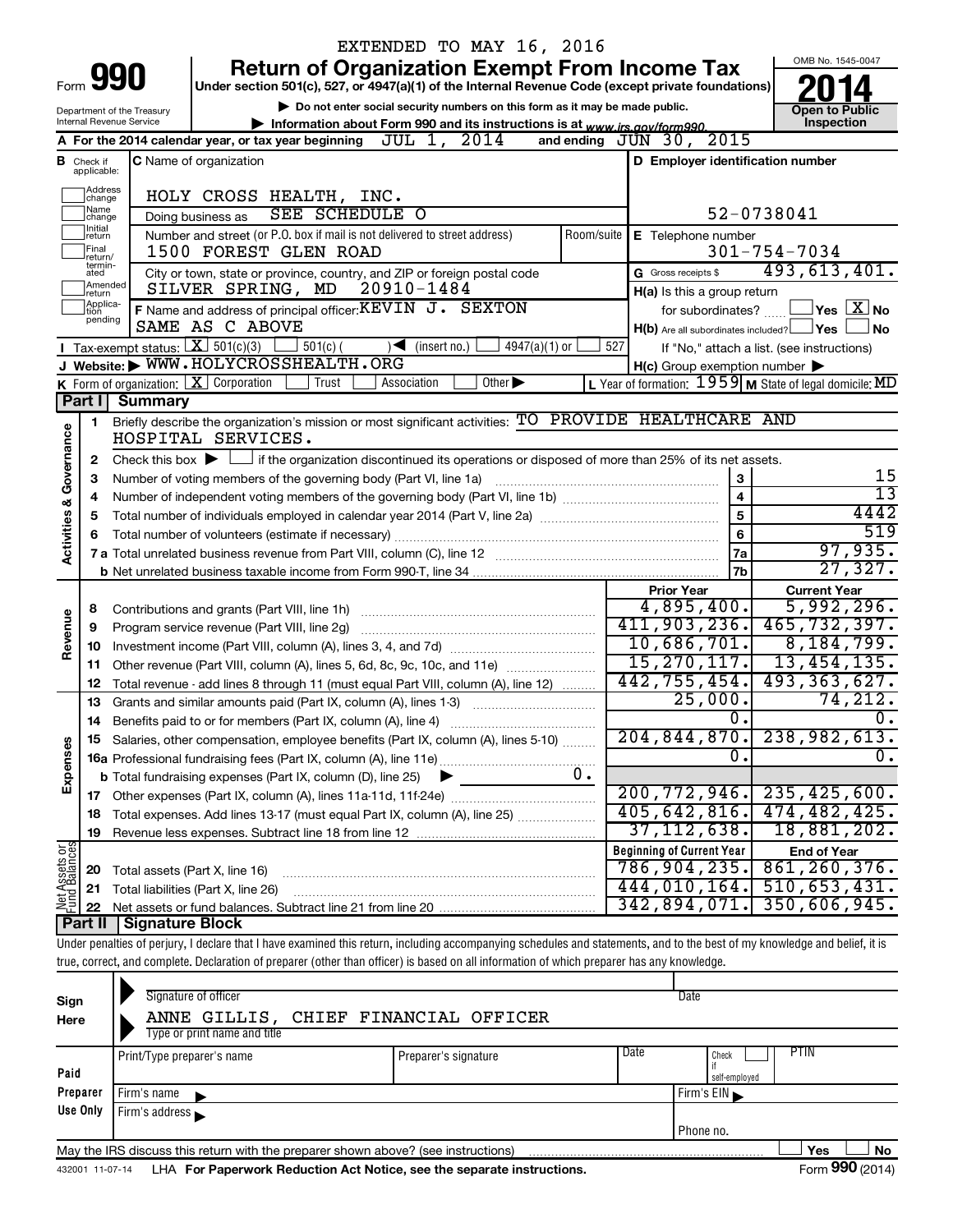|                | Form 990 (2014)                                         | HOLY CROSS HEALTH, INC.                                                                                                              | 52-0738041<br>Page 2                                                                                                                         |
|----------------|---------------------------------------------------------|--------------------------------------------------------------------------------------------------------------------------------------|----------------------------------------------------------------------------------------------------------------------------------------------|
|                | Part III   Statement of Program Service Accomplishments |                                                                                                                                      |                                                                                                                                              |
|                |                                                         |                                                                                                                                      | $\boxed{\text{X}}$                                                                                                                           |
| 1              | Briefly describe the organization's mission:            |                                                                                                                                      | WE, HOLY CROSS HEALTH & TRINITY HEALTH, SERVE TOGETHER IN THE SPIRIT OF                                                                      |
|                |                                                         | THE GOSPEL AS A COMPASSIONATE & TRANSFORMING HEALING PRESENCE WITHIN                                                                 |                                                                                                                                              |
|                |                                                         |                                                                                                                                      | OUR COMMUNITIES.WE CARRY OUT THIS MISSION IN OUR COMMUNITY THROUGH OUR                                                                       |
|                |                                                         | COMMITMENT TO BE THE MOST TRUSTED PROVIDER OF HEALTH CARE SERVICES.                                                                  |                                                                                                                                              |
| $\mathbf{2}$   |                                                         | Did the organization undertake any significant program services during the year which were not listed on                             |                                                                                                                                              |
|                | the prior Form 990 or 990-EZ?                           |                                                                                                                                      | $\exists$ Yes $\boxed{\text{X}}$ No                                                                                                          |
|                | If "Yes," describe these new services on Schedule O.    |                                                                                                                                      |                                                                                                                                              |
| 3              |                                                         | Did the organization cease conducting, or make significant changes in how it conducts, any program services?                         | $\overline{\ }$ Yes $\overline{\ \ X}$ No                                                                                                    |
|                | If "Yes," describe these changes on Schedule O.         |                                                                                                                                      |                                                                                                                                              |
| 4              |                                                         | Describe the organization's program service accomplishments for each of its three largest program services, as measured by expenses. |                                                                                                                                              |
|                |                                                         |                                                                                                                                      | Section 501(c)(3) and 501(c)(4) organizations are required to report the amount of grants and allocations to others, the total expenses, and |
|                | revenue, if any, for each program service reported.     | 375,099,820. including grants of \$                                                                                                  | 74, 212. $($ Revenue \$475, 420, 447.                                                                                                        |
|                | ) (Expenses \$<br>4a (Code:                             |                                                                                                                                      | HOLY CROSS HEALTH, INC. IS A NOT-FOR-PROFIT HEALTH SYSTEM IN MONTGOMERY                                                                      |
|                |                                                         | COUNTY, MD., DEDICATED TO IMPROVING THE HEALTH OF ITS COMMUNITY FOR                                                                  |                                                                                                                                              |
|                |                                                         |                                                                                                                                      | MORE THAN 50 YEARS. HOLY CROSS SERVES MORE THAN 215,000 PATIENTS EACH                                                                        |
|                |                                                         | YEAR THROUGH A FULL RANGE OF INPATIENT, OUTPATIENT AND INNOVATIVE                                                                    |                                                                                                                                              |
|                |                                                         |                                                                                                                                      | COMMUNITY-BASED SERVICES. HOLY CROSS HAS GROWN FROM A SINGLE HOSPITAL                                                                        |
|                |                                                         | LOCATED IN SILVER SPRING, MD., INTO A SYSTEM OF HOSPITALS AND HEALTH                                                                 |                                                                                                                                              |
|                |                                                         | CENTERS IN LOCATIONS THROUGHOUT THE COMMUNITY.                                                                                       | HOLY CROSS GERMANTOWN                                                                                                                        |
|                |                                                         | HOSPITAL OPENED OCTOBER 1, 2014 AND IS THE FIRST NEW HOSPITAL IN THE                                                                 |                                                                                                                                              |
|                |                                                         | COUNTY IN 35 YEARS. HOLY CROSS HEALTH CENTERS ARE LOCATED IN SILVER                                                                  |                                                                                                                                              |
|                |                                                         | SPRING, GAITHERSBURG, GERMANTOWN AND ASPEN HILL.                                                                                     |                                                                                                                                              |
|                |                                                         | FOR MORE INFORMATION SEE SCHEDULE H AND THE HOSPITAL WEBSITE:                                                                        |                                                                                                                                              |
| 4b             | (Code:<br>(Expenses \$                                  | including grants of \$                                                                                                               | (Revenue \$                                                                                                                                  |
|                |                                                         |                                                                                                                                      |                                                                                                                                              |
|                |                                                         |                                                                                                                                      |                                                                                                                                              |
|                |                                                         |                                                                                                                                      |                                                                                                                                              |
|                |                                                         |                                                                                                                                      |                                                                                                                                              |
|                |                                                         |                                                                                                                                      |                                                                                                                                              |
|                |                                                         |                                                                                                                                      |                                                                                                                                              |
|                |                                                         |                                                                                                                                      |                                                                                                                                              |
|                |                                                         |                                                                                                                                      |                                                                                                                                              |
|                |                                                         |                                                                                                                                      |                                                                                                                                              |
|                |                                                         |                                                                                                                                      |                                                                                                                                              |
|                |                                                         |                                                                                                                                      |                                                                                                                                              |
| 4c             | (Code:<br>(Expenses \$                                  | including grants of \$                                                                                                               | Revenue \$                                                                                                                                   |
|                |                                                         |                                                                                                                                      |                                                                                                                                              |
|                |                                                         |                                                                                                                                      |                                                                                                                                              |
|                |                                                         |                                                                                                                                      |                                                                                                                                              |
|                |                                                         |                                                                                                                                      |                                                                                                                                              |
|                |                                                         |                                                                                                                                      |                                                                                                                                              |
|                |                                                         |                                                                                                                                      |                                                                                                                                              |
|                |                                                         |                                                                                                                                      |                                                                                                                                              |
|                |                                                         |                                                                                                                                      |                                                                                                                                              |
|                |                                                         |                                                                                                                                      |                                                                                                                                              |
|                |                                                         |                                                                                                                                      |                                                                                                                                              |
|                |                                                         |                                                                                                                                      |                                                                                                                                              |
| 4d             | Other program services (Describe in Schedule O.)        |                                                                                                                                      |                                                                                                                                              |
|                | (Expenses \$                                            | including grants of \$                                                                                                               | (Revenue \$                                                                                                                                  |
| 4е             | Total program service expenses                          | 375,099,820.                                                                                                                         |                                                                                                                                              |
| 432002         |                                                         |                                                                                                                                      | Form 990 (2014)                                                                                                                              |
| $11 - 07 - 14$ |                                                         | SEE SCHEDULE O FOR CONTINUATION(S)                                                                                                   |                                                                                                                                              |
|                | 13520425 794151 7000                                    | 2014.05092 HOLY CROSS HEALTH, INC.                                                                                                   | 70001                                                                                                                                        |
|                |                                                         |                                                                                                                                      |                                                                                                                                              |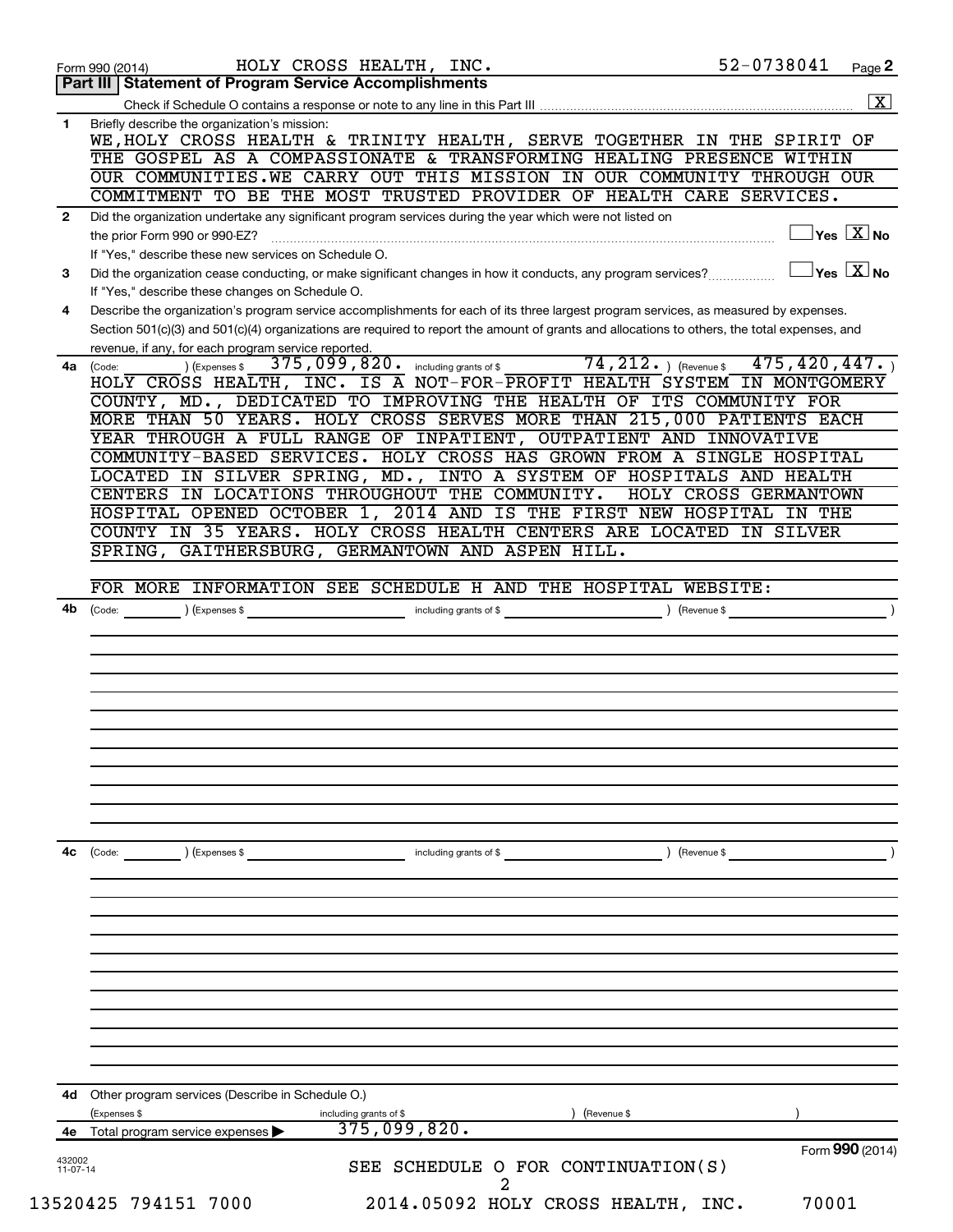Form 990 (2014) Page HOLY CROSS HEALTH, INC. 52-0738041 **Part IV Checklist of Required Schedules**

|    |                                                                                                                                                                         |                 | <b>Yes</b>              | No                      |
|----|-------------------------------------------------------------------------------------------------------------------------------------------------------------------------|-----------------|-------------------------|-------------------------|
| 1. | Is the organization described in section 501(c)(3) or $4947(a)(1)$ (other than a private foundation)?                                                                   |                 |                         |                         |
|    |                                                                                                                                                                         | 1               | х                       |                         |
| 2  | Is the organization required to complete Schedule B, Schedule of Contributors? [11] The organization required to complete Schedule B, Schedule of Contributors?         | $\overline{2}$  | $\overline{\text{x}}$   |                         |
| 3  | Did the organization engage in direct or indirect political campaign activities on behalf of or in opposition to candidates for                                         | 3               |                         | x                       |
| 4  | Section 501(c)(3) organizations. Did the organization engage in lobbying activities, or have a section 501(h) election in effect                                        |                 |                         |                         |
|    |                                                                                                                                                                         | 4               | х                       |                         |
| 5  | Is the organization a section 501(c)(4), 501(c)(5), or 501(c)(6) organization that receives membership dues, assessments, or                                            |                 |                         |                         |
|    |                                                                                                                                                                         | 5               |                         | x                       |
| 6  | Did the organization maintain any donor advised funds or any similar funds or accounts for which donors have the right to                                               |                 |                         |                         |
|    | provide advice on the distribution or investment of amounts in such funds or accounts? If "Yes," complete Schedule D, Part I                                            | 6               |                         | x                       |
| 7  | Did the organization receive or hold a conservation easement, including easements to preserve open space,                                                               |                 |                         |                         |
|    |                                                                                                                                                                         | $\overline{7}$  |                         | х                       |
| 8  | Did the organization maintain collections of works of art, historical treasures, or other similar assets? If "Yes," complete                                            |                 |                         |                         |
|    |                                                                                                                                                                         | 8               |                         | x                       |
| 9  | Did the organization report an amount in Part X, line 21, for escrow or custodial account liability; serve as a custodian for                                           |                 |                         |                         |
|    | amounts not listed in Part X; or provide credit counseling, debt management, credit repair, or debt negotiation services?                                               |                 |                         | x                       |
| 10 | If "Yes," complete Schedule D, Part IV<br>Did the organization, directly or through a related organization, hold assets in temporarily restricted endowments, permanent | 9               |                         |                         |
|    |                                                                                                                                                                         | 10              | x                       |                         |
| 11 | If the organization's answer to any of the following questions is "Yes," then complete Schedule D, Parts VI, VII, VIII, IX, or X                                        |                 |                         |                         |
|    | as applicable.                                                                                                                                                          |                 |                         |                         |
|    | a Did the organization report an amount for land, buildings, and equipment in Part X, line 10? If "Yes," complete Schedule D,                                           |                 |                         |                         |
|    | Part VI                                                                                                                                                                 | 11a             | х                       |                         |
|    | <b>b</b> Did the organization report an amount for investments - other securities in Part X, line 12 that is 5% or more of its total                                    |                 |                         |                         |
|    |                                                                                                                                                                         | 11b             | х                       |                         |
|    | c Did the organization report an amount for investments - program related in Part X, line 13 that is 5% or more of its total                                            |                 |                         |                         |
|    |                                                                                                                                                                         | 11c             |                         | x                       |
|    | d Did the organization report an amount for other assets in Part X, line 15 that is 5% or more of its total assets reported in                                          |                 |                         |                         |
|    |                                                                                                                                                                         | 11d             | х                       |                         |
|    | e Did the organization report an amount for other liabilities in Part X, line 25? If "Yes," complete Schedule D, Part X                                                 | 11e             | $\overline{\textbf{x}}$ |                         |
| f. | Did the organization's separate or consolidated financial statements for the tax year include a footnote that addresses                                                 |                 |                         | x                       |
|    | the organization's liability for uncertain tax positions under FIN 48 (ASC 740)? If "Yes," complete Schedule D, Part X                                                  | 11f             |                         |                         |
|    | 12a Did the organization obtain separate, independent audited financial statements for the tax year? If "Yes," complete<br>Schedule D, Parts XI and XII                 | 12a             |                         | x                       |
|    | <b>b</b> Was the organization included in consolidated, independent audited financial statements for the tax year?                                                      |                 |                         |                         |
|    | If "Yes," and if the organization answered "No" to line 12a, then completing Schedule D, Parts XI and XII is optional                                                   | 12b             | х                       |                         |
| 13 | Is the organization a school described in section $170(b)(1)(A)(ii)?$ If "Yes," complete Schedule E                                                                     | 13              |                         | X                       |
|    | 14a Did the organization maintain an office, employees, or agents outside of the United States?                                                                         | 14a             |                         | $\overline{\mathbf{X}}$ |
|    | <b>b</b> Did the organization have aggregate revenues or expenses of more than \$10,000 from grantmaking, fundraising, business,                                        |                 |                         |                         |
|    | investment, and program service activities outside the United States, or aggregate foreign investments valued at \$100,000                                              |                 |                         |                         |
|    |                                                                                                                                                                         | 14b             |                         | x                       |
| 15 | Did the organization report on Part IX, column (A), line 3, more than \$5,000 of grants or other assistance to or for any                                               |                 |                         |                         |
|    |                                                                                                                                                                         | 15              |                         | х                       |
| 16 | Did the organization report on Part IX, column (A), line 3, more than \$5,000 of aggregate grants or other assistance to                                                |                 |                         |                         |
|    |                                                                                                                                                                         | 16              |                         | x                       |
| 17 | Did the organization report a total of more than \$15,000 of expenses for professional fundraising services on Part IX,                                                 |                 |                         | x                       |
|    |                                                                                                                                                                         | 17              |                         |                         |
| 18 | Did the organization report more than \$15,000 total of fundraising event gross income and contributions on Part VIII, lines                                            | 18              |                         | х                       |
| 19 | Did the organization report more than \$15,000 of gross income from gaming activities on Part VIII, line 9a? If "Yes,"                                                  |                 |                         |                         |
|    |                                                                                                                                                                         | 19              |                         | х                       |
|    |                                                                                                                                                                         | 20a             | х                       |                         |
|    |                                                                                                                                                                         | 20 <sub>b</sub> | х                       |                         |

Form (2014) **990**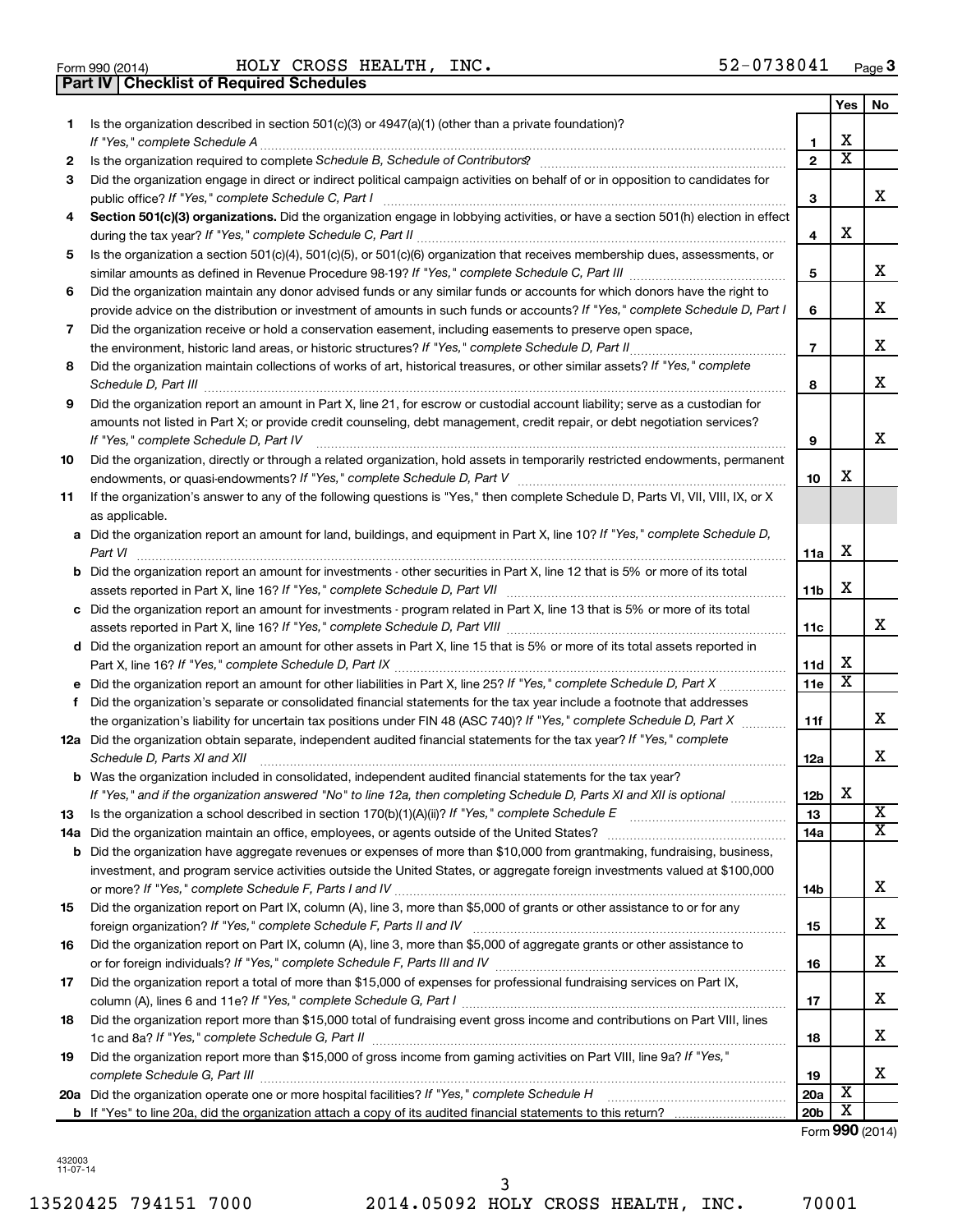| Form 990 (2014) |  |  |
|-----------------|--|--|
|                 |  |  |

Form 990 (2014) Page HOLY CROSS HEALTH, INC. 52-0738041

|    | <b>Part IV   Checklist of Required Schedules (continued)</b>                                                                        |                 |     |                         |
|----|-------------------------------------------------------------------------------------------------------------------------------------|-----------------|-----|-------------------------|
|    |                                                                                                                                     |                 | Yes | No                      |
| 21 | Did the organization report more than \$5,000 of grants or other assistance to any domestic organization or                         |                 |     |                         |
|    |                                                                                                                                     | 21              | X   |                         |
| 22 | Did the organization report more than \$5,000 of grants or other assistance to or for domestic individuals on                       |                 |     |                         |
|    |                                                                                                                                     | 22              |     | x                       |
| 23 | Did the organization answer "Yes" to Part VII, Section A, line 3, 4, or 5 about compensation of the organization's current          |                 |     |                         |
|    | and former officers, directors, trustees, key employees, and highest compensated employees? If "Yes," complete                      |                 |     |                         |
|    | Schedule J <b>Execute Schedule J Execute Schedule J</b>                                                                             | 23              | X   |                         |
|    | 24a Did the organization have a tax-exempt bond issue with an outstanding principal amount of more than \$100,000 as of the         |                 |     |                         |
|    | last day of the year, that was issued after December 31, 2002? If "Yes," answer lines 24b through 24d and complete                  |                 |     |                         |
|    | Schedule K. If "No", go to line 25a                                                                                                 | 24a             |     | x                       |
| b  |                                                                                                                                     | 24 <sub>b</sub> |     |                         |
|    | Did the organization maintain an escrow account other than a refunding escrow at any time during the year to defease                |                 |     |                         |
|    |                                                                                                                                     | 24c             |     |                         |
|    |                                                                                                                                     | 24d             |     |                         |
|    | 25a Section 501(c)(3), 501(c)(4), and 501(c)(29) organizations. Did the organization engage in an excess benefit                    |                 |     |                         |
|    |                                                                                                                                     | 25a             |     | x                       |
|    | <b>b</b> Is the organization aware that it engaged in an excess benefit transaction with a disqualified person in a prior year, and |                 |     |                         |
|    | that the transaction has not been reported on any of the organization's prior Forms 990 or 990-EZ? If "Yes," complete               |                 |     |                         |
|    | Schedule L, Part I                                                                                                                  | 25b             |     | x                       |
| 26 | Did the organization report any amount on Part X, line 5, 6, or 22 for receivables from or payables to any current or               |                 |     |                         |
|    | former officers, directors, trustees, key employees, highest compensated employees, or disqualified persons? If "Yes,"              |                 |     |                         |
|    |                                                                                                                                     | 26              |     | х                       |
| 27 | Did the organization provide a grant or other assistance to an officer, director, trustee, key employee, substantial                |                 |     |                         |
|    | contributor or employee thereof, a grant selection committee member, or to a 35% controlled entity or family member                 |                 |     |                         |
|    |                                                                                                                                     | 27              |     | х                       |
| 28 | Was the organization a party to a business transaction with one of the following parties (see Schedule L, Part IV                   |                 |     |                         |
|    | instructions for applicable filing thresholds, conditions, and exceptions):                                                         |                 |     |                         |
| а  | A current or former officer, director, trustee, or key employee? If "Yes," complete Schedule L, Part IV                             | 28a             |     | x                       |
| b  | A family member of a current or former officer, director, trustee, or key employee? If "Yes," complete Schedule L, Part IV          | 28b             |     | $\overline{\texttt{x}}$ |
|    | c An entity of which a current or former officer, director, trustee, or key employee (or a family member thereof) was an officer,   |                 |     |                         |
|    | director, trustee, or direct or indirect owner? If "Yes," complete Schedule L, Part IV                                              | 28c             |     | X                       |
| 29 |                                                                                                                                     | 29              |     | $\overline{\textbf{X}}$ |
| 30 | Did the organization receive contributions of art, historical treasures, or other similar assets, or qualified conservation         |                 |     |                         |
|    |                                                                                                                                     | 30              |     | х                       |
| 31 | Did the organization liquidate, terminate, or dissolve and cease operations?                                                        |                 |     |                         |
|    |                                                                                                                                     | 31              |     | Χ                       |
| 32 | Did the organization sell, exchange, dispose of, or transfer more than 25% of its net assets? If "Yes," complete                    |                 |     |                         |
|    |                                                                                                                                     | 32              |     | x                       |
| 33 | Did the organization own 100% of an entity disregarded as separate from the organization under Regulations                          |                 |     |                         |
|    |                                                                                                                                     | 33              |     | x                       |
| 34 | Was the organization related to any tax-exempt or taxable entity? If "Yes," complete Schedule R, Part II, III, or IV, and           |                 |     |                         |
|    | Part V, line 1                                                                                                                      | 34              | X   |                         |
|    |                                                                                                                                     | 35a             | X   |                         |
|    | b If "Yes" to line 35a, did the organization receive any payment from or engage in any transaction with a controlled entity         |                 |     |                         |
|    |                                                                                                                                     | 35 <sub>b</sub> | X   |                         |
| 36 | Section 501(c)(3) organizations. Did the organization make any transfers to an exempt non-charitable related organization?          |                 |     |                         |
|    |                                                                                                                                     | 36              |     | х                       |
| 37 | Did the organization conduct more than 5% of its activities through an entity that is not a related organization                    |                 |     |                         |
|    |                                                                                                                                     | 37              |     | х                       |
| 38 | Did the organization complete Schedule O and provide explanations in Schedule O for Part VI, lines 11b and 19?                      |                 |     |                         |
|    |                                                                                                                                     | 38              | х   |                         |

Form (2014) **990**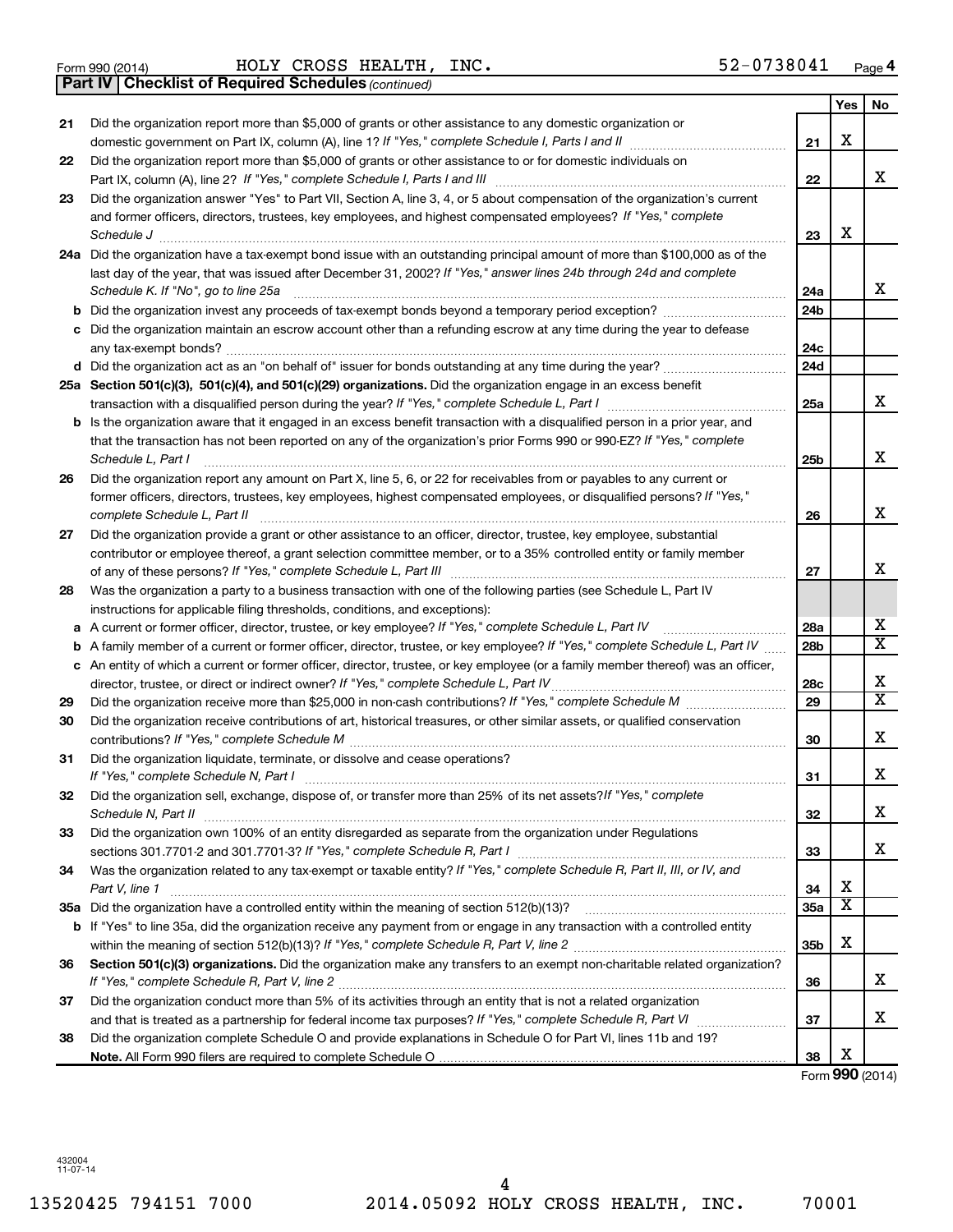|               | HOLY CROSS HEALTH, INC.<br>Form 990 (2014)                                                                                                      |                 | 52-0738041 |                 |                         | Page 5                    |
|---------------|-------------------------------------------------------------------------------------------------------------------------------------------------|-----------------|------------|-----------------|-------------------------|---------------------------|
| <b>Part V</b> | <b>Statements Regarding Other IRS Filings and Tax Compliance</b>                                                                                |                 |            |                 |                         |                           |
|               | Check if Schedule O contains a response or note to any line in this Part V                                                                      |                 |            |                 |                         |                           |
|               |                                                                                                                                                 |                 |            |                 | Yes                     | No                        |
|               |                                                                                                                                                 | 1a              | 572        |                 |                         |                           |
| b             | Enter the number of Forms W-2G included in line 1a. Enter -0- if not applicable                                                                 | 1 <sub>b</sub>  |            |                 |                         |                           |
|               | c Did the organization comply with backup withholding rules for reportable payments to vendors and reportable gaming                            |                 |            |                 |                         |                           |
|               |                                                                                                                                                 |                 |            | 1c              | х                       |                           |
|               | 2a Enter the number of employees reported on Form W-3, Transmittal of Wage and Tax Statements,                                                  |                 |            |                 |                         |                           |
|               | filed for the calendar year ending with or within the year covered by this return                                                               | 2a              | 4442       |                 |                         |                           |
|               |                                                                                                                                                 |                 |            | 2 <sub>b</sub>  | х                       |                           |
|               |                                                                                                                                                 |                 |            |                 |                         |                           |
|               | 3a Did the organization have unrelated business gross income of \$1,000 or more during the year?                                                |                 |            | 3a              | х                       |                           |
|               |                                                                                                                                                 |                 |            | 3 <sub>b</sub>  | $\overline{\texttt{x}}$ |                           |
|               | 4a At any time during the calendar year, did the organization have an interest in, or a signature or other authority over, a                    |                 |            |                 |                         |                           |
|               | financial account in a foreign country (such as a bank account, securities account, or other financial account)?                                |                 |            | 4a              |                         | x                         |
|               | <b>b</b> If "Yes," enter the name of the foreign country: $\blacktriangleright$                                                                 |                 |            |                 |                         |                           |
|               | See instructions for filing requirements for FinCEN Form 114, Report of Foreign Bank and Financial Accounts (FBAR).                             |                 |            |                 |                         |                           |
|               |                                                                                                                                                 |                 |            | 5a              |                         | х                         |
| b             |                                                                                                                                                 |                 |            | 5 <sub>b</sub>  |                         | $\overline{\mathtt{x}}$   |
|               |                                                                                                                                                 |                 |            | 5c              |                         |                           |
|               | 6a Does the organization have annual gross receipts that are normally greater than \$100,000, and did the organization solicit                  |                 |            |                 |                         |                           |
|               |                                                                                                                                                 |                 |            | 6a              |                         | x                         |
|               | <b>b</b> If "Yes," did the organization include with every solicitation an express statement that such contributions or gifts                   |                 |            |                 |                         |                           |
|               |                                                                                                                                                 |                 |            | 6b              |                         |                           |
| 7             | Organizations that may receive deductible contributions under section 170(c).                                                                   |                 |            |                 |                         |                           |
| a             | Did the organization receive a payment in excess of \$75 made partly as a contribution and partly for goods and services provided to the payor? |                 |            | 7a              |                         | x                         |
|               |                                                                                                                                                 |                 |            |                 |                         |                           |
|               | c Did the organization sell, exchange, or otherwise dispose of tangible personal property for which it was required                             |                 |            |                 |                         |                           |
|               |                                                                                                                                                 |                 |            | 7c              |                         | х                         |
|               |                                                                                                                                                 | 7d              |            |                 |                         |                           |
|               | e Did the organization receive any funds, directly or indirectly, to pay premiums on a personal benefit contract?                               |                 |            | 7e              |                         | х                         |
| f.            | Did the organization, during the year, pay premiums, directly or indirectly, on a personal benefit contract?                                    |                 |            | 7f              |                         | $\overline{\mathbf{X}}$   |
|               | If the organization received a contribution of qualified intellectual property, did the organization file Form 8899 as required?                |                 |            | 7g              |                         |                           |
|               | h If the organization received a contribution of cars, boats, airplanes, or other vehicles, did the organization file a Form 1098-C?            |                 |            | 7h              |                         |                           |
| 8             | Sponsoring organizations maintaining donor advised funds. Did a donor advised fund maintained by the                                            |                 |            |                 |                         |                           |
|               |                                                                                                                                                 |                 |            | 8               |                         |                           |
|               | Sponsoring organizations maintaining donor advised funds.                                                                                       |                 |            |                 |                         |                           |
| а             | Did the sponsoring organization make any taxable distributions under section 4966?                                                              |                 |            | 9а              |                         |                           |
| b             | Did the sponsoring organization make a distribution to a donor, donor advisor, or related person?                                               |                 |            | 9b              |                         |                           |
| 10            | Section 501(c)(7) organizations. Enter:                                                                                                         |                 |            |                 |                         |                           |
| a             |                                                                                                                                                 | 10a             |            |                 |                         |                           |
| b             | Gross receipts, included on Form 990, Part VIII, line 12, for public use of club facilities                                                     | 10 <sub>b</sub> |            |                 |                         |                           |
| 11            | Section 501(c)(12) organizations. Enter:                                                                                                        |                 |            |                 |                         |                           |
| а             |                                                                                                                                                 | 11a             |            |                 |                         |                           |
|               | b Gross income from other sources (Do not net amounts due or paid to other sources against                                                      |                 |            |                 |                         |                           |
|               |                                                                                                                                                 | 11b             |            |                 |                         |                           |
|               | 12a Section 4947(a)(1) non-exempt charitable trusts. Is the organization filing Form 990 in lieu of Form 1041?                                  |                 |            | 12a             |                         |                           |
|               | <b>b</b> If "Yes," enter the amount of tax-exempt interest received or accrued during the year                                                  | 12b             |            |                 |                         |                           |
| 13            | Section 501(c)(29) qualified nonprofit health insurance issuers.                                                                                |                 |            |                 |                         |                           |
|               | a Is the organization licensed to issue qualified health plans in more than one state?                                                          |                 |            | 13a             |                         |                           |
|               | Note. See the instructions for additional information the organization must report on Schedule O.                                               |                 |            |                 |                         |                           |
|               | <b>b</b> Enter the amount of reserves the organization is required to maintain by the states in which the                                       |                 |            |                 |                         |                           |
|               |                                                                                                                                                 | 13b             |            |                 |                         |                           |
|               | <b>c</b> Enter the amount of reserves on hand                                                                                                   | 13 <sub>c</sub> |            |                 |                         |                           |
|               | 14a Did the organization receive any payments for indoor tanning services during the tax year?                                                  |                 |            | 14a             |                         | X                         |
|               |                                                                                                                                                 |                 |            | 14 <sub>b</sub> |                         | $Form$ QQ $\Omega$ (2014) |
|               |                                                                                                                                                 |                 |            |                 |                         |                           |

| Form 990 (2014) |  |
|-----------------|--|
|-----------------|--|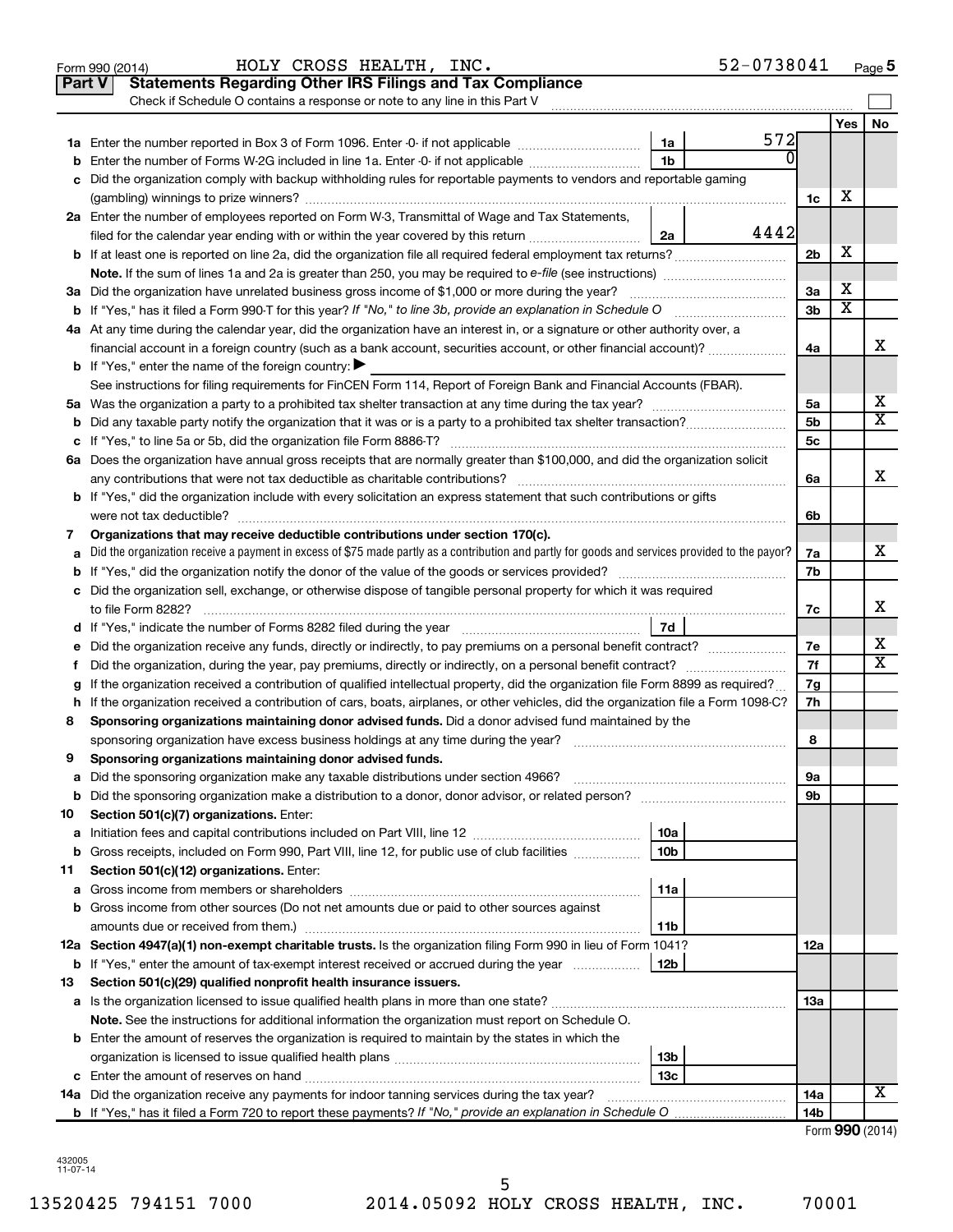| Form 990 (2014) |  |
|-----------------|--|
|-----------------|--|

#### Form 990 (2014) Page HOLY CROSS HEALTH, INC. 52-0738041

| 52-0738041<br>Page 6 |  |
|----------------------|--|
|----------------------|--|

**Part VI** Governance, Management, and Disclosure For each "Yes" response to lines 2 through 7b below, and for a "No" response *to line 8a, 8b, or 10b below, describe the circumstances, processes, or changes in Schedule O. See instructions.*

|     | Check if Schedule O contains a response or note to any line in this Part VI                                                                                                         |    |    |                         |                         | $\overline{\mathbf{X}}$ |
|-----|-------------------------------------------------------------------------------------------------------------------------------------------------------------------------------------|----|----|-------------------------|-------------------------|-------------------------|
|     | <b>Section A. Governing Body and Management</b>                                                                                                                                     |    |    |                         |                         |                         |
|     |                                                                                                                                                                                     |    |    |                         | Yes                     | No                      |
|     | 1a Enter the number of voting members of the governing body at the end of the tax year <i>manamer</i>                                                                               | 1a | 15 |                         |                         |                         |
|     | If there are material differences in voting rights among members of the governing body, or if the governing                                                                         |    |    |                         |                         |                         |
|     | body delegated broad authority to an executive committee or similar committee, explain in Schedule O.                                                                               |    |    |                         |                         |                         |
| b   | Enter the number of voting members included in line 1a, above, who are independent                                                                                                  | 1b | 13 |                         |                         |                         |
| 2   | Did any officer, director, trustee, or key employee have a family relationship or a business relationship with any other                                                            |    |    |                         |                         |                         |
|     |                                                                                                                                                                                     |    |    | $\overline{2}$          |                         | х                       |
| 3   | Did the organization delegate control over management duties customarily performed by or under the direct supervision                                                               |    |    |                         |                         |                         |
|     |                                                                                                                                                                                     |    |    | 3                       |                         | х                       |
| 4   | Did the organization make any significant changes to its governing documents since the prior Form 990 was filed?                                                                    |    |    | $\overline{\mathbf{4}}$ |                         | $\overline{\textbf{x}}$ |
| 5   |                                                                                                                                                                                     |    |    | 5                       |                         | $\overline{\mathbf{x}}$ |
| 6   |                                                                                                                                                                                     |    |    | 6                       | $\overline{\textbf{x}}$ |                         |
| 7a  | Did the organization have members, stockholders, or other persons who had the power to elect or appoint one or                                                                      |    |    |                         |                         |                         |
|     |                                                                                                                                                                                     |    |    | 7a                      | X                       |                         |
| b   | Are any governance decisions of the organization reserved to (or subject to approval by) members, stockholders, or                                                                  |    |    |                         |                         |                         |
|     | persons other than the governing body?                                                                                                                                              |    |    | 7b                      | X                       |                         |
| 8   | Did the organization contemporaneously document the meetings held or written actions undertaken during the year by the following:                                                   |    |    |                         |                         |                         |
| а   |                                                                                                                                                                                     |    |    | 8а                      | X                       |                         |
|     |                                                                                                                                                                                     |    |    | 8b                      | $\overline{\textbf{x}}$ |                         |
| 9   | Is there any officer, director, trustee, or key employee listed in Part VII, Section A, who cannot be reached at the                                                                |    |    |                         |                         |                         |
|     | organization's mailing address? If "Yes," provide the names and addresses in Schedule O                                                                                             |    |    | 9                       |                         | x                       |
|     | Section B. Policies (This Section B requests information about policies not required by the Internal Revenue Code.)                                                                 |    |    |                         |                         |                         |
|     |                                                                                                                                                                                     |    |    |                         | Yes                     | No                      |
|     |                                                                                                                                                                                     |    |    | 10a                     |                         | х                       |
|     | <b>b</b> If "Yes," did the organization have written policies and procedures governing the activities of such chapters, affiliates,                                                 |    |    |                         |                         |                         |
|     | and branches to ensure their operations are consistent with the organization's exempt purposes? www.www.www.www.                                                                    |    |    | 10 <sub>b</sub>         |                         |                         |
|     | 11a Has the organization provided a complete copy of this Form 990 to all members of its governing body before filing the form?                                                     |    |    | 11a                     | X                       |                         |
|     | Describe in Schedule O the process, if any, used by the organization to review this Form 990.                                                                                       |    |    |                         |                         |                         |
| 12a | Did the organization have a written conflict of interest policy? If "No," go to line 13                                                                                             |    |    | 12a                     | х                       |                         |
|     | Were officers, directors, or trustees, and key employees required to disclose annually interests that could give rise to conflicts?                                                 |    |    | 12 <sub>b</sub>         | $\overline{\text{x}}$   |                         |
| с   | Did the organization regularly and consistently monitor and enforce compliance with the policy? If "Yes," describe                                                                  |    |    |                         |                         |                         |
|     | in Schedule O how this was done manufactured and continuum and contract the state of the state of the state of                                                                      |    |    | 12c                     | Х                       |                         |
| 13  |                                                                                                                                                                                     |    |    | 13                      | $\overline{\textbf{x}}$ |                         |
| 14  | Did the organization have a written document retention and destruction policy? [11] manufaction model of the organization have a written document retention and destruction policy? |    |    | 14                      | $\overline{\mathbf{X}}$ |                         |
| 15  | Did the process for determining compensation of the following persons include a review and approval by independent                                                                  |    |    |                         |                         |                         |
|     | persons, comparability data, and contemporaneous substantiation of the deliberation and decision?                                                                                   |    |    |                         |                         |                         |
|     |                                                                                                                                                                                     |    |    | 15a                     |                         | х                       |
| а   |                                                                                                                                                                                     |    |    | 15b                     |                         | $\overline{\texttt{x}}$ |
|     | If "Yes" to line 15a or 15b, describe the process in Schedule O (see instructions).                                                                                                 |    |    |                         |                         |                         |
|     | 16a Did the organization invest in, contribute assets to, or participate in a joint venture or similar arrangement with a                                                           |    |    |                         |                         |                         |
|     |                                                                                                                                                                                     |    |    |                         | х                       |                         |
|     | taxable entity during the year?<br>b If "Yes," did the organization follow a written policy or procedure requiring the organization to evaluate its participation                   |    |    | 16a                     |                         |                         |
|     |                                                                                                                                                                                     |    |    |                         |                         |                         |
|     | in joint venture arrangements under applicable federal tax law, and take steps to safeguard the organization's                                                                      |    |    |                         |                         |                         |
|     | exempt status with respect to such arrangements?<br><b>Section C. Disclosure</b>                                                                                                    |    |    | 16b                     |                         | x                       |
|     |                                                                                                                                                                                     |    |    |                         |                         |                         |
| 17  | List the states with which a copy of this Form 990 is required to be filed $\blacktriangleright$ MD                                                                                 |    |    |                         |                         |                         |
| 18  | Section 6104 requires an organization to make its Forms 1023 (or 1024 if applicable), 990, and 990-T (Section 501(c)(3)s only) available                                            |    |    |                         |                         |                         |
|     | for public inspection. Indicate how you made these available. Check all that apply.                                                                                                 |    |    |                         |                         |                         |
|     | $\lfloor x \rfloor$ Upon request<br>Own website<br>Another's website<br>Other (explain in Schedule O)                                                                               |    |    |                         |                         |                         |
| 19  | Describe in Schedule O whether (and if so, how) the organization made its governing documents, conflict of interest policy, and financial                                           |    |    |                         |                         |                         |
|     | statements available to the public during the tax year.                                                                                                                             |    |    |                         |                         |                         |
| 20  | State the name, address, and telephone number of the person who possesses the organization's books and records:                                                                     |    |    |                         |                         |                         |
|     | ANNE GILLIS - CFO - 301-754-7035                                                                                                                                                    |    |    |                         |                         |                         |
|     | 1500 FOREST GLEN RD., SILVER SPRING,<br>20910<br>MD                                                                                                                                 |    |    |                         |                         |                         |
|     | 432006 11-07-14                                                                                                                                                                     |    |    |                         | Form 990 (2014)         |                         |
|     | 6                                                                                                                                                                                   |    |    |                         |                         |                         |
|     | 2014.05092 HOLY CROSS HEALTH, INC.<br>13520425 794151 7000                                                                                                                          |    |    |                         | 70001                   |                         |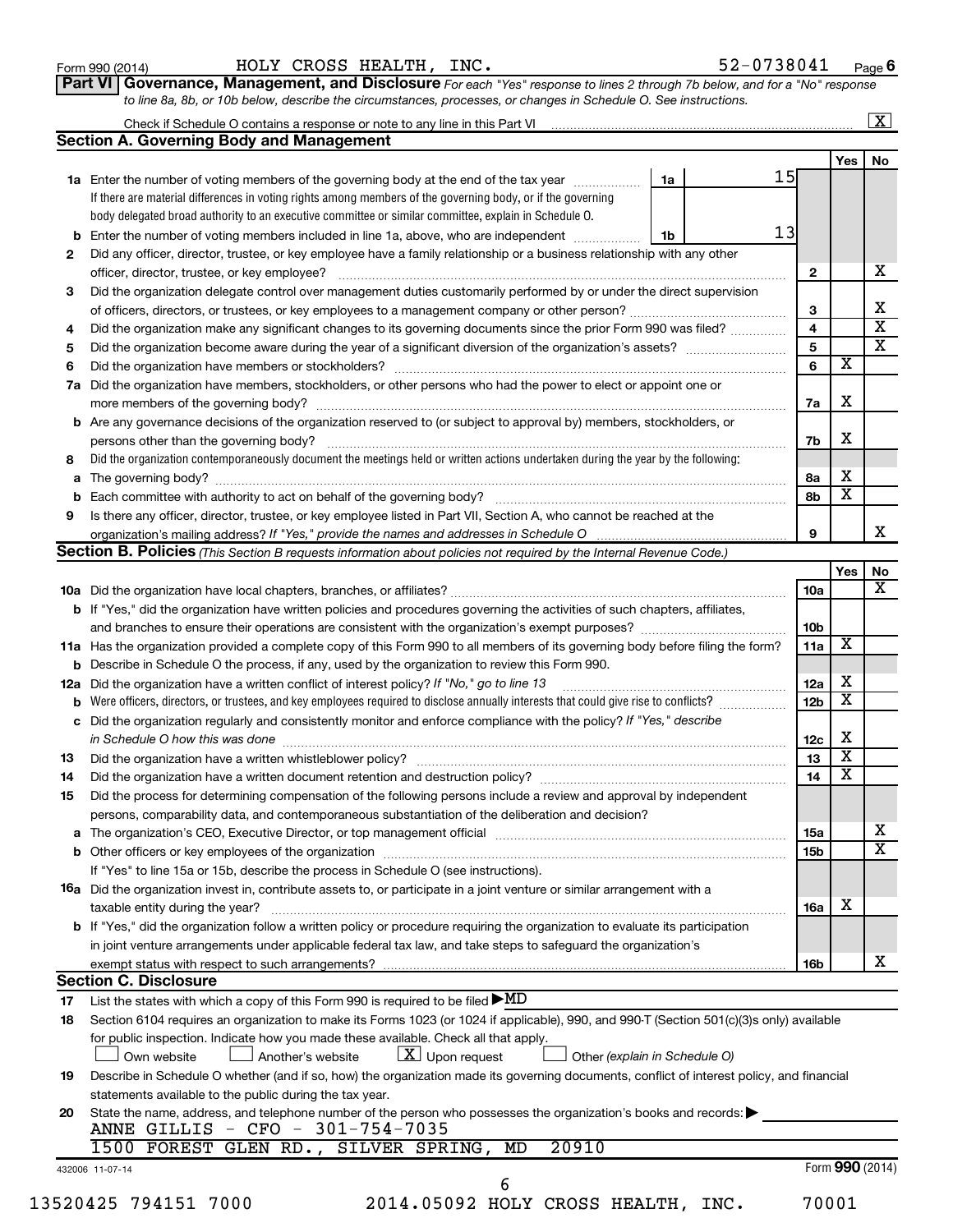$\Box$ 

| Part VII Compensation of Officers, Directors, Trustees, Key Employees, Highest Compensated |  |
|--------------------------------------------------------------------------------------------|--|
| <b>Employees, and Independent Contractors</b>                                              |  |

Check if Schedule O contains a response or note to any line in this Part VII

**Section A. Officers, Directors, Trustees, Key Employees, and Highest Compensated Employees**

**1a**  Complete this table for all persons required to be listed. Report compensation for the calendar year ending with or within the organization's tax year.

**•** List all of the organization's current officers, directors, trustees (whether individuals or organizations), regardless of amount of compensation. Enter -0- in columns  $(D)$ ,  $(E)$ , and  $(F)$  if no compensation was paid.

**•** List all of the organization's **current** key employees, if any. See instructions for definition of "key employee."

**•** List the organization's five current highest compensated employees (other than an officer, director, trustee, or key employee) who received reportable compensation (Box 5 of Form W-2 and/or Box 7 of Form 1099-MISC) of more than \$100,000 from the organization and any related organizations.

**•** List all of the organization's former officers, key employees, and highest compensated employees who received more than \$100,000 of reportable compensation from the organization and any related organizations.

**•** List all of the organization's former directors or trustees that received, in the capacity as a former director or trustee of the organization, more than \$10,000 of reportable compensation from the organization and any related organizations.

List persons in the following order: individual trustees or directors; institutional trustees; officers; key employees; highest compensated employees; and former such persons.

Check this box if neither the organization nor any related organization compensated any current officer, director, or trustee.  $\Box$ 

| (A)                                    | (B)                  |                                |                                                                  | (C)         |              |                                   |        | (D)                             | (E)                                                                                                                                                                                                                                                                                                                                                                                                                                                                                                                                        | (F)             |
|----------------------------------------|----------------------|--------------------------------|------------------------------------------------------------------|-------------|--------------|-----------------------------------|--------|---------------------------------|--------------------------------------------------------------------------------------------------------------------------------------------------------------------------------------------------------------------------------------------------------------------------------------------------------------------------------------------------------------------------------------------------------------------------------------------------------------------------------------------------------------------------------------------|-----------------|
| Name and Title                         | Average              |                                | (do not check more than one                                      | Position    |              |                                   |        | Reportable                      | Reportable                                                                                                                                                                                                                                                                                                                                                                                                                                                                                                                                 | Estimated       |
|                                        | hours per            |                                | box, unless person is both an<br>officer and a director/trustee) |             |              |                                   |        | compensation                    | compensation                                                                                                                                                                                                                                                                                                                                                                                                                                                                                                                               | amount of       |
|                                        | week                 |                                |                                                                  |             |              |                                   |        | from                            | from related<br>other<br>organizations<br>compensation<br>(W-2/1099-MISC)<br>from the<br>organization<br>and related<br>organizations<br>1,006,858.<br>57,406.<br>О.<br>0.<br>$\mathbf 0$ .<br>0.<br>$\mathbf 0$ .<br>$\mathbf 0$ .<br>$\mathbf 0$ .<br>0.<br>$\mathbf 0$ .<br>0.<br>$\mathbf 0$ .<br>0.<br>$\mathbf 0$ .<br>0.<br>$\mathbf 0$ .<br>$\mathbf 0$ .<br>$\mathbf 0$ .<br>0.<br>$\mathbf 0$ .<br>$\mathbf 0$ .<br>$\mathbf 0$ .<br>0.<br>$\mathbf 0$ .<br>$0$ .<br>1,014,669.<br>32,657.<br>О.<br>$\mathbf 0$ .<br>0.<br>$0$ . |                 |
|                                        | (list any            |                                |                                                                  |             |              |                                   |        | the                             |                                                                                                                                                                                                                                                                                                                                                                                                                                                                                                                                            |                 |
|                                        | hours for<br>related |                                |                                                                  |             |              |                                   |        | organization<br>(W-2/1099-MISC) |                                                                                                                                                                                                                                                                                                                                                                                                                                                                                                                                            |                 |
|                                        | organizations        |                                |                                                                  |             |              |                                   |        |                                 |                                                                                                                                                                                                                                                                                                                                                                                                                                                                                                                                            |                 |
|                                        | below                | Individual trustee or director | Institutional trustee                                            |             | Key employee |                                   |        |                                 |                                                                                                                                                                                                                                                                                                                                                                                                                                                                                                                                            |                 |
|                                        | line)                |                                |                                                                  | Officer     |              | Highest compensated<br>  employee | Former |                                 |                                                                                                                                                                                                                                                                                                                                                                                                                                                                                                                                            |                 |
| KEVIN J. SEXTON<br>(1)                 | 50.00                |                                |                                                                  |             |              |                                   |        |                                 |                                                                                                                                                                                                                                                                                                                                                                                                                                                                                                                                            |                 |
| DIRECTOR; PRES & CEO MARYLAND REGION   | 0.00                 | X                              |                                                                  | X           |              |                                   |        | 0.1                             |                                                                                                                                                                                                                                                                                                                                                                                                                                                                                                                                            |                 |
| HERCULES PINKNEY, ED.D<br>(2)          | 1.00                 |                                |                                                                  |             |              |                                   |        |                                 |                                                                                                                                                                                                                                                                                                                                                                                                                                                                                                                                            |                 |
| DIRECTOR; CHAIR AS OF 01/15            | 0.00                 | X                              |                                                                  | $\mathbf X$ |              |                                   |        | 0.                              |                                                                                                                                                                                                                                                                                                                                                                                                                                                                                                                                            |                 |
| EDWARD H. BERSOFF, PH.D<br>(3)         | 1.00                 |                                |                                                                  |             |              |                                   |        |                                 |                                                                                                                                                                                                                                                                                                                                                                                                                                                                                                                                            |                 |
| DIRECTOR; CHAIR THROUGH 12/14          | 1.00                 | X                              |                                                                  | $\mathbf X$ |              |                                   |        | $\mathbf 0$ .                   |                                                                                                                                                                                                                                                                                                                                                                                                                                                                                                                                            |                 |
| SISTER RUTH MARIE NICKERSON, C.<br>(4) | 1.00                 |                                |                                                                  |             |              |                                   |        |                                 |                                                                                                                                                                                                                                                                                                                                                                                                                                                                                                                                            |                 |
| DIRECTOR; VICE CHAIR AS OF 01/15       | 0.00                 | X                              |                                                                  | $\mathbf X$ |              |                                   |        | $\mathbf 0$ .                   |                                                                                                                                                                                                                                                                                                                                                                                                                                                                                                                                            |                 |
| (5) PAUL T. KAPLUN                     | 1.00                 |                                |                                                                  |             |              |                                   |        |                                 |                                                                                                                                                                                                                                                                                                                                                                                                                                                                                                                                            |                 |
| DIRECTOR; VCHR THR 12/14; TREAS-01/15  | 1.00                 | X                              |                                                                  | $\mathbf X$ |              |                                   |        | $\mathbf 0$                     |                                                                                                                                                                                                                                                                                                                                                                                                                                                                                                                                            |                 |
| RONA KRAMER<br>(6)                     | 1.00                 |                                |                                                                  |             |              |                                   |        |                                 |                                                                                                                                                                                                                                                                                                                                                                                                                                                                                                                                            |                 |
| DIRECTOR THR 01/15; TREAS THR 12/14    | $0.00 \, \mathrm{X}$ |                                |                                                                  | $\mathbf X$ |              |                                   |        | $\mathbf 0$                     |                                                                                                                                                                                                                                                                                                                                                                                                                                                                                                                                            |                 |
| (7) LYNNE DIGGS, M.D.                  | 1.00                 |                                |                                                                  |             |              |                                   |        |                                 |                                                                                                                                                                                                                                                                                                                                                                                                                                                                                                                                            |                 |
| DIRECTOR; SECRETARY                    | 0.00                 | х                              |                                                                  | $\mathbf X$ |              |                                   |        | $\mathbf 0$ .                   |                                                                                                                                                                                                                                                                                                                                                                                                                                                                                                                                            |                 |
| THERESA V. BROWN<br>(8)                | 1.00                 |                                |                                                                  |             |              |                                   |        |                                 |                                                                                                                                                                                                                                                                                                                                                                                                                                                                                                                                            |                 |
| DIRECTOR AS OF 01/15                   | 0.00                 | X                              |                                                                  |             |              |                                   |        | $\mathbf 0$ .                   |                                                                                                                                                                                                                                                                                                                                                                                                                                                                                                                                            |                 |
| (9)<br>CRAIG DICKMAN, M.D.             | 1.00                 |                                |                                                                  |             |              |                                   |        |                                 |                                                                                                                                                                                                                                                                                                                                                                                                                                                                                                                                            |                 |
| <b>DIRECTOR</b>                        | 0.00                 | X                              |                                                                  |             |              |                                   |        | 0.                              |                                                                                                                                                                                                                                                                                                                                                                                                                                                                                                                                            |                 |
| (10) DANIEL S. FLORES                  | 1.00                 |                                |                                                                  |             |              |                                   |        |                                 |                                                                                                                                                                                                                                                                                                                                                                                                                                                                                                                                            |                 |
| <b>DIRECTOR</b>                        | 1.00                 | X                              |                                                                  |             |              |                                   |        | 0.                              |                                                                                                                                                                                                                                                                                                                                                                                                                                                                                                                                            |                 |
| (11) SHARON FRIEDMAN                   | 1.00                 |                                |                                                                  |             |              |                                   |        |                                 |                                                                                                                                                                                                                                                                                                                                                                                                                                                                                                                                            |                 |
| <b>DIRECTOR</b>                        | 0.00                 | X                              |                                                                  |             |              |                                   |        | $\mathbf 0$ .                   |                                                                                                                                                                                                                                                                                                                                                                                                                                                                                                                                            |                 |
| (12) ROBERT LECHLEIDER, M.D.           | 1.00                 |                                |                                                                  |             |              |                                   |        |                                 |                                                                                                                                                                                                                                                                                                                                                                                                                                                                                                                                            |                 |
| <b>DIRECTOR</b>                        | 0.00                 | X                              |                                                                  |             |              |                                   |        | $\mathbf 0$ .                   |                                                                                                                                                                                                                                                                                                                                                                                                                                                                                                                                            |                 |
| (13) WILLIAM T. LAFOND                 | 1.00                 |                                |                                                                  |             |              |                                   |        |                                 |                                                                                                                                                                                                                                                                                                                                                                                                                                                                                                                                            |                 |
| DIRECTOR AS OF 01/15                   | 1.00                 | X                              |                                                                  |             |              |                                   |        | $\mathbf 0$ .                   |                                                                                                                                                                                                                                                                                                                                                                                                                                                                                                                                            |                 |
| (14) NORA TRIOLA, RN, PH.D             | 1.00                 |                                |                                                                  |             |              |                                   |        |                                 |                                                                                                                                                                                                                                                                                                                                                                                                                                                                                                                                            |                 |
| DIRECTOR AT 07/14; TRINITY EVP & CNO   | $54.00$ X            |                                |                                                                  |             |              |                                   |        | 0.                              |                                                                                                                                                                                                                                                                                                                                                                                                                                                                                                                                            |                 |
| (15) MARY PATERSON, RN, PH.D           | 1.00                 |                                |                                                                  |             |              |                                   |        |                                 |                                                                                                                                                                                                                                                                                                                                                                                                                                                                                                                                            |                 |
| <b>DIRECTOR</b>                        | 0.00                 | X                              |                                                                  |             |              |                                   |        | $\mathbf 0$ .                   |                                                                                                                                                                                                                                                                                                                                                                                                                                                                                                                                            |                 |
| (16) SISTER EILEEN WROBLESKI, C.S.C.   | 1.00                 |                                |                                                                  |             |              |                                   |        |                                 |                                                                                                                                                                                                                                                                                                                                                                                                                                                                                                                                            |                 |
| <b>DIRECTOR</b>                        | 0.00x                |                                |                                                                  |             |              |                                   |        | 0.                              |                                                                                                                                                                                                                                                                                                                                                                                                                                                                                                                                            |                 |
| (17) J. RICHARD O'CONNELL              | 3.00                 |                                |                                                                  |             |              |                                   |        |                                 |                                                                                                                                                                                                                                                                                                                                                                                                                                                                                                                                            |                 |
| DIRECTOR THR 07/14; EVP, EAST GROUP    | 52.00                | X                              |                                                                  |             |              |                                   |        | 0.1                             | 1,748,402.                                                                                                                                                                                                                                                                                                                                                                                                                                                                                                                                 | 54,577.         |
| 432007 11-07-14                        |                      |                                |                                                                  |             |              |                                   |        |                                 |                                                                                                                                                                                                                                                                                                                                                                                                                                                                                                                                            | Form 990 (2014) |

13520425 794151 7000 2014.05092 HOLY CROSS HEALTH, INC. 70001

7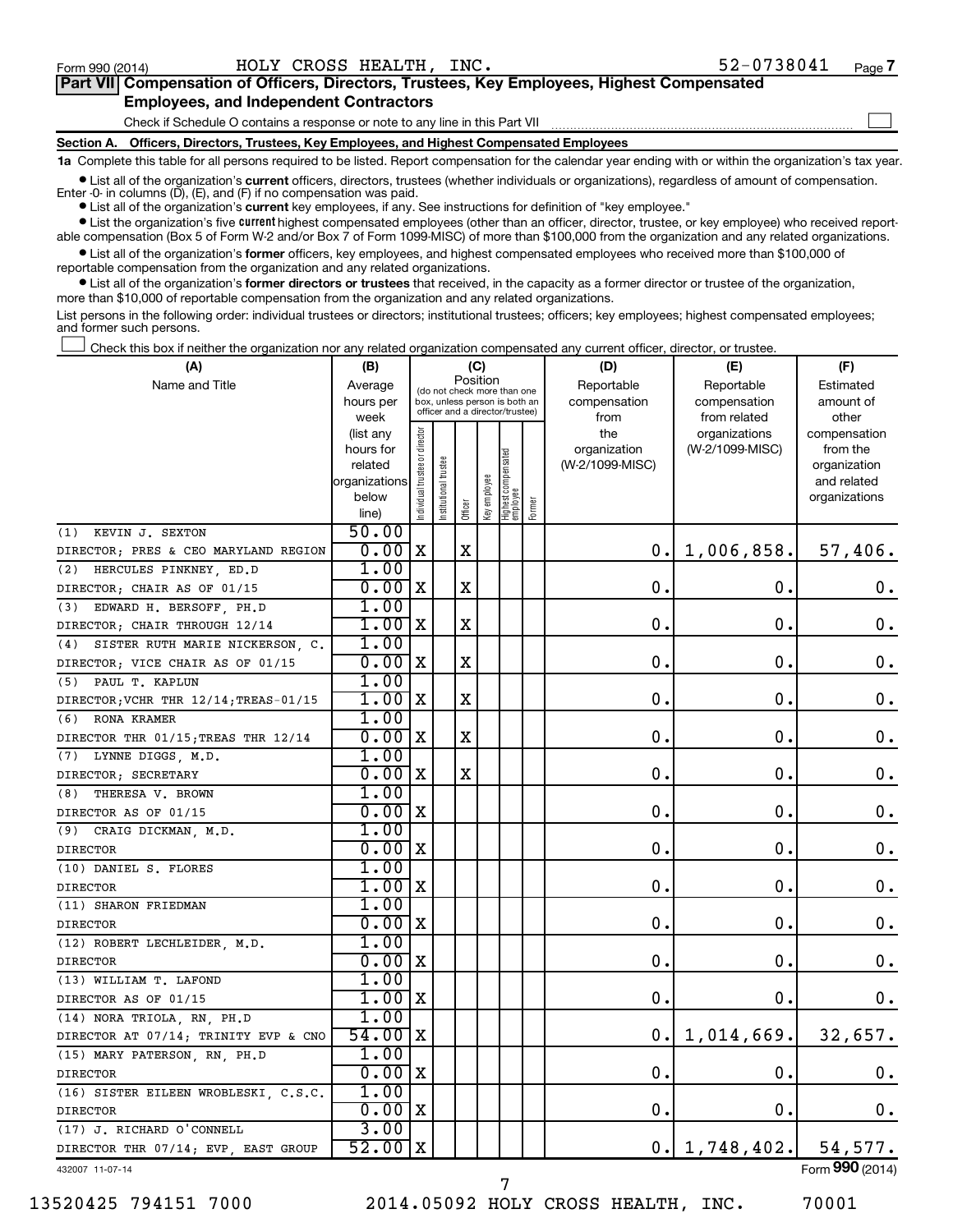| Form 990 (2014) |  |
|-----------------|--|
| $Dout$ VII      |  |

| <b>Part VII</b> Section A. Officers, Directors, Trustees, Key Employees, and Highest Compensated Employees (continued)                        |                   |                                |                       |                         |     |                                                                  |                                     |                                                 |    |                          |                 |
|-----------------------------------------------------------------------------------------------------------------------------------------------|-------------------|--------------------------------|-----------------------|-------------------------|-----|------------------------------------------------------------------|-------------------------------------|-------------------------------------------------|----|--------------------------|-----------------|
| (A)                                                                                                                                           | (B)               |                                |                       |                         | (C) |                                                                  | (D)                                 | (E)                                             |    | (F)                      |                 |
| Name and title                                                                                                                                | Average           |                                |                       | Position                |     | (do not check more than one                                      | Reportable                          | Reportable                                      |    | Estimated                |                 |
|                                                                                                                                               | hours per         |                                |                       |                         |     | box, unless person is both an<br>officer and a director/trustee) | compensation                        | compensation                                    |    | amount of                |                 |
|                                                                                                                                               | week<br>(list any |                                |                       |                         |     |                                                                  | from                                | from related                                    |    | other                    |                 |
|                                                                                                                                               | hours for         |                                |                       |                         |     |                                                                  | the<br>organization                 | organizations<br>(W-2/1099-MISC)                |    | compensation<br>from the |                 |
|                                                                                                                                               | related           |                                |                       |                         |     |                                                                  | (W-2/1099-MISC)                     |                                                 |    | organization             |                 |
|                                                                                                                                               | organizations     |                                |                       |                         |     |                                                                  |                                     |                                                 |    | and related              |                 |
|                                                                                                                                               | below             | Individual trustee or director | Institutional trustee |                         |     |                                                                  |                                     |                                                 |    | organizations            |                 |
|                                                                                                                                               | line)             |                                |                       | Officer<br>Key employee |     | Highest compensated<br>  employee<br>  Former                    |                                     |                                                 |    |                          |                 |
| (18) TOM TSUI                                                                                                                                 | 1.00              |                                |                       |                         |     |                                                                  |                                     |                                                 |    |                          |                 |
| DIRECTOR THROUGH 12/14                                                                                                                        | 0.00x             |                                |                       |                         |     |                                                                  | $\mathbf 0$ .                       |                                                 | 0. |                          | $0$ .           |
| (19) ROSEANNE PAJKA                                                                                                                           | 50.00             |                                |                       |                         |     |                                                                  |                                     |                                                 |    |                          |                 |
| CHIEF EXEC & GOV. OPS, ASST SEC                                                                                                               | 0.00              |                                |                       | X                       |     |                                                                  | $\mathbf 0$ .                       | 170, 561.                                       |    |                          | 23,285.         |
| (20) ANNE GILLIS                                                                                                                              | 50.00             |                                |                       |                         |     |                                                                  |                                     |                                                 |    |                          |                 |
| CFO & ASSISTANT TREASURER                                                                                                                     | 0.00              |                                |                       | X                       |     |                                                                  | О.                                  | 317, 132.                                       |    |                          | 44,270.         |
| (21) JUDITH FRUITERMAN                                                                                                                        | 50.00             |                                |                       |                         |     |                                                                  |                                     |                                                 |    |                          |                 |
| PRESIDENT HOLY CROSS HOSPITAL                                                                                                                 | 0.00              |                                |                       | X                       |     |                                                                  | $\mathbf 0$ .                       | 573,675.                                        |    |                          | 53,899.         |
| (22) DOUG RYDER                                                                                                                               | 50.00             |                                |                       |                         |     |                                                                  |                                     |                                                 |    |                          |                 |
| PRESIDENT HC GERMANTOWN HOSPITAL                                                                                                              | 0.00              |                                |                       | X                       |     |                                                                  | О.                                  | 374,882.                                        |    |                          | 25, 210.        |
| (23) ANNICE CODY                                                                                                                              | 50.00             |                                |                       |                         |     |                                                                  |                                     |                                                 |    |                          |                 |
| PRESIDENT HCH NETWORK; CSO                                                                                                                    | 0.00              |                                |                       | X                       |     |                                                                  | $\mathbf 0$ .                       | 330,633.                                        |    |                          | 36,188.         |
| (24) ELIZABETH A. SIMPSON                                                                                                                     | 50.00             |                                |                       |                         |     |                                                                  |                                     |                                                 |    |                          |                 |
| GENERAL COUNSEL, ASST SEC AS OF 1/15                                                                                                          | 0.00              |                                |                       | X                       |     |                                                                  | О.                                  | 266, 510.                                       |    |                          | 28,620.         |
| (25) JUAN MANUEL OCASIO COLON                                                                                                                 | 50.00             |                                |                       |                         |     |                                                                  |                                     |                                                 |    |                          |                 |
| CHIEF HR & INTEGRITY OFFICER                                                                                                                  | 0.00              |                                |                       |                         | X   |                                                                  | $\mathbf 0$ .                       | 260, 633.                                       |    |                          | 34, 169.        |
| (26) YANCY PHILLIPS                                                                                                                           | 50.00             |                                |                       |                         |     |                                                                  |                                     |                                                 |    |                          |                 |
| CHIEF QUALITY OFFICER                                                                                                                         | 0.00              |                                |                       |                         |     | X                                                                | 0.<br>$\overline{0}$ .              | $360, 550.$ 23, 115.<br>$6,424,505.$ $413,396.$ |    |                          |                 |
|                                                                                                                                               |                   |                                |                       |                         |     |                                                                  | 1, 116, 359, 1, 419, 216, 182, 091. |                                                 |    |                          |                 |
|                                                                                                                                               |                   |                                |                       |                         |     |                                                                  | 1, 116, 359, 7, 843, 721, 595, 487. |                                                 |    |                          |                 |
| $2^{\circ}$                                                                                                                                   |                   |                                |                       |                         |     |                                                                  |                                     |                                                 |    |                          |                 |
| Total number of individuals (including but not limited to those listed above) who received more than \$100,000 of reportable                  |                   |                                |                       |                         |     |                                                                  |                                     |                                                 |    |                          | 221             |
| compensation from the organization $\blacktriangleright$                                                                                      |                   |                                |                       |                         |     |                                                                  |                                     |                                                 |    | Yes                      | No              |
| З<br>Did the organization list any former officer, director, or trustee, key employee, or highest compensated employee on                     |                   |                                |                       |                         |     |                                                                  |                                     |                                                 |    |                          |                 |
| line 1a? If "Yes," complete Schedule J for such individual [11] manufacture manufacture 1a? If "Yes," complete Schedule J for such individual |                   |                                |                       |                         |     |                                                                  |                                     |                                                 |    | х<br>3                   |                 |
| For any individual listed on line 1a, is the sum of reportable compensation and other compensation from the organization<br>4                 |                   |                                |                       |                         |     |                                                                  |                                     |                                                 |    |                          |                 |
| and related organizations greater than \$150,000? If "Yes," complete Schedule J for such individual                                           |                   |                                |                       |                         |     |                                                                  |                                     |                                                 |    | X<br>4                   |                 |
| Did any person listed on line 1a receive or accrue compensation from any unrelated organization or individual for services<br>5.              |                   |                                |                       |                         |     |                                                                  |                                     |                                                 |    |                          |                 |
|                                                                                                                                               |                   |                                |                       |                         |     |                                                                  |                                     |                                                 |    | 5                        | X               |
| <b>Section B. Independent Contractors</b>                                                                                                     |                   |                                |                       |                         |     |                                                                  |                                     |                                                 |    |                          |                 |
| Complete this table for your five highest compensated independent contractors that received more than \$100,000 of compensation from<br>1.    |                   |                                |                       |                         |     |                                                                  |                                     |                                                 |    |                          |                 |
| the organization. Report compensation for the calendar year ending with or within the organization's tax year.                                |                   |                                |                       |                         |     |                                                                  |                                     |                                                 |    |                          |                 |
| (A)                                                                                                                                           |                   |                                |                       |                         |     |                                                                  | (B)                                 |                                                 |    | (C)                      |                 |
| Name and business address                                                                                                                     |                   |                                |                       |                         |     |                                                                  | Description of services             |                                                 |    | Compensation             |                 |
| WHITING-TURNER CONTRACTING COMPANY                                                                                                            |                   |                                |                       |                         |     |                                                                  | <b>CONSTRUCTION</b>                 |                                                 |    |                          |                 |
| 300 E JOPPA RD, TOWSON, MD 21286                                                                                                              |                   |                                |                       |                         |     |                                                                  | SERVICES                            |                                                 |    | 79,542,840.              |                 |
| CHILDRENS NATIONAL MEDICAL CENTER                                                                                                             |                   |                                |                       |                         |     |                                                                  |                                     |                                                 |    |                          |                 |
| 111 MICHIGAN AVE NW, WASHINGTON, DC 20010                                                                                                     |                   |                                |                       |                         |     |                                                                  | PHYSICIAN SERVICES                  |                                                 |    | 2,435,948.               |                 |
| SYSCO CORPORATION FOOD SERVICES                                                                                                               |                   |                                |                       |                         |     |                                                                  |                                     |                                                 |    |                          |                 |
| 41600 VAN BORN RD, CANTON, MI 48188                                                                                                           |                   |                                |                       |                         |     |                                                                  | FOOD SERVICES                       |                                                 |    | 2,071,432.               |                 |
| GEORGE WASHINGTON UNIVERSITY, 2300 EYE                                                                                                        |                   |                                |                       |                         |     |                                                                  |                                     |                                                 |    |                          |                 |
| STREET NW, ROSS HALL #707, WASHINGTON, DC                                                                                                     |                   |                                |                       |                         |     |                                                                  | CLINICAL SERVICES                   |                                                 |    | 2,041,205.               |                 |
| ARAMARK CORPORATION                                                                                                                           |                   |                                |                       |                         |     |                                                                  |                                     |                                                 |    |                          |                 |
| 101 N TRYON ST., CHARLOTTE, NC 28265                                                                                                          |                   |                                |                       |                         |     |                                                                  | <b>FOOD SERVICES</b>                |                                                 |    | 1,766,235.               |                 |
| Total number of independent contractors (including but not limited to those listed above) who received more than<br>$\mathbf{2}$              |                   |                                |                       |                         |     |                                                                  |                                     |                                                 |    |                          |                 |
| \$100,000 of compensation from the organization                                                                                               |                   |                                |                       |                         | 110 |                                                                  |                                     |                                                 |    |                          | Form 990 (2014) |
| SEE PART VII, SECTION A CONTINUATION SHEETS                                                                                                   |                   |                                |                       |                         |     |                                                                  |                                     |                                                 |    |                          |                 |

<sup>13520425 794151 7000 2014.05092</sup> HOLY CROSS HEALTH, INC. 70001 8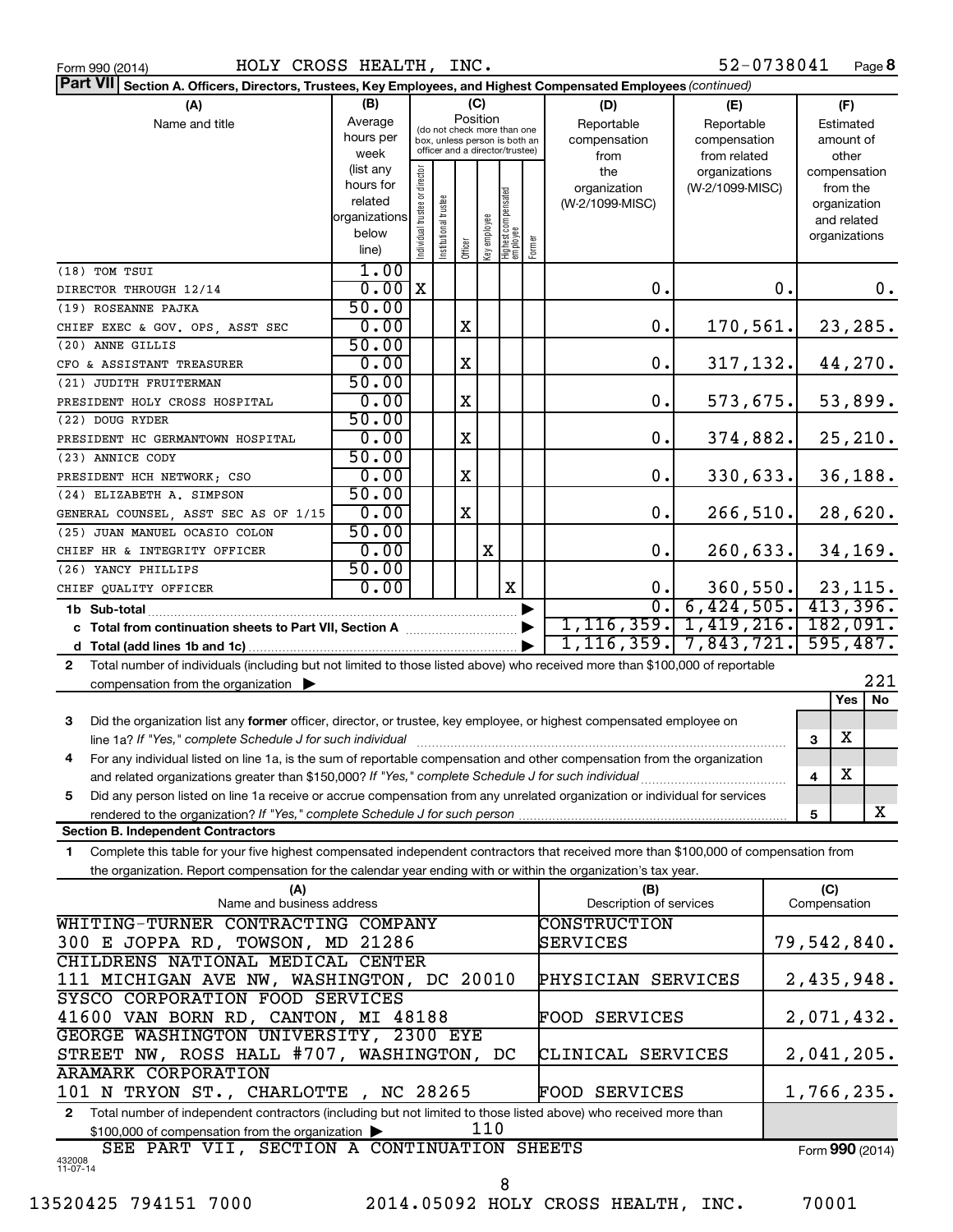| HOLY CROSS HEALTH, INC.<br>Form 990                                                                                       |                        |                                |                       |                        |              |                              |        |                                 | 52-0738041                            |                          |
|---------------------------------------------------------------------------------------------------------------------------|------------------------|--------------------------------|-----------------------|------------------------|--------------|------------------------------|--------|---------------------------------|---------------------------------------|--------------------------|
| <b>Part VII</b><br>Section A. Officers, Directors, Trustees, Key Employees, and Highest Compensated Employees (continued) |                        |                                |                       |                        |              |                              |        |                                 |                                       |                          |
| (A)                                                                                                                       | (B)                    |                                |                       |                        | (C)          |                              |        | (D)                             | (E)                                   | (F)                      |
| Name and title                                                                                                            | Average                |                                |                       | Position               |              |                              |        | Reportable                      | Reportable                            | Estimated                |
|                                                                                                                           | hours                  |                                |                       | (check all that apply) |              |                              |        | compensation                    | compensation                          | amount of                |
|                                                                                                                           | per                    |                                |                       |                        |              |                              |        | from                            | from related                          | other                    |
|                                                                                                                           | week                   |                                |                       |                        |              |                              |        | the                             | organizations                         | compensation             |
|                                                                                                                           | (list any<br>hours for |                                |                       |                        |              |                              |        | organization<br>(W-2/1099-MISC) | (W-2/1099-MISC)                       | from the<br>organization |
|                                                                                                                           | related                |                                |                       |                        |              |                              |        |                                 |                                       | and related              |
|                                                                                                                           | organizations          |                                |                       |                        |              |                              |        |                                 |                                       | organizations            |
|                                                                                                                           | below                  | Individual trustee or director | Institutional trustee |                        | Key employee | Highest compensated employee |        |                                 |                                       |                          |
|                                                                                                                           | line)                  |                                |                       | Officer                |              |                              | Former |                                 |                                       |                          |
| (27) BLAIR EIG                                                                                                            | 50.00                  |                                |                       |                        |              |                              |        |                                 |                                       |                          |
| SVP, MEDICAL AFFIARS & CMO                                                                                                | 0.00                   |                                |                       |                        |              | X                            |        | 0.                              | 349,822.                              | 41,060.                  |
| (28) IRA ROY TANNEBAUM                                                                                                    | 50.00                  |                                |                       |                        |              |                              |        |                                 |                                       |                          |
| SURGICAL HOSPITALIST                                                                                                      | 0.00                   |                                |                       |                        |              | X                            |        | 334,951.                        | 0.                                    | 20, 161.                 |
| (29) ANNE BURKE                                                                                                           | 50.00                  |                                |                       |                        |              |                              |        |                                 |                                       |                          |
| MEDICAL DIRECTOR                                                                                                          | 0.00                   |                                |                       |                        |              | Χ                            |        | 316,586.                        | 0.                                    | 28,557.                  |
| (30) ELISE RILEY                                                                                                          | 50.00                  |                                |                       |                        |              |                              |        |                                 |                                       |                          |
| MEDICAL DIRECTOR                                                                                                          | 0.00                   |                                |                       |                        |              | X                            |        | 284,678.                        | 0.                                    | 55,905.                  |
| (31) KEDRICK ADKINS                                                                                                       | 0.00<br>0.00           |                                |                       |                        |              |                              |        |                                 |                                       |                          |
| FORMER KEY EMPLOYEE                                                                                                       | 50.00                  |                                |                       |                        |              |                              | X      |                                 | 0.1, 069, 394.                        | 1,656.                   |
| (32) GARY E. VOGAN<br>FORMER OFFICER                                                                                      | 0.00                   |                                |                       |                        |              |                              | X      | 180,144.                        | 0.                                    | 34,752.                  |
|                                                                                                                           |                        |                                |                       |                        |              |                              |        |                                 |                                       |                          |
|                                                                                                                           |                        |                                |                       |                        |              |                              |        |                                 |                                       |                          |
|                                                                                                                           |                        |                                |                       |                        |              |                              |        |                                 |                                       |                          |
|                                                                                                                           |                        |                                |                       |                        |              |                              |        |                                 |                                       |                          |
|                                                                                                                           |                        |                                |                       |                        |              |                              |        |                                 |                                       |                          |
|                                                                                                                           |                        |                                |                       |                        |              |                              |        |                                 |                                       |                          |
|                                                                                                                           |                        |                                |                       |                        |              |                              |        |                                 |                                       |                          |
|                                                                                                                           |                        |                                |                       |                        |              |                              |        |                                 |                                       |                          |
|                                                                                                                           |                        |                                |                       |                        |              |                              |        |                                 |                                       |                          |
|                                                                                                                           |                        |                                |                       |                        |              |                              |        |                                 |                                       |                          |
|                                                                                                                           |                        |                                |                       |                        |              |                              |        |                                 |                                       |                          |
|                                                                                                                           |                        |                                |                       |                        |              |                              |        |                                 |                                       |                          |
|                                                                                                                           |                        |                                |                       |                        |              |                              |        |                                 |                                       |                          |
|                                                                                                                           |                        |                                |                       |                        |              |                              |        |                                 |                                       |                          |
|                                                                                                                           |                        |                                |                       |                        |              |                              |        |                                 |                                       |                          |
|                                                                                                                           |                        |                                |                       |                        |              |                              |        |                                 |                                       |                          |
|                                                                                                                           |                        |                                |                       |                        |              |                              |        |                                 |                                       |                          |
|                                                                                                                           |                        |                                |                       |                        |              |                              |        |                                 |                                       |                          |
|                                                                                                                           |                        |                                |                       |                        |              |                              |        |                                 |                                       |                          |
|                                                                                                                           |                        |                                |                       |                        |              |                              |        |                                 |                                       |                          |
|                                                                                                                           |                        |                                |                       |                        |              |                              |        |                                 |                                       |                          |
|                                                                                                                           |                        |                                |                       |                        |              |                              |        |                                 |                                       |                          |
|                                                                                                                           |                        |                                |                       |                        |              |                              |        |                                 |                                       |                          |
|                                                                                                                           |                        |                                |                       |                        |              |                              |        |                                 |                                       |                          |
|                                                                                                                           |                        |                                |                       |                        |              |                              |        |                                 |                                       |                          |
|                                                                                                                           |                        |                                |                       |                        |              |                              |        |                                 |                                       |                          |
|                                                                                                                           |                        |                                |                       |                        |              |                              |        |                                 |                                       |                          |
|                                                                                                                           |                        |                                |                       |                        |              |                              |        |                                 |                                       |                          |
| Total to Part VII, Section A, line 1c                                                                                     |                        |                                |                       |                        |              |                              |        |                                 | $1, 116, 359.$ 1, 419, 216. 182, 091. |                          |

432201 05-01-14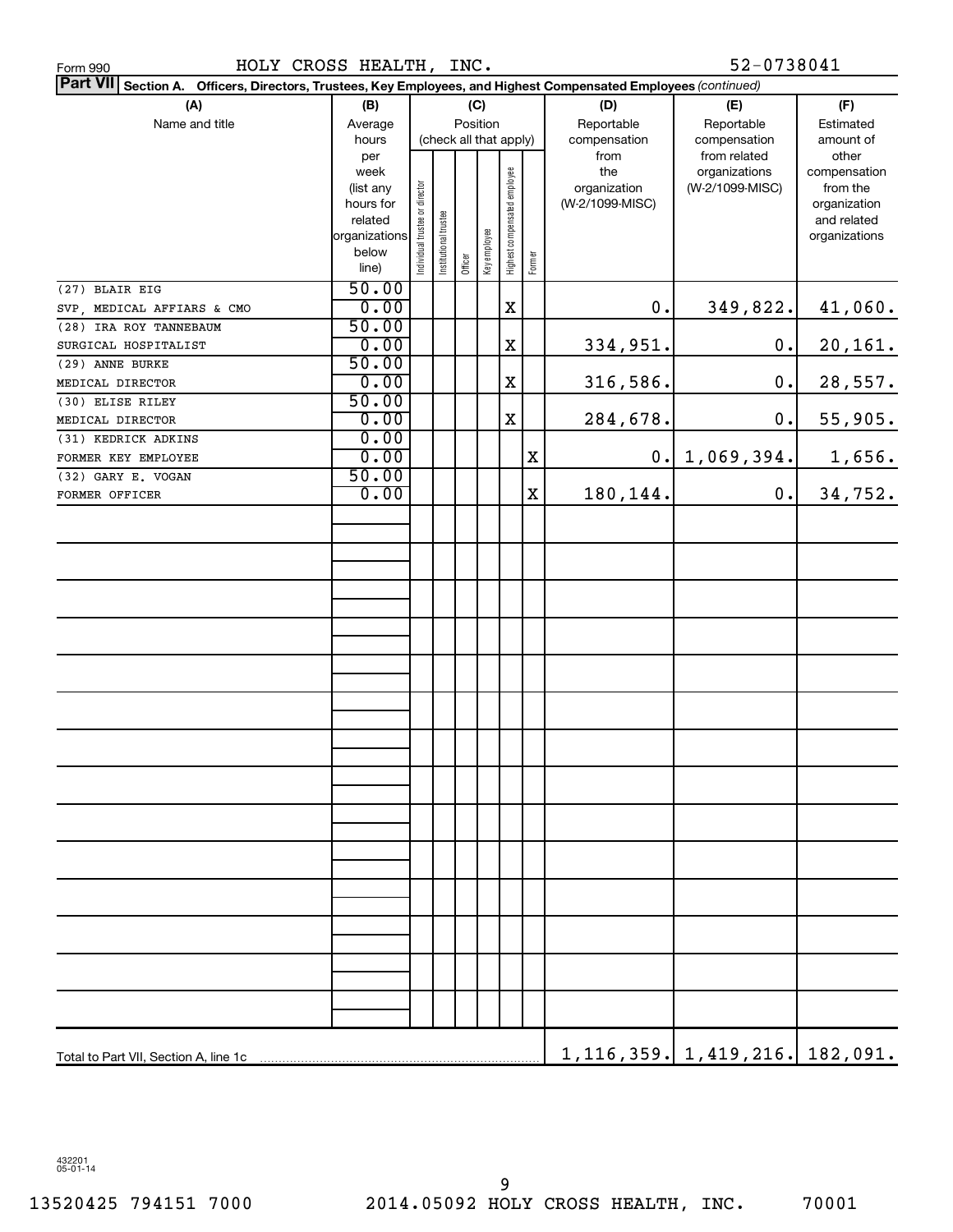|                                                           |    |    | Form 990 (2014)                                                         | HOLY CROSS HEALTH, INC.    |                      |                      |                                      | 52-0738041                   | Page 9                                                             |
|-----------------------------------------------------------|----|----|-------------------------------------------------------------------------|----------------------------|----------------------|----------------------|--------------------------------------|------------------------------|--------------------------------------------------------------------|
| <b>Part VIII</b>                                          |    |    | <b>Statement of Revenue</b>                                             |                            |                      |                      |                                      |                              |                                                                    |
|                                                           |    |    |                                                                         |                            |                      | (A)<br>Total revenue | (B)<br>Related or<br>exempt function | (C)<br>Unrelated<br>business | (D)<br>Revenue excluded<br>from tax under<br>sections<br>512 - 514 |
|                                                           |    |    |                                                                         |                            |                      |                      | revenue                              | revenue                      |                                                                    |
| Contributions, Gifts, Grants<br>and Other Similar Amounts |    |    | 1 a Federated campaigns                                                 | 1a<br>1b                   |                      |                      |                                      |                              |                                                                    |
|                                                           |    |    |                                                                         | 1 <sub>c</sub>             |                      |                      |                                      |                              |                                                                    |
|                                                           |    |    | d Related organizations                                                 | 1d                         | 4,646,645.           |                      |                                      |                              |                                                                    |
|                                                           |    |    | e Government grants (contributions)                                     | 1e                         | 64,042.              |                      |                                      |                              |                                                                    |
|                                                           |    |    | f All other contributions, gifts, grants, and                           |                            |                      |                      |                                      |                              |                                                                    |
|                                                           |    |    | similar amounts not included above                                      | 1f                         | 1,281,609.           |                      |                                      |                              |                                                                    |
|                                                           |    |    | g Noncash contributions included in lines 1a-1f: \$                     |                            |                      |                      |                                      |                              |                                                                    |
|                                                           |    |    |                                                                         |                            |                      | 5,992,296.           |                                      |                              |                                                                    |
|                                                           |    |    |                                                                         |                            | <b>Business Code</b> |                      |                                      |                              |                                                                    |
|                                                           |    | 2а | NET PATIENT SVC REV                                                     |                            | 622110               | 465, 732, 397.       | 465, 634, 462.                       | 97,935.                      |                                                                    |
| Program Service<br>Revenue                                |    | b  |                                                                         |                            |                      |                      |                                      |                              |                                                                    |
|                                                           |    | c  |                                                                         |                            |                      |                      |                                      |                              |                                                                    |
|                                                           |    | d  |                                                                         |                            |                      |                      |                                      |                              |                                                                    |
|                                                           |    | е  |                                                                         |                            |                      |                      |                                      |                              |                                                                    |
|                                                           |    |    | f All other program service revenue                                     |                            |                      |                      |                                      |                              |                                                                    |
|                                                           |    | g  |                                                                         |                            |                      | 465, 732, 397.       |                                      |                              |                                                                    |
|                                                           | 3  |    | Investment income (including dividends, interest, and                   |                            |                      |                      |                                      |                              |                                                                    |
|                                                           |    |    |                                                                         |                            | ▶                    | 4,268,327.           |                                      |                              | 4,268,327.                                                         |
|                                                           | 4  |    | Income from investment of tax-exempt bond proceeds                      |                            |                      |                      |                                      |                              |                                                                    |
|                                                           | 5  |    |                                                                         |                            |                      |                      |                                      |                              |                                                                    |
|                                                           |    |    |                                                                         | (i) Real                   | (ii) Personal        |                      |                                      |                              |                                                                    |
|                                                           |    |    | 6 a Gross rents                                                         | 786,975.<br>$\mathbf{0}$ . |                      |                      |                                      |                              |                                                                    |
|                                                           |    |    | <b>b</b> Less: rental expenses                                          | 786,975.                   |                      |                      |                                      |                              |                                                                    |
|                                                           |    |    | c Rental income or (loss)<br><b>d</b> Net rental income or (loss)       |                            | ▶                    | 786,975.             |                                      |                              | 786,975.                                                           |
|                                                           |    |    | 7 a Gross amount from sales of                                          | (i) Securities             | (ii) Other           |                      |                                      |                              |                                                                    |
|                                                           |    |    | assets other than inventory                                             | 4,094,046.                 | 72,200.              |                      |                                      |                              |                                                                    |
|                                                           |    |    | <b>b</b> Less: cost or other basis                                      |                            |                      |                      |                                      |                              |                                                                    |
|                                                           |    |    | and sales expenses                                                      | 0.                         | 249,774.             |                      |                                      |                              |                                                                    |
|                                                           |    |    |                                                                         | 4,094,046.                 | $-177,574.$          |                      |                                      |                              |                                                                    |
|                                                           |    |    |                                                                         |                            |                      | 3,916,472.           |                                      |                              | 3,916,472.                                                         |
|                                                           |    |    | 8 a Gross income from fundraising events (not                           |                            |                      |                      |                                      |                              |                                                                    |
| <b>Other Revenue</b>                                      |    |    | including \$                                                            | оf                         |                      |                      |                                      |                              |                                                                    |
|                                                           |    |    | contributions reported on line 1c). See                                 |                            |                      |                      |                                      |                              |                                                                    |
|                                                           |    |    |                                                                         |                            |                      |                      |                                      |                              |                                                                    |
|                                                           |    |    |                                                                         |                            |                      |                      |                                      |                              |                                                                    |
|                                                           |    |    | c Net income or (loss) from fundraising events                          |                            |                      |                      |                                      |                              |                                                                    |
|                                                           |    |    | 9 a Gross income from gaming activities. See                            |                            |                      |                      |                                      |                              |                                                                    |
|                                                           |    |    |                                                                         |                            |                      |                      |                                      |                              |                                                                    |
|                                                           |    |    | <b>b</b> Less: direct expenses <b>manually contained</b>                | b                          |                      |                      |                                      |                              |                                                                    |
|                                                           |    |    | c Net income or (loss) from gaming activities                           |                            | ▶                    |                      |                                      |                              |                                                                    |
|                                                           |    |    | 10 a Gross sales of inventory, less returns                             |                            |                      |                      |                                      |                              |                                                                    |
|                                                           |    |    |                                                                         |                            |                      |                      |                                      |                              |                                                                    |
|                                                           |    |    |                                                                         |                            |                      |                      |                                      |                              |                                                                    |
|                                                           |    |    | c Net income or (loss) from sales of inventory<br>Miscellaneous Revenue |                            | <b>Business Code</b> |                      |                                      |                              |                                                                    |
|                                                           |    |    | 11 a RADIATION TREATMENT CENTER                                         |                            | 622110               | 4,098,186.           | 4,098,186.                           |                              |                                                                    |
|                                                           |    |    | <b>b</b> CAFETERIA REVENUE                                              |                            | 622110               | 2,881,175.           |                                      |                              | 2,881,175.                                                         |
|                                                           |    |    | GOV'T SUBSIDY - EHR                                                     |                            | 622110               | 383,063.             | 383,063.                             |                              |                                                                    |
|                                                           |    |    |                                                                         |                            |                      | 5,304,736.           | 5,304,736.                           |                              |                                                                    |
|                                                           |    |    |                                                                         |                            |                      | 12,667,160.          |                                      |                              |                                                                    |
|                                                           | 12 |    |                                                                         |                            |                      | 493, 363, 627.       | 475, 420, 447.                       | 97,935.                      | 11,852,949.                                                        |
| 432009<br>11-07-14                                        |    |    |                                                                         |                            |                      |                      |                                      |                              | Form 990 (2014)                                                    |

432009 11-07-14

10

13520425 794151 7000 2014.05092 HOLY CROSS HEALTH, INC. 70001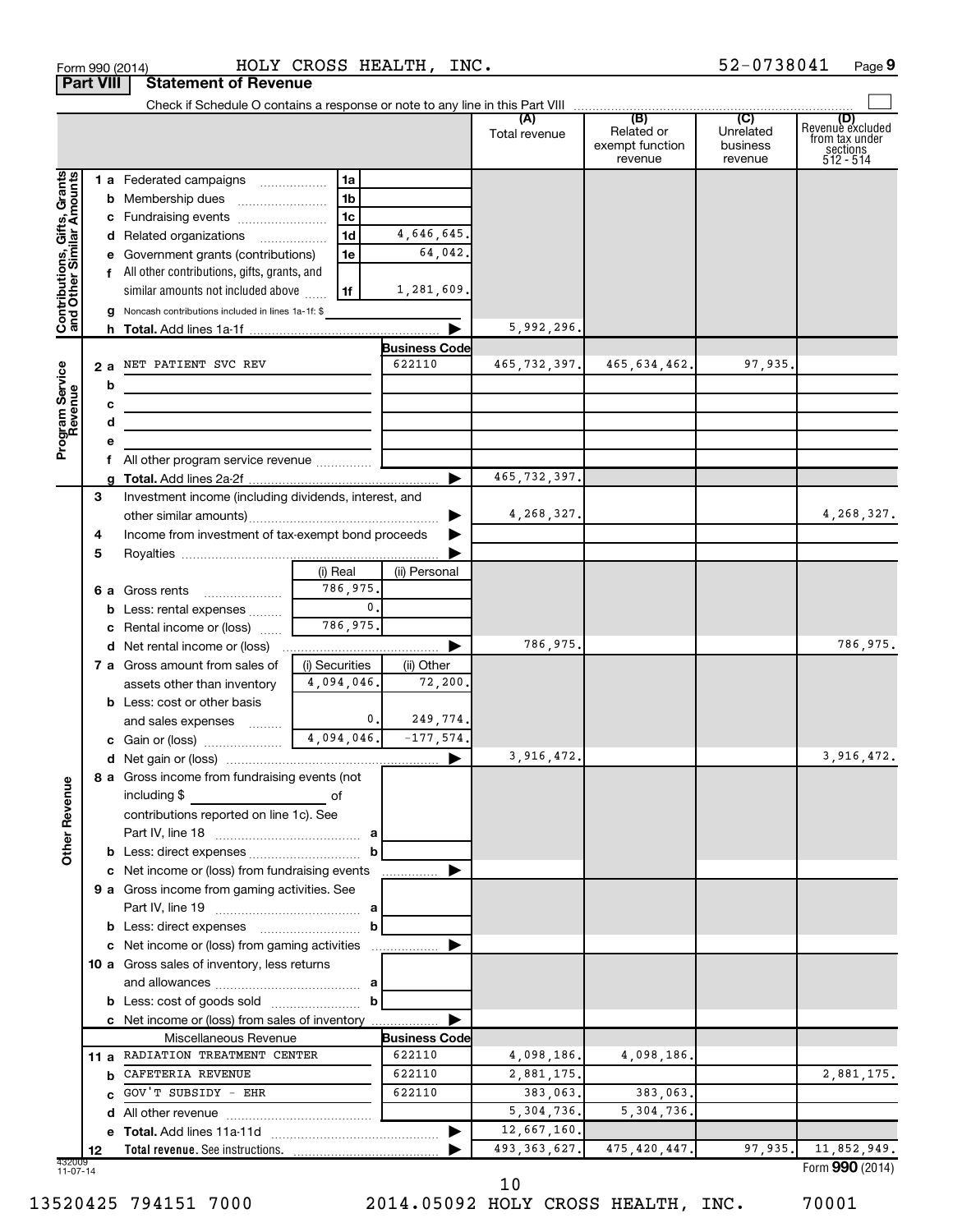**Part IX | Statement of Functional Expenses** 

Form 990 (2014) Page HOLY CROSS HEALTH, INC. 52-0738041

*Section 501(c)(3) and 501(c)(4) organizations must complete all columns. All other organizations must complete column (A).*

|          | Check if Schedule O contains a response or note to any line in this Part IX                     |                       |           |                                                                                                                     |                                           |                                |
|----------|-------------------------------------------------------------------------------------------------|-----------------------|-----------|---------------------------------------------------------------------------------------------------------------------|-------------------------------------------|--------------------------------|
|          | Do not include amounts reported on lines 6b,<br>7b, 8b, 9b, and 10b of Part VIII.               | (A)<br>Total expenses |           | (B)<br>Program service<br>expenses                                                                                  | (C)<br>Management and<br>general expenses | (D)<br>Fundraising<br>expenses |
| 1.       | Grants and other assistance to domestic organizations                                           |                       |           |                                                                                                                     |                                           |                                |
|          | and domestic governments. See Part IV, line 21                                                  |                       | 74,212.   | 74,212.                                                                                                             |                                           |                                |
| 2        | Grants and other assistance to domestic                                                         |                       |           |                                                                                                                     |                                           |                                |
|          | individuals. See Part IV, line 22                                                               |                       |           |                                                                                                                     |                                           |                                |
| 3        | Grants and other assistance to foreign                                                          |                       |           |                                                                                                                     |                                           |                                |
|          | organizations, foreign governments, and foreign                                                 |                       |           |                                                                                                                     |                                           |                                |
|          | individuals. See Part IV, lines 15 and 16                                                       |                       |           |                                                                                                                     |                                           |                                |
| 4        | Benefits paid to or for members                                                                 |                       |           |                                                                                                                     |                                           |                                |
| 5        | Compensation of current officers, directors,                                                    |                       |           |                                                                                                                     |                                           |                                |
|          | trustees, and key employees                                                                     | 3,817,835.            |           |                                                                                                                     | 3,817,835.                                |                                |
| 6        | Compensation not included above, to disqualified                                                |                       |           |                                                                                                                     |                                           |                                |
|          | persons (as defined under section 4958(f)(1)) and                                               |                       |           |                                                                                                                     |                                           |                                |
|          | persons described in section 4958(c)(3)(B)                                                      |                       |           |                                                                                                                     |                                           |                                |
| 7        | Other salaries and wages                                                                        |                       |           | 195,978,465.179,943,090. 16,035,375.                                                                                |                                           |                                |
| 8        | Pension plan accruals and contributions (include                                                |                       |           |                                                                                                                     |                                           |                                |
|          | section 401(k) and 403(b) employer contributions)                                               |                       |           | $\begin{array}{ c c c c c } \hline 5,826,282. & 5,406,922. \ \hline 18,307,593. & 16,669,391. \ \hline \end{array}$ | 419,360.                                  |                                |
| 9        | Other employee benefits                                                                         |                       |           |                                                                                                                     | 1,638,202.                                |                                |
| 10       |                                                                                                 |                       |           | 15,052,438. 13,643,781.                                                                                             | 1,408,657.                                |                                |
| 11       | Fees for services (non-employees):                                                              |                       |           |                                                                                                                     |                                           |                                |
|          |                                                                                                 | 2,021,540.            |           | 2,021,540.                                                                                                          |                                           |                                |
| b        |                                                                                                 |                       | 247, 420. |                                                                                                                     | 247, 420.                                 |                                |
|          |                                                                                                 |                       | 16, 217.  |                                                                                                                     | 16, 217.                                  |                                |
|          |                                                                                                 |                       | 75,500.   |                                                                                                                     | 75,500.                                   |                                |
|          | e Professional fundraising services. See Part IV, line 17                                       |                       |           |                                                                                                                     |                                           |                                |
| f        | Investment management fees                                                                      |                       | 343,075.  |                                                                                                                     | 343,075.                                  |                                |
|          | g Other. (If line 11g amount exceeds 10% of line 25,                                            |                       |           |                                                                                                                     |                                           |                                |
|          | column (A) amount, list line 11g expenses on Sch 0.)                                            | 35,966,042.           |           | 30, 347, 238.                                                                                                       | 5,618,804.                                |                                |
| 12       |                                                                                                 | 2,019,229.            |           | 11,328.                                                                                                             | 2,007,901.                                |                                |
| 13       |                                                                                                 | 5,403,977.            |           | 3,473,146.                                                                                                          | 1,930,831.                                |                                |
| 14       |                                                                                                 | 25, 172, 666.         |           | 309,652.                                                                                                            | 24,863,014.                               |                                |
| 15       |                                                                                                 | 10, 114, 617.         |           | 8,029,042.                                                                                                          | 2,085,575.                                |                                |
| 16       |                                                                                                 |                       | 353,675.  | 196, 300.                                                                                                           | 157, 375.                                 |                                |
| 17       |                                                                                                 |                       |           |                                                                                                                     |                                           |                                |
| 18       | Payments of travel or entertainment expenses                                                    |                       |           |                                                                                                                     |                                           |                                |
|          | for any federal, state, or local public officials                                               |                       | 134,020.  | 120,939.                                                                                                            | 13,081.                                   |                                |
| 19       | Conferences, conventions, and meetings                                                          | 7,807,095.            |           | 7,807,095.                                                                                                          |                                           |                                |
| 20       | Interest                                                                                        |                       |           |                                                                                                                     |                                           |                                |
| 21<br>22 | Depreciation, depletion, and amortization                                                       | 30, 200, 206.         |           | 10,958,203.                                                                                                         | 19,242,003.                               |                                |
| 23       | Insurance                                                                                       | 5, 124, 327.          |           |                                                                                                                     | 5, 124, 327.                              |                                |
| 24       | Other expenses. Itemize expenses not covered                                                    |                       |           |                                                                                                                     |                                           |                                |
|          | above. (List miscellaneous expenses in line 24e. If line                                        |                       |           |                                                                                                                     |                                           |                                |
|          | 24e amount exceeds 10% of line 25, column (A)<br>amount, list line 24e expenses on Schedule O.) |                       |           |                                                                                                                     |                                           |                                |
| a        | MEDICAL SUPPLIES                                                                                | 72,004,283.           |           | 72,004,283.                                                                                                         |                                           |                                |
| b        | <b>BAD DEBT</b>                                                                                 | 15,694,211.           |           | 15,694,211.                                                                                                         |                                           |                                |
| c        | <b>INTERCO PURCHASED</b><br><b>SVCS</b>                                                         | 7,599,305.            |           | 899,038.                                                                                                            | 6,700,267.                                |                                |
| d        | <b>UBI TAXES</b>                                                                                |                       | 12,000.   |                                                                                                                     | 12,000.                                   |                                |
|          | e All other expenses                                                                            | 15, 116, 195.         |           | 7,490,409.                                                                                                          | 7,625,786.                                |                                |
| 25       | Total functional expenses. Add lines 1 through 24e                                              |                       |           | 474,482,425.375,099,820.                                                                                            | 99,382,605.                               | $\overline{0}$ .               |
| 26       | <b>Joint costs.</b> Complete this line only if the organization                                 |                       |           |                                                                                                                     |                                           |                                |
|          | reported in column (B) joint costs from a combined                                              |                       |           |                                                                                                                     |                                           |                                |
|          | educational campaign and fundraising solicitation.                                              |                       |           |                                                                                                                     |                                           |                                |
|          | Check here $\blacktriangleright$<br>if following SOP 98-2 (ASC 958-720)                         |                       |           |                                                                                                                     |                                           |                                |

432010 11-07-14

13520425 794151 7000 2014.05092 HOLY CROSS HEALTH, INC. 70001

11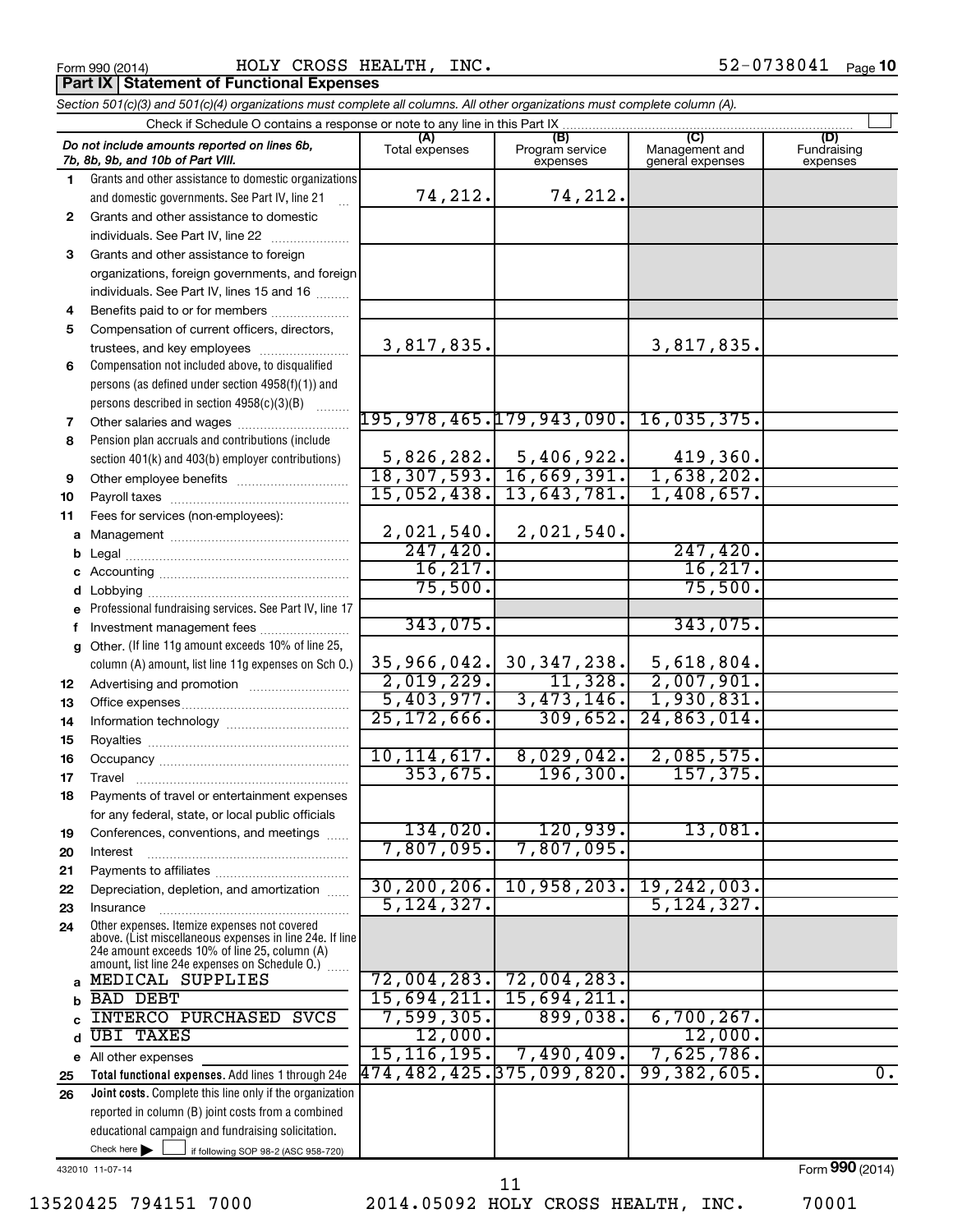13520425 794151 7000 2014.05092 HOLY CROSS HEALTH, INC. 70001 12

| Form 990 (2014) |                               | HOLY | CROSS HEALTH, | INC. | 52-0738041 | Page |
|-----------------|-------------------------------|------|---------------|------|------------|------|
|                 | <b>Part X   Balance Sheet</b> |      |               |      |            |      |

|                             |          |                                                                                                                                            | (A)<br>Beginning of year |                         | (B)<br>End of year |
|-----------------------------|----------|--------------------------------------------------------------------------------------------------------------------------------------------|--------------------------|-------------------------|--------------------|
|                             | 1        |                                                                                                                                            | 14,455,525.              | $\mathbf{1}$            | 23,629,133.        |
|                             | 2        |                                                                                                                                            | 272,813.                 | $\overline{\mathbf{2}}$ | 280,935.           |
|                             | З        |                                                                                                                                            |                          | 3                       |                    |
|                             | 4        |                                                                                                                                            | 56, 265, 508.            | $\overline{4}$          | 82,635,392.        |
|                             | 5        | Loans and other receivables from current and former officers, directors,                                                                   |                          |                         |                    |
|                             |          | trustees, key employees, and highest compensated employees. Complete                                                                       |                          |                         |                    |
|                             |          | Part II of Schedule L                                                                                                                      |                          | 5                       |                    |
|                             | 6        | Loans and other receivables from other disqualified persons (as defined under                                                              |                          |                         |                    |
|                             |          | section 4958(f)(1)), persons described in section 4958(c)(3)(B), and contributing                                                          |                          |                         |                    |
|                             |          | employers and sponsoring organizations of section 501(c)(9) voluntary                                                                      |                          |                         |                    |
|                             |          | employees' beneficiary organizations (see instr). Complete Part II of Sch L                                                                |                          | 6                       |                    |
| Assets                      | 7        |                                                                                                                                            |                          | $\overline{7}$          |                    |
|                             | 8        |                                                                                                                                            | 5,562,054.               | 8                       | 9,747,470.         |
|                             | 9        | Prepaid expenses and deferred charges                                                                                                      | 8,856,876.               | $\mathbf{9}$            | 8,952,602.         |
|                             |          | 10a Land, buildings, and equipment: cost or other                                                                                          |                          |                         |                    |
|                             |          | basis. Complete Part VI of Schedule D    10a   719, 865, 307.                                                                              |                          |                         |                    |
|                             |          | $\overline{10b}$ 246,837,756.                                                                                                              | 370,013,847.             | 10 <sub>c</sub>         | 473,027,551.       |
|                             | 11       |                                                                                                                                            | 148,970,998.             | 11                      | 102,686,224.       |
|                             | 12       |                                                                                                                                            | 132,060,822.             | 12                      | 102, 645, 650.     |
|                             | 13       |                                                                                                                                            |                          | 13                      |                    |
|                             | 14       |                                                                                                                                            | 1,400,000.               | 14                      | 5,335,126.         |
|                             | 15       |                                                                                                                                            | 49,045,792.              | 15                      | 52, 320, 293.      |
|                             | 16       |                                                                                                                                            | 786, 904, 235.           | 16                      | 861, 260, 376.     |
|                             | 17       |                                                                                                                                            | 73,806,327.              | 17                      | 73, 189, 357.      |
|                             | 18       |                                                                                                                                            |                          | 18                      |                    |
|                             | 19       |                                                                                                                                            | 244, 415.                | 19                      | 858, 873.          |
|                             | 20       |                                                                                                                                            |                          | 20                      |                    |
|                             | 21       | Escrow or custodial account liability. Complete Part IV of Schedule D                                                                      |                          | 21                      |                    |
| Liabilities                 | 22       | Loans and other payables to current and former officers, directors, trustees,                                                              |                          |                         |                    |
|                             |          | key employees, highest compensated employees, and disqualified persons.                                                                    |                          |                         |                    |
|                             |          |                                                                                                                                            |                          | 22                      | 328,021.           |
|                             | 23<br>24 | Secured mortgages and notes payable to unrelated third parties                                                                             |                          | 23<br>24                |                    |
|                             | 25       | Unsecured notes and loans payable to unrelated third parties<br>Other liabilities (including federal income tax, payables to related third |                          |                         |                    |
|                             |          | parties, and other liabilities not included on lines 17-24). Complete Part X of                                                            |                          |                         |                    |
|                             |          | Schedule D                                                                                                                                 | 369,959,422.             | 25                      | 436, 277, 180.     |
|                             | 26       |                                                                                                                                            | 444,010,164.             | 26                      | 510, 653, 431.     |
|                             |          | Organizations that follow SFAS 117 (ASC 958), check here $\blacktriangleright \begin{array}{c} \boxed{X} \end{array}$ and                  |                          |                         |                    |
|                             |          | complete lines 27 through 29, and lines 33 and 34.                                                                                         |                          |                         |                    |
|                             | 27       |                                                                                                                                            | 342,621,258.             | 27                      | 350, 326, 756.     |
|                             | 28       |                                                                                                                                            | 227,186.                 | 28                      | 235, 132.          |
|                             | 29       | Permanently restricted net assets                                                                                                          | 45,627.                  | 29                      | 45,057.            |
| Net Assets or Fund Balances |          | Organizations that do not follow SFAS 117 (ASC 958), check here ▶ □                                                                        |                          |                         |                    |
|                             |          | and complete lines 30 through 34.                                                                                                          |                          |                         |                    |
|                             | 30       |                                                                                                                                            |                          | 30                      |                    |
|                             | 31       | Paid-in or capital surplus, or land, building, or equipment fund                                                                           |                          | 31                      |                    |
|                             | 32       | Retained earnings, endowment, accumulated income, or other funds                                                                           |                          | 32                      |                    |
|                             | 33       |                                                                                                                                            | 342,894,071.             | 33                      | 350,606,945.       |
|                             | 34       |                                                                                                                                            | 786, 904, 235.           | 34                      | 861, 260, 376.     |

Form (2014) **990**

†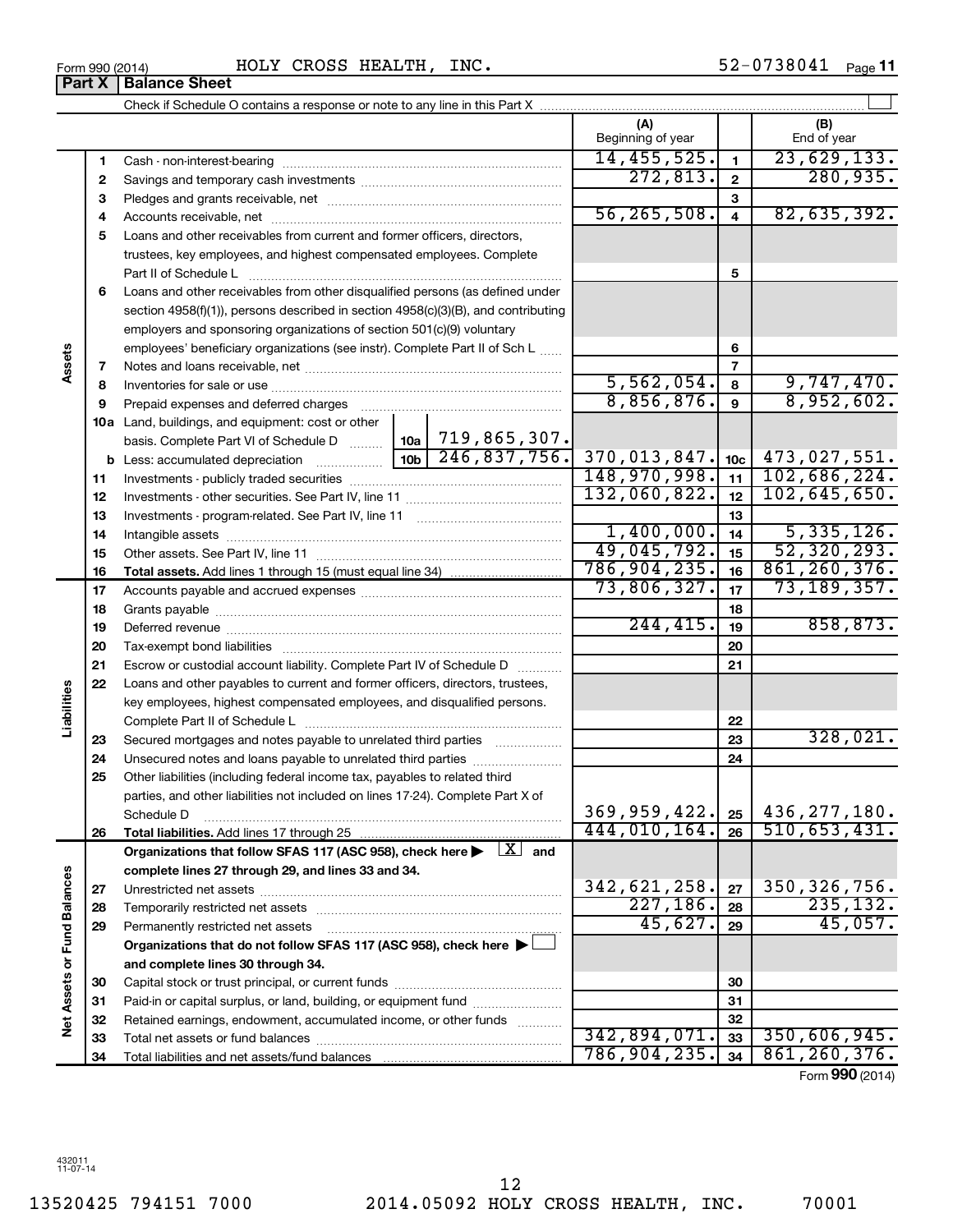|    | HOLY CROSS HEALTH, INC.<br>Form 990 (2014)                                                                                                                                                                                     |                         | 52-0738041 |                |          | Page 12                 |
|----|--------------------------------------------------------------------------------------------------------------------------------------------------------------------------------------------------------------------------------|-------------------------|------------|----------------|----------|-------------------------|
|    | Part XI<br><b>Reconciliation of Net Assets</b>                                                                                                                                                                                 |                         |            |                |          |                         |
|    | Check if Schedule O contains a response or note to any line in this Part XI                                                                                                                                                    |                         |            |                |          | $\overline{\mathbf{x}}$ |
|    |                                                                                                                                                                                                                                |                         |            |                |          |                         |
| 1  |                                                                                                                                                                                                                                | 1.                      |            | 493, 363, 627. |          |                         |
| 2  |                                                                                                                                                                                                                                | $\overline{2}$          |            | 474,482,425.   |          |                         |
| з  | Revenue less expenses. Subtract line 2 from line 1                                                                                                                                                                             | 3                       |            | 18,881,202.    |          |                         |
| 4  |                                                                                                                                                                                                                                | $\overline{\mathbf{4}}$ |            | 342,894,071.   |          |                         |
| 5  | Net unrealized gains (losses) on investments [11] matter contracts and the state of the state of the state of the state of the state of the state of the state of the state of the state of the state of the state of the stat | 5                       |            | $-6,649,443.$  |          |                         |
| 6  | Donated services and use of facilities                                                                                                                                                                                         | 6                       |            |                |          |                         |
| 7  | Investment expenses                                                                                                                                                                                                            | $\overline{7}$          |            |                |          |                         |
| 8  | Prior period adjustments                                                                                                                                                                                                       | 8                       |            |                |          |                         |
| 9  |                                                                                                                                                                                                                                | $\mathbf{Q}$            |            | $-4,518,885.$  |          |                         |
| 10 | Net assets or fund balances at end of year. Combine lines 3 through 9 (must equal Part X, line 33,                                                                                                                             |                         |            |                |          |                         |
|    | column (B))                                                                                                                                                                                                                    | 10                      |            | 350,606,945.   |          |                         |
|    | Part XII Financial Statements and Reporting                                                                                                                                                                                    |                         |            |                |          |                         |
|    |                                                                                                                                                                                                                                |                         |            |                |          | $\vert x \vert$         |
|    |                                                                                                                                                                                                                                |                         |            |                | Yes      | <b>No</b>               |
| 1  | $\mathbf{X}$ Accrual<br>Accounting method used to prepare the Form 990: [130] Cash<br>$\Box$ Other                                                                                                                             |                         |            |                |          |                         |
|    | If the organization changed its method of accounting from a prior year or checked "Other," explain in Schedule O.                                                                                                              |                         |            |                |          |                         |
|    |                                                                                                                                                                                                                                |                         |            | 2a             |          | х                       |
|    | If "Yes," check a box below to indicate whether the financial statements for the year were compiled or reviewed on a                                                                                                           |                         |            |                |          |                         |
|    | separate basis, consolidated basis, or both:                                                                                                                                                                                   |                         |            |                |          |                         |
|    | <b>Consolidated basis</b><br>Both consolidated and separate basis<br>Separate basis                                                                                                                                            |                         |            |                |          |                         |
|    |                                                                                                                                                                                                                                |                         |            | 2 <sub>b</sub> | х        |                         |
|    | If "Yes," check a box below to indicate whether the financial statements for the year were audited on a separate basis,                                                                                                        |                         |            |                |          |                         |
|    | consolidated basis, or both:                                                                                                                                                                                                   |                         |            |                |          |                         |
|    | $\boxed{\textbf{X}}$ Consolidated basis<br>Both consolidated and separate basis<br>Separate basis                                                                                                                              |                         |            |                |          |                         |
|    | c If "Yes" to line 2a or 2b, does the organization have a committee that assumes responsibility for oversight of the audit,                                                                                                    |                         |            |                |          |                         |
|    | review, or compilation of its financial statements and selection of an independent accountant?                                                                                                                                 |                         |            | 2c             | х        |                         |
|    | If the organization changed either its oversight process or selection process during the tax year, explain in Schedule O.                                                                                                      |                         |            |                |          |                         |
|    | 3a As a result of a federal award, was the organization required to undergo an audit or audits as set forth in the Single Audit                                                                                                |                         |            |                |          |                         |
|    | Act and OMB Circular A-133?                                                                                                                                                                                                    |                         |            | За             | х        |                         |
|    | b If "Yes," did the organization undergo the required audit or audits? If the organization did not undergo the required audit                                                                                                  |                         |            |                |          |                         |
|    |                                                                                                                                                                                                                                |                         |            | 3 <sub>b</sub> | X<br>ההה |                         |

Form (2014) **990**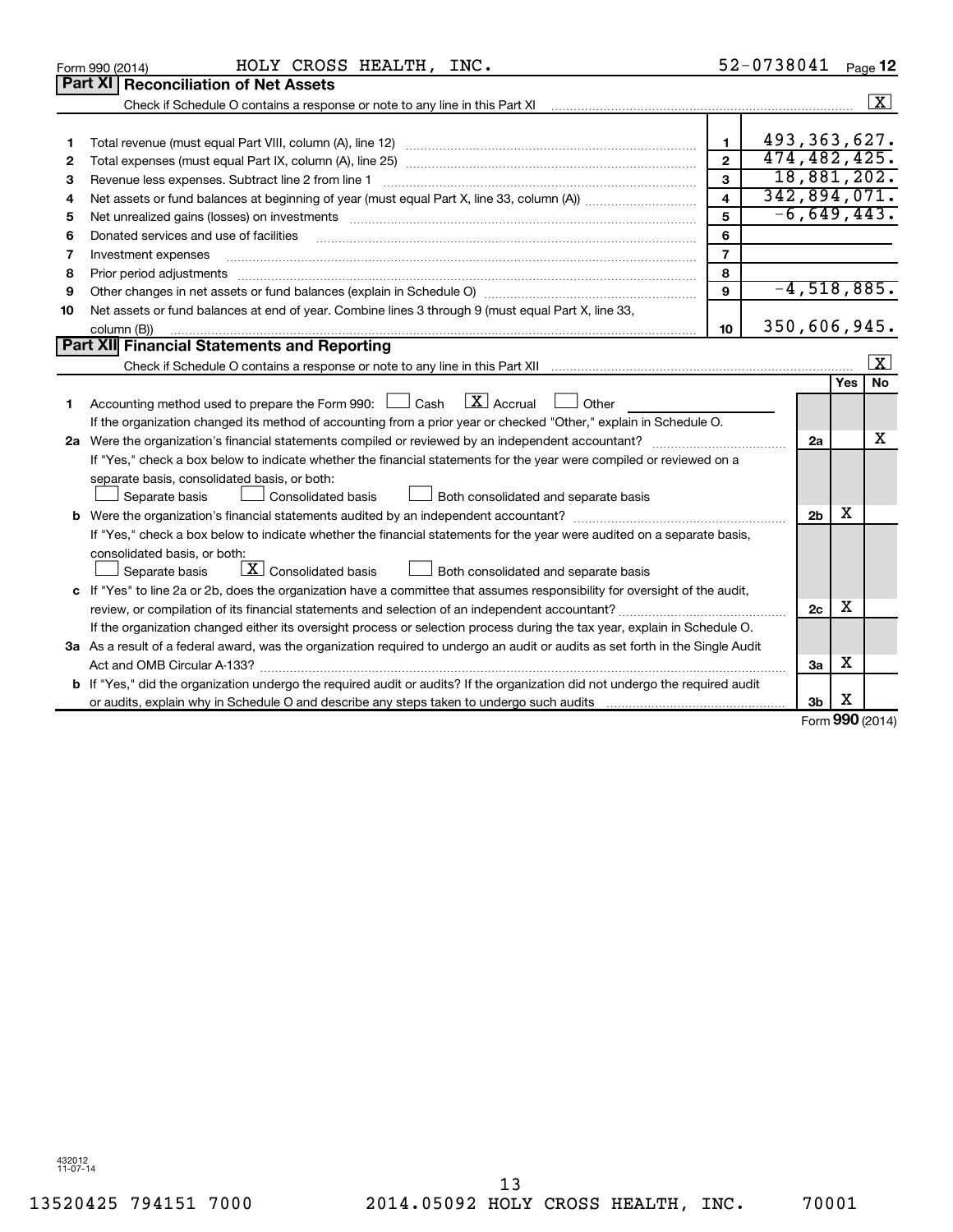| <b>SCHEDULE A</b> |  |
|-------------------|--|
|-------------------|--|

Department of the Treasury Internal Revenue Service

| (Form 990 or 990-EZ |  |  |  |  |
|---------------------|--|--|--|--|
|---------------------|--|--|--|--|

# **Public Charity Status and Public Support 2014**

Complete if the organization is a section 501(c)(3) organization or a section

**4947(a)(1) nonexempt charitable trust. | Attach to Form 990 or Form 990-EZ.** 

|  |  | ach to Form 990 or Form 990-EZ. |
|--|--|---------------------------------|
|--|--|---------------------------------|

| <b>Open to Public</b><br>Inspection |  |
|-------------------------------------|--|

OMB No. 1545-0047

| Name of the organization |  |
|--------------------------|--|
|--------------------------|--|

|        |                                                                                                                                             | memai Revenue Service    |                                             |                                                                          | Information about Schedule A (Form 990 or 990-EZ) and its instructions is at www.irs.gov/form990.                                             |                     |                                            |                        | <b>Inspection</b>                     |
|--------|---------------------------------------------------------------------------------------------------------------------------------------------|--------------------------|---------------------------------------------|--------------------------------------------------------------------------|-----------------------------------------------------------------------------------------------------------------------------------------------|---------------------|--------------------------------------------|------------------------|---------------------------------------|
|        |                                                                                                                                             | Name of the organization |                                             |                                                                          |                                                                                                                                               |                     |                                            |                        | <b>Employer identification number</b> |
|        | 52-0738041<br>HOLY CROSS HEALTH,<br>INC.<br>Reason for Public Charity Status (All organizations must complete this part.) See instructions. |                          |                                             |                                                                          |                                                                                                                                               |                     |                                            |                        |                                       |
| Part I |                                                                                                                                             |                          |                                             |                                                                          |                                                                                                                                               |                     |                                            |                        |                                       |
|        |                                                                                                                                             |                          |                                             |                                                                          | The organization is not a private foundation because it is: (For lines 1 through 11, check only one box.)                                     |                     |                                            |                        |                                       |
| 1      |                                                                                                                                             |                          |                                             |                                                                          | A church, convention of churches, or association of churches described in section 170(b)(1)(A)(i).                                            |                     |                                            |                        |                                       |
| 2      |                                                                                                                                             |                          |                                             | A school described in section 170(b)(1)(A)(ii). (Attach Schedule E.)     |                                                                                                                                               |                     |                                            |                        |                                       |
| З      | $\lfloor x \rfloor$                                                                                                                         |                          |                                             |                                                                          | A hospital or a cooperative hospital service organization described in section 170(b)(1)(A)(iii).                                             |                     |                                            |                        |                                       |
| 4      |                                                                                                                                             |                          |                                             |                                                                          | A medical research organization operated in conjunction with a hospital described in section 170(b)(1)(A)(iii). Enter the hospital's name,    |                     |                                            |                        |                                       |
|        |                                                                                                                                             | city, and state:         |                                             |                                                                          |                                                                                                                                               |                     |                                            |                        |                                       |
| 5      |                                                                                                                                             |                          |                                             |                                                                          | An organization operated for the benefit of a college or university owned or operated by a governmental unit described in                     |                     |                                            |                        |                                       |
|        |                                                                                                                                             |                          |                                             | section 170(b)(1)(A)(iv). (Complete Part II.)                            |                                                                                                                                               |                     |                                            |                        |                                       |
| 6      |                                                                                                                                             |                          |                                             |                                                                          | A federal, state, or local government or governmental unit described in section 170(b)(1)(A)(v).                                              |                     |                                            |                        |                                       |
|        |                                                                                                                                             |                          |                                             |                                                                          | An organization that normally receives a substantial part of its support from a governmental unit or from the general public described in     |                     |                                            |                        |                                       |
|        |                                                                                                                                             |                          |                                             | section 170(b)(1)(A)(vi). (Complete Part II.)                            |                                                                                                                                               |                     |                                            |                        |                                       |
| 8      |                                                                                                                                             |                          |                                             |                                                                          | A community trust described in section 170(b)(1)(A)(vi). (Complete Part II.)                                                                  |                     |                                            |                        |                                       |
| 9      |                                                                                                                                             |                          |                                             |                                                                          | An organization that normally receives: (1) more than 33 1/3% of its support from contributions, membership fees, and gross receipts from     |                     |                                            |                        |                                       |
|        |                                                                                                                                             |                          |                                             |                                                                          | activities related to its exempt functions - subject to certain exceptions, and (2) no more than 33 1/3% of its support from gross investment |                     |                                            |                        |                                       |
|        |                                                                                                                                             |                          |                                             |                                                                          | income and unrelated business taxable income (less section 511 tax) from businesses acquired by the organization after June 30, 1975.         |                     |                                            |                        |                                       |
|        |                                                                                                                                             |                          |                                             | See section 509(a)(2). (Complete Part III.)                              |                                                                                                                                               |                     |                                            |                        |                                       |
| 10     |                                                                                                                                             |                          |                                             |                                                                          | An organization organized and operated exclusively to test for public safety. See section 509(a)(4).                                          |                     |                                            |                        |                                       |
| 11     |                                                                                                                                             |                          |                                             |                                                                          | An organization organized and operated exclusively for the benefit of, to perform the functions of, or to carry out the purposes of one or    |                     |                                            |                        |                                       |
|        |                                                                                                                                             |                          |                                             |                                                                          | more publicly supported organizations described in section 509(a)(1) or section 509(a)(2). See section 509(a)(3). Check the box in            |                     |                                            |                        |                                       |
|        |                                                                                                                                             |                          |                                             |                                                                          | lines 11a through 11d that describes the type of supporting organization and complete lines 11e, 11f, and 11g.                                |                     |                                            |                        |                                       |
| а      |                                                                                                                                             |                          |                                             |                                                                          | Type I. A supporting organization operated, supervised, or controlled by its supported organization(s), typically by giving                   |                     |                                            |                        |                                       |
|        |                                                                                                                                             |                          |                                             |                                                                          | the supported organization(s) the power to regularly appoint or elect a majority of the directors or trustees of the supporting               |                     |                                            |                        |                                       |
|        |                                                                                                                                             |                          |                                             | organization. You must complete Part IV, Sections A and B.               |                                                                                                                                               |                     |                                            |                        |                                       |
| b      |                                                                                                                                             |                          |                                             |                                                                          | Type II. A supporting organization supervised or controlled in connection with its supported organization(s), by having                       |                     |                                            |                        |                                       |
|        |                                                                                                                                             |                          |                                             |                                                                          | control or management of the supporting organization vested in the same persons that control or manage the supported                          |                     |                                            |                        |                                       |
|        |                                                                                                                                             |                          |                                             | organization(s). You must complete Part IV, Sections A and C.            |                                                                                                                                               |                     |                                            |                        |                                       |
| c      |                                                                                                                                             |                          |                                             |                                                                          | Type III functionally integrated. A supporting organization operated in connection with, and functionally integrated with,                    |                     |                                            |                        |                                       |
|        |                                                                                                                                             |                          |                                             |                                                                          | its supported organization(s) (see instructions). You must complete Part IV, Sections A, D, and E.                                            |                     |                                            |                        |                                       |
| d      |                                                                                                                                             |                          |                                             |                                                                          | Type III non-functionally integrated. A supporting organization operated in connection with its supported organization(s)                     |                     |                                            |                        |                                       |
|        |                                                                                                                                             |                          |                                             |                                                                          | that is not functionally integrated. The organization generally must satisfy a distribution requirement and an attentiveness                  |                     |                                            |                        |                                       |
|        |                                                                                                                                             |                          |                                             |                                                                          | requirement (see instructions). You must complete Part IV, Sections A and D, and Part V.                                                      |                     |                                            |                        |                                       |
| e      |                                                                                                                                             |                          |                                             |                                                                          | Check this box if the organization received a written determination from the IRS that it is a Type I, Type II, Type III                       |                     |                                            |                        |                                       |
|        |                                                                                                                                             |                          |                                             |                                                                          | functionally integrated, or Type III non-functionally integrated supporting organization.                                                     |                     |                                            |                        |                                       |
|        |                                                                                                                                             |                          | Enter the number of supported organizations |                                                                          |                                                                                                                                               |                     |                                            |                        |                                       |
|        |                                                                                                                                             |                          |                                             | g Provide the following information about the supported organization(s). |                                                                                                                                               |                     |                                            |                        |                                       |
|        |                                                                                                                                             | (i) Name of supported    |                                             | (ii) EIN                                                                 | (iii) Type of organization                                                                                                                    |                     | (iv) Is the organization<br>listed in your | (v) Amount of monetary | (vi) Amount of                        |
|        |                                                                                                                                             | organization             |                                             |                                                                          | (described on lines 1-9<br>above or IRC section                                                                                               | governing document? |                                            | support (see           | other support (see                    |
|        |                                                                                                                                             |                          |                                             |                                                                          | (see instructions))                                                                                                                           | Yes                 | No                                         | Instructions)          | Instructions)                         |
|        |                                                                                                                                             |                          |                                             |                                                                          |                                                                                                                                               |                     |                                            |                        |                                       |
|        |                                                                                                                                             |                          |                                             |                                                                          |                                                                                                                                               |                     |                                            |                        |                                       |
|        |                                                                                                                                             |                          |                                             |                                                                          |                                                                                                                                               |                     |                                            |                        |                                       |
|        |                                                                                                                                             |                          |                                             |                                                                          |                                                                                                                                               |                     |                                            |                        |                                       |
|        |                                                                                                                                             |                          |                                             |                                                                          |                                                                                                                                               |                     |                                            |                        |                                       |
|        |                                                                                                                                             |                          |                                             |                                                                          |                                                                                                                                               |                     |                                            |                        |                                       |

Form 990 or 990-EZ. 432021 09-17-14 LHA **For Paperwork Reduction Act Notice, see the Instructions for** 

**Total**

13520425 794151 7000 2014.05092 HOLY CROSS HEALTH, INC. 70001 14

 $\exists$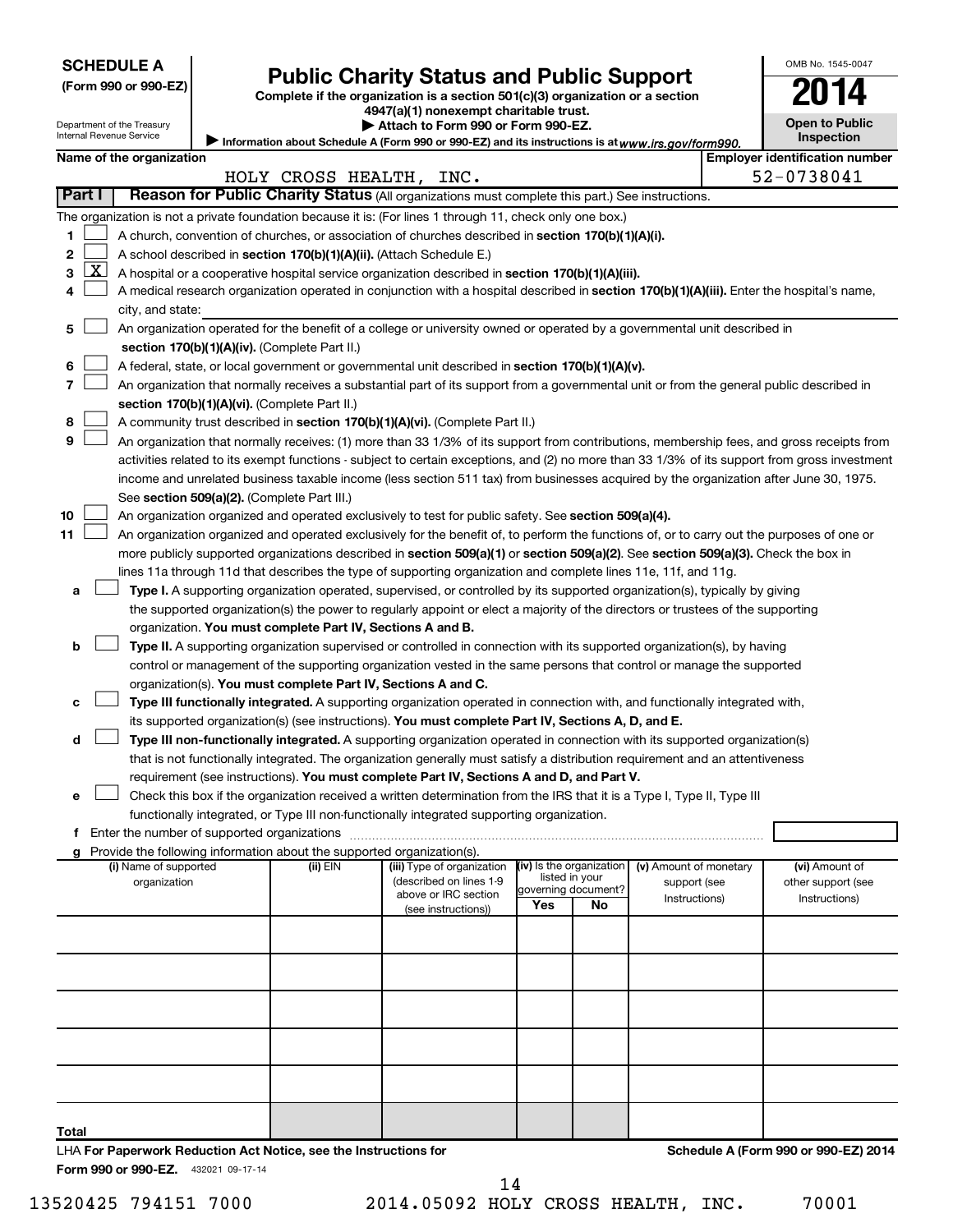## Schedule A (Form 990 or 990-EZ) 2014 Page HOLY CROSS HEALTH, INC. 52-0738041

52-0738041 Page 2

(Complete only if you checked the box on line 5, 7, or 8 of Part I or if the organization failed to qualify under Part III. If the organization fails to qualify under the tests listed below, please complete Part III.) **Part II Support Schedule for Organizations Described in Sections 170(b)(1)(A)(iv) and 170(b)(1)(A)(vi)**

|   | <b>Section A. Public Support</b>                                                                                                           |          |          |            |            |                                      |           |
|---|--------------------------------------------------------------------------------------------------------------------------------------------|----------|----------|------------|------------|--------------------------------------|-----------|
|   | Calendar year (or fiscal year beginning in) $\blacktriangleright$                                                                          | (a) 2010 | (b) 2011 | $(c)$ 2012 | $(d)$ 2013 | (e) 2014                             | (f) Total |
|   | 1 Gifts, grants, contributions, and                                                                                                        |          |          |            |            |                                      |           |
|   | membership fees received. (Do not                                                                                                          |          |          |            |            |                                      |           |
|   | include any "unusual grants.")                                                                                                             |          |          |            |            |                                      |           |
|   | 2 Tax revenues levied for the organ-                                                                                                       |          |          |            |            |                                      |           |
|   | ization's benefit and either paid to                                                                                                       |          |          |            |            |                                      |           |
|   | or expended on its behalf                                                                                                                  |          |          |            |            |                                      |           |
|   | 3 The value of services or facilities                                                                                                      |          |          |            |            |                                      |           |
|   | furnished by a governmental unit to                                                                                                        |          |          |            |            |                                      |           |
|   | the organization without charge                                                                                                            |          |          |            |            |                                      |           |
|   | 4 Total. Add lines 1 through 3                                                                                                             |          |          |            |            |                                      |           |
|   | 5 The portion of total contributions                                                                                                       |          |          |            |            |                                      |           |
|   | by each person (other than a                                                                                                               |          |          |            |            |                                      |           |
|   | governmental unit or publicly                                                                                                              |          |          |            |            |                                      |           |
|   | supported organization) included                                                                                                           |          |          |            |            |                                      |           |
|   | on line 1 that exceeds 2% of the                                                                                                           |          |          |            |            |                                      |           |
|   | amount shown on line 11,                                                                                                                   |          |          |            |            |                                      |           |
|   | column (f)                                                                                                                                 |          |          |            |            |                                      |           |
|   | 6 Public support. Subtract line 5 from line 4.                                                                                             |          |          |            |            |                                      |           |
|   | <b>Section B. Total Support</b>                                                                                                            |          |          |            |            |                                      |           |
|   | Calendar year (or fiscal year beginning in) $\blacktriangleright$                                                                          | (a) 2010 | (b) 2011 | $(c)$ 2012 | $(d)$ 2013 | (e) 2014                             | (f) Total |
|   | 7 Amounts from line 4                                                                                                                      |          |          |            |            |                                      |           |
| 8 | Gross income from interest,                                                                                                                |          |          |            |            |                                      |           |
|   | dividends, payments received on                                                                                                            |          |          |            |            |                                      |           |
|   | securities loans, rents, royalties<br>and income from similar sources                                                                      |          |          |            |            |                                      |           |
|   | <b>9</b> Net income from unrelated business                                                                                                |          |          |            |            |                                      |           |
|   | activities, whether or not the                                                                                                             |          |          |            |            |                                      |           |
|   | business is regularly carried on                                                                                                           |          |          |            |            |                                      |           |
|   | 10 Other income. Do not include gain                                                                                                       |          |          |            |            |                                      |           |
|   | or loss from the sale of capital                                                                                                           |          |          |            |            |                                      |           |
|   | assets (Explain in Part VI.)                                                                                                               |          |          |            |            |                                      |           |
|   | 11 Total support. Add lines 7 through 10                                                                                                   |          |          |            |            |                                      |           |
|   | <b>12</b> Gross receipts from related activities, etc. (see instructions)                                                                  |          |          |            |            | 12                                   |           |
|   | 13 First five years. If the Form 990 is for the organization's first, second, third, fourth, or fifth tax year as a section 501(c)(3)      |          |          |            |            |                                      |           |
|   | organization, check this box and stop here                                                                                                 |          |          |            |            |                                      |           |
|   | <b>Section C. Computation of Public Support Percentage</b>                                                                                 |          |          |            |            |                                      |           |
|   |                                                                                                                                            |          |          |            |            | 14                                   | %         |
|   |                                                                                                                                            |          |          |            |            | 15                                   | %         |
|   | 16a 33 1/3% support test - 2014. If the organization did not check the box on line 13, and line 14 is 33 1/3% or more, check this box and  |          |          |            |            |                                      |           |
|   | stop here. The organization qualifies as a publicly supported organization                                                                 |          |          |            |            |                                      |           |
|   | b 33 1/3% support test - 2013. If the organization did not check a box on line 13 or 16a, and line 15 is 33 1/3% or more, check this box   |          |          |            |            |                                      |           |
|   |                                                                                                                                            |          |          |            |            |                                      |           |
|   | 17a 10% -facts-and-circumstances test - 2014. If the organization did not check a box on line 13, 16a, or 16b, and line 14 is 10% or more, |          |          |            |            |                                      |           |
|   | and if the organization meets the "facts-and-circumstances" test, check this box and stop here. Explain in Part VI how the organization    |          |          |            |            |                                      |           |
|   |                                                                                                                                            |          |          |            |            |                                      |           |
|   | b 10% -facts-and-circumstances test - 2013. If the organization did not check a box on line 13, 16a, 16b, or 17a, and line 15 is 10% or    |          |          |            |            |                                      |           |
|   | more, and if the organization meets the "facts-and-circumstances" test, check this box and stop here. Explain in Part VI how the           |          |          |            |            |                                      |           |
|   | organization meets the "facts-and-circumstances" test. The organization qualifies as a publicly supported organization                     |          |          |            |            |                                      |           |
|   | 18 Private foundation. If the organization did not check a box on line 13, 16a, 16b, 17a, or 17b, check this box and see instructions.     |          |          |            |            |                                      |           |
|   |                                                                                                                                            |          |          |            |            | Schedule A (Form 990 or 990-EZ) 2014 |           |

432022 09-17-14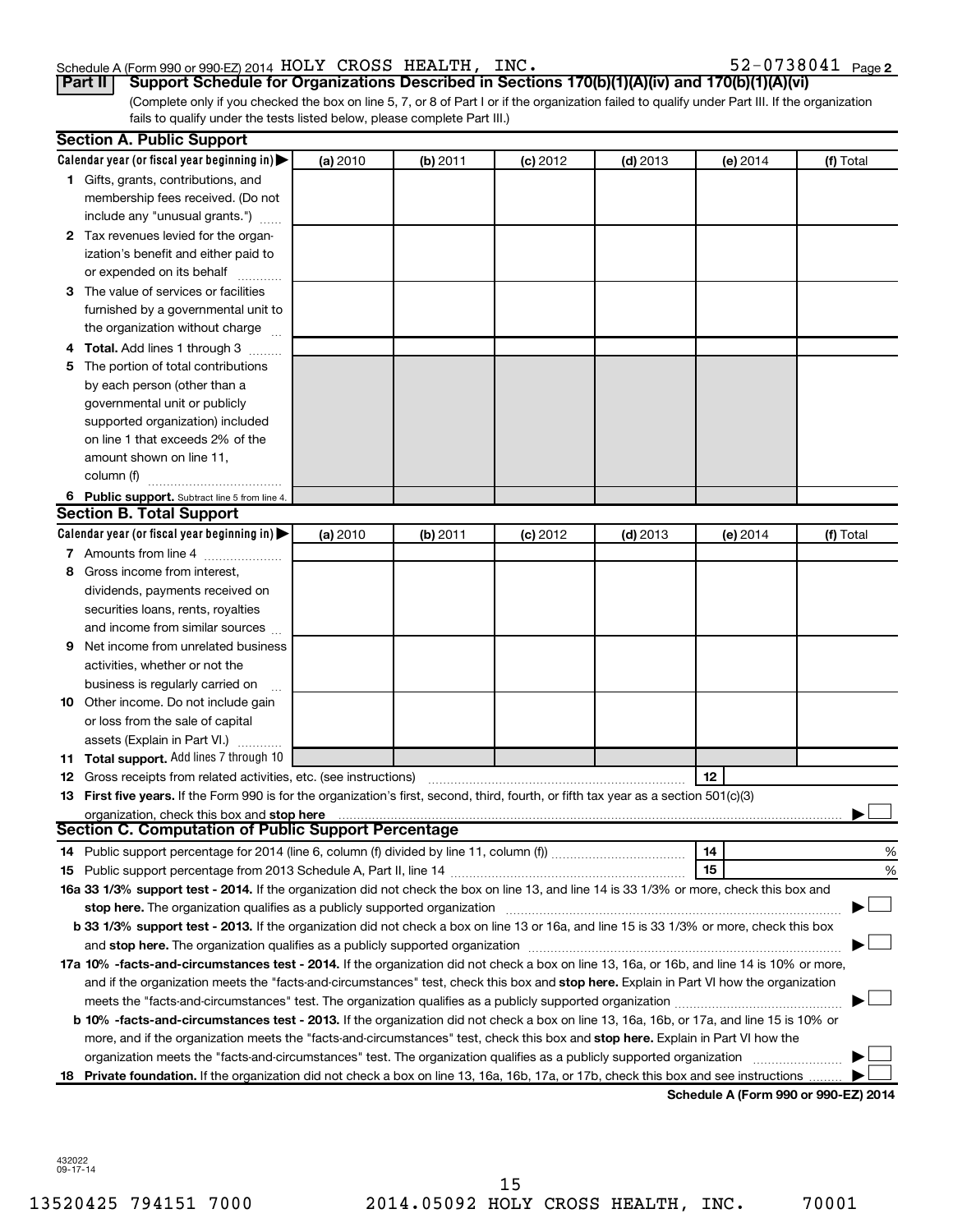## **Part III Support Schedule for Organizations Described in Section 509(a)(2)**

(Complete only if you checked the box on line 9 of Part I or if the organization failed to qualify under Part II. If the organization fails to qualify under the tests listed below, please complete Part II.)

| Calendar year (or fiscal year beginning in)                                                                                                         | (a) 2010                                                                                                                                                                                                                       | (b) 2011                           | (c) 2012   | $(d)$ 2013 | (e) 2014                             | (f) Total |
|-----------------------------------------------------------------------------------------------------------------------------------------------------|--------------------------------------------------------------------------------------------------------------------------------------------------------------------------------------------------------------------------------|------------------------------------|------------|------------|--------------------------------------|-----------|
| 1 Gifts, grants, contributions, and                                                                                                                 |                                                                                                                                                                                                                                |                                    |            |            |                                      |           |
| membership fees received. (Do not                                                                                                                   |                                                                                                                                                                                                                                |                                    |            |            |                                      |           |
| include any "unusual grants.")                                                                                                                      |                                                                                                                                                                                                                                |                                    |            |            |                                      |           |
| 2 Gross receipts from admissions,<br>merchandise sold or services per-<br>formed, or facilities furnished in<br>any activity that is related to the |                                                                                                                                                                                                                                |                                    |            |            |                                      |           |
| organization's tax-exempt purpose                                                                                                                   |                                                                                                                                                                                                                                |                                    |            |            |                                      |           |
| Gross receipts from activities that<br>3                                                                                                            |                                                                                                                                                                                                                                |                                    |            |            |                                      |           |
| are not an unrelated trade or bus-<br>iness under section 513                                                                                       |                                                                                                                                                                                                                                |                                    |            |            |                                      |           |
| Tax revenues levied for the organ-<br>4                                                                                                             |                                                                                                                                                                                                                                |                                    |            |            |                                      |           |
| ization's benefit and either paid to<br>or expended on its behalf                                                                                   |                                                                                                                                                                                                                                |                                    |            |            |                                      |           |
| The value of services or facilities<br>5.                                                                                                           |                                                                                                                                                                                                                                |                                    |            |            |                                      |           |
| furnished by a governmental unit to<br>the organization without charge                                                                              |                                                                                                                                                                                                                                |                                    |            |            |                                      |           |
| Total. Add lines 1 through 5<br>6                                                                                                                   |                                                                                                                                                                                                                                |                                    |            |            |                                      |           |
| 7a Amounts included on lines 1, 2, and                                                                                                              |                                                                                                                                                                                                                                |                                    |            |            |                                      |           |
| 3 received from disqualified persons                                                                                                                |                                                                                                                                                                                                                                |                                    |            |            |                                      |           |
| <b>b</b> Amounts included on lines 2 and 3 received                                                                                                 |                                                                                                                                                                                                                                |                                    |            |            |                                      |           |
| from other than disqualified persons that<br>exceed the greater of \$5,000 or 1% of the<br>amount on line 13 for the year                           |                                                                                                                                                                                                                                |                                    |            |            |                                      |           |
| c Add lines 7a and 7b                                                                                                                               |                                                                                                                                                                                                                                |                                    |            |            |                                      |           |
| 8 Public support (Subtract line 7c from line 6.)                                                                                                    |                                                                                                                                                                                                                                |                                    |            |            |                                      |           |
| <b>Section B. Total Support</b>                                                                                                                     |                                                                                                                                                                                                                                |                                    |            |            |                                      |           |
| Calendar year (or fiscal year beginning in)                                                                                                         | (a) 2010                                                                                                                                                                                                                       | (b) 2011                           | $(c)$ 2012 | $(d)$ 2013 | (e) 2014                             | (f) Total |
| <b>9</b> Amounts from line 6                                                                                                                        |                                                                                                                                                                                                                                |                                    |            |            |                                      |           |
| <b>10a</b> Gross income from interest,<br>dividends, payments received on<br>securities loans, rents, royalties<br>and income from similar sources  |                                                                                                                                                                                                                                |                                    |            |            |                                      |           |
| <b>b</b> Unrelated business taxable income                                                                                                          |                                                                                                                                                                                                                                |                                    |            |            |                                      |           |
| (less section 511 taxes) from businesses<br>acquired after June 30, 1975                                                                            |                                                                                                                                                                                                                                |                                    |            |            |                                      |           |
| c Add lines 10a and 10b                                                                                                                             |                                                                                                                                                                                                                                |                                    |            |            |                                      |           |
| Net income from unrelated business<br>11<br>activities not included in line 10b.<br>whether or not the business is<br>regularly carried on          | .                                                                                                                                                                                                                              |                                    |            |            |                                      |           |
| <b>12</b> Other income. Do not include gain<br>or loss from the sale of capital<br>assets (Explain in Part VI.)                                     |                                                                                                                                                                                                                                |                                    |            |            |                                      |           |
| 13 Total support. (Add lines 9, 10c, 11, and 12.)                                                                                                   |                                                                                                                                                                                                                                |                                    |            |            |                                      |           |
| 14 First five years. If the Form 990 is for the organization's first, second, third, fourth, or fifth tax year as a section 501(c)(3) organization, |                                                                                                                                                                                                                                |                                    |            |            |                                      |           |
|                                                                                                                                                     | check this box and stop here measurements and the contract of the state of the state of the state of the state of the contract of the state of the state of the state of the state of the state of the state of the state of t |                                    |            |            |                                      |           |
| <b>Section C. Computation of Public Support Percentage</b>                                                                                          |                                                                                                                                                                                                                                |                                    |            |            |                                      |           |
|                                                                                                                                                     |                                                                                                                                                                                                                                |                                    |            |            | 15                                   | %         |
|                                                                                                                                                     |                                                                                                                                                                                                                                |                                    |            |            | 16                                   | %         |
| Section D. Computation of Investment Income Percentage                                                                                              |                                                                                                                                                                                                                                |                                    |            |            |                                      |           |
|                                                                                                                                                     |                                                                                                                                                                                                                                |                                    |            |            | 17                                   | %         |
|                                                                                                                                                     |                                                                                                                                                                                                                                |                                    |            |            | 18                                   | %         |
| 19a 33 1/3% support tests - 2014. If the organization did not check the box on line 14, and line 15 is more than 33 1/3%, and line 17 is not        |                                                                                                                                                                                                                                |                                    |            |            |                                      |           |
|                                                                                                                                                     | more than 33 1/3%, check this box and stop here. The organization qualifies as a publicly supported organization                                                                                                               |                                    |            |            |                                      |           |
| <b>b 33 1/3% support tests - 2013.</b> If the organization did not check a box on line 14 or line 19a, and line 16 is more than 33 1/3%, and        | line 18 is not more than 33 1/3%, check this box and stop here. The organization qualifies as a publicly supported organization                                                                                                |                                    |            |            |                                      |           |
|                                                                                                                                                     |                                                                                                                                                                                                                                |                                    |            |            |                                      |           |
|                                                                                                                                                     |                                                                                                                                                                                                                                |                                    |            |            | Schedule A (Form 990 or 990-EZ) 2014 |           |
| 432023 09-17-14                                                                                                                                     |                                                                                                                                                                                                                                |                                    | 16         |            |                                      |           |
| 13520425 794151 7000                                                                                                                                |                                                                                                                                                                                                                                | 2014.05092 HOLY CROSS HEALTH, INC. |            |            |                                      | 70001     |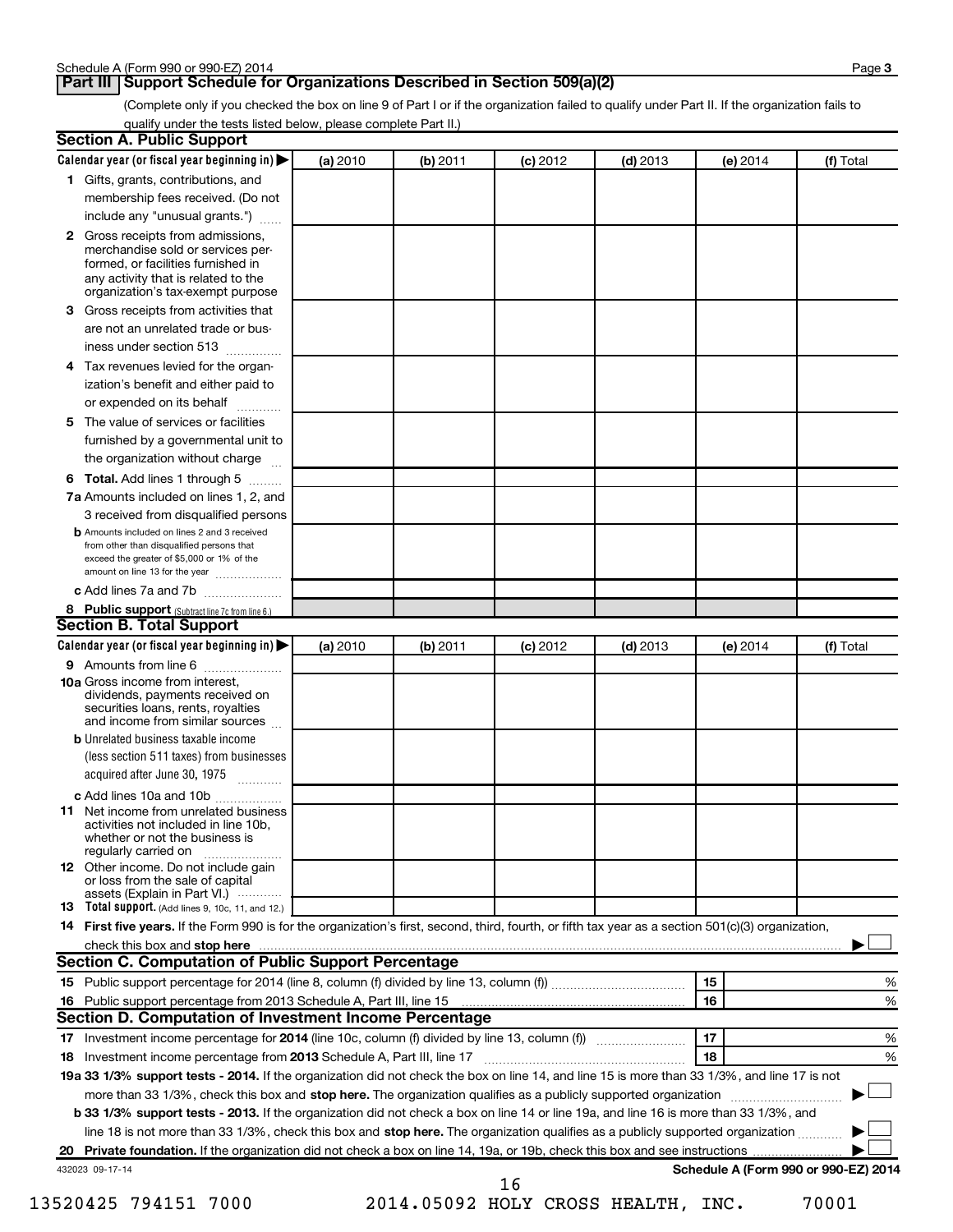**1**

**Yes No**

## **Part IV Supporting Organizations**

(Complete only if you checked a box on line 11 of Part I. If you checked 11a of Part I, complete Sections A and B. If you checked 11b of Part I, complete Sections A and C. If you checked 11c of Part I, complete Sections A, D, and E. If you checked 11d of Part I, complete Sections A and D, and complete Part V.)

#### **Section A. All Supporting Organizations**

- **1** Are all of the organization's supported organizations listed by name in the organization's governing documents? If "No" describe in  $_{\mathsf{Part}}$   $_{\mathsf{V}}$  how the supported organizations are designated. If designated by *class or purpose, describe the designation. If historic and continuing relationship, explain.*
- **2** Did the organization have any supported organization that does not have an IRS determination of status under section 509(a)(1) or (2)? If "Yes," explain in  $_{\sf Part}$   $_{\sf VI}$  how the organization determined that the supported *organization was described in section 509(a)(1) or (2).*
- **3a** Did the organization have a supported organization described in section 501(c)(4), (5), or (6)? If "Yes," answer *(b) and (c) below.*
- **b** Did the organization confirm that each supported organization qualified under section 501(c)(4), (5), or (6) and satisfied the public support tests under section 509(a)(2)? If "Yes," describe in  $_{\rm Part}$   $_{\rm VI}$  when and how the *organization made the determination.*
- **c** Did the organization ensure that all support to such organizations was used exclusively for section 170(c)(2) (B) purposes? If "Yes," explain in  $_{\mathsf{Part}}$   $_{\mathsf{V}}$  what controls the organization put in place to ensure such use.
- **4 a** *If* Was any supported organization not organized in the United States ("foreign supported organization")? *"Yes" and if you checked 11a or 11b in Part I, answer (b) and (c) below.*
- **b** Did the organization have ultimate control and discretion in deciding whether to make grants to the foreign supported organization? If "Yes," describe in Part VI how the organization had such control and discretion *despite being controlled or supervised by or in connection with its supported organizations.*
- **c** Did the organization support any foreign supported organization that does not have an IRS determination under sections 501(c)(3) and 509(a)(1) or (2)? If "Yes," ex*plain in*  $_{\sf Part}$  *v*J what controls the organization used *to ensure that all support to the foreign supported organization was used exclusively for section 170(c)(2)(B) purposes.*
- **5a** Did the organization add, substitute, or remove any supported organizations during the tax year? If "Yes," answer (b) and (c) below (if applicable). Also, provide detail in  $_{\mathsf{Part}}$   $_{\mathsf{V{\mathsf{I}}}}$ , including (i) the names and EIN *numbers of the supported organizations added, substituted, or removed, (ii) the reasons for each such action, (iii) the authority under the organization's organizing document authorizing such action, and (iv) how the action was accomplished (such as by amendment to the organizing document).*
- **b** Type I or Type II only. Was any added or substituted supported organization part of a class already designated in the organization's organizing document?
- **c Substitutions only.**  Was the substitution the result of an event beyond the organization's control?
- **6** Did the organization provide support (whether in the form of grants or the provision of services or facilities) to support or benefit one or more of the filing organization's supported organizations? If "Yes," provide detail in anyone other than (a) its supported organizations; (b) individuals that are part of the charitable class benefited by one or more of its supported organizations; or (c) other supporting organizations that also *Part VI.*
- **7** Did the organization provide a grant, loan, compensation, or other similar payment to a substantial controlled entity with regard to a substantial contributor? If "Yes," complete Part I of Schedule L (Form 990). contributor (defined in IRC 4958(c)(3)(C)), a family member of a substantial contributor, or a 35-percent
- **8** Did the organization make a loan to a disqualified person (as defined in section 4958) not described in line 7? *If "Yes," complete Part I of Schedule L (Form 990).*
- **9 a** Was the organization controlled directly or indirectly at any time during the tax year by one or more *If "Yes," provide detail in*  in section 509(a)(1) or (2))? *Part VI.* disqualified persons as defined in section 4946 (other than foundation managers and organizations described
- **b** Did one or more disqualified persons (as defined in line 9(a)) hold a controlling interest in any entity in which  *If "Yes," provide detail in*  the supporting organization had an interest? *Part VI.*
- **c** Did a disqualified person (as defined in line 9(a)) have an ownership interest in, or derive any personal benefit from, assets in which the supporting organization also had an interest? If "Yes," *provide detail in Part VI.*
- **10 a** Was the organization subject to the excess business holdings rules of IRC 4943 because of IRC 4943(f)  *If "Yes," answer (b) below.* organizations)? (regarding certain Type II supporting organizations, and all Type III non-functionally integrated supporting
	- **b** Did the organization have any excess business holdings in the tax year? (Use Schedule C, Form 4720, to *determine whether the organization had excess business holdings.)*

432024 09-17-14

17

**2 3a 3b 3c 4a 4b 4c 5a 5b 5c 6 7 8 9a 9b 9c 10a 10b Schedule A (Form 990 or 990-EZ) 2014**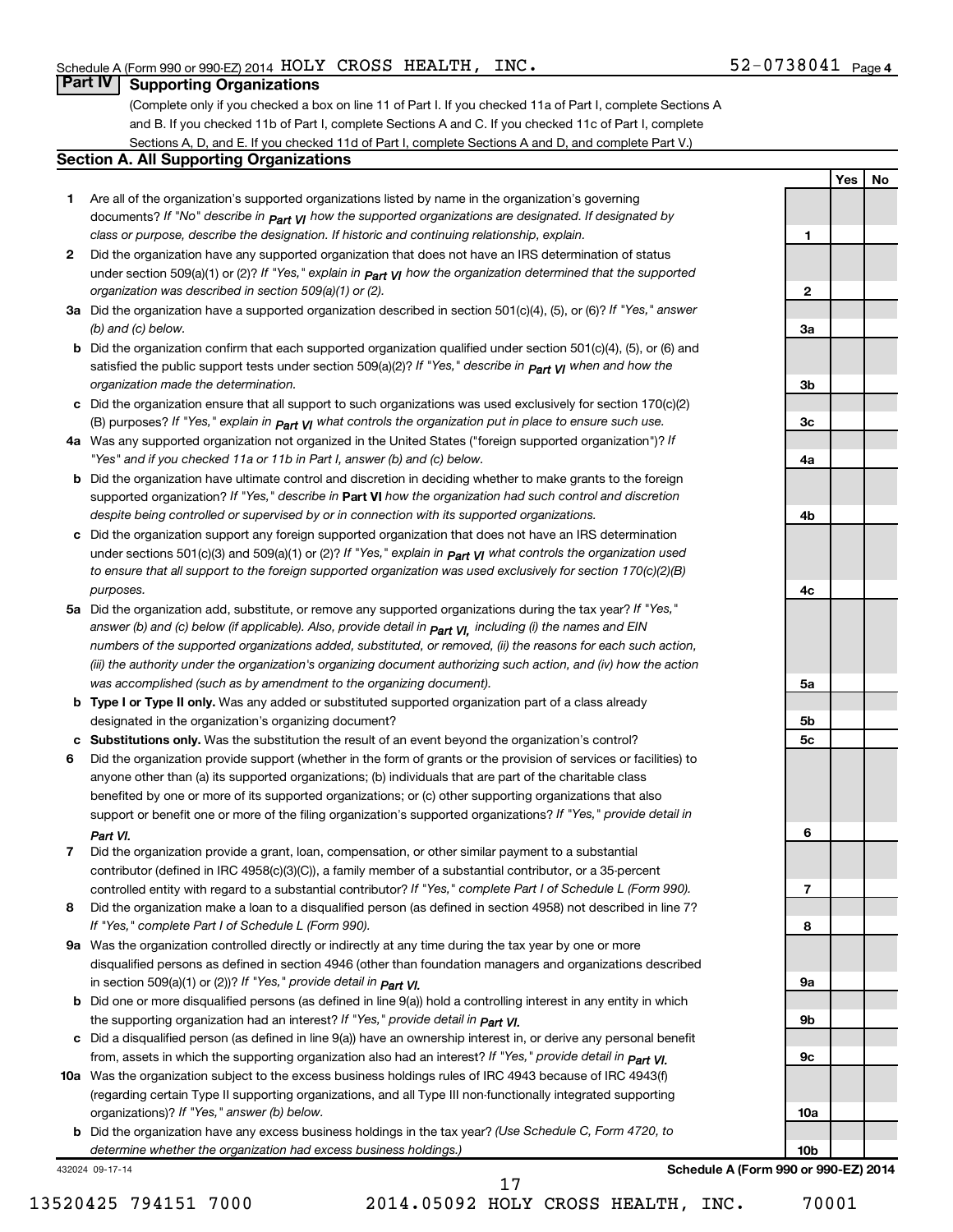|    | <b>Part IV</b>  | <b>Supporting Organizations (continued)</b>                                                                                                              |                 |            |    |
|----|-----------------|----------------------------------------------------------------------------------------------------------------------------------------------------------|-----------------|------------|----|
|    |                 |                                                                                                                                                          |                 | Yes        | No |
| 11 |                 | Has the organization accepted a gift or contribution from any of the following persons?                                                                  |                 |            |    |
|    |                 | a A person who directly or indirectly controls, either alone or together with persons described in (b) and (c)                                           |                 |            |    |
|    |                 | below, the governing body of a supported organization?                                                                                                   | 11a             |            |    |
|    |                 | <b>b</b> A family member of a person described in (a) above?                                                                                             | 11 <sub>b</sub> |            |    |
|    |                 | c A 35% controlled entity of a person described in (a) or (b) above?If "Yes" to a, b, or c, provide detail in Part VI.                                   | 11c             |            |    |
|    |                 | <b>Section B. Type I Supporting Organizations</b>                                                                                                        |                 |            |    |
|    |                 |                                                                                                                                                          |                 | Yes        | No |
| 1  |                 | Did the directors, trustees, or membership of one or more supported organizations have the power to                                                      |                 |            |    |
|    |                 | regularly appoint or elect at least a majority of the organization's directors or trustees at all times during the                                       |                 |            |    |
|    |                 |                                                                                                                                                          |                 |            |    |
|    |                 | tax year? If "No," describe in $_{Part}$ $_{VI}$ how the supported organization(s) effectively operated, supervised, or                                  |                 |            |    |
|    |                 | controlled the organization's activities. If the organization had more than one supported organization,                                                  |                 |            |    |
|    |                 | describe how the powers to appoint and/or remove directors or trustees were allocated among the supported                                                |                 |            |    |
|    |                 | organizations and what conditions or restrictions, if any, applied to such powers during the tax year.                                                   | 1               |            |    |
| 2  |                 | Did the organization operate for the benefit of any supported organization other than the supported                                                      |                 |            |    |
|    |                 | organization(s) that operated, supervised, or controlled the supporting organization? If "Yes," explain in                                               |                 |            |    |
|    |                 | Part VI how providing such benefit carried out the purposes of the supported organization(s) that operated,                                              |                 |            |    |
|    |                 | supervised, or controlled the supporting organization.                                                                                                   | $\mathbf{2}$    |            |    |
|    |                 | <b>Section C. Type II Supporting Organizations</b>                                                                                                       |                 |            |    |
|    |                 |                                                                                                                                                          |                 | Yes        | No |
| 1. |                 | Were a majority of the organization's directors or trustees during the tax year also a majority of the directors                                         |                 |            |    |
|    |                 | or trustees of each of the organization's supported organization(s)? If "No," describe in <b>Part VI</b> how control                                     |                 |            |    |
|    |                 | or management of the supporting organization was vested in the same persons that controlled or managed                                                   |                 |            |    |
|    |                 | the supported organization(s).                                                                                                                           | 1               |            |    |
|    |                 | <b>Section D. Type III Supporting Organizations</b>                                                                                                      |                 |            |    |
|    |                 |                                                                                                                                                          |                 | Yes        | No |
| 1  |                 | Did the organization provide to each of its supported organizations, by the last day of the fifth month of the                                           |                 |            |    |
|    |                 | organization's tax year, (1) a written notice describing the type and amount of support provided during the prior tax                                    |                 |            |    |
|    |                 | year, (2) a copy of the Form 990 that was most recently filed as of the date of notification, and (3) copies of the                                      |                 |            |    |
|    |                 | organization's governing documents in effect on the date of notification, to the extent not previously provided?                                         | 1               |            |    |
| 2  |                 | Were any of the organization's officers, directors, or trustees either (i) appointed or elected by the supported                                         |                 |            |    |
|    |                 | organization(s) or (ii) serving on the governing body of a supported organization? If "No," explain in part VI how                                       |                 |            |    |
|    |                 | the organization maintained a close and continuous working relationship with the supported organization(s).                                              | 2               |            |    |
| 3  |                 | By reason of the relationship described in (2), did the organization's supported organizations have a                                                    |                 |            |    |
|    |                 | significant voice in the organization's investment policies and in directing the use of the organization's                                               |                 |            |    |
|    |                 | income or assets at all times during the tax year? If "Yes," describe in $P_{\text{art } VI}$ the role the organization's                                |                 |            |    |
|    |                 | supported organizations played in this regard.                                                                                                           | з               |            |    |
|    |                 | Section E. Type III Functionally-Integrated Supporting Organizations                                                                                     |                 |            |    |
| 1  |                 | Check the box next to the method that the organization used to satisfy the Integral Part Test during the year(see instructions):                         |                 |            |    |
| a  |                 | The organization satisfied the Activities Test. Complete line 2 below.                                                                                   |                 |            |    |
| b  |                 | The organization is the parent of each of its supported organizations. Complete line 3 below.                                                            |                 |            |    |
| c  |                 | The organization supported a governmental entity. Describe in Part VI how you supported a government entity (see instructions).                          |                 |            |    |
| 2  |                 | Activities Test. Answer (a) and (b) below.                                                                                                               |                 | <b>Yes</b> | No |
| а  |                 | Did substantially all of the organization's activities during the tax year directly further the exempt purposes of                                       |                 |            |    |
|    |                 | the supported organization(s) to which the organization was responsive? If "Yes," then in Part VI identify                                               |                 |            |    |
|    |                 | how these activities directly furthered their exempt purposes,<br>those supported organizations and explain                                              |                 |            |    |
|    |                 | how the organization was responsive to those supported organizations, and how the organization determined                                                |                 |            |    |
|    |                 | that these activities constituted substantially all of its activities.                                                                                   | 2a              |            |    |
|    |                 | <b>b</b> Did the activities described in (a) constitute activities that, but for the organization's involvement, one or more                             |                 |            |    |
|    |                 | of the organization's supported organization(s) would have been engaged in? If "Yes," explain in <b>Part VI</b> the                                      |                 |            |    |
|    |                 | reasons for the organization's position that its supported organization(s) would have engaged in these                                                   |                 |            |    |
|    |                 | activities but for the organization's involvement.                                                                                                       | 2b              |            |    |
| З  |                 | Parent of Supported Organizations. Answer (a) and (b) below.                                                                                             |                 |            |    |
|    |                 | Did the organization have the power to regularly appoint or elect a majority of the officers, directors, or                                              |                 |            |    |
| а  |                 |                                                                                                                                                          |                 |            |    |
|    |                 | trustees of each of the supported organizations? Provide details in <i>Part VI.</i>                                                                      | За              |            |    |
|    |                 | <b>b</b> Did the organization exercise a substantial degree of direction over the policies, programs, and activities of each                             | Зb              |            |    |
|    |                 | of its supported organizations? If "Yes," describe in part y the role played by the organization in this regard.<br>Schedule A (Form 990 or 990-EZ) 2014 |                 |            |    |
|    | 432025 09-17-14 | 18                                                                                                                                                       |                 |            |    |
|    |                 |                                                                                                                                                          |                 |            |    |

13520425 794151 7000 2014.05092 HOLY CROSS HEALTH, INC. 70001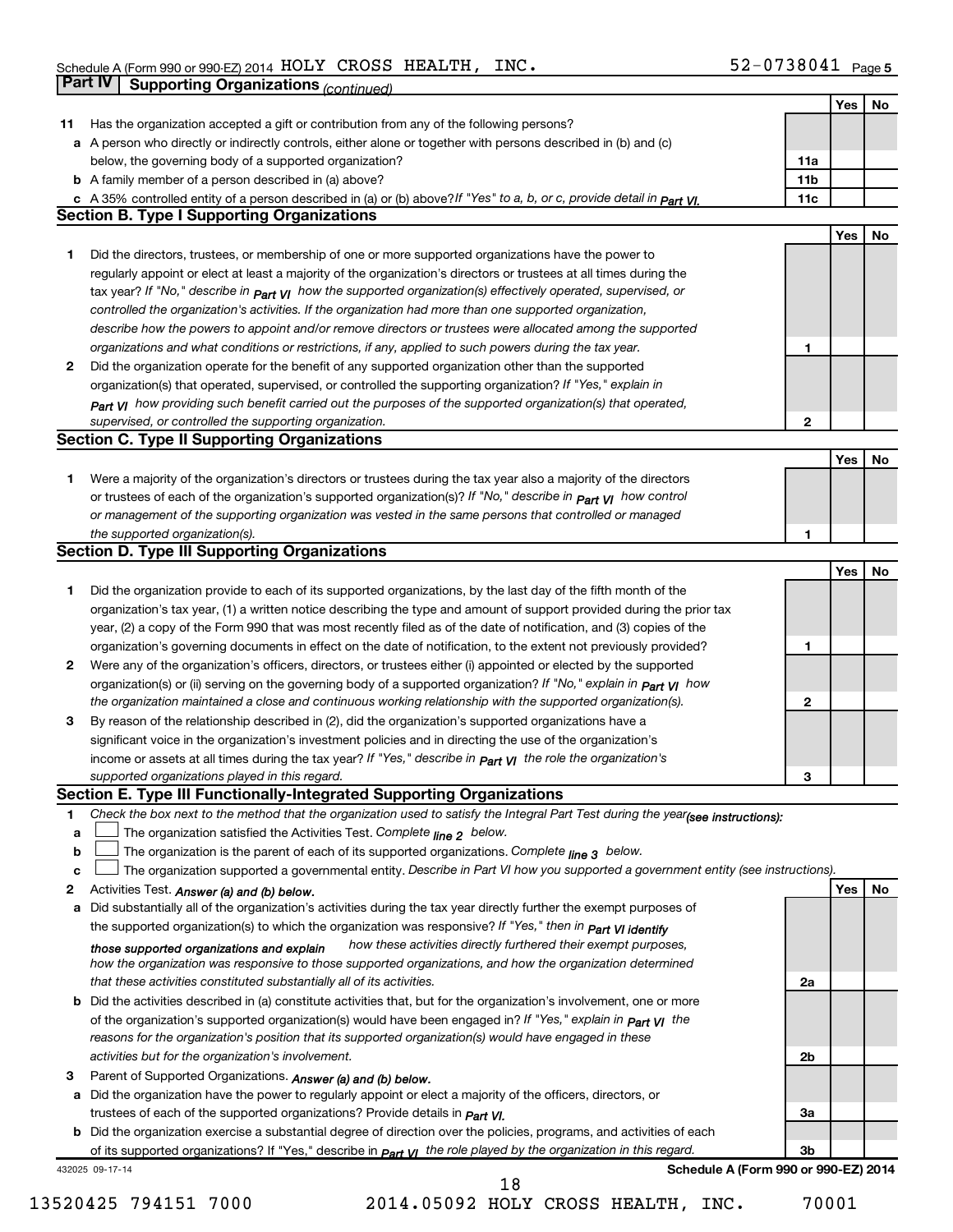### Schedule A (Form 990 or 990-EZ) 2014 Page HOLY CROSS HEALTH, INC. 52-0738041 **Part V Type III Non-Functionally Integrated 509(a)(3) Supporting Organizations**

1 **Letter on Reck here if the organization satisfied the Integral Part Test as a qualifying trust on Nov. 20, 1970. See instructions. All** other Type III non-functionally integrated supporting organizations must complete Sections A through E.

|              | Section A - Adjusted Net Income                                              | (A) Prior Year | (B) Current Year<br>(optional) |                                |
|--------------|------------------------------------------------------------------------------|----------------|--------------------------------|--------------------------------|
| 1            | Net short-term capital gain                                                  | 1              |                                |                                |
| 2            | Recoveries of prior-year distributions                                       | $\mathbf{2}$   |                                |                                |
| З            | Other gross income (see instructions)                                        | 3              |                                |                                |
| 4            | Add lines 1 through 3                                                        | 4              |                                |                                |
| 5            | Depreciation and depletion                                                   | 5              |                                |                                |
| 6            | Portion of operating expenses paid or incurred for production or             |                |                                |                                |
|              | collection of gross income or for management, conservation, or               |                |                                |                                |
|              | maintenance of property held for production of income (see instructions)     | 6              |                                |                                |
| 7            | Other expenses (see instructions)                                            | $\overline{7}$ |                                |                                |
| 8            | Adjusted Net Income (subtract lines 5, 6 and 7 from line 4)                  | 8              |                                |                                |
|              | <b>Section B - Minimum Asset Amount</b>                                      |                | (A) Prior Year                 | (B) Current Year<br>(optional) |
| 1            | Aggregate fair market value of all non-exempt-use assets (see                |                |                                |                                |
|              | instructions for short tax year or assets held for part of year):            |                |                                |                                |
|              | <b>a</b> Average monthly value of securities                                 | 1a             |                                |                                |
|              | <b>b</b> Average monthly cash balances                                       | 1 <sub>b</sub> |                                |                                |
|              | <b>c</b> Fair market value of other non-exempt-use assets                    | 1c             |                                |                                |
|              | d Total (add lines 1a, 1b, and 1c)                                           | 1d             |                                |                                |
|              | e Discount claimed for blockage or other                                     |                |                                |                                |
|              | factors (explain in detail in Part VI):                                      |                |                                |                                |
| 2            | Acquisition indebtedness applicable to non-exempt-use assets                 | $\mathbf{2}$   |                                |                                |
| 3            | Subtract line 2 from line 1d                                                 | 3              |                                |                                |
| 4            | Cash deemed held for exempt use. Enter 1-1/2% of line 3 (for greater amount, |                |                                |                                |
|              | see instructions).                                                           | 4              |                                |                                |
| 5            | Net value of non-exempt-use assets (subtract line 4 from line 3)             | 5              |                                |                                |
| 6            | Multiply line 5 by .035                                                      | 6              |                                |                                |
| 7            | Recoveries of prior-year distributions                                       | $\overline{7}$ |                                |                                |
| 8            | <b>Minimum Asset Amount (add line 7 to line 6)</b>                           | 8              |                                |                                |
|              | <b>Section C - Distributable Amount</b>                                      |                |                                | <b>Current Year</b>            |
| 1            | Adjusted net income for prior year (from Section A, line 8, Column A)        | 1              |                                |                                |
| $\mathbf{2}$ | Enter 85% of line 1                                                          | $\mathbf{2}$   |                                |                                |
| 3            | Minimum asset amount for prior year (from Section B, line 8, Column A)       | 3              |                                |                                |
| 4            | Enter greater of line 2 or line 3                                            | 4              |                                |                                |
| 5            | Income tax imposed in prior year                                             | 5              |                                |                                |
| 6            | <b>Distributable Amount.</b> Subtract line 5 from line 4, unless subject to  |                |                                |                                |
|              | emergency temporary reduction (see instructions)                             | 6              |                                |                                |
|              |                                                                              |                |                                |                                |

**7** Check here if the current year is the organization's first as a non-functionally-integrated Type III supporting organization (see † instructions).

**Schedule A (Form 990 or 990-EZ) 2014**

432026 09-17-14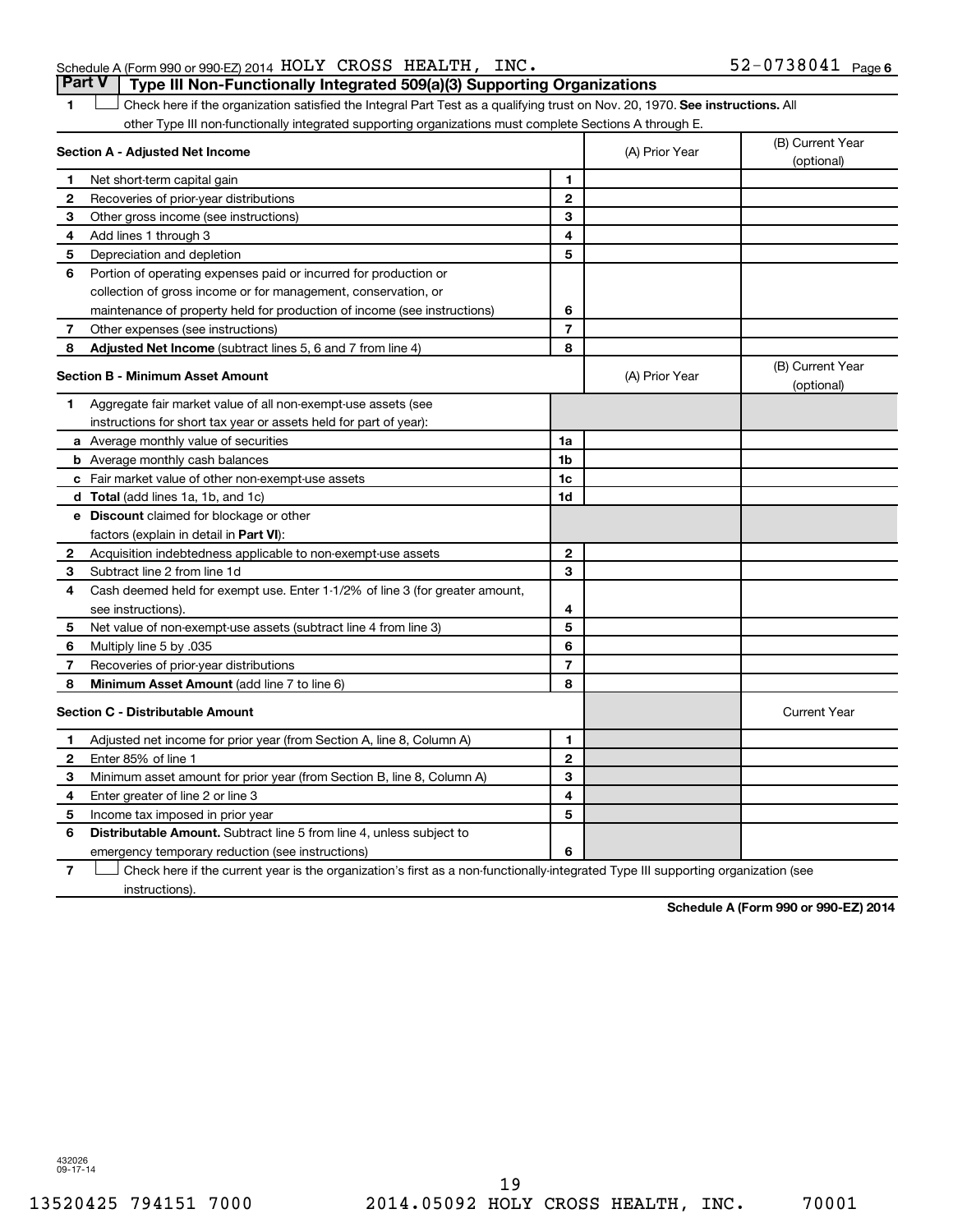| <b>Part V</b>  | Type III Non-Functionally Integrated 509(a)(3) Supporting Organizations (continued)        |                             |                           |                      |  |  |
|----------------|--------------------------------------------------------------------------------------------|-----------------------------|---------------------------|----------------------|--|--|
|                | <b>Section D - Distributions</b>                                                           |                             |                           | <b>Current Year</b>  |  |  |
| 1              | Amounts paid to supported organizations to accomplish exempt purposes                      |                             |                           |                      |  |  |
| $\mathbf{2}$   | Amounts paid to perform activity that directly furthers exempt purposes of supported       |                             |                           |                      |  |  |
|                | organizations, in excess of income from activity                                           |                             |                           |                      |  |  |
| 3              | Administrative expenses paid to accomplish exempt purposes of supported organizations      |                             |                           |                      |  |  |
| 4              | Amounts paid to acquire exempt-use assets                                                  |                             |                           |                      |  |  |
| 5              | Qualified set-aside amounts (prior IRS approval required)                                  |                             |                           |                      |  |  |
| 6              | Other distributions (describe in Part VI). See instructions.                               |                             |                           |                      |  |  |
| 7              | Total annual distributions. Add lines 1 through 6.                                         |                             |                           |                      |  |  |
| 8              | Distributions to attentive supported organizations to which the organization is responsive |                             |                           |                      |  |  |
|                | (provide details in Part VI). See instructions.                                            |                             |                           |                      |  |  |
| 9              | Distributable amount for 2014 from Section C, line 6                                       |                             |                           |                      |  |  |
| 10             | Line 8 amount divided by Line 9 amount                                                     |                             |                           |                      |  |  |
|                |                                                                                            | (i)                         | (ii)                      | (iii)                |  |  |
|                |                                                                                            | <b>Excess Distributions</b> | <b>Underdistributions</b> | <b>Distributable</b> |  |  |
|                | Section E - Distribution Allocations (see instructions)                                    |                             | Pre-2014                  | Amount for 2014      |  |  |
| 1              | Distributable amount for 2014 from Section C, line 6                                       |                             |                           |                      |  |  |
| $\mathbf{2}$   | Underdistributions, if any, for years prior to 2014                                        |                             |                           |                      |  |  |
|                | (reasonable cause required-see instructions)                                               |                             |                           |                      |  |  |
| 3              | Excess distributions carryover, if any, to 2014:                                           |                             |                           |                      |  |  |
| а              |                                                                                            |                             |                           |                      |  |  |
| b              |                                                                                            |                             |                           |                      |  |  |
| с              |                                                                                            |                             |                           |                      |  |  |
| d              |                                                                                            |                             |                           |                      |  |  |
|                | e From 2013                                                                                |                             |                           |                      |  |  |
|                | f Total of lines 3a through e                                                              |                             |                           |                      |  |  |
|                | g Applied to underdistributions of prior years                                             |                             |                           |                      |  |  |
|                | h Applied to 2014 distributable amount                                                     |                             |                           |                      |  |  |
| Ť.             | Carryover from 2009 not applied (see instructions)                                         |                             |                           |                      |  |  |
|                | Remainder. Subtract lines 3g, 3h, and 3i from 3f.                                          |                             |                           |                      |  |  |
| 4              | Distributions for 2014 from Section D,                                                     |                             |                           |                      |  |  |
|                | line $7:$                                                                                  |                             |                           |                      |  |  |
|                | a Applied to underdistributions of prior years                                             |                             |                           |                      |  |  |
|                | <b>b</b> Applied to 2014 distributable amount                                              |                             |                           |                      |  |  |
|                | <b>c</b> Remainder. Subtract lines 4a and 4b from 4.                                       |                             |                           |                      |  |  |
| 5              | Remaining underdistributions for years prior to 2014, if                                   |                             |                           |                      |  |  |
|                | any. Subtract lines 3g and 4a from line 2 (if amount                                       |                             |                           |                      |  |  |
|                | greater than zero, see instructions).                                                      |                             |                           |                      |  |  |
| 6              | Remaining underdistributions for 2014. Subtract lines 3h                                   |                             |                           |                      |  |  |
|                | and 4b from line 1 (if amount greater than zero, see                                       |                             |                           |                      |  |  |
|                | instructions).                                                                             |                             |                           |                      |  |  |
| $\overline{7}$ | Excess distributions carryover to 2015. Add lines 3j                                       |                             |                           |                      |  |  |
|                | and 4c.                                                                                    |                             |                           |                      |  |  |
| 8              | Breakdown of line 7:                                                                       |                             |                           |                      |  |  |
| а              |                                                                                            |                             |                           |                      |  |  |
| b              |                                                                                            |                             |                           |                      |  |  |
| c              |                                                                                            |                             |                           |                      |  |  |
|                | d Excess from 2013                                                                         |                             |                           |                      |  |  |
|                | e Excess from 2014                                                                         |                             |                           |                      |  |  |

**Schedule A (Form 990 or 990-EZ) 2014**

432027 09-17-14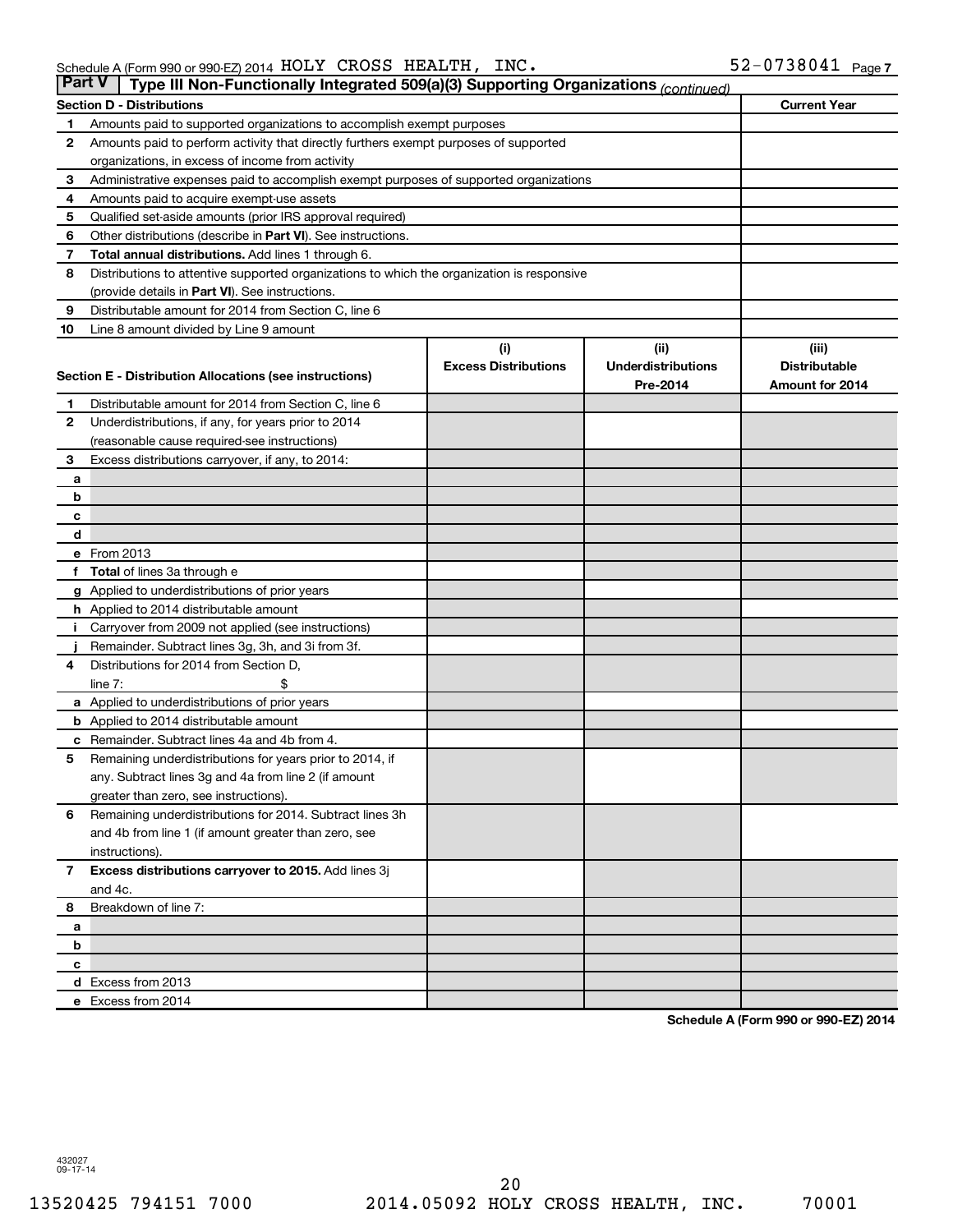Part VI | Supplemental Information. Provide the explanations required by Part II, line 10; Part II, line 17a or 17b; and Part III, line 12. Also complete this part for any additional information. (See instructions).

| 432028 09-17-14      | Schedule A (Form 990 or 990-EZ) 2014     |
|----------------------|------------------------------------------|
|                      | 21<br>2014.05092 HOLY CROSS HEALTH, INC. |
| 13520425 794151 7000 | 70001                                    |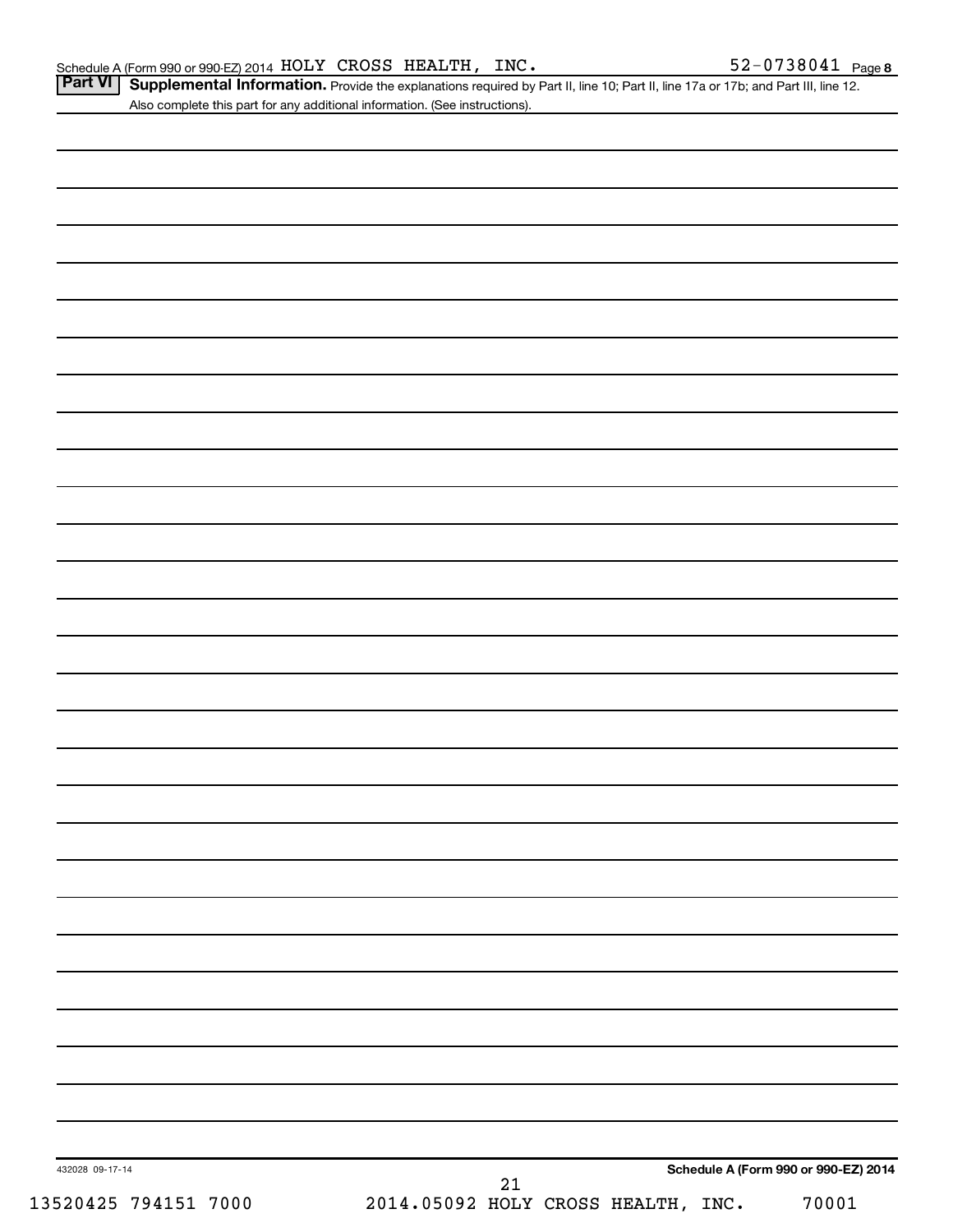| <b>Schedule B</b><br>(Form 990, 990-EZ,<br>or 990-PF)  |
|--------------------------------------------------------|
| Department of the Treasury<br>Internal Revenue Service |

## **Schedule of Contributors**

**or 990-PF) | Attach to Form 990, Form 990-EZ, or Form 990-PF. | Information about Schedule B (Form 990, 990-EZ, or 990-PF) and** its instructions is at <sub>www.irs.gov/form990  $\cdot$ </sub>

OMB No. 1545-0047

**2014**

**Employer identification number** 

|  | Name of the organization |
|--|--------------------------|

**Organization type** (check one):

## HOLY CROSS HEALTH, INC.  $\vert$  52-0738041

| Filers of:         | Section:                                                                  |
|--------------------|---------------------------------------------------------------------------|
| Form 990 or 990-FZ | $\lfloor \mathbf{X} \rfloor$ 501(c)( 3) (enter number) organization       |
|                    | 4947(a)(1) nonexempt charitable trust not treated as a private foundation |
|                    | 527 political organization                                                |
| Form 990-PF        | 501(c)(3) exempt private foundation                                       |
|                    | 4947(a)(1) nonexempt charitable trust treated as a private foundation     |
|                    | 501(c)(3) taxable private foundation                                      |

Check if your organization is covered by the General Rule or a Special Rule.

**Note.**  Only a section 501(c)(7), (8), or (10) organization can check boxes for both the General Rule and a Special Rule. See instructions.

#### **General Rule**

**K** For an organization filing Form 990, 990-EZ, or 990-PF that received, during the year, contributions totaling \$5,000 or more (in money or property) from any one contributor. Complete Parts I and II. See instructions for determining a contributor's total contributions.

#### **Special Rules**

 $\Box$ 

any one contributor, during the year, total contributions of the greater of **(1)** \$5,000 or **(2)** 2% of the amount on (i) Form 990, Part VIII, line 1h, For an organization described in section 501(c)(3) filing Form 990 or 990-EZ that met the 33 1/3% support test of the regulations under sections 509(a)(1) and 170(b)(1)(A)(vi), that checked Schedule A (Form 990 or 990-EZ), Part II, line 13, 16a, or 16b, and that received from or (ii) Form 990-EZ, line 1. Complete Parts I and II.  $\Box$ 

year, total contributions of more than \$1,000 *exclusively* for religious, charitable, scientific, literary, or educational purposes, or for For an organization described in section 501(c)(7), (8), or (10) filing Form 990 or 990-EZ that received from any one contributor, during the the prevention of cruelty to children or animals. Complete Parts I, II, and III.  $\Box$ 

purpose. Do not complete any of the parts unless the General Rule applies to this organization because it received nonexclusively year, contributions exclusively for religious, charitable, etc., purposes, but no such contributions totaled more than \$1,000. If this box is checked, enter here the total contributions that were received during the year for an exclusively religious, charitable, etc., For an organization described in section 501(c)(7), (8), or (10) filing Form 990 or 990-EZ that received from any one contributor, during the religious, charitable, etc., contributions totaling \$5,000 or more during the year  $\ldots$  $\ldots$  $\ldots$  $\ldots$  $\ldots$  $\ldots$ 

**Caution.** An organization that is not covered by the General Rule and/or the Special Rules does not file Schedule B (Form 990, 990-EZ, or 990-PF),  **must** but it answer "No" on Part IV, line 2, of its Form 990; or check the box on line H of its Form 990-EZ or on its Form 990-PF, Part I, line 2, to certify that it does not meet the filing requirements of Schedule B (Form 990, 990-EZ, or 990-PF).

LHA For Paperwork Reduction Act Notice, see the Instructions for Form 990, 990-EZ, or 990-PF. Schedule B (Form 990, 990-EZ, or 990-PF) (2014)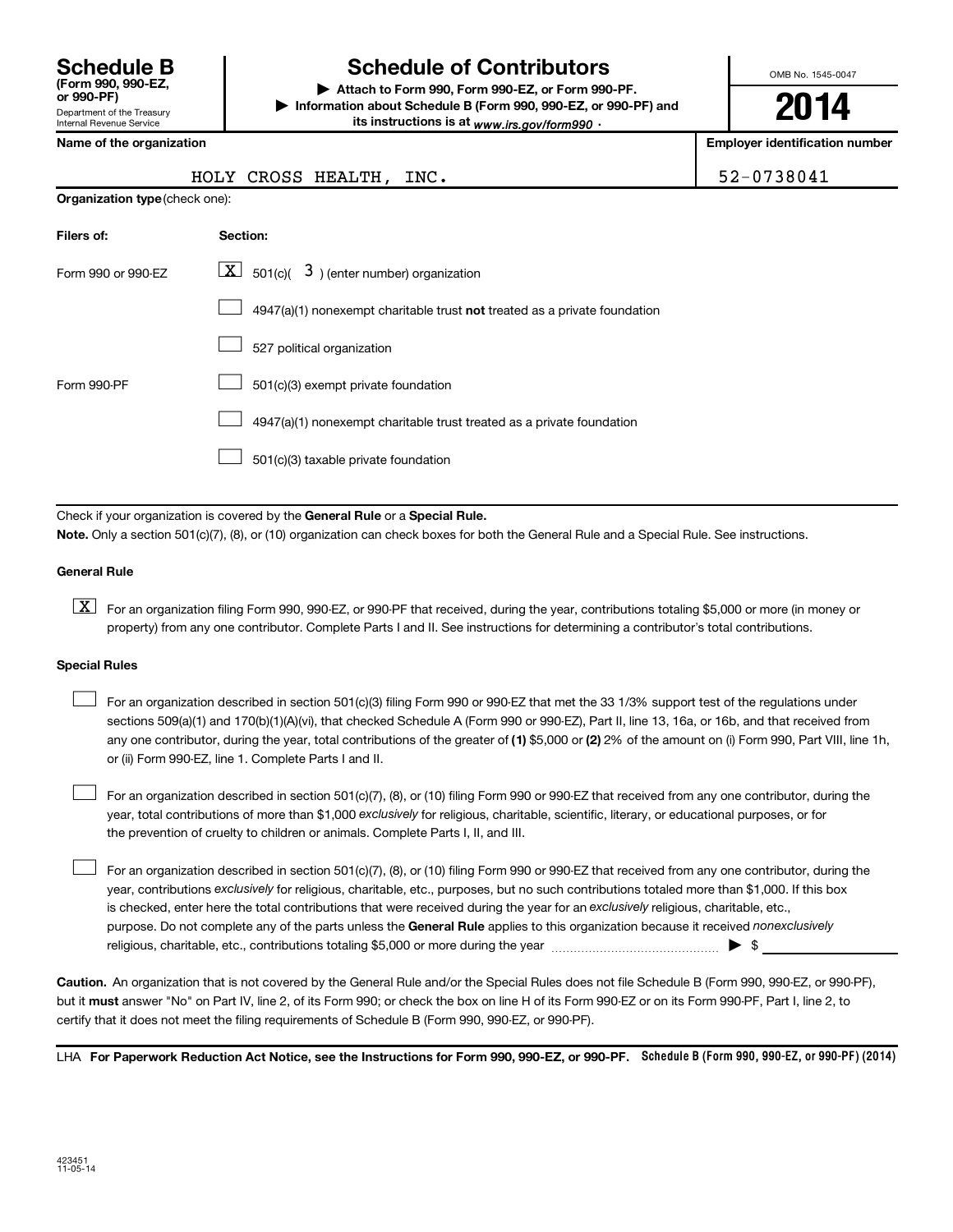## Schedule B (Form 990, 990-EZ, or 990-PF) (2014)

**Name of organization Employer identification number**

HOLY CROSS HEALTH, INC. 52-0738041

| Part I     | Contributors (see instructions). Use duplicate copies of Part I if additional space is needed. |                                   |                                                                                                                 |
|------------|------------------------------------------------------------------------------------------------|-----------------------------------|-----------------------------------------------------------------------------------------------------------------|
| (a)<br>No. | (b)<br>Name, address, and ZIP + 4                                                              | (c)<br><b>Total contributions</b> | (d)<br>Type of contribution                                                                                     |
| 1          | TRINITY HEALTH<br>20555 VICTOR PARKWAY<br>LIVONIA, MI 48152                                    | 187, 133.<br>\$                   | $\boxed{\textbf{X}}$<br>Person<br>Payroll<br><b>Noncash</b><br>(Complete Part II for<br>noncash contributions.) |
| (a)<br>No. | (b)<br>Name, address, and ZIP + 4                                                              | (c)<br><b>Total contributions</b> | (d)<br>Type of contribution                                                                                     |
| 2          | HOLY CROSS HEALTH FOUNDATION, INC.<br>11801 TECH ROAD<br>SILVER SPRING, MD 20904               | 4,459,512.<br>\$                  | $\boxed{\textbf{X}}$<br>Person<br>Payroll<br><b>Noncash</b><br>(Complete Part II for<br>noncash contributions.) |
| (a)<br>No. | (b)<br>Name, address, and ZIP + 4                                                              | (c)<br><b>Total contributions</b> | (d)<br>Type of contribution                                                                                     |
| 3          | THE<br>CATHOLIC UNIVERSITY OF<br>AMERICA<br>620 MICHIGAN AVE NE<br>WASHINGTON<br>DC 20036      | 64,042.<br>\$                     | $\lfloor x \rfloor$<br>Person<br>Payroll<br>Noncash<br>(Complete Part II for<br>noncash contributions.)         |
| (a)<br>No. | (b)<br>Name, address, and ZIP + 4                                                              | (c)<br><b>Total contributions</b> | (d)<br>Type of contribution                                                                                     |
|            |                                                                                                | \$                                | Person<br>Payroll<br>Noncash<br>(Complete Part II for<br>noncash contributions.)                                |
| (a)<br>No. | (b)<br>Name, address, and ZIP + 4                                                              | (c)<br><b>Total contributions</b> | (d)<br>Type of contribution                                                                                     |
|            |                                                                                                | \$                                | Person<br>Payroll<br><b>Noncash</b><br>(Complete Part II for<br>noncash contributions.)                         |
| (a)<br>No. | (b)<br>Name, address, and ZIP + 4                                                              | (c)<br><b>Total contributions</b> | (d)<br>Type of contribution                                                                                     |
|            |                                                                                                | \$                                | Person<br>Payroll<br>Noncash<br>(Complete Part II for<br>noncash contributions.)                                |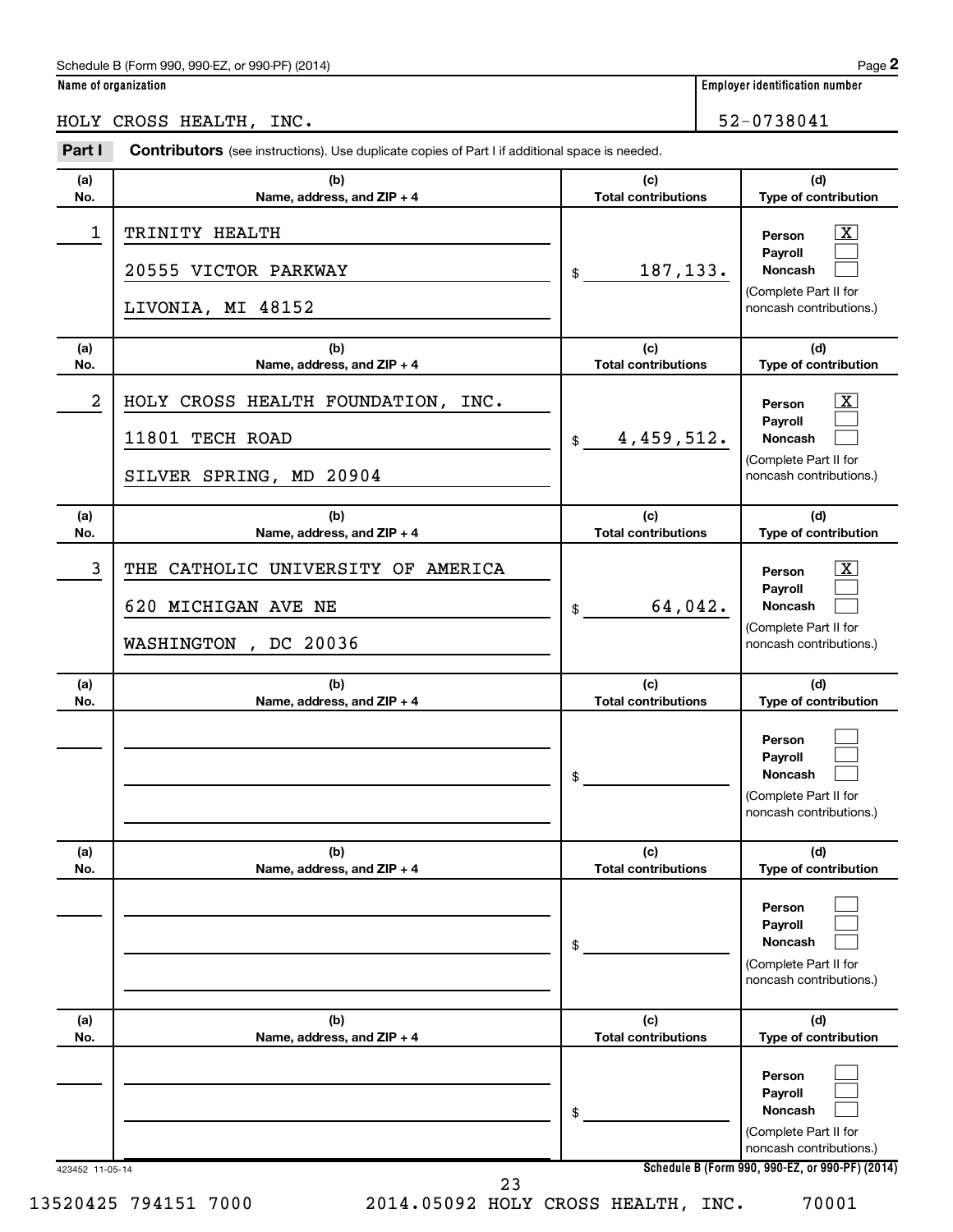## HOLY CROSS HEALTH, INC. 52-0738041

Part II Noncash Property (see instructions). Use duplicate copies of Part II if additional space is needed.

| from<br>Part I               | Description of noncash property given        | FMV (or estimate)<br>(see instructions)        | Date received        |
|------------------------------|----------------------------------------------|------------------------------------------------|----------------------|
|                              |                                              | \$                                             |                      |
| (a)<br>No.<br>from<br>Part I | (b)<br>Description of noncash property given | (c)<br>FMV (or estimate)<br>(see instructions) | (d)<br>Date received |
|                              |                                              | \$                                             |                      |
| (a)<br>No.<br>from<br>Part I | (b)<br>Description of noncash property given | (c)<br>FMV (or estimate)<br>(see instructions) | (d)<br>Date received |
|                              |                                              | $$\circ$$                                      |                      |
| (a)<br>No.<br>from<br>Part I | (b)<br>Description of noncash property given | (c)<br>FMV (or estimate)<br>(see instructions) | (d)<br>Date received |
|                              |                                              | \$                                             |                      |
| (a)<br>No.<br>from<br>Part I | (b)<br>Description of noncash property given | (c)<br>FMV (or estimate)<br>(see instructions) | (d)<br>Date received |
|                              |                                              | \$                                             |                      |
| (a)<br>No.<br>from<br>Part I | (b)<br>Description of noncash property given | (c)<br>FMV (or estimate)<br>(see instructions) | (d)<br>Date received |
|                              |                                              | \$                                             |                      |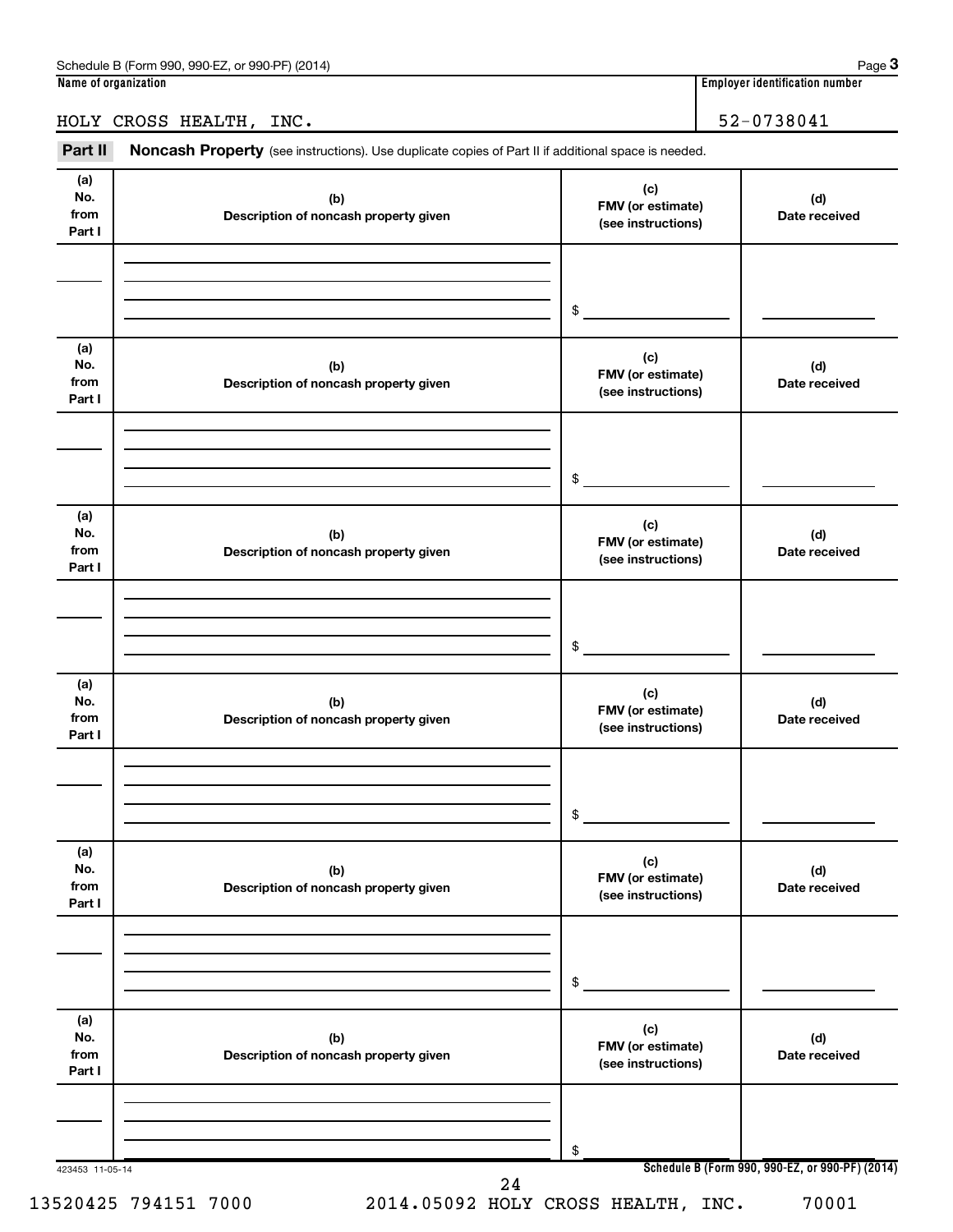| Name of organization      |                                                                                                                                                                                                                             |                      | <b>Employer identification number</b>                                                                                                                                                                                                                 |
|---------------------------|-----------------------------------------------------------------------------------------------------------------------------------------------------------------------------------------------------------------------------|----------------------|-------------------------------------------------------------------------------------------------------------------------------------------------------------------------------------------------------------------------------------------------------|
| Part III                  | HOLY CROSS HEALTH, INC.                                                                                                                                                                                                     |                      | 52-0738041<br><i>Exclusively</i> religious, charitable, etc., contributions to organizations described in section 501(c)(7), (8), or (10) that total more than \$1,000 for<br>the year from any one contributor. Complete columns (a) through (e) and |
|                           | completing Part III, enter the total of exclusively religious, charitable, etc., contributions of \$1,000 or less for the year. (Enter this info. once.)<br>Use duplicate copies of Part III if additional space is needed. |                      |                                                                                                                                                                                                                                                       |
| (a) No.<br>from<br>Part I | (b) Purpose of gift                                                                                                                                                                                                         | (c) Use of gift      | (d) Description of how gift is held                                                                                                                                                                                                                   |
|                           |                                                                                                                                                                                                                             | (e) Transfer of gift |                                                                                                                                                                                                                                                       |
|                           | Transferee's name, address, and ZIP + 4                                                                                                                                                                                     |                      | Relationship of transferor to transferee                                                                                                                                                                                                              |
| (a) No.<br>from<br>Part I | (b) Purpose of gift                                                                                                                                                                                                         | (c) Use of gift      | (d) Description of how gift is held                                                                                                                                                                                                                   |
|                           |                                                                                                                                                                                                                             | (e) Transfer of gift |                                                                                                                                                                                                                                                       |
|                           | Transferee's name, address, and ZIP + 4                                                                                                                                                                                     |                      | Relationship of transferor to transferee                                                                                                                                                                                                              |
| (a) No.<br>from<br>Part I | (b) Purpose of gift                                                                                                                                                                                                         | (c) Use of gift      | (d) Description of how gift is held                                                                                                                                                                                                                   |
|                           |                                                                                                                                                                                                                             | (e) Transfer of gift |                                                                                                                                                                                                                                                       |
|                           | Transferee's name, address, and ZIP + 4                                                                                                                                                                                     |                      | Relationship of transferor to transferee                                                                                                                                                                                                              |
| (a) No.<br>from<br>Part I | (b) Purpose of gift                                                                                                                                                                                                         | (c) Use of gift      | (d) Description of how gift is held                                                                                                                                                                                                                   |
|                           |                                                                                                                                                                                                                             |                      |                                                                                                                                                                                                                                                       |
|                           |                                                                                                                                                                                                                             | (e) Transfer of gift |                                                                                                                                                                                                                                                       |
|                           | Transferee's name, address, and ZIP + 4                                                                                                                                                                                     |                      | Relationship of transferor to transferee                                                                                                                                                                                                              |
|                           |                                                                                                                                                                                                                             |                      |                                                                                                                                                                                                                                                       |

13520425 794151 7000 2014.05092 HOLY CROSS HEALTH, INC. 70001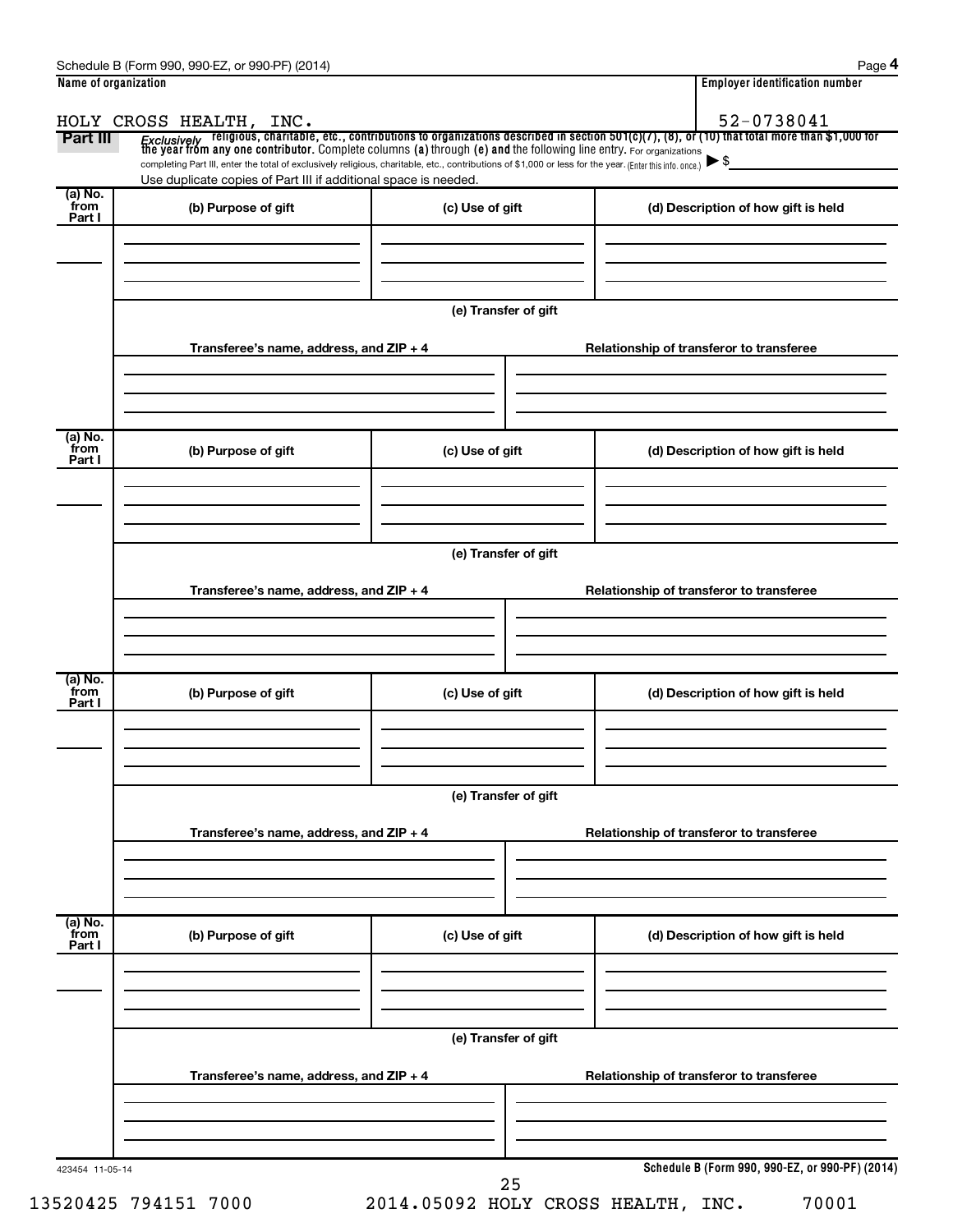# **SCHEDULE C**

Department of the Treasury Internal Revenue Service

# **Political Campaign and Lobbying Activities**<br> **Proanizations Exempt From Income Tax Under section 501(c) and section 527**

**Information about Schedule C (Form 990 or 990-EZ) and its instructions is at |**  *www.irs.gov/form990.* **(Form 990 or 990-EZ) For Organizations Exempt From Income Tax Under section 501(c) and section 527** Complete if the organization is described below. > Attach to Form 990 or Form 990-EZ. **Open to Public Inspection**

**Employer identification number**

OMB No. 1545-0047

#### **If the organization answered "Yes," to Form 990, Part IV, line 3, or Form 990-EZ, Part V, line 46 (Political Campaign Activities), then**

- Section 501(c)(3) organizations: Complete Parts I-A and B. Do not complete Part I-C.
- Section 501(c) (other than section 501(c)(3)) organizations: Complete Parts I-A and C below. Do not complete Part I-B.
- Section 527 organizations: Complete Part I-A only.

#### **If the organization answered "Yes," to Form 990, Part IV, line 4, or Form 990-EZ, Part VI, line 47 (Lobbying Activities), then**

- Section 501(c)(3) organizations that have filed Form 5768 (election under section 501(h)): Complete Part II-A. Do not complete Part II-B.
- Section 501(c)(3) organizations that have NOT filed Form 5768 (election under section 501(h)): Complete Part II-B. Do not complete Part II-A.

#### **If the organization answered "Yes," to Form 990, Part IV, line 5 (Proxy Tax) (see separate instructions) or Form 990-EZ, Part V, line 35c (Proxy Tax) (see separate instructions), then**

|                      | • Section 501(c)(4), (5), or (6) organizations: Complete Part III. |
|----------------------|--------------------------------------------------------------------|
| Name of organization |                                                                    |

|   |                                                                                                                                                                                                                                                                                                                                               | HOLY CROSS HEALTH, INC.                                                                                                                                                                                                        |           |                                                                             | 52-0738041                                                                                                                                                  |
|---|-----------------------------------------------------------------------------------------------------------------------------------------------------------------------------------------------------------------------------------------------------------------------------------------------------------------------------------------------|--------------------------------------------------------------------------------------------------------------------------------------------------------------------------------------------------------------------------------|-----------|-----------------------------------------------------------------------------|-------------------------------------------------------------------------------------------------------------------------------------------------------------|
|   | Part I-A                                                                                                                                                                                                                                                                                                                                      | Complete if the organization is exempt under section 501(c) or is a section 527 organization.                                                                                                                                  |           |                                                                             |                                                                                                                                                             |
| 2 | 1 Provide a description of the organization's direct and indirect political campaign activities in Part IV.<br>Volunteer hours with the contract of the contract of the contract of the contract of the contract of the contract of the contract of the contract of the contract of the contract of the contract of the contract of the contr | Political expenditures information and continuum and contract expenditures in the contract of the contract of the contract of the contract of the contract of the contract of the contract of the contract of the contract of  |           | $\blacktriangleright$ \$                                                    |                                                                                                                                                             |
|   | Part I-B                                                                                                                                                                                                                                                                                                                                      | Complete if the organization is exempt under section 501(c)(3).                                                                                                                                                                |           |                                                                             |                                                                                                                                                             |
|   |                                                                                                                                                                                                                                                                                                                                               |                                                                                                                                                                                                                                |           |                                                                             |                                                                                                                                                             |
|   |                                                                                                                                                                                                                                                                                                                                               |                                                                                                                                                                                                                                |           |                                                                             |                                                                                                                                                             |
|   |                                                                                                                                                                                                                                                                                                                                               |                                                                                                                                                                                                                                |           |                                                                             | Yes<br><b>No</b>                                                                                                                                            |
|   |                                                                                                                                                                                                                                                                                                                                               |                                                                                                                                                                                                                                |           |                                                                             | Yes<br><b>No</b>                                                                                                                                            |
|   | <b>b</b> If "Yes." describe in Part IV.                                                                                                                                                                                                                                                                                                       | Complete if the organization is exempt under section 501(c), except section 501(c)(3).                                                                                                                                         |           |                                                                             |                                                                                                                                                             |
|   | Part I-CI                                                                                                                                                                                                                                                                                                                                     |                                                                                                                                                                                                                                |           |                                                                             |                                                                                                                                                             |
|   | 1 Enter the amount directly expended by the filing organization for section 527 exempt function activities                                                                                                                                                                                                                                    |                                                                                                                                                                                                                                |           |                                                                             | $\blacktriangleright$ \$                                                                                                                                    |
|   | 2 Enter the amount of the filing organization's funds contributed to other organizations for section 527                                                                                                                                                                                                                                      |                                                                                                                                                                                                                                |           | $\triangleright$ \$                                                         |                                                                                                                                                             |
| 3 | Total exempt function expenditures. Add lines 1 and 2. Enter here and on Form 1120-POL,                                                                                                                                                                                                                                                       | exempt function activities with an activities and activities are activities and activities are activities and activities and activities and activities are activities and activities are activities and activities and activit |           |                                                                             |                                                                                                                                                             |
|   |                                                                                                                                                                                                                                                                                                                                               |                                                                                                                                                                                                                                |           | $\blacktriangleright$ \$                                                    |                                                                                                                                                             |
|   |                                                                                                                                                                                                                                                                                                                                               |                                                                                                                                                                                                                                |           |                                                                             | Yes<br><b>No</b>                                                                                                                                            |
| 5 |                                                                                                                                                                                                                                                                                                                                               | Enter the names, addresses and employer identification number (EIN) of all section 527 political organizations to which the filing organization                                                                                |           |                                                                             |                                                                                                                                                             |
|   |                                                                                                                                                                                                                                                                                                                                               | made payments. For each organization listed, enter the amount paid from the filing organization's funds. Also enter the amount of political                                                                                    |           |                                                                             |                                                                                                                                                             |
|   |                                                                                                                                                                                                                                                                                                                                               | contributions received that were promptly and directly delivered to a separate political organization, such as a separate segregated fund or a                                                                                 |           |                                                                             |                                                                                                                                                             |
|   |                                                                                                                                                                                                                                                                                                                                               | political action committee (PAC). If additional space is needed, provide information in Part IV.                                                                                                                               |           |                                                                             |                                                                                                                                                             |
|   | (a) Name                                                                                                                                                                                                                                                                                                                                      | (b) Address                                                                                                                                                                                                                    | $(c)$ EIN | (d) Amount paid from<br>filing organization's<br>funds. If none, enter -0-. | (e) Amount of political<br>contributions received and<br>promptly and directly<br>delivered to a separate<br>political organization.<br>If none, enter -0-. |
|   |                                                                                                                                                                                                                                                                                                                                               |                                                                                                                                                                                                                                |           |                                                                             |                                                                                                                                                             |
|   |                                                                                                                                                                                                                                                                                                                                               |                                                                                                                                                                                                                                |           |                                                                             |                                                                                                                                                             |
|   |                                                                                                                                                                                                                                                                                                                                               |                                                                                                                                                                                                                                |           |                                                                             |                                                                                                                                                             |

**For Paperwork Reduction Act Notice, see the Instructions for Form 990 or 990-EZ. Schedule C (Form 990 or 990-EZ) 2014**

432041 10-21-14

LHA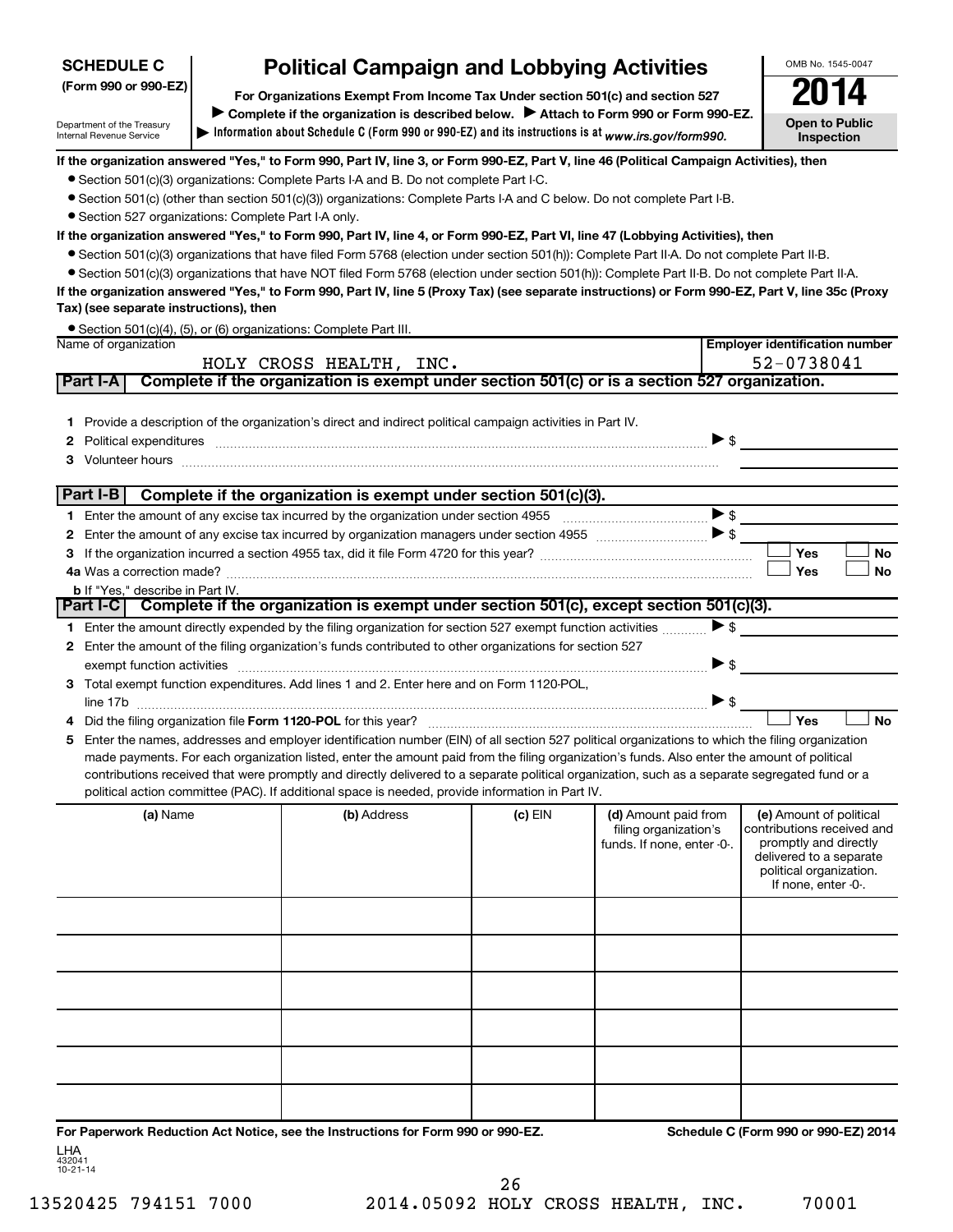| Schedule C (Form 990 or 990-EZ) 2014 HOLY CROSS HEALTH, INC.                                                                                                                                                                                                                                                                                                                |                                        |                                                                                                         |            |                                        | 52-0738041 Page 2              |
|-----------------------------------------------------------------------------------------------------------------------------------------------------------------------------------------------------------------------------------------------------------------------------------------------------------------------------------------------------------------------------|----------------------------------------|---------------------------------------------------------------------------------------------------------|------------|----------------------------------------|--------------------------------|
| Complete if the organization is exempt under section 501(c)(3) and filed Form 5768 (election under<br>Part II-A                                                                                                                                                                                                                                                             |                                        |                                                                                                         |            |                                        |                                |
| section 501(h)).<br>A Check $\blacktriangleright$<br>if the filing organization belongs to an affiliated group (and list in Part IV each affiliated group member's name, address, EIN,<br>expenses, and share of excess lobbying expenditures).<br><b>B</b> Check $\blacktriangleright$<br>if the filing organization checked box A and "limited control" provisions apply. |                                        |                                                                                                         |            |                                        |                                |
| (The term "expenditures" means amounts paid or incurred.)                                                                                                                                                                                                                                                                                                                   | <b>Limits on Lobbying Expenditures</b> |                                                                                                         |            | (a) Filing<br>organization's<br>totals | (b) Affiliated group<br>totals |
| 1a Total lobbying expenditures to influence public opinion (grass roots lobbying)                                                                                                                                                                                                                                                                                           |                                        |                                                                                                         |            |                                        |                                |
|                                                                                                                                                                                                                                                                                                                                                                             |                                        |                                                                                                         |            |                                        |                                |
|                                                                                                                                                                                                                                                                                                                                                                             |                                        |                                                                                                         |            |                                        |                                |
| d Other exempt purpose expenditures                                                                                                                                                                                                                                                                                                                                         |                                        |                                                                                                         |            |                                        |                                |
|                                                                                                                                                                                                                                                                                                                                                                             |                                        |                                                                                                         |            |                                        |                                |
| f Lobbying nontaxable amount. Enter the amount from the following table in both columns.                                                                                                                                                                                                                                                                                    |                                        |                                                                                                         |            |                                        |                                |
| If the amount on line 1e, column $(a)$ or $(b)$ is:                                                                                                                                                                                                                                                                                                                         |                                        | The lobbying nontaxable amount is:                                                                      |            |                                        |                                |
| Not over \$500,000                                                                                                                                                                                                                                                                                                                                                          |                                        | 20% of the amount on line 1e.                                                                           |            |                                        |                                |
| Over \$500,000 but not over \$1,000,000                                                                                                                                                                                                                                                                                                                                     |                                        | \$100,000 plus 15% of the excess over \$500,000.                                                        |            |                                        |                                |
| Over \$1,000,000 but not over \$1,500,000                                                                                                                                                                                                                                                                                                                                   |                                        | \$175,000 plus 10% of the excess over \$1,000,000                                                       |            |                                        |                                |
| Over \$1,500,000 but not over \$17,000,000                                                                                                                                                                                                                                                                                                                                  |                                        | \$225,000 plus 5% of the excess over \$1,500,000.                                                       |            |                                        |                                |
| Over \$17,000,000                                                                                                                                                                                                                                                                                                                                                           | \$1,000,000.                           |                                                                                                         |            |                                        |                                |
| g Grassroots nontaxable amount (enter 25% of line 1f)                                                                                                                                                                                                                                                                                                                       |                                        |                                                                                                         |            |                                        |                                |
| h Subtract line 1g from line 1a. If zero or less, enter -0-                                                                                                                                                                                                                                                                                                                 |                                        |                                                                                                         |            |                                        |                                |
|                                                                                                                                                                                                                                                                                                                                                                             |                                        |                                                                                                         |            |                                        |                                |
| If there is an amount other than zero on either line 1h or line 1i, did the organization file Form 4720                                                                                                                                                                                                                                                                     |                                        |                                                                                                         |            |                                        |                                |
| reporting section 4911 tax for this year?                                                                                                                                                                                                                                                                                                                                   |                                        |                                                                                                         |            |                                        | Yes                            |
| (Some organizations that made a section 501(h) election do not have to complete all of the five columns below.                                                                                                                                                                                                                                                              |                                        | 4-Year Averaging Period Under section 501(h)<br>See the separate instructions for lines 2a through 2f.) |            |                                        |                                |
|                                                                                                                                                                                                                                                                                                                                                                             |                                        | Lobbying Expenditures During 4-Year Averaging Period                                                    |            |                                        |                                |
| Calendar year<br>(or fiscal year beginning in)                                                                                                                                                                                                                                                                                                                              | (a) 2011                               | (b) 2012                                                                                                | $(c)$ 2013 | $(d)$ 2014                             | (e) Total                      |
| 2a Lobbying nontaxable amount                                                                                                                                                                                                                                                                                                                                               |                                        |                                                                                                         |            |                                        |                                |
| <b>b</b> Lobbying ceiling amount<br>(150% of line 2a, column(e))                                                                                                                                                                                                                                                                                                            |                                        |                                                                                                         |            |                                        |                                |
| c Total lobbying expenditures                                                                                                                                                                                                                                                                                                                                               |                                        |                                                                                                         |            |                                        |                                |
| d Grassroots nontaxable amount                                                                                                                                                                                                                                                                                                                                              |                                        |                                                                                                         |            |                                        |                                |
| e Grassroots ceiling amount<br>(150% of line 2d, column (e))                                                                                                                                                                                                                                                                                                                |                                        |                                                                                                         |            |                                        |                                |

**Schedule C (Form 990 or 990-EZ) 2014**

432042 10-21-14

13520425 794151 7000 2014.05092 HOLY CROSS HEALTH, INC. 70001 27

**f** Grassroots lobbying expenditures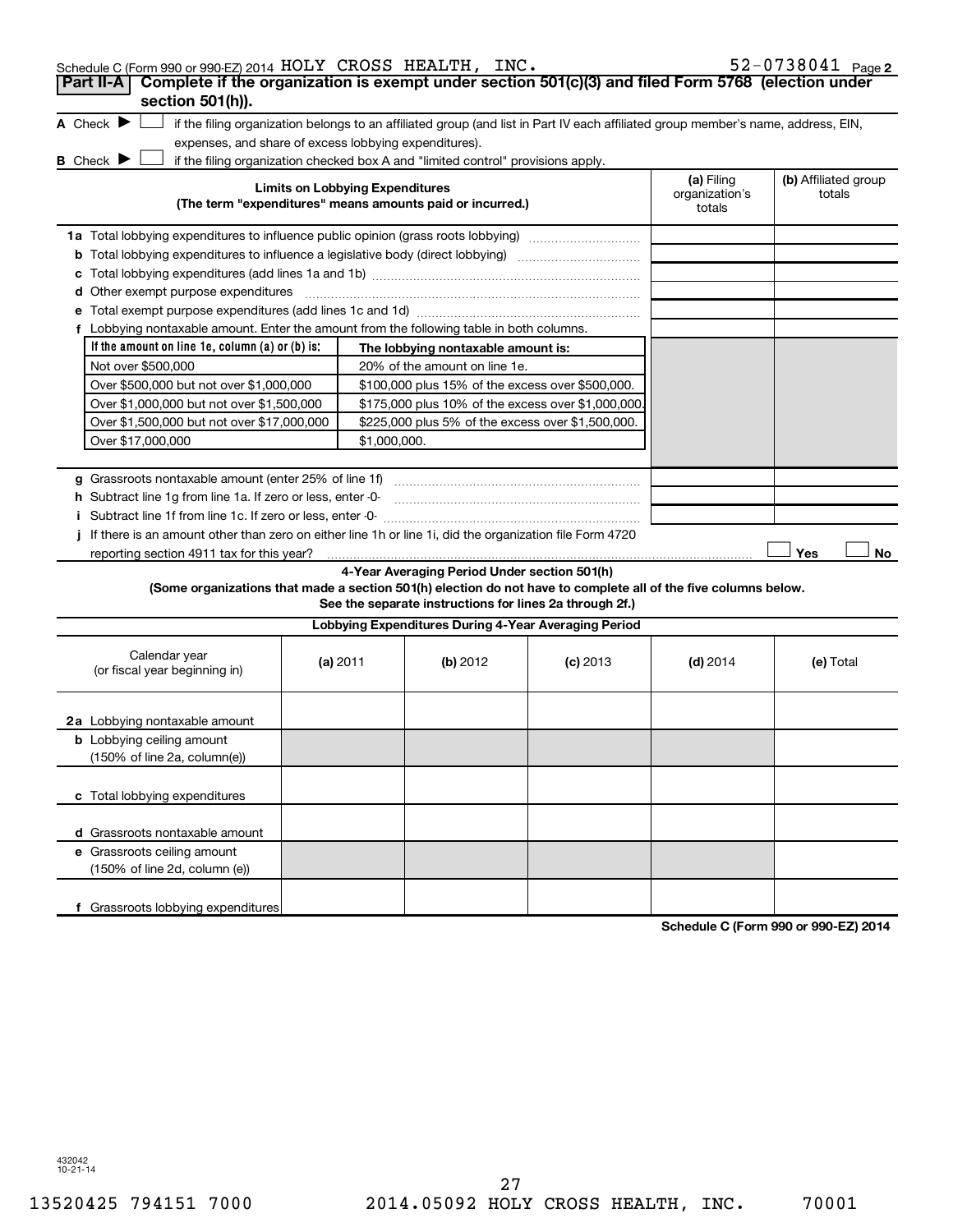#### Schedule C (Form 990 or 990-EZ) 2014 Page HOLY CROSS HEALTH, INC. 52-0738041

## **Part II-B Complete if the organization is exempt under section 501(c)(3) and has NOT filed Form 5768 (election under section 501(h)).**

|              | For each "Yes," response to lines 1a through 1i below, provide in Part IV a detailed description                                                                                                                                                                                                          |                         | (a)                                  | (b)    |         |
|--------------|-----------------------------------------------------------------------------------------------------------------------------------------------------------------------------------------------------------------------------------------------------------------------------------------------------------|-------------------------|--------------------------------------|--------|---------|
|              | of the lobbying activity.                                                                                                                                                                                                                                                                                 | Yes                     | No                                   | Amount |         |
| 1.           | During the year, did the filing organization attempt to influence foreign, national, state or<br>local legislation, including any attempt to influence public opinion on a legislative matter<br>or referendum, through the use of:                                                                       |                         | х                                    |        |         |
|              | <b>b</b> Paid staff or management (include compensation in expenses reported on lines 1c through 1i)?                                                                                                                                                                                                     |                         | $\overline{\texttt{x}}$              |        |         |
|              |                                                                                                                                                                                                                                                                                                           |                         | $\overline{\texttt{x}}$              |        |         |
|              |                                                                                                                                                                                                                                                                                                           |                         | $\overline{\texttt{x}}$              |        |         |
|              |                                                                                                                                                                                                                                                                                                           |                         | х                                    |        |         |
|              |                                                                                                                                                                                                                                                                                                           | $\overline{\textbf{x}}$ |                                      |        | 23,890. |
|              | Direct contact with legislators, their staffs, government officials, or a legislative body?                                                                                                                                                                                                               | $\overline{\textbf{x}}$ |                                      |        | 75,500. |
| g            | h Rallies, demonstrations, seminars, conventions, speeches, lectures, or any similar means?                                                                                                                                                                                                               |                         | $\overline{\textbf{x}}$              |        |         |
|              |                                                                                                                                                                                                                                                                                                           |                         | $\overline{\textbf{x}}$              |        |         |
|              | Other activities?                                                                                                                                                                                                                                                                                         |                         |                                      |        | 99,390. |
|              |                                                                                                                                                                                                                                                                                                           |                         | $\overline{\textbf{x}}$              |        |         |
|              | 2a Did the activities in line 1 cause the organization to be not described in section 501(c)(3)?                                                                                                                                                                                                          |                         |                                      |        |         |
|              |                                                                                                                                                                                                                                                                                                           |                         |                                      |        |         |
|              | c If "Yes," enter the amount of any tax incurred by organization managers under section 4912                                                                                                                                                                                                              |                         |                                      |        |         |
|              | d If the filing organization incurred a section 4912 tax, did it file Form 4720 for this year?                                                                                                                                                                                                            |                         |                                      |        |         |
|              | Complete if the organization is exempt under section 501(c)(4), section 501(c)(5), or section<br>Part III-A<br>$501(c)(6)$ .                                                                                                                                                                              |                         |                                      |        |         |
|              |                                                                                                                                                                                                                                                                                                           |                         |                                      | Yes    | No      |
| 1.           |                                                                                                                                                                                                                                                                                                           |                         | $\mathbf{1}$                         |        |         |
| 2            |                                                                                                                                                                                                                                                                                                           |                         | $\overline{2}$                       |        |         |
| 3            |                                                                                                                                                                                                                                                                                                           |                         | 3                                    |        |         |
|              | Part III-B Complete if the organization is exempt under section 501(c)(4), section 501(c)(5), or section<br>501(c)(6) and if either (a) BOTH Part III-A, lines 1 and 2, are answered "No," OR (b) Part III-A, line 3, is                                                                                  |                         |                                      |        |         |
|              | answered "Yes."                                                                                                                                                                                                                                                                                           |                         |                                      |        |         |
| 1.           | Dues, assessments and similar amounts from members [11] matter contracts and similar amounts from members [11] matter and similar amounts from members [11] matter and starting and starting and starting and starting and sta                                                                            |                         | 1                                    |        |         |
| $\mathbf{2}$ | Section 162(e) nondeductible lobbying and political expenditures (do not include amounts of political                                                                                                                                                                                                     |                         |                                      |        |         |
|              | expenses for which the section 527(f) tax was paid).                                                                                                                                                                                                                                                      |                         |                                      |        |         |
|              | a Current year <b>with the contract of the contract of the contract of the contract of the contract of the contract of the contract of the contract of the contract of the contract of the contract of the contract of the contr</b>                                                                      |                         | 2a                                   |        |         |
|              | b Carryover from last year manufactured and continuum contract to contact the contract of the contract of the contract of the contract of the contract of the contract of the contract of the contract of the contract of the                                                                             |                         | 2 <sub>b</sub>                       |        |         |
| c            |                                                                                                                                                                                                                                                                                                           |                         | 2c                                   |        |         |
| 3            |                                                                                                                                                                                                                                                                                                           |                         | 3                                    |        |         |
| 4            | If notices were sent and the amount on line 2c exceeds the amount on line 3, what portion of the excess                                                                                                                                                                                                   |                         |                                      |        |         |
|              | does the organization agree to carryover to the reasonable estimate of nondeductible lobbying and political                                                                                                                                                                                               |                         |                                      |        |         |
|              | expenditure next year?                                                                                                                                                                                                                                                                                    |                         | 4                                    |        |         |
|              | 5 Taxable amount of lobbying and political expenditures (see instructions)                                                                                                                                                                                                                                |                         | 5                                    |        |         |
|              | <b>Part IV</b><br><b>Supplemental Information</b>                                                                                                                                                                                                                                                         |                         |                                      |        |         |
|              | Provide the descriptions required for Part I-A, line 1; Part I-B, line 4; Part I-C, line 5; Part II-A (affiliated group list); Part II-A, lines 1 and 2 (see<br>instructions); and Part II-B, line 1. Also, complete this part for any additional information.<br>PART II-B, LINE 1, LOBBYING ACTIVITIES: |                         |                                      |        |         |
|              | HOLY CROSS HEALTH, INC. HAS MADE GRANTS TO OTHER ORGANIZATIONS IN THE                                                                                                                                                                                                                                     |                         |                                      |        |         |
|              | FORM OF MEMBERSHIP DUES PAID TO REGIONAL AND NATIONAL HEALTH CARE                                                                                                                                                                                                                                         |                         |                                      |        |         |
|              | ORGANIZATIONS. THESE ORGANIZATIONS HAVE PROVIDED HOLY CROSS HEALTH,                                                                                                                                                                                                                                       |                         |                                      |        |         |
|              | INC. WITH AN ESTIMATED PERCENTAGE OF DUES PAYMENTS WHICH ARE USED FOR                                                                                                                                                                                                                                     |                         |                                      |        |         |
|              | LOBBYING ACTIVITIES.                                                                                                                                                                                                                                                                                      |                         |                                      |        |         |
|              |                                                                                                                                                                                                                                                                                                           |                         | Schedule C (Form 990 or 990-EZ) 2014 |        |         |

432043 10-21-14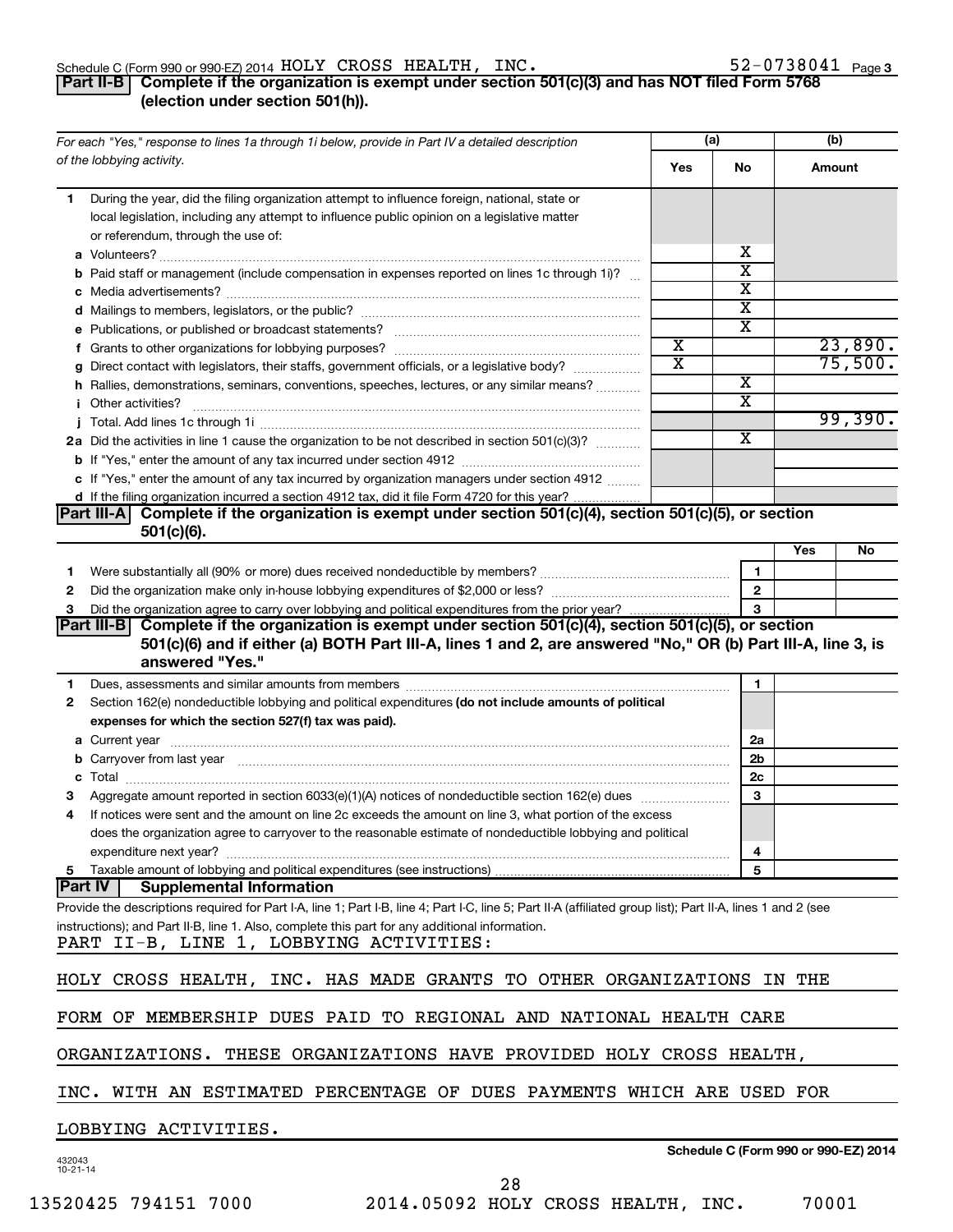MARYLAND HOSPITAL ASSOCIATION - \$17,114

CATHOLIC HOSPITAL ASSOCIATION - \$ 2,052

AMERICAN HOSPITAL ASSOCIATION - \$ 4,724

TOTAL - \$23,890

HOLY CROSS HEALTH, INC. ALSO PAID THIRD PARTY LOBBYING FIRMS DURING THE

YEAR TO LOBBY AGAINST LEGISLATION DETERMINED TO BE ADVERSE TO HOLY

CROSS HEALTH, INC. AND LOBBY IN FAVOR OF MATTERS OF INTEREST AND

CONCERN TO HOLY CROSS HEALTH, INC.

HOLY CROSS HEALTH, INC. MADE NO CONTRIBUTIONS TO ANY LEGISLATORS OR

CANDIDATES.

**Schedule C (Form 990 or 990-EZ) 2014**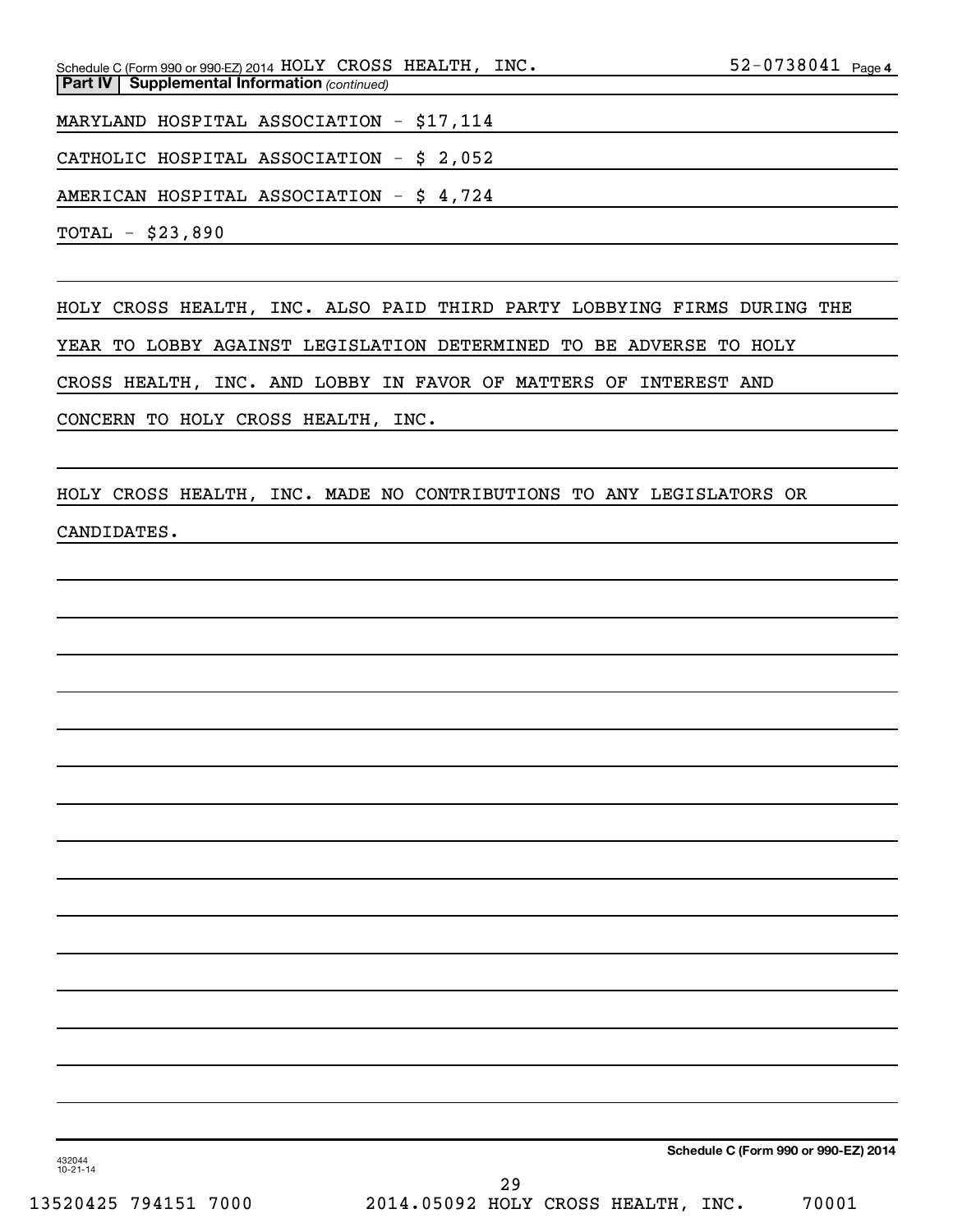|                          | <b>SCHEDULE D</b><br>(Form 990)<br>Department of the Treasury<br>Internal Revenue Service |                                                                                                        | <b>Supplemental Financial Statements</b><br>Complete if the organization answered "Yes" to Form 990,<br>Part IV, line 6, 7, 8, 9, 10, 11a, 11b, 11c, 11d, 11e, 11f, 12a, or 12b.<br>Attach to Form 990.<br>Information about Schedule D (Form 990) and its instructions is at www.irs.gov/form990. |                          | OMB No. 1545-0047<br>Inspection       | <b>Open to Public</b> |
|--------------------------|-------------------------------------------------------------------------------------------|--------------------------------------------------------------------------------------------------------|----------------------------------------------------------------------------------------------------------------------------------------------------------------------------------------------------------------------------------------------------------------------------------------------------|--------------------------|---------------------------------------|-----------------------|
|                          | Name of the organization                                                                  |                                                                                                        |                                                                                                                                                                                                                                                                                                    |                          | <b>Employer identification number</b> |                       |
|                          |                                                                                           | HOLY CROSS HEALTH, INC.                                                                                |                                                                                                                                                                                                                                                                                                    |                          | 52-0738041                            |                       |
| Part I                   |                                                                                           |                                                                                                        | Organizations Maintaining Donor Advised Funds or Other Similar Funds or Accounts. Complete if the                                                                                                                                                                                                  |                          |                                       |                       |
|                          |                                                                                           | organization answered "Yes" to Form 990, Part IV, line 6.                                              |                                                                                                                                                                                                                                                                                                    |                          |                                       |                       |
|                          |                                                                                           |                                                                                                        | (a) Donor advised funds                                                                                                                                                                                                                                                                            |                          | (b) Funds and other accounts          |                       |
| 1                        |                                                                                           |                                                                                                        |                                                                                                                                                                                                                                                                                                    |                          |                                       |                       |
| 2                        |                                                                                           | Aggregate value of contributions to (during year)                                                      |                                                                                                                                                                                                                                                                                                    |                          |                                       |                       |
| 3                        |                                                                                           |                                                                                                        | the control of the control of the control of the control of the control of                                                                                                                                                                                                                         |                          |                                       |                       |
| 4                        |                                                                                           |                                                                                                        |                                                                                                                                                                                                                                                                                                    |                          |                                       |                       |
| 5                        |                                                                                           |                                                                                                        | Did the organization inform all donors and donor advisors in writing that the assets held in donor advised funds                                                                                                                                                                                   |                          | Yes                                   | <b>No</b>             |
| 6                        |                                                                                           |                                                                                                        | Did the organization inform all grantees, donors, and donor advisors in writing that grant funds can be used only                                                                                                                                                                                  |                          |                                       |                       |
|                          |                                                                                           |                                                                                                        | for charitable purposes and not for the benefit of the donor or donor advisor, or for any other purpose conferring                                                                                                                                                                                 |                          |                                       |                       |
|                          |                                                                                           |                                                                                                        |                                                                                                                                                                                                                                                                                                    |                          | <b>Yes</b>                            | No                    |
| Part II                  |                                                                                           |                                                                                                        | <b>Conservation Easements.</b> Complete if the organization answered "Yes" to Form 990, Part IV, line 7.                                                                                                                                                                                           |                          |                                       |                       |
| 1                        |                                                                                           | Purpose(s) of conservation easements held by the organization (check all that apply).                  |                                                                                                                                                                                                                                                                                                    |                          |                                       |                       |
|                          |                                                                                           | Preservation of land for public use (e.g., recreation or education)                                    | Preservation of a historically important land area                                                                                                                                                                                                                                                 |                          |                                       |                       |
|                          |                                                                                           | Protection of natural habitat                                                                          | Preservation of a certified historic structure                                                                                                                                                                                                                                                     |                          |                                       |                       |
|                          |                                                                                           | Preservation of open space                                                                             |                                                                                                                                                                                                                                                                                                    |                          |                                       |                       |
| 2                        |                                                                                           |                                                                                                        | Complete lines 2a through 2d if the organization held a qualified conservation contribution in the form of a conservation easement on the last                                                                                                                                                     |                          |                                       |                       |
|                          | day of the tax year.                                                                      |                                                                                                        |                                                                                                                                                                                                                                                                                                    |                          |                                       |                       |
|                          |                                                                                           |                                                                                                        |                                                                                                                                                                                                                                                                                                    |                          | Held at the End of the Tax Year       |                       |
|                          |                                                                                           |                                                                                                        |                                                                                                                                                                                                                                                                                                    | 2a                       |                                       |                       |
| b                        |                                                                                           |                                                                                                        |                                                                                                                                                                                                                                                                                                    | 2b                       |                                       |                       |
| с                        |                                                                                           |                                                                                                        |                                                                                                                                                                                                                                                                                                    | 2c                       |                                       |                       |
|                          |                                                                                           |                                                                                                        | d Number of conservation easements included in (c) acquired after 8/17/06, and not on a historic structure                                                                                                                                                                                         |                          |                                       |                       |
|                          |                                                                                           |                                                                                                        |                                                                                                                                                                                                                                                                                                    | 2d                       |                                       |                       |
| З                        |                                                                                           |                                                                                                        | Number of conservation easements modified, transferred, released, extinguished, or terminated by the organization during the tax                                                                                                                                                                   |                          |                                       |                       |
|                          | $year \blacktriangleright$                                                                |                                                                                                        |                                                                                                                                                                                                                                                                                                    |                          |                                       |                       |
| 4                        |                                                                                           | Number of states where property subject to conservation easement is located $\blacktriangleright$      |                                                                                                                                                                                                                                                                                                    |                          |                                       |                       |
| 5                        |                                                                                           | Does the organization have a written policy regarding the periodic monitoring, inspection, handling of |                                                                                                                                                                                                                                                                                                    |                          |                                       |                       |
|                          |                                                                                           |                                                                                                        |                                                                                                                                                                                                                                                                                                    |                          | Yes                                   | <b>No</b>             |
| 6                        |                                                                                           |                                                                                                        | Staff and volunteer hours devoted to monitoring, inspecting, and enforcing conservation easements during the year                                                                                                                                                                                  |                          |                                       |                       |
| 7                        |                                                                                           |                                                                                                        | Amount of expenses incurred in monitoring, inspecting, and enforcing conservation easements during the year $\triangleright$ \$                                                                                                                                                                    |                          |                                       |                       |
| 8                        |                                                                                           |                                                                                                        | Does each conservation easement reported on line 2(d) above satisfy the requirements of section 170(h)(4)(B)(i)                                                                                                                                                                                    |                          | Yes                                   | <b>No</b>             |
| 9                        |                                                                                           |                                                                                                        | In Part XIII, describe how the organization reports conservation easements in its revenue and expense statement, and balance sheet, and                                                                                                                                                            |                          |                                       |                       |
|                          |                                                                                           |                                                                                                        | include, if applicable, the text of the footnote to the organization's financial statements that describes the organization's accounting for                                                                                                                                                       |                          |                                       |                       |
|                          | conservation easements.                                                                   |                                                                                                        |                                                                                                                                                                                                                                                                                                    |                          |                                       |                       |
|                          |                                                                                           |                                                                                                        | Part III   Organizations Maintaining Collections of Art, Historical Treasures, or Other Similar Assets.                                                                                                                                                                                            |                          |                                       |                       |
|                          |                                                                                           | Complete if the organization answered "Yes" to Form 990, Part IV, line 8.                              |                                                                                                                                                                                                                                                                                                    |                          |                                       |                       |
|                          |                                                                                           |                                                                                                        | 1a If the organization elected, as permitted under SFAS 116 (ASC 958), not to report in its revenue statement and balance sheet works of art,                                                                                                                                                      |                          |                                       |                       |
|                          |                                                                                           |                                                                                                        | historical treasures, or other similar assets held for public exhibition, education, or research in furtherance of public service, provide, in Part XIII,                                                                                                                                          |                          |                                       |                       |
|                          |                                                                                           | the text of the footnote to its financial statements that describes these items.                       |                                                                                                                                                                                                                                                                                                    |                          |                                       |                       |
|                          |                                                                                           |                                                                                                        | <b>b</b> If the organization elected, as permitted under SFAS 116 (ASC 958), to report in its revenue statement and balance sheet works of art, historical                                                                                                                                         |                          |                                       |                       |
|                          |                                                                                           |                                                                                                        | treasures, or other similar assets held for public exhibition, education, or research in furtherance of public service, provide the following amounts                                                                                                                                              |                          |                                       |                       |
|                          | relating to these items:                                                                  |                                                                                                        |                                                                                                                                                                                                                                                                                                    |                          |                                       |                       |
|                          |                                                                                           |                                                                                                        |                                                                                                                                                                                                                                                                                                    |                          |                                       |                       |
|                          |                                                                                           |                                                                                                        | (ii) Assets included in Form 990, Part X [110] [12] Assets included in Form 990, Part X                                                                                                                                                                                                            | $\blacktriangleright$ \$ |                                       |                       |
| 2                        |                                                                                           |                                                                                                        | If the organization received or held works of art, historical treasures, or other similar assets for financial gain, provide                                                                                                                                                                       |                          |                                       |                       |
|                          |                                                                                           | the following amounts required to be reported under SFAS 116 (ASC 958) relating to these items:        |                                                                                                                                                                                                                                                                                                    |                          |                                       |                       |
| а                        |                                                                                           |                                                                                                        |                                                                                                                                                                                                                                                                                                    |                          | $\triangleright$ \$                   |                       |
|                          |                                                                                           |                                                                                                        |                                                                                                                                                                                                                                                                                                    |                          |                                       |                       |
|                          |                                                                                           |                                                                                                        |                                                                                                                                                                                                                                                                                                    |                          |                                       |                       |
|                          |                                                                                           | LHA For Paperwork Reduction Act Notice, see the Instructions for Form 990.                             |                                                                                                                                                                                                                                                                                                    |                          | Schedule D (Form 990) 2014            |                       |
| 432051<br>$10 - 01 - 14$ |                                                                                           |                                                                                                        |                                                                                                                                                                                                                                                                                                    |                          |                                       |                       |
|                          |                                                                                           |                                                                                                        | 30                                                                                                                                                                                                                                                                                                 |                          |                                       |                       |

13520425 794151 7000 2014.05092 HOLY CROSS HEALTH, INC. 70001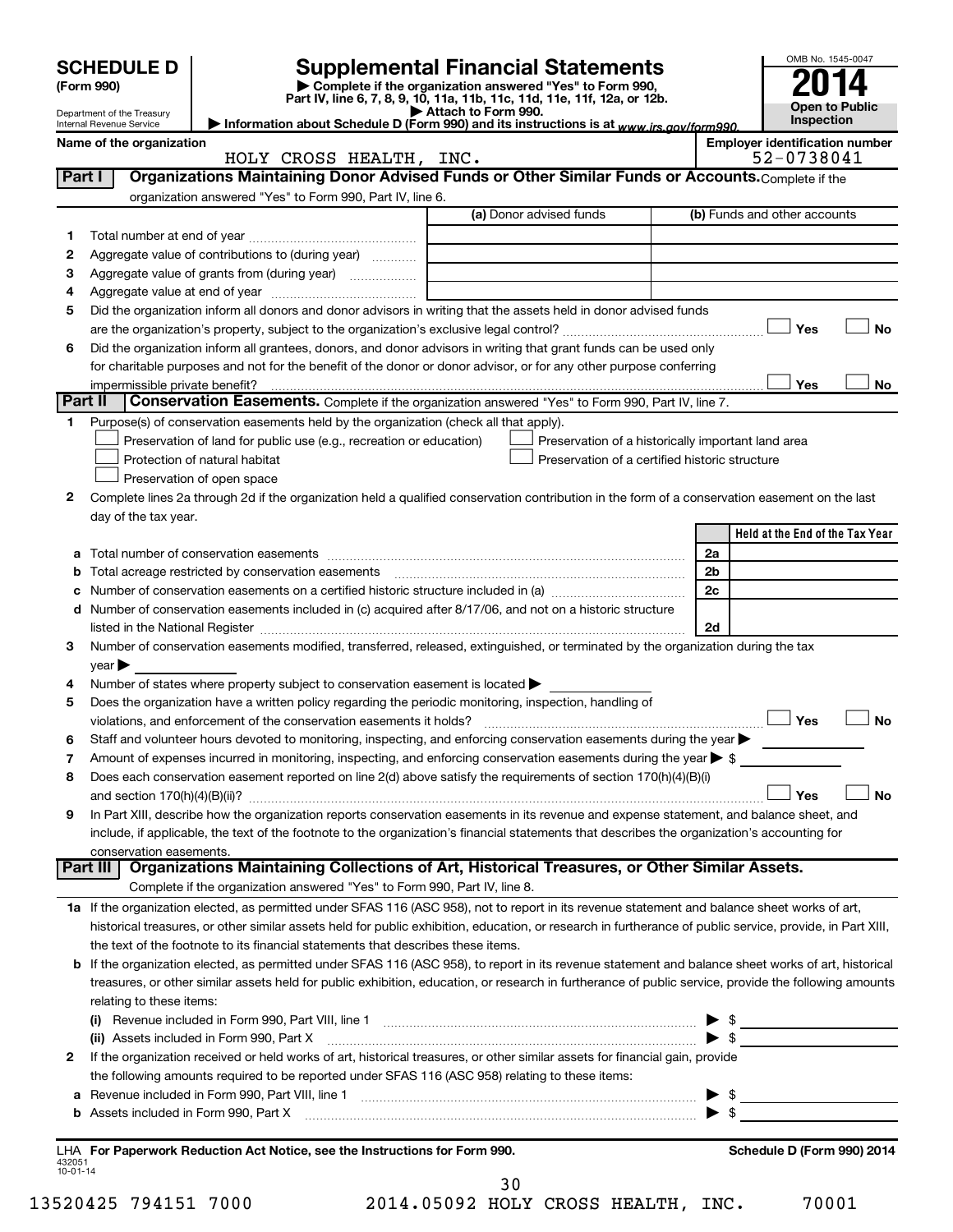|               | Schedule D (Form 990) 2014                                                                                                                                                                                                                 | HOLY CROSS HEALTH, INC. |                     |                                        |          |                 |                      | 52-0738041 Page 2          |     |           |
|---------------|--------------------------------------------------------------------------------------------------------------------------------------------------------------------------------------------------------------------------------------------|-------------------------|---------------------|----------------------------------------|----------|-----------------|----------------------|----------------------------|-----|-----------|
|               | Organizations Maintaining Collections of Art, Historical Treasures, or Other Similar Assets (continued)<br>Part III                                                                                                                        |                         |                     |                                        |          |                 |                      |                            |     |           |
| 3             | Using the organization's acquisition, accession, and other records, check any of the following that are a significant use of its collection items                                                                                          |                         |                     |                                        |          |                 |                      |                            |     |           |
|               | (check all that apply):                                                                                                                                                                                                                    |                         |                     |                                        |          |                 |                      |                            |     |           |
| a             | Public exhibition                                                                                                                                                                                                                          |                         |                     | Loan or exchange programs              |          |                 |                      |                            |     |           |
| b             | Scholarly research                                                                                                                                                                                                                         |                         | Other               |                                        |          |                 |                      |                            |     |           |
| c             | Preservation for future generations                                                                                                                                                                                                        |                         |                     |                                        |          |                 |                      |                            |     |           |
| 4             | Provide a description of the organization's collections and explain how they further the organization's exempt purpose in Part XIII.                                                                                                       |                         |                     |                                        |          |                 |                      |                            |     |           |
| 5             | During the year, did the organization solicit or receive donations of art, historical treasures, or other similar assets                                                                                                                   |                         |                     |                                        |          |                 |                      |                            |     |           |
|               |                                                                                                                                                                                                                                            |                         |                     |                                        |          |                 |                      | Yes                        |     | No        |
|               | Part IV<br><b>Escrow and Custodial Arrangements.</b> Complete if the organization answered "Yes" to Form 990, Part IV, line 9, or                                                                                                          |                         |                     |                                        |          |                 |                      |                            |     |           |
|               | reported an amount on Form 990, Part X, line 21.                                                                                                                                                                                           |                         |                     |                                        |          |                 |                      |                            |     |           |
|               | 1a Is the organization an agent, trustee, custodian or other intermediary for contributions or other assets not included                                                                                                                   |                         |                     |                                        |          |                 |                      |                            |     |           |
|               |                                                                                                                                                                                                                                            |                         |                     |                                        |          |                 |                      | Yes                        |     | <b>No</b> |
|               | b If "Yes," explain the arrangement in Part XIII and complete the following table:                                                                                                                                                         |                         |                     |                                        |          |                 |                      |                            |     |           |
|               |                                                                                                                                                                                                                                            |                         |                     |                                        |          |                 |                      | Amount                     |     |           |
|               | c Beginning balance measurements and the contract of the contract of the contract of the contract of the contract of the contract of the contract of the contract of the contract of the contract of the contract of the contr             |                         |                     |                                        |          | 1c              |                      |                            |     |           |
|               | 1d                                                                                                                                                                                                                                         |                         |                     |                                        |          |                 |                      |                            |     |           |
| f.            | e Distributions during the year manufactured and continuum and contained and the year manufactured and contained and the year manufactured and contained and contained and contained and contained and contained and contained<br>1e<br>1f |                         |                     |                                        |          |                 |                      |                            |     |           |
|               | 2a Did the organization include an amount on Form 990, Part X, line 21, for escrow or custodial account liability?                                                                                                                         |                         |                     |                                        |          |                 |                      | Yes                        |     | No        |
|               | <b>b</b> If "Yes," explain the arrangement in Part XIII. Check here if the explanation has been provided in Part XIII                                                                                                                      |                         |                     |                                        |          |                 |                      |                            |     |           |
| <b>Part V</b> | Endowment Funds. Complete if the organization answered "Yes" to Form 990, Part IV, line 10.                                                                                                                                                |                         |                     |                                        |          |                 |                      |                            |     |           |
|               |                                                                                                                                                                                                                                            | (a) Current year        | (b) Prior year      | (c) Two years back                     |          |                 | (d) Three years back | (e) Four years back        |     |           |
|               | 1a Beginning of year balance                                                                                                                                                                                                               | 45,627.                 | 39,100.             |                                        | 31, 203. |                 | 33,022.              |                            |     | 25,600.   |
| b             |                                                                                                                                                                                                                                            |                         |                     |                                        |          |                 |                      |                            |     |           |
|               | c Net investment earnings, gains, and losses                                                                                                                                                                                               | 430.                    | 8,527.              |                                        | 7,897.   |                 | $-819.$              |                            |     | 8,422.    |
|               |                                                                                                                                                                                                                                            |                         |                     |                                        |          |                 |                      |                            |     |           |
|               | e Other expenditures for facilities                                                                                                                                                                                                        |                         |                     |                                        |          |                 |                      |                            |     |           |
|               | and programs                                                                                                                                                                                                                               | 1,000.                  | 2,000.              |                                        |          |                 | 1,000.               |                            |     | 1,000.    |
|               |                                                                                                                                                                                                                                            |                         |                     |                                        |          |                 |                      |                            |     |           |
| g             |                                                                                                                                                                                                                                            | 45,057.                 | 45,627.             |                                        | 39,100.  |                 | 31, 203.             |                            |     | 33,022.   |
| 2             | Provide the estimated percentage of the current year end balance (line 1g, column (a)) held as:                                                                                                                                            |                         |                     |                                        |          |                 |                      |                            |     |           |
|               | a Board designated or quasi-endowment >                                                                                                                                                                                                    |                         | %                   |                                        |          |                 |                      |                            |     |           |
| b             | Permanent endowment > 100.00                                                                                                                                                                                                               | %                       |                     |                                        |          |                 |                      |                            |     |           |
|               | c Temporarily restricted endowment $\blacktriangleright$                                                                                                                                                                                   | %                       |                     |                                        |          |                 |                      |                            |     |           |
|               | The percentages in lines 2a, 2b, and 2c should equal 100%.                                                                                                                                                                                 |                         |                     |                                        |          |                 |                      |                            |     |           |
|               | 3a Are there endowment funds not in the possession of the organization that are held and administered for the organization                                                                                                                 |                         |                     |                                        |          |                 |                      |                            |     |           |
|               | by:                                                                                                                                                                                                                                        |                         |                     |                                        |          |                 |                      |                            | Yes | No<br>х   |
|               | (i)                                                                                                                                                                                                                                        |                         |                     |                                        |          |                 |                      | 3a(i)                      |     | X         |
|               |                                                                                                                                                                                                                                            |                         |                     |                                        |          |                 |                      | 3a(ii)                     |     |           |
| 4             | Describe in Part XIII the intended uses of the organization's endowment funds.                                                                                                                                                             |                         |                     |                                        |          |                 |                      | 3b                         |     |           |
|               | <b>Part VI</b><br>  Land, Buildings, and Equipment.                                                                                                                                                                                        |                         |                     |                                        |          |                 |                      |                            |     |           |
|               | Complete if the organization answered "Yes" to Form 990, Part IV, line 11a. See Form 990, Part X, line 10.                                                                                                                                 |                         |                     |                                        |          |                 |                      |                            |     |           |
|               | Description of property                                                                                                                                                                                                                    | (a) Cost or other       |                     | (b) Cost or other                      |          | (c) Accumulated |                      | (d) Book value             |     |           |
|               |                                                                                                                                                                                                                                            | basis (investment)      |                     | basis (other)                          |          | depreciation    |                      |                            |     |           |
|               |                                                                                                                                                                                                                                            |                         |                     | 493, 418.                              |          |                 |                      |                            |     | 493,418.  |
|               |                                                                                                                                                                                                                                            |                         |                     | 414,907,485.152,851,787.262,055,698.   |          |                 |                      |                            |     |           |
|               |                                                                                                                                                                                                                                            |                         |                     |                                        |          |                 |                      |                            |     |           |
|               |                                                                                                                                                                                                                                            |                         |                     | 151,114,851.  93,985,969.  57,128,882. |          |                 |                      |                            |     |           |
|               |                                                                                                                                                                                                                                            |                         | 77,060.153,272,493. |                                        |          |                 |                      | $153,349,553$ .            |     |           |
|               | Total. Add lines 1a through 1e. (Column (d) must equal Form 990, Part X, column (B), line 10c.)                                                                                                                                            |                         |                     |                                        |          |                 |                      | 473,027,551.               |     |           |
|               |                                                                                                                                                                                                                                            |                         |                     |                                        |          |                 |                      | Schedule D (Form 990) 2014 |     |           |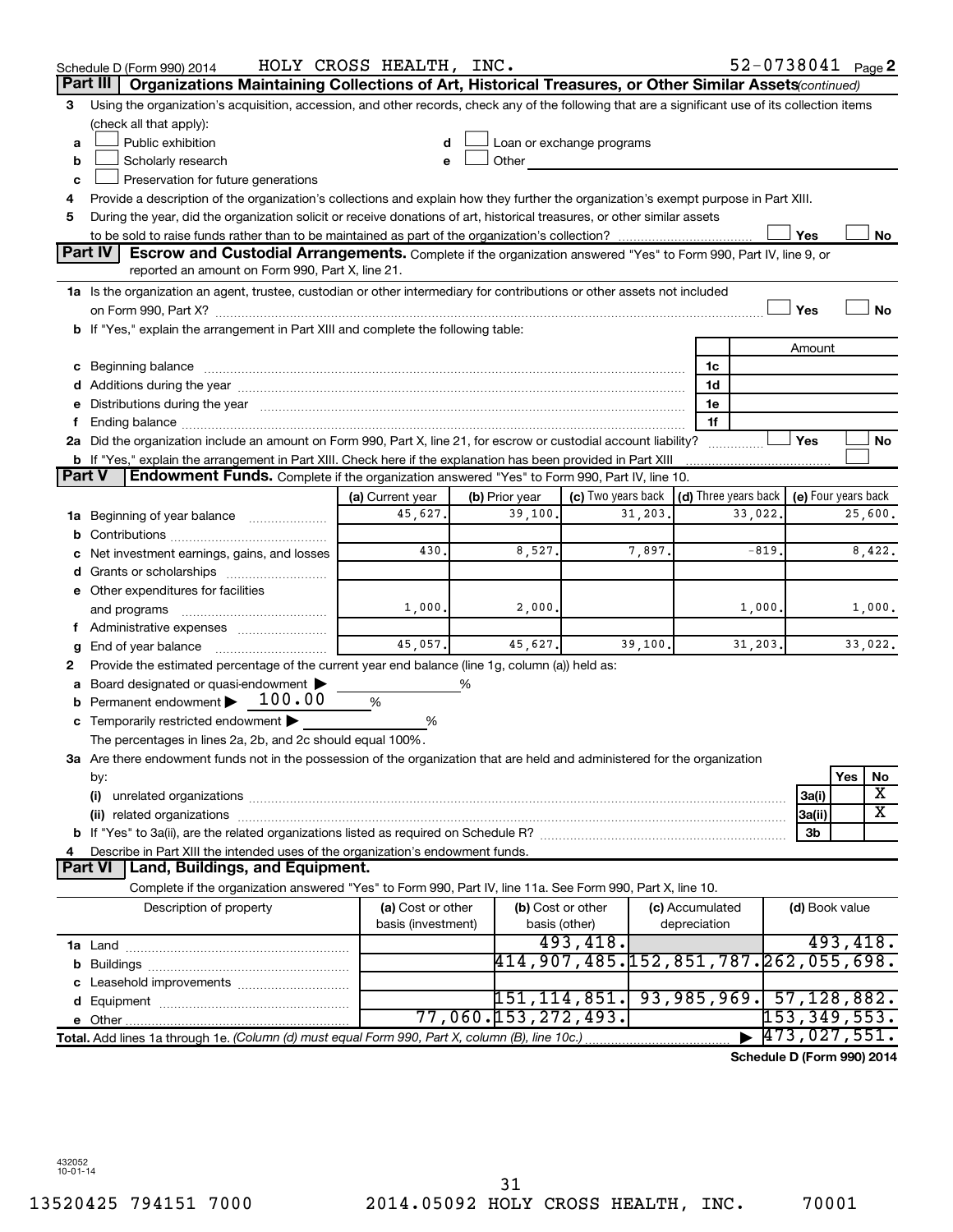| HOLY CROSS HEALTH, INC.<br>Schedule D (Form 990) 2014 |  | $52 - 0738041$ Page 3 |
|-------------------------------------------------------|--|-----------------------|
|-------------------------------------------------------|--|-----------------------|

| Part VII Investments - Other Securities. |  |
|------------------------------------------|--|
|------------------------------------------|--|

Complete if the organization answered "Yes" to Form 990, Part IV, line 11b. See Form 990, Part X, line 12.

| (a) Description of security or category (including name of security)       | (b) Book value | (c) Method of valuation: Cost or end-of-year market value |  |  |  |  |  |  |  |
|----------------------------------------------------------------------------|----------------|-----------------------------------------------------------|--|--|--|--|--|--|--|
| (1) Financial derivatives                                                  |                |                                                           |  |  |  |  |  |  |  |
| (2) Closely-held equity interests                                          |                |                                                           |  |  |  |  |  |  |  |
| (3) Other                                                                  |                |                                                           |  |  |  |  |  |  |  |
| FUNDS DIRECTLY<br>COMMINGLED<br>(A)                                        |                |                                                           |  |  |  |  |  |  |  |
| SECURITIES<br>HOLDING<br>(B)                                               | 28,740,782.    | END-OF-YEAR MARKET<br>VALUE                               |  |  |  |  |  |  |  |
| INVESTMENTS<br>EQUITY METHOD<br>(C)                                        | 39,005,347.    | <b>COST</b>                                               |  |  |  |  |  |  |  |
| HEDGE FUNDS<br>(D)                                                         | 34,899,521.    | END-OF-YEAR MARKET<br>VALUE                               |  |  |  |  |  |  |  |
| (E)                                                                        |                |                                                           |  |  |  |  |  |  |  |
| (F)                                                                        |                |                                                           |  |  |  |  |  |  |  |
| (G)                                                                        |                |                                                           |  |  |  |  |  |  |  |
| (H)                                                                        |                |                                                           |  |  |  |  |  |  |  |
| <b>Total.</b> (Col. (b) must equal Form 990, Part X, col. (B) line $12$ .) | 102, 645, 650. |                                                           |  |  |  |  |  |  |  |
| $\overline{R_{11}}$                                                        |                |                                                           |  |  |  |  |  |  |  |

#### **Part VIII Investments - Program Related.**

Complete if the organization answered "Yes" to Form 990, Part IV, line 11c. See Form 990, Part X, line 13.

| (a) Description of investment                                       | (b) Book value | (c) Method of valuation: Cost or end-of-year market value |
|---------------------------------------------------------------------|----------------|-----------------------------------------------------------|
| (1)                                                                 |                |                                                           |
| (2)                                                                 |                |                                                           |
| (3)                                                                 |                |                                                           |
| (4)                                                                 |                |                                                           |
| (5)                                                                 |                |                                                           |
| (6)                                                                 |                |                                                           |
| (7)                                                                 |                |                                                           |
| (8)                                                                 |                |                                                           |
| (9)                                                                 |                |                                                           |
| Total. (Col. (b) must equal Form 990, Part X, col. (B) line $13.$ ) |                |                                                           |

## **Part IX Other Assets.**

Complete if the organization answered "Yes" to Form 990, Part IV, line 11d. See Form 990, Part X, line 15.

| (a) Description                              | (b) Book value |
|----------------------------------------------|----------------|
| MISCELLANEOUS RECEIVABLES<br>(1)             | 1,162,926.     |
| INTERCOMPANY ACCOUNTS RECEIVABLE<br>(2)      | 6,610,437.     |
| UNCONSOL. AFFILIATES<br>INVESTMENT IN<br>(3) | 24, 369, 636.  |
| <b>INTERCOMPANY OTHER LT ASSETS</b><br>(4)   | 20, 177, 294.  |
| (5)                                          |                |
| (6)                                          |                |
| (7)                                          |                |
| (8)                                          |                |
| (9)                                          |                |
|                                              | 52, 320, 293.  |

#### **Part X Other Liabilities.**

Complete if the organization answered "Yes" to Form 990, Part IV, line 11e or 11f. See Form 990, Part X, line 25.

|     | (a) Description of liability                                       | (b) Book value |
|-----|--------------------------------------------------------------------|----------------|
|     | Federal income taxes                                               |                |
| (2) | INTERCOMPANY ACCOUNTS PAYABLE                                      | 4,133,274.     |
| (3) | DEFERRED COMPENSATION LIABILITY                                    | 40,575.        |
| (4) | ASSET RETIREMENT OBLIGATION<br>(FIN                                |                |
| (5) | 47                                                                 | 630,612.       |
| (6) | OTHER LIABILITIES                                                  | 1,503,849.     |
|     | INTERCOMPANY NOTES PAYABLE                                         | 425,055,788.   |
| (8) | <b>GUARANTEES</b>                                                  | 4,913,082.     |
| (9) |                                                                    |                |
|     | Total. (Column (b) must equal Form 990, Part X, col. (B) line 25.) | 436, 277, 180. |

**2.** Liability for uncertain tax positions. In Part XIII, provide the text of the footnote to the organization's financial statements that reports the organization's liability for uncertain tax positions under FIN 48 (ASC 740). Check here if the text of the footnote has been provided in Part XIII

**Schedule D (Form 990) 2014**

432053 10-01-14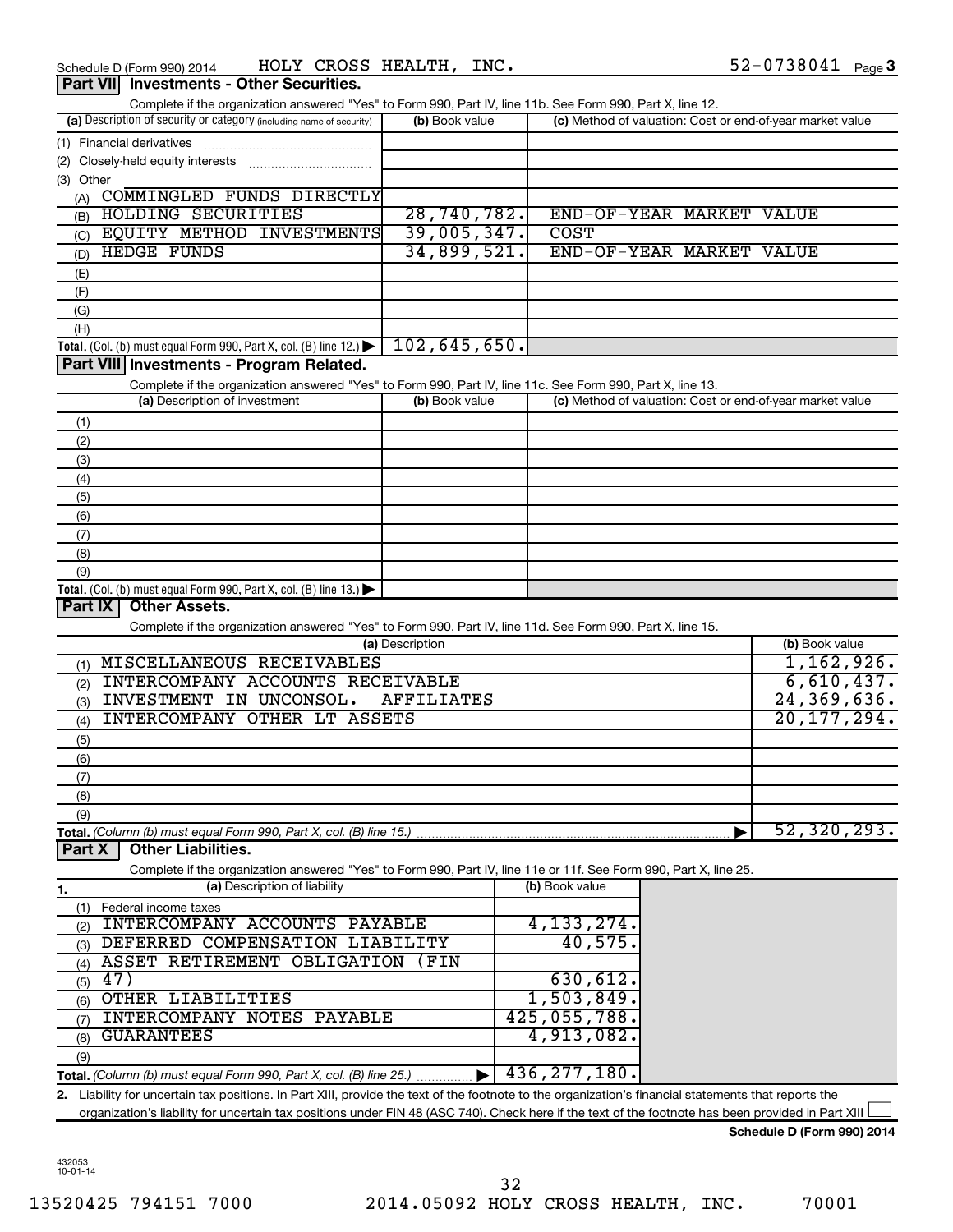|    | Schedule D (Form 990) 2014 HOLY CROSS HEALTH, INC.                                                                                                                                                                             |                | $52 - 0738041$ Page 4 |
|----|--------------------------------------------------------------------------------------------------------------------------------------------------------------------------------------------------------------------------------|----------------|-----------------------|
|    | Part XI   Reconciliation of Revenue per Audited Financial Statements With Revenue per Return.                                                                                                                                  |                |                       |
|    | Complete if the organization answered "Yes" to Form 990, Part IV, line 12a.                                                                                                                                                    |                |                       |
| 1. | Total revenue, gains, and other support per audited financial statements [111] [11] Total revenue, gains, and other support per audited financial statements                                                                   |                | $\mathbf{1}$          |
| 2  | Amounts included on line 1 but not on Form 990, Part VIII, line 12:                                                                                                                                                            |                |                       |
| a  | Net unrealized gains (losses) on investments [111] [12] matter contracts and a local metal of the university of                                                                                                                | 2a             |                       |
|    |                                                                                                                                                                                                                                | 2 <sub>b</sub> |                       |
| c  |                                                                                                                                                                                                                                | 2 <sub>c</sub> |                       |
| d  |                                                                                                                                                                                                                                | 2d             |                       |
| e  |                                                                                                                                                                                                                                |                | 2е                    |
| 3  |                                                                                                                                                                                                                                |                | 3                     |
| 4  | Amounts included on Form 990, Part VIII, line 12, but not on line 1:                                                                                                                                                           |                |                       |
|    |                                                                                                                                                                                                                                | 4a             |                       |
| b  |                                                                                                                                                                                                                                | 4 <sub>b</sub> |                       |
|    | c Add lines 4a and 4b                                                                                                                                                                                                          |                | 4с                    |
| 5  |                                                                                                                                                                                                                                |                | 5                     |
|    | Part XII   Reconciliation of Expenses per Audited Financial Statements With Expenses per Return.                                                                                                                               |                |                       |
|    | Complete if the organization answered "Yes" to Form 990, Part IV, line 12a.                                                                                                                                                    |                |                       |
| 1  |                                                                                                                                                                                                                                |                | $\blacksquare$        |
| 2  | Amounts included on line 1 but not on Form 990, Part IX, line 25:                                                                                                                                                              |                |                       |
| a  |                                                                                                                                                                                                                                | 2a             |                       |
|    |                                                                                                                                                                                                                                | 2 <sub>b</sub> |                       |
| c  |                                                                                                                                                                                                                                | 2 <sub>c</sub> |                       |
|    |                                                                                                                                                                                                                                | 2d             |                       |
|    |                                                                                                                                                                                                                                |                | 2e                    |
| 3  |                                                                                                                                                                                                                                |                | 3                     |
| 4  | Amounts included on Form 990, Part IX, line 25, but not on line 1:                                                                                                                                                             |                |                       |
| а  | Investment expenses not included on Form 990, Part VIII, line 7b [11, 11, 11, 11, 11]                                                                                                                                          | 4a             |                       |
|    | b Other (Describe in Part XIII.) [100] [100] [100] [100] [100] [100] [100] [100] [100] [100] [100] [100] [100] [100] [100] [100] [100] [100] [100] [100] [100] [100] [100] [100] [100] [100] [100] [100] [100] [100] [100] [10 | 4b             |                       |
|    | c Add lines 4a and 4b                                                                                                                                                                                                          |                | 4с                    |
|    |                                                                                                                                                                                                                                |                | 5                     |
|    | Part XIII Supplemental Information.                                                                                                                                                                                            |                |                       |

Provide the descriptions required for Part II, lines 3, 5, and 9; Part III, lines 1a and 4; Part IV, lines 1b and 2b; Part V, line 4; Part X, line 2; Part XI, lines 2d and 4b; and Part XII, lines 2d and 4b. Also complete this part to provide any additional information.

PART V, LINE 4:

| THE PURPOSE OF THE LOUIS GALDIERI, M.D. MEMORIAL FUND ENDOWMENT IS TO  |  |  |  |  |  |
|------------------------------------------------------------------------|--|--|--|--|--|
| PROVIDE AN AWARD TO A STUDENT(S) OF THE HOLY CROSS HOSPITAL SCHOOL OF  |  |  |  |  |  |
|                                                                        |  |  |  |  |  |
| RADIOLOGIC TECHNOLOGY WHO EXEMPLIFIES THE VALUES OF THE SCHOOL THROUGH |  |  |  |  |  |
| TEAMWORK, INITIATIVE, CONCERN FOR OTHERS AND SCIENTIFIC CURIOSITY.     |  |  |  |  |  |

**Schedule D (Form 990) 2014**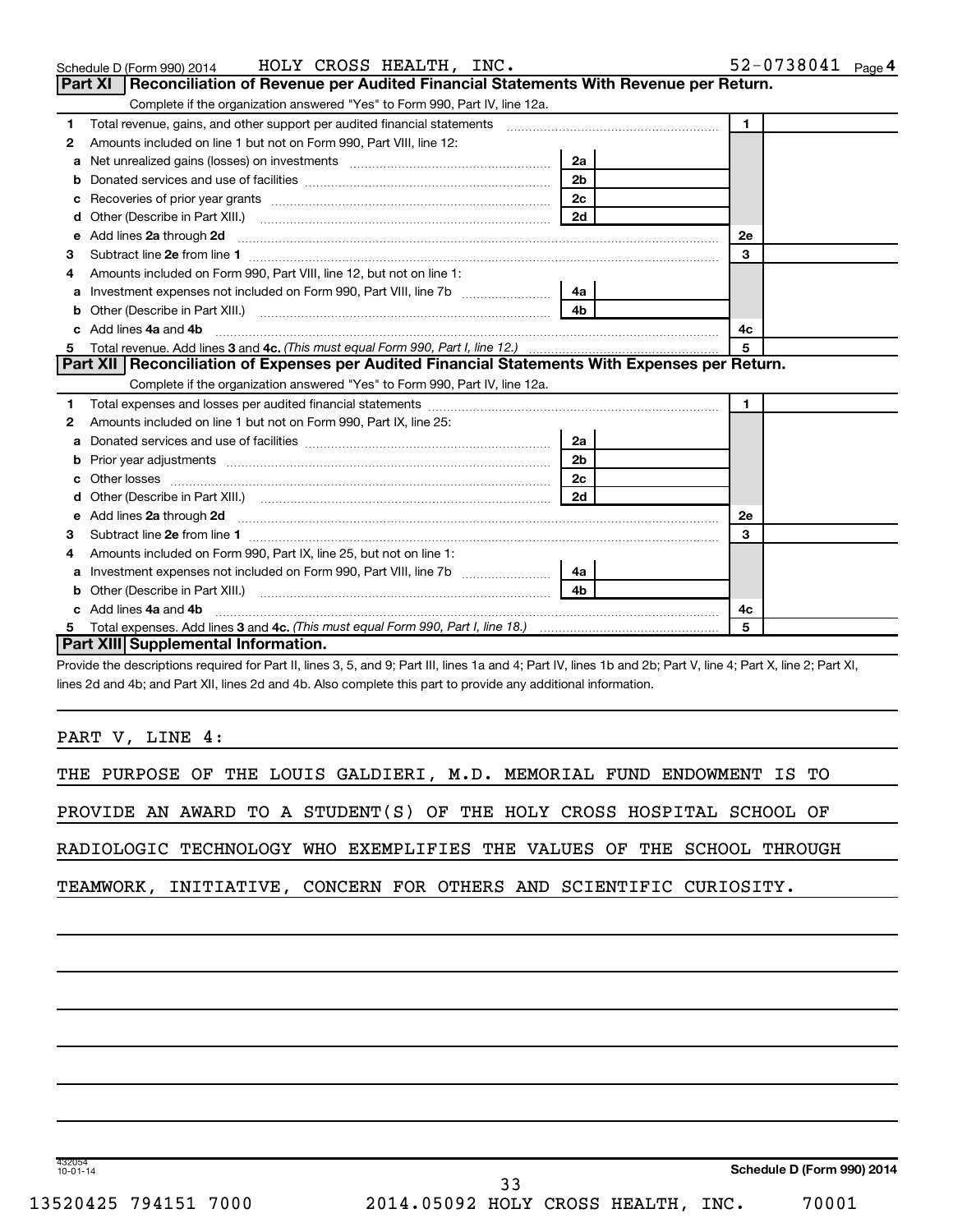|              | <b>SCHEDULE H</b>                                                                                                                                                                                                                                                            |                                                                   |                                                                            | <b>Hospitals</b>     |                                             |                                                                                                                                                |                                       | OMB No. 1545-0047          |                            |                         |  |
|--------------|------------------------------------------------------------------------------------------------------------------------------------------------------------------------------------------------------------------------------------------------------------------------------|-------------------------------------------------------------------|----------------------------------------------------------------------------|----------------------|---------------------------------------------|------------------------------------------------------------------------------------------------------------------------------------------------|---------------------------------------|----------------------------|----------------------------|-------------------------|--|
|              | (Form 990)                                                                                                                                                                                                                                                                   |                                                                   |                                                                            |                      |                                             |                                                                                                                                                |                                       |                            |                            |                         |  |
|              |                                                                                                                                                                                                                                                                              |                                                                   |                                                                            | Attach to Form 990.  |                                             | ▶ Complete if the organization answered "Yes" to Form 990, Part IV, question 20.                                                               |                                       | <b>Open to Public</b>      |                            |                         |  |
|              | Department of the Treasury<br>Internal Revenue Service                                                                                                                                                                                                                       |                                                                   |                                                                            |                      |                                             | > Information about Schedule H (Form 990) and its instructions is at www.irs.gov/form990.                                                      |                                       | Inspection                 |                            |                         |  |
|              | Name of the organization                                                                                                                                                                                                                                                     |                                                                   |                                                                            |                      |                                             |                                                                                                                                                | <b>Employer identification number</b> |                            |                            |                         |  |
|              |                                                                                                                                                                                                                                                                              |                                                                   | HOLY CROSS HEALTH, INC.                                                    |                      |                                             |                                                                                                                                                | 52-0738041                            |                            |                            |                         |  |
| Part I       |                                                                                                                                                                                                                                                                              | Financial Assistance and Certain Other Community Benefits at Cost |                                                                            |                      |                                             |                                                                                                                                                |                                       |                            |                            |                         |  |
|              |                                                                                                                                                                                                                                                                              |                                                                   |                                                                            |                      |                                             |                                                                                                                                                |                                       |                            | Yes<br>х                   | No                      |  |
|              |                                                                                                                                                                                                                                                                              |                                                                   |                                                                            |                      |                                             |                                                                                                                                                |                                       | 1a<br>1b                   | $\overline{\textbf{x}}$    |                         |  |
| $\mathbf{2}$ | facilities during the tax year.                                                                                                                                                                                                                                              |                                                                   |                                                                            |                      |                                             |                                                                                                                                                |                                       |                            |                            |                         |  |
|              |                                                                                                                                                                                                                                                                              | $\mathbf{X}$ Applied uniformly to all hospital facilities         |                                                                            |                      |                                             | Applied uniformly to most hospital facilities                                                                                                  |                                       |                            |                            |                         |  |
|              |                                                                                                                                                                                                                                                                              | Generally tailored to individual hospital facilities              |                                                                            |                      |                                             |                                                                                                                                                |                                       |                            |                            |                         |  |
| з            | Answer the following based on the financial assistance eligibility criteria that applied to the largest number of the organization's patients during the tax year.                                                                                                           |                                                                   |                                                                            |                      |                                             |                                                                                                                                                |                                       |                            |                            |                         |  |
|              | a Did the organization use Federal Poverty Guidelines (FPG) as a factor in determining eligibility for providing free care?                                                                                                                                                  |                                                                   |                                                                            |                      |                                             |                                                                                                                                                |                                       |                            |                            |                         |  |
|              | 100%                                                                                                                                                                                                                                                                         | 150%                                                              | X 200%                                                                     | Other                |                                             |                                                                                                                                                |                                       | За                         | х                          |                         |  |
|              | b Did the organization use FPG as a factor in determining eligibility for providing discounted care? If "Yes," indicate which                                                                                                                                                |                                                                   |                                                                            |                      | %                                           |                                                                                                                                                |                                       |                            |                            |                         |  |
|              |                                                                                                                                                                                                                                                                              |                                                                   |                                                                            |                      |                                             |                                                                                                                                                |                                       | Зb                         | х                          |                         |  |
|              | 200%                                                                                                                                                                                                                                                                         | 250%                                                              | 300%                                                                       | 350%                 | $\mathbf{X}$ 400%                           | Other<br>%                                                                                                                                     |                                       |                            |                            |                         |  |
|              | c If the organization used factors other than FPG in determining eligibility, describe in Part VI the criteria used for determining                                                                                                                                          |                                                                   |                                                                            |                      |                                             |                                                                                                                                                |                                       |                            |                            |                         |  |
|              | eligibility for free or discounted care. Include in the description whether the organization used an asset test or other                                                                                                                                                     |                                                                   |                                                                            |                      |                                             |                                                                                                                                                |                                       |                            |                            |                         |  |
|              | threshold, regardless of income, as a factor in determining eligibility for free or discounted care.<br>Did the organization's financial assistance policy that applied to the largest number of its patients during the tax year provide for free or discounted care to the |                                                                   |                                                                            |                      |                                             |                                                                                                                                                |                                       |                            |                            |                         |  |
|              | "medically indigent"?<br>5a Did the organization budget amounts for free or discounted care provided under its financial assistance policy during the tax year?                                                                                                              |                                                                   |                                                                            |                      |                                             |                                                                                                                                                |                                       | 4                          | x<br>$\overline{\text{x}}$ |                         |  |
|              |                                                                                                                                                                                                                                                                              |                                                                   |                                                                            |                      |                                             |                                                                                                                                                |                                       | 5a<br>5b                   |                            | $\overline{\textbf{x}}$ |  |
|              | c If "Yes" to line 5b, as a result of budget considerations, was the organization unable to provide free or discounted                                                                                                                                                       |                                                                   |                                                                            |                      |                                             |                                                                                                                                                |                                       |                            |                            |                         |  |
|              |                                                                                                                                                                                                                                                                              |                                                                   |                                                                            |                      |                                             |                                                                                                                                                |                                       | 5с                         |                            |                         |  |
|              |                                                                                                                                                                                                                                                                              |                                                                   |                                                                            |                      |                                             |                                                                                                                                                |                                       | 6a                         | $\overline{\textbf{x}}$    |                         |  |
|              |                                                                                                                                                                                                                                                                              |                                                                   |                                                                            |                      |                                             |                                                                                                                                                |                                       | 6b                         | $\overline{\textbf{x}}$    |                         |  |
|              |                                                                                                                                                                                                                                                                              |                                                                   |                                                                            |                      |                                             | Complete the following table using the worksheets provided in the Schedule H instructions. Do not submit these worksheets with the Schedule H. |                                       |                            |                            |                         |  |
| 7            | Financial Assistance and Certain Other Community Benefits at Cost<br><b>Financial Assistance and</b>                                                                                                                                                                         |                                                                   | (a) Number of                                                              | (b) Persons          | (c) Total community                         | (d) Direct offsetting                                                                                                                          | (e) Net community                     |                            | (f) Percent                |                         |  |
|              | <b>Means-Tested Government Programs</b>                                                                                                                                                                                                                                      |                                                                   | activities or<br>programs (optional)                                       | served<br>(optional) | benefit expense                             | revenue                                                                                                                                        | benefit expense                       |                            | of total<br>expense        |                         |  |
|              | a Financial Assistance at cost (from                                                                                                                                                                                                                                         |                                                                   |                                                                            |                      |                                             |                                                                                                                                                |                                       |                            |                            |                         |  |
|              | Worksheet 1)                                                                                                                                                                                                                                                                 | .                                                                 |                                                                            |                      | 31,831,847.                                 | 10,291,870.                                                                                                                                    | 21.539.977.                           |                            | 4.69%                      |                         |  |
|              | <b>b</b> Medicaid (from Worksheet 3,                                                                                                                                                                                                                                         |                                                                   |                                                                            |                      |                                             |                                                                                                                                                |                                       |                            |                            |                         |  |
|              | column a)                                                                                                                                                                                                                                                                    |                                                                   |                                                                            |                      | 82, 228, 491.                               | 89,608,289.                                                                                                                                    | $-7,379,798.$                         |                            | .00%                       |                         |  |
|              | c Costs of other means-tested                                                                                                                                                                                                                                                |                                                                   |                                                                            |                      |                                             |                                                                                                                                                |                                       |                            |                            |                         |  |
|              | government programs (from                                                                                                                                                                                                                                                    |                                                                   |                                                                            |                      |                                             |                                                                                                                                                |                                       |                            |                            |                         |  |
|              | Worksheet 3, column b)<br><b>d</b> Total Financial Assistance and                                                                                                                                                                                                            |                                                                   |                                                                            |                      |                                             |                                                                                                                                                |                                       |                            |                            |                         |  |
|              | Means-Tested Government Programs                                                                                                                                                                                                                                             |                                                                   |                                                                            |                      | 114,060,338.                                | 99,900,159.                                                                                                                                    | 14, 160, 179.                         |                            | 4.69%                      |                         |  |
|              | <b>Other Benefits</b>                                                                                                                                                                                                                                                        |                                                                   |                                                                            |                      |                                             |                                                                                                                                                |                                       |                            |                            |                         |  |
|              | e Community health                                                                                                                                                                                                                                                           |                                                                   |                                                                            |                      |                                             |                                                                                                                                                |                                       |                            |                            |                         |  |
|              | improvement services and                                                                                                                                                                                                                                                     |                                                                   |                                                                            |                      |                                             |                                                                                                                                                |                                       |                            |                            |                         |  |
|              | community benefit operations                                                                                                                                                                                                                                                 |                                                                   | 66                                                                         | 250,069              |                                             | 605,787.                                                                                                                                       |                                       |                            | 1.42%                      |                         |  |
|              | (from Worksheet 4)<br>f Health professions education                                                                                                                                                                                                                         |                                                                   |                                                                            |                      | 7,108,272.                                  |                                                                                                                                                | 6,502,485.                            |                            |                            |                         |  |
|              | (from Worksheet 5)                                                                                                                                                                                                                                                           |                                                                   | 11,059<br>4<br>4,523,859.<br>4,523,859.                                    |                      |                                             |                                                                                                                                                |                                       |                            |                            |                         |  |
|              | g Subsidized health services                                                                                                                                                                                                                                                 |                                                                   |                                                                            |                      |                                             |                                                                                                                                                |                                       |                            | .99%                       |                         |  |
|              |                                                                                                                                                                                                                                                                              |                                                                   | 18                                                                         |                      |                                             | 55, 122 17, 231, 420. 846, 736.                                                                                                                | 16,384,684.                           |                            | 3.57%                      |                         |  |
|              | <b>h</b> Research (from Worksheet 7)                                                                                                                                                                                                                                         |                                                                   | 2                                                                          |                      | $1,202$ 316,630.                            | 15,425.                                                                                                                                        | 301, 205.                             |                            | .07%                       |                         |  |
|              | i Cash and in-kind contributions                                                                                                                                                                                                                                             |                                                                   |                                                                            |                      |                                             |                                                                                                                                                |                                       |                            |                            |                         |  |
|              | for community benefit (from                                                                                                                                                                                                                                                  |                                                                   |                                                                            |                      |                                             |                                                                                                                                                |                                       |                            |                            |                         |  |
|              | Worksheet 8)                                                                                                                                                                                                                                                                 |                                                                   | $\overline{92}$                                                            |                      | 16,800 125,712.<br>$334, 252$ 29, 305, 893. | 1,467,948.                                                                                                                                     | 125,712.<br>27,837,945.               |                            | .03%<br>6.08%              |                         |  |
|              | j Total. Other Benefits<br><b>k</b> Total. Add lines 7d and $7j$                                                                                                                                                                                                             |                                                                   | 92                                                                         |                      |                                             | 334, 252 143, 366, 231, 101, 368, 107.                                                                                                         | 41,998,124.                           |                            | 10.77%                     |                         |  |
|              |                                                                                                                                                                                                                                                                              |                                                                   | LUA For Department Poduction Act Notice, see the Instructions for Form 000 |                      |                                             |                                                                                                                                                |                                       | Schodule H (Form 000) 2014 |                            |                         |  |

432091 12-29-14 **For Paperwork Reduction Act Notice, see the Instructions for Form 990. Schedule H (Form 990) 2014** LHA

34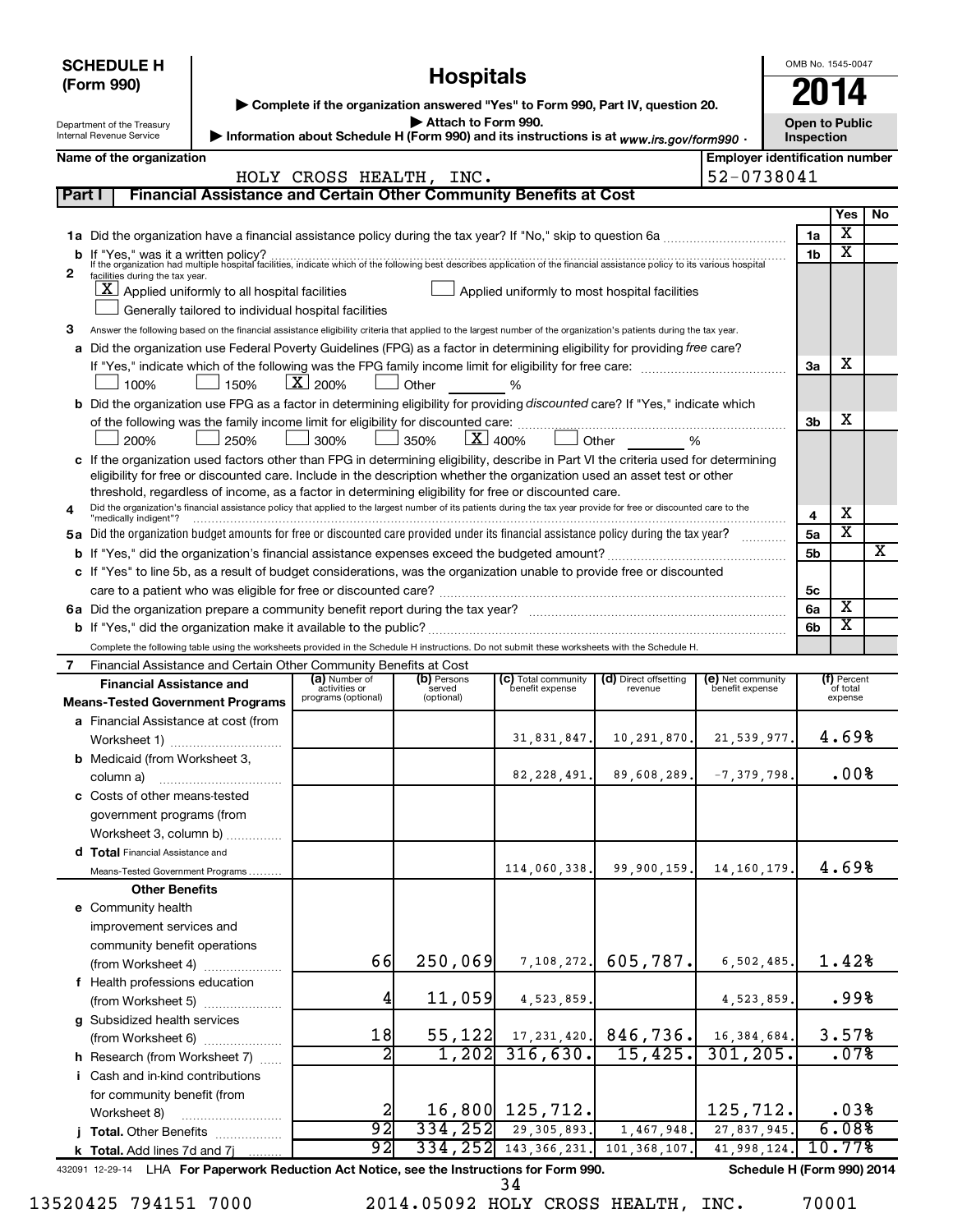Schedule H (Form 990) 2014  $\qquad$  HOLY CROSS HEALTH , INC  $\qquad$   $\qquad$   $\qquad$   $\qquad$   $\qquad$   $\qquad$   $\qquad$   $\qquad$   $\qquad$   $\qquad$   $\qquad$   $\qquad$   $\qquad$   $\qquad$   $\qquad$   $\qquad$   $\qquad$   $\qquad$   $\qquad$   $\qquad$   $\qquad$   $\qquad$   $\qquad$   $\qquad$   $\qquad$   $\qquad$   $\qquad$   $\$ HOLY CROSS HEALTH, INC. 52-0738041

52-0738041 Page 2

**Part II** | Community Building Activities Complete this table if the organization conducted any community building activities during the

|                    | tax year, and describe in Part VI how its community building activities promoted the health of the communities it serves.                                        |                                                       |                                  |                                              |                                  |                                            |           |                                 |    |
|--------------------|------------------------------------------------------------------------------------------------------------------------------------------------------------------|-------------------------------------------------------|----------------------------------|----------------------------------------------|----------------------------------|--------------------------------------------|-----------|---------------------------------|----|
|                    |                                                                                                                                                                  | (a) Number of<br>activities or programs<br>(optional) | (b) Persons<br>served (optional) | $(c)$ Total<br>community<br>building expense | (d) Direct<br>offsetting revenue | $(e)$ Net<br>community<br>building expense |           | (f) Percent of<br>total expense |    |
| 1                  | Physical improvements and housing                                                                                                                                |                                                       |                                  |                                              |                                  |                                            |           |                                 |    |
| 2                  | Economic development                                                                                                                                             |                                                       | 40                               | 56,490.                                      |                                  | 56,490.                                    |           | .01%                            |    |
| З                  | Community support                                                                                                                                                |                                                       |                                  |                                              |                                  |                                            |           |                                 |    |
| 4                  | Environmental improvements                                                                                                                                       |                                                       |                                  |                                              |                                  |                                            |           |                                 |    |
| 5                  | Leadership development and                                                                                                                                       |                                                       |                                  |                                              |                                  |                                            |           |                                 |    |
|                    | training for community members                                                                                                                                   |                                                       |                                  |                                              |                                  |                                            |           |                                 |    |
| 6                  | Coalition building                                                                                                                                               |                                                       |                                  |                                              |                                  |                                            |           |                                 |    |
| 7                  | Community health improvement                                                                                                                                     |                                                       |                                  |                                              |                                  |                                            |           |                                 |    |
|                    | advocacy                                                                                                                                                         |                                                       |                                  |                                              |                                  |                                            |           |                                 |    |
| 8                  | Workforce development                                                                                                                                            |                                                       |                                  |                                              |                                  |                                            |           |                                 |    |
| 9                  | Other                                                                                                                                                            |                                                       |                                  |                                              |                                  |                                            |           |                                 |    |
| 10                 | Total                                                                                                                                                            |                                                       | 40                               | 56,490.                                      |                                  | 56,490.                                    |           | .01%                            |    |
|                    | <b>Bad Debt, Medicare, &amp; Collection Practices</b><br>Part III                                                                                                |                                                       |                                  |                                              |                                  |                                            |           |                                 |    |
|                    | <b>Section A. Bad Debt Expense</b>                                                                                                                               |                                                       |                                  |                                              |                                  |                                            |           | Yes                             | No |
| 1                  | Did the organization report bad debt expense in accordance with Healthcare Financial Management Association                                                      |                                                       |                                  |                                              |                                  |                                            |           |                                 |    |
|                    |                                                                                                                                                                  |                                                       |                                  |                                              |                                  |                                            | 1.        |                                 | x  |
| 2                  | Enter the amount of the organization's bad debt expense. Explain in Part VI the                                                                                  |                                                       |                                  |                                              |                                  |                                            |           |                                 |    |
|                    | methodology used by the organization to estimate this amount                                                                                                     |                                                       |                                  |                                              | $\overline{2}$                   | 15,694,211.                                |           |                                 |    |
| З                  | Enter the estimated amount of the organization's bad debt expense attributable to                                                                                |                                                       |                                  |                                              |                                  |                                            |           |                                 |    |
|                    | patients eligible under the organization's financial assistance policy. Explain in Part VI the                                                                   |                                                       |                                  |                                              |                                  |                                            |           |                                 |    |
|                    | methodology used by the organization to estimate this amount and the rationale, if any,                                                                          |                                                       |                                  |                                              |                                  |                                            |           |                                 |    |
|                    | for including this portion of bad debt as community benefit                                                                                                      |                                                       |                                  |                                              | 3                                | О.                                         |           |                                 |    |
| 4                  | Provide in Part VI the text of the footnote to the organization's financial statements that describes bad debt                                                   |                                                       |                                  |                                              |                                  |                                            |           |                                 |    |
|                    | expense or the page number on which this footnote is contained in the attached financial statements.                                                             |                                                       |                                  |                                              |                                  |                                            |           |                                 |    |
|                    | <b>Section B. Medicare</b>                                                                                                                                       |                                                       |                                  |                                              |                                  |                                            |           |                                 |    |
| 5                  | Enter total revenue received from Medicare (including DSH and IME)                                                                                               |                                                       |                                  |                                              |                                  | $5\; 149,249,972.$                         |           |                                 |    |
| 6                  |                                                                                                                                                                  |                                                       |                                  |                                              |                                  | $6\overline{125,278,446}$ .                |           |                                 |    |
| 7                  |                                                                                                                                                                  |                                                       |                                  |                                              | $\overline{7}$                   | 23,971,526.                                |           |                                 |    |
| 8                  | Describe in Part VI the extent to which any shortfall reported in line 7 should be treated as community benefit.                                                 |                                                       |                                  |                                              |                                  |                                            |           |                                 |    |
|                    | Also describe in Part VI the costing methodology or source used to determine the amount reported on line 6.                                                      |                                                       |                                  |                                              |                                  |                                            |           |                                 |    |
|                    | Check the box that describes the method used:                                                                                                                    |                                                       |                                  |                                              |                                  |                                            |           |                                 |    |
|                    | Cost accounting system                                                                                                                                           | $\boxed{\textbf{X}}$ Cost to charge ratio             |                                  | Other                                        |                                  |                                            |           |                                 |    |
|                    | <b>Section C. Collection Practices</b>                                                                                                                           |                                                       |                                  |                                              |                                  |                                            |           |                                 |    |
|                    |                                                                                                                                                                  |                                                       |                                  |                                              |                                  |                                            | <b>9a</b> | X                               |    |
|                    | <b>b</b> If "Yes," did the organization's collection policy that applied to the largest number of its patients during the tax year contain provisions on the     |                                                       |                                  |                                              |                                  |                                            |           | X                               |    |
|                    | Management Companies and Joint Ventures (owned 10% or more by officers, directors, trustees, key employees, and physicians - see instructions)<br><b>Part IV</b> |                                                       |                                  |                                              |                                  |                                            | 9b        |                                 |    |
|                    |                                                                                                                                                                  |                                                       |                                  |                                              |                                  |                                            |           |                                 |    |
|                    | (a) Name of entity                                                                                                                                               |                                                       | (b) Description of primary       |                                              | (c) Organization's               | (d) Officers, direct-<br>ors, trustees, or |           | (e) Physicians'                 |    |
|                    |                                                                                                                                                                  |                                                       | activity of entity               |                                              | profit % or stock<br>ownership % | key employees'                             |           | profit % or<br>stock            |    |
|                    |                                                                                                                                                                  |                                                       |                                  |                                              |                                  | profit % or stock<br>ownership %           |           | ownership %                     |    |
|                    |                                                                                                                                                                  |                                                       |                                  |                                              |                                  |                                            |           |                                 |    |
|                    |                                                                                                                                                                  |                                                       |                                  |                                              |                                  |                                            |           |                                 |    |
|                    |                                                                                                                                                                  |                                                       |                                  |                                              |                                  |                                            |           |                                 |    |
|                    |                                                                                                                                                                  |                                                       |                                  |                                              |                                  |                                            |           |                                 |    |
|                    |                                                                                                                                                                  |                                                       |                                  |                                              |                                  |                                            |           |                                 |    |
|                    |                                                                                                                                                                  |                                                       |                                  |                                              |                                  |                                            |           |                                 |    |
|                    |                                                                                                                                                                  |                                                       |                                  |                                              |                                  |                                            |           |                                 |    |
|                    |                                                                                                                                                                  |                                                       |                                  |                                              |                                  |                                            |           |                                 |    |
|                    |                                                                                                                                                                  |                                                       |                                  |                                              |                                  |                                            |           |                                 |    |
|                    |                                                                                                                                                                  |                                                       |                                  |                                              |                                  |                                            |           |                                 |    |
|                    |                                                                                                                                                                  |                                                       |                                  |                                              |                                  |                                            |           |                                 |    |
|                    |                                                                                                                                                                  |                                                       |                                  |                                              |                                  |                                            |           |                                 |    |
|                    |                                                                                                                                                                  |                                                       |                                  |                                              |                                  |                                            |           |                                 |    |
| 432092<br>12-29-14 |                                                                                                                                                                  |                                                       |                                  |                                              |                                  |                                            |           |                                 |    |
|                    |                                                                                                                                                                  |                                                       |                                  |                                              |                                  | Schedule H (Form 990) 2014                 |           |                                 |    |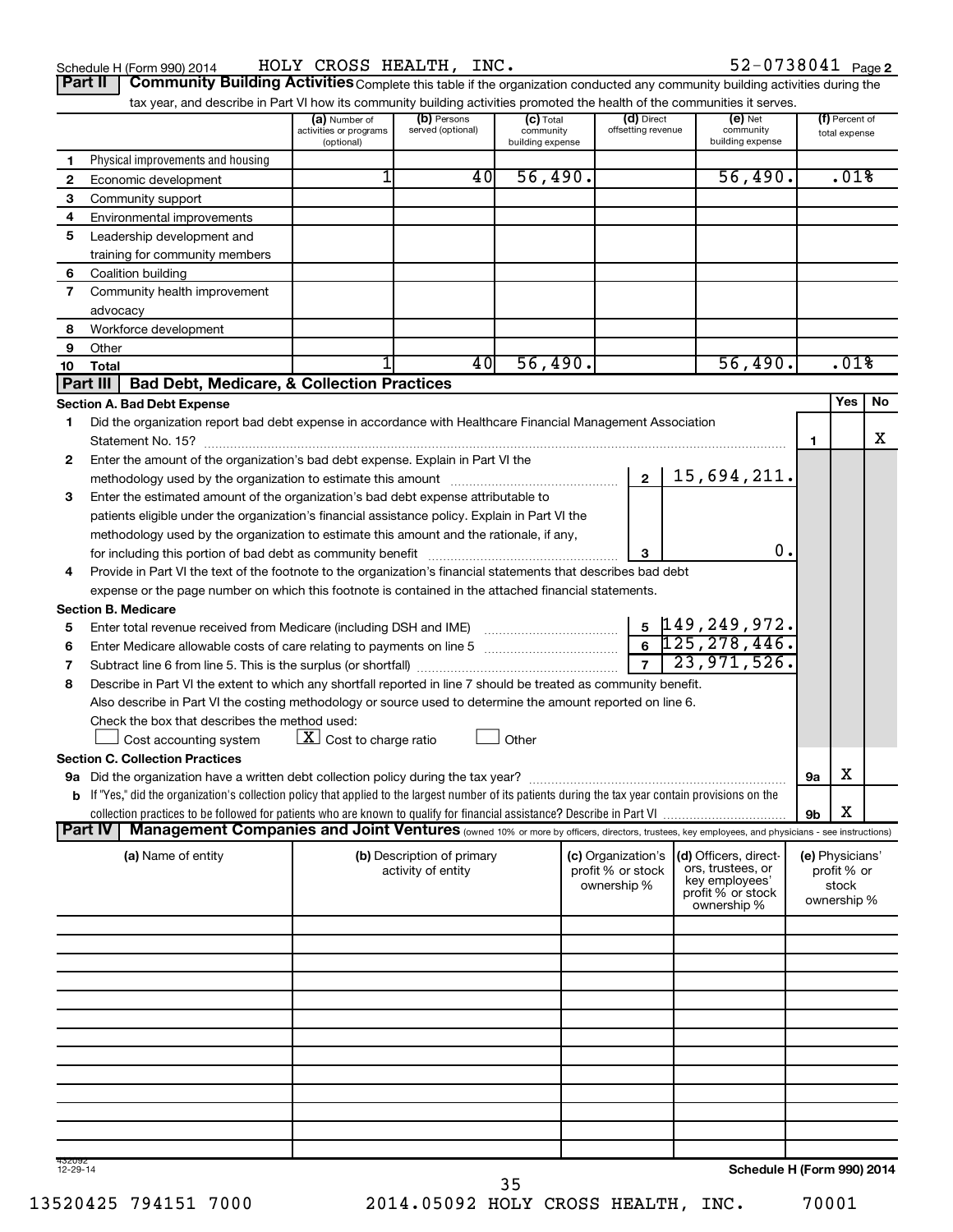| HOLY CROSS HEALTH, INC.<br>Schedule H (Form 990) 2014                                                                     |                  |                         |                     |                   |                                               |             |          | 52-0738041 Page 3          |                    |
|---------------------------------------------------------------------------------------------------------------------------|------------------|-------------------------|---------------------|-------------------|-----------------------------------------------|-------------|----------|----------------------------|--------------------|
| <b>Facility Information</b><br>Part V                                                                                     |                  |                         |                     |                   |                                               |             |          |                            |                    |
| <b>Section A. Hospital Facilities</b><br>(list in order of size, from largest to smallest)                                |                  |                         |                     |                   | Critical access hospital<br>Research facility |             |          |                            |                    |
| How many hospital facilities did the organization operate<br>during the tax year?<br>2                                    | icensed hospital | Gen. medical & surgical | Children's hospital | Teaching hospital |                                               |             |          |                            |                    |
| Name, address, primary website address, and state license number                                                          |                  |                         |                     |                   |                                               |             |          |                            | Facility           |
| (and if a group return, the name and EIN of the subordinate hospital<br>organization that operates the hospital facility) |                  |                         |                     |                   |                                               | ER-24 hours | ER-other | Other (describe)           | reporting<br>group |
| <b>1 HOLY CROSS HOSPITAL</b>                                                                                              |                  |                         |                     |                   |                                               |             |          |                            |                    |
| 1500 FOREST GLEN ROAD                                                                                                     |                  |                         |                     |                   |                                               |             |          |                            |                    |
| SILVER SPRING, MD 20910                                                                                                   |                  |                         |                     |                   |                                               |             |          |                            |                    |
| WWW.HOLYCROSSHEALTH.ORG                                                                                                   |                  |                         |                     |                   |                                               |             |          |                            |                    |
| MARYLAND LICENSE # 15-016                                                                                                 | X                | X                       |                     | X                 |                                               | X           |          |                            |                    |
| 2 HOLY CROSS GERMANTOWN HOSPITAL<br>19801 OBSERVATION DRIVE                                                               |                  |                         |                     |                   |                                               |             |          |                            |                    |
| GERMANTOWN, MD 20876                                                                                                      |                  |                         |                     |                   |                                               |             |          |                            |                    |
| WWW.HOLYCROSSHEALTH.ORG                                                                                                   |                  |                         |                     |                   |                                               |             |          |                            |                    |
| MARYLAND LICENSE #015-080                                                                                                 | X                | X                       |                     | X                 |                                               | X           |          |                            |                    |
|                                                                                                                           |                  |                         |                     |                   |                                               |             |          |                            |                    |
|                                                                                                                           |                  |                         |                     |                   |                                               |             |          |                            |                    |
|                                                                                                                           |                  |                         |                     |                   |                                               |             |          |                            |                    |
|                                                                                                                           |                  |                         |                     |                   |                                               |             |          |                            |                    |
|                                                                                                                           |                  |                         |                     |                   |                                               |             |          |                            |                    |
|                                                                                                                           |                  |                         |                     |                   |                                               |             |          |                            |                    |
|                                                                                                                           |                  |                         |                     |                   |                                               |             |          |                            |                    |
|                                                                                                                           |                  |                         |                     |                   |                                               |             |          |                            |                    |
|                                                                                                                           |                  |                         |                     |                   |                                               |             |          |                            |                    |
|                                                                                                                           |                  |                         |                     |                   |                                               |             |          |                            |                    |
|                                                                                                                           |                  |                         |                     |                   |                                               |             |          |                            |                    |
|                                                                                                                           |                  |                         |                     |                   |                                               |             |          |                            |                    |
|                                                                                                                           |                  |                         |                     |                   |                                               |             |          |                            |                    |
|                                                                                                                           |                  |                         |                     |                   |                                               |             |          |                            |                    |
|                                                                                                                           |                  |                         |                     |                   |                                               |             |          |                            |                    |
|                                                                                                                           |                  |                         |                     |                   |                                               |             |          |                            |                    |
|                                                                                                                           |                  |                         |                     |                   |                                               |             |          |                            |                    |
|                                                                                                                           |                  |                         |                     |                   |                                               |             |          |                            |                    |
|                                                                                                                           |                  |                         |                     |                   |                                               |             |          |                            |                    |
|                                                                                                                           |                  |                         |                     |                   |                                               |             |          |                            |                    |
|                                                                                                                           |                  |                         |                     |                   |                                               |             |          |                            |                    |
|                                                                                                                           |                  |                         |                     |                   |                                               |             |          |                            |                    |
|                                                                                                                           |                  |                         |                     |                   |                                               |             |          |                            |                    |
|                                                                                                                           |                  |                         |                     |                   |                                               |             |          |                            |                    |
|                                                                                                                           |                  |                         |                     |                   |                                               |             |          |                            |                    |
|                                                                                                                           |                  |                         |                     |                   |                                               |             |          |                            |                    |
|                                                                                                                           |                  |                         |                     |                   |                                               |             |          |                            |                    |
|                                                                                                                           |                  |                         |                     |                   |                                               |             |          |                            |                    |
|                                                                                                                           |                  |                         |                     |                   |                                               |             |          |                            |                    |
|                                                                                                                           |                  |                         |                     |                   |                                               |             |          |                            |                    |
|                                                                                                                           |                  |                         |                     |                   |                                               |             |          |                            |                    |
|                                                                                                                           |                  |                         |                     |                   |                                               |             |          |                            |                    |
|                                                                                                                           |                  |                         |                     |                   |                                               |             |          |                            |                    |
|                                                                                                                           |                  |                         |                     |                   |                                               |             |          |                            |                    |
|                                                                                                                           |                  |                         |                     |                   |                                               |             |          |                            |                    |
|                                                                                                                           |                  |                         |                     |                   |                                               |             |          |                            |                    |
| 432093 12-29-14<br>36                                                                                                     |                  |                         |                     |                   |                                               |             |          | Schedule H (Form 990) 2014 |                    |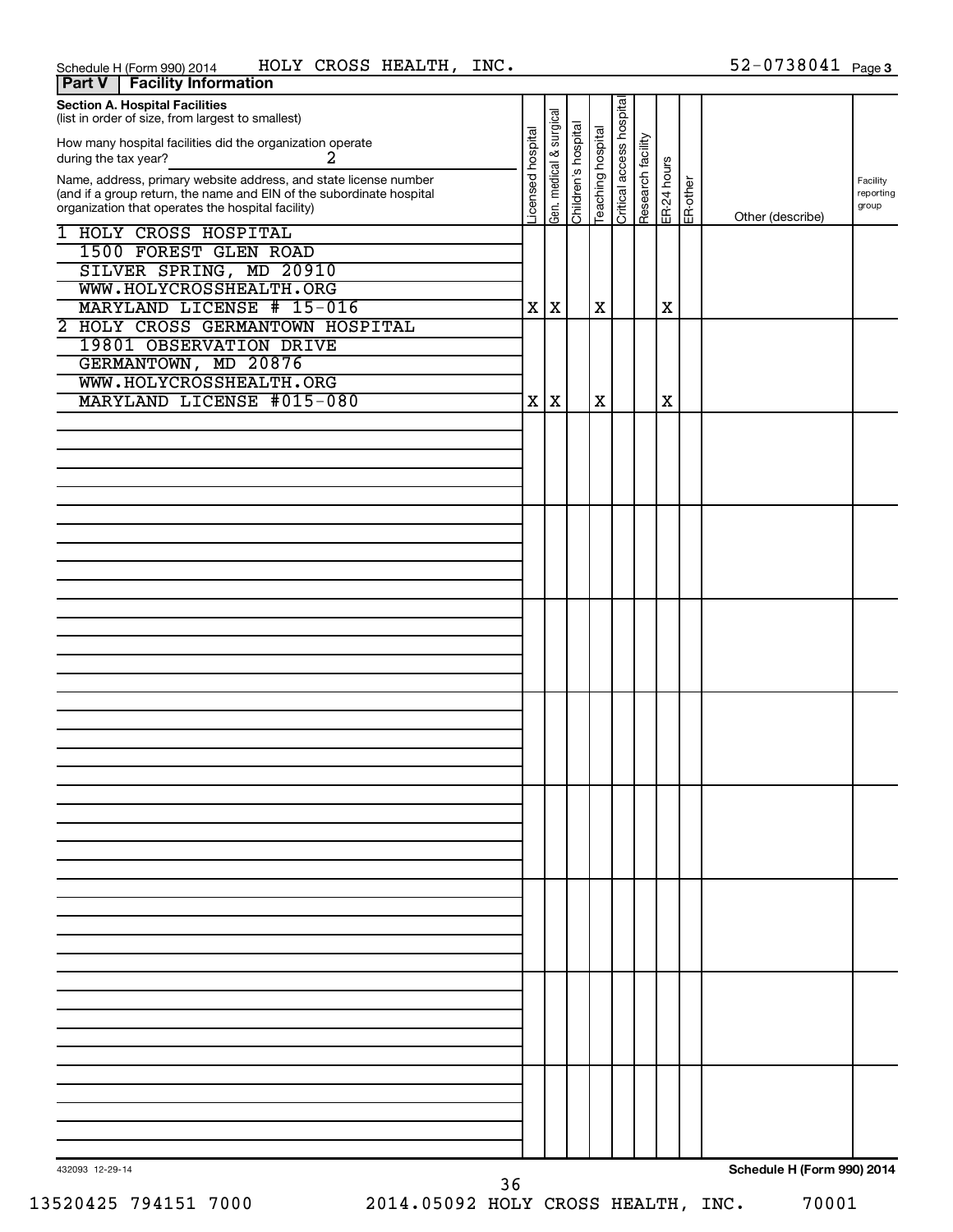| Schedule H (Form 990) 2014 |  |  |  | HOLY CROSS HEALTH, INC. |  | $52 - 0738041$ Page 4 |  |
|----------------------------|--|--|--|-------------------------|--|-----------------------|--|
|----------------------------|--|--|--|-------------------------|--|-----------------------|--|

### **Section B. Facility Policies and Practices Part V** | Facility Information (continued)

(Complete a separate Section B for each of the hospital facilities or facility reporting groups listed in Part V, Section A)

#### **Name of hospital facility or letter of facility reporting group** HOLY CROSS HOSPITAL

### **Line number of hospital facility, or line numbers of hospital**

| facilities in a facility reporting group (from Part V, Section A):    ⊥ |  |  |  |
|-------------------------------------------------------------------------|--|--|--|
|                                                                         |  |  |  |

|                                                                                                                  |                                                                                                                                              |                 | Yes                     | No |  |  |
|------------------------------------------------------------------------------------------------------------------|----------------------------------------------------------------------------------------------------------------------------------------------|-----------------|-------------------------|----|--|--|
|                                                                                                                  | <b>Community Health Needs Assessment</b>                                                                                                     |                 |                         |    |  |  |
|                                                                                                                  | 1 Was the hospital facility first licensed, registered, or similarly recognized by a State as a hospital facility in the                     |                 |                         | х  |  |  |
|                                                                                                                  | current tax year or the immediately preceding tax year?<br>1.                                                                                |                 |                         |    |  |  |
|                                                                                                                  | 2 Was the hospital facility acquired or placed into service as a tax-exempt hospital in the current tax year or                              |                 |                         |    |  |  |
|                                                                                                                  |                                                                                                                                              | $\mathbf{2}$    |                         | х  |  |  |
| З                                                                                                                | During the tax year or either of the two immediately preceding tax years, did the hospital facility conduct a                                |                 |                         |    |  |  |
|                                                                                                                  |                                                                                                                                              | 3               | х                       |    |  |  |
|                                                                                                                  | If "Yes," indicate what the CHNA report describes (check all that apply):                                                                    |                 |                         |    |  |  |
| a                                                                                                                | $\mathbf{X}$<br>A definition of the community served by the hospital facility                                                                |                 |                         |    |  |  |
| b                                                                                                                | $\lfloor x \rfloor$<br>Demographics of the community                                                                                         |                 |                         |    |  |  |
| С                                                                                                                | $\lfloor x \rfloor$<br>Existing health care facilities and resources within the community that are available to respond to the health needs  |                 |                         |    |  |  |
|                                                                                                                  | of the community                                                                                                                             |                 |                         |    |  |  |
| d                                                                                                                | $\mathbf{X}$<br>How data was obtained                                                                                                        |                 |                         |    |  |  |
| е                                                                                                                | $\lfloor x \rfloor$<br>The significant health needs of the community                                                                         |                 |                         |    |  |  |
| f                                                                                                                | $\lfloor x \rfloor$<br>Primary and chronic disease needs and other health issues of uninsured persons, low-income persons, and minority      |                 |                         |    |  |  |
|                                                                                                                  | groups                                                                                                                                       |                 |                         |    |  |  |
| g                                                                                                                | $\boxed{\text{X}}$<br>The process for identifying and prioritizing community health needs and services to meet the community health needs    |                 |                         |    |  |  |
| h                                                                                                                | <u>  X  </u><br>The process for consulting with persons representing the community's interests                                               |                 |                         |    |  |  |
| j.                                                                                                               | $\mathbf{X}$<br>Information gaps that limit the hospital facility's ability to assess the community's health needs                           |                 |                         |    |  |  |
|                                                                                                                  | Other (describe in Section C)                                                                                                                |                 |                         |    |  |  |
|                                                                                                                  | $20 \t14$<br>Indicate the tax year the hospital facility last conducted a CHNA:                                                              |                 |                         |    |  |  |
| 5                                                                                                                | In conducting its most recent CHNA, did the hospital facility take into account input from persons who represent the broad                   |                 |                         |    |  |  |
|                                                                                                                  | interests of the community served by the hospital facility, including those with special knowledge of or expertise in public                 |                 |                         |    |  |  |
|                                                                                                                  | health? If "Yes," describe in Section C how the hospital facility took into account input from persons who represent the                     |                 |                         |    |  |  |
|                                                                                                                  |                                                                                                                                              | 5               | х                       |    |  |  |
| 6a                                                                                                               | Was the hospital facility's CHNA conducted with one or more other hospital facilities? If "Yes," list the other                              |                 |                         |    |  |  |
|                                                                                                                  | hospital facilities in Section C                                                                                                             | 6a              | х                       |    |  |  |
| b                                                                                                                | Was the hospital facility's CHNA conducted with one or more organizations other than hospital facilities? If "Yes,"                          |                 |                         |    |  |  |
|                                                                                                                  | list the other organizations in Section C                                                                                                    | 6b              | х                       |    |  |  |
| 7                                                                                                                |                                                                                                                                              | $\overline{7}$  | $\overline{\texttt{x}}$ |    |  |  |
|                                                                                                                  | If "Yes," indicate how the CHNA report was made widely available (check all that apply):                                                     |                 |                         |    |  |  |
| a                                                                                                                | Hospital facility's website (list url): SEE SCHEDULE H, PART V, SECTION C<br>$\mathbf{X}$                                                    |                 |                         |    |  |  |
| b                                                                                                                | Other website (list url):                                                                                                                    |                 |                         |    |  |  |
| c                                                                                                                | X <br>Made a paper copy available for public inspection without charge at the hospital facility                                              |                 |                         |    |  |  |
| d                                                                                                                | Other (describe in Section C)                                                                                                                |                 |                         |    |  |  |
|                                                                                                                  | 8 Did the hospital facility adopt an implementation strategy to meet the significant community health needs                                  |                 |                         |    |  |  |
|                                                                                                                  | identified through its most recently conducted CHNA? If "No," skip to line 11                                                                | 8               | Χ                       |    |  |  |
|                                                                                                                  | 9 Indicate the tax year the hospital facility last adopted an implementation strategy: 20 $14$                                               |                 |                         |    |  |  |
|                                                                                                                  |                                                                                                                                              | 10              | х                       |    |  |  |
|                                                                                                                  | SEE SCHEDULE H, PART V, SECTION C<br><b>a</b> If "Yes," (list url):                                                                          |                 |                         |    |  |  |
|                                                                                                                  |                                                                                                                                              | 10 <sub>b</sub> |                         | х  |  |  |
|                                                                                                                  | 11 Describe in Section C how the hospital facility is addressing the significant needs identified in its most                                |                 |                         |    |  |  |
|                                                                                                                  | recently conducted CHNA and any such needs that are not being addressed together with the reasons why<br>such needs are not being addressed. |                 |                         |    |  |  |
|                                                                                                                  |                                                                                                                                              |                 |                         |    |  |  |
| 12a Did the organization incur an excise tax under section 4959 for the hospital facility's failure to conduct a |                                                                                                                                              |                 |                         |    |  |  |
| CHNA as required by section $501(r)(3)?$<br>12a                                                                  |                                                                                                                                              |                 |                         |    |  |  |
| 12b                                                                                                              |                                                                                                                                              |                 |                         |    |  |  |
|                                                                                                                  | c If "Yes" to line 12b, what is the total amount of section 4959 excise tax the organization reported on Form 4720                           |                 |                         |    |  |  |
|                                                                                                                  | for all of its hospital facilities? \$                                                                                                       |                 |                         |    |  |  |
|                                                                                                                  | Schedule H (Form 990) 2014<br>432094 12-29-14                                                                                                |                 |                         |    |  |  |

13520425 794151 7000 2014.05092 HOLY CROSS HEALTH, INC. 70001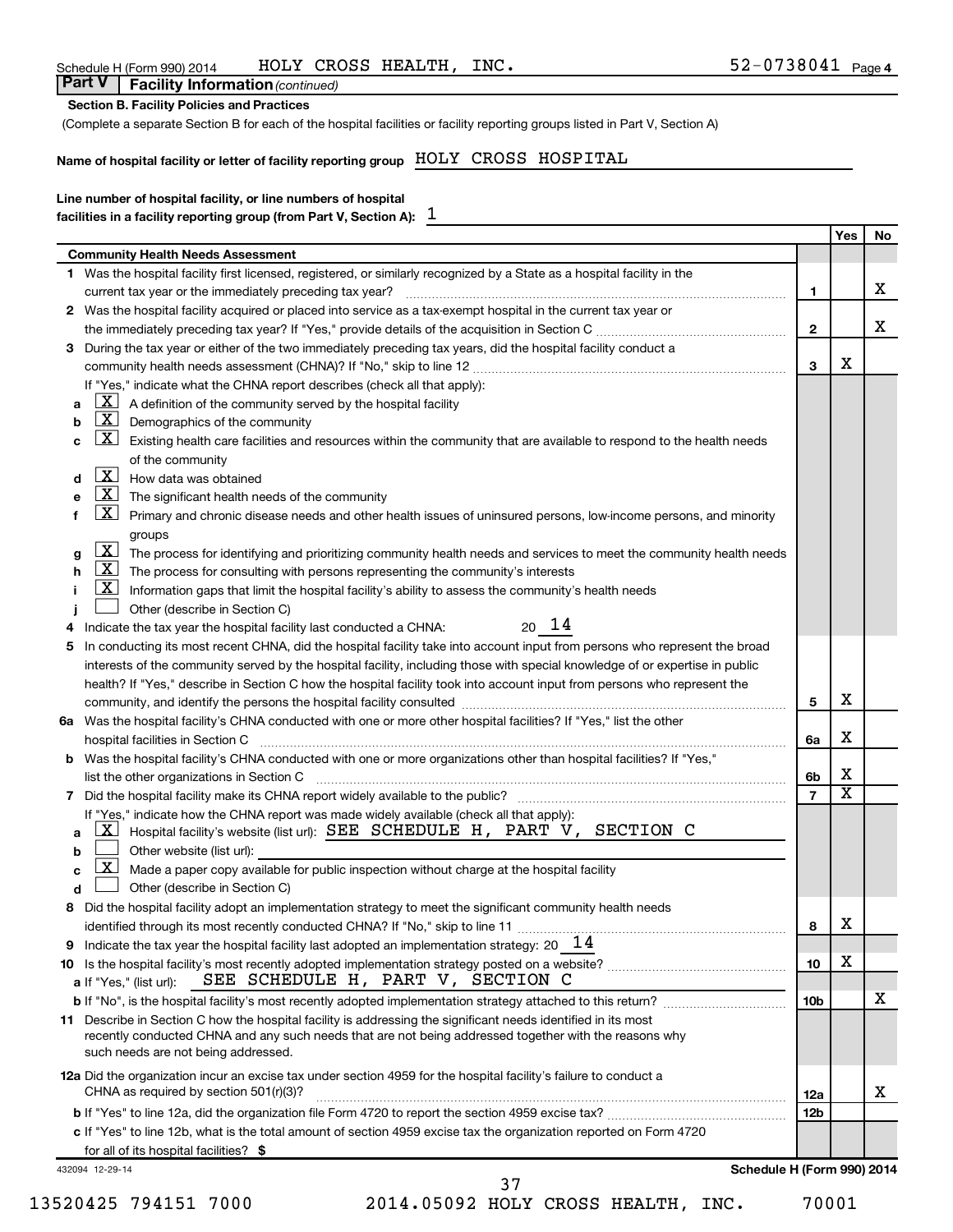|  | Schedule H (Form 990) 2014 |  |  | HOLY CROSS HEALTH, INC. |  | $52 - 0738041$ Page 5 |  |
|--|----------------------------|--|--|-------------------------|--|-----------------------|--|
|--|----------------------------|--|--|-------------------------|--|-----------------------|--|

|  | <b>Part V</b>   Facility Information (continued) |  |
|--|--------------------------------------------------|--|
|  | <b>Financial Assistance Policy (FAP)</b>         |  |

#### **Name of hospital facility or letter of facility reporting group** HOLY CROSS HOSPITAL

|    |                                                                                                                                                 |    | Yes                     | No |
|----|-------------------------------------------------------------------------------------------------------------------------------------------------|----|-------------------------|----|
|    | Did the hospital facility have in place during the tax year a written financial assistance policy that:                                         |    |                         |    |
| 13 | Explained eligibility criteria for financial assistance, and whether such assistance included free or discounted care?                          | 13 | x                       |    |
|    | If "Yes," indicate the eligibility criteria explained in the FAP:                                                                               |    |                         |    |
| a  | 200<br>$\lfloor \underline{X} \rfloor$ Federal poverty guidelines (FPG), with FPG family income limit for eligibility for free care of<br>%     |    |                         |    |
|    | 400<br>and FPG family income limit for eligibility for discounted care of<br>%                                                                  |    |                         |    |
| b  | Income level other than FPG (describe in Section C)                                                                                             |    |                         |    |
| c  | X Asset level                                                                                                                                   |    |                         |    |
| d  | $\lfloor x \rfloor$<br>Medical indigency                                                                                                        |    |                         |    |
| e  | $\lfloor x \rfloor$<br>Insurance status                                                                                                         |    |                         |    |
| f  | <u>X  </u><br>Underinsurance status                                                                                                             |    |                         |    |
|    | $ \mathbf{X} $ Residency                                                                                                                        |    |                         |    |
| g  | $X$ Other (describe in Section C)                                                                                                               |    |                         |    |
| h  |                                                                                                                                                 |    | x                       |    |
| 14 |                                                                                                                                                 | 14 | $\overline{\textbf{x}}$ |    |
| 15 |                                                                                                                                                 | 15 |                         |    |
|    | If "Yes," indicate how the hospital facility's FAP or FAP application form (including accompanying instructions)                                |    |                         |    |
|    | explained the method for applying for financial assistance (check all that apply):                                                              |    |                         |    |
| а  | $X \mid$<br>Described the information the hospital facility may require an individual to provide as part of his or her application              |    |                         |    |
| b  | $\lfloor x \rfloor$<br>Described the supporting documentation the hospital facility may require an individual to submit as part of his          |    |                         |    |
|    | or her application                                                                                                                              |    |                         |    |
| c  | $\lfloor x \rfloor$ Provided the contact information of hospital facility staff who can provide an individual with information                  |    |                         |    |
|    | about the FAP and FAP application process                                                                                                       |    |                         |    |
|    | $\lfloor x \rfloor$ Provided the contact information of nonprofit organizations or government agencies that may be sources<br>d                 |    |                         |    |
|    | of assistance with FAP applications                                                                                                             |    |                         |    |
| е  | Other (describe in Section C)                                                                                                                   |    |                         |    |
| 16 |                                                                                                                                                 | 16 | х                       |    |
|    | If "Yes," indicate how the hospital facility publicized the policy (check all that apply):                                                      |    |                         |    |
| a  | $\lfloor x \rfloor$<br>The FAP was widely available on a website (list url): SEE PART V                                                         |    |                         |    |
| b  | $\lfloor x \rfloor$<br>The FAP application form was widely available on a website (list url): SEE PART V                                        |    |                         |    |
| c  | $\lfloor x \rfloor$<br>A plain language summary of the FAP was widely available on a website (list url): SEE PART V                             |    |                         |    |
| d  | $\lfloor x \rfloor$<br>The FAP was available upon request and without charge (in public locations in the hospital facility and by mail)         |    |                         |    |
| е  | $\lfloor \underline{X} \rfloor$ The FAP application form was available upon request and without charge (in public locations in the hospital     |    |                         |    |
|    | facility and by mail)                                                                                                                           |    |                         |    |
| f  | $\lfloor x \rfloor$ A plain language summary of the FAP was available upon request and without charge (in public locations in                   |    |                         |    |
|    | the hospital facility and by mail)                                                                                                              |    |                         |    |
| g  | X <br>Notice of availability of the FAP was conspicuously displayed throughout the hospital facility                                            |    |                         |    |
|    | $\lfloor x \rfloor$<br>Notified members of the community who are most likely to require financial assistance about availability of the FAP<br>h |    |                         |    |
|    | Other (describe in Section C)                                                                                                                   |    |                         |    |
|    |                                                                                                                                                 |    |                         |    |
|    | <b>Billing and Collections</b>                                                                                                                  |    |                         |    |
|    | 17 Did the hospital facility have in place during the tax year a separate billing and collections policy, or a written financial                |    |                         |    |
|    | assistance policy (FAP) that explained all of the actions the hospital facility or other authorized party may take upon                         |    |                         |    |
|    |                                                                                                                                                 | 17 | х                       |    |
|    | 18 Check all of the following actions against an individual that were permitted under the hospital facility's policies during the tax           |    |                         |    |
|    | year before making reasonable efforts to determine the individual's eligibility under the facility's FAP:                                       |    |                         |    |
| a  | Reporting to credit agency(ies)                                                                                                                 |    |                         |    |
|    |                                                                                                                                                 |    |                         |    |
| b  | Selling an individual's debt to another party<br>Actions that require a legal or judicial process                                               |    |                         |    |
| с  |                                                                                                                                                 |    |                         |    |
|    | Other similar actions (describe in Section C)<br>d                                                                                              |    |                         |    |

**e**  $\boxed{\textbf{X}}$  None of these actions or other similar actions were permitted

**Schedule H (Form 990) 2014**

432095 11-04-15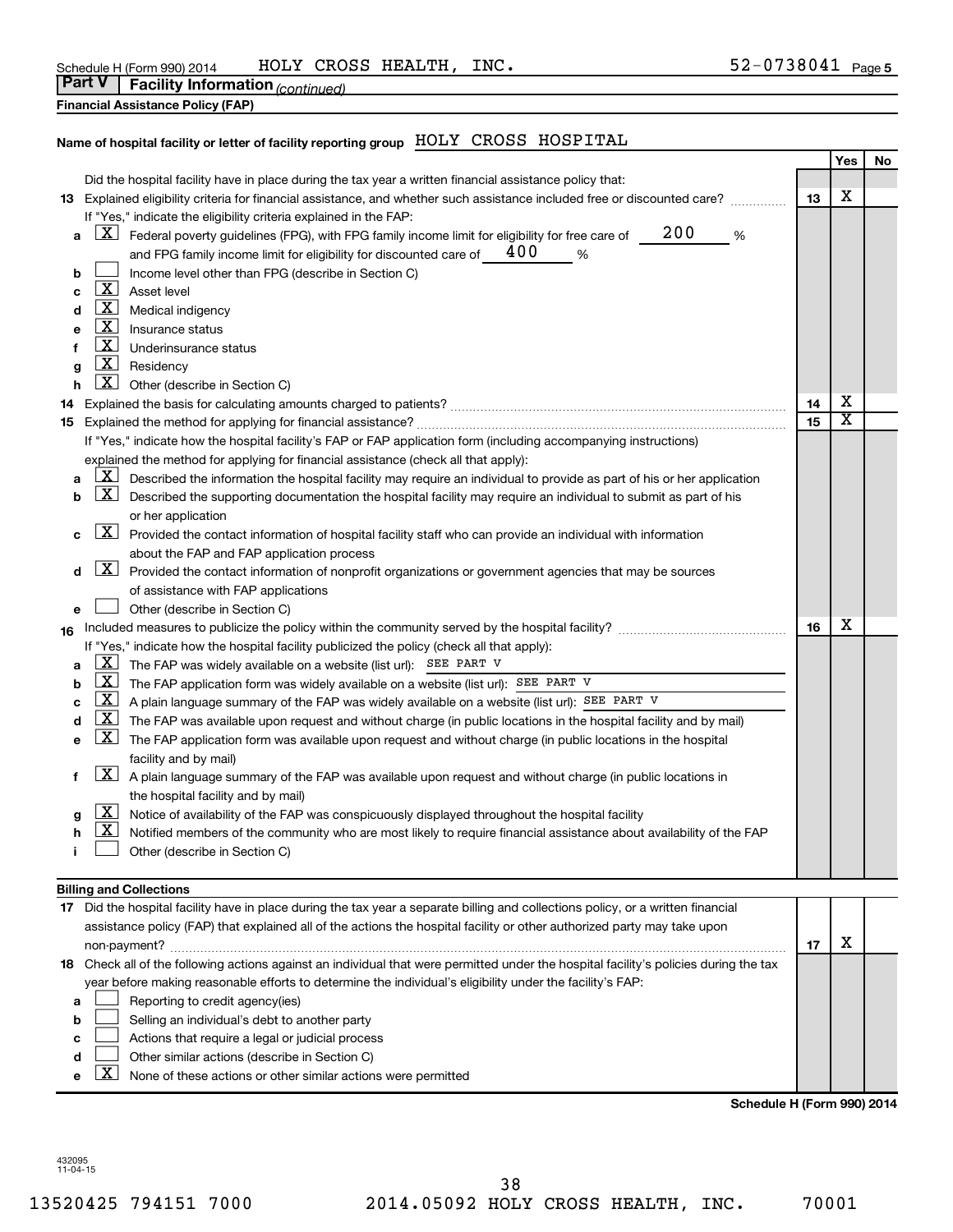Schedule H (Form 990) 2014  $\,$  HOLY CROSS HEALTH, INC.  $\,$  52-0738041  $_{\rm Page}$ 

**Part V** | Facility Information (continued)

#### **Name of hospital facility or letter of facility reporting group** HOLY CROSS HOSPITAL

|                                                                                                                                                             |    | Yes | No |
|-------------------------------------------------------------------------------------------------------------------------------------------------------------|----|-----|----|
| 19 Did the hospital facility or other authorized party perform any of the following actions during the tax year                                             |    |     |    |
| before making reasonable efforts to determine the individual's eligibility under the facility's FAP?                                                        | 19 |     | x. |
| If "Yes", check all actions in which the hospital facility or a third party engaged:                                                                        |    |     |    |
| Reporting to credit agency(ies)<br>a                                                                                                                        |    |     |    |
| Selling an individual's debt to another party<br>b                                                                                                          |    |     |    |
| Actions that require a legal or judicial process<br>с                                                                                                       |    |     |    |
| Other similar actions (describe in Section C)<br>d                                                                                                          |    |     |    |
| Indicate which efforts the hospital facility or other authorized party made before initiating any of the actions listed (whether or<br>20                   |    |     |    |
| not checked) in line 19 (check all that apply):                                                                                                             |    |     |    |
| X  <br>Notified individuals of the financial assistance policy on admission<br>a                                                                            |    |     |    |
| X <br>Notified individuals of the financial assistance policy prior to discharge<br>b                                                                       |    |     |    |
| $\lfloor x \rfloor$<br>Notified individuals of the financial assistance policy in communications with the individuals regarding the individuals' bills<br>c |    |     |    |
| $\lfloor x \rfloor$<br>Documented its determination of whether individuals were eligible for financial assistance under the hospital facility's<br>d        |    |     |    |
| financial assistance policy                                                                                                                                 |    |     |    |
| Other (describe in Section C)<br>e                                                                                                                          |    |     |    |
| f<br>None of these efforts were made                                                                                                                        |    |     |    |
| <b>Policy Relating to Emergency Medical Care</b>                                                                                                            |    |     |    |
| 21 Did the hospital facility have in place during the tax year a written policy relating to emergency medical care                                          |    |     |    |
| that required the hospital facility to provide, without discrimination, care for emergency medical conditions to                                            |    |     |    |
|                                                                                                                                                             | 21 | х   |    |
| If "No," indicate why:                                                                                                                                      |    |     |    |
| The hospital facility did not provide care for any emergency medical conditions<br>a                                                                        |    |     |    |
| The hospital facility's policy was not in writing<br>b                                                                                                      |    |     |    |
| The hospital facility limited who was eligible to receive care for emergency medical conditions (describe in Section C)<br>c                                |    |     |    |
| d<br>Other (describe in Section C)                                                                                                                          |    |     |    |
| Charges to Individuals Eligible for Assistance Under the FAP (FAP-Eligible Individuals)                                                                     |    |     |    |
| 22 Indicate how the hospital facility determined, during the tax year, the maximum amounts that can be charged to FAP-eligible                              |    |     |    |
| individuals for emergency or other medically necessary care.                                                                                                |    |     |    |
| The hospital facility used its lowest negotiated commercial insurance rate when calculating the maximum amounts<br>a                                        |    |     |    |
| that can be charged                                                                                                                                         |    |     |    |
| The hospital facility used the average of its three lowest negotiated commercial insurance rates when calculating<br>b                                      |    |     |    |
| the maximum amounts that can be charged                                                                                                                     |    |     |    |
| The hospital facility used the Medicare rates when calculating the maximum amounts that can be charged<br>c                                                 |    |     |    |
| $\mathbf{X}$<br>Other (describe in Section C)<br>d                                                                                                          |    |     |    |
| 23 During the tax year, did the hospital facility charge any FAP-eligible individual to whom the hospital facility provided                                 |    |     |    |
| emergency or other medically necessary services more than the amounts generally billed to individuals who had                                               |    |     |    |
|                                                                                                                                                             | 23 |     | x  |
| If "Yes," explain in Section C.                                                                                                                             |    |     |    |
| 24 During the tax year, did the hospital facility charge any FAP-eligible individual an amount equal to the gross charge for any                            |    |     |    |
|                                                                                                                                                             | 24 |     | x  |
| If "Yes," explain in Section C.                                                                                                                             |    |     |    |
| Schedule H (Form 990) 2014                                                                                                                                  |    |     |    |

432096 09-29-15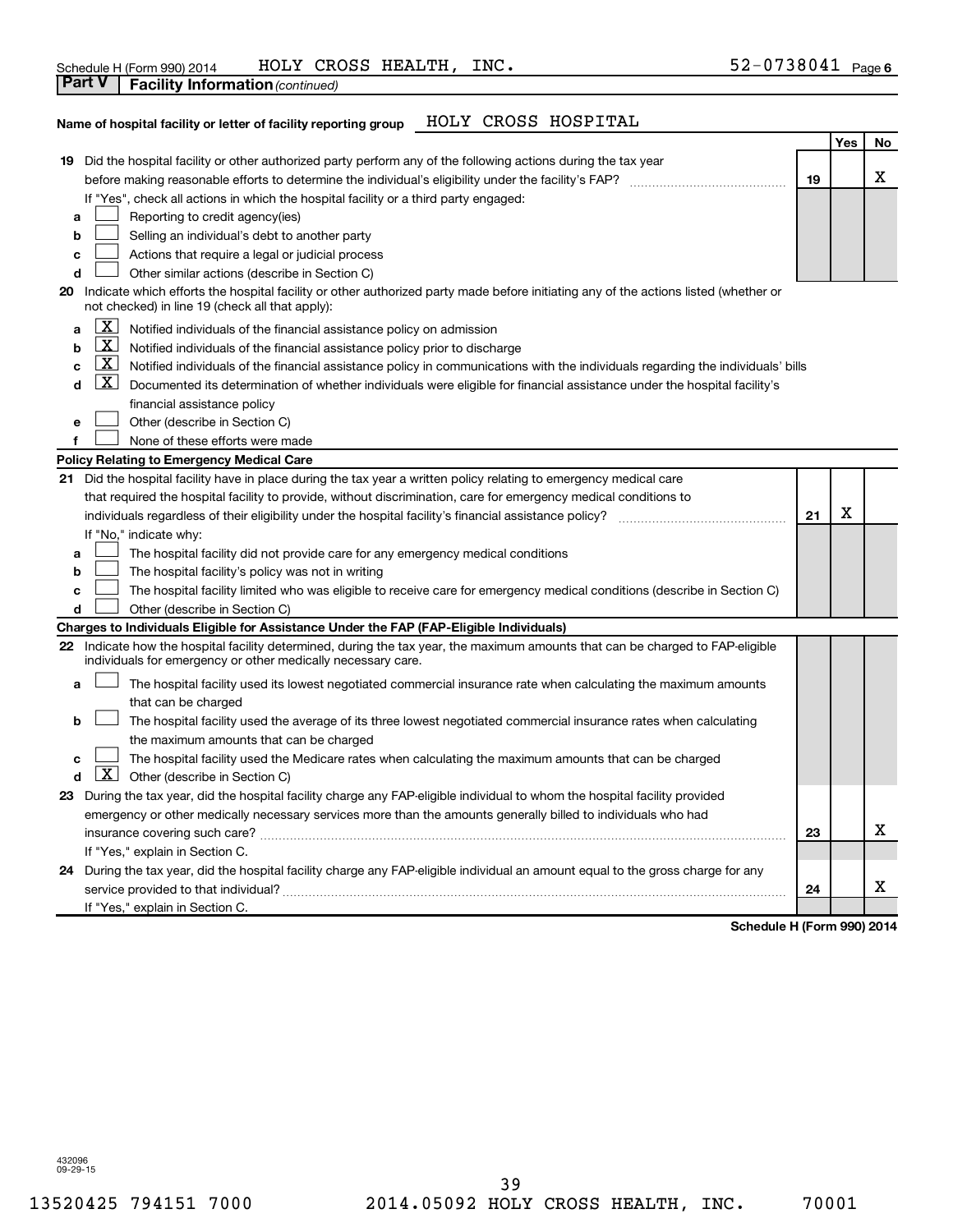| Schedule H (Form 990) 2014 |  |  |  | HOLY CROSS HEALTH, INC. |  | $52 - 0738041$ Page 4 |  |
|----------------------------|--|--|--|-------------------------|--|-----------------------|--|
|----------------------------|--|--|--|-------------------------|--|-----------------------|--|

**Section B. Facility Policies and Practices**

(Complete a separate Section B for each of the hospital facilities or facility reporting groups listed in Part V, Section A)

#### **Name of hospital facility or letter of facility reporting group** HOLY CROSS GERMANTOWN HOSPITAL

### **Line number of hospital facility, or line numbers of hospital**

| facilities in a facility reporting group (from Part V, Section A): $\hspace{0.1 cm} 2 \hspace{0.1 cm}$ |  |
|--------------------------------------------------------------------------------------------------------|--|
|                                                                                                        |  |

|                                                                                                                  |                                                                                                                                                                                                                                |                 | Yes                     | No |  |
|------------------------------------------------------------------------------------------------------------------|--------------------------------------------------------------------------------------------------------------------------------------------------------------------------------------------------------------------------------|-----------------|-------------------------|----|--|
|                                                                                                                  | <b>Community Health Needs Assessment</b>                                                                                                                                                                                       |                 |                         |    |  |
|                                                                                                                  | 1 Was the hospital facility first licensed, registered, or similarly recognized by a State as a hospital facility in the                                                                                                       |                 |                         |    |  |
|                                                                                                                  | current tax year or the immediately preceding tax year?                                                                                                                                                                        | 1               | х                       |    |  |
|                                                                                                                  | 2 Was the hospital facility acquired or placed into service as a tax-exempt hospital in the current tax year or                                                                                                                |                 |                         |    |  |
|                                                                                                                  |                                                                                                                                                                                                                                | $\mathbf{2}$    | х                       |    |  |
| 3                                                                                                                | During the tax year or either of the two immediately preceding tax years, did the hospital facility conduct a                                                                                                                  |                 |                         |    |  |
|                                                                                                                  |                                                                                                                                                                                                                                | 3               | х                       |    |  |
|                                                                                                                  | If "Yes," indicate what the CHNA report describes (check all that apply):                                                                                                                                                      |                 |                         |    |  |
| a                                                                                                                | $\lfloor x \rfloor$<br>A definition of the community served by the hospital facility                                                                                                                                           |                 |                         |    |  |
| b                                                                                                                | $\lfloor x \rfloor$<br>Demographics of the community                                                                                                                                                                           |                 |                         |    |  |
| c                                                                                                                | $\boxed{\text{X}}$<br>Existing health care facilities and resources within the community that are available to respond to the health needs                                                                                     |                 |                         |    |  |
|                                                                                                                  | of the community                                                                                                                                                                                                               |                 |                         |    |  |
| d                                                                                                                | $\lfloor x \rfloor$<br>How data was obtained                                                                                                                                                                                   |                 |                         |    |  |
| e                                                                                                                | $\lfloor x \rfloor$<br>The significant health needs of the community                                                                                                                                                           |                 |                         |    |  |
| f                                                                                                                | $\lfloor x \rfloor$<br>Primary and chronic disease needs and other health issues of uninsured persons, low-income persons, and minority                                                                                        |                 |                         |    |  |
|                                                                                                                  | groups                                                                                                                                                                                                                         |                 |                         |    |  |
| g                                                                                                                | $\lfloor x \rfloor$<br>The process for identifying and prioritizing community health needs and services to meet the community health needs                                                                                     |                 |                         |    |  |
| h                                                                                                                | $\lfloor x \rfloor$<br>The process for consulting with persons representing the community's interests                                                                                                                          |                 |                         |    |  |
|                                                                                                                  | $\lfloor x \rfloor$<br>Information gaps that limit the hospital facility's ability to assess the community's health needs                                                                                                      |                 |                         |    |  |
|                                                                                                                  | Other (describe in Section C)                                                                                                                                                                                                  |                 |                         |    |  |
|                                                                                                                  | $20 \t14$<br>Indicate the tax year the hospital facility last conducted a CHNA:                                                                                                                                                |                 |                         |    |  |
| 5                                                                                                                | In conducting its most recent CHNA, did the hospital facility take into account input from persons who represent the broad                                                                                                     |                 |                         |    |  |
|                                                                                                                  | interests of the community served by the hospital facility, including those with special knowledge of or expertise in public                                                                                                   |                 |                         |    |  |
|                                                                                                                  | health? If "Yes," describe in Section C how the hospital facility took into account input from persons who represent the                                                                                                       |                 |                         |    |  |
|                                                                                                                  |                                                                                                                                                                                                                                | 5               | х                       |    |  |
|                                                                                                                  | 6a Was the hospital facility's CHNA conducted with one or more other hospital facilities? If "Yes," list the other                                                                                                             |                 |                         |    |  |
|                                                                                                                  | hospital facilities in Section C [111] March 2014 [12] March 2014 [12] March 2014 [12] March 2014 [12] March 2014 [12] March 2014 [12] March 2014 [12] March 2014 [12] March 2014 [12] March 2014 [12] March 2014 [12] March 2 | 6a              | х                       |    |  |
| b                                                                                                                | Was the hospital facility's CHNA conducted with one or more organizations other than hospital facilities? If "Yes,"                                                                                                            |                 |                         |    |  |
|                                                                                                                  | list the other organizations in Section C                                                                                                                                                                                      | 6b              | х                       |    |  |
|                                                                                                                  |                                                                                                                                                                                                                                | $\overline{7}$  | $\overline{\texttt{x}}$ |    |  |
|                                                                                                                  | If "Yes," indicate how the CHNA report was made widely available (check all that apply):                                                                                                                                       |                 |                         |    |  |
| a                                                                                                                | $\lfloor x \rfloor$ Hospital facility's website (list url): SEE SCHEDULE H, PART V, SECTION C                                                                                                                                  |                 |                         |    |  |
| b                                                                                                                | Other website (list url):                                                                                                                                                                                                      |                 |                         |    |  |
| c                                                                                                                | $\lfloor x \rfloor$ Made a paper copy available for public inspection without charge at the hospital facility                                                                                                                  |                 |                         |    |  |
|                                                                                                                  | Other (describe in Section C)                                                                                                                                                                                                  |                 |                         |    |  |
| 8                                                                                                                | Did the hospital facility adopt an implementation strategy to meet the significant community health needs                                                                                                                      |                 |                         |    |  |
|                                                                                                                  |                                                                                                                                                                                                                                | 8               | Χ                       |    |  |
| 9                                                                                                                | Indicate the tax year the hospital facility last adopted an implementation strategy: 20 $14$                                                                                                                                   |                 |                         |    |  |
|                                                                                                                  |                                                                                                                                                                                                                                | 10              | х                       |    |  |
|                                                                                                                  | SEE SCHEDULE H, PART V, SECTION C<br><b>a</b> If "Yes," (list url):                                                                                                                                                            |                 |                         |    |  |
|                                                                                                                  | <b>b</b> If "No", is the hospital facility's most recently adopted implementation strategy attached to this return?                                                                                                            | 10 <sub>b</sub> |                         | х  |  |
|                                                                                                                  | 11 Describe in Section C how the hospital facility is addressing the significant needs identified in its most                                                                                                                  |                 |                         |    |  |
|                                                                                                                  | recently conducted CHNA and any such needs that are not being addressed together with the reasons why                                                                                                                          |                 |                         |    |  |
|                                                                                                                  | such needs are not being addressed.                                                                                                                                                                                            |                 |                         |    |  |
| 12a Did the organization incur an excise tax under section 4959 for the hospital facility's failure to conduct a |                                                                                                                                                                                                                                |                 |                         |    |  |
| CHNA as required by section $501(r)(3)?$<br>12a                                                                  |                                                                                                                                                                                                                                |                 |                         |    |  |
| 12b                                                                                                              |                                                                                                                                                                                                                                |                 |                         |    |  |
|                                                                                                                  | c If "Yes" to line 12b, what is the total amount of section 4959 excise tax the organization reported on Form 4720                                                                                                             |                 |                         |    |  |
|                                                                                                                  | for all of its hospital facilities? \$                                                                                                                                                                                         |                 |                         |    |  |
|                                                                                                                  | Schedule H (Form 990) 2014<br>432094 12-29-14                                                                                                                                                                                  |                 |                         |    |  |

13520425 794151 7000 2014.05092 HOLY CROSS HEALTH, INC. 70001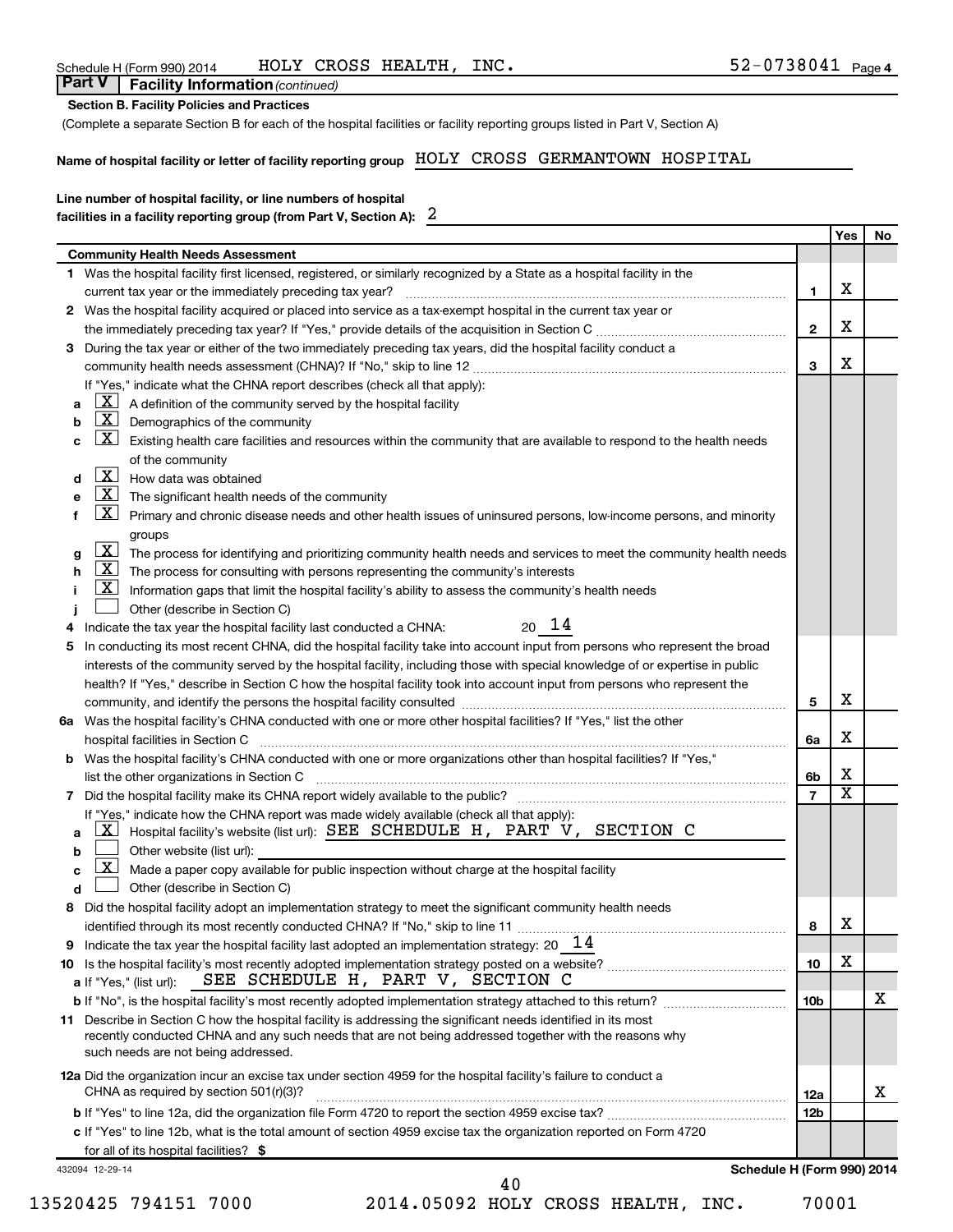|  | Schedule H (Form 990) 2014 |  |  | HOLY CROSS HEALTH, INC. |  | $52 - 0738041$ Page 5 |
|--|----------------------------|--|--|-------------------------|--|-----------------------|
|--|----------------------------|--|--|-------------------------|--|-----------------------|

|                                          | <b>Part V</b>   Facility Information (continued) |  |  |  |  |  |  |  |  |
|------------------------------------------|--------------------------------------------------|--|--|--|--|--|--|--|--|
| <b>Financial Assistance Policy (FAP)</b> |                                                  |  |  |  |  |  |  |  |  |

#### **Name of hospital facility or letter of facility reporting group** HOLY CROSS GERMANTOWN HOSPITAL

|    |                             |                                                                                                                                             |    | Yes                     | No |
|----|-----------------------------|---------------------------------------------------------------------------------------------------------------------------------------------|----|-------------------------|----|
|    |                             | Did the hospital facility have in place during the tax year a written financial assistance policy that:                                     |    |                         |    |
| 13 |                             | Explained eligibility criteria for financial assistance, and whether such assistance included free or discounted care?                      | 13 | х                       |    |
|    |                             | If "Yes," indicate the eligibility criteria explained in the FAP:                                                                           |    |                         |    |
| a  |                             | 200<br>$\lfloor \underline{X} \rfloor$ Federal poverty guidelines (FPG), with FPG family income limit for eligibility for free care of<br>% |    |                         |    |
|    |                             | 400<br>and FPG family income limit for eligibility for discounted care of<br>%                                                              |    |                         |    |
| b  |                             | Income level other than FPG (describe in Section C)                                                                                         |    |                         |    |
| c  |                             | X Asset level                                                                                                                               |    |                         |    |
| d  |                             | $\lfloor x \rfloor$ Medical indigency                                                                                                       |    |                         |    |
| е  |                             | $X$ Insurance status                                                                                                                        |    |                         |    |
| f  | <u>X  </u>                  | Underinsurance status                                                                                                                       |    |                         |    |
| g  |                             | <b>X</b> Residency                                                                                                                          |    |                         |    |
| h  |                             | $X$ Other (describe in Section C)                                                                                                           |    |                         |    |
| 14 |                             |                                                                                                                                             | 14 | x                       |    |
| 15 |                             |                                                                                                                                             | 15 | $\overline{\textbf{x}}$ |    |
|    |                             | If "Yes," indicate how the hospital facility's FAP or FAP application form (including accompanying instructions)                            |    |                         |    |
|    |                             | explained the method for applying for financial assistance (check all that apply):                                                          |    |                         |    |
| а  | $\mathbf{X}$                | Described the information the hospital facility may require an individual to provide as part of his or her application                      |    |                         |    |
| b  | $\lfloor x \rfloor$         | Described the supporting documentation the hospital facility may require an individual to submit as part of his                             |    |                         |    |
|    |                             | or her application                                                                                                                          |    |                         |    |
| с  |                             | $\lfloor x \rfloor$ Provided the contact information of hospital facility staff who can provide an individual with information              |    |                         |    |
|    |                             | about the FAP and FAP application process                                                                                                   |    |                         |    |
| d  |                             | $\lfloor x \rfloor$ Provided the contact information of nonprofit organizations or government agencies that may be sources                  |    |                         |    |
|    |                             | of assistance with FAP applications                                                                                                         |    |                         |    |
|    |                             | Other (describe in Section C)                                                                                                               |    |                         |    |
| е  |                             |                                                                                                                                             | 16 | х                       |    |
| 16 |                             |                                                                                                                                             |    |                         |    |
|    | X                           | If "Yes," indicate how the hospital facility publicized the policy (check all that apply):                                                  |    |                         |    |
| a  | $\lfloor x \rfloor$         | The FAP was widely available on a website (list url): SEE PART V                                                                            |    |                         |    |
| b  | $\boxed{\text{X}}$          | The FAP application form was widely available on a website (list url): SEE PART V                                                           |    |                         |    |
| с  |                             | A plain language summary of the FAP was widely available on a website (list url): SEE PART V                                                |    |                         |    |
| d  |                             | $ \underline{X} $ The FAP was available upon request and without charge (in public locations in the hospital facility and by mail)          |    |                         |    |
| е  |                             | $\lfloor \underline{X} \rfloor$ The FAP application form was available upon request and without charge (in public locations in the hospital |    |                         |    |
|    |                             | facility and by mail)                                                                                                                       |    |                         |    |
| f  |                             | $\lfloor x \rfloor$ A plain language summary of the FAP was available upon request and without charge (in public locations in               |    |                         |    |
|    |                             | the hospital facility and by mail)                                                                                                          |    |                         |    |
| g  | $\lfloor \mathbf{X}\rfloor$ | Notice of availability of the FAP was conspicuously displayed throughout the hospital facility                                              |    |                         |    |
| h  | $\lfloor x \rfloor$         | Notified members of the community who are most likely to require financial assistance about availability of the FAP                         |    |                         |    |
|    |                             | Other (describe in Section C)                                                                                                               |    |                         |    |
|    |                             |                                                                                                                                             |    |                         |    |
|    |                             | <b>Billing and Collections</b>                                                                                                              |    |                         |    |
|    |                             | 17 Did the hospital facility have in place during the tax year a separate billing and collections policy, or a written financial            |    |                         |    |
|    |                             | assistance policy (FAP) that explained all of the actions the hospital facility or other authorized party may take upon                     |    |                         |    |
|    |                             |                                                                                                                                             | 17 | х                       |    |
|    |                             | 18 Check all of the following actions against an individual that were permitted under the hospital facility's policies during the tax       |    |                         |    |
|    |                             | year before making reasonable efforts to determine the individual's eligibility under the facility's FAP:                                   |    |                         |    |
| a  |                             | Reporting to credit agency(ies)                                                                                                             |    |                         |    |
|    |                             |                                                                                                                                             |    |                         |    |
| b  |                             | Selling an individual's debt to another party                                                                                               |    |                         |    |
| с  |                             | Actions that require a legal or judicial process                                                                                            |    |                         |    |

**e**  $\boxed{\textbf{X}}$  None of these actions or other similar actions were permitted

**Schedule H (Form 990) 2014**

432095 11-04-15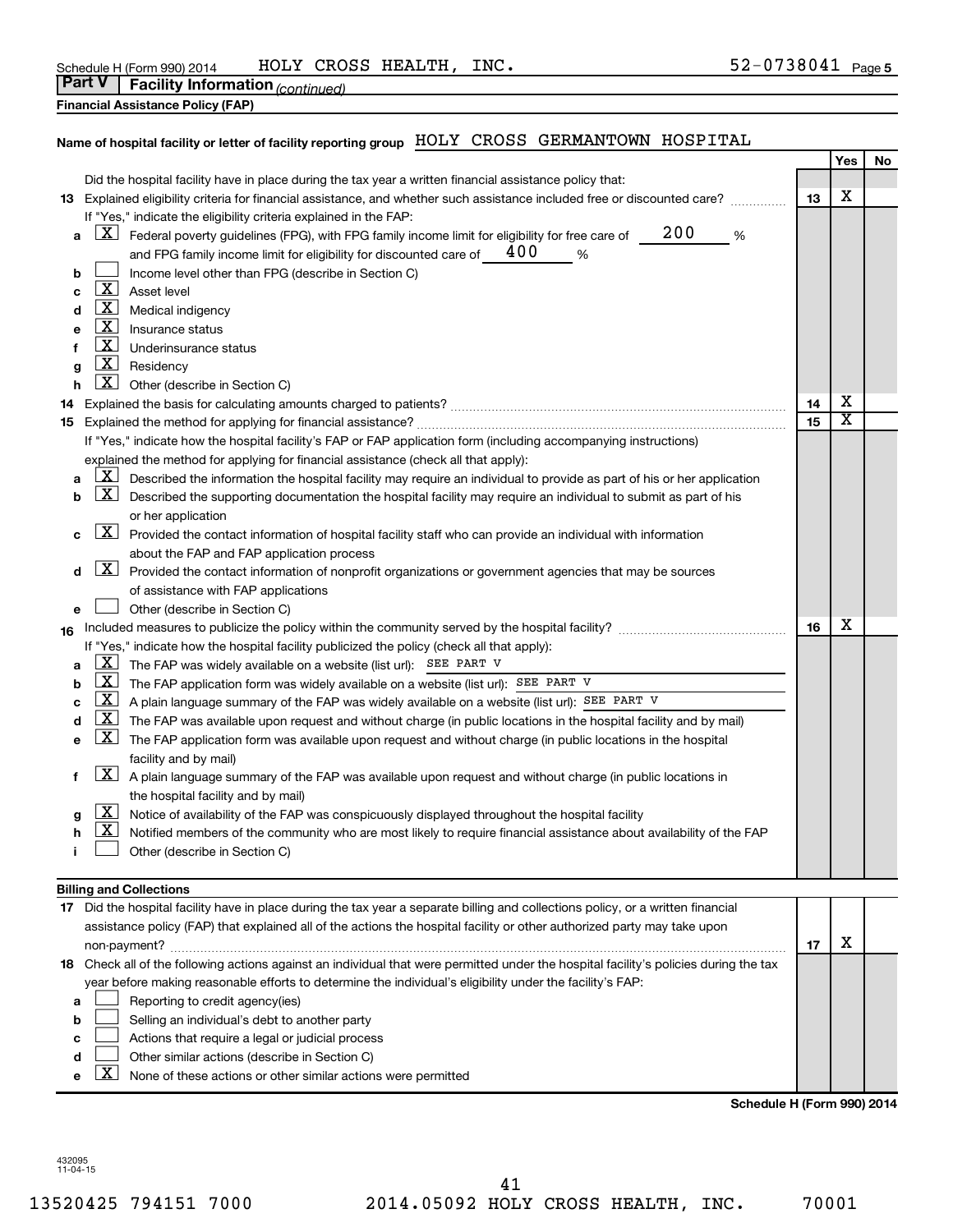Schedule H (Form 990) 2014  $\,$  HOLY CROSS HEALTH, INC.  $\,$  52-0738041  $_{\rm Page}$ 

**Part V** | Facility Information (continued)

| HOLY CROSS GERMANTOWN HOSPITAL<br>Name of hospital facility or letter of facility reporting group |                                                                                                                                                                                                |    |     |    |
|---------------------------------------------------------------------------------------------------|------------------------------------------------------------------------------------------------------------------------------------------------------------------------------------------------|----|-----|----|
|                                                                                                   |                                                                                                                                                                                                |    | Yes | No |
| 19                                                                                                | Did the hospital facility or other authorized party perform any of the following actions during the tax year                                                                                   |    |     |    |
|                                                                                                   |                                                                                                                                                                                                | 19 |     | х  |
|                                                                                                   | If "Yes", check all actions in which the hospital facility or a third party engaged:                                                                                                           |    |     |    |
| а                                                                                                 | Reporting to credit agency(ies)                                                                                                                                                                |    |     |    |
| b                                                                                                 | Selling an individual's debt to another party                                                                                                                                                  |    |     |    |
| с                                                                                                 | Actions that require a legal or judicial process                                                                                                                                               |    |     |    |
| d                                                                                                 | Other similar actions (describe in Section C)                                                                                                                                                  |    |     |    |
| 20                                                                                                | Indicate which efforts the hospital facility or other authorized party made before initiating any of the actions listed (whether or<br>not checked) in line 19 (check all that apply):         |    |     |    |
| а                                                                                                 | $\mathbf{X}$<br>Notified individuals of the financial assistance policy on admission                                                                                                           |    |     |    |
| b                                                                                                 | $\lfloor x \rfloor$<br>Notified individuals of the financial assistance policy prior to discharge                                                                                              |    |     |    |
| c                                                                                                 | $\lfloor x \rfloor$<br>Notified individuals of the financial assistance policy in communications with the individuals regarding the individuals' bills                                         |    |     |    |
| d                                                                                                 | $\lfloor x \rfloor$<br>Documented its determination of whether individuals were eligible for financial assistance under the hospital facility's                                                |    |     |    |
|                                                                                                   | financial assistance policy                                                                                                                                                                    |    |     |    |
| е                                                                                                 | Other (describe in Section C)                                                                                                                                                                  |    |     |    |
| f                                                                                                 | None of these efforts were made                                                                                                                                                                |    |     |    |
|                                                                                                   | <b>Policy Relating to Emergency Medical Care</b>                                                                                                                                               |    |     |    |
| 21                                                                                                | Did the hospital facility have in place during the tax year a written policy relating to emergency medical care                                                                                |    |     |    |
|                                                                                                   | that required the hospital facility to provide, without discrimination, care for emergency medical conditions to                                                                               |    |     |    |
|                                                                                                   | individuals regardless of their eligibility under the hospital facility's financial assistance policy?                                                                                         | 21 | X   |    |
|                                                                                                   | If "No," indicate why:                                                                                                                                                                         |    |     |    |
| а                                                                                                 | The hospital facility did not provide care for any emergency medical conditions                                                                                                                |    |     |    |
| b                                                                                                 | The hospital facility's policy was not in writing                                                                                                                                              |    |     |    |
| с                                                                                                 | The hospital facility limited who was eligible to receive care for emergency medical conditions (describe in Section C)                                                                        |    |     |    |
| d                                                                                                 | Other (describe in Section C)                                                                                                                                                                  |    |     |    |
|                                                                                                   | Charges to Individuals Eligible for Assistance Under the FAP (FAP-Eligible Individuals)                                                                                                        |    |     |    |
|                                                                                                   | 22 Indicate how the hospital facility determined, during the tax year, the maximum amounts that can be charged to FAP-eligible<br>individuals for emergency or other medically necessary care. |    |     |    |
| a                                                                                                 | The hospital facility used its lowest negotiated commercial insurance rate when calculating the maximum amounts                                                                                |    |     |    |
|                                                                                                   | that can be charged                                                                                                                                                                            |    |     |    |
| b                                                                                                 | The hospital facility used the average of its three lowest negotiated commercial insurance rates when calculating                                                                              |    |     |    |
|                                                                                                   | the maximum amounts that can be charged                                                                                                                                                        |    |     |    |
|                                                                                                   | The hospital facility used the Medicare rates when calculating the maximum amounts that can be charged                                                                                         |    |     |    |
|                                                                                                   | Other (describe in Section C)                                                                                                                                                                  |    |     |    |
|                                                                                                   | 23 During the tax year, did the hospital facility charge any FAP-eligible individual to whom the hospital facility provided                                                                    |    |     |    |
|                                                                                                   | emergency or other medically necessary services more than the amounts generally billed to individuals who had                                                                                  |    |     | X  |
|                                                                                                   |                                                                                                                                                                                                | 23 |     |    |
|                                                                                                   | If "Yes," explain in Section C.                                                                                                                                                                |    |     |    |
|                                                                                                   | 24 During the tax year, did the hospital facility charge any FAP-eligible individual an amount equal to the gross charge for any                                                               |    |     | X  |
|                                                                                                   |                                                                                                                                                                                                | 24 |     |    |
|                                                                                                   | If "Yes," explain in Section C.<br>Schodule H (Form 000) 2014                                                                                                                                  |    |     |    |

**Schedule H (Form 990) 2014**

432096 09-29-15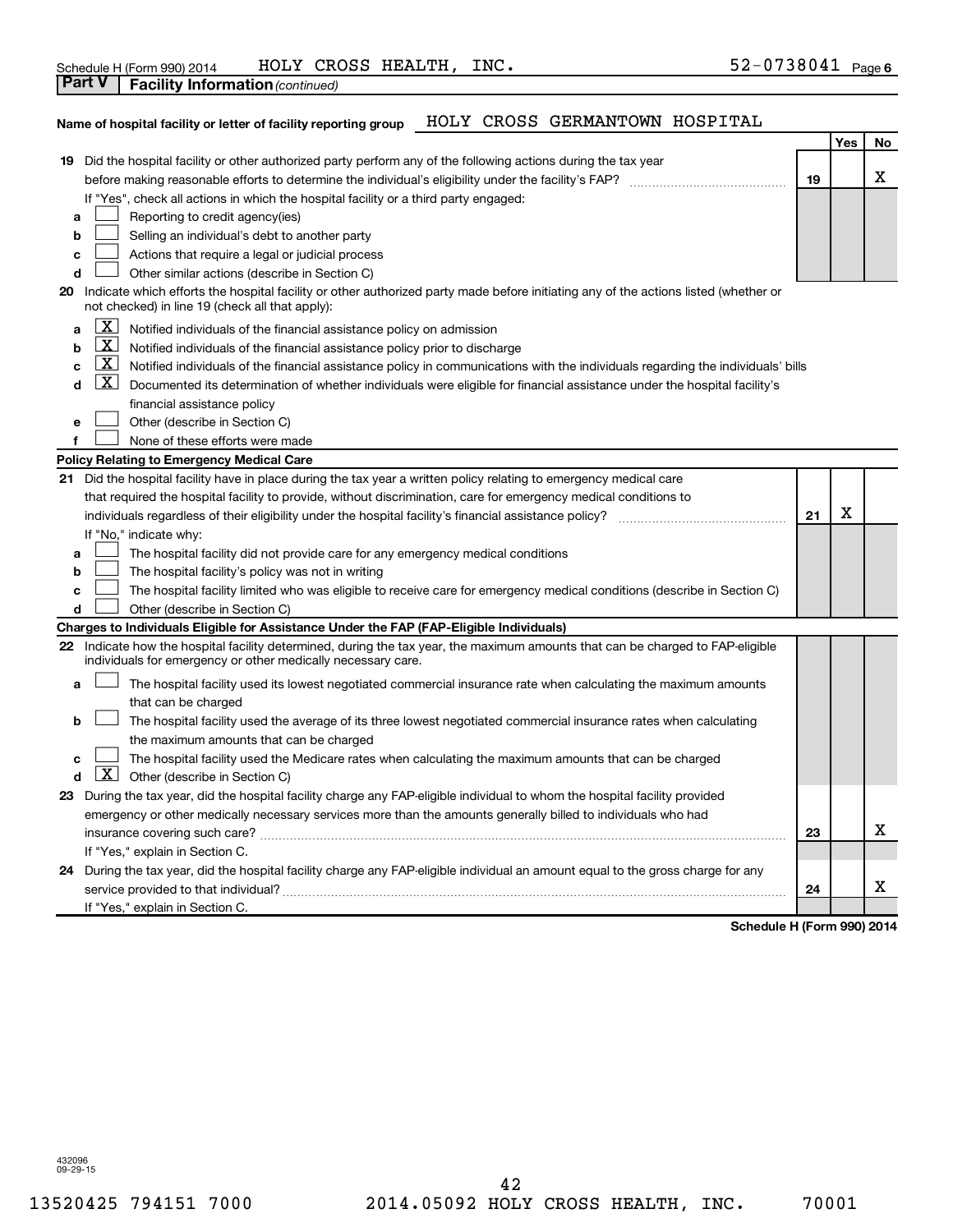Section C. Supplemental Information for Part V, Section B. Provide descriptions required for Part V, Section B, lines 2, 3j, 5, 6a, 6b, 7d, 11, 13b, 13h, 15e, 16i, 18d, 19d, 20e, 21c, 21d, 22d, 23, and 24. If applicable, provide separate descriptions for each hospital facility in a facility reporting group, designated by facility reporting group letter and hospital facility line number from Part V, Section A ("A, 1," "A, 4," "B, 2" "B, 3," etc.) and name of hospital facility.

#### HOLY CROSS HOSPITAL:

PART V, SECTION B, LINE 5: HOLY CROSS HEALTH HAS BEEN CONDUCTING NEEDS ASSESSMENTS FOR MORE THAN 15 YEARS AND IDENTIFIES UNMET COMMUNITY HEALTH CARE NEEDS IN OUR COMMUNITY IN A VARIETY OF WAYS. WE COLLABORATE WITH OTHER HEALTHCARE PROVIDERS TO SUPPORT HEALTHY MONTGOMERY, MONTGOMERY COUNTY'S COMMUNITY HEALTH IMPROVEMENT PROCESS. WE USE THE COMMUNITY HEALTH NEED INDEX AND OTHER AVAILABLE REPORTS AND ASSESSMENTS. WE ALSO CONDUCT AN EXTENSIVE ANALYSIS OF DEMOGRAPHICS, HEALTH INDICATORS AND SOCIAL DETERMINANTS OF HEALTH OF THE COMMUNITIES WE SERVE. FINALLY, WE SEEK EXPERT GUIDANCE FROM A PANEL OF EXTERNAL PARTICIPANTS WITH EXPERTISE IN THE NEEDS OF OUR COMMUNITY.

432097 12-29-14 **Schedule H (Form 990) 2014** EACH YEAR SINCE 2005, WE HAVE INVITED INPUT AND OBTAINED ADVICE FROM A GROUP OF EXTERNAL PARTICIPANTS THAT REPRESENT THE BROAD INTEREST OF THE COMMUNITY WE SERVE. THE GROUP REVIEWS OUR COMMUNITY BENEFIT PLAN, ANNUAL WORK PLAN, FOUNDATION/KEY BACKGROUND MATERIAL, AND DATA SUPPLEMENTS TO ADVISE US ON PRIORITY COMMUNITY NEEDS AND THE DIRECTION TO TAKE FOR THE NEXT YEAR. EXTERNAL GROUP PARTICIPANTS INCLUDE THE PUBLIC HEALTH OFFICER AND THE DIRECTOR OF MONTGOMERY COUNTY DEPARTMENT OF HEALTH AND HUMAN SERVICES; A VARIETY OF INDIVIDUALS FROM LOCAL AND STATE GOVERNMENTAL AGENCIES; AND LEADERS FROM COMMUNITY-BASED ORGANIZATIONS, FOUNDATIONS, CHURCHES, COLLEGES, COALITIONS, AND ASSOCIATIONS. THESE PARTICIPANTS ARE EXPERTS IN A RANGE OF AREAS INCLUDING PUBLIC HEALTH, MINORITY POPULATIONS AND HEALTH DISPARITIES, SOCIAL DETERMINANTS OF HEALTH, HEALTH CARE, AND SOCIAL SERVICES. THROUGH GROUP DISCUSSION, THEY PROVIDE INPUT THAT HELPS ENSURE THAT WE HAVE IDENTIFIED AND RESPONDED TO THE MOST PRESSING 13520425 794151 7000 2014.05092 HOLY CROSS HEALTH, INC. 70001 43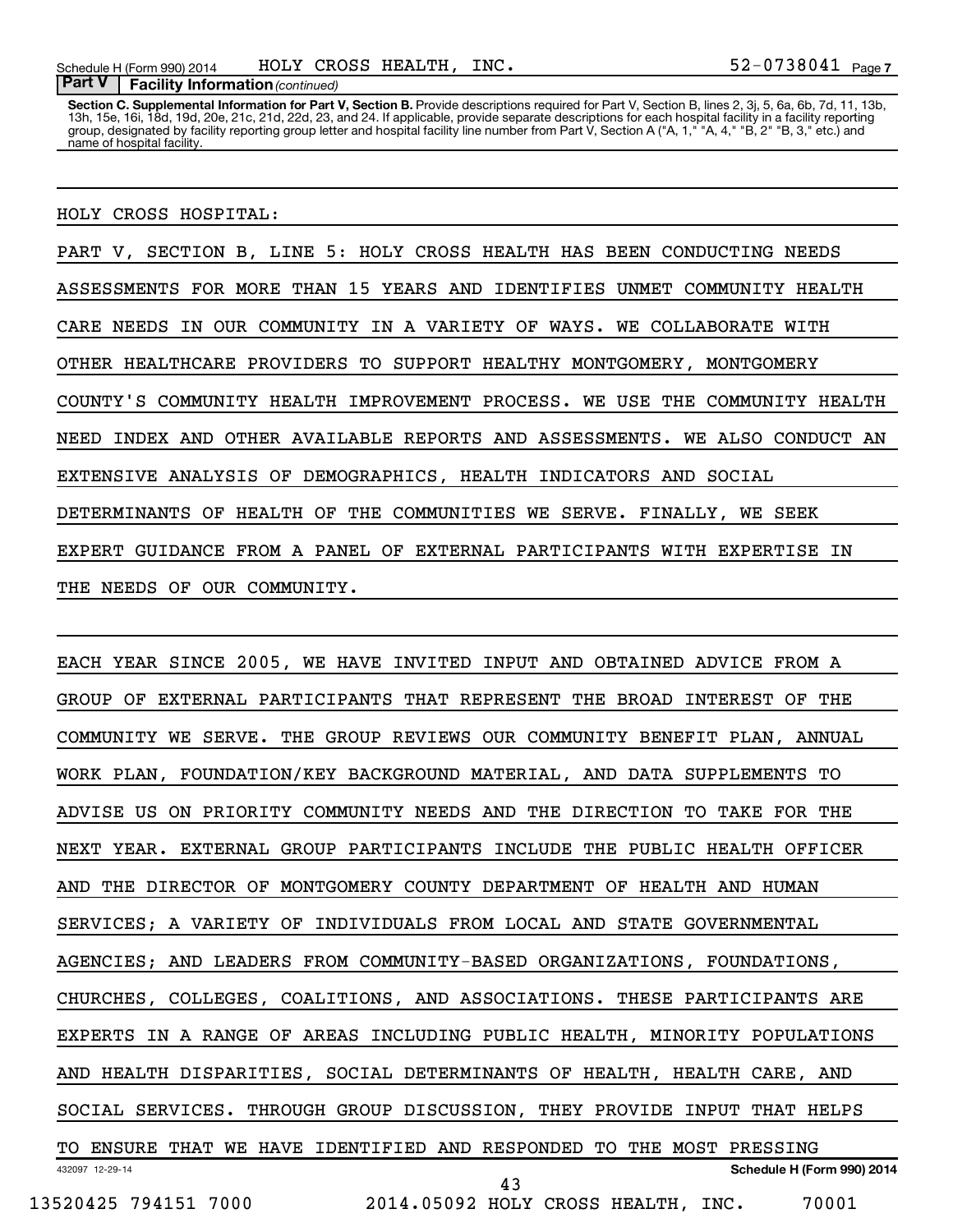Section C. Supplemental Information for Part V, Section B. Provide descriptions required for Part V, Section B, lines 2, 3j, 5, 6a, 6b, 7d, 11, 13b, 13h, 15e, 16i, 18d, 19d, 20e, 21c, 21d, 22d, 23, and 24. If applicable, provide separate descriptions for each hospital facility in a facility reporting group, designated by facility reporting group letter and hospital facility line number from Part V, Section A ("A, 1," "A, 4," "B, 2" "B, 3," etc.) and name of hospital facility.

COMMUNITY HEALTH CARE NEEDS.

HOLY CROSS GERMANTOWN HOSPITAL: PART V, SECTION B, LINE 5: HOLY CROSS HEALTH, PARENT COMPANY TO HOLY CROSS GERMANTOWN HOSPITAL, HAS BEEN CONDUCTING NEEDS ASSESSMENTS FOR MORE THAN 15 YEARS AND IDENTIFIES UNMET COMMUNITY HEALTH CARE NEEDS IN OUR COMMUNITY IN A VARIETY OF WAYS. WE COLLABORATE WITH OTHER HEALTHCARE PROVIDERS TO SUPPORT HEALTHY MONTGOMERY, MONTGOMERY COUNTY'S COMMUNITY HEALTH IMPROVEMENT PROCESS. WE USE THE COMMUNITY HEALTH NEED INDEX AND OTHER AVAILABLE REPORTS AND ASSESSMENTS. WE ALSO CONDUCT AN EXTENSIVE ANALYSIS OF DEMOGRAPHICS, HEALTH INDICATORS AND SOCIAL DETERMINANTS OF HEALTH OF THE COMMUNITIES WE SERVE. FINALLY, WE SEEK EXPERT GUIDANCE FROM A PANEL OF EXTERNAL PARTICIPANTS WITH EXPERTISE IN THE NEEDS OF OUR COMMUNITY.

432097 12-29-14 **Schedule H (Form 990) 2014** EACH YEAR SINCE 2005, WE HAVE INVITED INPUT AND OBTAINED ADVICE FROM A GROUP OF EXTERNAL PARTICIPANTS THAT REPRESENT THE BROAD INTEREST OF THE COMMUNITY WE SERVE. THE GROUP REVIEWS OUR COMMUNITY BENEFIT PLAN, ANNUAL WORK PLAN, FOUNDATION/KEY BACKGROUND MATERIAL, AND DATA SUPPLEMENTS TO ADVISE US ON PRIORITY COMMUNITY NEEDS AND THE DIRECTION TO TAKE FOR THE NEXT YEAR. EXTERNAL GROUP PARTICIPANTS INCLUDE THE PUBLIC HEALTH OFFICER AND THE DIRECTOR OF MONTGOMERY COUNTY DEPARTMENT OF HEALTH AND HUMAN SERVICES; A VARIETY OF INDIVIDUALS FROM LOCAL AND STATE GOVERNMENTAL AGENCIES; AND LEADERS FROM COMMUNITY-BASED ORGANIZATIONS, FOUNDATIONS, CHURCHES, COLLEGES, COALITIONS, AND ASSOCIATIONS. THESE PARTICIPANTS ARE EXPERTS IN A RANGE OF AREAS INCLUDING PUBLIC HEALTH, MINORITY POPULATIONS AND HEALTH DISPARITIES, SOCIAL DETERMINANTS OF HEALTH, HEALTH CARE, AND 13520425 794151 7000 2014.05092 HOLY CROSS HEALTH, INC. 70001 44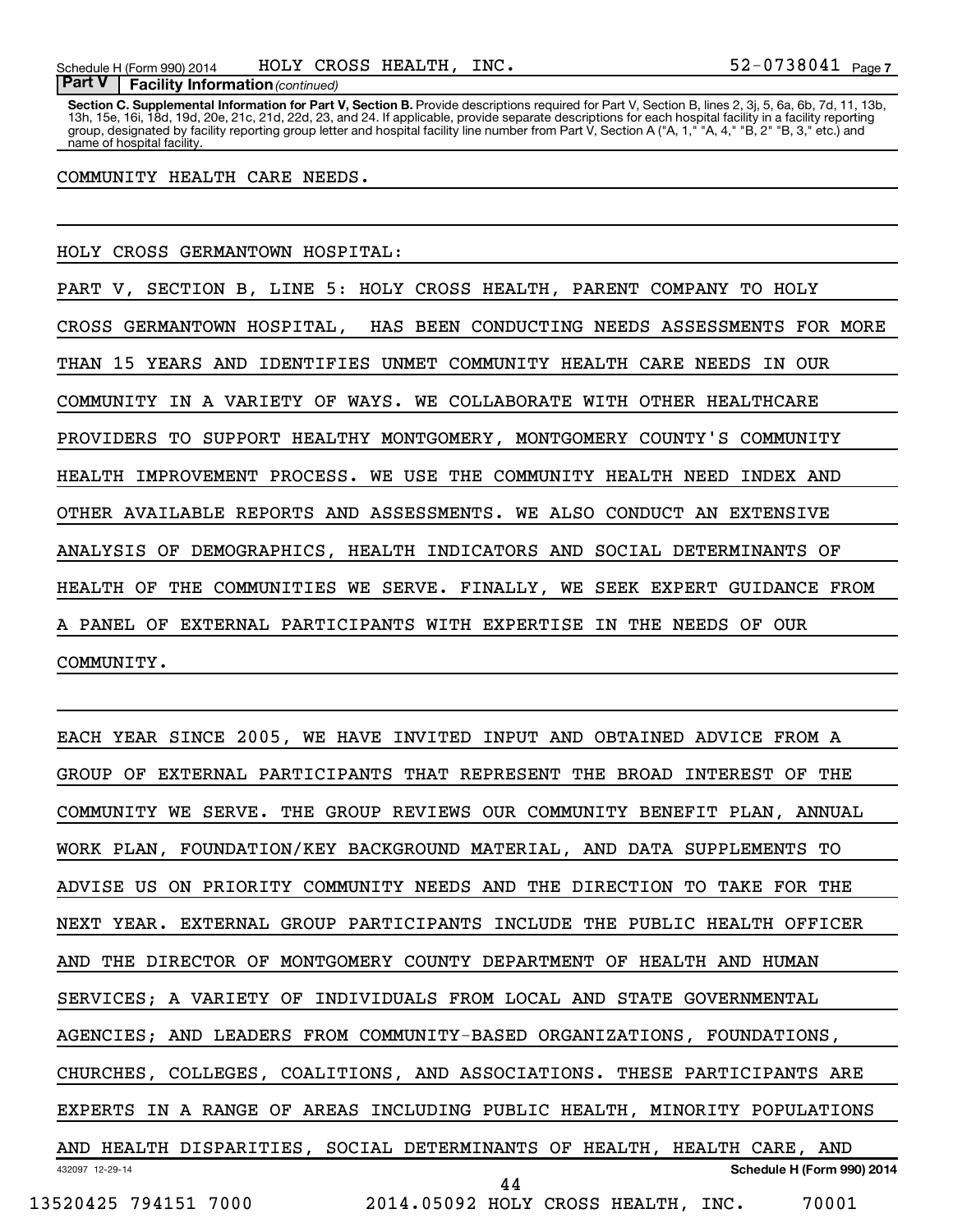SOCIAL SERVICES. THROUGH GROUP DISCUSSION, THEY PROVIDE INPUT THAT HELPS TO ENSURE THAT WE HAVE IDENTIFIED AND RESPONDED TO THE MOST PRESSING

COMMUNITY HEALTH CARE NEEDS.

HOLY CROSS HOSPITAL:

PART V, SECTION B, LINE 6A: AS MEMBERS OF HEALTHY MONTGOMERY, MONTGOMERY COUNTY'S COMMUNITY HEALTH IMPROVEMENT PROCESS, HOLY CROSS HOSPITAL CONDUCTED ITS CHNA WITH THE FOLLOWING HOSPITAL FACILITIES: HOLY CROSS GERMANTOWN HOSPITAL, SUBURBAN HOSPITAL, MEDSTAR MONTGOMERY MEDICAL CENTER, WASHINGTON ADVENTIST HOSPITAL, AND SHADY GROVE ADVENTIST HOSPITAL

HOLY CROSS GERMANTOWN HOSPITAL:

PART V, SECTION B, LINE 6A: AS MEMBERS OF HEALTHY MONTGOMERY, MONTGOMERY COUNTY'S COMMUNITY HEALTH IMPROVEMENT PROCESS, HOLY CROSS GERMANTOWN HOSPITAL CONDUCTED ITS CHNA WITH THE FOLLOWING HOSPITAL FACILITIES: HOLY CROSS HOSPITAL, SUBURBAN HOSPITAL, MEDSTAR MONTGOMERY MEDICAL CENTER, WASHINGTON ADVENTIST HOSPITAL, AND SHADY GROVE ADVENTIST HOSPITAL

432097 12-29-14 **Schedule H (Form 990) 2014** HOLY CROSS HOSPITAL: PART V, SECTION B, LINE 6B: AS MEMBERS OF HEALTHY MONTGOMERY, MONTGOMERY COUNTY'S COMMUNITY HEALTH IMPROVEMENT PROCESS, HOLY CROSS HOSPITAL CONDUCTED ITS CHNA WITH THE FOLLOWING ORGANIZATIONS: MONTGOMERY COUNTY DEPARTMENT OF HEALTH AND HUMAN SERVICES, MONTGOMERY COUNTY COMMISSION ON HEALTH, ICF INTERNATIONAL, KAISER PERMANENTE, GARVEY ASSOCIATES, PRIMARY CARE COALITION OF MONTGOMERY COUNTY, MONTGOMERY COUNTY COMMISSION ON 13520425 794151 7000 2014.05092 HOLY CROSS HEALTH, INC. 70001 45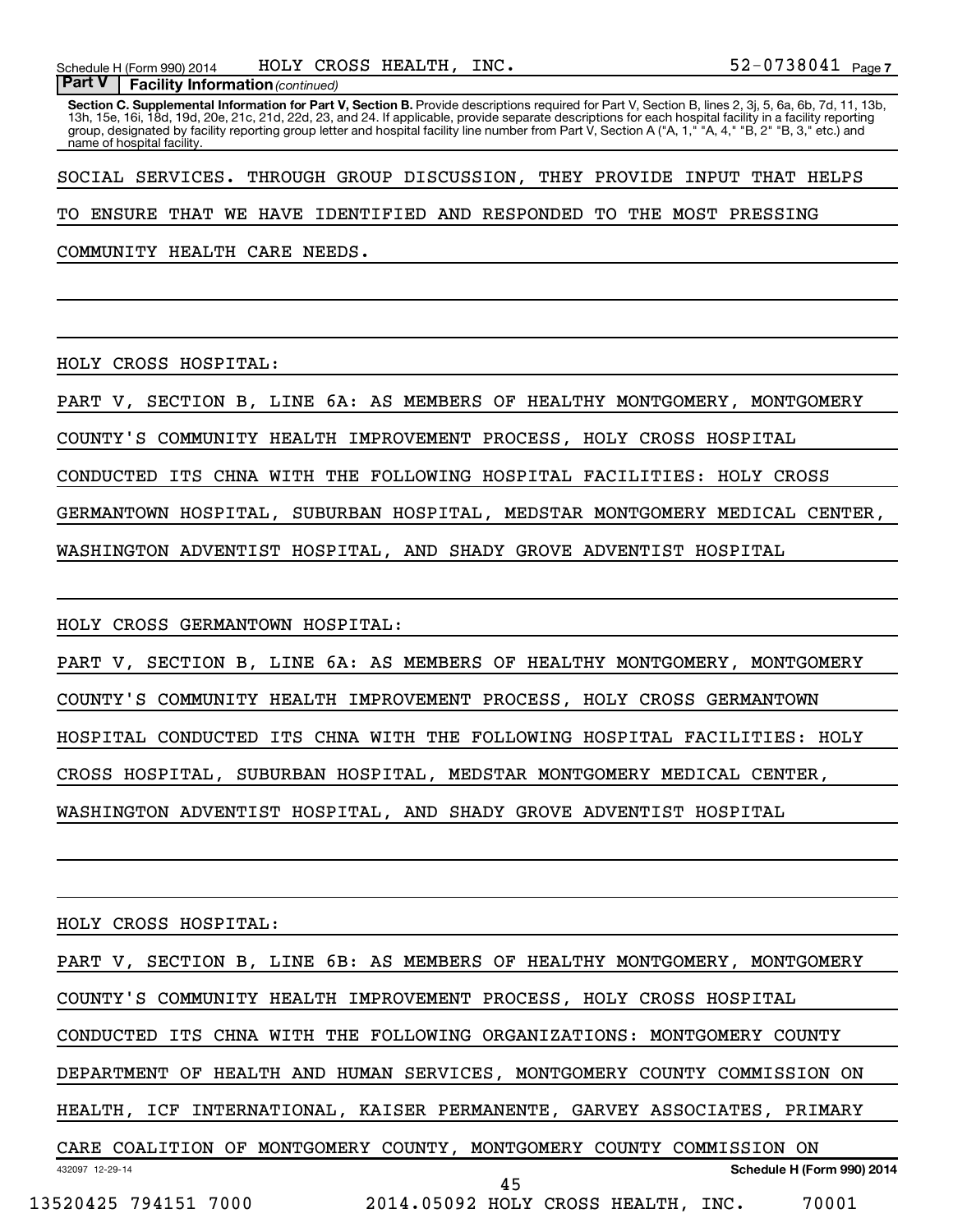AGING, MONTGOMERY COUNTY DEPARTMENT OF PLANNING, MONTGOMERY COUNTY COMMISSION ON PEOPLE WITH DISABILITIES, MONTGOMERY COUNTY MINORITY HEALTH INITIATIVES, PROYECTO SALUD HEALTH CENTER, MONTGOMERY COUNTY DEPARTMENT OF RECREATION, GEORGETOWN UNIVERSITY SCHOOL OF NURSING AND HEALTH STUDIES, MONTGOMERY COUNTY COMMISSION ON VETERANS AFFAIRS, AND MONTGOMERY COUNTY PUBLIC SCHOOL SYSTEM

HOLY CROSS GERMANTOWN HOSPITAL:

PART V, SECTION B, LINE 6B: AS MEMBERS OF HEALTHY MONTGOMERY, MONTGOMERY COUNTY'S COMMUNITY HEALTH IMPROVEMENT PROCESS, HOLY CROSS GERMANTOWN HOSPITAL CONDUCTED ITS CHNA WITH THE FOLLOWING ORGANIZATIONS: MONTGOMERY COUNTY DEPARTMENT OF HEALTH AND HUMAN SERVICES, MONTGOMERY COUNTY COMMISSION ON HEALTH, ICF INTERNATIONAL, KAISER PERMANENTE, GARVEY ASSOCIATES, PRIMARY CARE COALITION OF MONTGOMERY COUNTY, MONTGOMERY COUNTY COMMISSION ON AGING, MONTGOMERY COUNTY DEPARTMENT OF PLANNING, MONTGOMERY COUNTY COMMISSION ON PEOPLE WITH DISABILITIES, MONTGOMERY COUNTY MINORITY HEALTH INITIATIVES, PROYECTO SALUD HEALTH CENTER, MONTGOMERY COUNTY DEPARTMENT OF RECREATION, GEORGETOWN UNIVERSITY SCHOOL OF NURSING AND HEALTH STUDIES, MONTGOMERY COUNTY COMMISSION ON VETERANS AFFAIRS, AND MONTGOMERY COUNTY PUBLIC SCHOOL SYSTEM.

432097 12-29-14 **Schedule H (Form 990) 2014** HOLY CROSS GERMANTOWN HOSPITAL: PART V, SECTION B, LINE 2: HOLY CROSS GERMANTOWN HOSPITAL IS A NEWLY CONSTRUCTED, TAX EXEMPT HOSPITAL, LOCATED AT 19801 OBSERVATION DRIVE IN GERMANTOWN, MARYLAND. HOLY CROSS GERMANTOWN HOSPITAL OPENED IN OCTOBER 2014 AND IT IS THE FIRST NEW HOSPITAL IN MONTGOMERY COUNTY IN 35 YEARS. 13520425 794151 7000 2014.05092 HOLY CROSS HEALTH, INC. 70001 46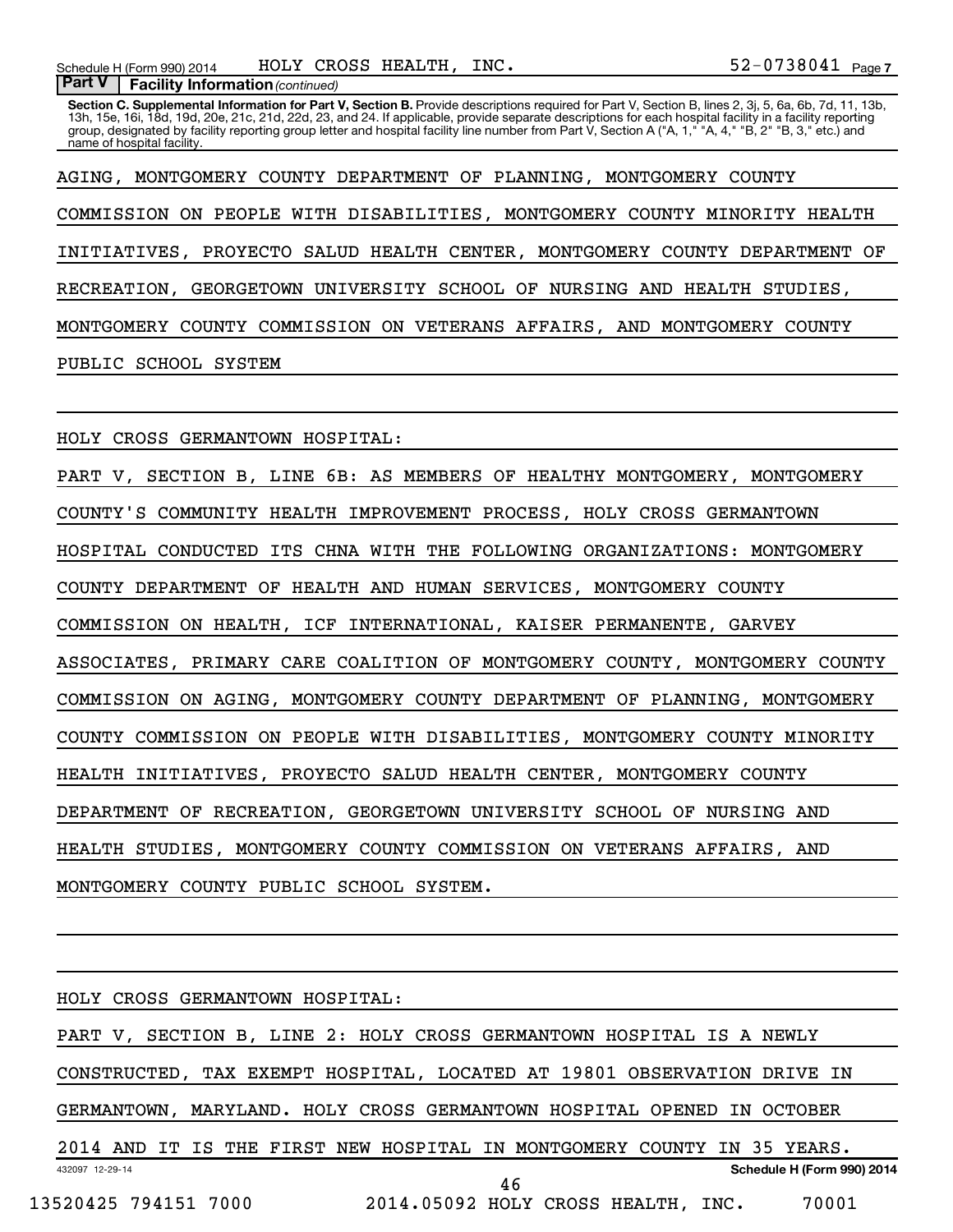Section C. Supplemental Information for Part V, Section B. Provide descriptions required for Part V, Section B, lines 2, 3j, 5, 6a, 6b, 7d, 11, 13b, 13h, 15e, 16i, 18d, 19d, 20e, 21c, 21d, 22d, 23, and 24. If applicable, provide separate descriptions for each hospital facility in a facility reporting group, designated by facility reporting group letter and hospital facility line number from Part V, Section A ("A, 1," "A, 4," "B, 2" "B, 3," etc.) and name of hospital facility.

HOLY CROSS HOSPITAL:

PART V, SECTION B, LINE 11: HOLY CROSS HEALTH ADDRESSES THE UNMET NEEDS WITHIN THE CONTEXT OF OUR OVERALL APPROACH, MISSION COMMITMENTS AND KEY CLINICAL STRENGTHS AND WITHIN THE OVERALL GOALS OF HEALTHY MONTGOMERY. KEY FINDINGS FROM ALL DATA SOURCES, INCLUDING DATA PROVIDED BY HEALTHY MONTGOMERY, OUR EXTERNAL REVIEW GROUP AND HOSPITAL AVAILABLE DATA WERE REVIEWED AND THE MOST PRESSING NEEDS WERE INCORPORATED INTO OUR IMPLEMENTATION STRATEGY. THE IMPLEMENTATION STRATEGY REFLECTS HOLY CROSS HEALTH'S OVERALL APPROACH TO COMMUNITY BENEFIT BY TARGETING THE INTERSECTION BETWEEN THE IDENTIFIED NEEDS OF THE COMMUNITY AND THE KEY STRENGTHS AND MISSION COMMITMENTS OF THE ORGANIZATION TO HELP BUILD THE CONTINUUM OF CARE. WE HAVE ESTABLISHED LEADERSHIP ACCOUNTABILITY AND AN ORGANIZATIONAL STRUCTURE FOR ONGOING PLANNING, BUDGETING, IMPLEMENTATION AND EVALUATION OF COMMUNITY BENEFIT ACTIVITIES, WHICH ARE INTEGRATED INTO OUR MULTI-YEAR STRATEGIC AND ANNUAL OPERATING PLANNING PROCESSES.

| TO SELECT OUTREACH PRIORITIES, HOLY CROSS HEALTH LINKS COMMUNITY           |  |  |  |  |  |
|----------------------------------------------------------------------------|--|--|--|--|--|
| HEALTHCARE NEEDS TO OUR MISSION AND STRATEGIC PRIORITIES. WE DEVELOPED THE |  |  |  |  |  |
| FOLLOWING SET OF PRINCIPLES TO HELP DETERMINE OUR HIGHEST PRIORITIES AND   |  |  |  |  |  |
| GUIDE OUR DECISION-MAKING ABOUT COMMUNITY BENEFIT:                         |  |  |  |  |  |
| -BE THE MONTGOMERY COUNTY LEADER AND A STATE/NATIONAL MODEL                |  |  |  |  |  |
| -TAKE PRUDENT RISKS AND ENSURE SOUND FINANCIAL STEWARDSHIP AND             |  |  |  |  |  |
| SUSTAINABILITY                                                             |  |  |  |  |  |

-BE FOCUSED ON THE PRIMARY SERVICE AREA

432097 12-29-14 **Schedule H (Form 990) 2014** -PRIORITIZE NEEDS THAT ARE CONSISTENT WITH THE ORGANIZATION'S STRENGTHS: 13520425 794151 7000 2014.05092 HOLY CROSS HEALTH, INC. 70001 47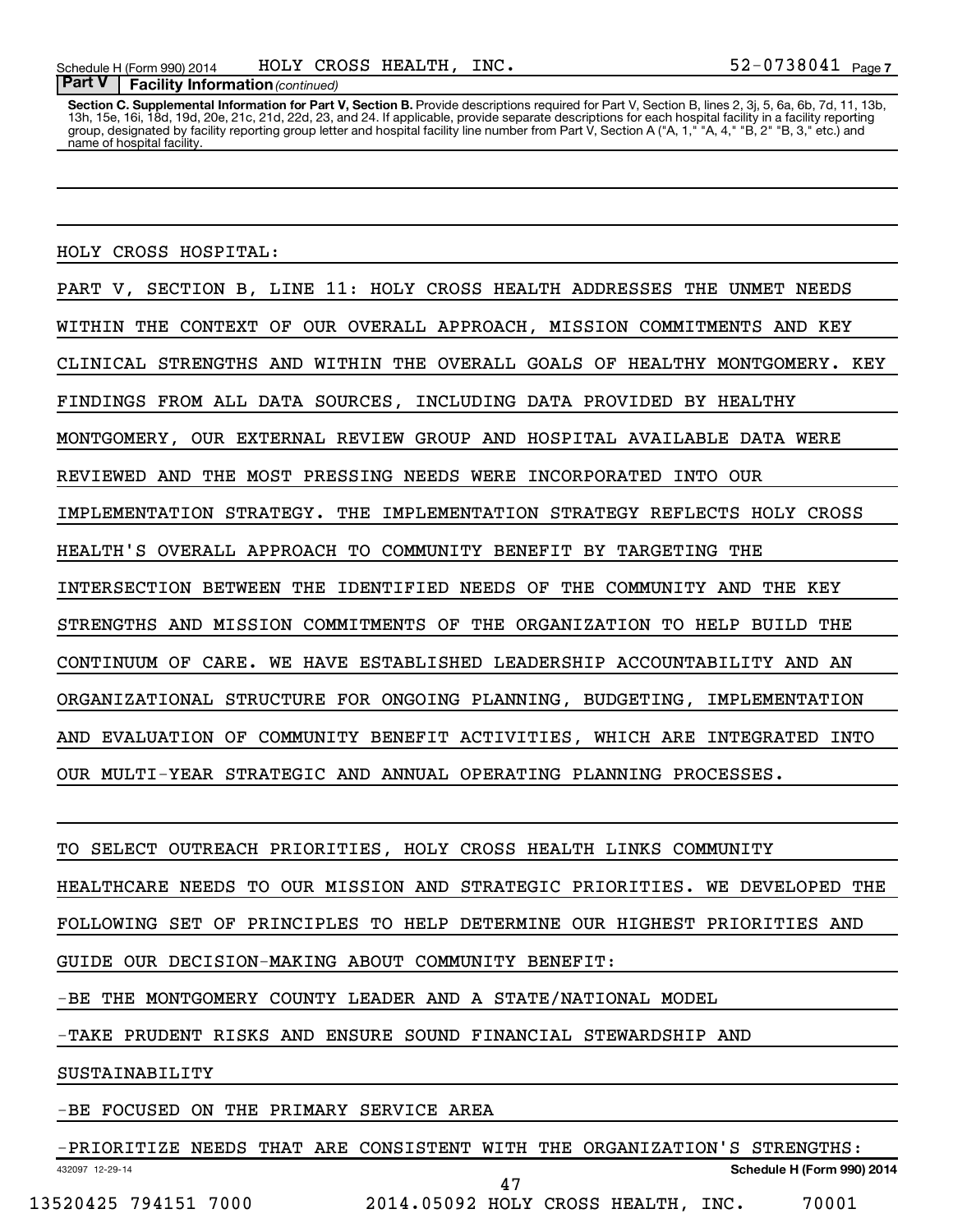Section C. Supplemental Information for Part V, Section B. Provide descriptions required for Part V, Section B, lines 2, 3j, 5, 6a, 6b, 7d, 11, 13b, 13h, 15e, 16i, 18d, 19d, 20e, 21c, 21d, 22d, 23, and 24. If applicable, provide separate descriptions for each hospital facility in a facility reporting group, designated by facility reporting group letter and hospital facility line number from Part V, Section A ("A, 1," "A, 4," "B, 2" "B, 3," etc.) and name of hospital facility.

 1.)WOMEN/CHILDREN (PARTICULARLY INFANT MORTALITY AND OBESITY)

 2.)SENIORS (PARTICULARLY CARDIOVASCULAR DISEASE, DIABETES, AND OBESITY)

 3.)CANCER (PARTICULARLY BREAST CANCER)

-MEET HOLY CROSS HEALTH'S OVERALL COMMITMENT TO IMPROVING ACCESS TO CARE

AND ADDRESSING IDENTIFIED COMMUNITY NEED:

 1.)ACCESS, ESPECIALLY FOR VULNERABLE AND UNDERSERVED POPULATIONS (RACIAL

AND ETHNIC POPULATION SUBGROUPS; UNINSURED RESIDENTS; PRIMARY CARE ACCESS,

ESPECIALLY FOR CHRONIC CONDITIONS INCLUDING DIABETES AND HEART FAILURE)

 2.)OUTREACH TO TARGETED POPULATIONS (ESPECIALLY FOR CANCER PREVENTION IN

AFRICAN AMERICAN, AFRICAN/CARIBBEAN AMERICAN, LATINO AMERICAN, ASIAN

AMERICAN, NATIVE AMERICAN POPULATIONS); DEMONSTRATED IMPROVEMENTS IN

HEALTH STATUS (REDUCTION IN INFANT MORTALITY; REDUCTION IN PERCENTAGE OF

CHILDREN AND ADULTS WITH OBESITY; REDUCTION IN RATE OF BREAST CANCER

DEATHS; REDUCTION IN PREVENTABLE HOSPITAL ADMISSIONS FOR CHRONIC DISEASE)

 3.)ONGOING LEARNING AND SHARING OF NEW KNOWLEDGE (PUBLIC EDUCATION)

-HAVE MEASURABLE OUTCOMES AND BE INTEGRATED WITH PLANNING AND BUDGETING

-REFLECT PARTNERSHIP.

WE FULLY INTEGRATE OUR COMMITMENT TO COMMUNITY SERVICE INTO OUR MANAGEMENT AND GOVERNANCE STRUCTURES AS WELL AS OUR STRATEGIC AND OPERATIONAL PLANS AND WE ARE RIGOROUS IN MONITORING AND EVALUATING OUR PROGRESS. WE SEEK AND NURTURE RELATIONSHIPS WITH A BROAD RANGE OF COLLABORATIVE PARTNERS TO BUILD COMMUNITY AND ORGANIZATIONAL CAPACITY. WE STRIVE TO SUSTAIN AN EFFECTIVE COMMUNITY BENEFIT MINISTRY.

432097 12-29-14 **Schedule H (Form 990) 2014** OF THE PRIORITY AREAS IDENTIFIED IN THE COMMUNITY HEALTH NEEDS ASSESSMENT, HOLY CROSS HOSPITAL IS FOCUSING ON ALL PRIORITIES IDENTIFIED-MATERNAL AND 13520425 794151 7000 2014.05092 HOLY CROSS HEALTH, INC. 70001 48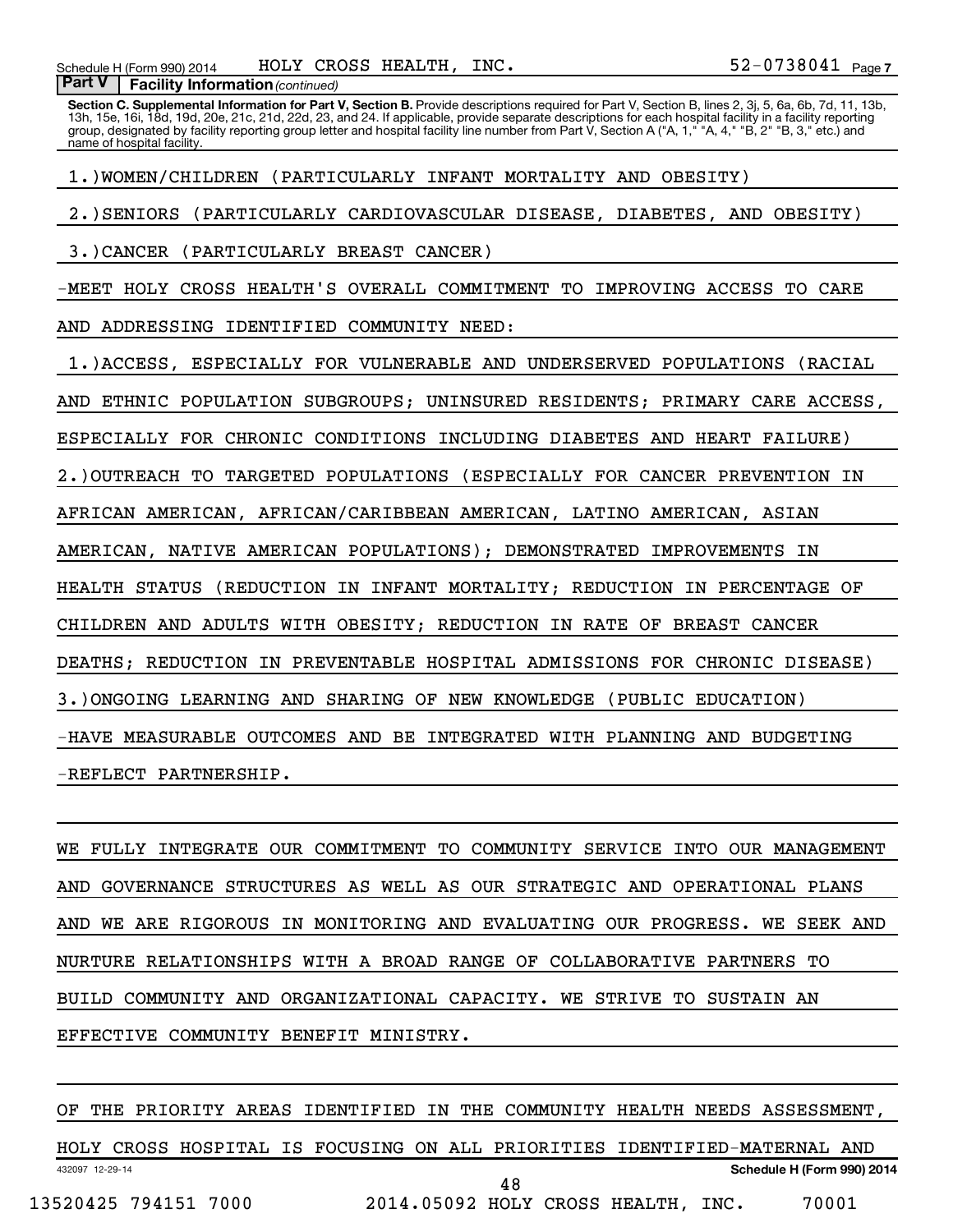INFANT HEALTH, SENIORS, CARDIOVASCULAR HEALTH, OBESITY, DIABETES, BEHAVIOR HEALTH AND CANCERS. PROGRAM EXAMPLES OF HOW WE ARE ADDRESSING EACH NEED

FOLLOW:

MATERNAL AND INFANT HEALTH: COMMUNITY UNITED FOR AT TERM INFANTS AND EDUCATION (CUTIE), A PRENATAL EDUCATION AND OUTREACH PROGRAM THAT FOCUSES ON DECREASING INFANT MORTALITY IN MINORITY WOMEN/TEENS IN MONTGOMERY COUNTY BY 1) HELPING WOMEN TO BE AND STAY HEALTHY BEFORE BECOMING PREGNANT AND 2) SUPPORTING WOMEN DURING PREGNANCY TO REDUCE THE CHANCE OF PREMATURE BIRTH OR LOW BIRTH WEIGHT BABIES AND 3) SUPPORTING FAMILIES FOR THE FIRST YEAR OF THE BABY'S LIFE

SENIORS: FALLS PREVENTION PROGRAMS, A SERIES OF FALLS PREVENTION PROGRAMS THAT TARGET SENIORS AGED 55 AND OVER TO INCREASE AWARENESS ABOUT FALL RISK FACTORS AMONG OLDER ADULTS AND TO IMPROVE THE BALANCE OF SENIORS AT-RISK FOR FALLS.

CARDIOVASCULAR HEALTH: SENIOR FIT, A FREE 45-MINUTE EXERCISE PROGRAM FOR SENIORS AGED 55 AND OVER THAT PROVIDES AGE APPROPRIATE EXERCISE CLASSES TO MINIMIZE SYMPTOMS OF CHRONIC DISEASE AND IMPROVE STRENGTH, FLEXIBILITY AND CARDIOVASCULAR ENDURANCE AND ENCOURAGE SELF-MANAGEMENT.

OBESITY: KIDS FIT, A ONE-HOUR, INTERACTIVE EXERCISE AND NUTRITION PROGRAM THAT TARGETS AT-RISK YOUTH TO IMPROVE FITNESS, TEAM WORK, AND KNOWLEDGE OF HEALTHY LIFESTYLE CHOICES AMONG CHILDREN AGED 6 - 12 RESIDING IN LOW-INCOME HOUSING PROPERTIES.

49

432097 12-29-14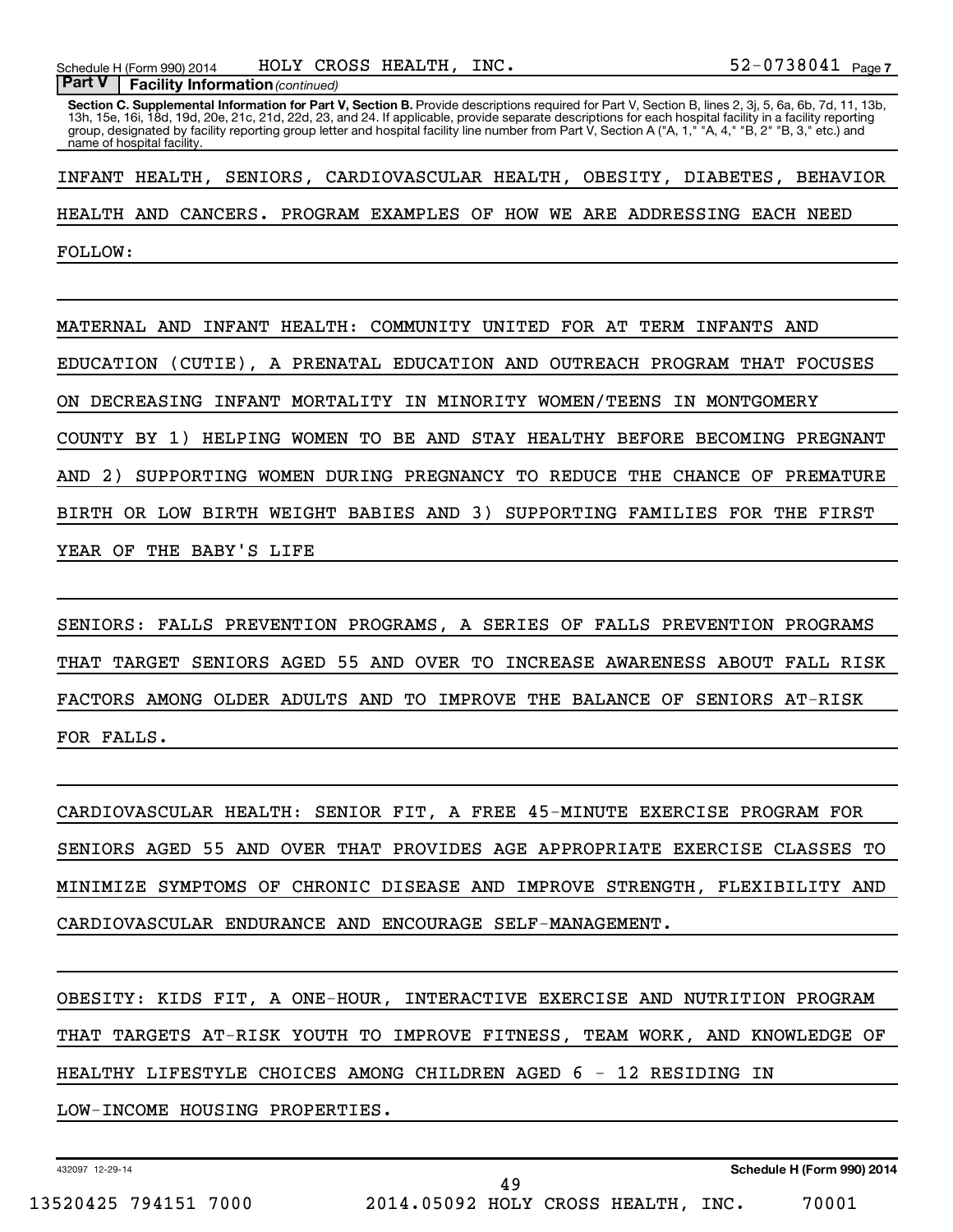DIABETES: CHRONIC DISEASE SELF-MANAGEMENT PROGRAM, A LAY-LEADER LED PROGRAM DESIGNED TO IMPROVE SELF-MANAGEMENT SKILLS OF PEOPLE WITH DIABETES AND OTHER CHRONIC ILLNESSES.

BEHAVIOR HEALTH: LINKING INDIVIDUALS TO COMMUNITY SERVICES (LINCS), A POPULATION-BASED PROGRAM DESIGNED TO REDUCE EMERGENCY ROOM UTILIZATION AND HOSPITALIZATION BY ADDRESSING SOCIAL DETERMINANTS OF HEALTH BY LINKING INDIVIDUALS RESIDING ALONG THE "GEORGIA AVENUE CORRIDOR" TO PRIMARY CARE, SOCIAL SERVICES AND BEHAVIORAL HEALTH SERVICES TO HELP PREVENT DISEASE AND MAINTAIN OR IMPROVE HEALTH STATUS.

CANCERS: MAMMOGRAM ASSISTANCE PROGRAM SERVICES (MAPS), COMMUNITY HEALTH WORKERS PROVIDE BREAST HEALTH EDUCATION THROUGHOUT MONTGOMERY COUNTY TO INCREASE BREAST CANCER EARLY DETECTION BY PROVIDING BREAST CANCER EDUCATION, INFORMATION ON BREAST SELF-EXAMS AND REFERRALS TO MAMMOGRAM SERVICES FOR UNINSURED/UNDERINSURED WOMEN IN MONTGOMERY AND PRINCE GEORGE'S COUNTY.

HOLY CROSS GERMANTOWN HOSPITAL:

432097 12-29-14 **Schedule H (Form 990) 2014** PART V, SECTION B, LINE 11: HOLY CROSS HEALTH, PARENT COMPANY TO HOLY CROSS GERMANTOWN HOSPITAL, ADDRESSES THE UNMET NEEDS WITHIN THE CONTEXT OF OUR OVERALL APPROACH, MISSION COMMITMENTS AND KEY CLINICAL STRENGTHS AND WITHIN THE OVERALL GOALS OF HEALTHY MONTGOMERY. KEY FINDINGS FROM ALL DATA SOURCES, INCLUDING DATA PROVIDED BY HEALTHY MONTGOMERY, OUR EXTERNAL REVIEW GROUP AND HOSPITAL AVAILABLE DATA WERE REVIEWED AND THE MOST PRESSING NEEDS WERE INCORPORATED INTO OUR IMPLEMENTATION STRATEGY. THE IMPLEMENTATION STRATEGY REFLECTS HOLY CROSS HEALTH'S OVERALL APPROACH TO 13520425 794151 7000 2014.05092 HOLY CROSS HEALTH, INC. 70001 50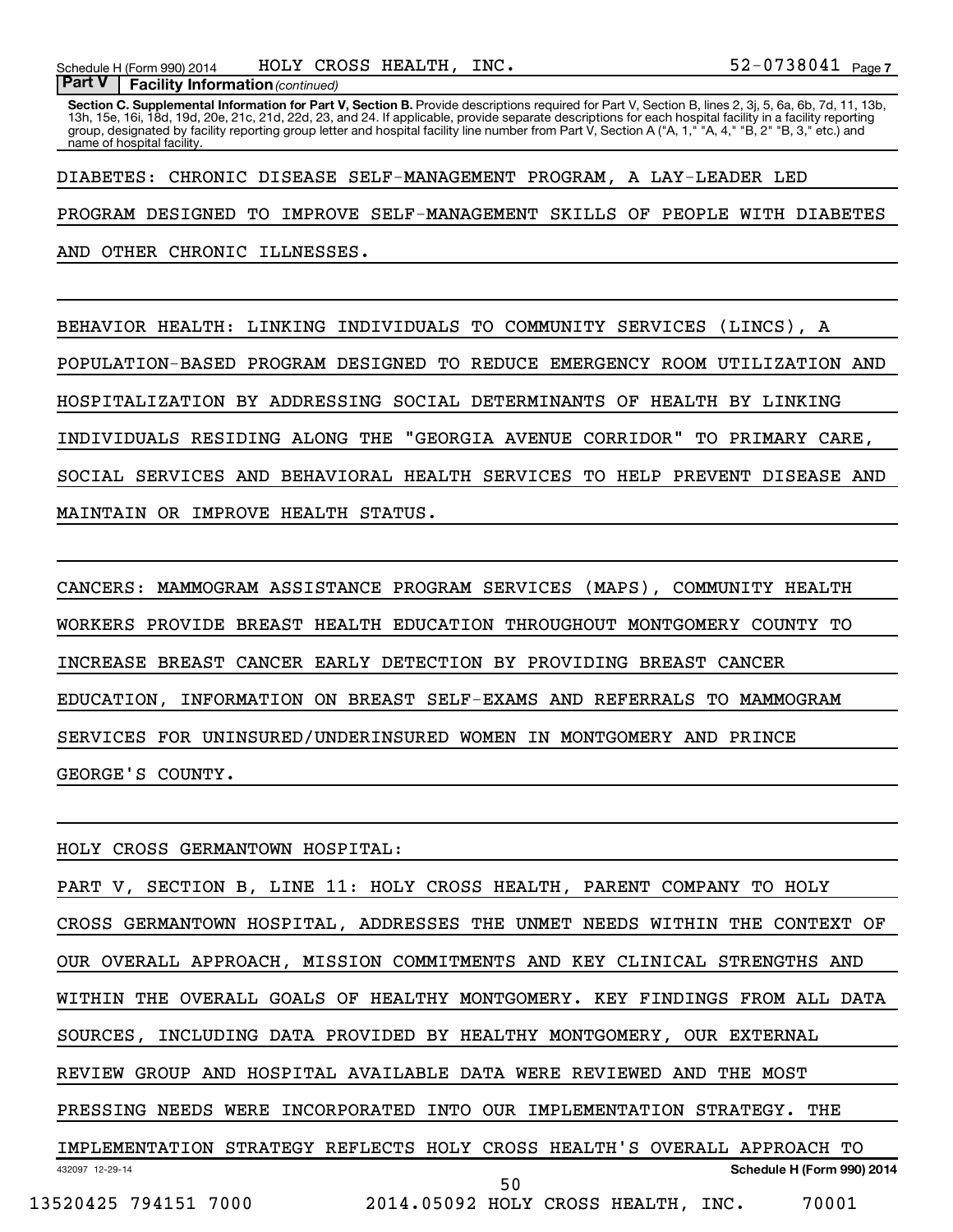COMMUNITY BENEFIT BY TARGETING THE INTERSECTION BETWEEN THE IDENTIFIED NEEDS OF THE COMMUNITY AND THE KEY STRENGTHS AND MISSION COMMITMENTS OF THE ORGANIZATION TO HELP BUILD THE CONTINUUM OF CARE. WE HAVE ESTABLISHED LEADERSHIP ACCOUNTABILITY AND AN ORGANIZATIONAL STRUCTURE FOR ONGOING PLANNING, BUDGETING, IMPLEMENTATION AND EVALUATION OF COMMUNITY BENEFIT ACTIVITIES, WHICH ARE INTEGRATED INTO OUR MULTI-YEAR STRATEGIC AND ANNUAL OPERATING PLANNING PROCESSES.

TO SELECT OUTREACH PRIORITIES, HOLY CROSS HEALTH LINKS COMMUNITY

HEALTHCARE NEEDS TO OUR MISSION AND STRATEGIC PRIORITIES. WE DEVELOPED THE

FOLLOWING SET OF PRINCIPLES TO HELP DETERMINE OUR HIGHEST PRIORITIES AND

GUIDE OUR DECISION-MAKING ABOUT COMMUNITY BENEFIT:

-BE THE MONTGOMERY COUNTY LEADER AND A STATE/NATIONAL MODEL

-TAKE PRUDENT RISKS AND ENSURE SOUND FINANCIAL STEWARDSHIP AND

SUSTAINABILITY

-BE FOCUSED ON THE PRIMARY SERVICE AREA

-PRIORITIZE NEEDS THAT ARE CONSISTENT WITH THE ORGANIZATION'S STRENGTHS:

 1.)WOMEN/CHILDREN (PARTICULARLY INFANT MORTALITY AND OBESITY)

 2.)SENIORS (PARTICULARLY CARDIOVASCULAR DISEASE, DIABETES, AND OBESITY)

 3.)CANCER (PARTICULARLY BREAST CANCER)

-MEET HOLY CROSS HEALTH'S OVERALL COMMITMENT TO IMPROVING ACCESS TO CARE

AND ADDRESSING IDENTIFIED COMMUNITY NEED:

 1.)ACCESS, ESPECIALLY FOR VULNERABLE AND UNDERSERVED POPULATIONS (RACIAL

AND ETHNIC POPULATION SUBGROUPS; UNINSURED RESIDENTS; PRIMARY CARE ACCESS,

ESPECIALLY FOR CHRONIC CONDITIONS INCLUDING DIABETES AND HEART FAILURE)

 2.)OUTREACH TO TARGETED POPULATIONS (ESPECIALLY FOR CANCER PREVENTION IN

432097 12-29-14 **Schedule H (Form 990) 2014** AFRICAN AMERICAN, AFRICAN/CARIBBEAN AMERICAN, LATINO AMERICAN, ASIAN 51

13520425 794151 7000 2014.05092 HOLY CROSS HEALTH, INC. 70001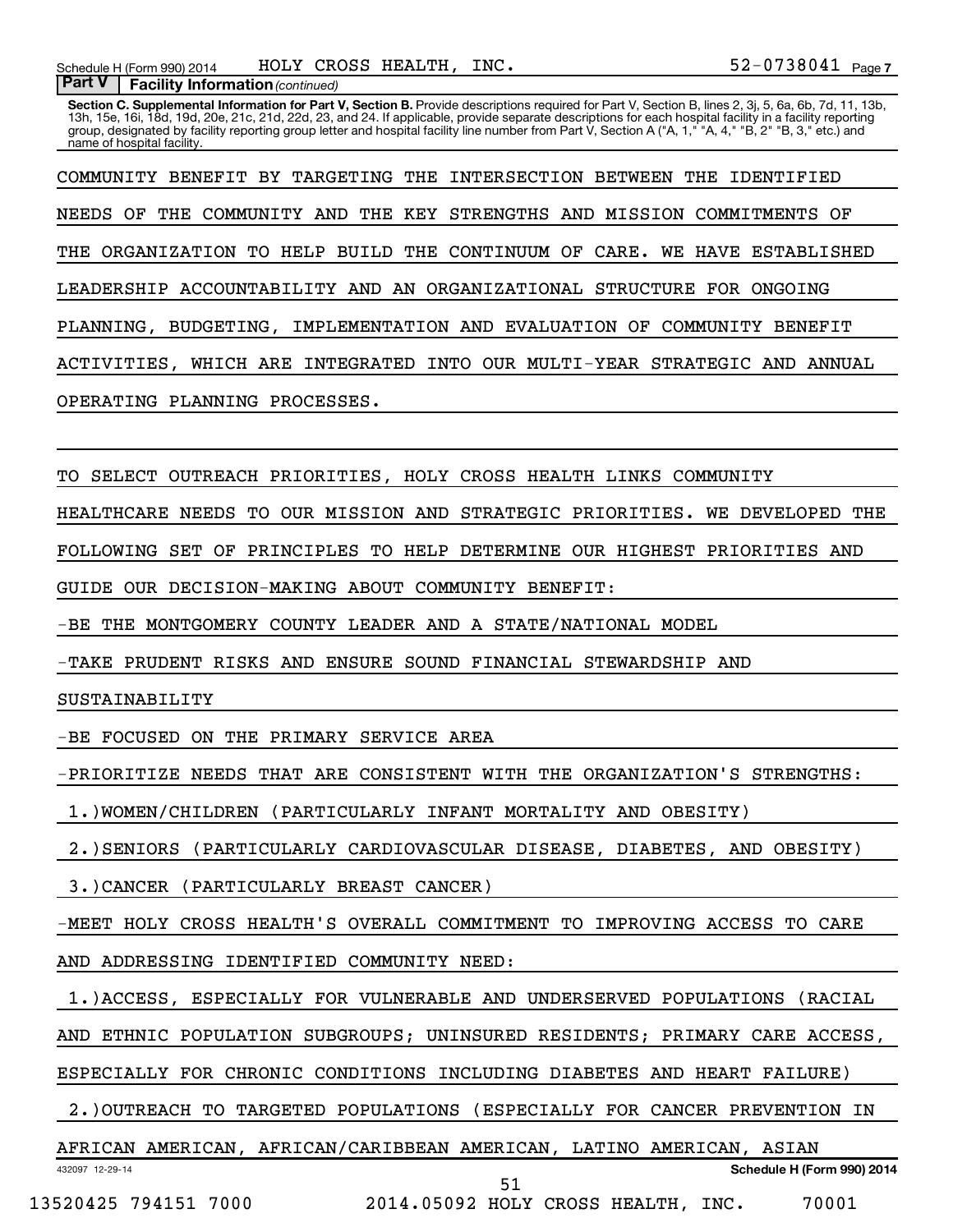AMERICAN, NATIVE AMERICAN POPULATIONS); DEMONSTRATED IMPROVEMENTS IN HEALTH STATUS (REDUCTION IN INFANT MORTALITY; REDUCTION IN PERCENTAGE OF CHILDREN AND ADULTS WITH OBESITY; REDUCTION IN RATE OF BREAST CANCER DEATHS; REDUCTION IN PREVENTABLE HOSPITAL ADMISSIONS FOR CHRONIC DISEASE) 3.)ONGOING LEARNING AND SHARING OF NEW KNOWLEDGE (PUBLIC EDUCATION) -HAVE MEASURABLE OUTCOMES AND BE INTEGRATED WITH PLANNING AND BUDGETING -REFLECT PARTNERSHIP.

WE FULLY INTEGRATE OUR COMMITMENT TO COMMUNITY SERVICE INTO OUR MANAGEMENT AND GOVERNANCE STRUCTURES AS WELL AS OUR STRATEGIC AND OPERATIONAL PLANS AND WE ARE RIGOROUS IN MONITORING AND EVALUATING OUR PROGRESS. WE SEEK AND NURTURE RELATIONSHIPS WITH A BROAD RANGE OF COLLABORATIVE PARTNERS TO BUILD COMMUNITY AND ORGANIZATIONAL CAPACITY. WE STRIVE TO SUSTAIN AN EFFECTIVE COMMUNITY BENEFIT MINISTRY.

OF THE PRIORITY AREAS IDENTIFIED IN THE COMMUNITY HEALTH NEEDS ASSESSMENT, HOLY CROSS GERMANTOWN HOSPITAL IS FOCUSING ON ALL PRIORITIES IDENTIFIED-MATERNAL AND INFANT HEALTH, SENIORS, CARDIOVASCULAR HEALTH, OBESITY, DIABETES, BEHAVIOR HEALTH AND CANCERS. PROGRAM EXAMPLES OF HOW WE ARE ADDRESSING EACH NEED FOLLOW:

432097 12-29-14 **Schedule H (Form 990) 2014** MATERNAL AND INFANT HEALTH: COMMUNITY UNITED FOR AT TERM INFANTS AND EDUCATION (CUTIE), A PRENATAL EDUCATION AND OUTREACH PROGRAM THAT FOCUSES ON DECREASING INFANT MORTALITY IN MINORITY WOMEN/TEENS IN MONTGOMERY COUNTY BY 1) HELPING WOMEN TO BE AND STAY HEALTHY BEFORE BECOMING PREGNANT AND 2) SUPPORTING WOMEN DURING PREGNANCY TO REDUCE THE CHANCE OF PREMATURE BIRTH OR LOW BIRTH WEIGHT BABIES AND 3) SUPPORTING FAMILIES FOR THE FIRST 13520425 794151 7000 2014.05092 HOLY CROSS HEALTH, INC. 70001 52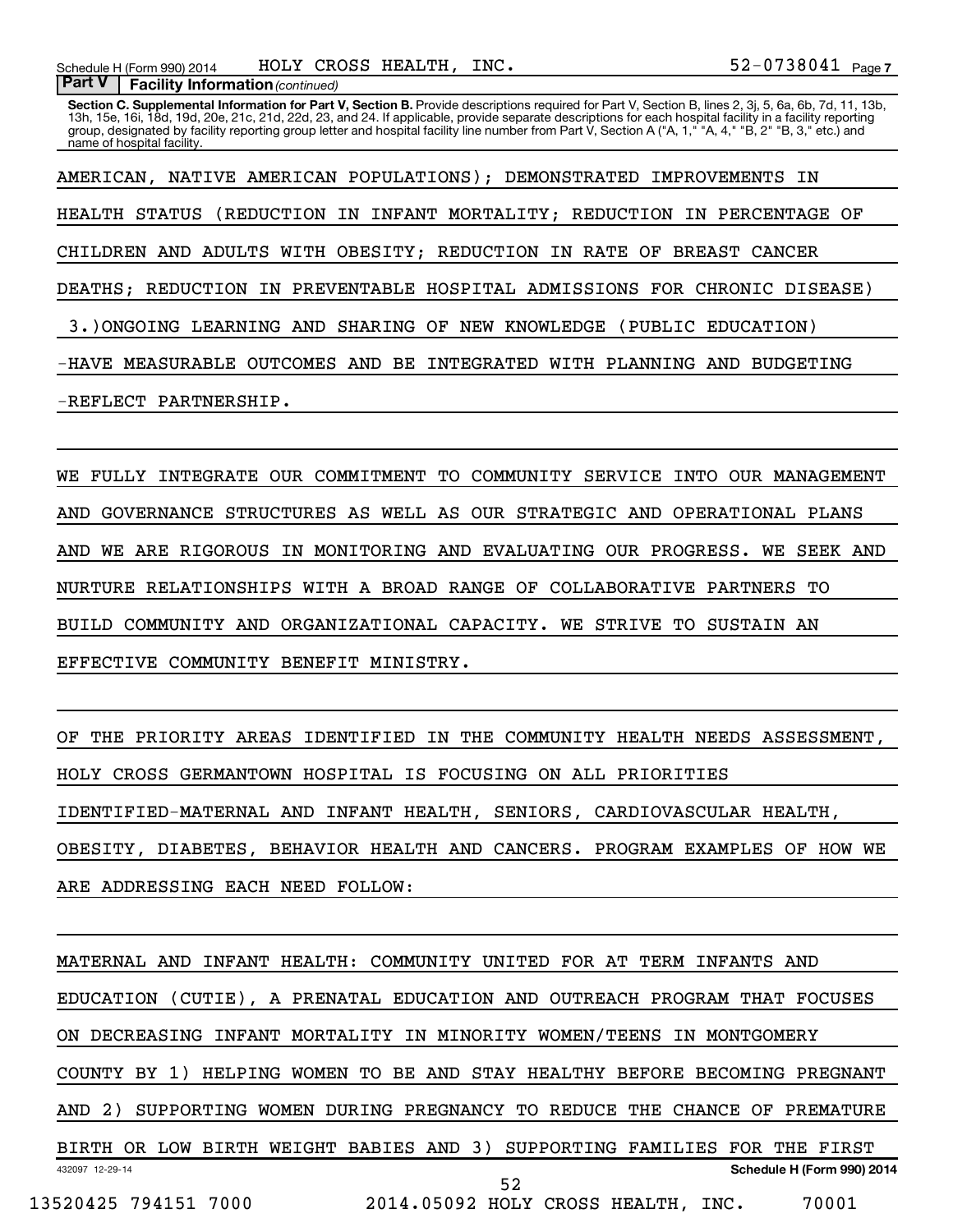Section C. Supplemental Information for Part V, Section B. Provide descriptions required for Part V, Section B, lines 2, 3j, 5, 6a, 6b, 7d, 11, 13b, 13h, 15e, 16i, 18d, 19d, 20e, 21c, 21d, 22d, 23, and 24. If applicable, provide separate descriptions for each hospital facility in a facility reporting group, designated by facility reporting group letter and hospital facility line number from Part V, Section A ("A, 1," "A, 4," "B, 2" "B, 3," etc.) and name of hospital facility.

YEAR OF THE BABY'S LIFE.

SENIORS: FALLS PREVENTION PROGRAMS, A SERIES OF FALLS PREVENTION PROGRAMS THAT TARGET SENIORS AGED 55 AND OVER TO INCREASE AWARENESS ABOUT FALL RISK FACTORS AMONG OLDER ADULTS AND TO IMPROVE THE BALANCE OF SENIORS AT-RISK FOR FALLS.

CARDIOVASCULAR HEALTH: SENIOR FIT, A FREE 45-MINUTE EXERCISE PROGRAM FOR SENIORS AGED 55 AND OVER THAT PROVIDES AGE APPROPRIATE EXERCISE CLASSES TO MINIMIZE SYMPTOMS OF CHRONIC DISEASE AND IMPROVE STRENGTH, FLEXIBILITY AND CARDIOVASCULAR ENDURANCE AND ENCOURAGE SELF-MANAGEMENT.

OBESITY: KIDS FIT, A ONE-HOUR, INTERACTIVE EXERCISE AND NUTRITION PROGRAM THAT TARGETS AT-RISK YOUTH TO IMPROVE FITNESS, TEAM WORK, AND KNOWLEDGE OF HEALTHY LIFESTYLE CHOICES AMONG CHILDREN AGED 6 - 12 RESIDING IN LOW-INCOME HOUSING PROPERTIES.

DIABETES: CHRONIC DISEASE SELF-MANAGEMENT PROGRAM, A LAY-LEADER LED PROGRAM DESIGNED TO IMPROVE SELF-MANAGEMENT SKILLS OF PEOPLE WITH DIABETES AND OTHER CHRONIC ILLNESSES.

432097 12-29-14 **Schedule H (Form 990) 2014** BEHAVIOR HEALTH: LINKING INDIVIDUALS TO COMMUNITY SERVICES (LINCS), A POPULATION-BASED PROGRAM DESIGNED TO REDUCE EMERGENCY ROOM UTILIZATION AND HOSPITALIZATION BY ADDRESSING SOCIAL DETERMINANTS OF HEALTH BY LINKING INDIVIDUALS RESIDING ALONG THE "GEORGIA AVENUE CORRIDOR" TO PRIMARY CARE, SOCIAL SERVICES AND BEHAVIORAL HEALTH SERVICES TO HELP PREVENT DISEASE AND MAINTAIN OR IMPROVE HEALTH STATUS. 53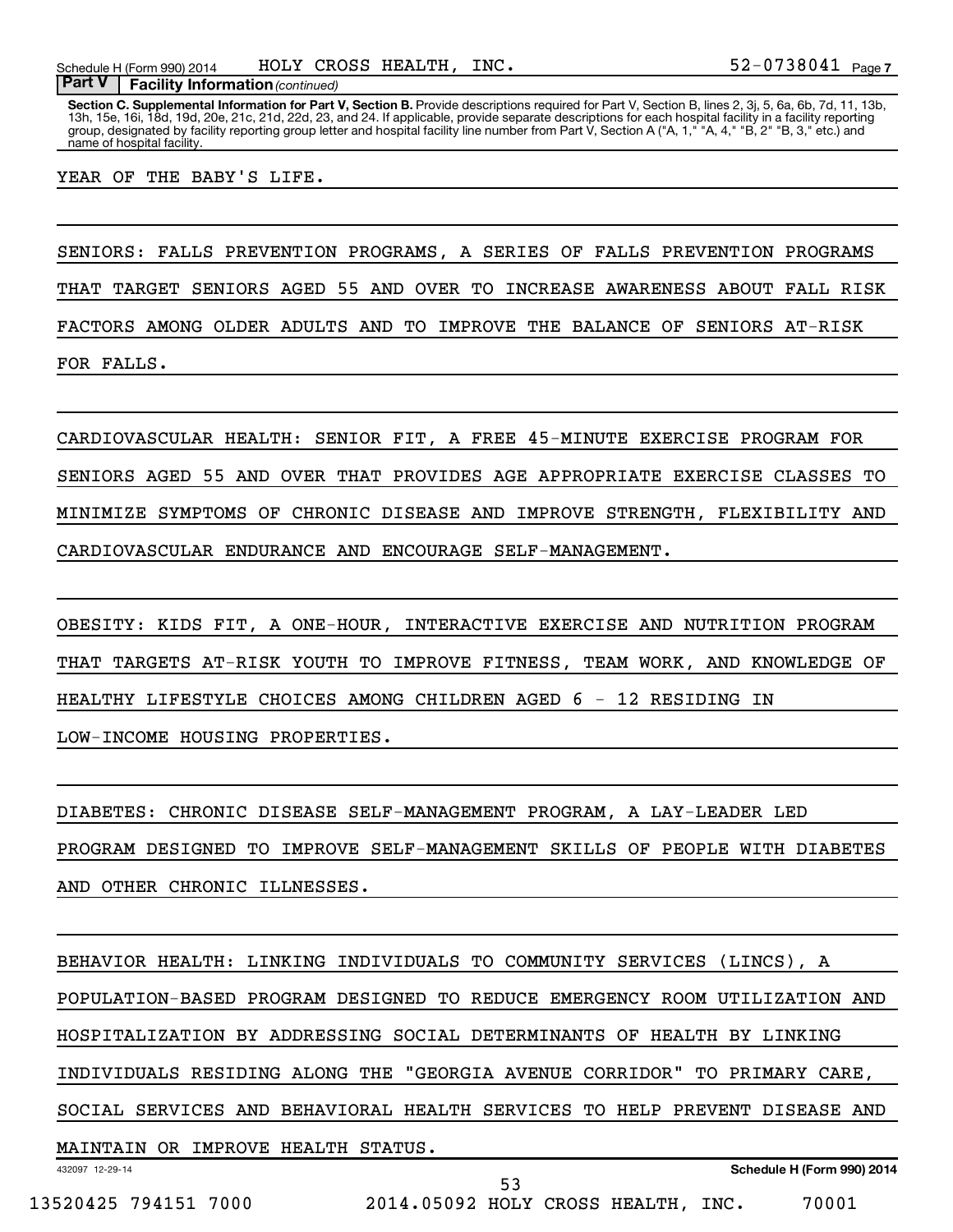Section C. Supplemental Information for Part V, Section B. Provide descriptions required for Part V, Section B, lines 2, 3j, 5, 6a, 6b, 7d, 11, 13b, 13h, 15e, 16i, 18d, 19d, 20e, 21c, 21d, 22d, 23, and 24. If applicable, provide separate descriptions for each hospital facility in a facility reporting group, designated by facility reporting group letter and hospital facility line number from Part V, Section A ("A, 1," "A, 4," "B, 2" "B, 3," etc.) and name of hospital facility.

CANCERS: MAMMOGRAM ASSISTANCE PROGRAM SERVICES (MAPS), COMMUNITY HEALTH WORKERS PROVIDE BREAST HEALTH EDUCATION THROUGHOUT MONTGOMERY COUNTY TO INCREASE BREAST CANCER EARLY DETECTION BY PROVIDING BREAST CANCER EDUCATION, INFORMATION ON BREAST SELF-EXAMS AND REFERRALS TO MAMMOGRAM SERVICES FOR UNINSURED/UNDERINSURED WOMEN IN MONTGOMERY AND PRINCE GEORGE'S COUNTY.

HOLY CROSS HOSPITAL:

PART V, SECTION B, LINE 13H: THE HOSPITAL RECOGNIZES THAT NOT ALL PATIENTS ARE ABLE TO PROVIDE COMPLETE FINANCIAL AND/OR SOCIAL INFORMATION. THEREFORE, APPROVAL FOR FINANCIAL SUPPORT MAY BE DETERMINED BASED ON AVAILABLE INFORMATION. EXAMPLES OF PRESUMPTIVE CASES INCLUDE: DECEASED PATIENTS WITH NO KNOWN ESTATE, THE HOMELESS, UNEMPLOYED PATIENTS, NON-COVERED MEDICALLY NECESSARY SERVICES PROVIDED TO PATIENTS QUALIFYING FOR PUBLIC ASSISTANCE PROGRAMS, PATIENT BANKRUPTCIES, AND MEMBERS OF RELIGIOUS ORGANIZATIONS WHO HAVE TAKEN A VOW OF POVERTY AND HAVE NO RESOURCES INDIVIDUALLY OR THROUGH THE RELIGIOUS ORDER.

432097 12-29-14 **Schedule H (Form 990) 2014** FOR THE PURPOSE OF HELPING FINANCIALLY NEEDY PATIENTS, A THIRD PARTY IS UTILIZED TO CONDUCT A REVIEW OF PATIENT INFORMATION TO ASSESS FINANCIAL NEED. THIS REVIEW UTILIZES A HEALTHCARE INDUSTRY-RECOGNIZED, PREDICTIVE MODEL THAT IS BASED ON PUBLIC RECORD DATABASES. THESE PUBLIC RECORDS ENABLE THE HOSPITAL TO ASSESS WHETHER THE PATIENT IS CHARACTERISTIC OF OTHER PATIENTS WHO HAVE HISTORICALLY QUALIFIED FOR FINANCIAL ASSISTANCE UNDER THE TRADITIONAL APPLICATION PROCESS. IN CASES WHERE THERE IS AN 13520425 794151 7000 2014.05092 HOLY CROSS HEALTH, INC. 70001 54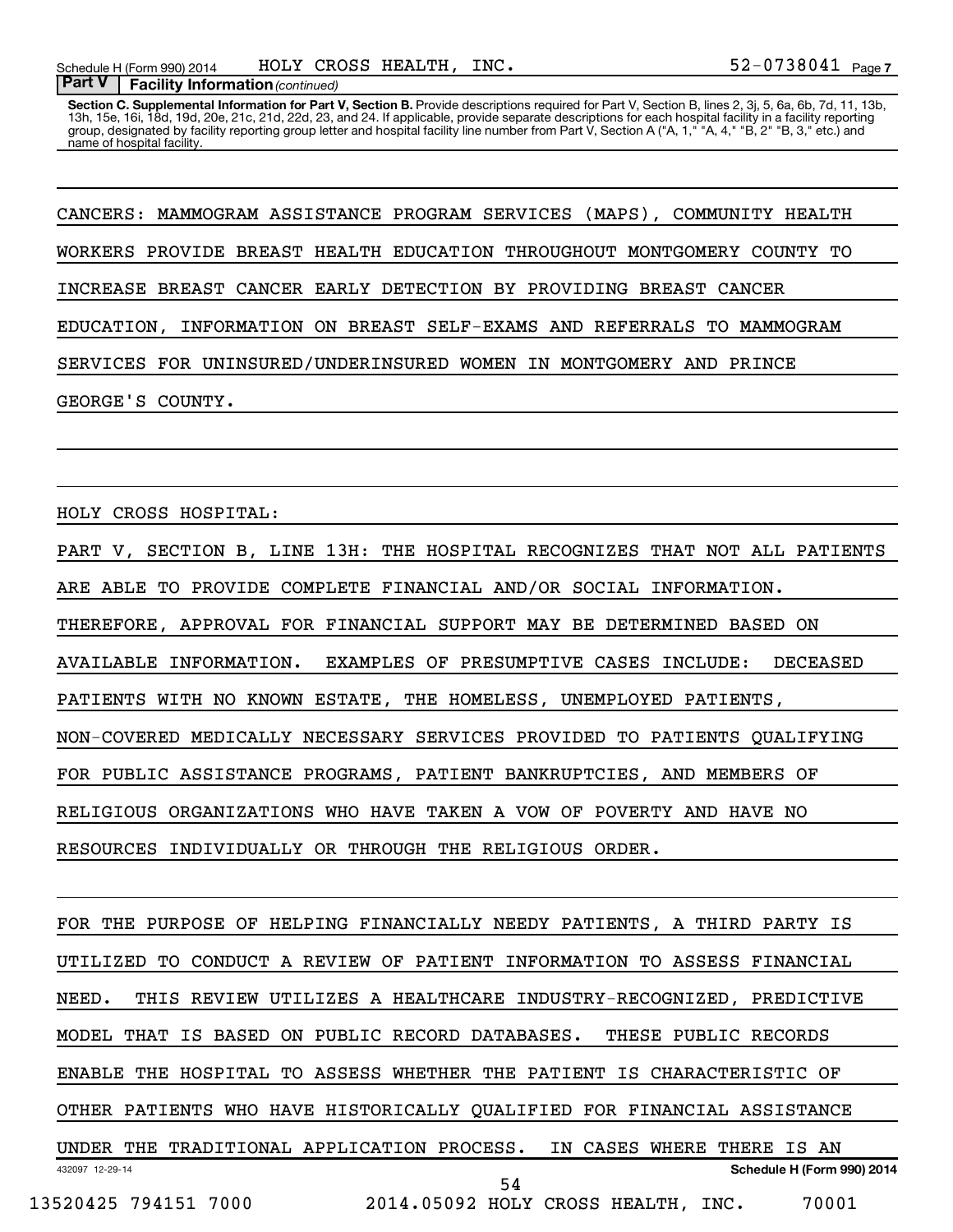ABSENCE OF INFORMATION PROVIDED DIRECTLY BY THE PATIENT, AND AFTER EFFORTS TO CONFIRM COVERAGE AVAILABILITY, THE PREDICTIVE MODEL PROVIDES A

SYSTEMATIC METHOD TO GRANT PRESUMPTIVE ELIGIBILITY TO FINANCIALLY NEEDY

PATIENTS.

HOLY CROSS GERMANTOWN HOSPITAL:

PART V, SECTION B, LINE 13H: THE HOSPITAL RECOGNIZES THAT NOT ALL PATIENTS ARE ABLE TO PROVIDE COMPLETE FINANCIAL AND/OR SOCIAL INFORMATION. THEREFORE, APPROVAL FOR FINANCIAL SUPPORT MAY BE DETERMINED BASED ON AVAILABLE INFORMATION. EXAMPLES OF PRESUMPTIVE CASES INCLUDE: DECEASED PATIENTS WITH NO KNOWN ESTATE, THE HOMELESS, UNEMPLOYED PATIENTS, NON-COVERED MEDICALLY NECESSARY SERVICES PROVIDED TO PATIENTS QUALIFYING FOR PUBLIC ASSISTANCE PROGRAMS, PATIENT BANKRUPTCIES, AND MEMBERS OF RELIGIOUS ORGANIZATIONS WHO HAVE TAKEN A VOW OF POVERTY AND HAVE NO RESOURCES INDIVIDUALLY OR THROUGH THE RELIGIOUS ORDER.

432097 12-29-14 **Schedule H (Form 990) 2014** FOR THE PURPOSE OF HELPING FINANCIALLY NEEDY PATIENTS, A THIRD PARTY IS UTILIZED TO CONDUCT A REVIEW OF PATIENT INFORMATION TO ASSESS FINANCIAL NEED. THIS REVIEW UTILIZES A HEALTHCARE INDUSTRY-RECOGNIZED, PREDICTIVE MODEL THAT IS BASED ON PUBLIC RECORD DATABASES. THESE PUBLIC RECORDS ENABLE THE HOSPITAL TO ASSESS WHETHER THE PATIENT IS CHARACTERISTIC OF OTHER PATIENTS WHO HAVE HISTORICALLY QUALIFIED FOR FINANCIAL ASSISTANCE UNDER THE TRADITIONAL APPLICATION PROCESS. IN CASES WHERE THERE IS AN ABSENCE OF INFORMATION PROVIDED DIRECTLY BY THE PATIENT, AND AFTER EFFORTS TO CONFIRM COVERAGE AVAILABILITY, THE PREDICTIVE MODEL PROVIDES A SYSTEMATIC METHOD TO GRANT PRESUMPTIVE ELIGIBILITY TO FINANCIALLY NEEDY PATIENTS.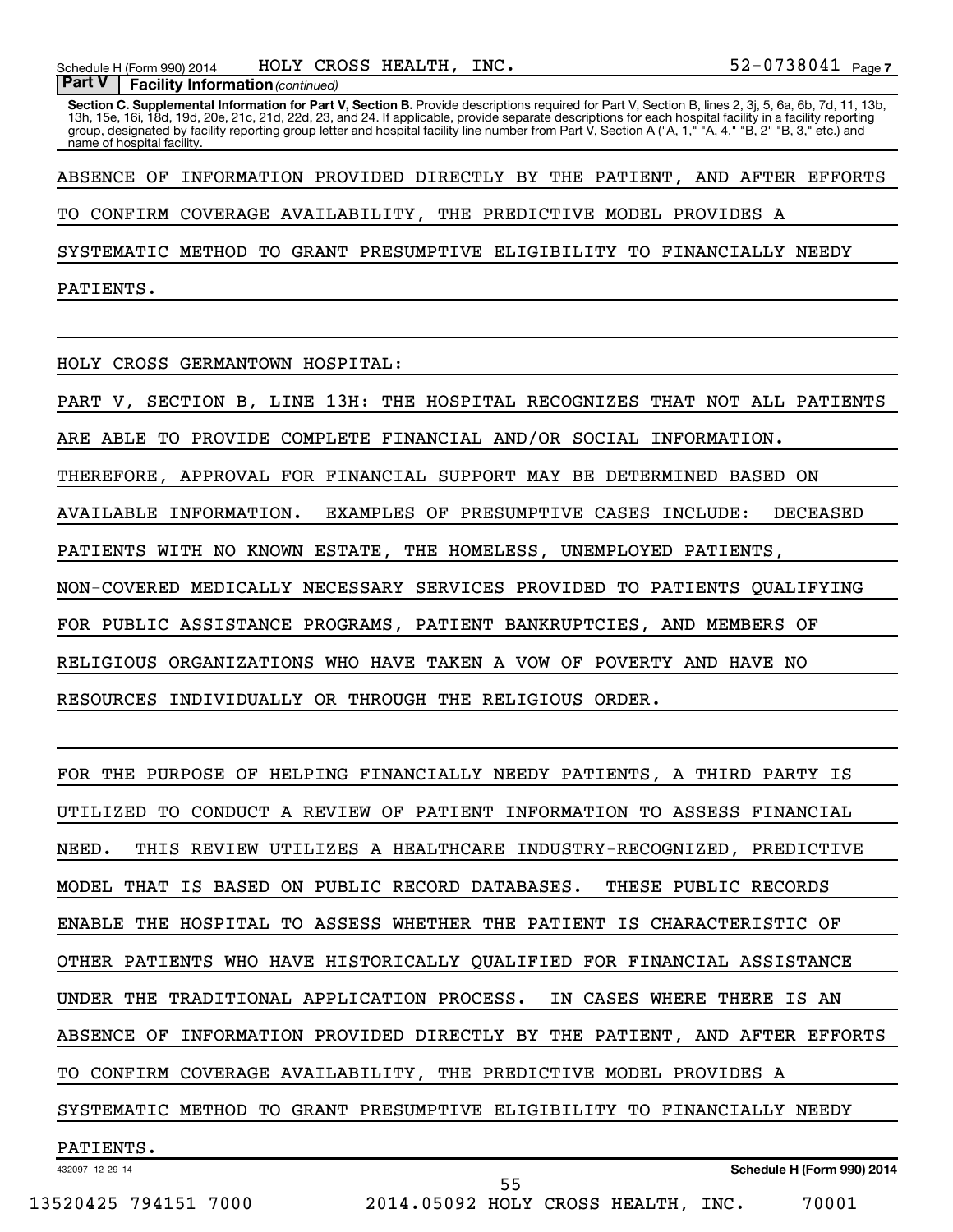Section C. Supplemental Information for Part V, Section B. Provide descriptions required for Part V, Section B, lines 2, 3j, 5, 6a, 6b, 7d, 11, 13b, 13h, 15e, 16i, 18d, 19d, 20e, 21c, 21d, 22d, 23, and 24. If applicable, provide separate descriptions for each hospital facility in a facility reporting group, designated by facility reporting group letter and hospital facility line number from Part V, Section A ("A, 1," "A, 4," "B, 2" "B, 3," etc.) and name of hospital facility.

HOLY CROSS HOSPITAL

PART V, LINE 16A, FAP WEBSITE:

HTTP://WWW.HOLYCROSSHEALTH.ORG/FINANCIAL-INFORMATION-AND-ASSISTANCE

HOLY CROSS GERMANTOWN HOSPITAL

PART V, LINE 16A, FAP WEBSITE:

HTTP://WWW.HOLYCROSSHEALTH.ORG/FINANCIAL-INFORMATION-AND-ASSISTANCE

HOLY CROSS HOSPITAL

PART V, LINE 16B, FAP APPLICATION WEBSITE:

HTTP://WWW.HOLYCROSSHEALTH.ORG/FINANCIAL-INFORMATION-AND-ASSISTANCE

HOLY CROSS GERMANTOWN HOSPITAL

PART V, LINE 16B, FAP APPLICATION WEBSITE:

HTTP://WWW.HOLYCROSSHEALTH.ORG/FINANCIAL-INFORMATION-AND-ASSISTANCE

HOLY CROSS HOSPITAL

PART V, LINE 16C, FAP PLAIN LANGUAGE SUMMARY WEBSITE:

HTTP://WWW.HOLYCROSSHEALTH.ORG/FINANCIAL-INFORMATION-AND-ASSISTANCE

HOLY CROSS GERMANTOWN HOSPITAL

PART V, LINE 16C, FAP PLAIN LANGUAGE SUMMARY WEBSITE:

HTTP://WWW.HOLYCROSSHEALTH.ORG/FINANCIAL-INFORMATION-AND-ASSISTANCE

432097 12-29-14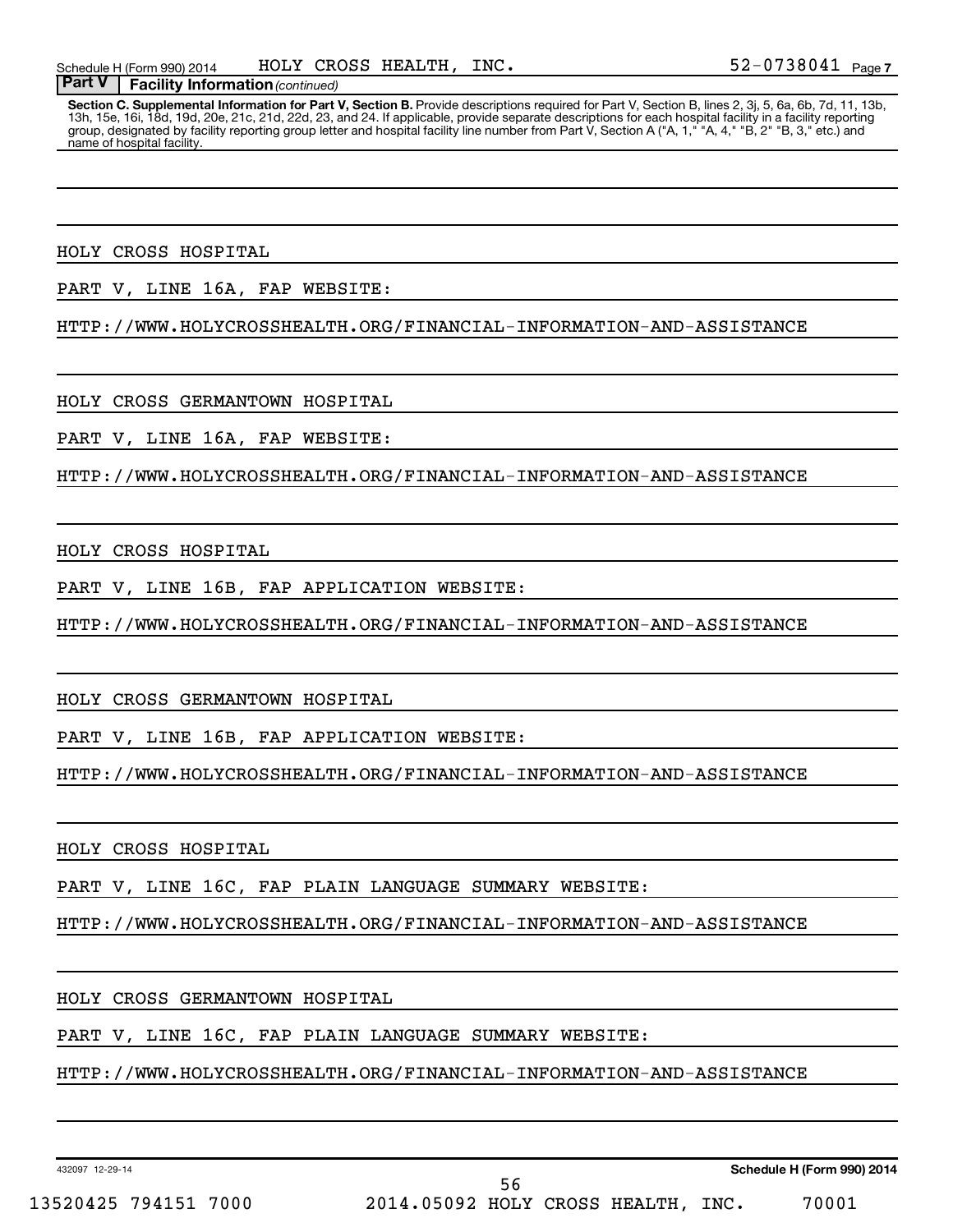HOLY CROSS HOSPITAL:

**Part V** | Facility Information (continued)

PART V, SECTION B, LINE 22D: PATIENTS WITH INCOME AT OR BELOW 200% OF THE FEDERAL POVERTY GUIDELINES (FPG) ARE ELIGIBLE FOR 100% CHARITY CARE WRITE OFF OF THE CHARGES FOR MEDICALLY NECESSARY SERVICES. PATIENTS WITH INCOME BETWEEN 201% AND 400% OF THE FPG RECEIVE A PERCENTAGE DISCOUNT OFF TOTAL CHARGES FOR MEDICALLY NECESSARY SERVICES BASED UPON A SLIDING SCALE.

HOLY CROSS GERMANTOWN HOSPITAL:

PART V, SECTION B, LINE 22D: PATIENTS WITH INCOME AT OR BELOW 200% OF THE FEDERAL POVERTY GUIDELINES (FPG) ARE ELIGIBLE FOR 100% CHARITY CARE WRITE OFF OF THE CHARGES FOR MEDICALLY NECESSARY SERVICES. PATIENTS WITH INCOME BETWEEN 201% AND 400% OF THE FPG RECEIVE A PERCENTAGE DISCOUNT OFF TOTAL CHARGES FOR MEDICALLY NECESSARY SERVICES BASED UPON A SLIDING SCALE.

HOLY CROSS HOSPITAL - PART V, SECTION B, LINE 7A:

HTTP://WWW.HOLYCROSSHEALTH.ORG/COMMUNITY-HEALTH-NEEDS-ASSESSMENT

HOLY CROSS GERMANTOWN HOSPITAL - PART V, SECTION B, LINE 7A:

HTTP://WWW.HOLYCROSSHEALTH.ORG/COMMUNITY-HEALTH-NEEDS-ASSESSMENT

HOLY CROSS GERMANTOWN HOSPITAL - PART V, SECTION B, LINE 10A:

HTTP://WWW.HOLYCROSSHEALTH.ORG/COMMUNITY-BENEFIT-IMPLEMENTATION-PLAN

HOLY CROSS HOSPITAL - PART V, SECTION B, LINE 10A:

HTTP://WWW.HOLYCROSSHEALTH.ORG/COMMUNITY-BENEFIT-IMPLEMENTATION-PLAN

432097 12-29-14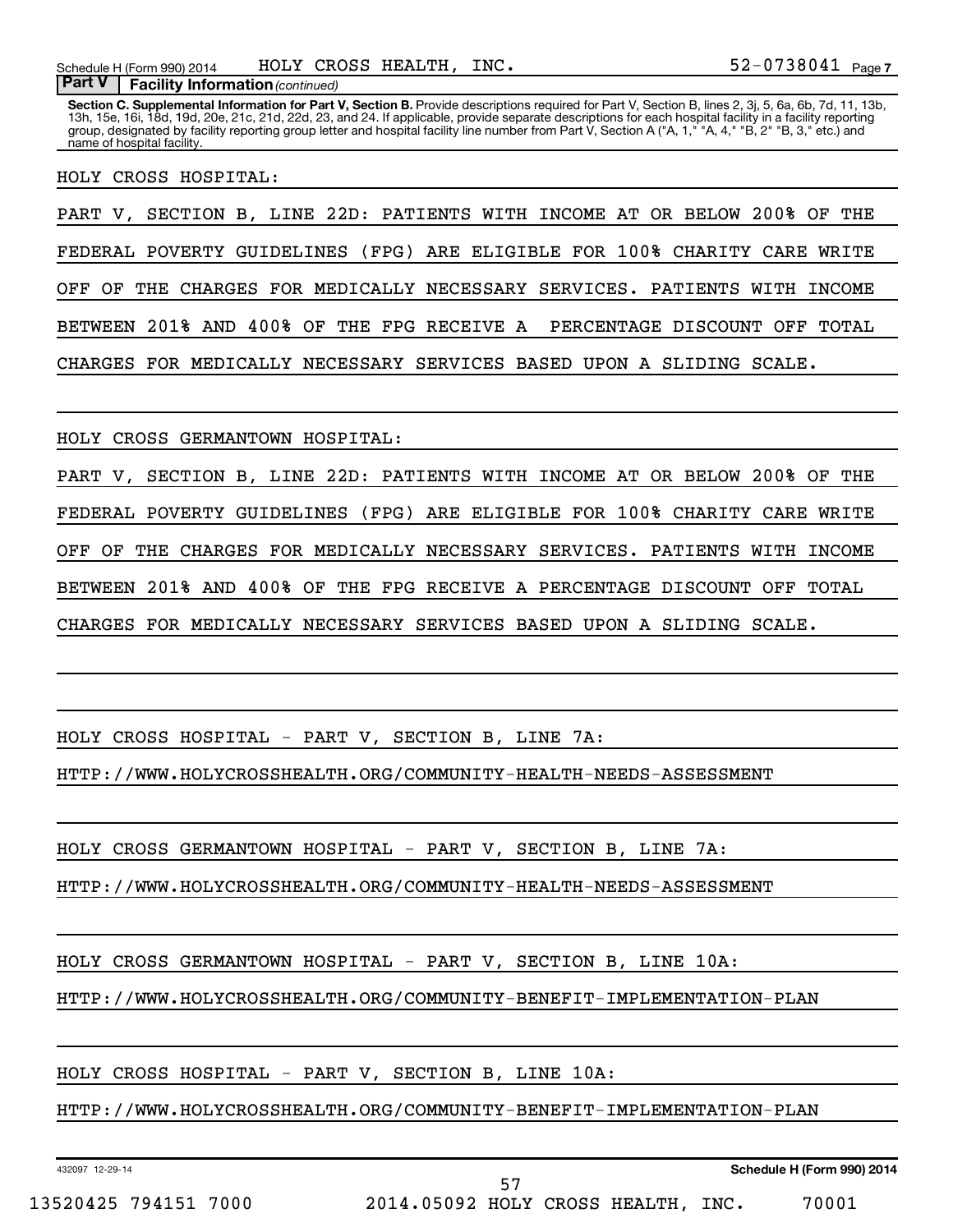**Section D. Other Health Care Facilities That Are Not Licensed, Registered, or Similarly Recognized as a Hospital Facility**

(list in order of size, from largest to smallest)

How many non-hospital health care facilities did the organization operate during the tax year?

| Name and address                                        | Type of Facility (describe) |
|---------------------------------------------------------|-----------------------------|
| T<br>HOLY CROSS RADIATION TRTMNT CENTER                 |                             |
| 2121 MEDICAL PARK DR., SUITE 4                          |                             |
| SILVER SPRING, MD 20902                                 | CANCER TREATMENT            |
| 2 HOLY CROSS DIALYSIS CTR AT WOODMORE                   |                             |
| 11721 WOODMORE ROAD                                     |                             |
| MITCHELLVILLE, MD 20721                                 | DIALYSIS TREATMENT          |
| 3 HOLY CROSS HEALTH CTR - GAITHERSBURG                  |                             |
| 702 RUSSELL AVENUE, SUITE 100                           |                             |
| GAITHERSBURG, MD 20877                                  | HEALTH CLINIC               |
| 4 HOLY CROSS HEALTH CTR - ASPEN HILL                    |                             |
| 13975 CONNECTICUT AVE., 2ND FLOOR                       |                             |
| ASPEN HILL, MD 20906                                    | HEALTH CLINIC               |
| 5 HOLY CROSS HEALTH CTR - SILVER SPRING                 |                             |
| 7987 GEORGIA AVENUE                                     |                             |
| SILVER SPRING, MD 20910                                 | HEALTH CLINIC               |
| 6 HOLY CROSS MEDICAL ADULT DAY CENTER                   |                             |
| 9805 DAMERON DRIVE                                      |                             |
| SILVER SPRING, MD 20902                                 | ADULT DAY CARE              |
| 7 MARYLAND CARE, INC                                    |                             |
| 509 PROGRESS DRIVE                                      |                             |
| LINTHICUM HEIGHTS, MD 21090                             | MANAGED CARE                |
| $\overline{8}$<br>CHESAPEAKE POTOMAC REGIONAL CANCER CT |                             |
| 30077 BUSINESS CENTER DRIVE                             |                             |
| CHARLOTTE HALL, MD 20622                                | CANCER TREATMENT            |
| 9 CHESAPEAKE POTOMAC REGIONAL CANCER CT                 |                             |
| 11340 PEMBROOKE SQUARE, SUITE 201                       |                             |
| WALDORF, MD 20603                                       | CANCER TREATMENT            |
| 10 HOLY CROSS SENIOR SOURCE                             |                             |
| 8580 SECOND AVENUE                                      |                             |
| SILVER SPRING, MD 20910                                 | HEALTH SCREENING            |

**Schedule H (Form 990) 2014**

432098 12-29-14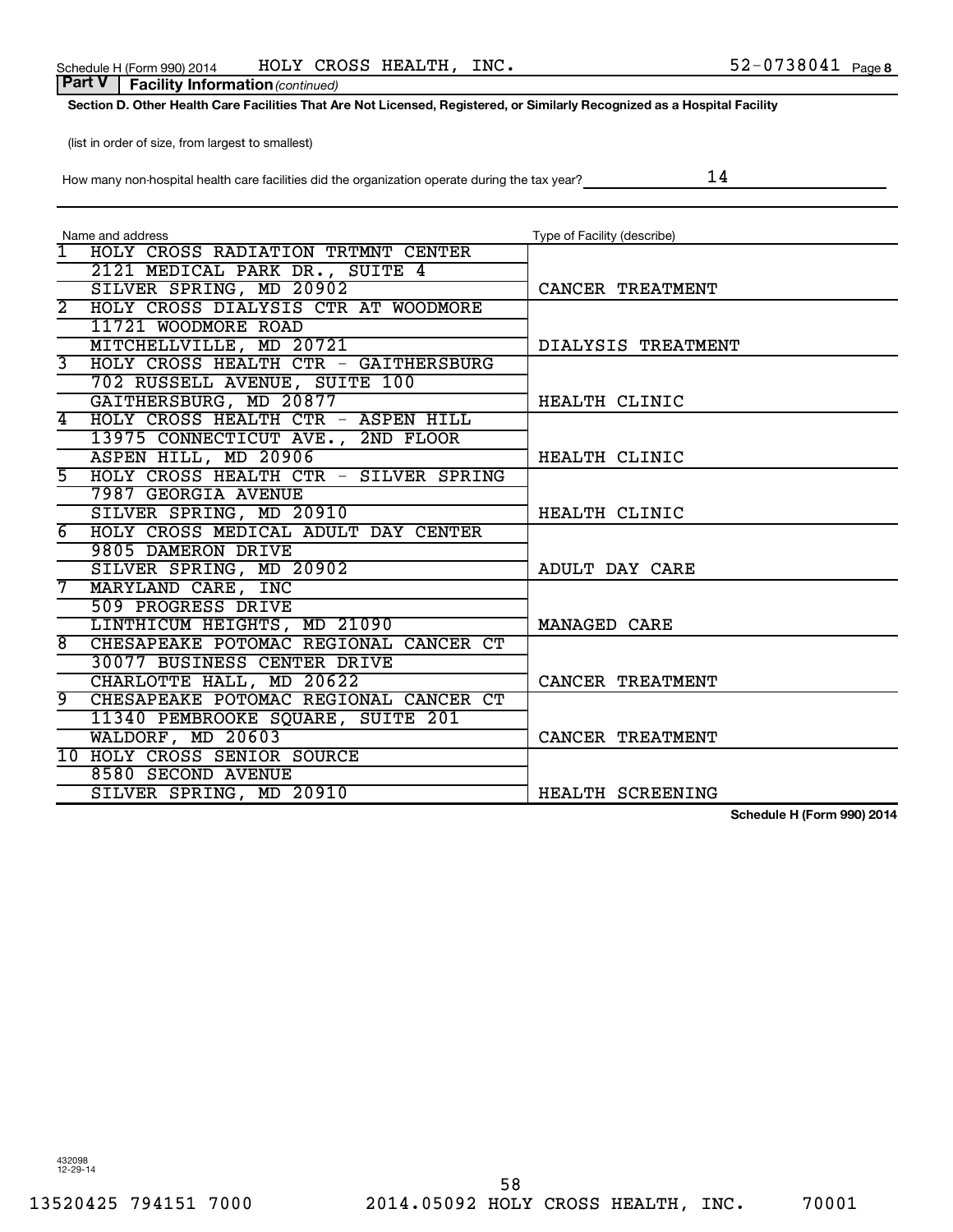**Section D. Other Health Care Facilities That Are Not Licensed, Registered, or Similarly Recognized as a Hospital Facility**

(list in order of size, from largest to smallest)

**Part V** | Facility Information (continued)

How many non-hospital health care facilities did the organization operate during the tax year?

| Name and address                        | Type of Facility (describe) |
|-----------------------------------------|-----------------------------|
| 11 DOCTORS REGIONAL CANCER CENTER       |                             |
| 8116 GOOD LUCK ROAD, SUITE 005          |                             |
| LANHAM, MD 20706                        | CANCER TREATMENT            |
| 12 DOCTORS REGIONAL CANCER CENTER       |                             |
| 4901 TELSA DRIVE, SUITE A               |                             |
| <b>BOWIE, MD 20715</b>                  | CANCER TREATMENT            |
| 13 HOLY CROSS HEALTH PARTNERS AT ASBURY |                             |
| 201 RUSSELL AVE                         |                             |
| GAITHERSBURG, MD 20877                  | HEALTH CLINIC               |
| 14 HOLY CROSS HEALTH CTR - GERMANTOWN   |                             |
| 12800 MIDDLEBROOK RD, SUITE 206         |                             |
| GERMANTOWN, MD 20874                    | HEALTH CLINIC               |
|                                         |                             |
|                                         |                             |
|                                         |                             |
|                                         |                             |
|                                         |                             |
|                                         |                             |
|                                         |                             |
|                                         |                             |
|                                         |                             |
|                                         |                             |
|                                         |                             |
|                                         |                             |
|                                         |                             |
|                                         |                             |
|                                         |                             |
|                                         |                             |
|                                         |                             |
|                                         |                             |

**Schedule H (Form 990) 2014**

432098 12-29-14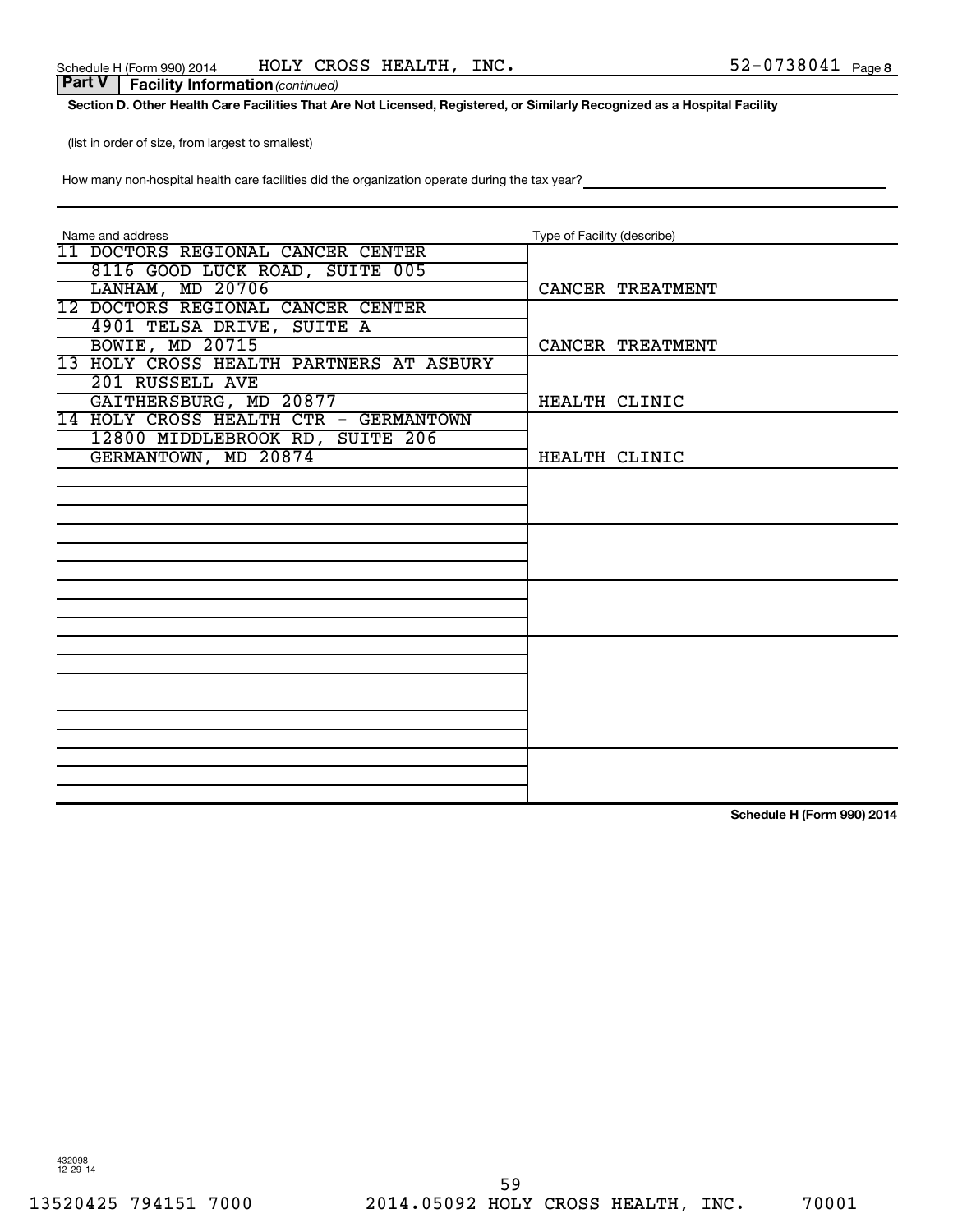Provide the following information.

- **1 Required descriptions.** Provide the descriptions required for Part I, lines 3c, 6a, and 7; Part II and Part III, lines 2, 3, 4, 8 and 9b.
- **2** Needs assessment. Describe how the organization assesses the health care needs of the communities it serves, in addition to any CHNAs reported in Part V, Section B.
- **3 Patient education of eligibility for assistance.** Describe how the organization informs and educates patients and persons who may be billed for patient care about their eligibility for assistance under federal, state, or local government programs or under the organization's financial assistance policy.
- **4 Community information.** Describe the community the organization serves, taking into account the geographic area and demographic constituents it serves.
- 5 Promotion of community health. Provide any other information important to describing how the organization's hospital facilities or other health care facilities further its exempt purpose by promoting the health of the community (e.g., open medical staff, community board, use of surplus funds, etc.).
- **6 Affiliated health care system.** If the organization is part of an affiliated health care system, describe the respective roles of the organization and its affiliates in promoting the health of the communities served.
- **7** State filing of community benefit report. If applicable, identify all states with which the organization, or a related organization, files a community benefit report.

PART I, LINE 3C:

IN ADDITION TO LOOKING AT A MULTIPLE OF THE FEDERAL POVERTY GUIDELINES,

OTHER FACTORS ARE CONSIDERED SUCH AS THE PATIENT'S FINANCIAL STATUS AND/OR

ABILITY TO PAY AS DETERMINED THROUGH THE ASSESSMENT PROCESS.

PART I, LINE 6A:

| HOLY CROSS HEALTH, INC. PREPARES AN ANNUAL COMMUNITY BENEFIT REPORT FOR    |  |  |  |  |
|----------------------------------------------------------------------------|--|--|--|--|
| HOLY CROSS HOSPITAL AND HOLY CROSS GERMANTOWN HOSPITAL, WHICH IT SUBMITS   |  |  |  |  |
| TO THE STATE OF MARYLAND. DUE TO MARYLAND'S UNIOUE ALL PAYER SYSTEM THE    |  |  |  |  |
| VALUES REPORTED ON PART I, LINE 7B ARE DIFFERENT FROM THOSE REPORTED TO    |  |  |  |  |
| THE STATE OF MARYLAND. SEE PART I, LINE 7B BELOW. IN ADDITION, HOLY CROSS  |  |  |  |  |
| HEALTH REPORTS ITS COMMUNITY BENEFIT INFORMATION AS PART OF THE            |  |  |  |  |
| CONSOLIDATED COMMUNITY BENEFIT INFORMATION REPORTED BY TRINITY HEALTH (EIN |  |  |  |  |
| 35-1443425) IN ITS AUDITED FINANCIAL STATEMENTS, AVAILABLE AT              |  |  |  |  |
| WWW.TRINITY-HEALTH.ORG.                                                    |  |  |  |  |

432099 12-29-14 **Schedule H (Form 990) 2014** IN ADDITION, HOLY CROSS HEALTH INCLUDES A COPY OF ITS MOST RECENTLY FILED SCHEDULE H ON BOTH ITS OWN WEBSITE AND TRINITY HEALTH'S WEBSITE. 13520425 794151 7000 2014.05092 HOLY CROSS HEALTH, INC. 70001 60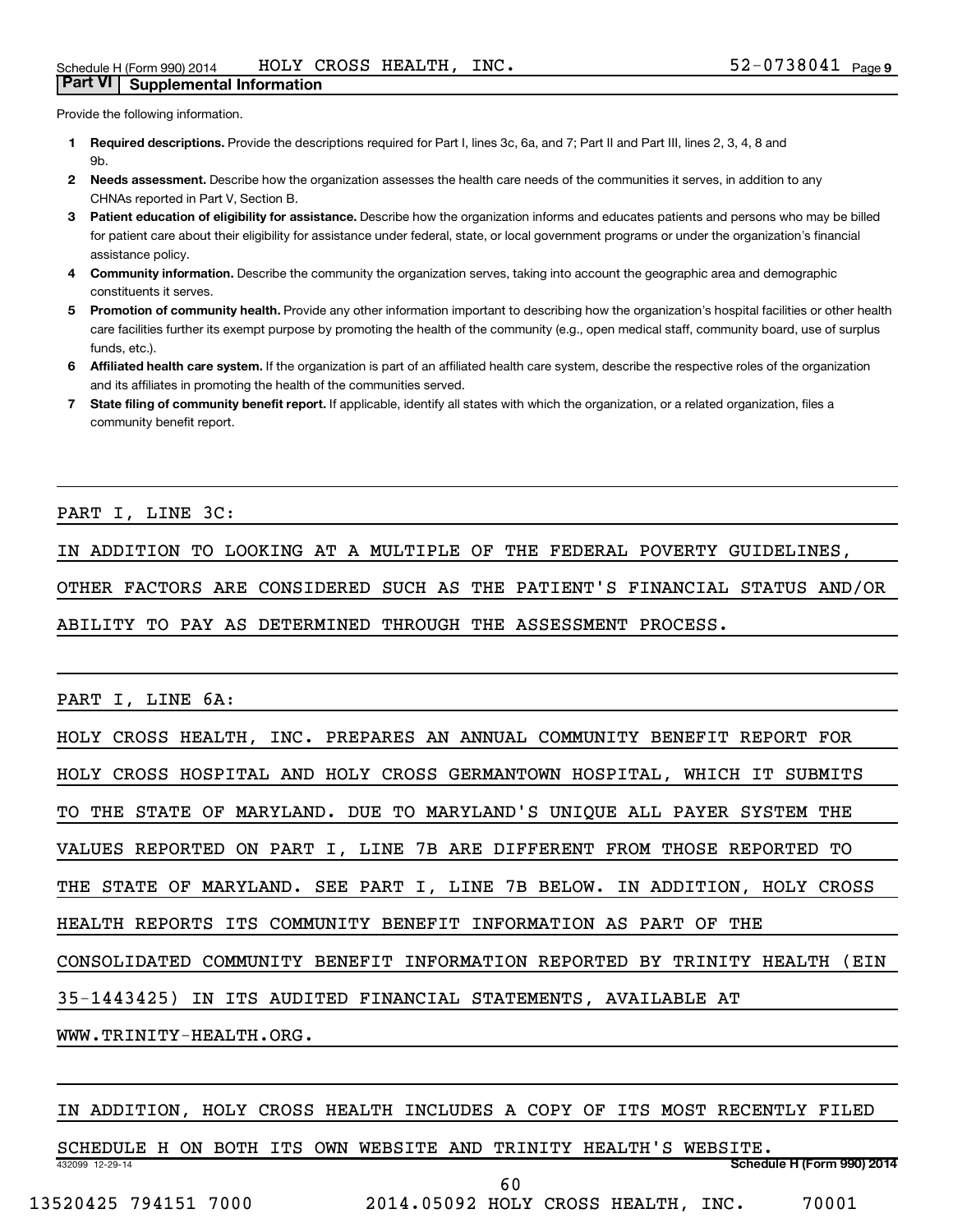PART I, LINE 7:

THE BEST AVAILABLE DATA WAS USED TO CALCULATE THE COST AMOUNTS REPORTED IN ITEM 7. FOR CERTAIN CATEGORIES, PRIMARILY TOTAL CHARITY CARE AND MEANS-TESTED GOVERNMENT PROGRAMS, SPECIFIC COST-TO-CHARGE RATIOS WERE CALCULATED AND APPLIED TO THOSE CATEGORIES. THE COST-TO-CHARGE RATIO WAS DERIVED FROM WORKSHEET 2, RATIO OF PATIENT CARE COST-TO-CHARGES. IN OTHER CATEGORIES, THE BEST AVAILABLE DATA WAS DERIVED FROM THE HOSPITAL'S COST ACCOUNTING SYSTEM.

PART I, LINE 7A: MARYLAND'S REGULATORY SYSTEM CREATES A UNIQUE PROCESS FOR HOSPITAL PAYMENT THAT DIFFERS FROM THE REST OF THE NATION. THE HEALTH SERVICES COST REVIEW COMMISSION, (HSCRC) DETERMINES PAYMENT THROUGH A RATE SETTING PROCESS AND ALL PAYERS, INCLUDING GOVERNMENTAL PAYERS, PAY THE SAME AMOUNT FOR THE SAME SERVICES DELIVERED AT THE SAME HOSPITAL. MARYLAND'S UNIQUE ALL PAYER SYSTEM INCLUDES A METHOD FOR REFERENCING UNCOMPENSATED CARE IN EACH PAYERS' RATES, WHICH DOES NOT ENABLE MARYLAND HOSPITALS TO BREAK OUT ANY OFFSETTING REVENUE RELATED TO UNCOMPENSATED CARE.

432271 05-01-14 **Schedule H (Form 990)** PART I, LINE 7B: THE VALUES REPORTED ARE DIFFERENT FROM THOSE REPORTED TO THE STATE OF MARYLAND. MARYLAND'S REGULATORY SYSTEM CREATES A UNIQUE PROCESS FOR HOSPITAL PAYMENT THAT DIFFERS FROM THE REST OF THE NATION. THE HEALTH SERVICES COST REVIEW COMMISSION, (HSCRC) DETERMINES PAYMENT THROUGH A RATE SETTING PROCESS AND ALL PAYERS, INCLUDING GOVERNMENTAL PAYERS, PAY THE SAME AMOUNT FOR THE SAME SERVICES DELIVERED AT THE SAME HOSPITAL. MARYLAND'S UNIQUE ALL PAYER SYSTEM INCLUDES A METHOD FOR REFERENCING UNCOMPENSATED CARE IN EACH PAYERS' RATES, WHICH DOES NOT 61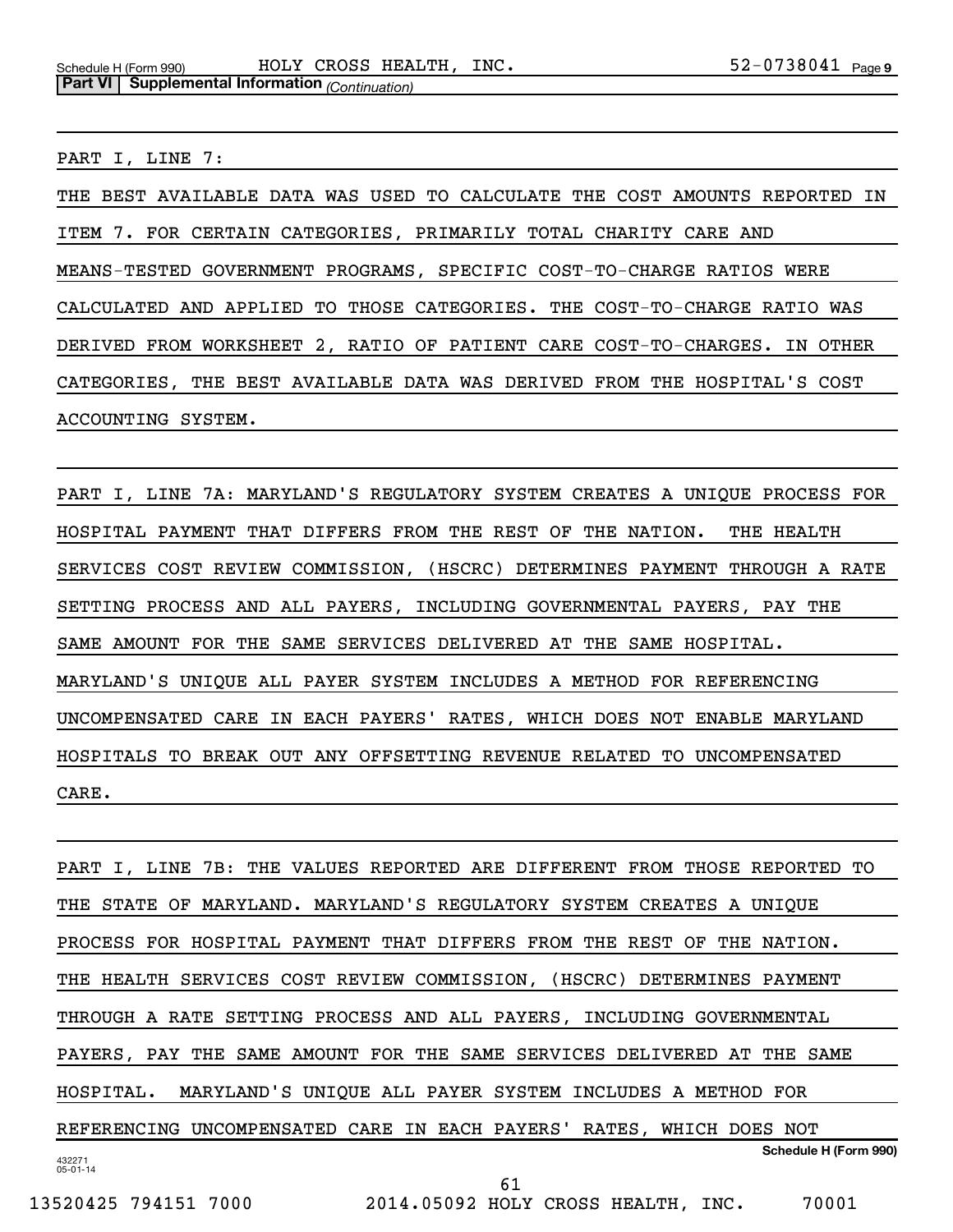52-0738041 Page 9 Schedule H (Form 990)  $\rm HOLY\;\;CROSS\;\; HEALTH$ ,  $\rm INC$ .  $\rm 52-0738041\;\;Page$ **Part VI Supplemental Information** *(Continuation)* ENABLE MARYLAND HOSPITALS TO BREAK OUT ANY DIRECT OFFSETTING REVENUE RELATED TO UNCOMPENSATED CARE. COMMUNITY BENEFIT EXPENSES ARE EQUAL TO MEDICAID REVENUES IN MARYLAND, AS SUCH, THE NET EFFECT IS ZERO. THE EXCEPTION TO THIS IS THE IMPACT ON THE HOSPITAL OF ITS SHARE OF THE MEDICAID ASSESSMENT. IN RECENT YEARS, THE STATE OF MARYLAND HAS CLOSED FISCAL GAPS IN THE STATE MEDICAID BUDGET BY ASSESSING HOSPITALS THROUGH THE RATE SETTING SYSTEM.

PART I, LN 7 COL(F):

THE FOLLOWING NUMBER, \$15,694,211, REPRESENTS THE AMOUNT OF BAD DEBT EXPENSE INCLUDED IN TOTAL FUNCTIONAL EXPENSES IN FORM 990, PART IX, LINE 25. PER IRS INSTRUCTIONS, THIS AMOUNT WAS EXCLUDED FROM THE DENOMINATOR WHEN CALCULATING THE PERCENT OF TOTAL EXPENSE FOR SCHEDULE H, PART I, LINE 7, COLUMN (F).

MARYLAND'S REGULATORY SYSTEM CREATES A UNIQUE PROCESS FOR HOSPITAL PAYMENT THAT DIFFERS FROM THE REST OF THE NATION. THE HEALTH SERVICES COST REVIEW COMMISSION, (HSCRC) DETERMINES PAYMENT THROUGH A RATE SETTING PROCESS AND ALL PAYERS, INCLUDING GOVERNMENTAL PAYERS, PAY THE SAME AMOUNT FOR THE SAME SERVICES DELIVERED AT THE SAME HOSPITAL. MARYLAND'S UNIQUE ALL PAYER SYSTEM INCLUDES A METHOD FOR REFERENCING UNCOMPENSATED CARE IN EACH PAYERS' RATES, WHICH DOES NOT ENABLE MARYLAND HOSPITALS TO BREAK OUT ANY DIRECT OFFSETTING REVENUE RELATED TO UNCOMPENSATED CARE.

432271 05-01-14 **Schedule H (Form 990)** PART II, COMMUNITY BUILDING ACTIVITIES: AS COMMUNITIES THROUGHOUT MONTGOMERY COUNTY GROW MORE DIVERSE, CERTAIN POPULATIONS CONTINUE TO EXPERIENCE POORER HEALTH AND DISPROPORTIONATE RATES OF ILLNESS AND DEATH. HOLY CROSS HEALTH HAS PIONEERED INNOVATIVE 13520425 794151 7000 2014.05092 HOLY CROSS HEALTH, INC. 70001 62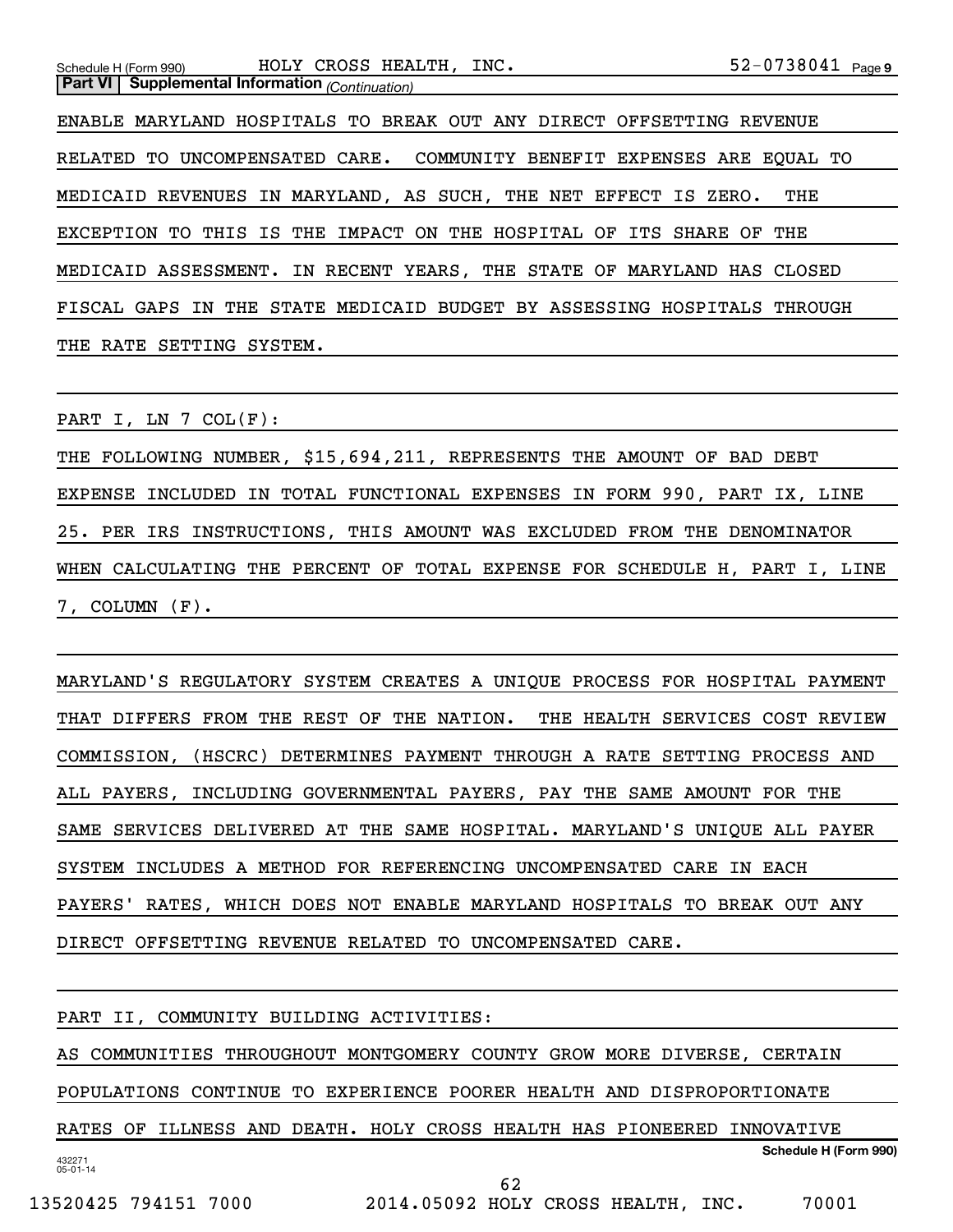EFFORTS TO BETTER MEET THE NEEDS OF VULNERABLE AND UNDERSERVED

POPULATIONS, INCLUDING RACIAL, ETHNIC AND LINGUISTIC MINORITIES.

IN FY15, HOLY CROSS HEALTH PROVIDED \$56,490 IN TOTAL COMMUNITY BUILDING THROUGH ITS PARTNERSHIP WITH THE DON BOSCO CRISTO REY HIGH SCHOOL. THE DON BOSCO CRISTO REY WORK STUDY PROGRAM, A YOUTH ASSET DEVELOPMENT PROGRAM, PROVIDES LOW-INCOME STUDENTS AN OPPORTUNITY TO EARN 63 PERCENT OF THE COST OF THEIR COLLEGE PREP EDUCATION WHILE GAINING VALUABLE JOB EXPERIENCE.

PART III, LINE 2:

METHODOLOGY USED FOR LINE 2 - ANY DISCOUNTS PROVIDED OR PAYMENTS MADE TO A PARTICULAR PATIENT ACCOUNT ARE APPLIED TO THAT PATIENT ACCOUNT PRIOR TO ANY BAD DEBT WRITE-OFF AND ARE THUS NOT INCLUDED IN BAD DEBT EXPENSE. AS A RESULT OF THE PAYMENT AND ADJUSTMENT ACTIVITY BEING POSTED TO BAD DEBT ACCOUNTS, WE ARE ABLE TO REPORT BAD DEBT EXPENSE NET OF THESE TRANSACTIONS.

PART III, LINE 3:

432271 05-01-14 **Schedule H (Form 990)** HOLY CROSS HEALTH USES A PREDICTIVE MODEL THAT INCORPORATES THREE DISTINCT VARIABLES IN COMBINATION TO PREDICT WHETHER A PATIENT QUALIFIES FOR CHARITY: (1) SOCIO-ECONOMIC SCORE, (2) ESTIMATED FEDERAL POVERTY LEVEL (FPL), AND (3) HOMEOWNERSHIP. BASED ON THE MODEL, CHARITY CARE CAN STILL BE EXTENDED TO PATIENTS EVEN IF THEY HAVE NOT RESPONDED TO FINANCIAL COUNSELING EFFORTS AND ALL OTHER FUNDING SOURCES HAVE BEEN EXHAUSTED. FOR FINANCIAL STATEMENT PURPOSES, HOLY CROSS HEALTH IS RECORDING AMOUNTS AS CHARITY CARE (INSTEAD OF BAD DEBT EXPENSE) BASED ON THE RESULTS OF THE PREDICTIVE MODEL. THEREFORE, HOLY CROSS HEALTH IS REPORTING ZERO ON LINE 63

13520425 794151 7000 2014.05092 HOLY CROSS HEALTH, INC. 70001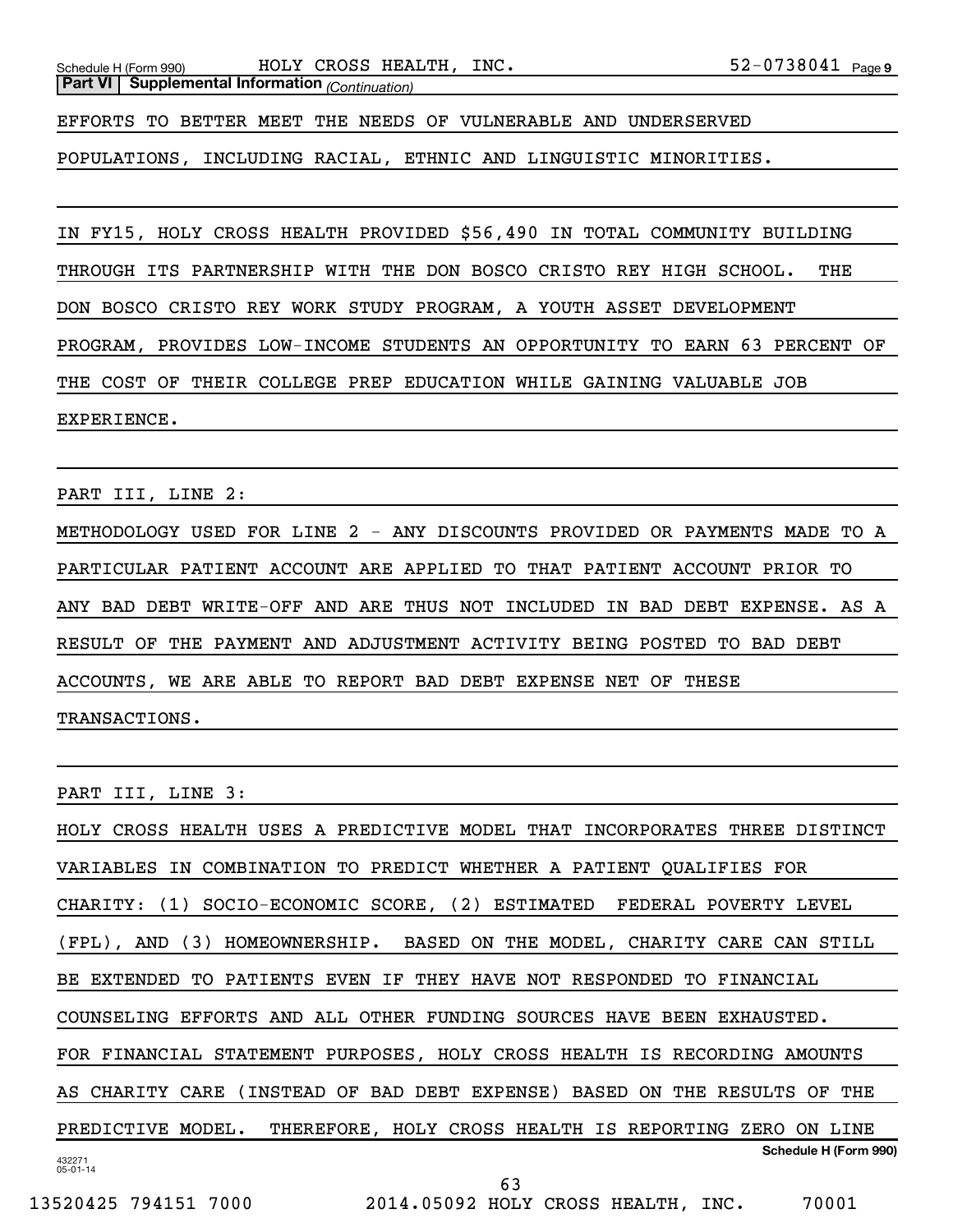**Part VI Supplemental Information** *(Continuation)*

3, SINCE THEORETICALLY ANY POTENTIAL CHARITY CARE SHOULD HAVE BEEN

IDENTIFIED THROUGH THE PREDICTIVE MODEL.

PART III, LINE 4:

HOLY CROSS HEALTH IS INCLUDED IN THE CONSOLIDATED FINANCIAL STATEMENTS OF TRINITY HEALTH. THE FOLLOWING IS THE TEXT OF THE ALLOWANCE FOR DOUBTFUL ACCOUNTS FOOTNOTE FROM PAGE 15 OF THOSE STATEMENTS: "THE CORPORATION RECOGNIZES A SIGNIFICANT AMOUNT OF PATIENT SERVICE REVENUE AT THE TIME THE SERVICES ARE RENDERED EVEN THOUGH THE CORPORATION DOES NOT ASSESS THE PATIENT'S ABILITY TO PAY AT THAT TIME. AS A RESULT, THE PROVISION FOR BAD DEBTS IS PRESENTED AS A DEDUCTION FROM PATIENT SERVICE REVENUE (NET OF CONTRACTUAL PROVISIONS AND DISCOUNTS). FOR UNINSURED AND UNDERINSURED PATIENTS THAT DO NOT QUALIFY FOR CHARITY CARE, THE CORPORATION ESTABLISHES AN ALLOWANCE TO REDUCE THE CARRYING VALUE OF SUCH RECEIVABLES TO THEIR ESTIMATED NET REALIZABLE VALUE. THIS ALLOWANCE IS ESTABLISHED BASED ON THE AGING OF ACCOUNTS RECEIVABLE AND THE HISTORICAL COLLECTION EXPERIENCE BY THE HEALTH MINISTRIES AND FOR EACH TYPE OF PAYER. A SIGNIFICANT PORTION OF THE CORPORATION'S PROVISION FOR DOUBTFUL ACCOUNTS RELATES TO SELF-PAY PATIENTS, AS WELL AS CO-PAYMENTS AND DEDUCTIBLES OWED TO THE CORPORATION BY PATIENTS WITH INSURANCE."

PART III, LINE 8:

432271 05-01-14 **Schedule H (Form 990)** HOLY CROSS HEALTH DOES NOT BELIEVE ANY MEDICARE SHORTFALL SHOULD BE TREATED AS COMMUNITY BENEFIT. THIS IS SIMILAR TO CATHOLIC HEALTH ASSOCIATION RECOMMENDATIONS, WHICH STATE THAT SERVING MEDICARE PATIENTS IS NOT A DIFFERENTIATING FEATURE OF TAX-EXEMPT HEALTHCARE ORGANIZATIONS AND THAT THE EXISTING COMMUNITY BENEFIT FRAMEWORK ALLOWS COMMUNITY BENEFIT PROGRAMS THAT SERVE THE MEDICARE POPULATION TO BE COUNTED IN OTHER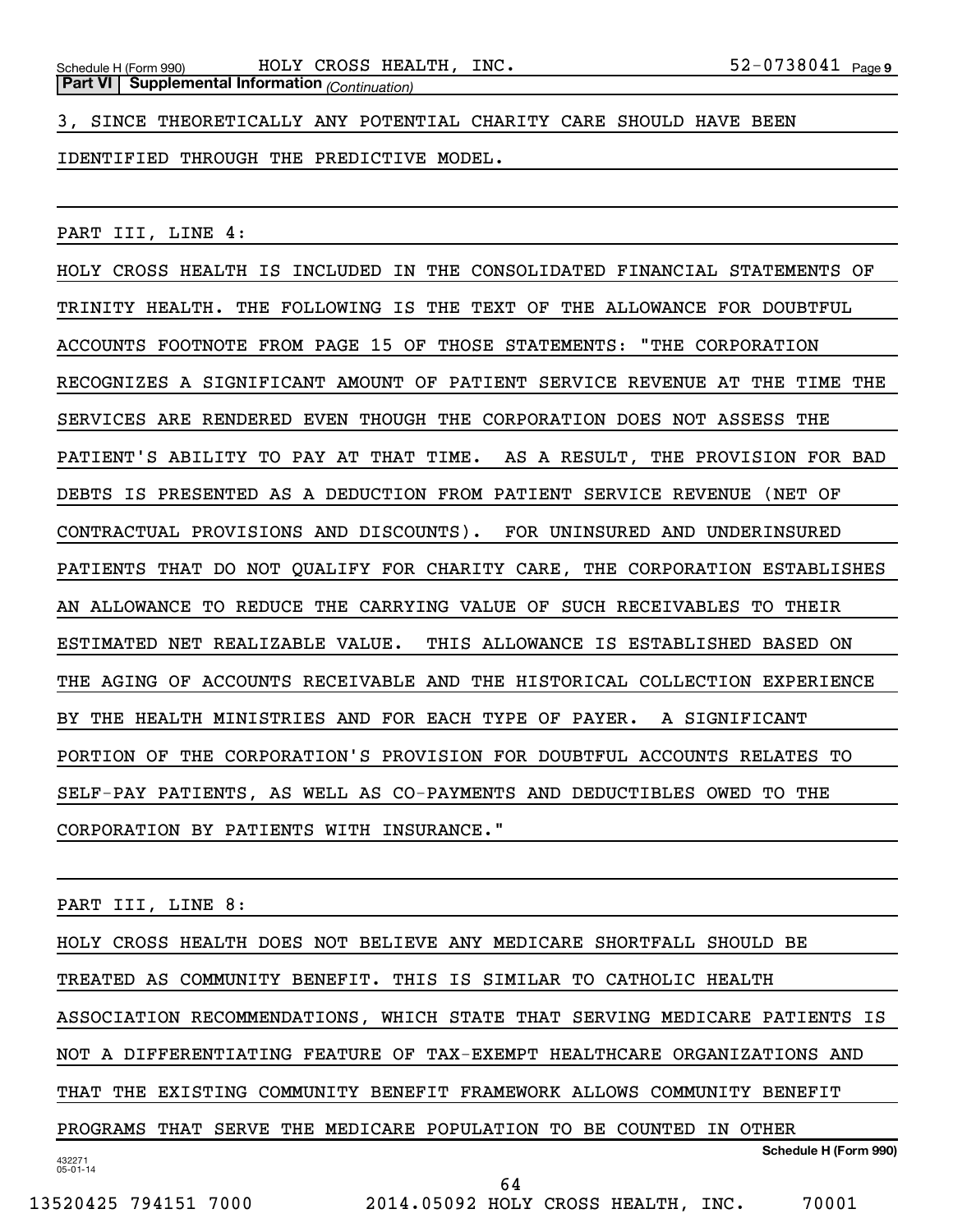**Part VI Supplemental Information** *(Continuation)*

COMMUNITY BENEFIT CATEGORIES.

PART III, LINE 8: COSTING METHODOLOGY FOR LINE 6 - MEDICARE COSTS WERE OBTAINED FROM THE FILED MEDICARE COST REPORT. THE COSTS ARE BASED ON MEDICARE ALLOWABLE COSTS AS REPORTED ON WORKSHEET B, COLUMN 27, WHICH EXCLUDE DIRECT MEDICAL EDUCATION COSTS. INPATIENT MEDICARE COSTS ARE CALCULATED BASED ON A COMBINATION OF ALLOWABLE COST PER DAY TIMES MEDICARE DAYS FOR ROUTINE SERVICES AND COST TO CHARGE RATIO TIMES MEDICARE CHARGES FOR ANCILLARY SERVICES. OUTPATIENT MEDICARE COSTS ARE CALCULATED BASED ON COST TO CHARGE RATIO TIMES MEDICARE CHARGES BY ANCILLARY DEPARTMENT.

PART III, LINE 9B:

THE HOSPITAL'S COLLECTION POLICY CONTAINS PROVISIONS ON THE COLLECTION PRACTICES TO BE FOLLOWED FOR PATIENTS WHO ARE KNOWN TO QUALIFY FOR FINANCIAL ASSISTANCE. CHARITY DISCOUNTS ARE APPLIED TO THE AMOUNTS THAT QUALIFY FOR FINANCIAL ASSISTANCE. COLLECTION PRACTICES FOR THE REMAINING BALANCES ARE CLEARLY OUTLINED IN THE ORGANIZATION'S COLLECTION POLICY. THE HOSPITAL HAS IMPLEMENTED BILLING AND COLLECTION PRACTICES FOR PATIENT PAYMENT OBLIGATIONS THAT ARE FAIR, CONSISTENT AND COMPLIANT WITH STATE AND FEDERAL REGULATIONS.

PART VI, LINE 2:

432271 05-01-14 **Schedule H (Form 990)** NEEDS ASSESSMENT - HEALTHY MONTGOMERY, MONTGOMERY COUNTY'S COMMUNITY HEALTH IMPROVEMENT PROCESS, IS SUPPORTED FINANCIALLY BY ALL SIX HOSPITALS IN MONTGOMERY COUNTY AND SERVES AS THE BASE FOR HOLY CROSS HOSPITAL'S AND HOLY CROSS GERMANTOWN HOSPITAL'S NEEDS ASSESSMENT. THE HEALTHY MONTGOMERY STEERING COMMITTEE IS COMPRISED OF GOVERNMENT AGENCIES, HOSPITAL SYSTEMS, MINORITY HEALTH PROGRAMS/INITIATIVES, ADVOCACY GROUPS, ACADEMIC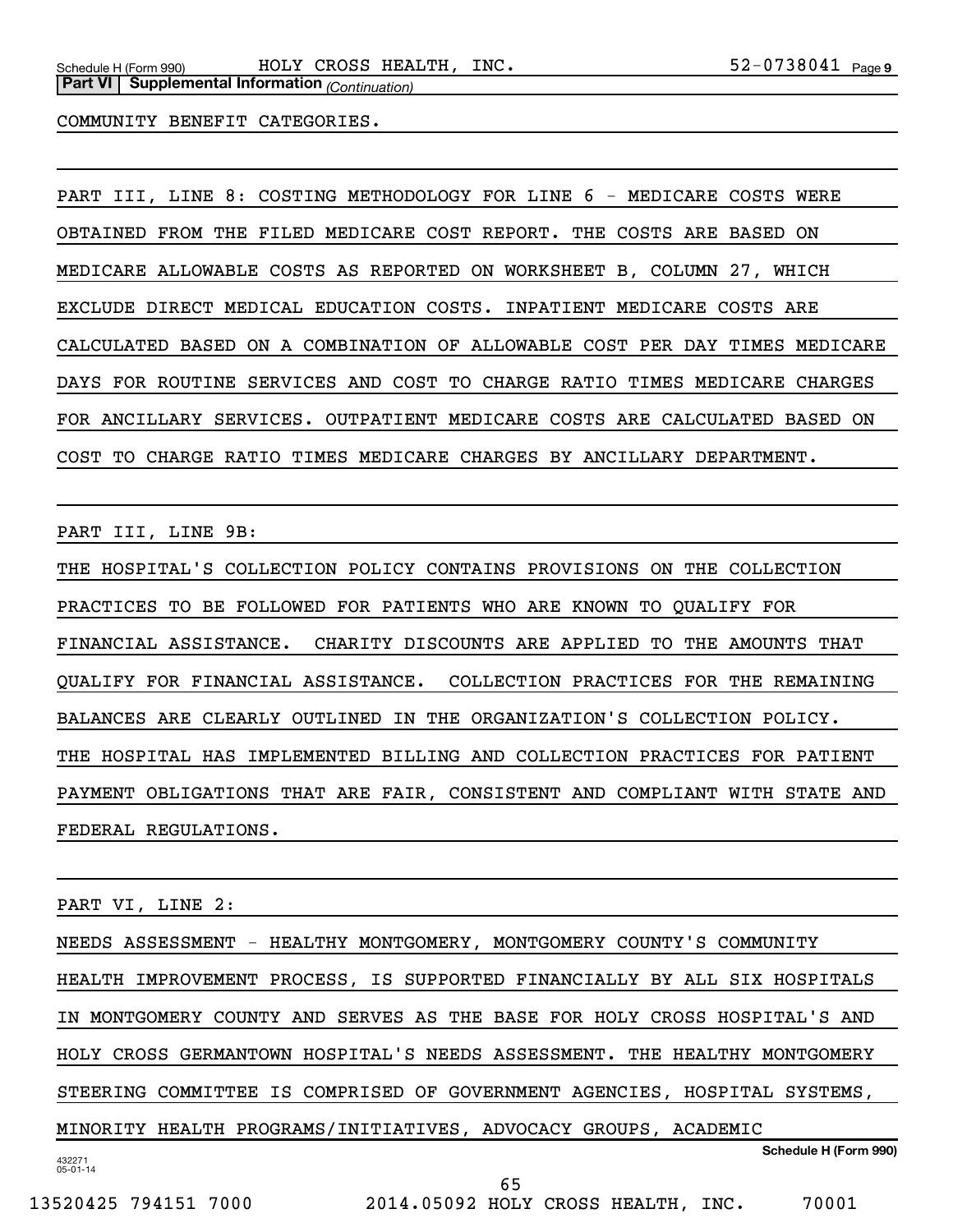IN ADDITION TO HEALTHY MONTGOMERY, WE USE A RANGE OF OTHER SPECIFIC NEEDS

ASSESSMENTS AND REPORTS TO IDENTIFY UNMET NEEDS, ESPECIALLY FOR

UNDERSERVED MINORITIES, SENIORS, AND WOMEN AND CHILDREN. OUR WORK IS BUILT

ON PAST AVAILABLE NEEDS ASSESSMENTS, AND WE USE THESE DOCUMENTS AS

REFERENCE TOOLS, INCLUDING THE FOLLOWING KEY RESOURCES:

-MARYLAND STATE HEALTH IMPROVEMENT PROCESS

-PRINCE GEORGE'S COUNTY HEALTH IMPROVEMENT PLAN 2011-2014

-AFRICAN AMERICAN HEALTH PROGRAM STRATEGIC PLAN TOWARD HEALTH EQUITY,

2009-2014;

-BLUEPRINT FOR LATINO HEALTH IN MONTGOMERY COUNTY, MARYLAND, 2008-2012;

-ASIAN AMERICAN HEALTH PRIORITIES, A STUDY OF MONTGOMERY COUNTY,

MARYLAND, STRENGTHS, NEEDS, AND OPPORTUNITIES FOR ACTION, 2008

ON AN ONGOING BASIS WE PARTICIPATE IN A VARIETY OF COALITIONS,

COMMISSIONS, COMMITTEES, PARTNERSHIPS AND PANELS AND OUR COMMUNITY HEALTH

WORKERS SPEND TIME IN THE COMMUNITY AS COMMUNITY PARTICIPANTS AND BRING

BACK FIRST-HAND KNOWLEDGE OF COMMUNITY NEEDS.

432271 05-01-14 **Schedule H (Form 990)** WE ALSO USE THE COMMUNITY NEED INDEX (CNI). THE CNI IDENTIFIES THE SEVERITY OF HEALTH DISPARITIES FOR EVERY ZIP CODE IN THE UNITED STATES AND DEMONSTRATES THE LINK BETWEEN COMMUNITY NEED, ACCESS TO CARE, AND PREVENTABLE HOSPITALIZATIONS (DIGNITY HEALTH, 2011). FOR EACH ZIP CODE IN THE UNITED STATES, THE COMMUNITY NEED INDEX AGGREGATES FIVE SOCIOECONOMIC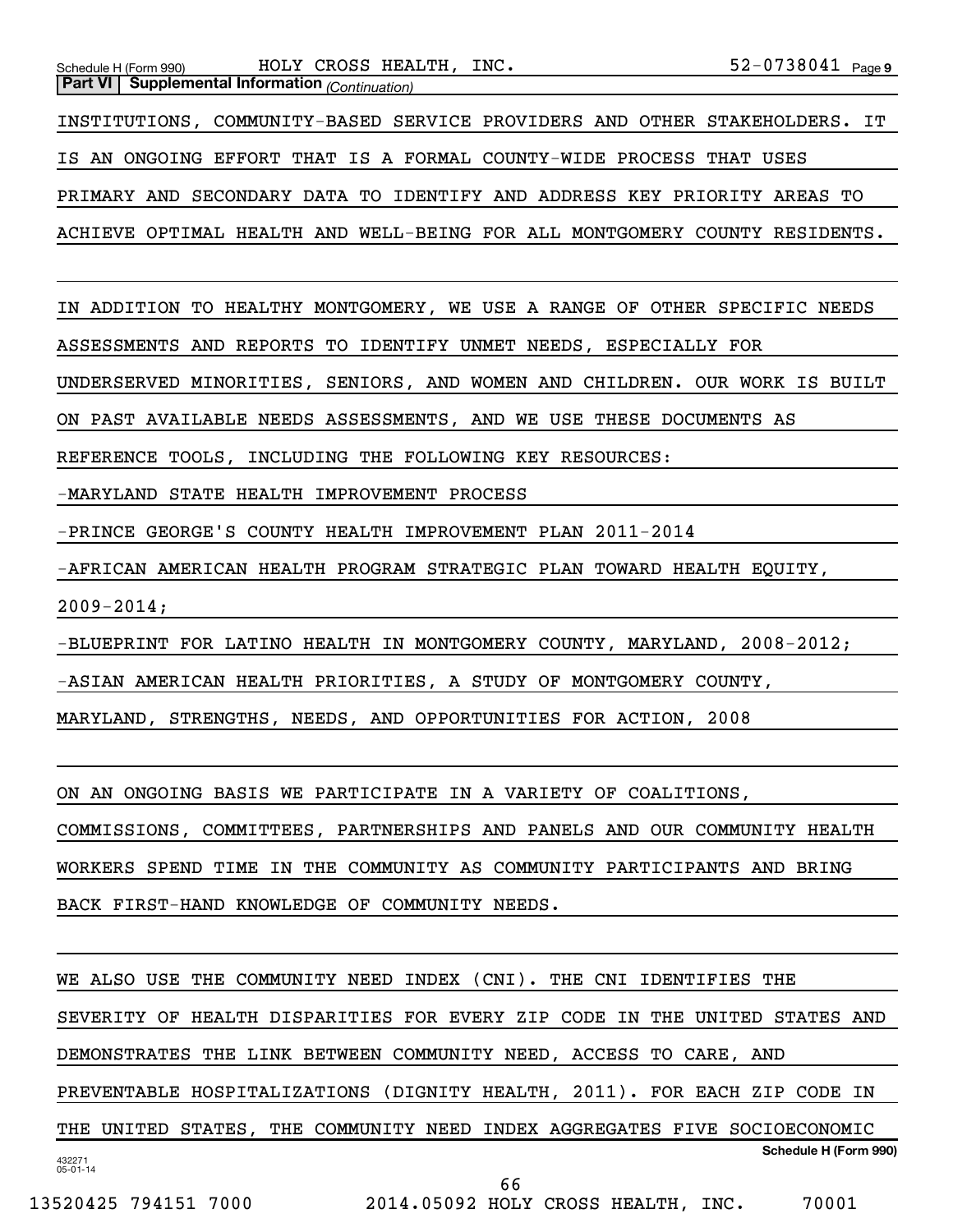| <b>Part VI   Supplemental Information (Continuation)</b>                  |  |
|---------------------------------------------------------------------------|--|
|                                                                           |  |
| INDICATORS/BARRIERS TO HEALTH CARE ACCESS THAT ARE KNOWN TO CONTRIBUTE TO |  |
|                                                                           |  |
| HEALTH DISPARITIES RELATED TO INCOME, EDUCATION, CULTURE/LANGUAGE,        |  |
|                                                                           |  |
| INSURANCE AND HOUSING. WE USE THE COMMUNITY NEED INDEX TO IDENTIFY        |  |
|                                                                           |  |
| COMMUNITIES OF HIGH NEED AND DIRECT A RANGE OF COMMUNITY HEALTH AND       |  |
|                                                                           |  |
| FAITH-BASED COMMUNITY OUTREACH EFFORTS TO THESE AREAS.                    |  |

THE UNIVERSITY OF WISCONSIN POPULATION HEALTH INSTITUTE'S COUNTY HEALTH RANKINGS DATA, AND HOLY CROSS HOSPITAL'S EMERGENCY DEPARTMENT AND DISCHARGE READMISSIONS DATA WERE ALSO ANALYZED TO DETERMINE UNMET NEEDS OF THE POPULATION WE SERVE RESIDING IN MONTGOMERY AND PRINCE GEORGE'S COUNTIES. READMISSION DATA IS USED TO TRACK THE NUMBER OF PATIENTS WHO ARE READMITTED TO THE HOSPITAL WITHIN 30 DAYS OF DISCHARGE. AN ANALYSIS OF HOSPITAL READMISSIONS AND PREVENTION QUALITY INDICATORS ALLOW US TO IDENTIFY SELECT INDICATORS RELATED TO COMMUNITY HEALTH NEEDS AND DEVELOP METHODOLOGIES AND PROGRAMS THAT WILL IMPROVE HEALTH OUTCOMES.

PART VI, LINE 3:

PATIENT EDUCATION OF ELIGIBILITY FOR ASSISTANCE - HOLY CROSS HEALTH IS COMMITTED TO:

PROVIDING ACCESS TO QUALITY HEALTHCARE SERVICES WITH COMPASSION, DIGNITY AND RESPECT FOR THOSE WE SERVE, PARTICULARLY THE POOR AND THE UNDERSERVED IN OUR COMMUNITIES

CARING FOR ALL PERSONS, REGARDLESS OF THEIR ABILITY TO PAY FOR SERVICES

ASSISTING PATIENTS WHO CANNOT PAY FOR PART OR ALL OF THE CARE THEY

RECEIVE

- BALANCING NEEDED FINANCIAL ASSISTANCE FOR SOME PATIENTS WITH BROADER

FISCAL RESPONSIBILITIES IN ORDER TO SUSTAIN VIABILITY AND PROVIDE THE

432271 05-01-14 **Schedule H (Form 990)** QUALITY AND QUANTITY OF SERVICES FOR ALL WHO MAY NEED CARE IN A COMMUNITY.

13520425 794151 7000 2014.05092 HOLY CROSS HEALTH, INC. 70001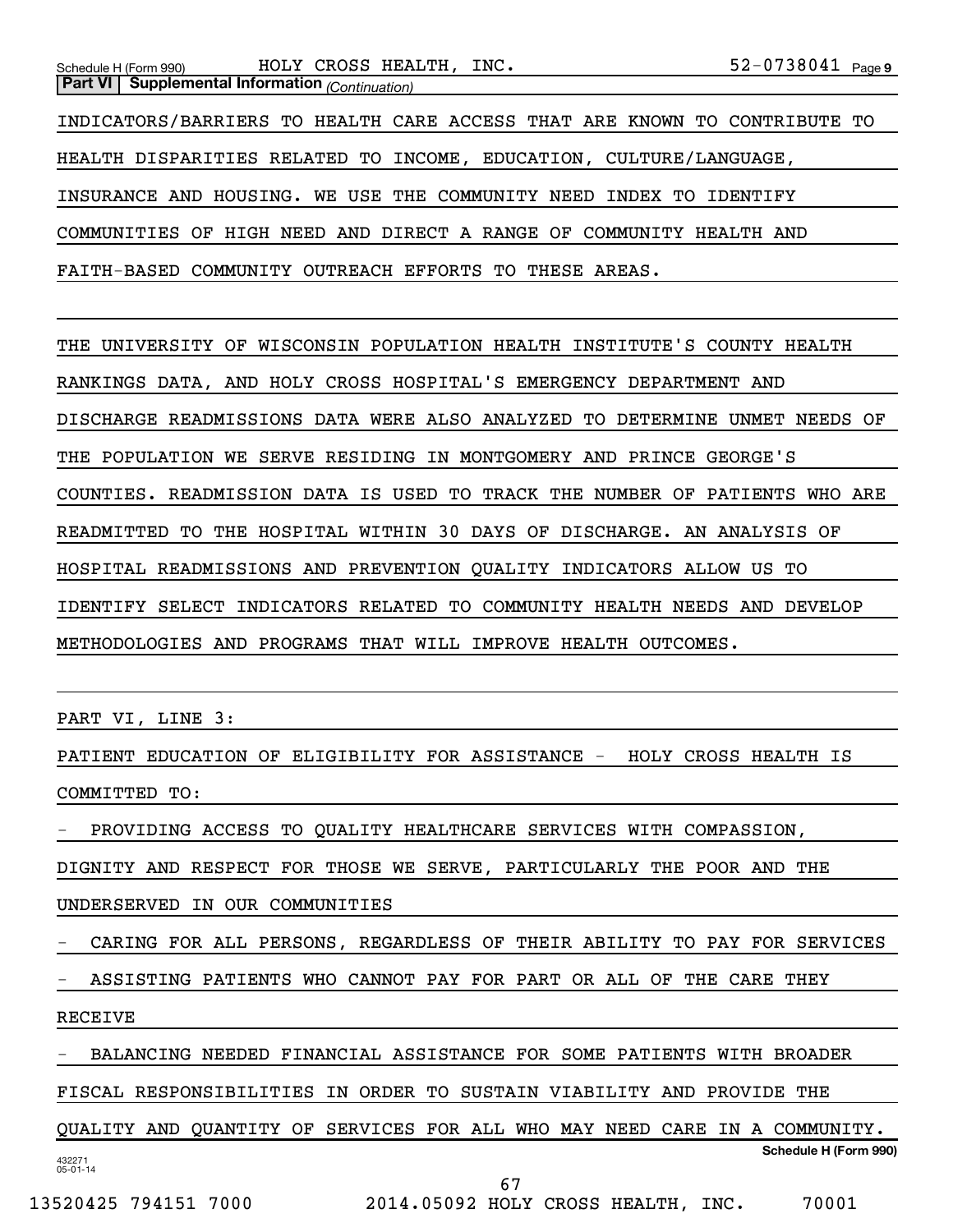IN ACCORDANCE WITH AMERICAN HOSPITAL ASSOCIATION RECOMMENDATIONS, HOLY CROSS HEALTH HAS ADOPTED THE FOLLOWING GUIDING PRINCIPLES WHEN HANDLING THE BILLING, COLLECTION AND FINANCIAL SUPPORT FUNCTIONS FOR OUR PATIENTS:

PROVIDE EFFECTIVE COMMUNICATIONS WITH PATIENTS REGARDING HOSPITAL BILLS - MAKE AFFIRMATIVE EFFORTS TO HELP PATIENTS APPLY FOR PUBLIC AND PRIVATE FINANCIAL SUPPORT PROGRAMS

- OFFER FINANCIAL SUPPORT TO PATIENTS WITH LIMITED MEANS

- IMPLEMENT POLICIES FOR ASSISTING LOW-INCOME PATIENTS IN A CONSISTENT MANNER

# - IMPLEMENT FAIR AND CONSISTENT BILLING AND COLLECTION PRACTICES FOR ALL PATIENTS WITH PATIENT PAYMENT OBLIGATIONS

HOLY CROSS HEALTH COMMUNICATES EFFECTIVELY WITH PATIENTS REGARDING PATIENT PAYMENT OBLIGATIONS. FINANCIAL COUNSELING IS PROVIDED TO PATIENTS ABOUT THEIR PAYMENT OBLIGATIONS AND HOSPITAL BILLS. INFORMATION ON HOSPITAL-BASED FINANCIAL SUPPORT POLICIES AND EXTERNAL PROGRAMS THAT PROVIDE COVERAGE FOR SERVICES ARE MADE AVAILABLE TO PATIENTS DURING THE PRE-REGISTRATION AND REGISTRATION PROCESSES AND/OR THROUGH COMMUNICATIONS WITH PATIENTS SEEKING FINANCIAL ASSISTANCE.

432271 05-01-14 **Schedule H (Form 990)** FINANCIAL COUNSELORS MAKE AFFIRMATIVE EFFORTS TO HELP PATIENTS APPLY FOR PUBLIC AND PRIVATE PROGRAMS FOR WHICH THEY MAY QUALIFY AND THAT MAY ASSIST THEM IN OBTAINING AND PAYING FOR HEALTHCARE SERVICES. EVERY EFFORT IS MADE TO DETERMINE A PATIENT'S ELIGIBILITY PRIOR TO OR AT THE TIME OF ADMISSION OR SERVICE. FINANCIAL ASSISTANCE APPLICATIONS WILL BE ACCEPTED UNTIL ONE YEAR AFTER THE FIRST BILLING STATEMENT TO THE PATIENT.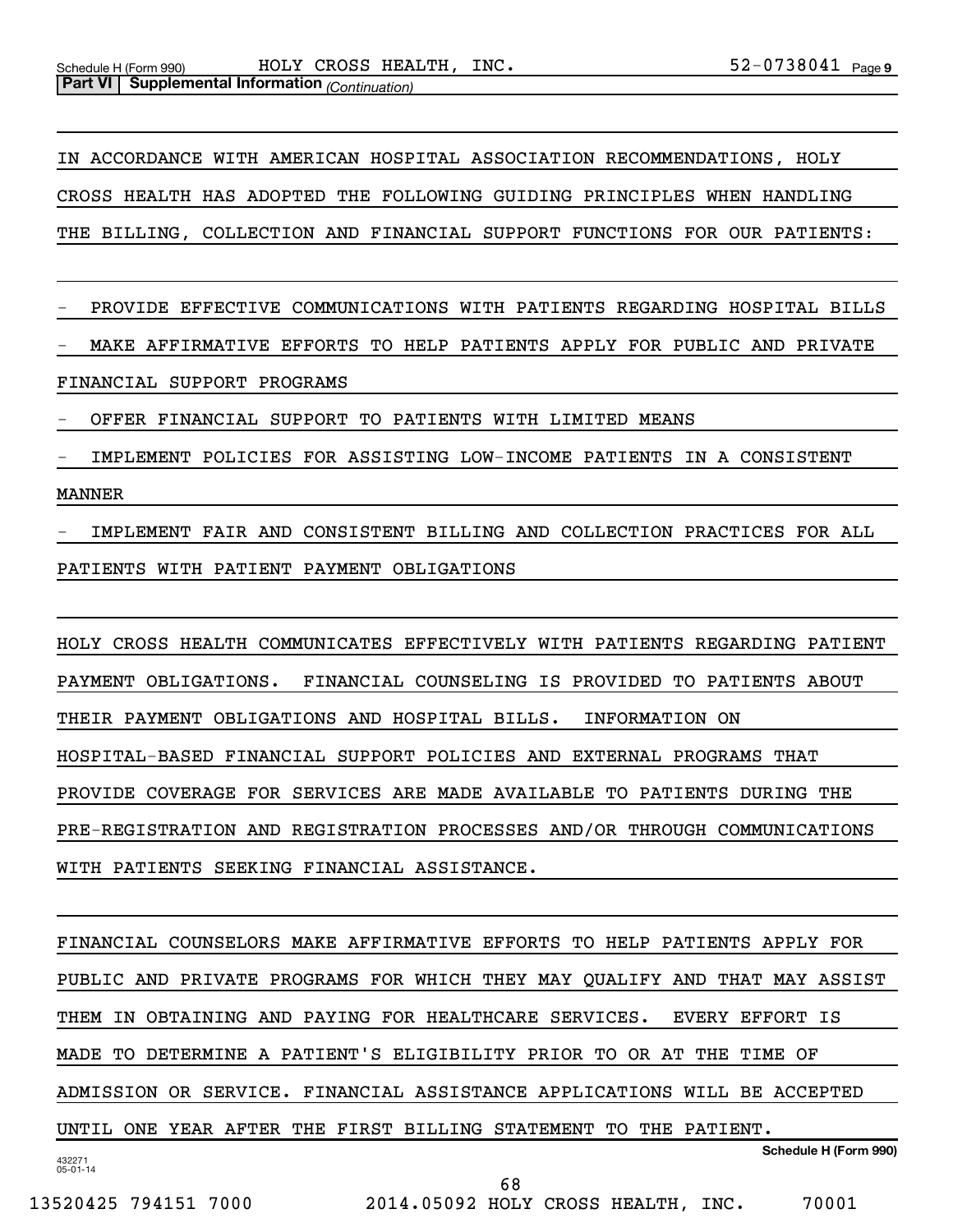HOLY CROSS HEALTH OFFERS FINANCIAL SUPPORT TO PATIENTS WITH LIMITED MEANS. THIS SUPPORT IS AVAILABLE TO UNINSURED AND UNDERINSURED PATIENTS WHO DO NOT QUALIFY FOR PUBLIC PROGRAMS OR OTHER ASSISTANCE. NOTIFICATION ABOUT FINANCIAL ASSISTANCE, INCLUDING CONTACT INFORMATION, IS AVAILABLE THROUGH PATIENT BROCHURES, MESSAGES ON PATIENT BILLS, POSTED NOTICES IN PUBLIC REGISTRATION AREAS INCLUDING EMERGENCY ROOMS, ADMITTING AND REGISTRATION DEPARTMENTS, AND OTHER PATIENT FINANCIAL SERVICES OFFICES. SUMMARIES OF HOSPITAL PROGRAMS ARE MADE AVAILABLE TO APPROPRIATE COMMUNITY HEALTH AND HUMAN SERVICES AGENCIES AND OTHER ORGANIZATIONS THAT ASSIST PEOPLE IN NEED. INFORMATION REGARDING FINANCIAL ASSISTANCE PROGRAMS IS ALSO AVAILABLE ON HOSPITAL WEBSITES. IN ADDITION TO ENGLISH, THIS INFORMATION IS ALSO AVAILABLE IN SPANISH, REFLECTING OTHER PRIMARY LANGUAGES SPOKEN BY THE POPULATION SERVICED BY OUR HOSPITALS.

HOLY CROSS HEALTH HAS ESTABLISHED A WRITTEN POLICY FOR THE BILLING, COLLECTION AND SUPPORT FOR PATIENTS WITH PAYMENT OBLIGATIONS. HOLY CROSS HEALTH MAKES EVERY EFFORT TO ADHERE TO THE POLICY AND IS COMMITTED TO IMPLEMENTING AND APPLYING THE POLICY FOR ASSISTING PATIENTS WITH LIMITED MEANS IN A PROFESSIONAL, CONSISTENT MANNER.

PART VI, LINE 4:

COMMUNITY INFORMATION -

HOLY CROSS HOSPITAL:

HOLY CROSS HOSPITAL SERVES A LARGE PORTION OF MONTGOMERY AND PRINCE

GEORGE'S COUNTIES RESIDENTS. OUR 21 ZIP CODE PRIMARY SERVICE AREA INCLUDES

641,761 PEOPLE, OF WHOM 66.9% ARE MINORITIES. AN ESTIMATED 1.7 MILLION

432271 05-01-14 **Schedule H (Form 990)** PEOPLE IN 60 ZIP CODES MAKE UP OUR TOTAL SERVICE AREA, OF WHOM 68.6% ARE

13520425 794151 7000 2014.05092 HOLY CROSS HEALTH, INC. 70001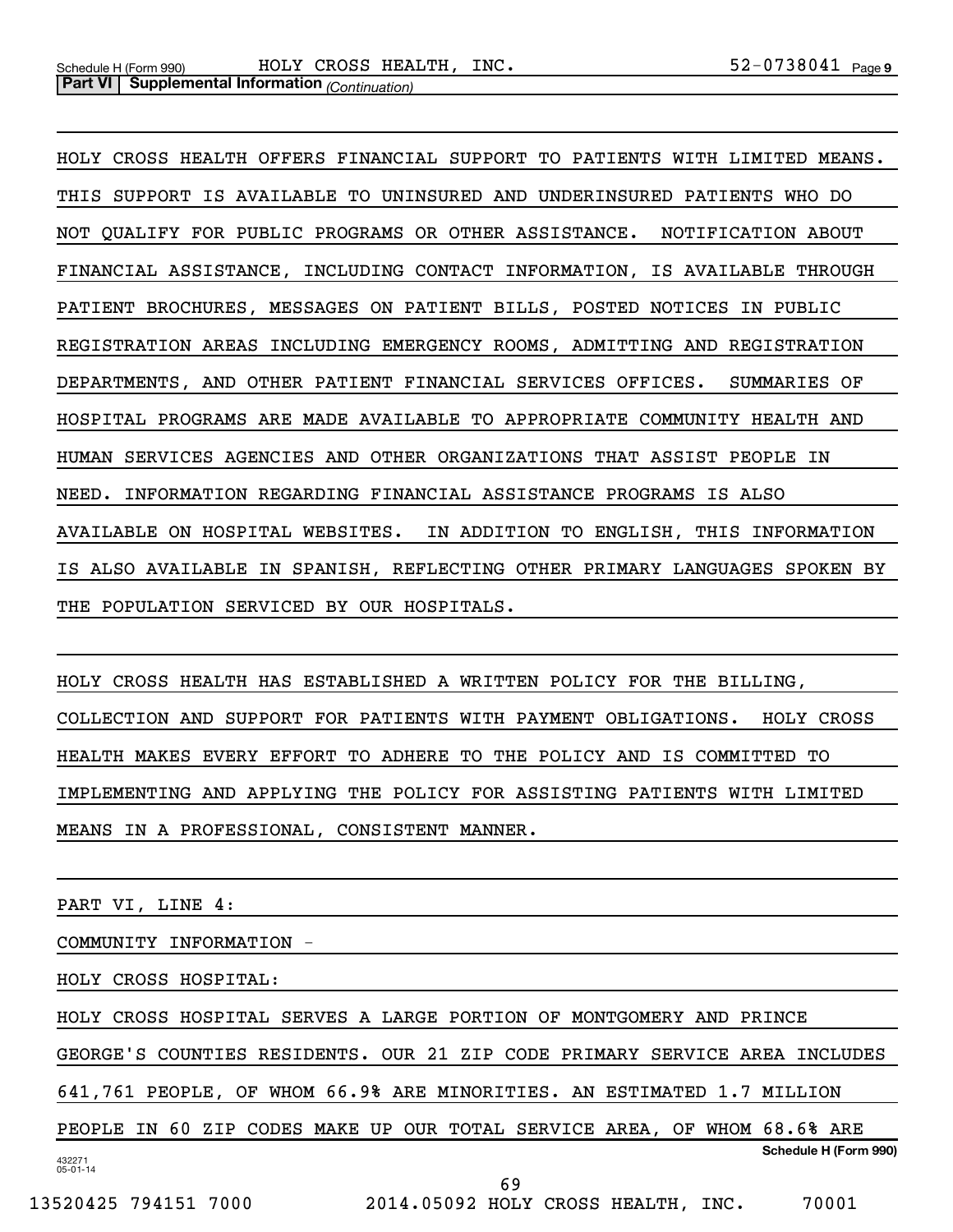HOLY CROSS GERMANTOWN HOSPITAL OPENED ITS DOORS IN OCTOBER 2014 AND BEGAN SERVING RESIDENTS IN NORTHERN MONTGOMERY COUNTY. AN ESTIMATED 420,124 PEOPLE IN 18 ZIP CODES MAKE UP OUR TOTAL SERVICE AREA, OF WHOM 57.1% ARE MINORITIES. OUR SIX ZIP CODE PRIMARY SERVICE AREA INCLUDES 276,322 PEOPLE, OF WHOM 60.8% ARE MINORITIES.

IN THE EARLY 1990'S PRINCE GEORGE'S COUNTY BECAME A MAJORITY-MINORITY COUNTY, WHERE THE MINORITY POPULATION SURPASSES THE WHITE NON-HISPANIC POPULATION, (FOX, 1996). DURING THE LAST CENSUS, MONTGOMERY COUNTY JOINED PRINCE GEORGE'S COUNTY AS ONE OF ONLY 336 "MAJORITY-MINORITY" COUNTIES IN THE COUNTRY (MONTGOMERY COUNTY PLANNING DEPARTMENT, 2011). THE FOREIGN-BORN POPULATION OF BOTH COUNTIES IS ALSO HIGHER THAN THE NATIONAL AVERAGE OF 12.9% WITH AN AVERAGE POPULATION OF 31.9% AND 20.0% IN MONTGOMERY COUNTY AND PRINCE GEORGE'S COUNTY, RESPECTIVELY (COMMUNITY COMMONS, 2014). THE COMMUNITY WE SERVE REMAINS TO BE ONE OF THE MOST CULTURALLY AND ETHNICALLY DIVERSE IN THE NATION, CHALLENGING THE COUNTY'S SIX HOSPITALS, THE HEALTH DEPARTMENT, COMMUNITY-BASED ORGANIZATIONS AND OTHER ORGANIZATIONS TO UNDERSTAND AND MEET THEIR VARIED NEEDS.

432271 05-01-14 **Schedule H (Form 990)** FLUENCY IN ENGLISH IS VERY IMPORTANT WHEN NAVIGATING THE HEALTH CARE SYSTEM AS WELL AS FINDING EMPLOYMENT. MONTGOMERY AND PRINCE GEORGE'S COUNTY HAVE THE HIGHEST SHARE OF FOREIGN-BORN RESIDENTS IN MARYLAND. FOREIGN-BORN RESIDENTS ACCOUNT FOR 72.6% OF THE COUNTY'S POPULATION 70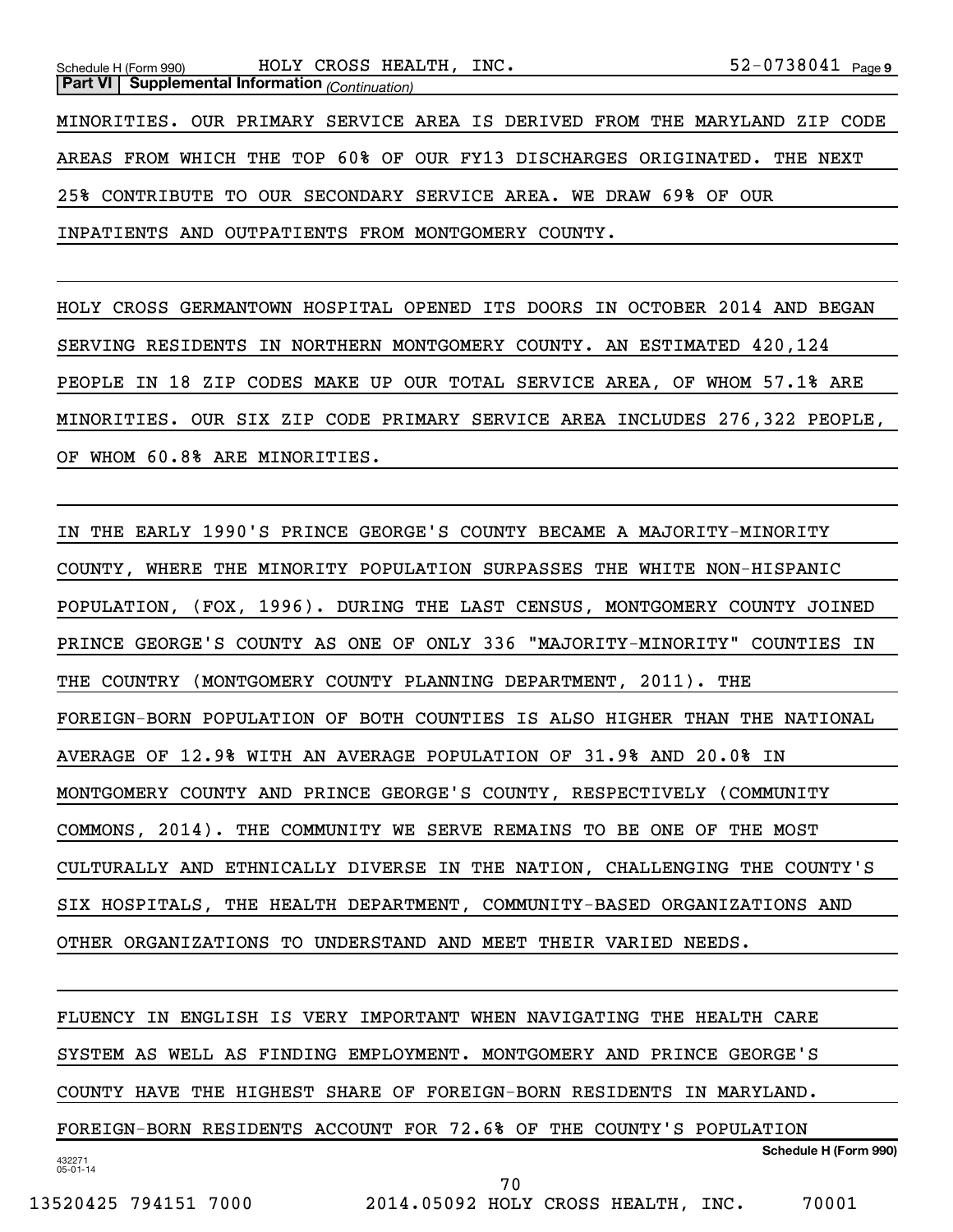INCREASE BETWEEN 2000 AND 2012 (MONTGOMERY COUNTY CIRCUIT COURT, 2013). MORE THAN 328,000, OR NEARLY ONE THIRD, OF MONTGOMERY COUNTY RESIDENTS ARE FOREIGN-BORN. APPROXIMATELY 40% OF THOSE FOREIGN-BORN SPEAK ENGLISH LESS THAN "VERY WELL" (U.S. CENSUS BUREAU, 2012) AND 7.8% OF THE POPULATION AGED FIVE AND OVER ARE LINGUISTICALLY ISOLATED (COMMUNITY COMMONS, 2014). THE HIGHEST RATES OF LINGUISTIC ISOLATION ARE AMONG LATINO AMERICANS AND ASIAN AMERICANS.

PRINCE GEORGE'S COUNTY ALSO EXPERIENCED A LARGE INFLUX OF FOREIGN-BORN RESIDENTS DURING THE LAST TWO DECADES. FOREIGN-BORN RESIDENTS ACCOUNTED FOR 91.7% OF THE COUNTY'S POPULATION INCREASE BETWEEN 2000 AND 2012 (U.S. CENSUS BUREAU, 2012). MORE THAN 183,000 PRINCE GEORGE'S COUNTY RESIDENTS, APPROXIMATELY 20% OF THE TOTAL POPULATION, ARE FOREIGN-BORN. IN PRINCE GEORGE'S COUNTY, 39% OF FOREIGN-BORN RESIDENTS SPEAK ENGLISH LESS THAN "VERY WELL" (U.S. CENSUS BUREAU, 2012) AND 4.8% OF THE POPULATION AGED FIVE AND OVER IS LINGUISTICALLY ISOLATED WITH THE MOST LINGUISTIC ISOLATION OCCURRING IN NORTHERN PRINCE GEORGE'S COUNTY (COMMUNITY COMMONS, 2014).

MONTGOMERY COUNTY IS ALSO RAPIDLY AGING. THE POPULATION AGED 65+ IS ESTIMATED TO INCREASE FROM 119,769 IN 2010 TO 243,940 IN 2040, MORE THAN DOUBLING. AS A RESULT, THE PERCENTAGE OF THE POPULATION AGE 65 AND OLDER WILL INCREASE FROM 12.3% TO 16.8%. THE SAME PATTERN IS EXPECTED IN PRINCE GEORGE'S COUNTY. THE POPULATION AGE 65+ AND OLDER IS PROJECTED TO INCREASE FROM 81,513 IN 2010 TO 174,110 IN 2040, INCREASING FROM 9.4% OF THE POPULATION TO 18.0%. INCREASING THE NEED FOR SENIOR SERVICES SUCH HAS HOUSING AND HEALTH CARE IN BOTH COUNTIES.

**Schedule H (Form 990)**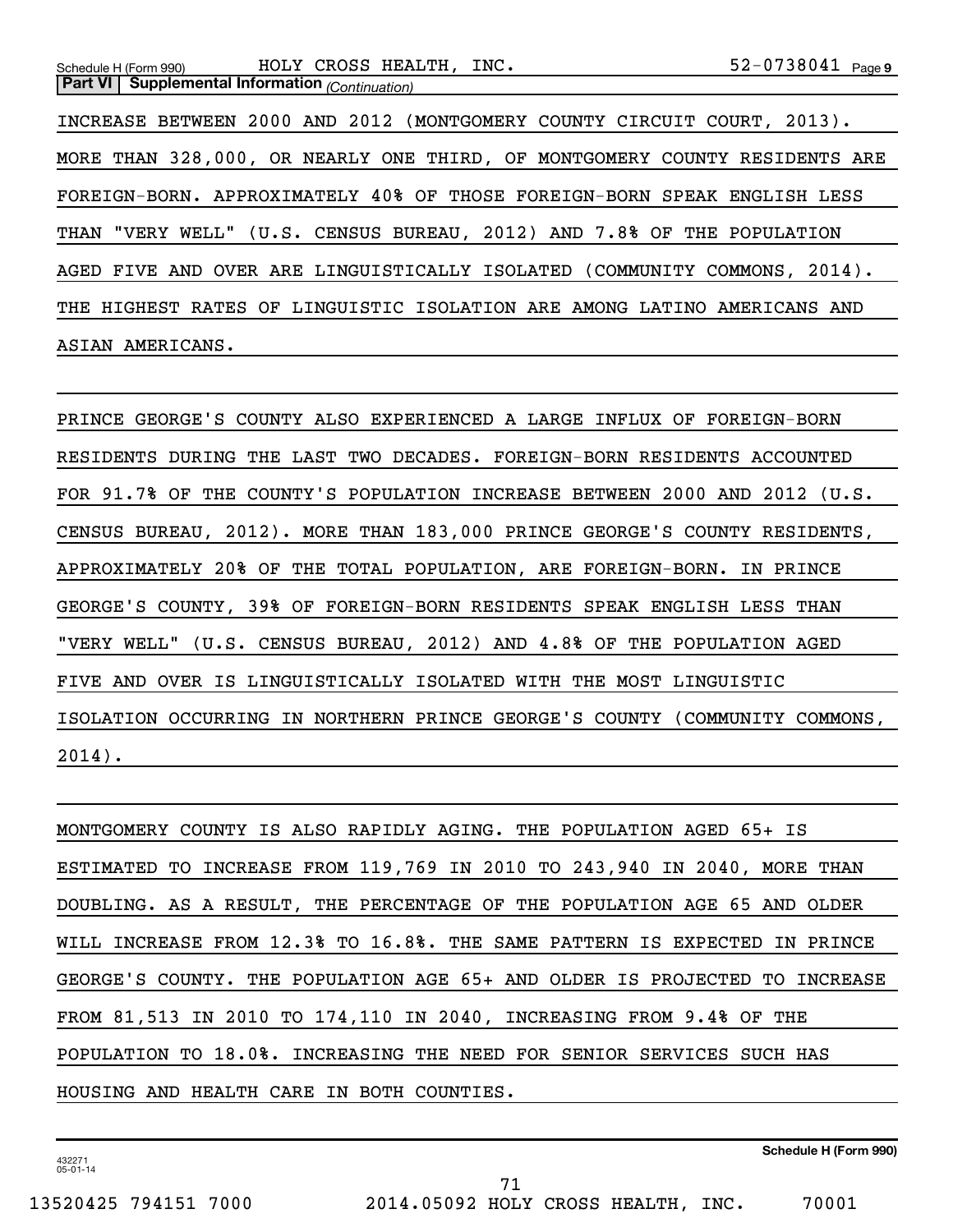PART VI, LINE 5:

OTHER INFORMATION -

HOLY CROSS HEALTH HAS A 15-MEMBER COMMUNITY BOARD COMPRISED OF A MAJORITY OF COMMUNITY MEMBERS THAT PROVIDE GOVERNANCE FOR THE ENTIRE HOLY CROSS HEALTH SYSTEM, WHICH INCLUDES TWO HOSPITALS, HOLY CROSS HOSPITAL AND HOLY CROSS GERMANTOWN HOSPITAL. TWO OF THE 15 BOARD MEMBERS ARE EMPLOYED BY TRINITY HEALTH, HOLY CROSS HEALTH'S PARENT CORPORATION (HOLY CROSS HEALTH'S PRESIDENT AND CHIEF EXECUTIVE OFFICER AND A TRINITY HEALTH EXECUTIVE). THE TRINITY HEALTH EXECUTIVE BOARD MEMBER LIVES OUTSIDE HOLY CROSS HEALTH'S LOCAL AREA. NO BOARD MEMBER IS RELATED TO ANY HOLY CROSS HEALTH EXECUTIVE.

THE MEDICAL STAFF OF HOLY CROSS HEALTH IS ORGANIZED IN THE PUBLIC INTEREST AND MEDICAL STAFF PRIVILEGES IN THE HOSPITAL ARE OPEN AND AVAILABLE TO ALL QUALIFIED PHYSICIANS AND PROVIDERS. HOLY CROSS HOSPITAL AND HOLY CROSS GERMANTOWN HOSPITAL HAVE A VERY LARGE, DIVERSE MEDICAL AND DENTAL STAFF OF 1,370 MEMBERS AND 572 MEMBERS RESPECTIVELY.

HOLY CROSS HOSPITAL OPERATES A VERY ACTIVE EMERGENCY ROOM, ONE OF THE BUSIEST IN THE STATE OF MARYLAND, AND IS ACCESSIBLE TO ANYONE NEEDING CARE REGARDLESS OF ABILITY TO PAY. IN ADDITION, WE HAVE AN INNOVATIVE EMERGENCY ROOM TAILORED TO SERVE OUR GROWING SENIORS POPULATION. OUR SENIOR EMERGENCY CENTER PROVIDES SAFE AND EFFICIENT EMERGENCY SERVICES FOR PERSONS 65 AND OVER.

432271 05-01-14 **Schedule H (Form 990)** NO PART OF THE INCOME OF HOLY CROSS HOSPITAL INURES BENEFITS TO ANY PRIVATE INDIVIDUAL NOR IS ANY PRIVATE INTEREST BEING SERVED. ALL SURPLUS FUNDS ARE REINVESTED INTO THE FACILITY, EQUIPMENT OR PROGRAMS OF THE 72

13520425 794151 7000 2014.05092 HOLY CROSS HEALTH, INC. 70001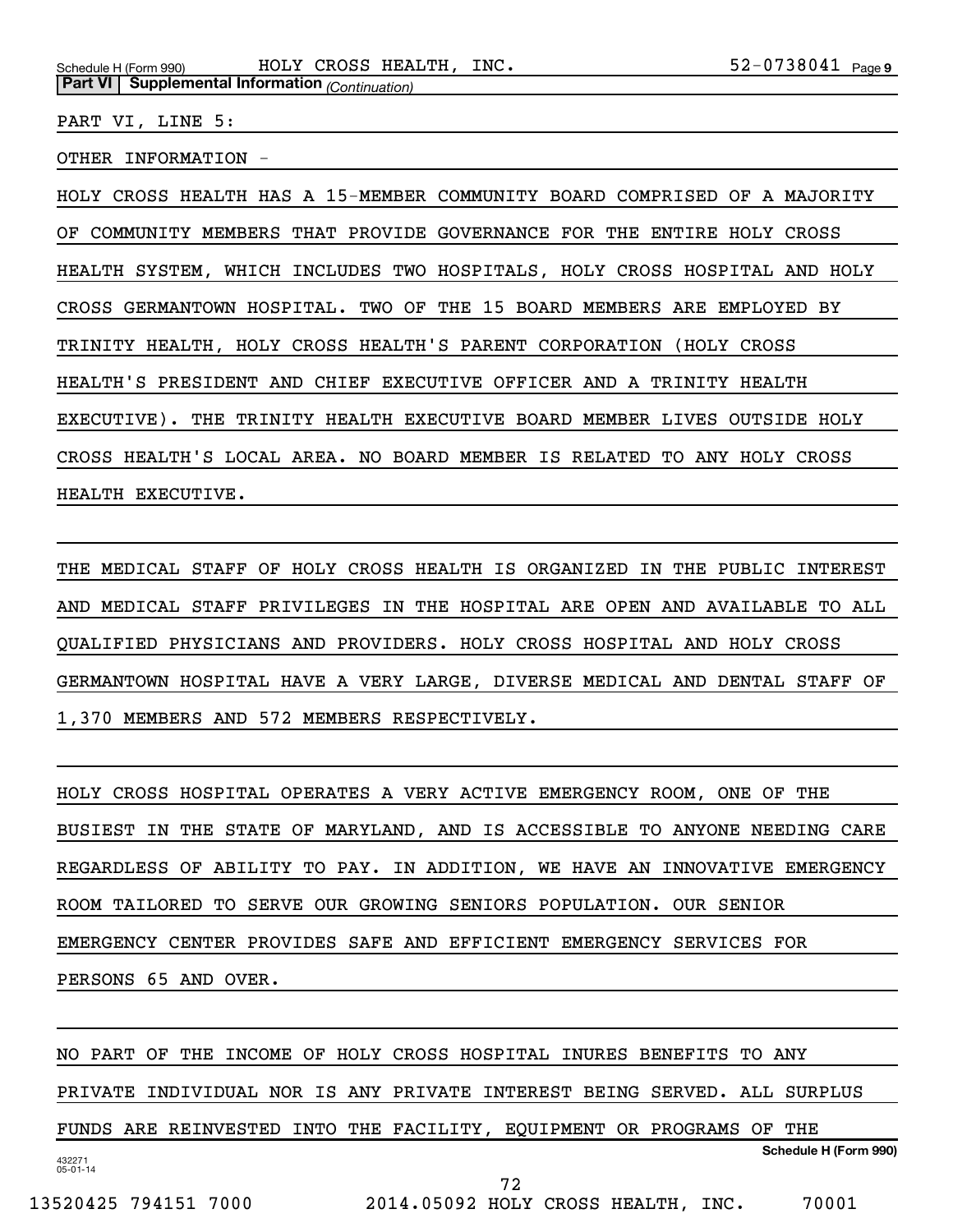HOLY CROSS HEALTH'S OVERALL RESPONSIVENESS TO THE NEEDS OF OUR COMMUNITY IS EVIDENCED BY OUR WILLINGNESS TO PARTICIPATE IN A RANGE OF COMMITTEES, COALITIONS, PANELS, ADVISORY GROUPS, COMMISSIONS, AND BOARDS. FOR EXAMPLE, DURING FY09-FY15, THE HOSPITAL PROVIDED FINANCIAL SUPPORT TO THE MONTGOMERY COUNTY DEPARTMENT OF HEALTH AND HUMAN SERVICES TO SUPPORT ITS NEEDS ASSESSMENT PROCESS, CALLED HEALTHY MONTGOMERY COMMUNITY HEALTH IMPROVEMENT PROCESS. IN ADDITION, WE HAVE ASSIGNED AN EXECUTIVE TO PARTICIPATE ON THE HEALTHY MONTGOMERY STEERING COMMITTEE, MADE FINANCIAL CONTRIBUTIONS TO NURSING EDUCATION PROGRAMS THROUGH A STATEWIDE PROGRAM AND HAVE RESPONDED TO THE SPECIFIC NEED OF OUR COMMUNITY TO ADD HEALTH CENTERS FOR UNINSURED ADULTS.

HOLY CROSS HEALTH HAS A VIBRANT VOLUNTEER PROGRAM, OFFERING VARIED OPPORTUNITIES TO MEMBERS OF THE COMMUNITY TO VOLUNTEER. APPROXIMATELY 500 VOLUNTEERS CONTRIBUTE THEIR TIME, AND THEIR PARTICIPATION IN OUR EFFORTS IS GRATIFYING.

PART VI, LINE 6:

432271 05-01-14 **Schedule H (Form 990)** HOLY CROSS HEALTH IS A MEMBER OF TRINITY HEALTH, ONE OF THE LARGEST CATHOLIC HEALTH CARE DELIVERY SYSTEMS IN THE COUNTRY. TRINITY HEALTH ANNUALLY REQUIRES THAT ALL REGIONAL HEALTH MINISTIRES DEFINE AND ACHIEVE COMMUNITY BENEFIT GOALS THAT INCLUDE IMPLEMENTING NEEDED SERVICES OR EXPANDING ACCESS TO SERVICES FOR LOW-INCOME INDIVIDUALS. AS A NOT-FOR-PROFIT HEALTH SYSTEM, TRINITY HEALTH REINVESTS ITS PROFITS BACK

73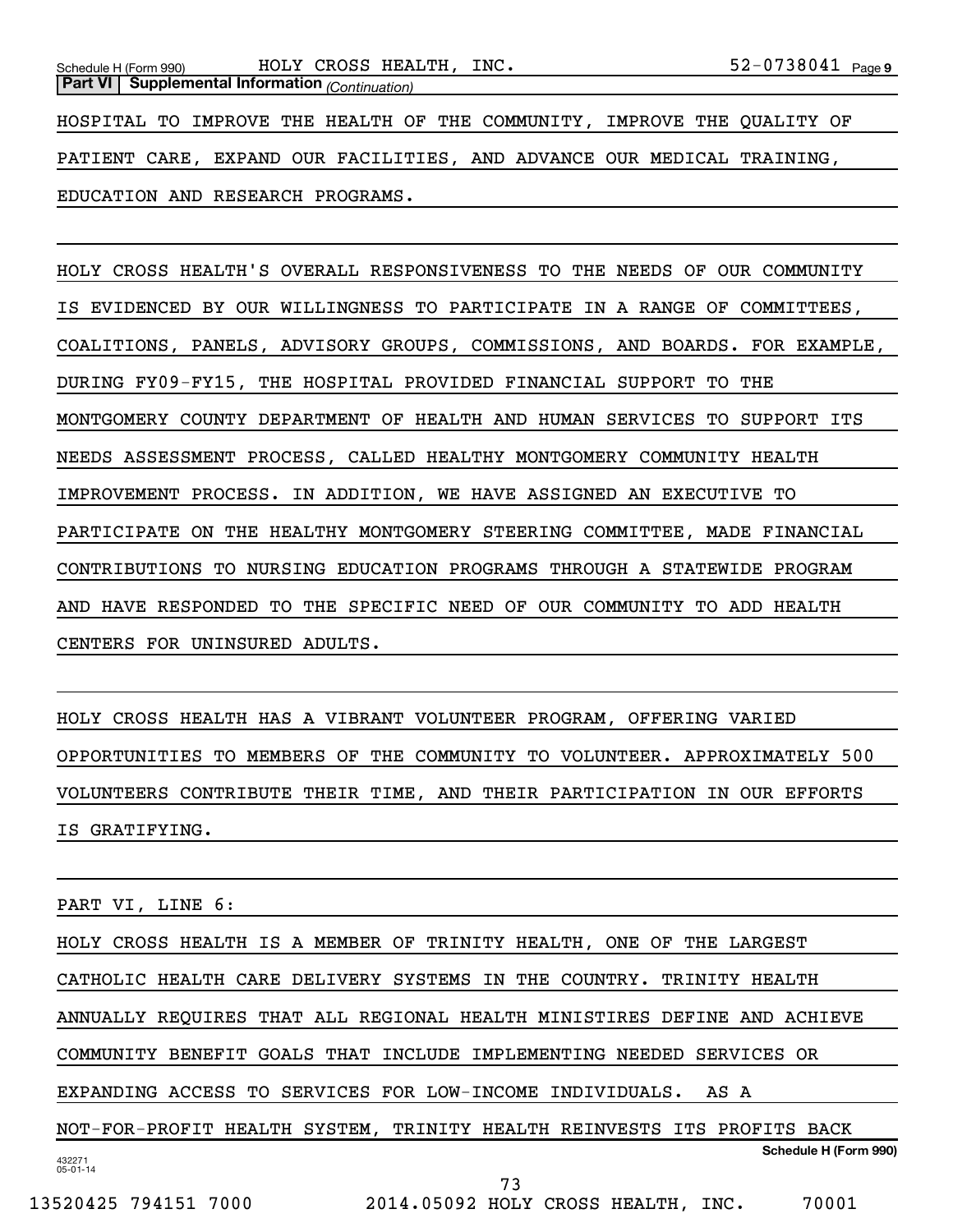| 52-0738041 Page 9<br>Schedule H (Form 990) HOLY CROSS HEALTH, INC.         |  |
|----------------------------------------------------------------------------|--|
| <b>Part VI</b>   Supplemental Information (Continuation)                   |  |
| INTO THE COMMUNITY THROUGH PROGRAMS SERVING THOSE WHO ARE POOR AND         |  |
| UNINSURED, HELPING MANAGE CHRONIC CONDITIONS LIKE DIABETES, PROVIDING      |  |
| HEALTH EDUCATION, PROMOTING WELLNESS AND REACHING OUT TO<br>UNDERSERVED    |  |
| POPULATIONS. ANNUALLY, THE ORGANIZATION INVESTS MORE THAN \$800 MILLION IN |  |
| SUCH COMMUNITY BENEFITS AND WORKS TO ENSURE THAT ITS MEMBER HOSPITALS AND  |  |
| OTHER ENTITIES/AFFILIATES ENHANCE THE OVERALL HEALTH OF THE COMMUNITIES    |  |
| THEY SERVE BY ADDRESSING EACH COMMUNITY'S SPECIFIC NEEDS.                  |  |

FOR MORE INFORMATION ABOUT TRINITY HEALTH, VISIT WWW.TRINITY-HEALTH.ORG.

PART VI, LINE 7, LIST OF STATES RECEIVING COMMUNITY BENEFIT REPORT:

MD

**Schedule H (Form 990)**

432271 05-01-14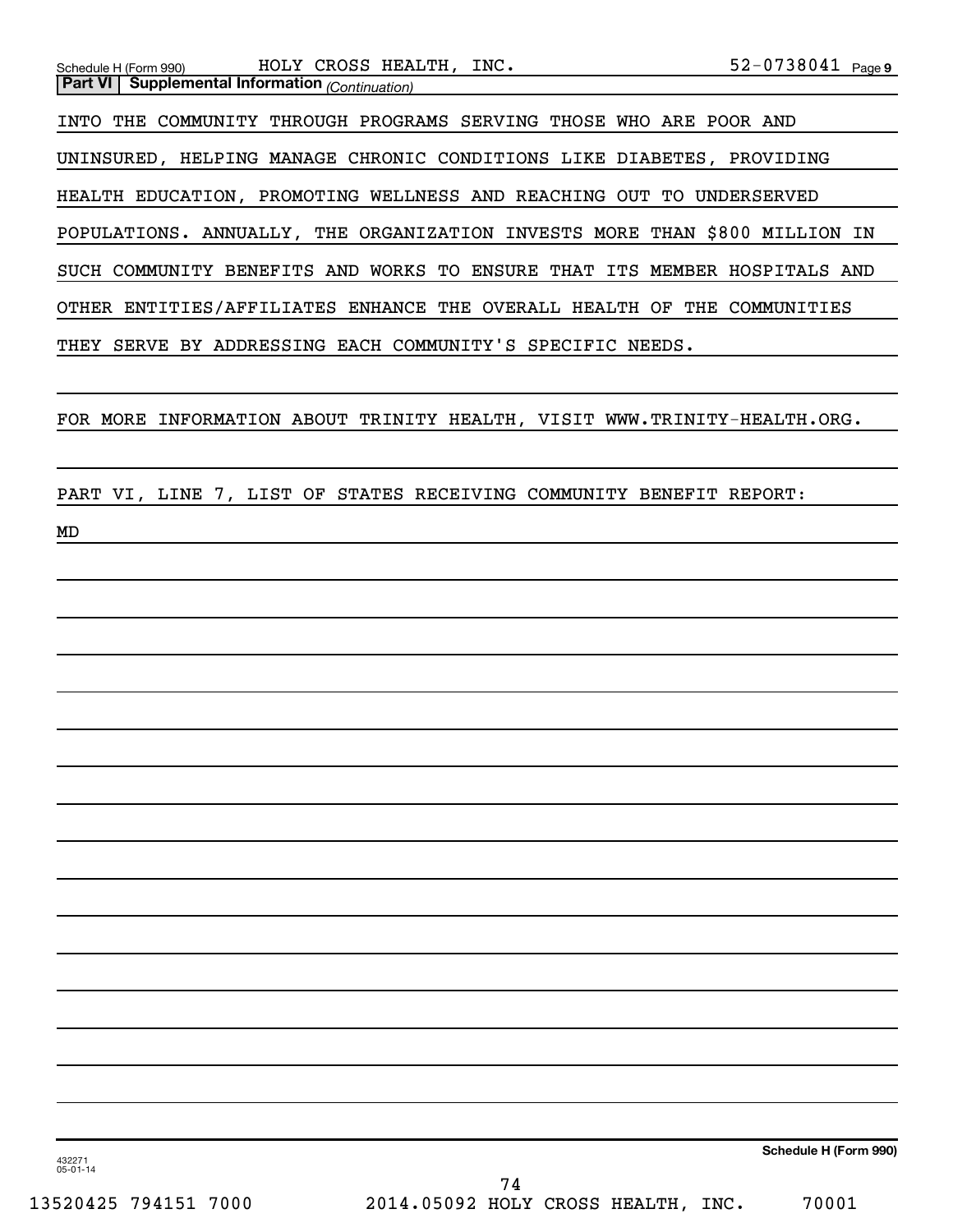| <b>SCHEDULE I</b><br>(Form 990)<br>Department of the Treasury<br>Internal Revenue Service | <b>Grants and Other Assistance to Organizations,</b><br>Governments, and Individuals in the United States<br>Complete if the organization answered "Yes" to Form 990, Part IV, line 21 or 22.<br>Attach to Form 990.<br>Information about Schedule I (Form 990) and its instructions is at www.irs.gov/form990. |            |                                  |                             |                                         |                                                                |                                           |                                                                                  |  |  |  |  |
|-------------------------------------------------------------------------------------------|-----------------------------------------------------------------------------------------------------------------------------------------------------------------------------------------------------------------------------------------------------------------------------------------------------------------|------------|----------------------------------|-----------------------------|-----------------------------------------|----------------------------------------------------------------|-------------------------------------------|----------------------------------------------------------------------------------|--|--|--|--|
| Name of the organization                                                                  |                                                                                                                                                                                                                                                                                                                 |            |                                  |                             |                                         |                                                                |                                           | Inspection<br><b>Employer identification number</b>                              |  |  |  |  |
|                                                                                           | HOLY CROSS HEALTH, INC.                                                                                                                                                                                                                                                                                         |            |                                  |                             |                                         |                                                                |                                           | 52-0738041                                                                       |  |  |  |  |
| Part I                                                                                    | <b>General Information on Grants and Assistance</b>                                                                                                                                                                                                                                                             |            |                                  |                             |                                         |                                                                |                                           |                                                                                  |  |  |  |  |
| $\mathbf 1$                                                                               | Does the organization maintain records to substantiate the amount of the grants or assistance, the grantees' eligibility for the grants or assistance, and the selection                                                                                                                                        |            |                                  |                             |                                         |                                                                |                                           |                                                                                  |  |  |  |  |
|                                                                                           |                                                                                                                                                                                                                                                                                                                 |            |                                  |                             |                                         |                                                                |                                           | $\boxed{\text{X}}$ Yes<br>l No                                                   |  |  |  |  |
| $\mathbf{2}$<br>Part II                                                                   | Describe in Part IV the organization's procedures for monitoring the use of grant funds in the United States.<br>Grants and Other Assistance to Domestic Organizations and Domestic Governments. Complete if the organization answered "Yes" to Form 990, Part IV, line 21, for any                             |            |                                  |                             |                                         |                                                                |                                           |                                                                                  |  |  |  |  |
|                                                                                           | recipient that received more than \$5,000. Part II can be duplicated if additional space is needed.                                                                                                                                                                                                             |            |                                  |                             |                                         |                                                                |                                           |                                                                                  |  |  |  |  |
|                                                                                           | <b>1 (a)</b> Name and address of organization<br>or government                                                                                                                                                                                                                                                  | $(b)$ EIN  | (c) IRC section<br>if applicable | (d) Amount of<br>cash grant | (e) Amount of<br>non-cash<br>assistance | (f) Method of<br>valuation (book,<br>FMV, appraisal,<br>other) | (g) Description of<br>non-cash assistance | (h) Purpose of grant<br>or assistance                                            |  |  |  |  |
| COMMONHEALTH ACTION<br>1301 CONNECTICUT AVE. NE STE 200<br>WASHINGTON, DC 20036           |                                                                                                                                                                                                                                                                                                                 | 83-0398572 | 501(C)(3)                        | 25,000                      | $\mathbf{0}$                            |                                                                |                                           | SUPPORT FOR THE<br>MONTGOMERY COUNTY<br>COMMUNITY HEALTH<br>IMPROVEMENT PROGRAMS |  |  |  |  |
|                                                                                           |                                                                                                                                                                                                                                                                                                                 |            |                                  |                             |                                         |                                                                |                                           |                                                                                  |  |  |  |  |
|                                                                                           |                                                                                                                                                                                                                                                                                                                 |            |                                  |                             |                                         |                                                                |                                           |                                                                                  |  |  |  |  |
|                                                                                           |                                                                                                                                                                                                                                                                                                                 |            |                                  |                             |                                         |                                                                |                                           |                                                                                  |  |  |  |  |
|                                                                                           |                                                                                                                                                                                                                                                                                                                 |            |                                  |                             |                                         |                                                                |                                           |                                                                                  |  |  |  |  |
|                                                                                           |                                                                                                                                                                                                                                                                                                                 |            |                                  |                             |                                         |                                                                |                                           |                                                                                  |  |  |  |  |
| $\mathbf{2}$                                                                              | Enter total number of section $501(c)(3)$ and government organizations listed in the line 1 table                                                                                                                                                                                                               |            |                                  |                             |                                         |                                                                |                                           | 1.                                                                               |  |  |  |  |
| 3                                                                                         |                                                                                                                                                                                                                                                                                                                 |            |                                  |                             |                                         |                                                                |                                           | 0.                                                                               |  |  |  |  |
|                                                                                           | LHA For Paperwork Reduction Act Notice, see the Instructions for Form 990.                                                                                                                                                                                                                                      |            |                                  |                             |                                         |                                                                |                                           | Schedule I (Form 990) (2014)                                                     |  |  |  |  |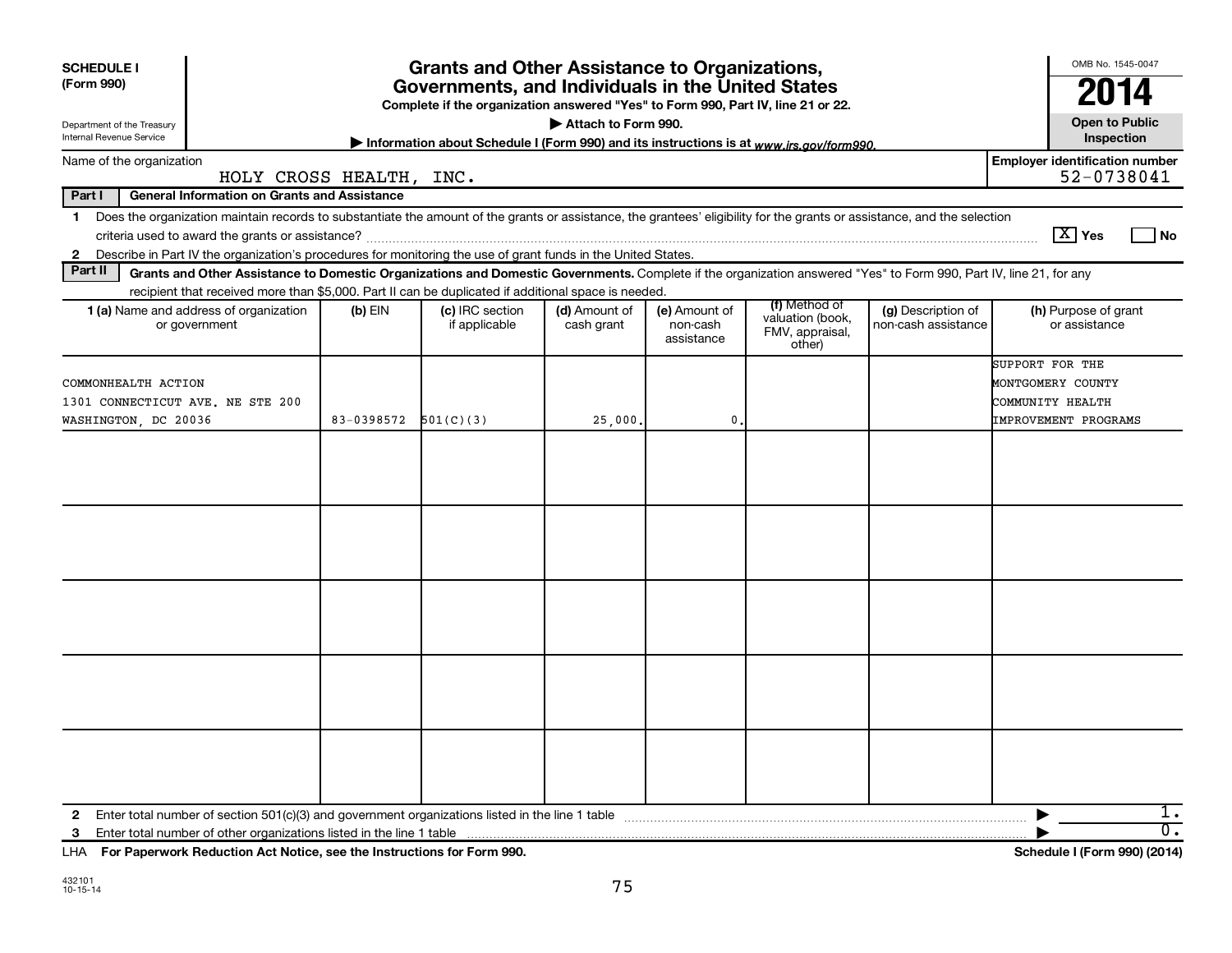432102 10-15-14

Schedule I (Form 990) (2014)  $\qquad \qquad$  HOLY CROSS HEALTH, INC.

Part III | Grants and Other Assistance to Domestic Individuals. Complete if the organization answered "Yes" to Form 990, Part IV, line 22. Part III can be duplicated if additional space is needed.

| (a) Type of grant or assistance | (b) Number of<br>recipients | (c) Amount of<br>cash grant | (d) Amount of non-<br>cash assistance | (e) Method of valuation<br>(book, FMV, appraisal, other) | (f) Description of non-cash assistance |
|---------------------------------|-----------------------------|-----------------------------|---------------------------------------|----------------------------------------------------------|----------------------------------------|
|                                 |                             |                             |                                       |                                                          |                                        |
|                                 |                             |                             |                                       |                                                          |                                        |
|                                 |                             |                             |                                       |                                                          |                                        |
|                                 |                             |                             |                                       |                                                          |                                        |
|                                 |                             |                             |                                       |                                                          |                                        |
|                                 |                             |                             |                                       |                                                          |                                        |
|                                 |                             |                             |                                       |                                                          |                                        |
|                                 |                             |                             |                                       |                                                          |                                        |
|                                 |                             |                             |                                       |                                                          |                                        |
|                                 |                             |                             |                                       |                                                          |                                        |

Part IV | Supplemental Information. Provide the information required in Part I, line 2, Part III, column (b), and any other additional information.

PART I, LINE 2:

DONATIONS MADE BY HOLY CROSS HEALTH, INC. TO CHARITABLE ORGANIZATIONS ARE

MADE IN FURTHERANCE OF THE RECIPIENT ORGANIZATION'S EXEMPT PURPOSE.

DONATIONS ARE INCLUDED IN COMMUNITY BENEFITS IN SCHEDULE H IF THE

CONTRIBUTION HAS BEEN FORMALLY RESTRICTED TO A COMMUNITY BENEFIT ACTIVITY

THAT MEETS THE CRITERIA TO BE REPORTED ON SCHEDULE H.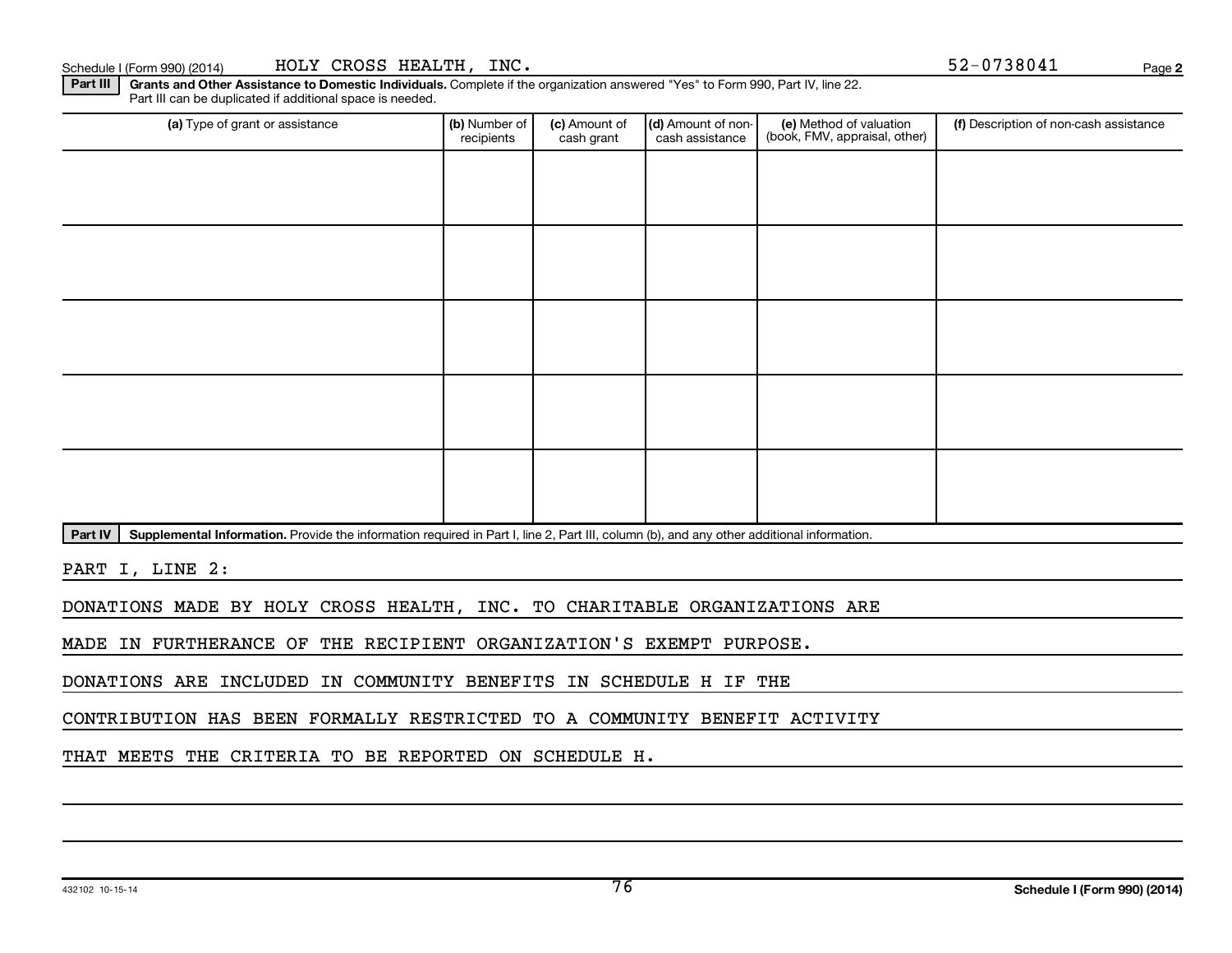|    | <b>SCHEDULE J</b>                                                                                                   | <b>Compensation Information</b>                                                                                           |                            | OMB No. 1545-0047 |                                       |                         |  |  |  |  |
|----|---------------------------------------------------------------------------------------------------------------------|---------------------------------------------------------------------------------------------------------------------------|----------------------------|-------------------|---------------------------------------|-------------------------|--|--|--|--|
|    | (Form 990)                                                                                                          | For certain Officers, Directors, Trustees, Key Employees, and Highest                                                     |                            | 2014              |                                       |                         |  |  |  |  |
|    |                                                                                                                     | <b>Compensated Employees</b><br>Complete if the organization answered "Yes" on Form 990, Part IV, line 23.                |                            |                   |                                       |                         |  |  |  |  |
|    | Attach to Form 990.<br>Department of the Treasury                                                                   |                                                                                                                           |                            |                   |                                       |                         |  |  |  |  |
|    | Information about Schedule J (Form 990) and its instructions is at www.irs.gov/form990.<br>Internal Revenue Service |                                                                                                                           |                            |                   |                                       |                         |  |  |  |  |
|    | Name of the organization                                                                                            |                                                                                                                           |                            |                   | <b>Employer identification number</b> |                         |  |  |  |  |
|    |                                                                                                                     | HOLY CROSS HEALTH, INC.                                                                                                   | 52-0738041                 |                   |                                       |                         |  |  |  |  |
|    | Part I                                                                                                              | <b>Questions Regarding Compensation</b>                                                                                   |                            |                   |                                       |                         |  |  |  |  |
|    |                                                                                                                     |                                                                                                                           |                            |                   | Yes                                   | No                      |  |  |  |  |
|    |                                                                                                                     | 1a Check the appropriate box(es) if the organization provided any of the following to or for a person listed in Form 990, |                            |                   |                                       |                         |  |  |  |  |
|    |                                                                                                                     | Part VII, Section A, line 1a. Complete Part III to provide any relevant information regarding these items.                |                            |                   |                                       |                         |  |  |  |  |
|    | First-class or charter travel                                                                                       | Housing allowance or residence for personal use                                                                           |                            |                   |                                       |                         |  |  |  |  |
|    | Travel for companions                                                                                               | Payments for business use of personal residence                                                                           |                            |                   |                                       |                         |  |  |  |  |
|    |                                                                                                                     | Tax indemnification and gross-up payments<br>Health or social club dues or initiation fees                                |                            |                   |                                       |                         |  |  |  |  |
|    |                                                                                                                     | Discretionary spending account<br>Personal services (e.g., maid, chauffeur, chef)                                         |                            |                   |                                       |                         |  |  |  |  |
|    |                                                                                                                     | <b>b</b> If any of the boxes on line 1a are checked, did the organization follow a written policy regarding payment or    |                            |                   |                                       |                         |  |  |  |  |
|    |                                                                                                                     |                                                                                                                           |                            | 1b                |                                       |                         |  |  |  |  |
| 2  |                                                                                                                     |                                                                                                                           |                            |                   |                                       |                         |  |  |  |  |
|    |                                                                                                                     | Did the organization require substantiation prior to reimbursing or allowing expenses incurred by all directors,          |                            | $\mathbf{2}$      |                                       |                         |  |  |  |  |
|    |                                                                                                                     |                                                                                                                           |                            |                   |                                       |                         |  |  |  |  |
| З  |                                                                                                                     | Indicate which, if any, of the following the filing organization used to establish the compensation of the organization's |                            |                   |                                       |                         |  |  |  |  |
|    |                                                                                                                     | CEO/Executive Director. Check all that apply. Do not check any boxes for methods used by a related organization to        |                            |                   |                                       |                         |  |  |  |  |
|    |                                                                                                                     | establish compensation of the CEO/Executive Director, but explain in Part III.                                            |                            |                   |                                       |                         |  |  |  |  |
|    | Compensation committee                                                                                              | Written employment contract                                                                                               |                            |                   |                                       |                         |  |  |  |  |
|    |                                                                                                                     | Independent compensation consultant<br>Compensation survey or study                                                       |                            |                   |                                       |                         |  |  |  |  |
|    |                                                                                                                     | Form 990 of other organizations<br>Approval by the board or compensation committee                                        |                            |                   |                                       |                         |  |  |  |  |
|    |                                                                                                                     |                                                                                                                           |                            |                   |                                       |                         |  |  |  |  |
| 4  |                                                                                                                     | During the year, did any person listed in Form 990, Part VII, Section A, line 1a, with respect to the filing              |                            |                   |                                       |                         |  |  |  |  |
|    | organization or a related organization:                                                                             |                                                                                                                           |                            |                   |                                       |                         |  |  |  |  |
| а  |                                                                                                                     | Receive a severance payment or change-of-control payment?                                                                 |                            | 4a                | х                                     |                         |  |  |  |  |
| b  |                                                                                                                     |                                                                                                                           |                            | 4b                | $\overline{\textbf{x}}$               |                         |  |  |  |  |
| c  |                                                                                                                     |                                                                                                                           |                            | 4c                |                                       | $\overline{\mathbf{X}}$ |  |  |  |  |
|    |                                                                                                                     | If "Yes" to any of lines 4a-c, list the persons and provide the applicable amounts for each item in Part III.             |                            |                   |                                       |                         |  |  |  |  |
|    |                                                                                                                     |                                                                                                                           |                            |                   |                                       |                         |  |  |  |  |
|    |                                                                                                                     | Only section 501(c)(3), 501(c)(4), and 501(c)(29) organizations must complete lines 5-9.                                  |                            |                   |                                       |                         |  |  |  |  |
|    |                                                                                                                     | For persons listed in Form 990, Part VII, Section A, line 1a, did the organization pay or accrue any compensation         |                            |                   |                                       |                         |  |  |  |  |
|    | contingent on the revenues of:                                                                                      |                                                                                                                           |                            |                   |                                       |                         |  |  |  |  |
|    |                                                                                                                     |                                                                                                                           |                            | 5а                |                                       | X.                      |  |  |  |  |
|    |                                                                                                                     |                                                                                                                           |                            | 5b                |                                       | X                       |  |  |  |  |
|    |                                                                                                                     | If "Yes" to line 5a or 5b, describe in Part III.                                                                          |                            |                   |                                       |                         |  |  |  |  |
| 6. |                                                                                                                     | For persons listed in Form 990, Part VII, Section A, line 1a, did the organization pay or accrue any compensation         |                            |                   |                                       |                         |  |  |  |  |
|    | contingent on the net earnings of:                                                                                  |                                                                                                                           |                            |                   |                                       |                         |  |  |  |  |
|    |                                                                                                                     |                                                                                                                           |                            | 6a                |                                       | х                       |  |  |  |  |
|    |                                                                                                                     |                                                                                                                           |                            | 6b                |                                       | $\overline{\mathbf{X}}$ |  |  |  |  |
|    |                                                                                                                     | If "Yes" to line 6a or 6b, describe in Part III.                                                                          |                            |                   |                                       |                         |  |  |  |  |
|    |                                                                                                                     | 7 For persons listed in Form 990, Part VII, Section A, line 1a, did the organization provide any non-fixed payments       |                            |                   |                                       |                         |  |  |  |  |
|    |                                                                                                                     |                                                                                                                           |                            | 7                 |                                       | х                       |  |  |  |  |
| 8  |                                                                                                                     | Were any amounts reported in Form 990, Part VII, paid or accrued pursuant to a contract that was subject to the           |                            |                   |                                       |                         |  |  |  |  |
|    |                                                                                                                     |                                                                                                                           |                            | 8                 |                                       | х                       |  |  |  |  |
| 9  |                                                                                                                     | If "Yes" to line 8, did the organization also follow the rebuttable presumption procedure described in                    |                            |                   |                                       |                         |  |  |  |  |
|    |                                                                                                                     |                                                                                                                           |                            | 9                 |                                       |                         |  |  |  |  |
|    |                                                                                                                     | LHA For Paperwork Reduction Act Notice, see the Instructions for Form 990.                                                | Schedule J (Form 990) 2014 |                   |                                       |                         |  |  |  |  |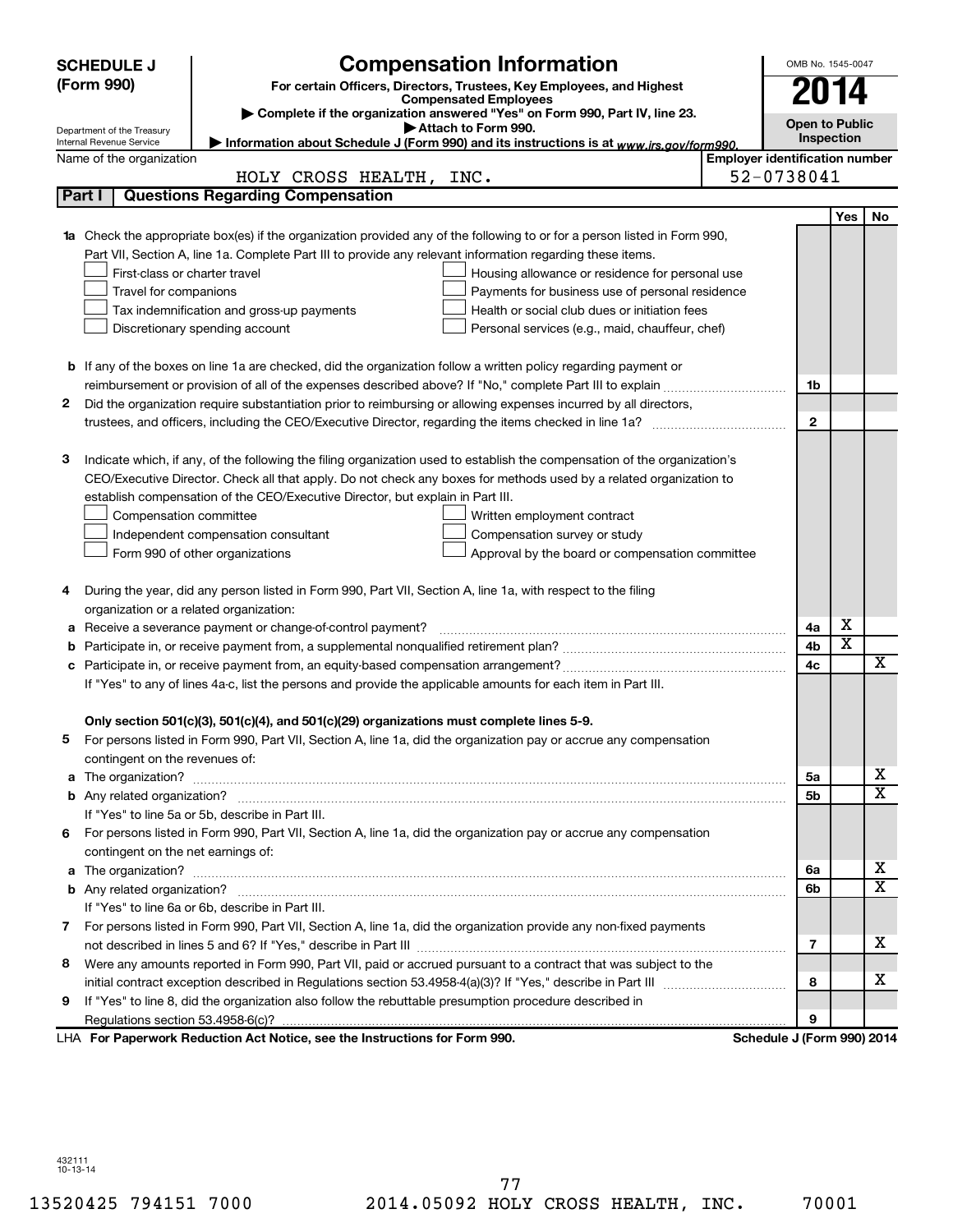#### Part II | Officers, Directors, Trustees, Key Employees, and Highest Compensated Employees. Use duplicate copies if additional space is needed.

For each individual whose compensation must be reported in Schedule J, report compensation from the organization on row (i) and from related organizations, described in the instructions, on row (ii). Do not list any individuals that are not listed on Form 990, Part VII.

Note. The sum of columns (B)(i)-(iii) for each listed individual must equal the total amount of Form 990, Part VII, Section A, line 1a, applicable column (D) and (E) amounts for that individual.

|                                           |                          | (B) Breakdown of W-2 and/or 1099-MISC compensation |                                           | (C) Retirement and             | (D) Nontaxable | (E) Total of columns | (F) Compensation<br>in column (B)         |                         |  |
|-------------------------------------------|--------------------------|----------------------------------------------------|-------------------------------------------|--------------------------------|----------------|----------------------|-------------------------------------------|-------------------------|--|
| (A) Name and Title                        | (i) Base<br>compensation | (ii) Bonus &<br>incentive<br>compensation          | (iii) Other<br>reportable<br>compensation | other deferred<br>compensation | benefits       | $(B)(i)-(D)$         | reported as deferred<br>in prior Form 990 |                         |  |
| KEVIN J. SEXTON<br>(1)                    | (i)                      | υ.                                                 | 0.                                        | υ.                             | 0.             | Ο.                   | $\Omega$                                  |                         |  |
| DIRECTOR; PRES & CEO MARYLAND REGION(ii)  |                          | $507,763$ .                                        | 180, 447.                                 | 318,648.                       | 18,200.        | 39,206.              | 1,064,264.                                | 167,375.                |  |
| NORA TRIOLA, RN, PH.D<br>(2)              |                          | Ο.                                                 | 0,                                        |                                |                | 0.                   |                                           |                         |  |
| DIRECTOR AT 07/14; TRINITY EVP & CNO (ii) |                          | 440,272.                                           | 359,065.                                  | 215, 332.                      | 19,350.        | 13,307.              | 1,047,326.                                |                         |  |
| (3) J. RICHARD O'CONNELL                  |                          | 0.                                                 | 0.                                        | 0.                             |                |                      |                                           |                         |  |
| DIRECTOR THR 07/14; EVP, EAST GROUP       | (ii)                     | 791,024.                                           | 532,372.                                  | 425,006.                       | 18,200         | 36,377               | 1,802,979.                                | 174, 337.               |  |
| ROSEANNE PAJKA<br>(4)                     | (i)                      | 0.                                                 | 0.                                        | 0.                             |                | 0                    |                                           |                         |  |
| CHIEF EXEC & GOV. OPS. ASST SEC           | (ii)                     | 125,614.                                           | 44,062.                                   | 885.                           | 20,921         | 2,364                | 193,846.                                  |                         |  |
| ANNE GILLIS<br>(5)                        | (i)                      | Ω.                                                 | Ω.                                        | 0.                             |                |                      | O.                                        |                         |  |
| CFO & ASSISTANT TREASURER                 | (ii)                     | 260,580.                                           | 54,065.                                   | 2,487.                         | 23,933.        | 20,337               | 361,402.                                  |                         |  |
| JUDITH FRUITERMAN<br>(6)                  | (i)                      |                                                    | 0.                                        | Ω.                             |                |                      | 0                                         |                         |  |
| PRESIDENT HOLY CROSS HOSPITAL             | (ii)                     | 356,006.                                           | 126,818.                                  | 90,851.                        | 30, 376        | 23,523               | 627,574.                                  | 15,325                  |  |
| DOUG RYDER<br>(7)                         | (i)                      | Ω.                                                 | 0.                                        | 0.                             |                |                      | 0                                         |                         |  |
| PRESIDENT HC GERMANTOWN HOSPITAL          | (ii)                     | 248,692.                                           | 66, 281                                   | 59,909.                        | 13,066         | 12,144               | 400,092.                                  | 0.                      |  |
| ANNICE CODY<br>(8)                        | (i)                      | Ω.                                                 | 0.                                        | Ω.                             | O.             | 0                    | 0                                         |                         |  |
| PRESIDENT HCH NETWORK; CSO                | (ii)                     | 271, 136.                                          | 58,580.                                   | 917.                           | 13,000         | 23,188               | 366, 821                                  |                         |  |
| ELIZABETH A. SIMPSON<br>(9)               | (i)                      | Ω.                                                 | 0.                                        | Ω.                             | 0              | 0                    | 0                                         |                         |  |
| GENERAL COUNSEL, ASST SEC AS OF 1/15 (ii) |                          | 264, 196.                                          | 0.                                        | 2,314.                         | 12,443         | 16,177               | 295, 130.                                 |                         |  |
| (10) JUAN MANUEL OCASIO COLON             | (i)                      | 0.                                                 | 0.                                        | 0.                             | 0              | 0                    | 0                                         | 0.                      |  |
| CHIEF HR & INTEGRITY OFFICER              | (ii)                     | 215,043.                                           | 44,884.                                   | 706.                           | 13,000         | 21,169               | 294,802                                   | 0.                      |  |
| (11) YANCY PHILLIPS                       | (i)                      | 0.                                                 | Ω.                                        | 0.                             | O.             | 0                    | 0                                         | Ω.                      |  |
| CHIEF QUALITY OFFICER                     | (ii)                     | 293, 275.                                          | 59,166.                                   | 8,109.                         | 18,200         | 4,915                | 383,665                                   | 0.                      |  |
| (12) BLAIR EIG                            | (i)                      | 0.                                                 | 0.                                        | 0.                             | 0.             | 0                    | 0                                         | 0.                      |  |
| SVP, MEDICAL AFFIARS & CMO                | (ii)                     | 287,911.                                           | 59, 166.                                  | 2,745.                         | 21,602.        | 19,458.              | 390,882.                                  | 0.                      |  |
| (13) IRA ROY TANNEBAUM                    | (i)                      | 270,788.                                           | 54,480.                                   | 9,683.                         | 19,055.        | $1,106$ .            | 355, 112.                                 | 0.                      |  |
| SURGICAL HOSPITALIST                      | (ii)                     | Ο.                                                 | 0.                                        | 0.                             |                | 0.                   | 0.                                        | 0.                      |  |
| (14) ANNE BURKE                           | (i)                      | 261,526.                                           | 13,100.                                   | 41,960.                        | 13,000.        | 15,557               | 345,143.                                  | 0.                      |  |
| MEDICAL DIRECTOR                          | (ii)                     | Ο.                                                 | $\overline{0}$ .                          | 0.                             | 0.             | 0.                   | $\Omega$ .                                | 0.                      |  |
| (15) ELISE RILEY                          | (i)                      | 227, 314.                                          | 12,000.                                   | 45,364.                        | 40,476.        | 15,429.              | 340,583.                                  | Ο.                      |  |
| MEDICAL DIRECTOR                          | (ii)                     | о.                                                 | 0.                                        | 0.                             | О.             | 0.                   | 0.                                        | 0.                      |  |
| (16) KEDRICK ADKINS                       | (i)                      | $\overline{0}$ .                                   | σ.                                        |                                | О.             |                      | n                                         |                         |  |
| FORMER KEY EMPLOYEE                       | (iii)                    | $\overline{0}$ .                                   |                                           | 0.1,069,394.                   |                | 1,656.               |                                           | $1,071,050.$ 1,056,681. |  |

78

**2**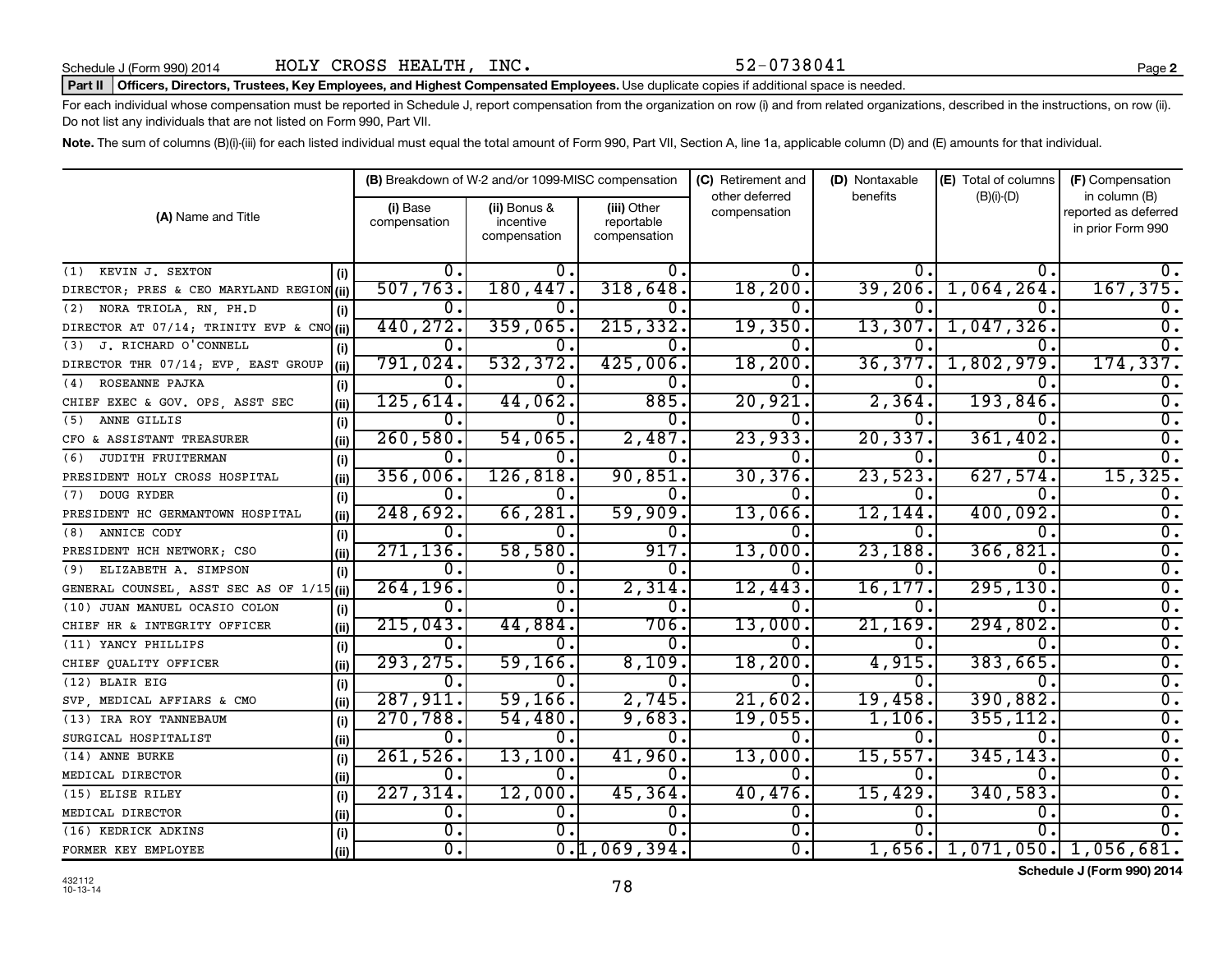# Part II | Officers, Directors, Trustees, Key Employees, and Highest Compensated Employees. Use duplicate copies if additional space is needed.

For each individual whose compensation must be reported in Schedule J, report compensation from the organization on row (i) and from related organizations, described in the instructions, on row (ii). Do not list any individuals that are not listed on Form 990, Part VII.

Note. The sum of columns (B)(i)-(iii) for each listed individual must equal the total amount of Form 990, Part VII, Section A, line 1a, applicable column (D) and (E) amounts for that individual.

| (A) Name and Title   |                              |                          | (B) Breakdown of W-2 and/or 1099-MISC compensation |                                           | (C) Retirement and<br>other deferred | (D) Nontaxable<br>benefits  | (E) Total of columns<br>$(B)(i)$ - $(D)$ | (F) Compensation<br>in column (B)         |
|----------------------|------------------------------|--------------------------|----------------------------------------------------|-------------------------------------------|--------------------------------------|-----------------------------|------------------------------------------|-------------------------------------------|
|                      |                              | (i) Base<br>compensation | (ii) Bonus &<br>incentive<br>compensation          | (iii) Other<br>reportable<br>compensation | compensation                         |                             |                                          | reported as deferred<br>in prior Form 990 |
| $(17)$ GARY E. VOGAN | (i)                          | 126, 141.                | 53,228.                                            | 775.                                      | 23,120.                              | 11,632.                     | 214,896.                                 | $\overline{0}$ .                          |
| FORMER OFFICER       | (ii)                         | $\overline{0}$ .         | $\overline{0}$ .                                   | $\overline{0}$ .                          | $\overline{\mathfrak{o}}$ .          | $\overline{\mathfrak{o}}$ . | $\overline{\mathfrak{o}}$ .              | $\overline{0}$ .                          |
|                      | (i)                          |                          |                                                    |                                           |                                      |                             |                                          |                                           |
|                      | (ii)                         |                          |                                                    |                                           |                                      |                             |                                          |                                           |
|                      | $(\sf{i})$                   |                          |                                                    |                                           |                                      |                             |                                          |                                           |
|                      | (ii)                         |                          |                                                    |                                           |                                      |                             |                                          |                                           |
|                      | $(\sf{i})$                   |                          |                                                    |                                           |                                      |                             |                                          |                                           |
|                      | $\vert$ (ii)                 |                          |                                                    |                                           |                                      |                             |                                          |                                           |
|                      | $(\sf{i})$                   |                          |                                                    |                                           |                                      |                             |                                          |                                           |
|                      | (ii)                         |                          |                                                    |                                           |                                      |                             |                                          |                                           |
|                      | $(\sf{i})$                   |                          |                                                    |                                           |                                      |                             |                                          |                                           |
|                      | (ii)                         |                          |                                                    |                                           |                                      |                             |                                          |                                           |
|                      | $\qquad \qquad \textbf{(i)}$ |                          |                                                    |                                           |                                      |                             |                                          |                                           |
|                      | (ii)                         |                          |                                                    |                                           |                                      |                             |                                          |                                           |
|                      | $(\sf{i})$<br>(ii)           |                          |                                                    |                                           |                                      |                             |                                          |                                           |
|                      |                              |                          |                                                    |                                           |                                      |                             |                                          |                                           |
|                      | $(\sf{i})$<br>(ii)           |                          |                                                    |                                           |                                      |                             |                                          |                                           |
|                      | $(\sf{i})$                   |                          |                                                    |                                           |                                      |                             |                                          |                                           |
|                      | (ii)                         |                          |                                                    |                                           |                                      |                             |                                          |                                           |
|                      | $(\sf{i})$                   |                          |                                                    |                                           |                                      |                             |                                          |                                           |
|                      | (ii)                         |                          |                                                    |                                           |                                      |                             |                                          |                                           |
|                      | $(\sf{i})$                   |                          |                                                    |                                           |                                      |                             |                                          |                                           |
|                      | (ii)                         |                          |                                                    |                                           |                                      |                             |                                          |                                           |
|                      | $\qquad \qquad \textbf{(i)}$ |                          |                                                    |                                           |                                      |                             |                                          |                                           |
|                      | (ii)                         |                          |                                                    |                                           |                                      |                             |                                          |                                           |
|                      | $(\sf{i})$                   |                          |                                                    |                                           |                                      |                             |                                          |                                           |
|                      | (ii)                         |                          |                                                    |                                           |                                      |                             |                                          |                                           |
|                      | $(\sf{i})$                   |                          |                                                    |                                           |                                      |                             |                                          |                                           |
|                      | (ii)                         |                          |                                                    |                                           |                                      |                             |                                          |                                           |
|                      | $(\sf{i})$                   |                          |                                                    |                                           |                                      |                             |                                          |                                           |
|                      | (ii)                         |                          |                                                    |                                           |                                      |                             |                                          |                                           |

79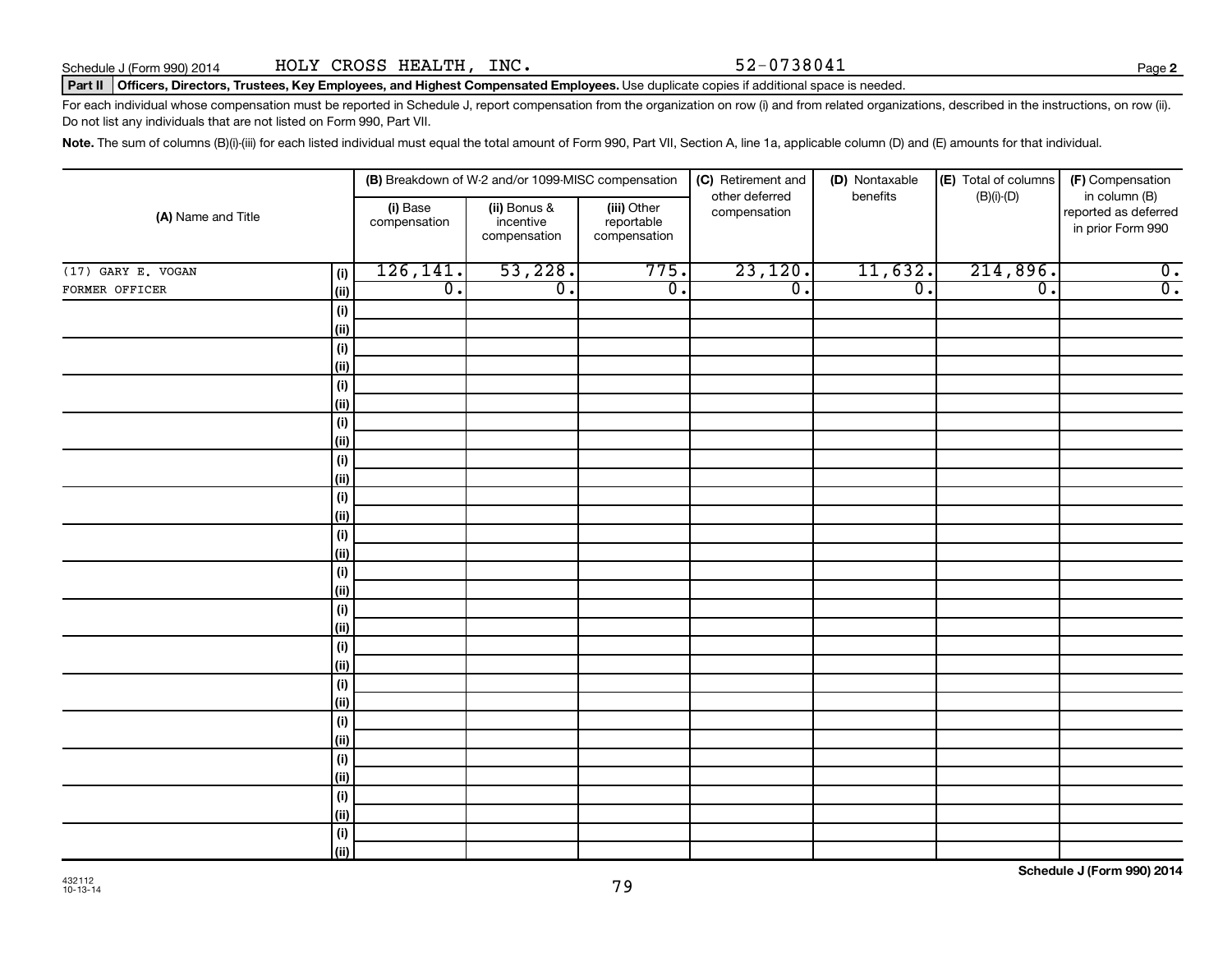#### **Part III Supplemental Information**

Provide the information, explanation, or descriptions required for Part I, lines 1a, 1b, 3, 4a, 4b, 4c, 5a, 5b, 6a, 6b, 7, and 8, and for Part II. Also complete this part for any additional information.

PART I, LINE 3:

HOLY CROSS HEALTH,INC. IS A SUBSIDIARY IN THE TRINITY HEALTH SYSTEM. HOLY

CROSS HEALTH'S CEO IS PAID DIRECTLY BY THE SYSTEM'S PARENT ENTITY, TRINITY

HEALTH CORPORATION. TRINITY HEALTH CORPORATION USED THE FOLLOWING METHODS

TO ESTABLISH THE COMPENSATION OF HOLY CROSS HEALTH'S CEO:

- COMPENSATION COMMITTEE

- INDEPENDENT COMPENSATION CONSULTANT

FORM 990 OF OTHER ORGANIZATIONS

WRITTEN EMPLOYMENT CONTRACT

- COMPENSATION SURVEY OR STUDY, AND

- APPROVAL BY THE BOARD OR COMPENSATION COMMITTEE

PART I, LINES 4A-B:

THE FOLLOWING INDIVIDUAL RECEIVED A SEVERANCE PAYMENT IN CALENDAR 2014.

THIS AMOUNT IS INCLUDED IN COLUMN B(III):

KEDRICK ADKINS - \$814,924

COLUMN F OF SCHEDULE J, PART II INCLUDES THE PORTION OF THESE AMOUNTS THAT

WERE REPORTED AS DEFERRED COMPENSATION IN PRIOR YEARS.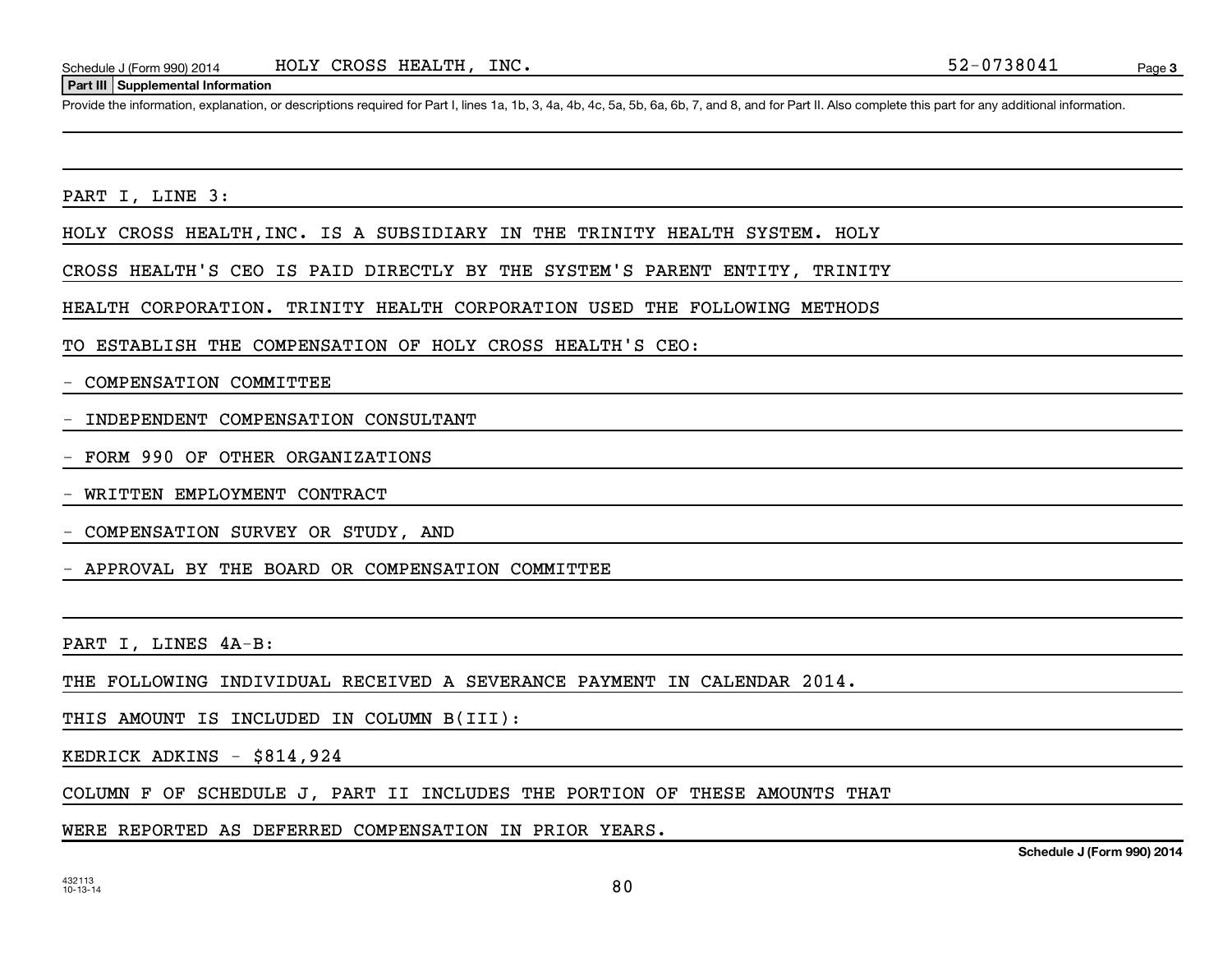#### **Part III Supplemental Information**

Provide the information, explanation, or descriptions required for Part I, lines 1a, 1b, 3, 4a, 4b, 4c, 5a, 5b, 6a, 6b, 7, and 8, and for Part II. Also complete this part for any additional information.

#### THE FOLLOWING IS A PARTICIPANT IN AN INDIVIDUAL SUPPLEMENTAL EXECUTIVE

RETIREMENT PLAN (SERP). HE DID NOT RECEIVE A SERP PAYOUT IN 2014.

### KEDRICK ADKINS

THE FOLLOWING INDIVIDUAL IS VESTED IN A CATHOLIC HEALTH EAST SUPPLEMENTAL

EXECUTIVE RETIREMENT PLAN (SERP), A NONQUALIFED PLAN. THE PLAN WAS FROZEN

DECEMBER 31, 2013. THE FOLLOWING VESTED SERP AMOUNT IS INCLUDED IN COLUMN

B(III) OF SCHEDULE J, PART II:

NORA TRIOLA - \$175,431

THE FOLLOWING ARE PARTICIPANTS IN THE NEW TRINITY HEALTH SUPPLEMENTAL

EXECUTIVE RETIREMENT PLAN (SERP) EFFECTIVE JANUARY 1, 2014. THE PLAN WILL

PROVIDE RETIREMENT BENEFITS TO CERTAIN TRINITY HEALTH EXECUTIVES SUBJECT TO

MEETING SPECIFIED VESTING AND EMPLOYMENT DATE REQUIREMENTS. THERE WERE NO

PAYOUTS IN 2014.

JUDITH FRUITERMAN - \$-0-

RICHARD O'CONNELL - \$-0-

 $DOUG$  RYDER -  $$-0-$ 

**Schedule J (Form 990) 2014**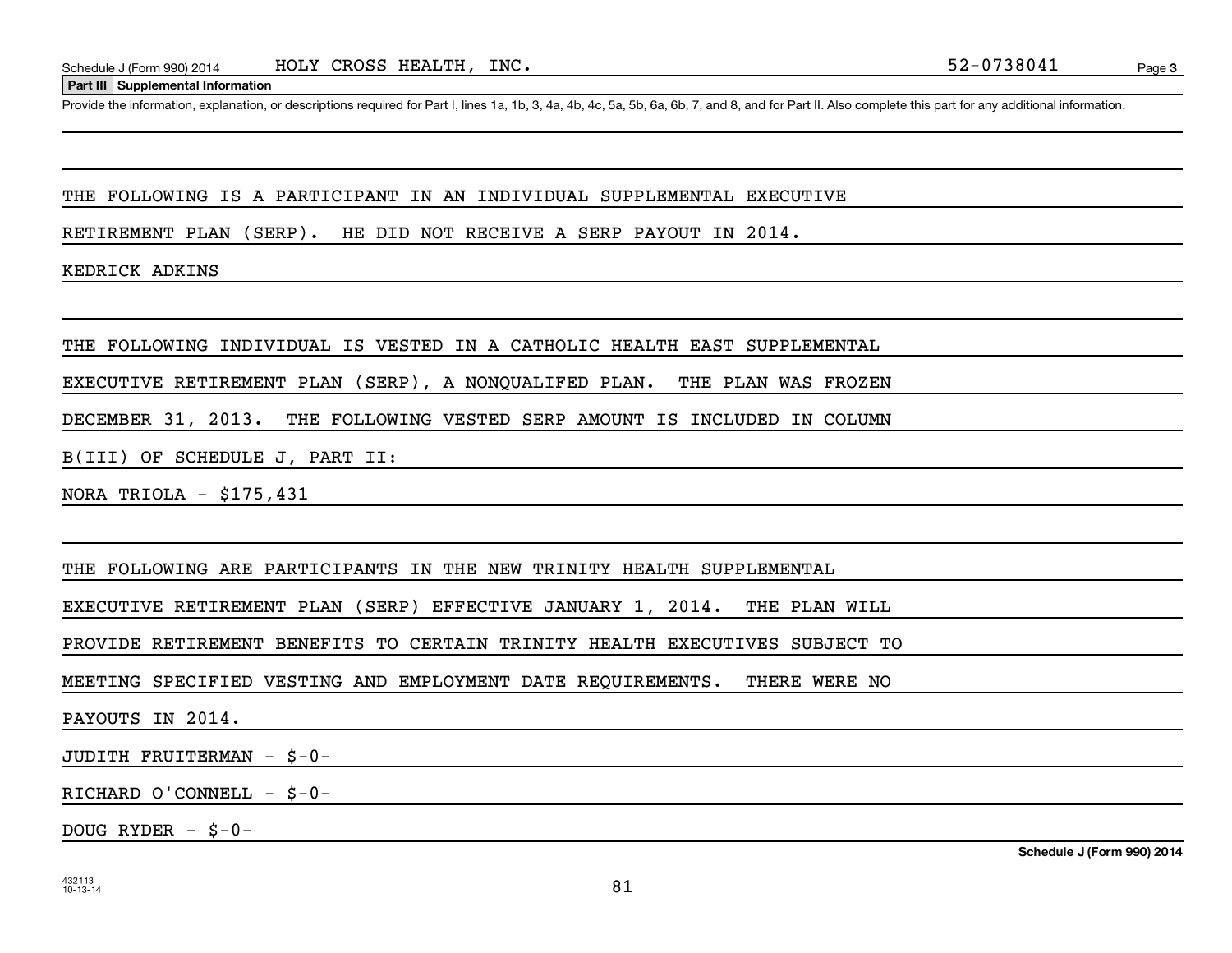#### **Part III Supplemental Information**

Provide the information, explanation, or descriptions required for Part I, lines 1a, 1b, 3, 4a, 4b, 4c, 5a, 5b, 6a, 6b, 7, and 8, and for Part II. Also complete this part for any additional information.

KEVIN SEXTON  $-$  \$-0-

NORA TRIOLA - \$-0-

THE FOLLOWING ARE PARTICIPANTS IN THE TRINITY HEALTH CASH BALANCE

RESTORATION AND RETENTION PLAN, A NONQUALIFIED PLAN, WHICH PROVIDES

RETENTION BENEFITS PLUS RETIREMENT BENEFITS FOR CERTAIN ASSOCIATES WITH

EARNINGS ABOVE THE IRS PAY CAP FOR QUALIFIED PLANS (\$260,000 FOR 2014).

THE PLAN WAS FROZEN DECEMBER 31, 2013. THE FOLLOWING PAYOUTS FOR 2014 FOR

THIS PLAN ARE INCLUDED IN COLUMN B(III) OF SCHEDULE J, PART II:

KEDRICK ADKINS - \$242,986

JUDITH FRUITERMAN - \$18,338

J. RICHARD O'CONNELL - \$185,824

KEVIN J. SEXTON - \$168,226

COLUMN F OF SCHEDULE J, PART II INCLUDES THE PORTION OF THESE AMOUNTS THAT

WERE REPORTED AS DEFERRED COMPENSATION IN PRIOR YEARS.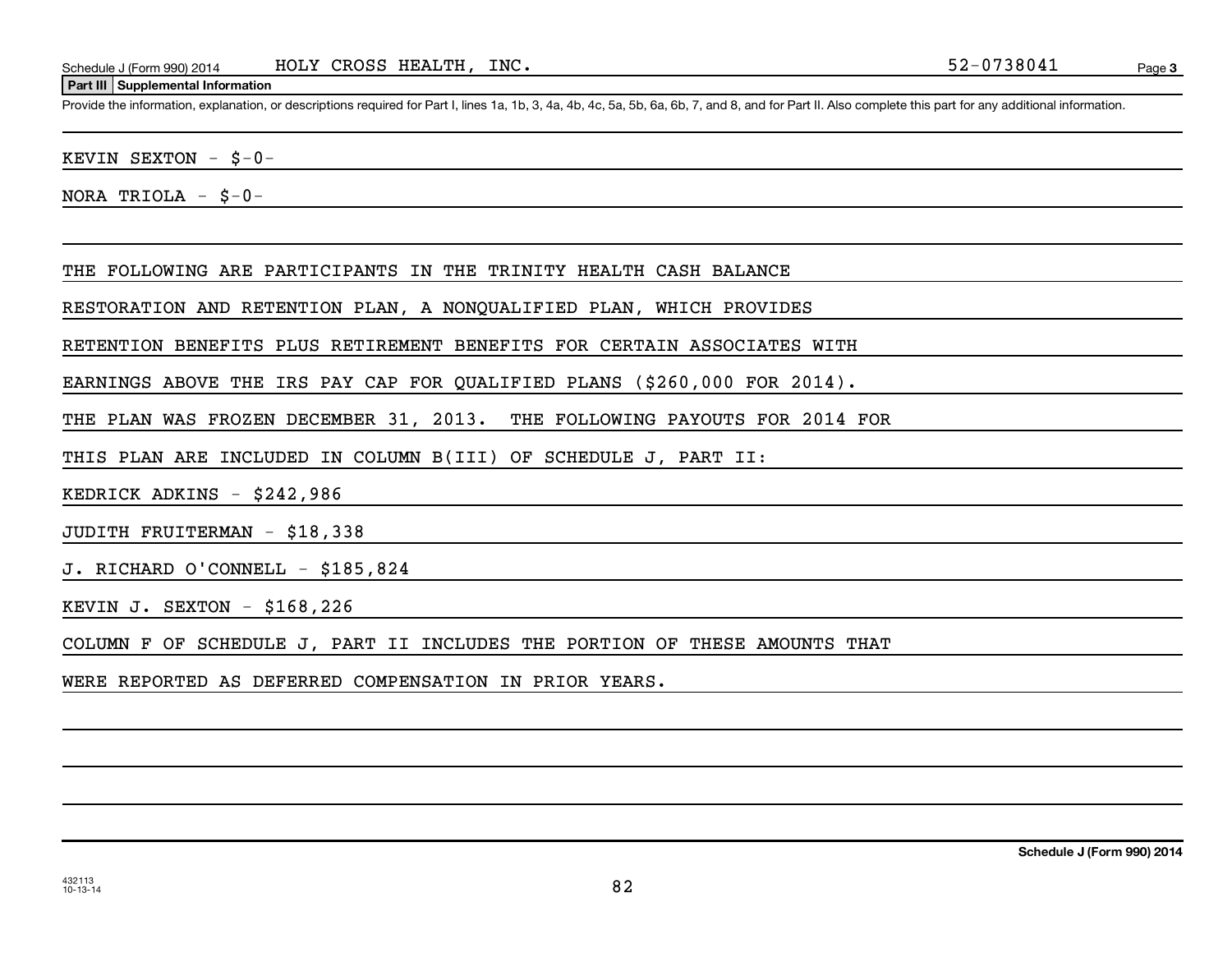**(Form 990 or 990-EZ)**

Name of the organization

Internal Revenue Service

Department of the Treasury **Complete to provide information for responses to specific questions on**

**Form 990 or 990-EZ or to provide any additional information. | Attach to Form 990 or 990-EZ.**

Information about Schedule O (Form 990 or 990-EZ) and its instructions is at www.irs.gov/form990.

OMB No. 1545-0047 **Open to Public Inspection SCHEDULE O Supplemental Information to Form 990 or 990-EZ 2014**<br>(Form 990 or 990-EZ) Complete to provide information for responses to specific questions on

**Employer identification number**

HOLY CROSS HEALTH, INC.  $\vert$  52-0738041

## FORM 990, PART III, LINE 4A, PROGRAM SERVICE ACCOMPLISHMENTS:

WWW.HOLYCROSSHEALTH.ORG.

FORM 990, PART VI, SECTION A, LINE 6:

THE SOLE MEMBER OF HOLY CROSS HEALTH, INC. IS TRINITY HEALTH CORPORATION.

SEE LINE 7 FOR ADDITIONAL INFORMATION.

FORM 990, PART VI, SECTION A, LINE 7A:

TRINITY HEALTH CORPORATION IS THE SOLE MEMBER OF HOLY CROSS HEALTH, INC.

TRINITY HEALTH CORPORATION HAS THE RIGHT TO APPOINT ALL PERSONS TO THE

BOARD OF DIRECTORS OF HOLY CROSS HEALTH, INC.

FORM 990, PART VI, SECTION A, LINE 7B:

AS SOLE MEMBER, TRINITY HEALTH CORPORATION MUST APPROVE CERTAIN DECISIONS OF THE GOVERNING BODY, INCLUDING THE STRATEGIC PLAN, ANNUAL CAPITAL PLAN, AND ANNUAL OPERATING BUDGET. TRINITY HEALTH CORPORATION MUST ALSO APPROVE SIGNIFICANT CHANGES SUCH AS A MERGER, DISSOLUTION, SALE OF ASSETS IN EXCESS OF CERTAIN LIMITS AND MODIFICATIONS TO GOVERNING DOCUMENTS.

FORM 990, PART VI, SECTION B, LINE 11:

PRIOR TO FILING, THE FORM 990 FOR HOLY CROSS HEALTH, INC. IS REVIEWED BY SENIOR MANAGEMENT. IN ADDITION, CERTAIN KEY SECTIONS OF THE FORM ARE REVIEWED BY THE FINANCE COMMITTEE AS WELL AS THE BOARD OF DIRECTORS. THE BOARD RECEIVES A COPY OF THE RETURN IN ITS FINAL FORM BEFORE IT IS FILED WITH THE INTERNAL REVENUE SERVICE.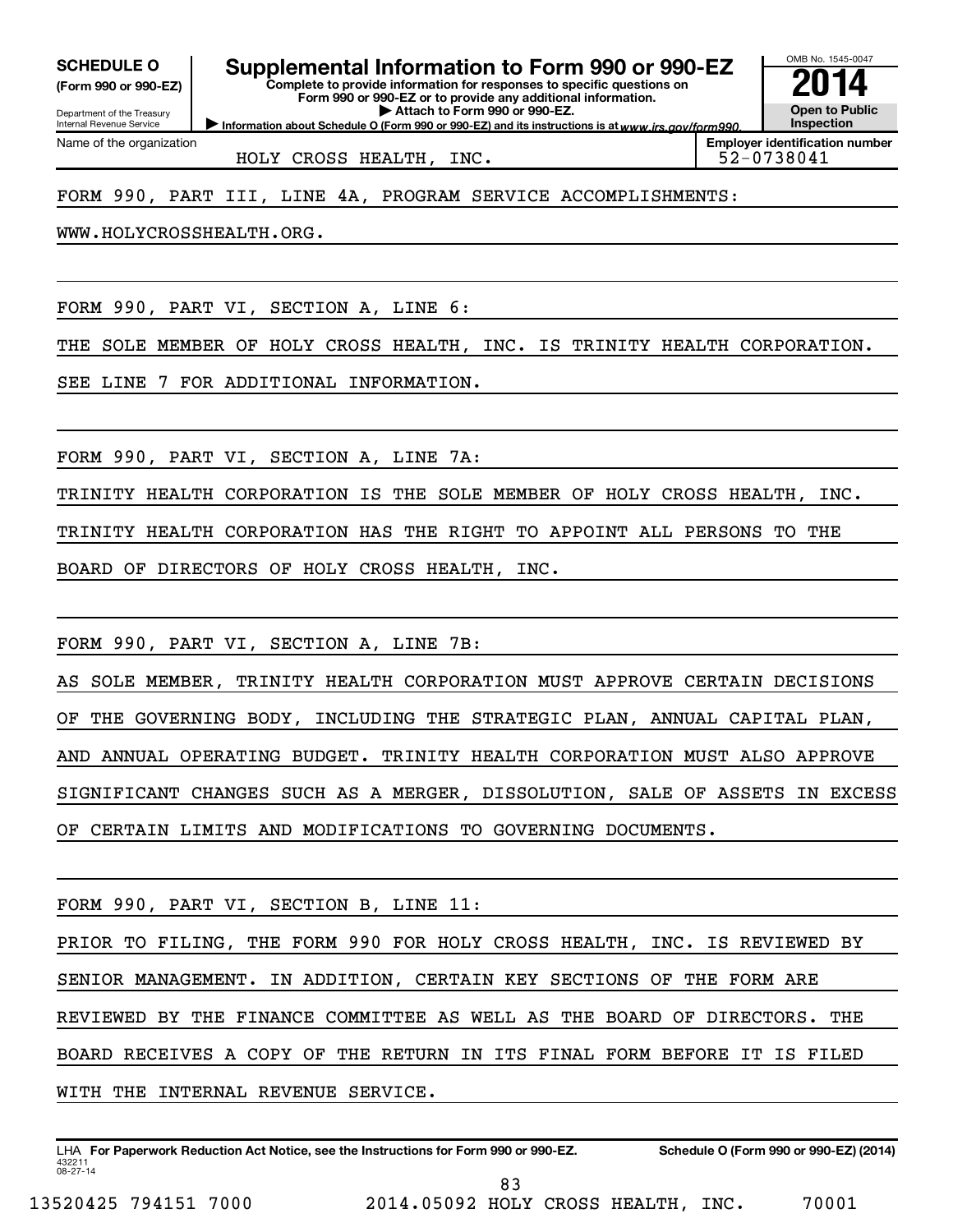| Schedule O (Form 990 or 990-EZ) (2014)                                     | Page 2                                              |
|----------------------------------------------------------------------------|-----------------------------------------------------|
| Name of the organization<br>HOLY CROSS HEALTH, INC.                        | <b>Employer identification number</b><br>52-0738041 |
| FORM 990, PART VI, SECTION B, LINE 12C:                                    |                                                     |
| HOLY CROSS HEALTH, INC. HAS ADOPTED TRINITY HEALTH'S GOVERNANCE POLICY NO. |                                                     |
| 1, WHICH SETS FORTH THE ORGANIZATION'S CONFLICT OF INTEREST POLICY AND     |                                                     |
| PROCESSES. IT APPLIES TO ALL "INTERESTED PERSONS" OF HOLY CROSS HEALTH,    |                                                     |
| INC., WHICH INCLUDES DIRECTORS, PRINCIPAL OFFICERS, KEY EMPLOYEES, AND     |                                                     |
| MEMBERS OF COMMITTEES WITH BOARD-DELEGATED POWERS. INTERESTED PERSONS ARE  |                                                     |
| EXPECTED TO DISCHARGE THEIR DUTIES IN A MANNER THE PERSON REASONABLY       |                                                     |
| BELIEVES TO BE IN THE BEST INTERESTS OF HOLY CROSS HEALTH, INC. AND TO     |                                                     |
| AVOID SITUATIONS INVOLVING A CONFLICT OF INTEREST.                         |                                                     |

ON AN ANNUAL BASIS, INTERESTED PERSONS ARE REQUIRED TO COMPLETE A CONFLICT OF INTEREST DISCLOSURE STATEMENT AND TO AFFIRM THEIR RECEIPT OF THE CONFLICT OF INTEREST POLICY, COMPLIANCE WITH ITS REQUIREMENTS, AND AGREE TO NOTIFY THE ORGANIZATION OF CHANGES IMPACTING THEIR ANNUAL DISCLOSURE IN ACCORDANCE WITH THE POLICY. THE ANNUAL DISCLOSURES ARE PROVIDED TO INTERNAL LEGAL COUNSEL AND THE INTEGRITY AND COMPLIANCE OFFICER, FROM WHICH LEGAL COUNSEL PREPARES A REPORT FOR THE BOARD CHAIR AND CEO. A SUMMARY OF POTENTIAL CONFLICTS IS REVIEWED WITH THE BOARD OF DIRECTORS OF HOLY CROSS HEALTH, INC. (OR A DELEGATED COMMITTEE OF THE BOARD) ON A YEARLY BASIS.

432212 08-27-14 **Schedule O (Form 990 or 990-EZ) (2014)** INTERESTED PERSONS ARE REQUIRED TO MAKE FULL DISCLOSURE TO HOLY CROSS HEALTH, INC. OF ANY FINANCIAL OR BUSINESS INTERESTS THAT MIGHT RESULT IN OR HAVE THE APPEARANCE OF A CONFLICT OF INTEREST. THE BOARD OF DIRECTORS OF HOLY CROSS HEALTH, INC. (OR A DELEGATED COMMITTEE OF THE BOARD) IS RESPONSIBLE FOR THE REVIEW OF TRANSACTIONS TO DETERMINE WHETHER AN ACTUAL CONFLICT OF INTEREST EXISTS. IN THE EVENT OF AN ACTUAL CONFLICT, THE BOARD (OR A DELEGATED COMMITTEE OF THE BOARD) WILL EITHER AVOID THE CONFLICT OR APPROPRIATELY SCRUTINIZE THE TRANSACTION TO ENSURE IT IS IN THE BEST 13520425 794151 7000 2014.05092 HOLY CROSS HEALTH, INC. 70001 84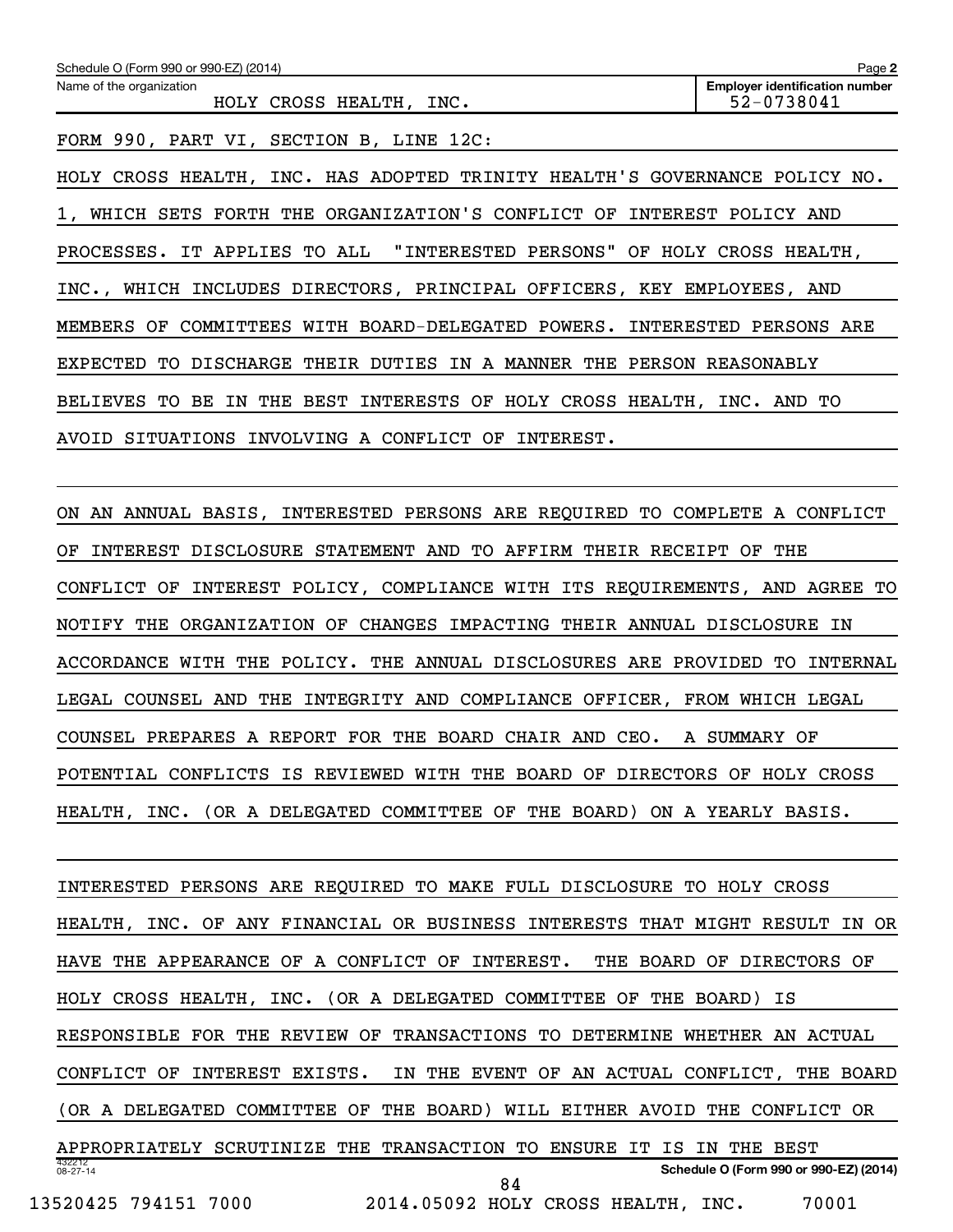| Schedule O (Form 990 or 990-EZ) (2014)                                     | Page 2                                              |
|----------------------------------------------------------------------------|-----------------------------------------------------|
| Name of the organization<br>HOLY CROSS HEALTH, INC.                        | <b>Employer identification number</b><br>52-0738041 |
| INTERESTS OF HOLY CROSS HEALTH, INC.<br>INTERESTED PERSONS ARE REQUIRED TO |                                                     |
| THEMSELVES FROM DISCUSSION AND VOTING ON<br>RECUSE                         | MATTERS INVOLVING A                                 |
| POLICY<br>FURTHER ADDRESSES<br>CONFLICT<br>INTEREST.<br>THE<br>THE<br>OF   | PROPER                                              |
| DOCUMENTATION OF THE PROCEEDINGS AND POTENTIAL DISCIPLINARY AND CORRECTIVE |                                                     |
| ACTION FOR VIOLATIONS OF THE POLICY.<br>THE POLICY IS AVAILABLE TO         | THE PUBLIC                                          |
| REOUEST.<br><b>UPON</b>                                                    |                                                     |

FORM 990, PART VI, SECTION B, LINE 15:

QUESTIONS 15A AND 15B ARE ANSWERED "NO" BECAUSE THE COMPENSATION FOR HOLY CROSS HEALTH, INC.'S CEO, OFFICERS, AND KEY MANAGEMENT OFFICIALS IS ESTABLISHED AND PAID BY TRINITY HEALTH, A RELATED ORGANIZATION. IN ESTABLISHING CEO AND CFO COMPENSATION, TRINITY HEALTH FOLLOWS A PROCESS AND POLICY THAT IS INTENDED TO MIRROR THE IRC SECTION 4958 GUIDELINES FOR OBTAINING A "REBUTTABLE PRESUMPTION OF REASONABLENESS" WITH REGARD TO COMPENSATION AND BENEFITS. AS PART OF THAT PROCESS, THE COMPENSATION AND BENEFITS OF THE CEO AND CFO OF HOLY CROSS HEALTH, INC. ARE REVIEWED AT LEAST ANNUALLY BY THE TRINITY HEALTH BOARD OR THE TRINITY HEALTH HUMAN RESOURCES AND COMPENSATION COMMITTEE (HRCC) OF THE BOARD, AUTHORIZED TO ACT ON BEHALF OF THE BOARD WITH RESPECT TO CERTAIN COMPENSATION MATTERS.

AS PART OF ITS REVIEW PROCESS, THE HRCC RETAINS AN INDEPENDENT FIRM EXPERIENCED IN COMPENSATION AND BENEFIT MATTERS FOR NOT-FOR-PROFIT HEALTHCARE ORGANIZATIONS TO ADVISE IT IN THE DETERMINATIONS IT MAKES ON THE REASONABLENESS OF PROPOSED COMPENSATION AND BENEFITS ARRANGEMENTS.

|                                                                         |  | FORM 990, PART VI, SECTION C, LINE 19:                               |  |  |  |    |                                    |  |  |                                        |       |  |
|-------------------------------------------------------------------------|--|----------------------------------------------------------------------|--|--|--|----|------------------------------------|--|--|----------------------------------------|-------|--|
| HOLY CROSS HEALTH, INC.'S GOVERNING DOCUMENTS, THE CONFLICT OF INTEREST |  |                                                                      |  |  |  |    |                                    |  |  |                                        |       |  |
|                                                                         |  | POLICY AND FINANCIAL STATEMENTS ARE ALL AVAILABLE TO THE PUBLIC UPON |  |  |  |    |                                    |  |  |                                        |       |  |
| 432212<br>$08 - 27 - 14$                                                |  |                                                                      |  |  |  |    |                                    |  |  | Schedule O (Form 990 or 990-EZ) (2014) |       |  |
|                                                                         |  |                                                                      |  |  |  | 85 |                                    |  |  |                                        |       |  |
| 13520425 794151 7000                                                    |  |                                                                      |  |  |  |    | 2014.05092 HOLY CROSS HEALTH, INC. |  |  |                                        | 70001 |  |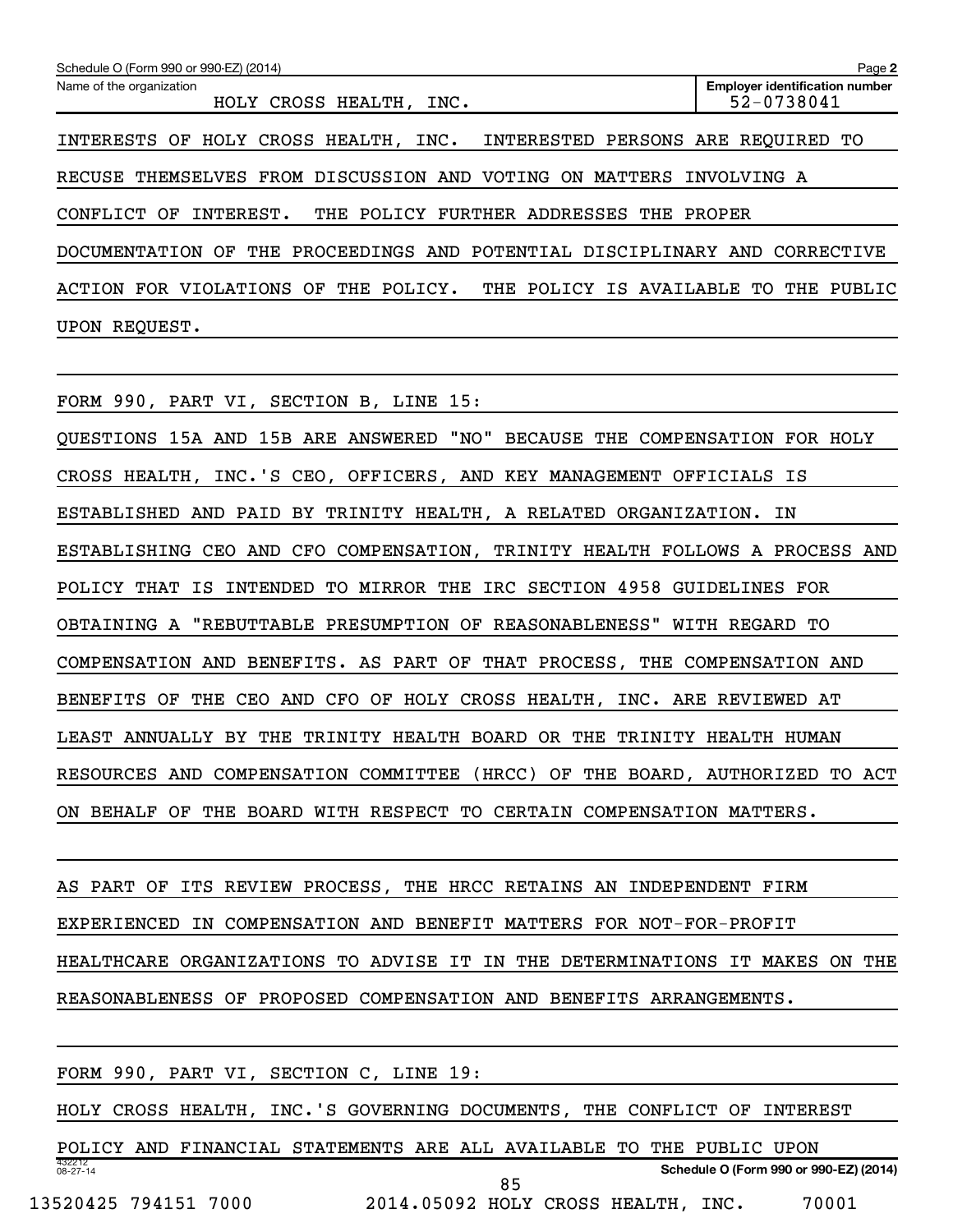| Schedule O (Form 990 or 990-EZ) (2014)                                     | Page 2                                              |
|----------------------------------------------------------------------------|-----------------------------------------------------|
| Name of the organization<br>HOLY CROSS HEALTH, INC.                        | <b>Employer identification number</b><br>52-0738041 |
| REQUEST FROM THE HOLY CROSS HEALTH, INC. PUBLIC INFORMATION OFFICER.       | HOLY                                                |
| CROSS HEALTH, INC. IS A SUBSIDIARY ORGANIZATION IN THE                     | TRINITY HEALTH                                      |
| SYSTEM.<br>BOTH TRINITY HEALTH AND HOLY CROSS HEALTH, INC. MAKE CERTAIN OF |                                                     |
| THEIR KEY DOCUMENTS AVAILABLE TO THE PUBLIC ON THEIR RESPECTIVE WEBSITES,  |                                                     |
| WWW.TRINITY-HEALTH.ORG AND WWW.HOLYCROSSHEALTH.ORG. IN THE "ABOUT US"      |                                                     |
| SECTION OF THE TRINITY WEBSITE THE CONSOLIDATED AUDITED FINANCIAL          |                                                     |
| STATEMENTS ARE PUBLICLY AVAILABLE.<br>THE HOLY CROSS HEALTH, INC. WEBSITE  |                                                     |
| INCLUDES THE THREE MOST RECENT COMMUNITY BENEFIT REPORTS IN THE            | "COMMUNITY                                          |
| INVOLVEMENT" SECTION.                                                      |                                                     |
|                                                                            |                                                     |
| IN ADDITION, HOLY CROSS HEALTH, INC. INCLUDES A COPY OF ITS MOST RECENTLY  |                                                     |
| FILED SCHEDULE H ON BOTH ITS OWN WEBSITE AND TRINITY HEALTH'S WEBSITE.     |                                                     |
|                                                                            |                                                     |
| HOLY CROSS HEALTH, INC.'S GOVERNING DOCUMENTS AND CONFLICT OF INTEREST     |                                                     |
| POLICY ARE AVAILABLE UPON REQUEST.                                         |                                                     |
|                                                                            |                                                     |
| FORM 990, PART XI, LINE 9, CHANGES IN NET ASSETS:                          |                                                     |
| EQUITY TRANSFERS TO/FROM AFFILIATES                                        | $-9,061,704.$                                       |
| OTHER TRANSACTIONS:                                                        | 4,542,819.                                          |
| TOTAL TO FORM 990, PART XI, LINE 9                                         | $-4,518,885.$                                       |
| FORM 990, PART XII, LINE 2:                                                |                                                     |
| HOLY CROSS HEALTH, INC.'S FINANCIAL STATEMENTS WERE INCLUDED IN THE        |                                                     |
| FY15 CONSOLIDATED FINANCIAL STATEMENTS OF TRINITY HEALTH, WHICH WERE       |                                                     |
| AUDITED BY AN INDEPENDENT PUBLIC ACCOUNTING FIRM.                          |                                                     |
|                                                                            |                                                     |
|                                                                            |                                                     |
| FORM 990, PAGE 1, PART C, DOING BUSINESS AS NAMES:                         |                                                     |

13520425 794151 7000 2014.05092 HOLY CROSS HEALTH, INC. 70001

432212 08-27-14

86

**Schedule O (Form 990 or 990-EZ) (2014)**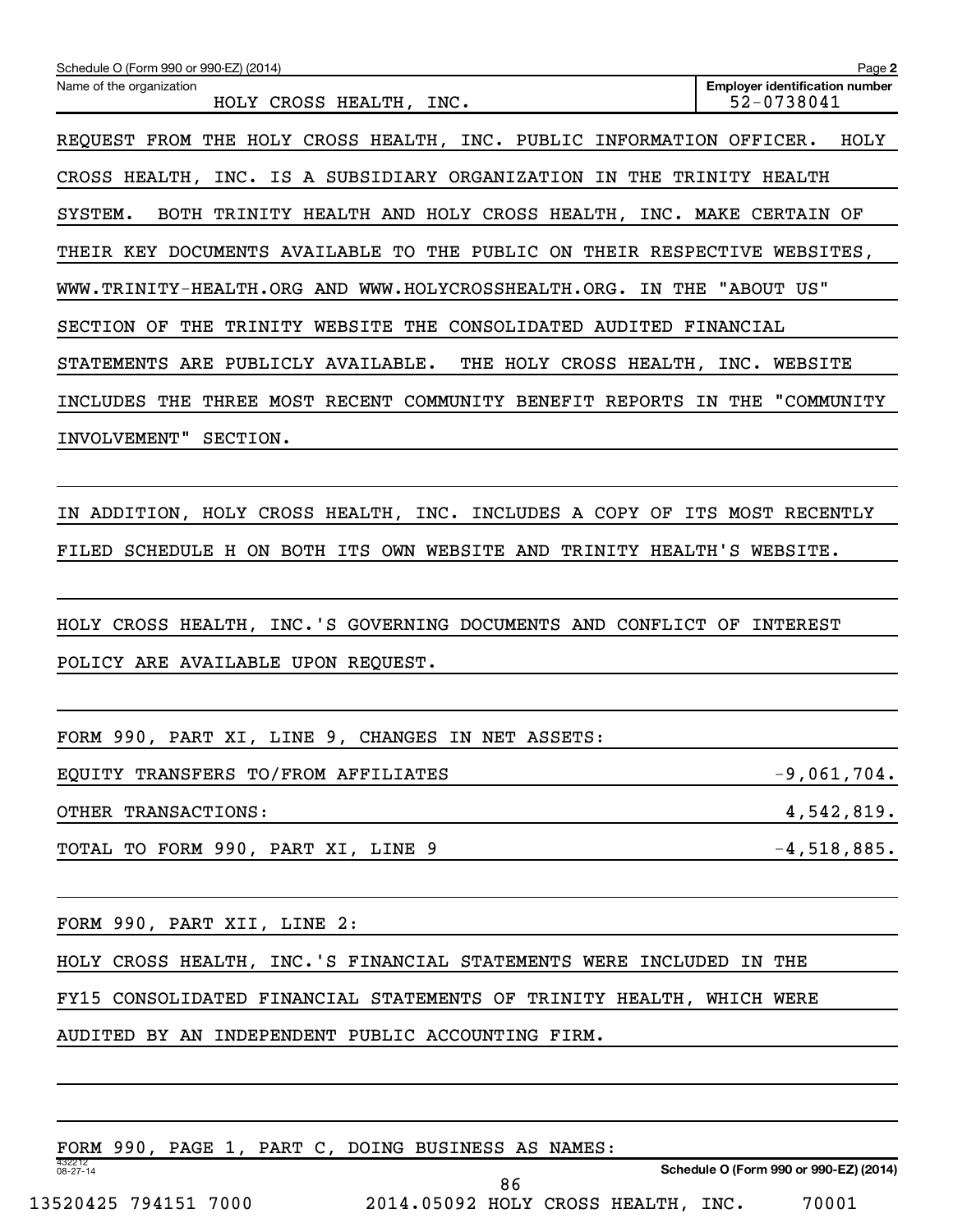| Schedule O (Form 990 or 990-EZ) (2014)<br>Name of the organization<br>HOLY CROSS HEALTH, INC. | Page 2<br>Employer identification number<br>$52 - 0738041$ |
|-----------------------------------------------------------------------------------------------|------------------------------------------------------------|
| HOLY CROSS HOSPITAL                                                                           |                                                            |
| HOLY CROSS GERMANTOWN HOSPITAL                                                                |                                                            |
| HOLY CROSS HEALTH NETWORK                                                                     |                                                            |
| HOLY CROSS HEALTH CENTER                                                                      |                                                            |
| HOLY CROSS HEALTH PARTNERS                                                                    |                                                            |
| PROFESSIONAL SERVICES OF HOLY CROSS                                                           |                                                            |
| SENIOR FIT                                                                                    |                                                            |
|                                                                                               |                                                            |
|                                                                                               |                                                            |
|                                                                                               |                                                            |
|                                                                                               |                                                            |
|                                                                                               |                                                            |
|                                                                                               |                                                            |
|                                                                                               |                                                            |
|                                                                                               |                                                            |
|                                                                                               |                                                            |
|                                                                                               |                                                            |
|                                                                                               |                                                            |
|                                                                                               |                                                            |
|                                                                                               |                                                            |
|                                                                                               |                                                            |
|                                                                                               |                                                            |
|                                                                                               |                                                            |
|                                                                                               |                                                            |
|                                                                                               |                                                            |
|                                                                                               |                                                            |
|                                                                                               |                                                            |
|                                                                                               |                                                            |
| 432212<br>08-27-14<br>87                                                                      | Schedule O (Form 990 or 990-EZ) (2014)                     |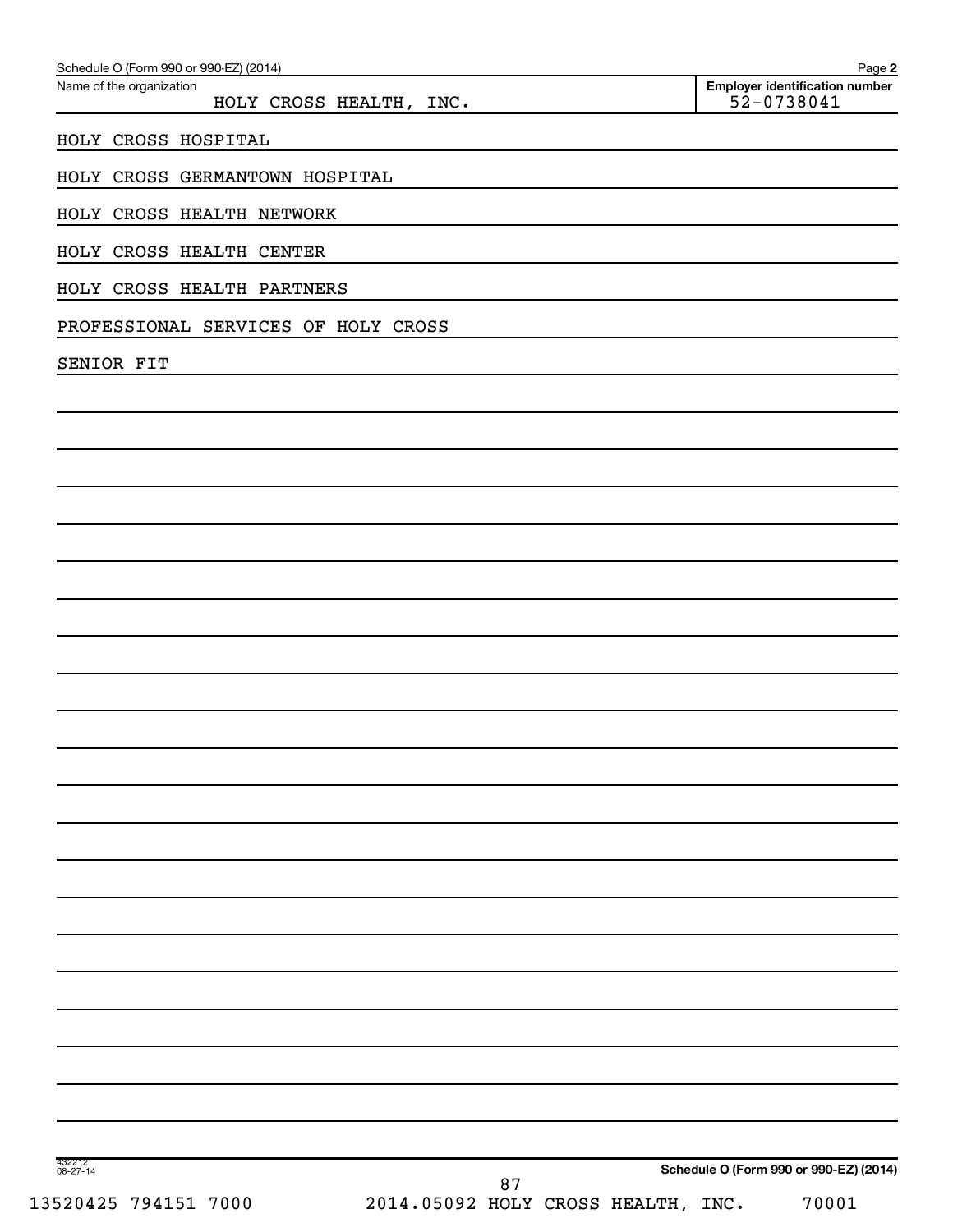| For Paperwork Reduction Act Notice, see the Instructions for Form 990. | Schedule R (Form 990) 2014 |
|------------------------------------------------------------------------|----------------------------|
|                                                                        |                            |

432161 08-14-14 LHA

Department of the Treasury Internal Revenue Service

Name of the organization

**SCHEDULE R**

## 88

| Identification of Related Tax-Exempt Organizations Complete if the organization answered "Yes" on Form 990, Part IV, line 34 because it had one or more related tax-exempt<br>Part II<br>organizations during the tax year. |                         |                                                     |                                      |                                             |                                     |                                                      |           |
|-----------------------------------------------------------------------------------------------------------------------------------------------------------------------------------------------------------------------------|-------------------------|-----------------------------------------------------|--------------------------------------|---------------------------------------------|-------------------------------------|------------------------------------------------------|-----------|
| (a)<br>Name, address, and EIN<br>of related organization                                                                                                                                                                    | (b)<br>Primary activity | (c)<br>Legal domicile (state or<br>foreign country) | (d)<br><b>Exempt Code</b><br>section | (e)<br>Public charity<br>status (if section | (f)<br>Direct controlling<br>entity | $(g)$<br>Section 512(b)(13)<br>controlled<br>entity? |           |
|                                                                                                                                                                                                                             |                         |                                                     |                                      | 501(c)(3))                                  |                                     | Yes                                                  | <b>No</b> |
| ADVANTAGE HEALTH/SAINT MARY'S MEDICAL GROUP                                                                                                                                                                                 |                         |                                                     |                                      |                                             |                                     |                                                      |           |
| - 27-2491974, 245 STATE ST. SE, GRAND                                                                                                                                                                                       |                         |                                                     |                                      |                                             | TRINITY                             |                                                      |           |
| RAPIDS, MI 49503                                                                                                                                                                                                            | HEALTHCARE SERVICES     | MICHIGAN                                            | 501(C)(3)                            | LINE 9                                      | HEALTH-MICHIGAN                     | х                                                    |           |
| ALBANY MEMORIAL HOSPITAL - 14-1338457                                                                                                                                                                                       |                         |                                                     |                                      |                                             |                                     |                                                      |           |
| 600 NORTHERN BLVD.                                                                                                                                                                                                          | HEALTHCARE AND HOSPITAL |                                                     |                                      |                                             | NORTHEAST HEALTH                    |                                                      |           |
| ALBANY, NY 12204                                                                                                                                                                                                            | SERVICES                | NEW YORK                                            | 501(C)(3)                            | LINE 3                                      | INC.                                | х                                                    |           |
| ALLEGANY FRANCISCAN MINISTRIES, INC. -                                                                                                                                                                                      |                         |                                                     |                                      |                                             |                                     |                                                      |           |
| 58-1492325, 33920 U.S. HIGHWAY 19 NORTH                                                                                                                                                                                     | HEALTHCARE SYSTEM       |                                                     |                                      |                                             | TRINITY HEALTH                      |                                                      |           |
| SUITE 269, PALM HARBOR, FL 34684                                                                                                                                                                                            | MANAGEMENT AND SUPPORT  | FLORIDA                                             | 501(C)(3)                            | LINE 11A. I                                 | CORPORATION                         | х                                                    |           |
| AMICARE HOSPICE SERVICES INC - 38-2949053                                                                                                                                                                                   |                         |                                                     |                                      |                                             | TRINITY HOME                        |                                                      |           |
| 20555 VICTOR PARKWAY                                                                                                                                                                                                        |                         |                                                     |                                      |                                             | HEALTH SERVICES                     |                                                      |           |
| LIVONIA, MI 48152                                                                                                                                                                                                           | HOSPICE SERVICES        | MICHIGAN                                            | 501(C)(3)                            | LINE 9                                      | INC.                                | X                                                    |           |

| Name, address, and EIN (if applicable)<br>of disregarded entity | Primary activity | Legal domicile (state or<br>foreign country) | Total income | End-of-year assets | Direct controlling<br>entity |
|-----------------------------------------------------------------|------------------|----------------------------------------------|--------------|--------------------|------------------------------|
|                                                                 |                  |                                              |              |                    |                              |
|                                                                 |                  |                                              |              |                    |                              |
|                                                                 |                  |                                              |              |                    |                              |
|                                                                 |                  |                                              |              |                    |                              |
|                                                                 |                  |                                              |              |                    |                              |
|                                                                 |                  |                                              |              |                    |                              |
|                                                                 |                  |                                              |              |                    |                              |
|                                                                 |                  |                                              |              |                    |                              |
|                                                                 |                  |                                              |              |                    |                              |
|                                                                 |                  |                                              |              |                    |                              |

## Part I ldentification of Disregarded Entities Complete if the organization answered "Yes" on Form 990, Part IV, line 33.

**Related Organizations and Unrelated Partnerships**

**(Form 990) Complete if the organization answered "Yes" on Form 990, Part IV, line 33, 34, 35b, 36, or 37.** |

Attach to Form 990.

**(a) (b) (c) (d) (e) (f)**

HOLY CROSS HEALTH, INC.

OMB No. 1545-0047

**Ather to Public<br>Inspection 2014**

Information about Schedule R (Form 990) and its instructions is at www.irs.gov/form990.

**Employer identification number**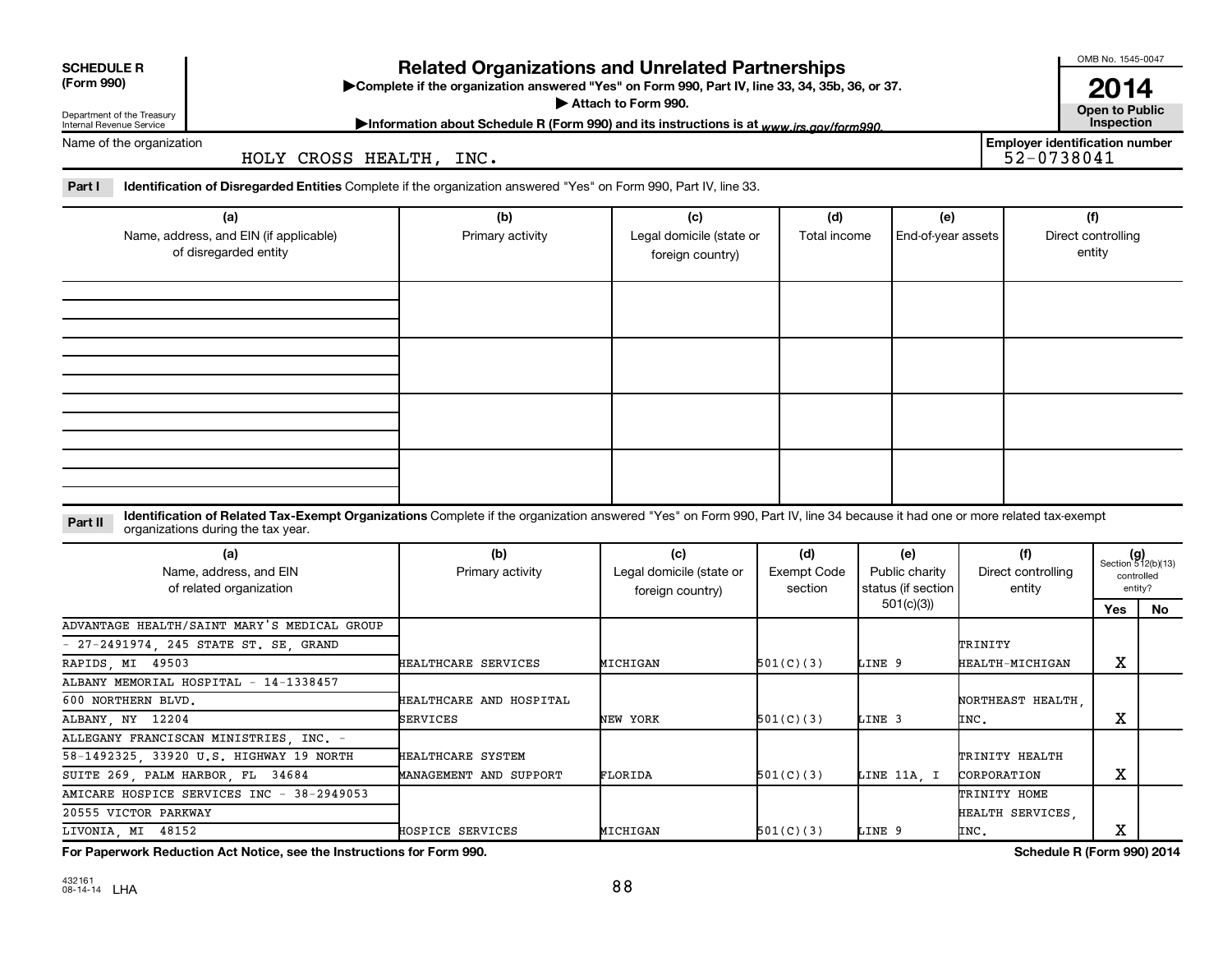| (a)                                          | (b)                             | (c)                      | (d)                | (e)                | (f)                      | $(g)$<br>Section 512(b)(13) |    |
|----------------------------------------------|---------------------------------|--------------------------|--------------------|--------------------|--------------------------|-----------------------------|----|
| Name, address, and EIN                       | Primary activity                | Legal domicile (state or | <b>Exempt Code</b> | Public charity     | Direct controlling       | controlled                  |    |
| of related organization                      |                                 | foreign country)         | section            | status (if section | entity                   | organization?               |    |
|                                              |                                 |                          |                    | 501(c)(3)          |                          | Yes                         | No |
| AUXILIARY OF HOLY ROSARY HOSPITAL -          |                                 |                          |                    |                    | SAINT ALPHONSUS          |                             |    |
| 94-3059469, 351 S.W. 9TH STREET, ONTARIO, OR | <b><i>NOLUNTEER SERVICE</i></b> |                          |                    |                    | MEDICAL                  |                             |    |
| 97914                                        | AUXILIARY                       | OREGON                   | 501(C)(3)          | LINE 9             | <b>CENTER-ONTARIO</b>    | х                           |    |
| BAUM HARMON MERCY HOSPITAL - 42-1500277      |                                 |                          |                    |                    | MERCY HEALTH             |                             |    |
| 255 NORTH WELCH AVENUE                       | HEALTHCARE AND HOSPITAL         |                          |                    |                    | SERVICES-IOWA,           |                             |    |
| PRIMGHAR, IA 51245                           | SERVICES                        | IOWA                     | 501(C)(3)          | LINE 3             | CORP.                    | X                           |    |
| BAUM HARMON MERCY HOSPITAL AND CLINICS       |                                 |                          |                    |                    |                          |                             |    |
| FOUNDATION - $26-2973307$ , 255 NORTH WELCH  |                                 |                          |                    |                    | <b>BAUM HARMON MERCY</b> |                             |    |
| AVENUE, PRIMGHAR, IA 51245                   | FOUNDATION                      | IOWA                     | 501(C)(3)          | LINE 11A, I        | HOSPITAL                 | х                           |    |
| BEECHWOOD, INC. - 14-1651563                 |                                 |                          |                    |                    |                          |                             |    |
| 2212 BURDETT AVE.                            |                                 |                          |                    |                    |                          |                             |    |
| TROY, NY 12180                               | TITLE HOLDING COMPANY           | NEW YORK                 | 501(C)(2)          | N/A                | LTC (EDDY), INC.         | х                           |    |
| BEVERWYCK, INC. - 14-1717028                 |                                 |                          |                    |                    |                          |                             |    |
| 40 AUTUMN DRIVE                              |                                 |                          |                    |                    |                          |                             |    |
| SLINGERLANDS, NY 12159                       | SENIOR LIVING COMMUNITY         | NEW YORK                 | 501(C)(3)          | LINE 9             | LTC (EDDY), INC.         | х                           |    |
| BRIGHTSIDE INC. - 04-2182395                 |                                 |                          |                    |                    | SISTERS OF               |                             |    |
| C/O SPHS, 1221 MAIN STREET, SUITE 213        |                                 |                          |                    |                    | PROVIDENCE HEALTH        |                             |    |
| HOLYOKE, MA 01040                            | HEALTHCARE SERVICES             | MASSACHUSETTS            | 501(C)(3)          | LINE 9             | SYSTEM INC.              | х                           |    |
| CAPITAL REGION GERIATRIC CENTER, INC. -      |                                 |                          |                    |                    |                          |                             |    |
| 14-1701597, 421 WEST COLUMBIA ST., COHOES,   |                                 |                          |                    |                    |                          |                             |    |
| NY 12047                                     | <b>LONG TERM CARE</b>           | NEW YORK                 | 501(C)(3)          | LINE 9             | LTC (EDDY), INC.         | х                           |    |
|                                              |                                 |                          |                    |                    |                          |                             |    |
| CATHERINE MCAULEY HEALTH SERVICES CORP. -    | HEALTHCARE SERVICES             |                          |                    |                    | TRINITY                  |                             |    |
| 38-2507173, PO BOX 995, ANN ARBOR, MI 48106  | (INACTIVE)                      | MICHIGAN                 | 501(C)(3)          | LINE 3             | HEALTH-MICHIGAN          | х                           |    |
| CATHOLIC HEALTH MINISTRIES                   |                                 |                          |                    |                    |                          |                             |    |
| 20555 VICTOR PARKWAY                         | GOVERNANCE AND MANAGEMENT       |                          |                    |                    |                          |                             |    |
| LIVONIA, MI 48152                            | OF TRINITY HEALTH SYSTEM        | OTHER COUNTRY            | 501(C)(3)          | LINE 1             | N/A                      |                             | X  |
| COLUMBUS ACQUISITION CORP - 26-2616342       |                                 |                          |                    |                    |                          |                             |    |
| 111 CENTRAL AVENUE                           |                                 |                          |                    |                    | SAINT MICHAEL'S          |                             |    |
| NEWARK NJ 07102                              | <b>INACTIVE ENTITY</b>          | NEW JERSEY               | 501(C)(3)          | LINE 9             | MEDICAL CENTER           | x                           |    |
| COMMUNITY HEALTH PARTNERS OF SOUTH BEND      |                                 |                          |                    |                    | SAINT JOSEPH             |                             |    |
| 26-3051440, PO BOX 3998, SOUTH BEND, IN      |                                 |                          |                    |                    | REGIONAL MEDICAL         |                             |    |
| 46619                                        | HEALTHCARE SERVICES             | INDIANA                  | 501(C)(3)          | LINE 3             | CENTER, INC.             | х                           |    |
| CRANBROOK HOSPICE CARE - 38-3320699          |                                 |                          |                    |                    | TRINITY HOME             |                             |    |
| 1111 W. LONG LAKE RD., STE 102               |                                 |                          |                    |                    | HEALTH SERVICES,         |                             |    |
| TROY, MI 48098                               | HOSPICE SERVICES                | MICHIGAN                 | 501(C)(3)          | LINE 9             | INC.                     | X                           |    |
|                                              |                                 |                          |                    |                    |                          |                             |    |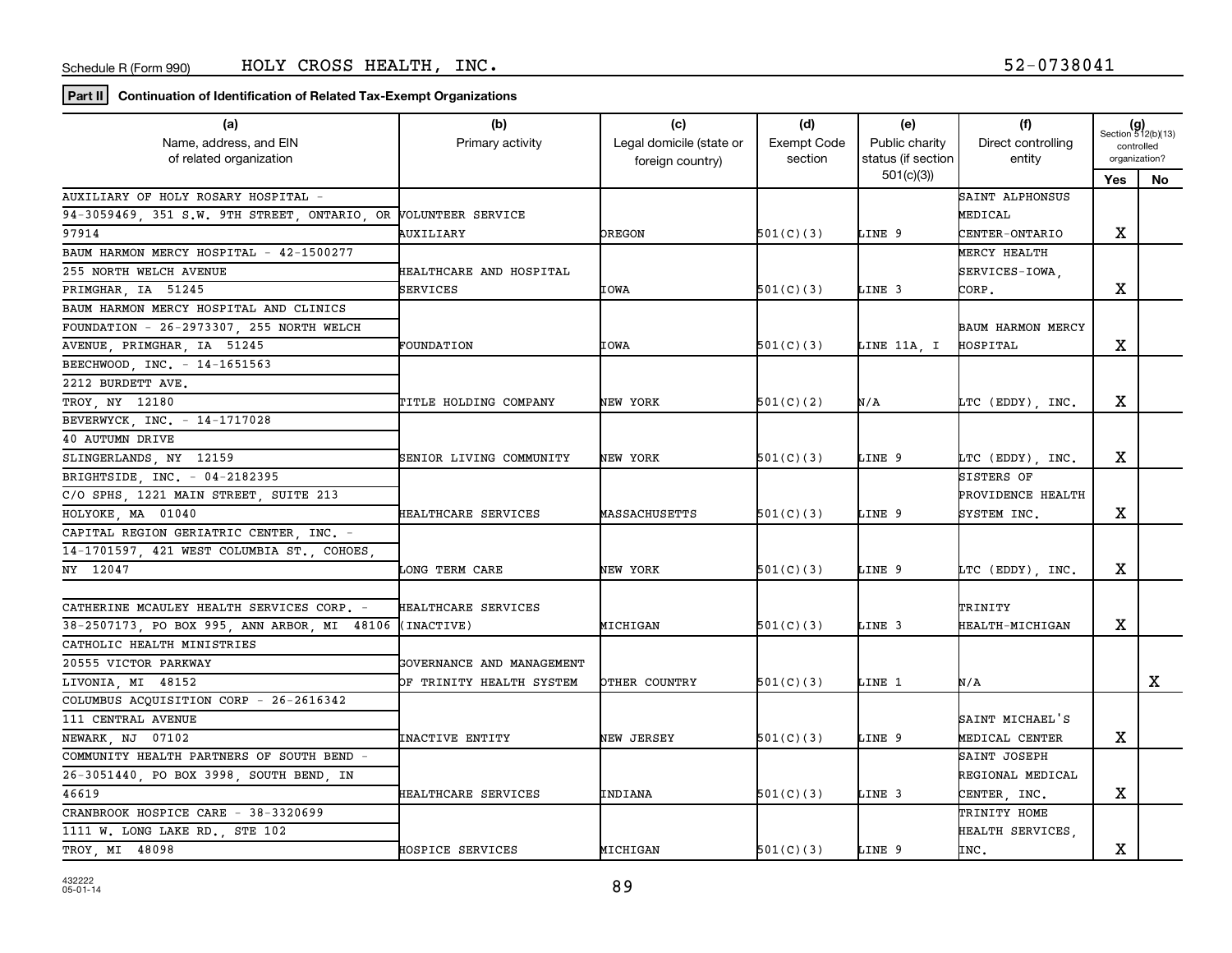| (a)                                         | (b)                       | (c)                      | (d)                | (e)                | (f)                 | $(g)$<br>Section 512(b)(13) |     |
|---------------------------------------------|---------------------------|--------------------------|--------------------|--------------------|---------------------|-----------------------------|-----|
| Name, address, and EIN                      | Primary activity          | Legal domicile (state or | <b>Exempt Code</b> | Public charity     | Direct controlling  | controlled                  |     |
| of related organization                     |                           | foreign country)         | section            | status (if section | entity              | organization?               |     |
|                                             |                           |                          |                    | 501(c)(3)          |                     | Yes                         | No. |
| DILEY RIDGE MEDICAL CENTER - 34-2032340     |                           |                          |                    |                    |                     |                             |     |
| 7911 DILEY ROAD                             | HEALTHCARE AND HOSPITAL   |                          |                    |                    | MOUNT CARMEL        |                             |     |
| CANAL WINCHESTER, OH 43110                  | SERVICES                  | OHIO                     | 501(C)(3)          | LINE 3             | HEALTH SYSTEM       | х                           |     |
| DUBUQUE MERCY HEALTH FOUNDATION, INC. -     |                           |                          |                    |                    | <b>MERCY HEALTH</b> |                             |     |
| 26-2227941, 250 MERCY DRIVE, DUBUQUE, IA    |                           |                          |                    |                    | SERVICES-IOWA.      |                             |     |
| 52001                                       | FOUNDATION                | IOWA                     | 501(C)(3)          | LINE 11A, I        | CORP.               | х                           |     |
| DYERSVILLE HEALTH FOUNDATION, INC. -        |                           |                          |                    |                    | MERCY HEALTH        |                             |     |
| 20-5383271, 1111 3RD STREET SW, DYERSVILLE, |                           |                          |                    |                    | SERVICES-IOWA.      |                             |     |
| IA 52040                                    | FOUNDATION                | IOWA                     | 501(C)(3)          | LINE 11A. I        | CORP.               | х                           |     |
| EAST NORRITON PHYSICIAN SERVICES -          |                           |                          |                    |                    |                     |                             |     |
| 23-2515999, C/O ONE WEST ELM STREET,        |                           |                          |                    |                    | MERCY PHYSICIAN     |                             |     |
| CONSHOHOCKEN, PA 19428                      | HEALTHCARE SERVICES       | PENNSYLVANIA             | 501(C)(3)          | LINE 3             | <b>NETWORK</b>      | х                           |     |
| EDDY LICENSED HOME CARE AGENCY - 14-1818568 |                           |                          |                    |                    |                     |                             |     |
| 433 RIVER ST SUITE 3000                     |                           |                          |                    |                    |                     |                             |     |
| TROY, NY 12180                              | HOME HEALTH SERVICES      | NEW YORK                 | 501(C)(3)          | LINE 3             | LTC (EDDY), INC.    | х                           |     |
| EMPIRE HOME INFUSION SERVICE, INC. -        |                           |                          |                    |                    | HOME AIDE SERVICE   |                             |     |
| 14-1795732, 10 BLACKSMITH DRIVE, MALTA, NY  |                           |                          |                    |                    | OF EASTERN NEW      |                             |     |
| 12020                                       | HOME HEALTH SERVICES      | NEW YORK                 | 501(C)(3)          | LINE 9             | YORK INC.           | X                           |     |
| FARREN CARE CENTER, INC. - 04-2501711       |                           |                          |                    |                    | SISTERS OF          |                             |     |
| C/O SPHS, 1221 MAIN STREET, SUITE 213       |                           |                          |                    |                    | PROVIDENCE HEALTH   |                             |     |
| HOLYOKE, MA 01040                           | LONG TERM CARE            | MASSACHUSETTS            | 501(C)(3)          | LINE 3             | SYSTEM INC.         | X                           |     |
| FRANCISCAN ELDERCARE CORPORATION -          |                           |                          |                    |                    |                     |                             |     |
| 22-3008680, P.O. BOX 2500, WILMINGTON, DE   |                           |                          |                    |                    | ST. FRANCIS         |                             |     |
| 19805                                       | LONG TERM CARE (INACTIVE) | DELAWARE                 | 501(C)(3)          | LINE 9             | HOSPITAL            | х                           |     |
| GLEN EDDY, INC. - 14-1794150                |                           |                          |                    |                    |                     |                             |     |
| ONE GLEN EDDY DRIVE                         |                           |                          |                    |                    |                     |                             |     |
| NISKAYUNA, NY 12309                         | SENIOR LIVING COMMUNITY   | NEW YORK                 | 501(C)(3)          | LINE 9             | LTC (EDDY), INC.    | х                           |     |
| GLOBAL HEALTH MINISTRY - 23-3068656         |                           |                          |                    |                    |                     |                             |     |
| 3805 WEST CHESTER PIKE, SUITE 100           |                           |                          |                    |                    | TRINITY HEALTH      |                             |     |
| NEWTOWN SQUARE, PA 19073                    | HEALTHCARE SERVICES       | PENNSYLVANIA             | 501(C)(3)          | LINE 7             | CORPORATION         | х                           |     |
| GLOBAL HEALTH MINISTRY (FKA TRINITY HEALTH  |                           |                          |                    |                    |                     |                             |     |
| INTERNATIONAL) - 42-1253527 20555 VICTOR    |                           |                          |                    |                    | TRINITY HEALTH      |                             |     |
| PARKWAY, LIVONIA, MI 48152                  | HEALTHCARE SERVICES       | MICHIGAN                 | 501(C)(3)          | LINE 11A. I        | CORPORATION         | х                           |     |
| GOOD SAMARITAN HOSPITAL, INC. - 26-1720984  |                           |                          |                    |                    |                     |                             |     |
| 5401 LAKE OCONEE PARKWAY                    | HEALTHCARE AND HOSPITAL   |                          |                    |                    | ST. MARY'S HEALTH   |                             |     |
| GREENSBORO, GA 30642                        | <b>SERVICES</b>           | GEORGIA                  | 501(C)(3)          | LINE 3             | CARE SYSTEM, INC.   | х                           |     |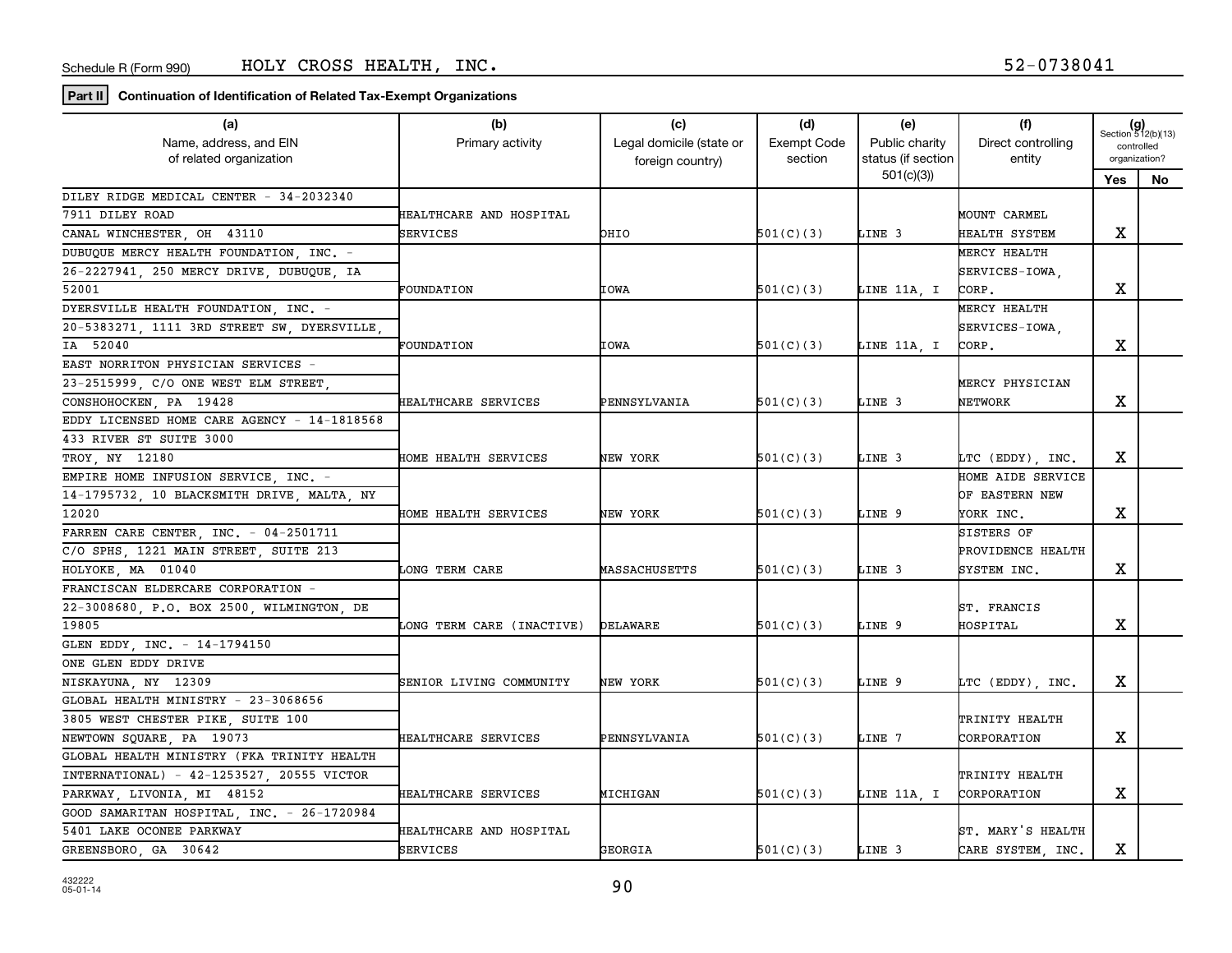| (a)                                            | (b)                        | (c)                      | (d)                | (e)                   | (f)                | $(g)$<br>Section 512(b)(13) |             |
|------------------------------------------------|----------------------------|--------------------------|--------------------|-----------------------|--------------------|-----------------------------|-------------|
| Name, address, and EIN                         | Primary activity           | Legal domicile (state or | <b>Exempt Code</b> | Public charity        | Direct controlling | controlled                  |             |
| of related organization                        |                            | foreign country)         | section            | status (if section    | entity             | organization?               |             |
|                                                |                            |                          |                    | 501(c)(3)             |                    | Yes                         | No          |
| GOTTLIEB COMMUNITY HEALTH SERVICES             |                            |                          |                    |                       |                    |                             |             |
| CORPORATION - $36-3332852$ , 701 W. NORTH AVE. |                            |                          |                    |                       | GOTTLIEB MEMORIAL  |                             |             |
| MELROSE PARK, IL 60160                         | COMMUNITY OUTREACH         | ILLINOIS                 | 501(C)(3)          | LINE 9                | HOSPITAL           | X                           |             |
| GOTTLIEB MEMORIAL FOUNDATION - 74-3260011      |                            |                          |                    |                       |                    |                             |             |
| 701 W. NORTH AVE.                              |                            |                          |                    | LINE 11C,             |                    |                             |             |
| MELROSE PARK, IL 60160                         | FOUNDATION                 | ILLINOIS                 | 501(C)(3)          | III-FI                | N/A                |                             | х           |
| GOTTLIEB MEMORIAL HOSPITAL - 36-2379649        |                            |                          |                    |                       |                    |                             |             |
| 701 W. NORTH AVE.                              | HEALTHCARE AND HOSPITAL    |                          |                    |                       | LOYOLA UNIVERSITY  |                             |             |
| MELROSE PARK, IL 60160                         | SERVICES                   | ILLINOIS                 | 501(C)(3)          | LINE 3                | HEALTH SYSTEM      | х                           |             |
| GRAND RAPIDS MEDICAL EDUCATION PARTNERS        |                            |                          |                    |                       |                    |                             |             |
| INC. - 23-7270669, 1000 MONROE AVENUE NW       | MEDICAL EDUCATION TRAINING |                          |                    |                       | TRINITY            |                             |             |
| GRAND RAPIDS, MI 49503                         | PROGRAMS                   | MICHIGAN                 | 501(C)(3)          | LINE 11A, I           | HEALTH-MICHIGAN    | х                           |             |
| HACKLEY HOSPITAL SELF INSURANCE PROFESSIONAL   |                            |                          |                    |                       |                    |                             |             |
| LIABILITY TRUST - 38-2299878, PO BOX 3302,     |                            |                          |                    |                       | MERCY HEALTH       |                             |             |
| MUSKEGON, MI 49443                             | SELF INSURANCE             | MICHIGAN                 | 501(C)(3)          | LINE 11B, II PARTNERS |                    | х                           |             |
| HACKLEY LIFE COUNSELING - 38-1386362           |                            |                          |                    |                       |                    |                             |             |
| 125 E. SOUTHERN AVENUE                         |                            |                          |                    |                       | MERCY HEALTH       |                             |             |
| MUSKEGON, MI 49442                             | HEALTHCARE SERVICES        | MICHIGAN                 | 501(C)(3)          | LINE 9                | <b>PARTNERS</b>    | X                           |             |
| HAWTHORNE RIDGE, INC. - 80-0102840             |                            |                          |                    |                       |                    |                             |             |
| 30 COMMUNITY WAY                               |                            |                          |                    |                       |                    |                             |             |
| EAST GREENBUSH, NY 12061                       | SENIOR LIVING COMMUNITY    | NEW YORK                 | 501(C)(3)          | LINE 9                | LTC (EDDY), INC.   | х                           |             |
| HERITAGE HOUSE NURSING CENTER INC. -           |                            |                          |                    |                       |                    |                             |             |
| 14-1725101, 2920 TIBBITS AVE, TROY, NY         |                            |                          |                    |                       |                    |                             |             |
| 12180                                          | LONG TERM CARE             | NEW YORK                 | 501(C)(3)          | LINE 9                | LTC (EDDY), INC.   | х                           |             |
| HOLY CROSS CARENET, INC. - 52-1945054          |                            |                          |                    |                       |                    |                             |             |
| PO BOX 9184                                    |                            |                          |                    |                       | HOLY CROSS         |                             |             |
| FARMINGTON HILLS, MI 48152                     | <b>LONG TERM CARE</b>      | MARYLAND                 | 501(C)(3)          | LINE 9                | HEALTH, INC.       | х                           |             |
| HOLY CROSS HEALTH FOUNDATION, INC. -           |                            |                          |                    |                       |                    |                             |             |
| 20-8428450, 11801 TECH ROAD, SILVER SPRING     |                            |                          |                    |                       | HOLY CROSS         |                             |             |
| MD 20904                                       | FOUNDATION                 | MARYLAND                 | 501(C)(3)          | LINE 7                | HEALTH, INC.       | Х                           |             |
| HOLY CROSS HEALTH, INC. - 52-0738041           |                            |                          |                    |                       |                    |                             |             |
| 1500 FOREST GLEN RD.                           | HEALTHCARE AND HOSPITAL    |                          |                    |                       | TRINITY HEALTH     |                             |             |
| SILVER SPRING, MD 20910                        | SERVICES                   | MARYLAND                 | 501(C)(3)          | LINE 3                | CORPORATION        |                             | $\mathbf X$ |
| HOLY CROSS HOSPITAL, INC. - 59-0791028         |                            |                          |                    |                       |                    |                             |             |
| 4725 NORTH FEDERAL HIGHWAY                     | HEALTHCARE AND HOSPITAL    |                          |                    |                       | TRINITY HEALTH     |                             |             |
| FT. LAUDERDALE, FL 33308                       | SERVICES                   | FLORIDA                  | 501(C)(3)          | LINE 3                | CORPORATION        | х                           |             |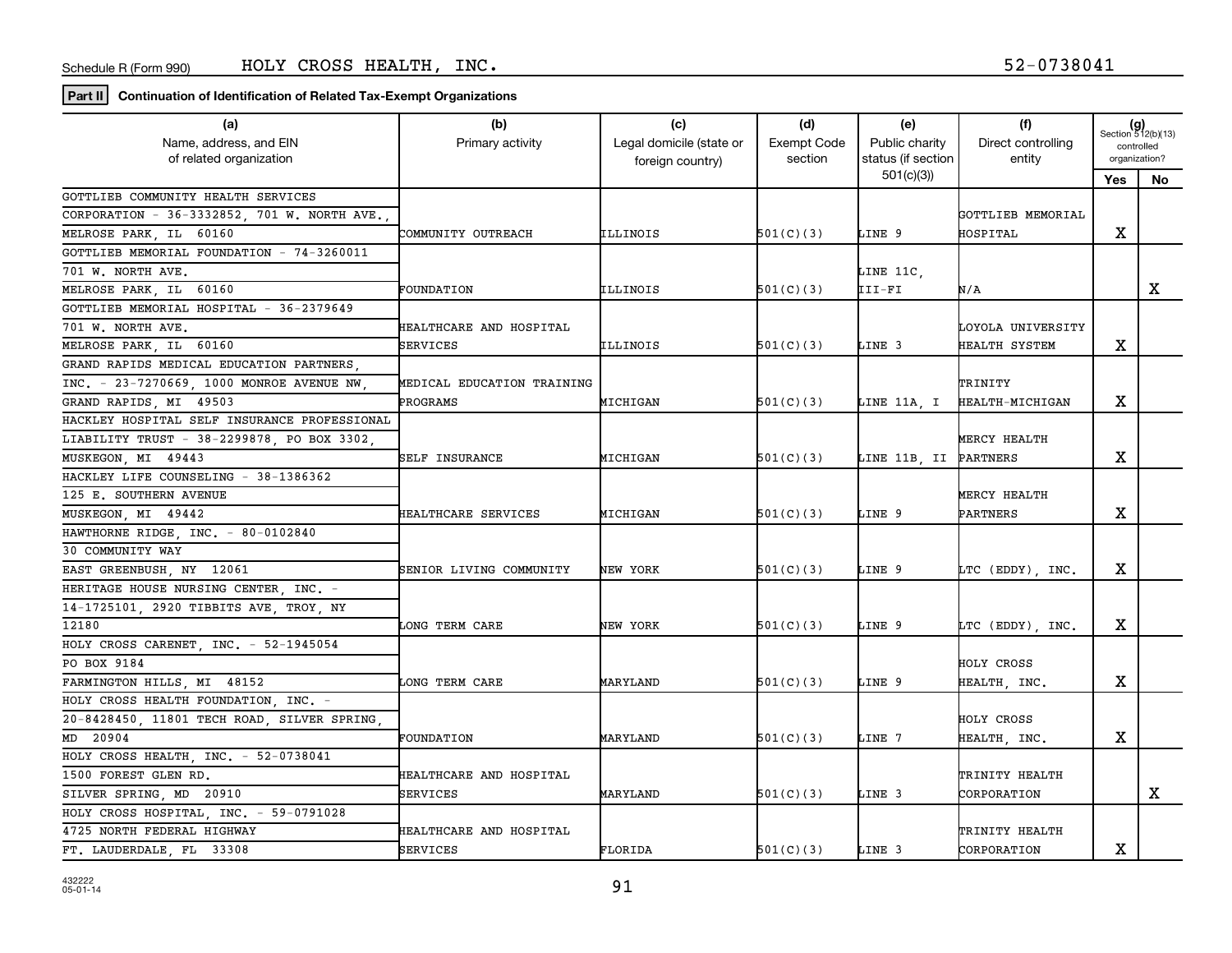| (a)<br>Name, address, and EIN<br>of related organization | (b)<br>Primary activity    | (c)<br>Legal domicile (state or<br>foreign country) | (d)<br><b>Exempt Code</b><br>section | (e)<br>Public charity<br>status (if section | (f)<br>Direct controlling<br>entity | $(g)$<br>Section 512(b)(13)<br>controlled<br>organization? |           |
|----------------------------------------------------------|----------------------------|-----------------------------------------------------|--------------------------------------|---------------------------------------------|-------------------------------------|------------------------------------------------------------|-----------|
|                                                          |                            |                                                     |                                      | 501(c)(3)                                   |                                     | Yes                                                        | <b>No</b> |
| HOLY CROSS MEDICAL PROPERTIES, INC. -                    |                            |                                                     |                                      |                                             |                                     |                                                            |           |
| 65-0666283 4725 NORTH FEDERAL HIGHWAY FT.                | <b>BUILDING MANAGEMENT</b> |                                                     |                                      |                                             | HOLY CROSS                          |                                                            |           |
| LAUDERDALE FL 33308                                      | SERVICES                   | FLORIDA                                             | 501(C)(2)                            | N/A                                         | HOSPITAL, INC.                      | х                                                          |           |
| HOLY CROSS OUTPATIENT SERVICES, INC. -                   |                            |                                                     |                                      |                                             |                                     |                                                            |           |
| 46-5421068, 4725 NORTH FEDERAL HIGHWAY, FT.              |                            |                                                     |                                      |                                             | HOLY CROSS                          |                                                            |           |
| LAUDERDALE, FL 33308                                     | HEALTHCARE SERVICES        | FLORIDA                                             | 501(C)(3)                            | LINE 9                                      | HOSPITAL, INC.                      | х                                                          |           |
| HOME AIDE SERVICE OF EASTERN NEW YORK, INC.              |                            |                                                     |                                      |                                             |                                     |                                                            |           |
| - 14-1514867, 433 RIVER ST SUITE 3000, TROY,             |                            |                                                     |                                      |                                             |                                     |                                                            |           |
| NY 12180                                                 | HOME HEALTH SERVICES       | NEW YORK                                            | 501(C)(3)                            | LINE 9                                      | LTC (EDDY), INC.                    | х                                                          |           |
| HOSPICE OF NORTH IOWA - 42-1173708                       |                            |                                                     |                                      |                                             | MERCY HEALTH                        |                                                            |           |
| 232 SECOND STREET SE                                     |                            |                                                     |                                      |                                             | SERVICES-IOWA.                      |                                                            |           |
| MASON CITY, IA 50401                                     | HOSPICE SERVICES           | IOWA                                                | 501(C)(3)                            | LINE 9                                      | CORP.                               | х                                                          |           |
| HOSPICE OF SIOUXLAND - 38-3320710                        |                            |                                                     |                                      |                                             |                                     |                                                            |           |
| 4300 HAMILTON BLVD.                                      |                            |                                                     |                                      |                                             |                                     |                                                            |           |
| SIOUX CITY IA 51104                                      | HOSPICE SERVICES           | IOWA                                                | 501(C)(3)                            | LINE 11A, I                                 | N/A                                 |                                                            | x         |
| HOSPICE OF WASHTENAW II - 38-3320707                     |                            |                                                     |                                      |                                             |                                     |                                                            |           |
| 806 AIRPORT BLVD.                                        |                            |                                                     |                                      |                                             | TRINITY                             |                                                            |           |
| ANN ARBOR, MI 48108                                      | HOSPICE SERVICES           | MICHIGAN                                            | 501(C)(3)                            | LINE 11A, I                                 | HEALTH-MICHIGAN                     | X                                                          |           |
| IHA HEALTH SERVICES CORPORATION - 38-3316559             |                            |                                                     |                                      |                                             |                                     |                                                            |           |
| 24 FRANK LLOYD WRIGHT DR., LOBBY J                       |                            |                                                     |                                      |                                             | TRINITY                             |                                                            |           |
| ANN ARBOR, MI 48106                                      | HEALTHCARE SERVICES        | MICHIGAN                                            | 501(C)(3)                            | LINE 9                                      | HEALTH-MICHIGAN                     | х                                                          |           |
| INTRACOASTAL HEALTH SYSTEMS, INC. -                      |                            |                                                     |                                      |                                             |                                     |                                                            |           |
| 65-0556413, 3805 WEST CHESTER PIKE, SUITE                | HEALTHCARE SYSTEM          |                                                     |                                      |                                             | TRINITY HEALTH                      |                                                            |           |
| 100, NEWTOWN SQUARE, PA 19073                            | MANAGEMENT AND SUPPORT     | FLORIDA                                             | 501(C)(3)                            | LINE 9                                      | CORPORATION                         | X                                                          |           |
| JAMES A. EDDY MEMORIAL GERIATRIC CENTER.                 |                            |                                                     |                                      |                                             |                                     |                                                            |           |
| INC. - 22-2570478, 2256 BURDETT AVE., TROY,              |                            |                                                     |                                      |                                             |                                     |                                                            |           |
| NY 12180                                                 | <b>LONG TERM CARE</b>      | NEW YORK                                            | 501(C)(3)                            | LINE 9                                      | LTC (EDDY), INC.                    | х                                                          |           |
| LANGHORNE MRI, INC. - 23-2519529                         |                            |                                                     |                                      |                                             |                                     |                                                            |           |
| 1201 LANGHORNE-NEWTOWN ROAD                              | HEALTHCARE SERVICES        |                                                     |                                      |                                             | ST. MARY MEDICAL                    |                                                            |           |
| LANGHORNE, PA 19047                                      | (INACTIVE)                 | PENNSYLVANIA                                        | 501(C)(3)                            | LINE 9                                      | <b>CENTER</b>                       | Х                                                          |           |
| LANGHORNE PHYSICIAN SERVICES, INC. -                     |                            |                                                     |                                      |                                             |                                     |                                                            |           |
| 23-2571699, 1201 LANGHORNE-NEWTOWN ROAD,                 |                            |                                                     |                                      |                                             | ST. MARY MEDICAL                    |                                                            |           |
| LANGHORNE PA 19047                                       | HEALTHCARE SERVICES        | PENNSYLVANIA                                        | 501(C)(3)                            | LINE 9                                      | <b>CENTER</b>                       | х                                                          |           |
| LIFE AT LOURDES, INC. - 26-1854750                       |                            |                                                     |                                      |                                             | OUR LADY OF                         |                                                            |           |
| 2475 MCCLELLAN AVENUE                                    |                            |                                                     |                                      |                                             | LOURDES HEALTH                      |                                                            |           |
| PENNSAUKEN, NJ 08109                                     | PACE PROGRAM               | NEW JERSEY                                          | 501(C)(3)                            | LINE 3                                      | CARE SERVICES                       | X                                                          |           |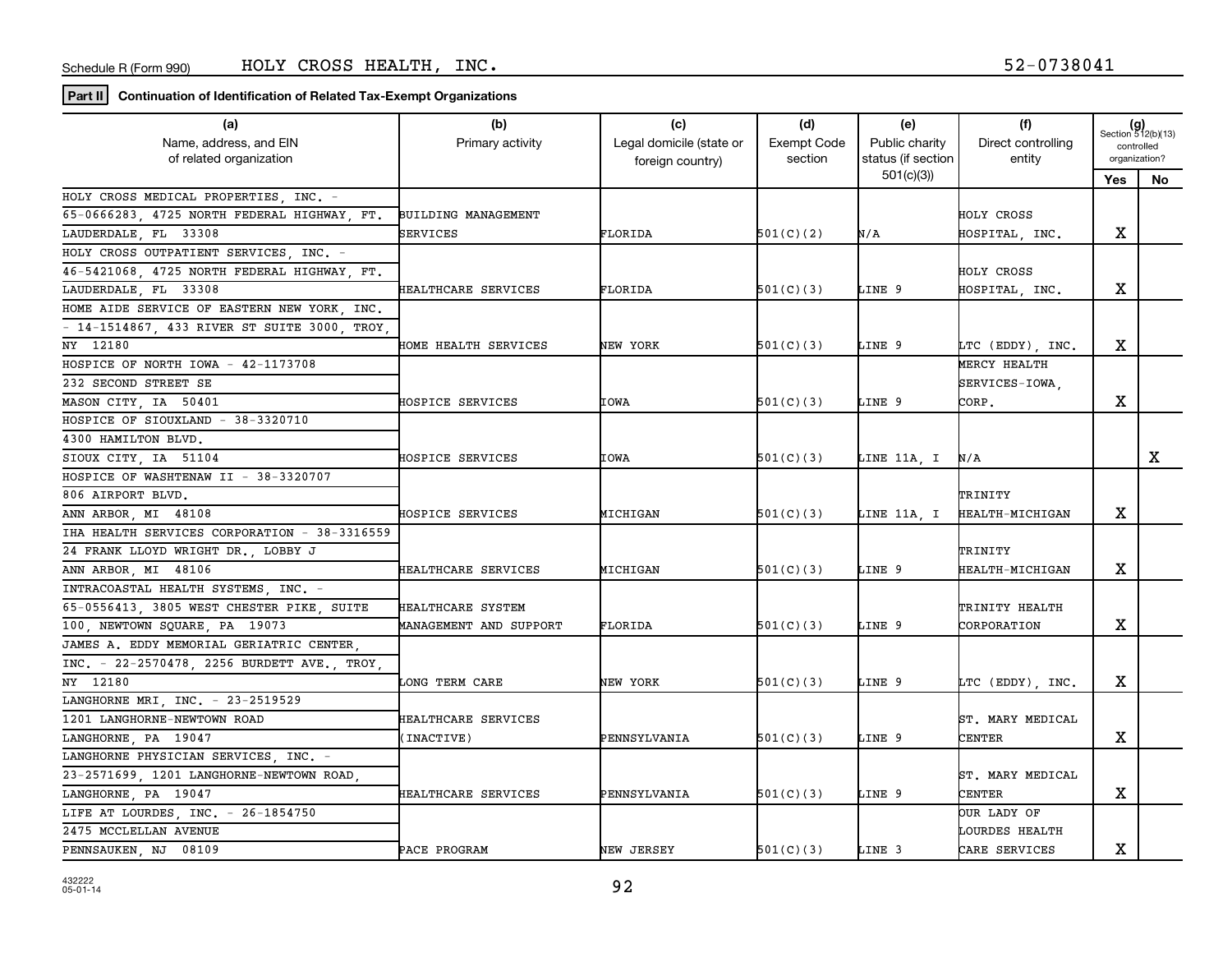| (a)                                          | (b)                     | (c)                      | (d)                | (e)                      | (f)                        | $(g)$<br>Section 512(b)(13) |           |
|----------------------------------------------|-------------------------|--------------------------|--------------------|--------------------------|----------------------------|-----------------------------|-----------|
| Name, address, and EIN                       | Primary activity        | Legal domicile (state or | <b>Exempt Code</b> | Public charity           | Direct controlling         | controlled                  |           |
| of related organization                      |                         | foreign country)         | section            | status (if section       | entity                     | organization?               |           |
|                                              |                         |                          |                    | 501(c)(3)                |                            | Yes                         | <b>No</b> |
| LIFE AT ST. FRANCIS HEALTHCARE, INC. -       |                         |                          |                    |                          |                            |                             |           |
| 45-2569214, 7TH & CLAYTON STREETS,           |                         |                          |                    |                          | ST. FRANCIS                |                             |           |
| WILMINGTON, DE 19805                         | PACE PROGRAM            | DELAWARE                 | 501(C)(3)          | LINE 9                   | HOSPITAL                   | х                           |           |
| LIFE ST. FRANCIS CORPORATION - 22-2797282    |                         |                          |                    |                          | ST. FRANCIS                |                             |           |
| 1435 LIBERTY STREET                          |                         |                          |                    |                          | MEDICAL CENTER             |                             |           |
| HAMILTON, NJ 08629                           | PACE PROGRAM            | NEW JERSEY               | 501(C)(3)          | LINE 11A, I              | TRENTON NJ                 | х                           |           |
| LIFE ST. JOSEPH OF THE PINES, INC. -         |                         |                          |                    |                          |                            |                             |           |
| 27-2159847, 100 GOSSMAN DRIVE, SOUTHERN      |                         |                          |                    |                          | ST. JOSEPH OF THE          |                             |           |
| PINES, NC 28387                              | PACE PROGRAM            | NORTH CAROLINA           | 501(C)(3)          | LINE 3                   | PINES, INC.                | х                           |           |
| LIFE ST. MARY - 26-2976184                   |                         |                          |                    |                          |                            |                             |           |
| 1201 LANGHORNE-NEWTOWN ROAD                  |                         |                          |                    |                          | ST. MARY MEDICAL           |                             |           |
| LANGHORNE PA 19047                           | PACE PROGRAM            | PENNSYLVANIA             | 501(C)(3)          | LINE 9                   | CENTER                     | х                           |           |
| LOURDES ANCILLARY SERVICES - 22-2568525      |                         |                          |                    |                          | OUR LADY OF                |                             |           |
| 1600 HADDON AVENUE                           | VOLUNTEER SERVICE       |                          |                    |                          | LOURDES HEALTH             |                             |           |
| CAMDEN, NJ 08103                             | AUXILIARY               | NEW JERSEY               | 501(C)(3)          |                          | LINE 11B, II CARE SERVICES | х                           |           |
| LOURDES CARDIOLOGY SERVICES PC - 27-4357794  |                         |                          |                    |                          | OUR LADY OF                |                             |           |
| 1600 HADDON AVENUE                           |                         |                          |                    |                          | LOURDES HEALTH             |                             |           |
| CAMDEN, NJ 08103                             | HEALTHCARE SERVICES     | NEW JERSEY               | 501(C)(3)          | LINE 3                   | CARE SERVICES              | х                           |           |
| LOURDES DIALYSIS AT INNOVA, INC. -           |                         |                          |                    |                          | <b>DUR LADY OF</b>         |                             |           |
| 26-3237625, 3716 CHURCH ROAD, MT. LAUREL, NJ | HEALTHCARE SERVICES     |                          |                    |                          | LOURDES HEALTH             |                             |           |
| 08054                                        | <b>INACTIVE)</b>        | NEW JERSEY               | 501(C)(3)          | LINE 3                   | CARE SERVICES              | X                           |           |
| LOURDES MEDICAL CENTER OF BURLINGTON COUNTY  |                         |                          |                    |                          | OUR LADY OF                |                             |           |
| - 22-3612265, 218 SUNSET ROAD, WILLINGBORO,  | HEALTHCARE AND HOSPITAL |                          |                    |                          | LOURDES HEALTH             |                             |           |
| NJ 08046                                     | SERVICES                | NEW JERSEY               | 501(C)(3)          | LINE 3                   | CARE SERVICES              | х                           |           |
| LOYOLA UNIVERSITY HEALTH SYSTEM - 36-3342448 |                         |                          |                    |                          |                            |                             |           |
| 2160 SOUTH FIRST AVENUE                      | HEALTHCARE SYSTEM       |                          |                    |                          | TRINITY HEALTH             |                             |           |
| MAYWOOD, IL 60153                            | MANAGEMENT AND SUPPORT  | ILLINOIS                 | 501(C)(3)          | LINE 11B, II CORPORATION |                            | X                           |           |
| LOYOLA UNIVERSITY MEDICAL CENTER -           |                         |                          |                    |                          |                            |                             |           |
| 36-4015560, 2160 SOUTH FIRST AVENUE          | HEALTHCARE AND HOSPITAL |                          |                    |                          | LOYOLA UNIVERSITY          |                             |           |
| MAYWOOD, IL 60153                            | SERVICES                | ILLINOIS                 | 501(C)(3)          | LINE 3                   | HEALTH SYSTEM              | х                           |           |
| LTC (EDDY), INC. - 22-2564710                |                         |                          |                    |                          |                            |                             |           |
| 2212 BURDETT AVE.                            | MANAGEMENT SERVICES FOR |                          |                    |                          | NORTHEAST HEALTH           |                             |           |
| TROY NY 12180                                | <b>JONG TERM CARE</b>   | NEW YORK                 | 501(C)(3)          | LINE 11B, II             | INC.                       | х                           |           |
| MARIAN COMMUNITY HOSPITAL - 24-0711230       |                         |                          |                    |                          |                            |                             |           |
| 3805 WEST CHESTER PIKE, NO. 100              | HEALTHCARE SERVICES     |                          |                    |                          | <b>MAXIS HEALTH</b>        |                             |           |
| NEWTOWN SQUARE, PA 19073                     | (INACTIVE)              | PENNSYLVANIA             | 501(C)(3)          | LINE 9                   | SYSTEM                     | X                           |           |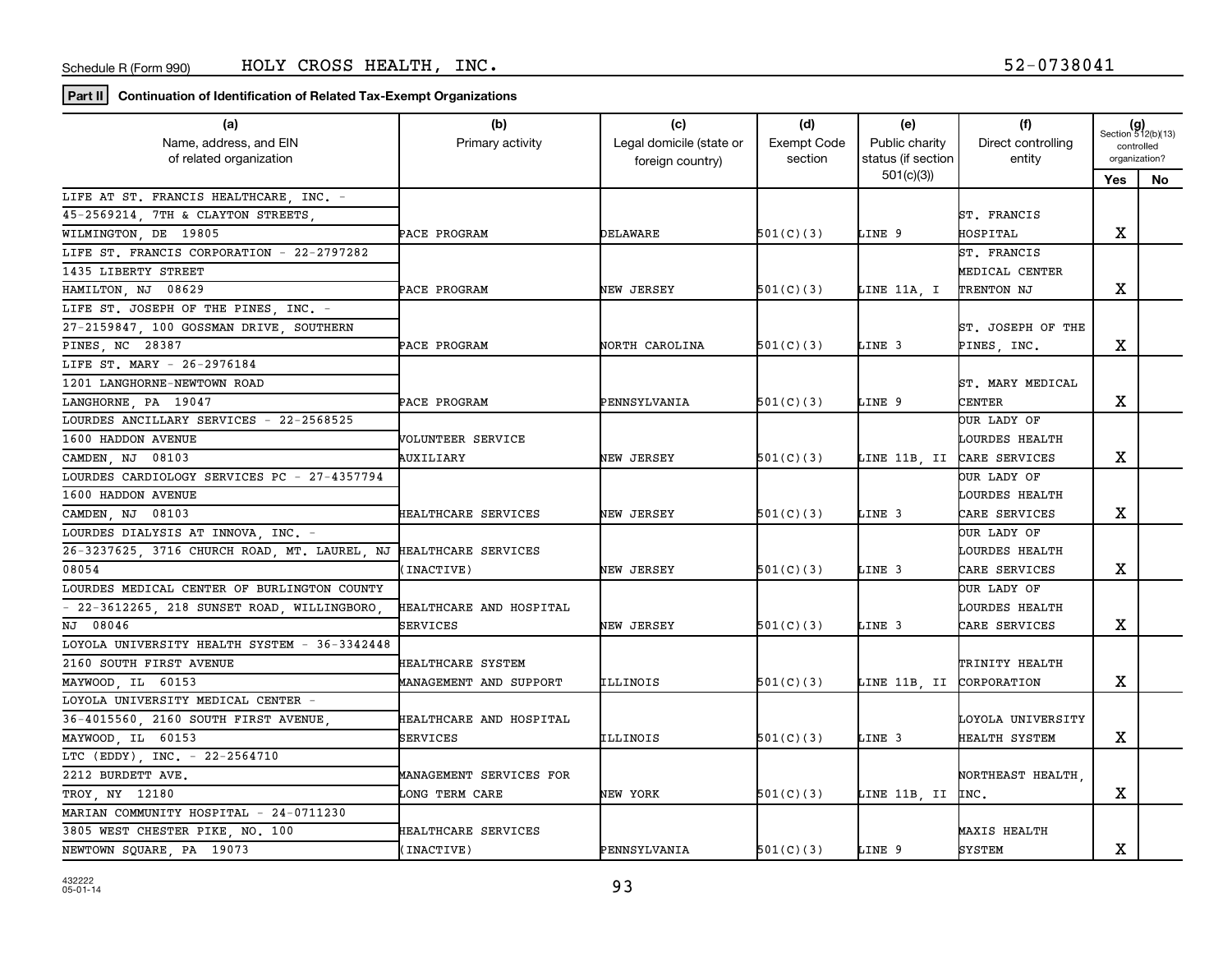| (a)                                          | (b)                     | (c)                      | (d)                | (e)                   | (f)                | $(g)$<br>Section 512(b)(13) |           |
|----------------------------------------------|-------------------------|--------------------------|--------------------|-----------------------|--------------------|-----------------------------|-----------|
| Name, address, and EIN                       | Primary activity        | Legal domicile (state or | <b>Exempt Code</b> | Public charity        | Direct controlling | controlled                  |           |
| of related organization                      |                         | foreign country)         | section            | status (if section    | entity             | organization?               |           |
|                                              |                         |                          |                    | 501(c)(3)             |                    | Yes                         | <b>No</b> |
| MARIAN HOME HEALTHCARE - 38-3320705          |                         |                          |                    |                       | MERCY HEALTH       |                             |           |
| 801 5TH STREET                               | HOME HEALTH SERVICES    |                          |                    |                       | SERVICES-IOWA.     |                             |           |
| SIOUX CITY, IA 51101                         | (INACTIVE)              | <b>IOWA</b>              | 501(C)(3)          | LINE 11A, I           | CORP.              | х                           |           |
| MARYCREST HEIGHTS - 27-0291722               |                         |                          |                    |                       | TRINITY            |                             |           |
| P.O. BOX 9184                                |                         |                          |                    |                       | CONTINUING CARE    |                             |           |
| FARMINGTON HILLS, MI 48333                   | SENIOR LIVING COMMUNITY | MICHIGAN                 | 501(C)(3)          | LINE 11A, I           | <b>SERVICES</b>    | х                           |           |
| MAXIS HEALTH SYSTEM - 91-1940902             | HEALTHCARE SYSTEM       |                          |                    |                       |                    |                             |           |
| 3805 WEST CHESTER PIKE, NO. 100              | MANAGEMENT AND SUPPORT  |                          |                    |                       | TRINITY HEALTH     |                             |           |
| NEWTOWN SQUARE, PA 19073                     | INACTIVE)               | PENNSYLVANIA             | 501(C)(3)          | LINE 11A, I           | CORPORATION        | X                           |           |
| MCAULEY CENTER, INC. - 06-1058086            |                         |                          |                    |                       |                    |                             |           |
| 275 STEELE ROAD                              |                         |                          |                    |                       | MERCY COMMUNITY    |                             |           |
| WEST HARTFORD, CT 06117                      | SENIOR LIVING COMMUNITY | CONNECTICUT              | 501(C)(3)          | LINE 9                | HEALTH INC.        | х                           |           |
| MCAULEY CLINIC CORPORATION - 38-2561013      |                         |                          |                    |                       | CATHERINE MCAULEY  |                             |           |
| PO BOX 992                                   | HEALTHCARE SERVICES     |                          |                    |                       | HEALTH SERVICES    |                             |           |
| ANN ARBOR, MI 48106                          | <b>INACTIVE)</b>        | MICHIGAN                 | 501(C)(3)          | LINE 3                | CORP.              | X                           |           |
| MCAULEY MINISTRIES - 94-3436142              |                         |                          |                    |                       |                    |                             |           |
| 3333 FIFTH AVENUE                            |                         |                          |                    |                       | PITTSBURGH MERCY   |                             |           |
| PITTSBURGH, PA 15213                         | GRANT MAKING            | PENNSYLVANIA             | 501(C)(3)          | LINE 11A, I           | HEALTH SYSTEM      | х                           |           |
| MERCY AMICARE HOME HEALTHCARE, OAKLAND -     |                         |                          |                    |                       | TRINITY HOME       |                             |           |
| 38-3320698, 1111 W. LONG LAKE RD., STE 102,  |                         |                          |                    |                       | HEALTH SERVICES,   |                             |           |
| TROY, MI 48098                               | HOME HEALTH SERVICES    | MICHIGAN                 | 501(C)(3)          | LINE 9                | INC.               | X                           |           |
| MERCY AMICARE HOME HEALTHCARE, PORT HURON -  |                         |                          |                    |                       | TRINITY HOME       |                             |           |
| 38-3320701, 505 HURON AVENUE, PORT HURON, MI |                         |                          |                    |                       | HEALTH SERVICES,   |                             |           |
| 48060                                        | HOME HEALTH SERVICES    | MICHIGAN                 | 501(C)(3)          | LINE 9                | INC.               | X                           |           |
| MERCY CARE FOUNDATION - 58-1448522           |                         |                          |                    |                       | SAINT JOSEPH'S     |                             |           |
| 424 DECATUR STREET                           |                         |                          |                    |                       | HEALTH SYSTEM,     |                             |           |
| ATLANTA, GA 30312                            | FOUNDATION              | GEORGIA                  | 501(C)(3)          | LINE 7                | INC.               | X                           |           |
| MERCY CATHOLIC MEDICAL CENTER OF             |                         |                          |                    |                       | MERCY HEALTH       |                             |           |
| SOUTHEASTERN PENNSYLVANIA - 23-1352191 ONE   | HEALTHCARE AND HOSPITAL |                          |                    |                       | SYSTEM OF          |                             |           |
| WEST ELM STREET, CONSHOHOCKEN, PA 19428      | SERVICES                | PENNSYLVANIA             | 501(C)(3)          | LINE 3                | SOUTHEASTERN       | х                           |           |
| MERCY COMMUNITY HEALTH, INC. - 06-1492707    |                         |                          |                    |                       | TRINITY            |                             |           |
| 2021 ALBANY AVENUE                           | HEALTHCARE SYSTEM       |                          |                    |                       | CONTINUING CARE    |                             |           |
| WEST HARTFORD, CT 06117                      | MANAGEMENT AND SUPPORT  | CONNECTICUT              | 501(C)(3)          | LINE 11B, II SERVICES |                    | х                           |           |
| MERCY COMMUNITY HOMECARE SERVICES -          |                         |                          |                    |                       |                    |                             |           |
| 06-1488137, 2021 ALBANY AVENUE, WEST         |                         |                          |                    |                       | MERCY COMMUNITY    |                             |           |
| HARTFORD, CT 06117                           | HOME HEALTH SERVICES    | CONNECTICUT              | 501(C)(3)          | LINE 9                | HEALTH INC.        | X                           |           |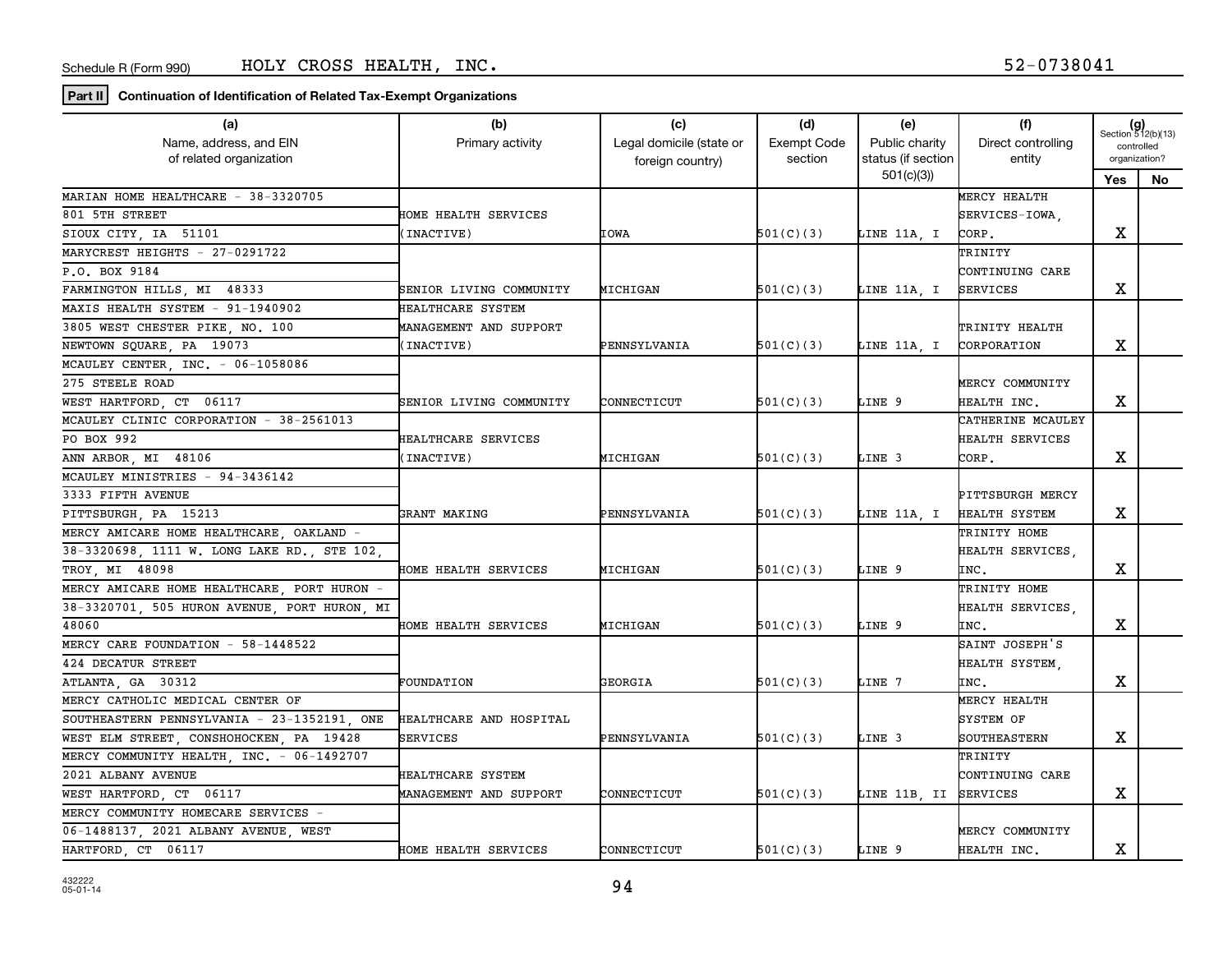| (a)                                               | (b)                                     | (c)                      | (d)                           | (e)                                  | (f)                          | $(g)$<br>Section 512(b)(13) |    |
|---------------------------------------------------|-----------------------------------------|--------------------------|-------------------------------|--------------------------------------|------------------------------|-----------------------------|----|
| Name, address, and EIN<br>of related organization | Primary activity                        | Legal domicile (state or | <b>Exempt Code</b><br>section | Public charity<br>status (if section | Direct controlling<br>entity | controlled<br>organization? |    |
|                                                   |                                         | foreign country)         |                               | 501(c)(3)                            |                              | Yes                         | No |
| MERCY FAMILY SUPPORT - 23-2325059                 |                                         |                          |                               |                                      |                              |                             |    |
| 1001 BALTIMORE PIKE, SUITE 310                    |                                         |                          |                               |                                      | MERCY HOME HEALTH            |                             |    |
| SPRINGFIELD, PA 19064                             | HOME HEALTH SERVICES                    | PENNSYLVANIA             | 501(C)(3)                     | LINE 9                               | SERVICES                     | х                           |    |
| MERCY FOUNDATION, INC. - 36-3227350               |                                         |                          |                               |                                      |                              |                             |    |
| 2525 SOUTH MICHIGAN AVENUE                        |                                         |                          |                               |                                      | MERCY HEALTH                 |                             |    |
| CHICAGO, IL 60616                                 | FOUNDATION                              | ILLINOIS                 | 501(C)(3)                     | LINE 7                               | SYSTEM OF CHICAGO            | X                           |    |
| MERCY GENERAL HEALTH PARTNERS, AMICARE            |                                         |                          |                               |                                      | TRINITY HOME                 |                             |    |
| HOMECARE - 38-3321856, 888 TERRACE STREET         |                                         |                          |                               |                                      | HEALTH SERVICES,             |                             |    |
| MUSKEGON, MI 49440                                | HOME HEALTH SERVICES                    | MICHIGAN                 | 501(C)(3)                     | LINE 9                               | INC.                         | X                           |    |
| MERCY HEALTH FOUNDATION OF SOUTHEASTERN           |                                         |                          |                               |                                      | MERCY HEALTH                 |                             |    |
| PENNSYLVANIA - 23-2829864, C/O ONE WEST ELM       |                                         |                          |                               |                                      | SYSTEM OF                    |                             |    |
| STREET, CONSHOHOCKEN, PA 19428                    | FOUNDATION                              | PENNSYLVANIA             | 501(C)(3)                     | LINE 11B. II SOUTHEASTERN            |                              | х                           |    |
| MERCY HEALTH NETWORK - 42-1478417                 |                                         |                          |                               |                                      |                              |                             |    |
| 1111 6TH AVENUE                                   | HEALTHCARE SYSTEM                       |                          |                               |                                      |                              |                             |    |
| DES MOINES, IA 50314                              | MANAGEMENT AND SUPPORT                  | DELAWARE                 | 501(C)(3)                     | LINE 11A, I                          | N/A                          |                             | x  |
| MERCY HEALTH PARTNERS - 38-2589966                |                                         |                          |                               |                                      |                              |                             |    |
| 1415 LEAHY STREET                                 | HEALTHCARE AND HOSPITAL                 |                          |                               |                                      | TRINITY                      |                             |    |
| MUSKEGON, MI 49442                                | SERVICES                                | MICHIGAN                 | 501(C)(3)                     | LINE 3                               | HEALTH-MICHIGAN              | х                           |    |
| MERCY HEALTH PLAN - 22-2483605                    |                                         |                          |                               |                                      | MERCY HEALTH                 |                             |    |
| C/O ONE WEST ELM STREET                           |                                         |                          |                               |                                      | SYSTEM OF                    |                             |    |
| CONSHOHOCKEN, PA 19428                            | MEDICAID MANAGED CARE PLAN PENNSYLVANIA |                          | 501(C)(3)                     | LINE 11B, II SOUTHEASTERN            |                              | X                           |    |
| MERCY HEALTH SERVICES - IOWA, CORP. -             |                                         |                          |                               |                                      |                              |                             |    |
| 31-1373080, 1000 4TH STREET SW, MASON CITY,       | HEALTHCARE AND HOSPITAL                 |                          |                               |                                      | TRINITY HEALTH               |                             |    |
| IA 50401                                          | SERVICES                                | DELAWARE                 | 501(C)(3)                     | LINE 3                               | CORPORATION                  | х                           |    |
| MERCY HEALTH SYSTEM OF CHICAGO - 36-3163327       |                                         |                          |                               |                                      |                              |                             |    |
| 2525 SOUTH MICHIGAN AVENUE                        | HEALTHCARE SYSTEM                       |                          |                               |                                      | TRINITY HEALTH               |                             |    |
| CHICAGO IL 60616                                  | MANAGEMENT AND SUPPORT                  | ILLINOIS                 | 501(C)(3)                     | LINE 11A, I                          | CORPORATION                  | X                           |    |
| MERCY HEALTH SYSTEM OF SOUTHEASTERN               |                                         |                          |                               |                                      |                              |                             |    |
| PENNSYLVANIA - 23-2212638, ONE WEST ELM           | HEALTHCARE SYSTEM                       |                          |                               |                                      | TRINITY HEALTH               |                             |    |
| STREET, CONSHOHOCKEN, PA 19428                    | MANAGEMENT AND SUPPORT                  | PENNSYLVANIA             | 501(C)(3)                     | LINE 11B, II CORPORATION             |                              | Х                           |    |
| MERCY HEALTHCARE CENTER - 15-0532211              |                                         |                          |                               |                                      | MERCY UIHLEIN                |                             |    |
| 114 WAWBEEK AVENUE                                | HEALTHCARE AND HOSPITAL                 |                          |                               |                                      | HEALTH                       |                             |    |
| TUPPER LAKE, NY 12986                             | SERVICES (INACTIVE)                     | NEW YORK                 | 501(C)(3)                     | LINE 3                               | CORPORATION                  | х                           |    |
| MERCY HEALTHCARE FOUNDATION-CLINTON -             |                                         |                          |                               |                                      |                              |                             |    |
| 42-1316126, 1410 N. 4TH ST., CLINTON, IA          |                                         |                          |                               |                                      |                              |                             |    |
| 52732                                             | FOUNDATION                              | IOWA                     | 501(C)(3)                     | LINE 7                               | N/A                          |                             | X  |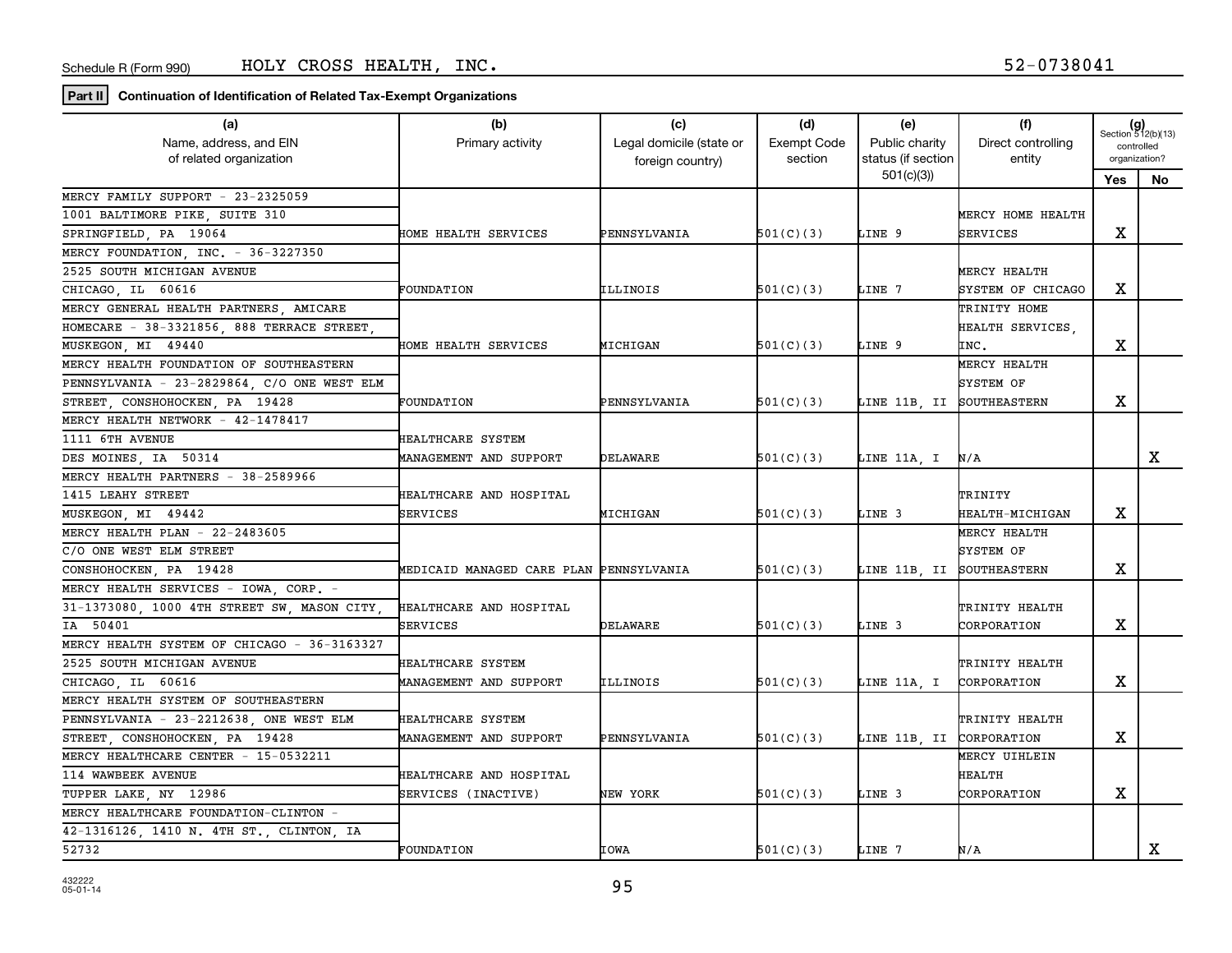| (a)<br>Name, address, and EIN               | (b)<br>Primary activity | (c)<br>Legal domicile (state or | (d)<br><b>Exempt Code</b> | (e)<br>Public charity           | (f)<br>Direct controlling | $(g)$<br>Section 512(b)(13)<br>controlled |           |
|---------------------------------------------|-------------------------|---------------------------------|---------------------------|---------------------------------|---------------------------|-------------------------------------------|-----------|
| of related organization                     |                         | foreign country)                | section                   | status (if section<br>501(c)(3) | entity                    | organization?<br>Yes                      | <b>No</b> |
| MERCY HOME HEALTH - 23-1352099              |                         |                                 |                           |                                 |                           |                                           |           |
| 1001 BALTIMORE PIKE, SUITE 310              |                         |                                 |                           |                                 | MERCY HOME HEALTH         |                                           |           |
| SPRINGFIELD, PA 19064                       | HOME HEALTH SERVICES    | PENNSYLVANIA                    | 501(C)(3)                 | LINE 9                          | SERVICES                  | X                                         |           |
| MERCY HOME HEALTH SERVICES - 23-2325058     |                         |                                 |                           |                                 | <b>MERCY HEALTH</b>       |                                           |           |
| 1001 BALTIMORE PIKE, SUITE 310              | MANAGEMENT SERVICES FOR |                                 |                           |                                 | SYSTEM OF                 |                                           |           |
| SPRINGFIELD, PA 19064                       | HOME HEALTH             | PENNSYLVANIA                    | 501(C)(3)                 | LINE 11B, II SOUTHEASTERN       |                           | х                                         |           |
| MERCY HOSPITAL AND MEDICAL CENTER -         |                         |                                 |                           |                                 |                           |                                           |           |
| 36-2170152, 2525 SOUTH MICHIGAN AVENUE      | HEALTHCARE AND HOSPITAL |                                 |                           |                                 | MERCY HEALTH              |                                           |           |
| CHICAGO, IL 60616                           | SERVICES                | ILLINOIS                        | 501(C)(3)                 | LINE 3                          | SYSTEM OF CHICAGO         | х                                         |           |
| MERCY HOSPITAL CADILLAC FOUNDATION -        |                         |                                 |                           |                                 | TRINITY                   |                                           |           |
| 20-3357131, 400 HOBART, CADILLAC, MI 49601  | FOUNDATION              | MICHIGAN                        | 501(C)(3)                 | LINE 11A, I                     | HEALTH-MICHIGAN           | х                                         |           |
| MERCY HOSPITAL GIFT SHOP - 38-1630480       |                         |                                 |                           |                                 |                           |                                           |           |
| 2601 ELECTRIC AVE.                          | VOLUNTEER SERVICE       |                                 |                           |                                 | TRINITY                   |                                           |           |
| PORT HURON, MI 48060                        | AUXILIARY               | MICHIGAN                        | 501(C)(3)                 | LINE 11A, I                     | HEALTH-MICHIGAN           | х                                         |           |
| MERCY HOSPITAL, INC. - 04-3398280           |                         |                                 |                           |                                 | SISTERS OF                |                                           |           |
| C/O SPHS, 1221 MAIN STREET, SUITE 213       | HEALTHCARE AND HOSPITAL |                                 |                           |                                 | PROVIDENCE HEALTH         |                                           |           |
| HOLYOKE, MA 01040                           | SERVICES                | MASSACHUSETTS                   | 501(C)(3)                 | LINE 3                          | SYSTEM INC.               | X                                         |           |
| MERCY HOSPITAL, INC. - 59-0791034           |                         |                                 |                           |                                 |                           |                                           |           |
| 4725 NORTH FEDERAL HIGHWAY                  | HEALTHCARE SERVICES     |                                 |                           |                                 | TRINITY HEALTH            |                                           |           |
| FT. LAUDERDALE, FL 33308                    | INACTIVE)               | FLORIDA                         | 501(C)(3)                 | LINE 11A, I                     | CORPORATION               | х                                         |           |
| MERCY LIFE CENTER CORPORATION - 25-1604115  |                         |                                 |                           |                                 |                           |                                           |           |
| 1200 REEDSDALE STREET                       |                         |                                 |                           |                                 | PITTSBURGH MERCY          |                                           |           |
| PITTSBURGH, PA 15233                        | COMMUNITY OUTREACH      | PENNSYLVANIA                    | 501(C)(3)                 | LINE 9                          | HEALTH SYSTEM             | х                                         |           |
| MERCY LIFE OF ALABAMA - 27-3163002          |                         |                                 |                           |                                 |                           |                                           |           |
| P.O. BOX 1090                               |                         |                                 |                           |                                 | MERCY MEDICAL             |                                           |           |
| DAPHNE, AL 36526                            | PACE PROGRAM            | ALABAMA                         | 501(C)(3)                 | LINE 3                          | CORPORATION               | X                                         |           |
| MERCY LIFE, INC. - 45-3086711               |                         |                                 |                           |                                 | SISTERS OF                |                                           |           |
| C/O SPHS, 1221 MAIN STREET, SUITE 213       |                         |                                 |                           |                                 | PROVIDENCE CARE           |                                           |           |
| HOLYOKE MA 01040                            | PACE PROGRAM            | MASSACHUSETTS                   | 501(C)(3)                 | LINE 3                          | CENTERS, INC.             | х                                         |           |
| MERCY MANAGEMENT OF SOUTHEASTERN            |                         |                                 |                           |                                 |                           |                                           |           |
| PENNSYLVANIA - 23-2627944, ONE WEST ELM     |                         |                                 |                           |                                 | MERCY PHYSICIAN           |                                           |           |
| STREET, CONSHOHOCKEN, PA 19428              | HEALTHCARE SERVICES     | PENNSYLVANIA                    | 501(C)(3)                 | LINE 3                          | NETWORK                   | х                                         |           |
| MERCY MEDICAL CENTER - CLINTON, INC. -      |                         |                                 |                           |                                 | MERCY HEALTH              |                                           |           |
| 42-1336618, 1410 NORTH 4TH ST., CLINTON, IA | HEALTHCARE AND HOSPITAL |                                 |                           |                                 | SERVICES-IOWA.            |                                           |           |
| 52732                                       | SERVICES                | DELAWARE                        | 501(C)(3)                 | LINE 3                          | CORP.                     | х                                         |           |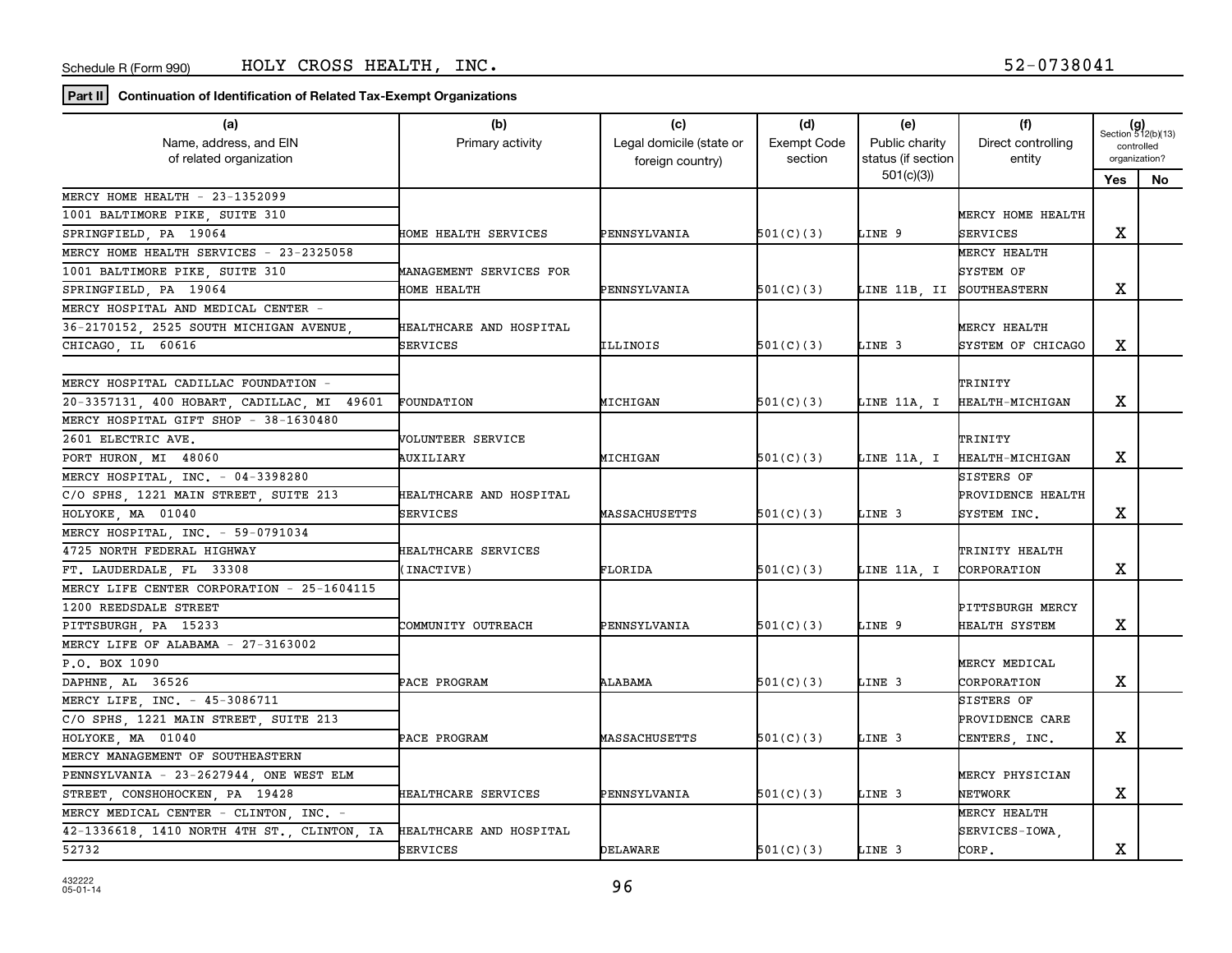| $(g)$<br>Section 512(b)(13)<br>Direct controlling<br>Name, address, and EIN<br>Legal domicile (state or<br><b>Exempt Code</b><br>Public charity<br>Primary activity<br>controlled<br>of related organization<br>section<br>status (if section<br>entity<br>organization?<br>foreign country)<br>501(c)(3)<br>Yes<br><b>No</b><br>MERCY MEDICAL CENTER - SIOUX CITY FOUNDATION<br>MERCY HEALTH<br>- 14-1880022, 801 5TH STREET, SIOUX CITY, IA<br>SERVICES-IOWA,<br>X<br>51102<br>501(C)(3)<br>LINE 7<br>FOUNDATION<br>IOWA<br>CORP.<br>MERCY MEDICAL CENTER FOUNDATION - NORTH IOWA<br>$-$ 42-1229151, 1000 4TH STREET SW, MASON<br>X<br>IOWA<br>501(C)(3)<br>LINE 7<br>N/A<br>CITY, IA 50401<br>FOUNDATION<br>MERCY MEDICAL CORPORATION - 63-6002215<br>P.O. BOX 1090<br>HOSPICE & HOME HEALTH<br>TRINITY HEALTH<br>х<br>DAPHNE, AL 36526<br>LINE 9<br>SERVICES<br>ALABAMA<br>501(C)(3)<br>CORPORATION<br>MERCY MEDICAL GROUP - 45-4884805<br>SISTERS OF<br>C/O SPHS, 1221 MAIN STREET, SUITE 213<br>PROVIDENCE HEALTH<br>х<br>HOLYOKE, MA 01040<br>MASSACHUSETTS<br>501(C)(3)<br>LINE 3<br>HEALTHCARE SERVICES<br>SYSTEM INC.<br>MERCY NORTH HOMECARE AND HOSPICE -<br>TRINITY HOME<br>38-3313897, 7985 MACKINAW TRAIL, CADILLAC,<br>HOSPICE & HOME HEALTH<br>HEALTH SERVICES,<br>X<br>MICHIGAN<br>LINE 9<br>MI 49601<br>501(C)(3)<br>SERVICES<br>INC.<br>MERCY PHYSICIAN NETWORK - 46-1187365<br>MANAGEMENT SERVICES FOR<br>MERCY HEALTH<br>C/O ONE WEST ELM STREET<br>SYSTEM OF<br>PHYSICIAN SERVICE<br>X<br>CONSHOHOCKEN, PA 19428<br>501(C)(3)<br>LINE 11B. II SOUTHEASTERN<br>ORGANIZATIONS<br>PENNSYLVANIA<br>MERCY SENIOR CARE, INC. - 58-1366508<br>SAINT JOSEPH'S<br>HEALTH SYSTEM,<br>424 DECATUR STREET<br>X<br>GEORGIA<br>501(C)(3)<br>LINE 7<br>INC.<br>ATLANTA, GA 30312<br>COMMUNITY OUTREACH<br>MERCY SERVICES CORPORATION - 06-1453323<br>MERCY COMMUNITY<br>2021 ALBANY AVENUE<br>HEALTHCARE SYSTEM SUPPORT<br>х<br>WEST HARTFORD, CT 06117<br>501(C)(3)<br>LINE 3<br>HEALTH INC.<br>INACTIVE)<br>CONNECTICUT |
|-----------------------------------------------------------------------------------------------------------------------------------------------------------------------------------------------------------------------------------------------------------------------------------------------------------------------------------------------------------------------------------------------------------------------------------------------------------------------------------------------------------------------------------------------------------------------------------------------------------------------------------------------------------------------------------------------------------------------------------------------------------------------------------------------------------------------------------------------------------------------------------------------------------------------------------------------------------------------------------------------------------------------------------------------------------------------------------------------------------------------------------------------------------------------------------------------------------------------------------------------------------------------------------------------------------------------------------------------------------------------------------------------------------------------------------------------------------------------------------------------------------------------------------------------------------------------------------------------------------------------------------------------------------------------------------------------------------------------------------------------------------------------------------------------------------------------------------------------------------------------------------------------------------------------------------------------------------------------------------------------------------------------------------|
|                                                                                                                                                                                                                                                                                                                                                                                                                                                                                                                                                                                                                                                                                                                                                                                                                                                                                                                                                                                                                                                                                                                                                                                                                                                                                                                                                                                                                                                                                                                                                                                                                                                                                                                                                                                                                                                                                                                                                                                                                                   |
|                                                                                                                                                                                                                                                                                                                                                                                                                                                                                                                                                                                                                                                                                                                                                                                                                                                                                                                                                                                                                                                                                                                                                                                                                                                                                                                                                                                                                                                                                                                                                                                                                                                                                                                                                                                                                                                                                                                                                                                                                                   |
|                                                                                                                                                                                                                                                                                                                                                                                                                                                                                                                                                                                                                                                                                                                                                                                                                                                                                                                                                                                                                                                                                                                                                                                                                                                                                                                                                                                                                                                                                                                                                                                                                                                                                                                                                                                                                                                                                                                                                                                                                                   |
|                                                                                                                                                                                                                                                                                                                                                                                                                                                                                                                                                                                                                                                                                                                                                                                                                                                                                                                                                                                                                                                                                                                                                                                                                                                                                                                                                                                                                                                                                                                                                                                                                                                                                                                                                                                                                                                                                                                                                                                                                                   |
|                                                                                                                                                                                                                                                                                                                                                                                                                                                                                                                                                                                                                                                                                                                                                                                                                                                                                                                                                                                                                                                                                                                                                                                                                                                                                                                                                                                                                                                                                                                                                                                                                                                                                                                                                                                                                                                                                                                                                                                                                                   |
|                                                                                                                                                                                                                                                                                                                                                                                                                                                                                                                                                                                                                                                                                                                                                                                                                                                                                                                                                                                                                                                                                                                                                                                                                                                                                                                                                                                                                                                                                                                                                                                                                                                                                                                                                                                                                                                                                                                                                                                                                                   |
|                                                                                                                                                                                                                                                                                                                                                                                                                                                                                                                                                                                                                                                                                                                                                                                                                                                                                                                                                                                                                                                                                                                                                                                                                                                                                                                                                                                                                                                                                                                                                                                                                                                                                                                                                                                                                                                                                                                                                                                                                                   |
|                                                                                                                                                                                                                                                                                                                                                                                                                                                                                                                                                                                                                                                                                                                                                                                                                                                                                                                                                                                                                                                                                                                                                                                                                                                                                                                                                                                                                                                                                                                                                                                                                                                                                                                                                                                                                                                                                                                                                                                                                                   |
|                                                                                                                                                                                                                                                                                                                                                                                                                                                                                                                                                                                                                                                                                                                                                                                                                                                                                                                                                                                                                                                                                                                                                                                                                                                                                                                                                                                                                                                                                                                                                                                                                                                                                                                                                                                                                                                                                                                                                                                                                                   |
|                                                                                                                                                                                                                                                                                                                                                                                                                                                                                                                                                                                                                                                                                                                                                                                                                                                                                                                                                                                                                                                                                                                                                                                                                                                                                                                                                                                                                                                                                                                                                                                                                                                                                                                                                                                                                                                                                                                                                                                                                                   |
|                                                                                                                                                                                                                                                                                                                                                                                                                                                                                                                                                                                                                                                                                                                                                                                                                                                                                                                                                                                                                                                                                                                                                                                                                                                                                                                                                                                                                                                                                                                                                                                                                                                                                                                                                                                                                                                                                                                                                                                                                                   |
|                                                                                                                                                                                                                                                                                                                                                                                                                                                                                                                                                                                                                                                                                                                                                                                                                                                                                                                                                                                                                                                                                                                                                                                                                                                                                                                                                                                                                                                                                                                                                                                                                                                                                                                                                                                                                                                                                                                                                                                                                                   |
|                                                                                                                                                                                                                                                                                                                                                                                                                                                                                                                                                                                                                                                                                                                                                                                                                                                                                                                                                                                                                                                                                                                                                                                                                                                                                                                                                                                                                                                                                                                                                                                                                                                                                                                                                                                                                                                                                                                                                                                                                                   |
|                                                                                                                                                                                                                                                                                                                                                                                                                                                                                                                                                                                                                                                                                                                                                                                                                                                                                                                                                                                                                                                                                                                                                                                                                                                                                                                                                                                                                                                                                                                                                                                                                                                                                                                                                                                                                                                                                                                                                                                                                                   |
|                                                                                                                                                                                                                                                                                                                                                                                                                                                                                                                                                                                                                                                                                                                                                                                                                                                                                                                                                                                                                                                                                                                                                                                                                                                                                                                                                                                                                                                                                                                                                                                                                                                                                                                                                                                                                                                                                                                                                                                                                                   |
|                                                                                                                                                                                                                                                                                                                                                                                                                                                                                                                                                                                                                                                                                                                                                                                                                                                                                                                                                                                                                                                                                                                                                                                                                                                                                                                                                                                                                                                                                                                                                                                                                                                                                                                                                                                                                                                                                                                                                                                                                                   |
|                                                                                                                                                                                                                                                                                                                                                                                                                                                                                                                                                                                                                                                                                                                                                                                                                                                                                                                                                                                                                                                                                                                                                                                                                                                                                                                                                                                                                                                                                                                                                                                                                                                                                                                                                                                                                                                                                                                                                                                                                                   |
|                                                                                                                                                                                                                                                                                                                                                                                                                                                                                                                                                                                                                                                                                                                                                                                                                                                                                                                                                                                                                                                                                                                                                                                                                                                                                                                                                                                                                                                                                                                                                                                                                                                                                                                                                                                                                                                                                                                                                                                                                                   |
|                                                                                                                                                                                                                                                                                                                                                                                                                                                                                                                                                                                                                                                                                                                                                                                                                                                                                                                                                                                                                                                                                                                                                                                                                                                                                                                                                                                                                                                                                                                                                                                                                                                                                                                                                                                                                                                                                                                                                                                                                                   |
|                                                                                                                                                                                                                                                                                                                                                                                                                                                                                                                                                                                                                                                                                                                                                                                                                                                                                                                                                                                                                                                                                                                                                                                                                                                                                                                                                                                                                                                                                                                                                                                                                                                                                                                                                                                                                                                                                                                                                                                                                                   |
|                                                                                                                                                                                                                                                                                                                                                                                                                                                                                                                                                                                                                                                                                                                                                                                                                                                                                                                                                                                                                                                                                                                                                                                                                                                                                                                                                                                                                                                                                                                                                                                                                                                                                                                                                                                                                                                                                                                                                                                                                                   |
|                                                                                                                                                                                                                                                                                                                                                                                                                                                                                                                                                                                                                                                                                                                                                                                                                                                                                                                                                                                                                                                                                                                                                                                                                                                                                                                                                                                                                                                                                                                                                                                                                                                                                                                                                                                                                                                                                                                                                                                                                                   |
|                                                                                                                                                                                                                                                                                                                                                                                                                                                                                                                                                                                                                                                                                                                                                                                                                                                                                                                                                                                                                                                                                                                                                                                                                                                                                                                                                                                                                                                                                                                                                                                                                                                                                                                                                                                                                                                                                                                                                                                                                                   |
|                                                                                                                                                                                                                                                                                                                                                                                                                                                                                                                                                                                                                                                                                                                                                                                                                                                                                                                                                                                                                                                                                                                                                                                                                                                                                                                                                                                                                                                                                                                                                                                                                                                                                                                                                                                                                                                                                                                                                                                                                                   |
|                                                                                                                                                                                                                                                                                                                                                                                                                                                                                                                                                                                                                                                                                                                                                                                                                                                                                                                                                                                                                                                                                                                                                                                                                                                                                                                                                                                                                                                                                                                                                                                                                                                                                                                                                                                                                                                                                                                                                                                                                                   |
|                                                                                                                                                                                                                                                                                                                                                                                                                                                                                                                                                                                                                                                                                                                                                                                                                                                                                                                                                                                                                                                                                                                                                                                                                                                                                                                                                                                                                                                                                                                                                                                                                                                                                                                                                                                                                                                                                                                                                                                                                                   |
|                                                                                                                                                                                                                                                                                                                                                                                                                                                                                                                                                                                                                                                                                                                                                                                                                                                                                                                                                                                                                                                                                                                                                                                                                                                                                                                                                                                                                                                                                                                                                                                                                                                                                                                                                                                                                                                                                                                                                                                                                                   |
| SAINT JOSEPH'S<br>MERCY SERVICES DOWNTOWN, INC. - 27-2046353                                                                                                                                                                                                                                                                                                                                                                                                                                                                                                                                                                                                                                                                                                                                                                                                                                                                                                                                                                                                                                                                                                                                                                                                                                                                                                                                                                                                                                                                                                                                                                                                                                                                                                                                                                                                                                                                                                                                                                      |
| HEALTH SYSTEM,<br>424 DECATUR STREET                                                                                                                                                                                                                                                                                                                                                                                                                                                                                                                                                                                                                                                                                                                                                                                                                                                                                                                                                                                                                                                                                                                                                                                                                                                                                                                                                                                                                                                                                                                                                                                                                                                                                                                                                                                                                                                                                                                                                                                              |
| X<br>GEORGIA<br>501(C)(3)<br>LINE 11B, II HNC.<br>ATLANTA, GA 30312<br>TITLE HOLDING COMPANY                                                                                                                                                                                                                                                                                                                                                                                                                                                                                                                                                                                                                                                                                                                                                                                                                                                                                                                                                                                                                                                                                                                                                                                                                                                                                                                                                                                                                                                                                                                                                                                                                                                                                                                                                                                                                                                                                                                                      |
| TRINITY<br>MERCY SERVICES FOR AGING NON-PROFIT HOUSING                                                                                                                                                                                                                                                                                                                                                                                                                                                                                                                                                                                                                                                                                                                                                                                                                                                                                                                                                                                                                                                                                                                                                                                                                                                                                                                                                                                                                                                                                                                                                                                                                                                                                                                                                                                                                                                                                                                                                                            |
| CORPORATION - 38-2719605, PO BOX 9184,<br>CONTINUING CARE                                                                                                                                                                                                                                                                                                                                                                                                                                                                                                                                                                                                                                                                                                                                                                                                                                                                                                                                                                                                                                                                                                                                                                                                                                                                                                                                                                                                                                                                                                                                                                                                                                                                                                                                                                                                                                                                                                                                                                         |
| Х<br>MICHIGAN<br>FARMINGTON HILLS, MI 48333<br>501(C)(3)<br>LINE 11B, II SERVICES<br>LONG TERM CARE                                                                                                                                                                                                                                                                                                                                                                                                                                                                                                                                                                                                                                                                                                                                                                                                                                                                                                                                                                                                                                                                                                                                                                                                                                                                                                                                                                                                                                                                                                                                                                                                                                                                                                                                                                                                                                                                                                                               |
| MERCY SPECIALIST PHYSICIANS, INC. -<br>SISTERS OF                                                                                                                                                                                                                                                                                                                                                                                                                                                                                                                                                                                                                                                                                                                                                                                                                                                                                                                                                                                                                                                                                                                                                                                                                                                                                                                                                                                                                                                                                                                                                                                                                                                                                                                                                                                                                                                                                                                                                                                 |
| 26-4033168, C/O SPHS, 1221 MAIN STREET<br>PROVIDENCE HEALTH                                                                                                                                                                                                                                                                                                                                                                                                                                                                                                                                                                                                                                                                                                                                                                                                                                                                                                                                                                                                                                                                                                                                                                                                                                                                                                                                                                                                                                                                                                                                                                                                                                                                                                                                                                                                                                                                                                                                                                       |
| х<br>SUITE 213, HOLYOKE, MA 01040<br>MASSACHUSETTS<br>501(C)(3)<br>LINE 3<br>SYSTEM INC.<br>HEALTHCARE SERVICES                                                                                                                                                                                                                                                                                                                                                                                                                                                                                                                                                                                                                                                                                                                                                                                                                                                                                                                                                                                                                                                                                                                                                                                                                                                                                                                                                                                                                                                                                                                                                                                                                                                                                                                                                                                                                                                                                                                   |
| MERCY SUBURBAN HOSPITAL - 23-1396763<br>MERCY HEALTH                                                                                                                                                                                                                                                                                                                                                                                                                                                                                                                                                                                                                                                                                                                                                                                                                                                                                                                                                                                                                                                                                                                                                                                                                                                                                                                                                                                                                                                                                                                                                                                                                                                                                                                                                                                                                                                                                                                                                                              |
| SYSTEM OF<br>ONE WEST ELM STREET<br>HEALTHCARE AND HOSPITAL                                                                                                                                                                                                                                                                                                                                                                                                                                                                                                                                                                                                                                                                                                                                                                                                                                                                                                                                                                                                                                                                                                                                                                                                                                                                                                                                                                                                                                                                                                                                                                                                                                                                                                                                                                                                                                                                                                                                                                       |
| X<br>SERVICES<br>501(C)(3)<br>LINE 3<br>SOUTHEASTERN<br>CONSHOHOCKEN, PA 19428<br>PENNSYLVANIA                                                                                                                                                                                                                                                                                                                                                                                                                                                                                                                                                                                                                                                                                                                                                                                                                                                                                                                                                                                                                                                                                                                                                                                                                                                                                                                                                                                                                                                                                                                                                                                                                                                                                                                                                                                                                                                                                                                                    |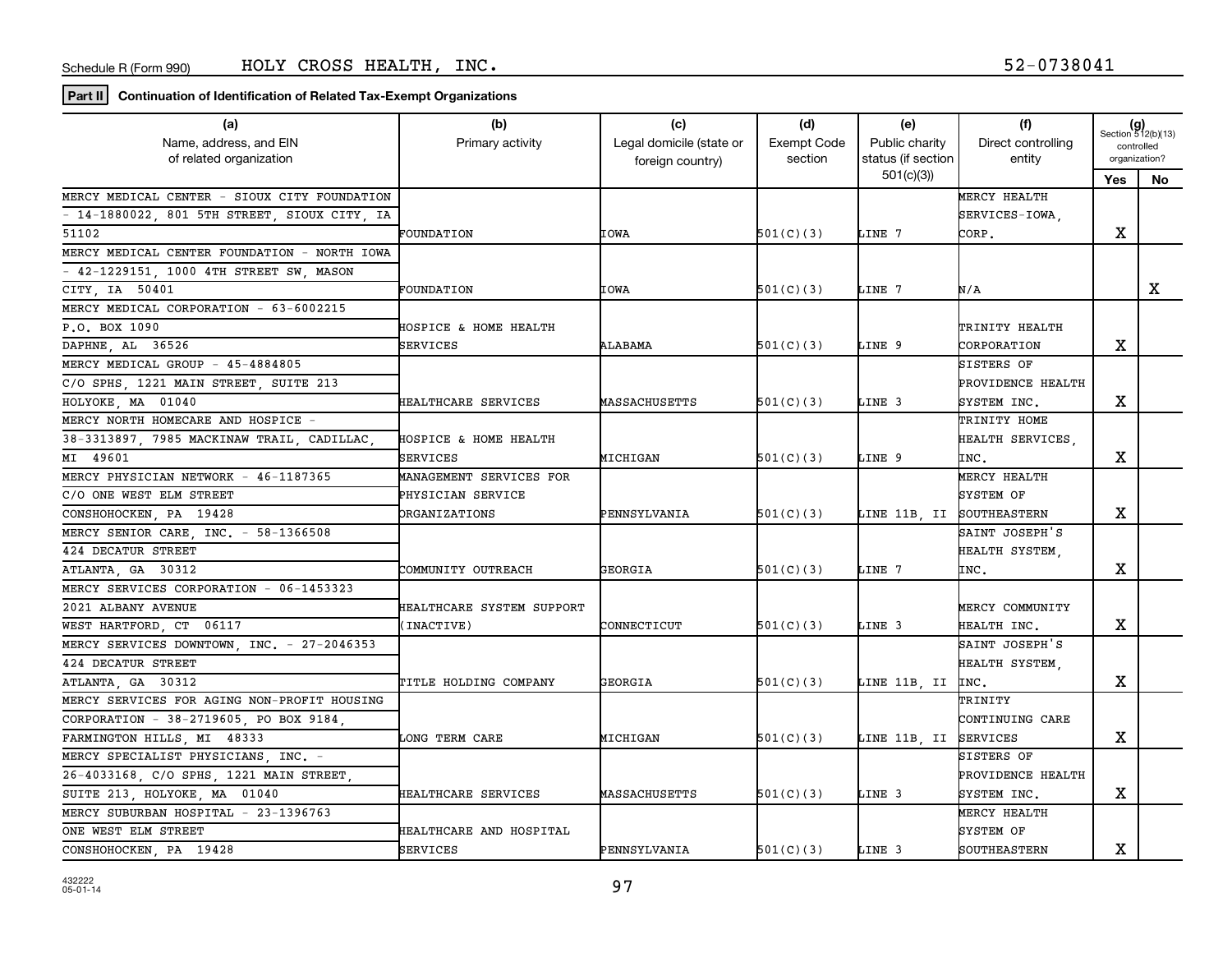| (a)                                               | (b)                        | (c)                                          | (d)                           | (e)                                  | (f)                            | $(g)$<br>Section 512(b)(13) |           |
|---------------------------------------------------|----------------------------|----------------------------------------------|-------------------------------|--------------------------------------|--------------------------------|-----------------------------|-----------|
| Name, address, and EIN<br>of related organization | Primary activity           | Legal domicile (state or<br>foreign country) | <b>Exempt Code</b><br>section | Public charity<br>status (if section | Direct controlling<br>entity   | controlled<br>organization? |           |
|                                                   |                            |                                              |                               | 501(c)(3)                            |                                | Yes                         | <b>No</b> |
| MERCY UIHLEIN HEALTH CORPORATION -                | HEALTHCARE SYSTEM          |                                              |                               |                                      |                                |                             |           |
| 16-1535133, 185 OLD MILITARY ROAD, LAKE           | MANAGEMENT AND SUPPORT     |                                              |                               |                                      | TRINITY HEALTH                 |                             |           |
| PLACID NY 12946                                   | INACTIVE)                  | NEW YORK                                     | 501(C)(3)                     | LINE 11B. II CORPORATION             |                                | х                           |           |
| MERCYKNOLL INC. - 06-0757380                      |                            |                                              |                               |                                      |                                |                             |           |
| 2021 ALBANY AVENUE                                |                            |                                              |                               |                                      | MERCY COMMUNITY                |                             |           |
| WEST HARTFORD, CT 06117                           | <b>LONG TERM CARE</b>      | CONNECTICUT                                  | 501(C)(3)                     | LINE 3                               | HEALTH INC.                    | х                           |           |
| MISSION HEALTH CORPORATION - 38-3181557           |                            |                                              |                               |                                      |                                |                             |           |
| 37595 SEVEN MILE ROAD                             | <b>BUILDING MANAGEMENT</b> |                                              |                               |                                      |                                |                             |           |
| LIVONIA, MI 48152                                 | SERVICES                   | DELAWARE                                     | 501(C)(3)                     | LINE 11A, I                          | N/A                            |                             | X         |
| MOUNT CARMEL COLLEGE OF NURSING - 31-1308555      |                            |                                              |                               |                                      |                                |                             |           |
| 6150 EAST BROAD STREET                            |                            |                                              |                               |                                      | MOUNT CARMEL                   |                             |           |
| COLUMBUS, OH 43213                                | COLLEGE OF NURSING         | OHIO                                         | 501(C)(3)                     | LINE 2                               | HEALTH SYSTEM                  | X                           |           |
| MOUNT CARMEL HEALTH INSURANCE COMPANY -           |                            |                                              |                               |                                      |                                |                             |           |
| 25-1912781, 6150 EAST BROAD STREET                |                            |                                              |                               |                                      | MOUNT CARMEL                   |                             |           |
| COLUMBUS, OH 43213                                | HEALTH INSURANCE           | OHIO                                         | 501(C)(4)                     | N/A                                  | HEALTH SYSTEM                  | х                           |           |
| MOUNT CARMEL HEALTH PLAN, INC. - 31-1471229       |                            |                                              |                               |                                      |                                |                             |           |
| 6150 EAST BROAD STREET                            |                            |                                              |                               |                                      | MOUNT CARMEL                   |                             |           |
| COLUMBUS, OH 43213                                | MEDICARE HMO               | OHIO                                         | 501(C)(4)                     | N/A                                  | HEALTH SYSTEM                  | X                           |           |
| MOUNT CARMEL HEALTH SYSTEM - 31-1439334           |                            |                                              |                               |                                      |                                |                             |           |
| 6150 EAST BROAD STREET                            | HEALTHCARE AND HOSPITAL    |                                              |                               |                                      | TRINITY HEALTH                 |                             |           |
| COLUMBUS, OH 43213                                | SERVICES                   | OHIO                                         | 501(C)(3)                     | LINE 3                               | CORPORATION                    | X                           |           |
| MOUNT CARMEL HEALTH SYSTEM FOUNDATION -           |                            |                                              |                               |                                      |                                |                             |           |
| 31-1113966, 6150 EAST BROAD STREET,               |                            |                                              |                               |                                      | MOUNT CARMEL                   |                             |           |
| COLUMBUS, OH 43213                                | FOUNDATION                 | OHIO                                         | 501(C)(3)                     | LINE 11A, I                          | <b>HEALTH SYSTEM</b>           | X                           |           |
| MOUNT CARMEL HOME CARE, LLC - 26-2729300          |                            |                                              |                               |                                      | TRINITY HOME                   |                             |           |
| 501 WEST SCHROCK ROAD                             |                            |                                              |                               |                                      | HEALTH SERVICES,               |                             |           |
| WESTERVILLE, OH 43081                             | HOME HEALTH SERVICES       | OHIO                                         | 501(C)(3)                     | LINE 9                               | INC.                           | х                           |           |
| MRI MOBILE SERVICES OF WEST MICHIGAN -            |                            |                                              |                               |                                      |                                |                             |           |
| 38-3073745, 1820 - 44TH STREET, KENTWOOD, MI      | HEALTHCARE SERVICES        |                                              |                               |                                      | TRINITY                        |                             |           |
| 49508                                             | (INACTIVE)                 | MICHIGAN                                     | 501(C)(3)                     | LINE 9                               | HEALTH-MICHIGAN                | x                           |           |
| MUSKEGON COMMUNITY HEALTH PROJECT -               |                            |                                              |                               |                                      |                                |                             |           |
| 91-1932918, 565 W. WESTERN AVENUE, MUSKEGON,      |                            |                                              |                               |                                      | MERCY HEALTH                   |                             |           |
| MI 49440                                          | COMMUNITY OUTREACH         | MICHIGAN                                     | 501(C)(3)                     | LINE 7                               | <b>PARTNERS</b>                | х                           |           |
| NAZARETH HEALTH CARE FOUNDATION - 23-2300951      |                            |                                              |                               |                                      |                                |                             |           |
| 2701 HOLME AVENUE                                 |                            |                                              |                               |                                      |                                |                             |           |
| PHILADELPHIA, PA 19152                            | FOUNDATION                 | PENNSYLVANIA                                 | 501(C)(3)                     |                                      | LINE 11B, II NAZARETH HOSPITAL | х                           |           |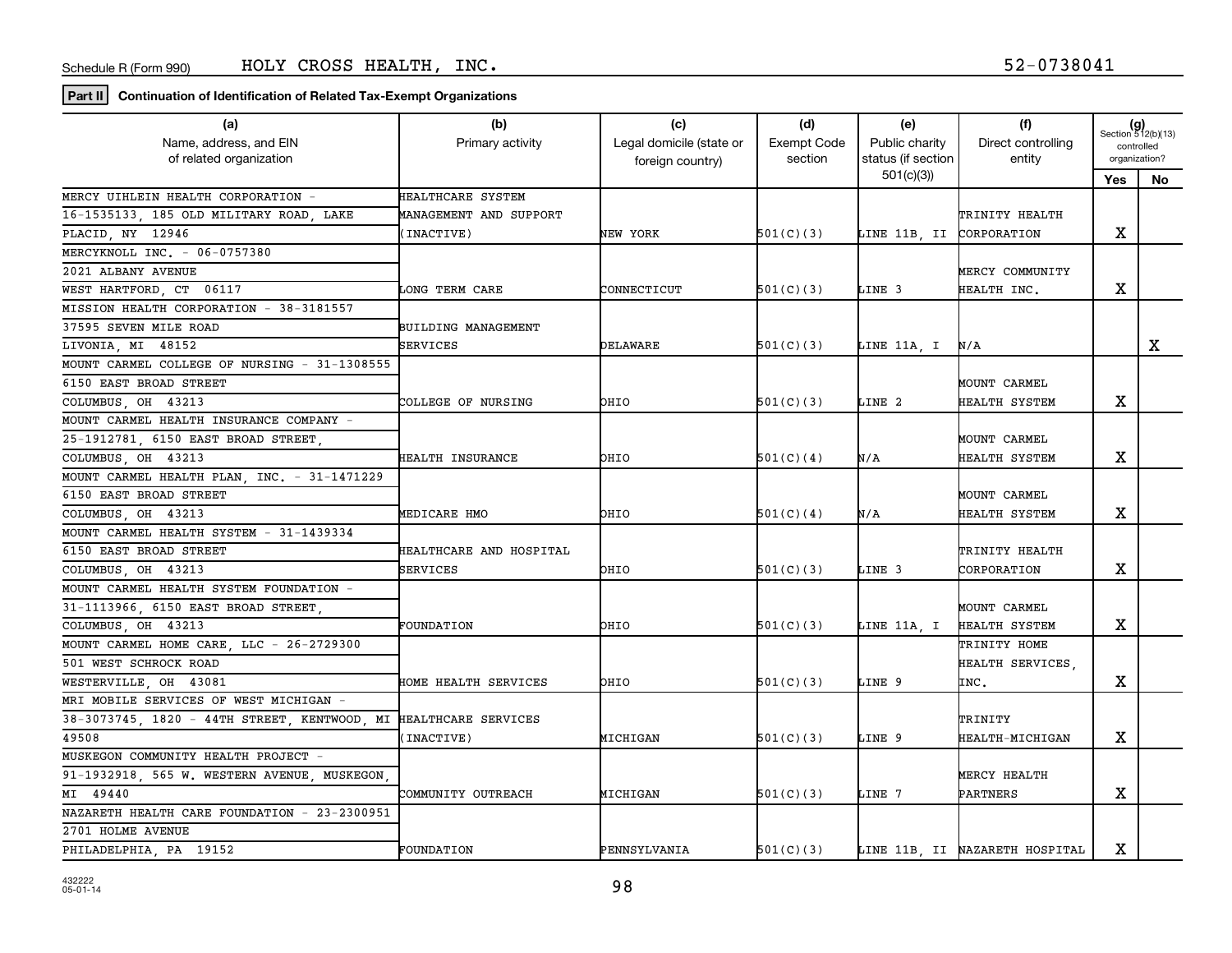| (a)                                          | (b)                       | (c)                      | (d)                | (e)                 | (f)                          | $(g)$<br>Section 512(b)(13) |    |
|----------------------------------------------|---------------------------|--------------------------|--------------------|---------------------|------------------------------|-----------------------------|----|
| Name, address, and EIN                       | Primary activity          | Legal domicile (state or | <b>Exempt Code</b> | Public charity      | Direct controlling           | controlled                  |    |
| of related organization                      |                           | foreign country)         | section            | status (if section  | entity                       | organization?               |    |
|                                              |                           |                          |                    | 501(c)(3)           |                              | Yes                         | No |
| NAZARETH HOSPITAL - 23-2794121               |                           |                          |                    |                     | MERCY HEALTH                 |                             |    |
| 2601 HOLME AVENUE                            | HEALTHCARE AND HOSPITAL   |                          |                    |                     | SYSTEM OF                    |                             |    |
| PHILADELPHIA, PA 19152                       | SERVICES                  | PENNSYLVANIA             | 501(C)(3)          | LINE 3              | SOUTHEASTERN                 | х                           |    |
| NAZARETH PHYSICIAN SERVICES, INC. -          |                           |                          |                    |                     |                              |                             |    |
| 20-3261266, ONE WEST ELM STREET,             |                           |                          |                    |                     | MERCY PHYSICIAN              |                             |    |
| CONSHOHOCKEN, PA 19428                       | HEALTHCARE SERVICES       | PENNSYLVANIA             | 501(C)(3)          | LINE 3              | NETWORK                      | х                           |    |
| NE PHYSICIAN SERVICES - 23-2497355           |                           |                          |                    |                     |                              |                             |    |
| ONE WEST ELM STREET                          | HEALTHCARE SERVICES       |                          |                    |                     | MERCY PHYSICIAN              |                             |    |
| CONSHOHOCKEN, PA 19428                       | (INACTIVE)                | PENNSYLVANIA             | 501(C)(3)          | LINE 9              | NETWORK                      | X                           |    |
| NORTHEAST HEALTH, INC. - 04-2450756          |                           |                          |                    |                     |                              |                             |    |
| 2212 BURDETT AVE.                            |                           |                          |                    |                     | ST. PETER'S                  |                             |    |
| TROY, NY 12180                               | HEALTHCARE SYSTEM SUPPORT | NEW YORK                 | 501(C)(3)          |                     | LINE 11B, II HEALTH PARTNERS | х                           |    |
| OAKLAND MERCY HOSPITAL - 20-8072234          |                           |                          |                    |                     | MERCY HEALTH                 |                             |    |
| 601 EAST 2ND STREET                          | HEALTHCARE AND HOSPITAL   |                          |                    |                     | SERVICES-IOWA.               |                             |    |
| OAKLAND, NE 68045                            | SERVICES                  | NEBRASKA                 | 501(C)(3)          | LINE 3              | CORP.                        | x                           |    |
| OAKLAND MERCY HOSPITAL FOUNDATION -          |                           |                          |                    |                     |                              |                             |    |
| 31-1678345, 601 E. 2ND STREET, OAKLAND, NE   |                           |                          |                    | LINE 11C,           |                              |                             |    |
| 68045                                        | FOUNDATION                | NEBRASKA                 | 501(C)(3)          | III-FI              | N/A                          |                             | x  |
| OSU/MOUNT CARMEL HEALTH ALLIANCE -           |                           |                          |                    |                     |                              |                             |    |
| 31-1654603, 6150 EAST BROAD STREET           | COOPERATIVE HEALTHCARE    |                          |                    |                     |                              |                             |    |
| COLUMBUS, OH 43213                           | DELIVERY SYSTEM           | OHIO                     | 501(C)(3)          | LINE 11A, I         | N/A                          |                             | X  |
| OUR LADY OF LOURDES HEALTH CARE SERVICES -   |                           |                          |                    |                     |                              |                             |    |
| 22-2568528, 1600 HADDON AVENUE, CAMDEN, NJ   | HEALTHCARE SYSTEM         |                          |                    |                     | MAXIS HEALTH                 |                             |    |
| 08103                                        | MANAGEMENT AND SUPPORT    | NEW JERSEY               | 501(C)(3)          | LINE 11B, II SYSTEM |                              | х                           |    |
| OUR LADY OF LOURDES HEALTH FOUNDATION, INC.  |                           |                          |                    |                     | OUR LADY OF                  |                             |    |
| - 22-2351960, 1600 HADDON AVENUE, CAMDEN, NJ |                           |                          |                    |                     | LOURDES HEALTH               |                             |    |
| 08103                                        | FOUNDATION                | NEW JERSEY               | 501(C)(3)          | LINE 7              | CARE SERVICES                | x                           |    |
| OUR LADY OF LOURDES MEDICAL CENTER -         |                           |                          |                    |                     | OUR LADY OF                  |                             |    |
| 21-0635001, 1600 HADDON AVENUE, CAMDEN, NJ   | HEALTHCARE AND HOSPITAL   |                          |                    |                     | LOURDES HEALTH               |                             |    |
| 08103                                        | SERVICES                  | NEW JERSEY               | 501(C)(3)          | LINE 3              | CARE SERVICES                | х                           |    |
| OUR LADY OF MERCY LIFE CENTER - 14-1743506   |                           |                          |                    |                     | ST. PETER'S                  |                             |    |
| 2 MERCYCARE LANE                             |                           |                          |                    |                     | HEALTH CARE                  |                             |    |
| GUILDERLAND, NY 12084                        | <b>LONG TERM CARE</b>     | NEW YORK                 | 501(C)(3)          | LINE 3              | SERVICES                     | х                           |    |
| PIONEER VALLEY CARDIOLOGY ASSOCIATES, INC. - |                           |                          |                    |                     | SISTERS OF                   |                             |    |
| 45-4208896, C/O SPHS, 1221 MAIN STREET,      |                           |                          |                    |                     | PROVIDENCE HEALTH            |                             |    |
| SUITE 213 HOLYOKE MA 01040                   | HEALTHCARE SERVICES       | MASSACHUSETTS            | 501(C)(3)          | LINE 3              | SYSTEM INC.                  | x                           |    |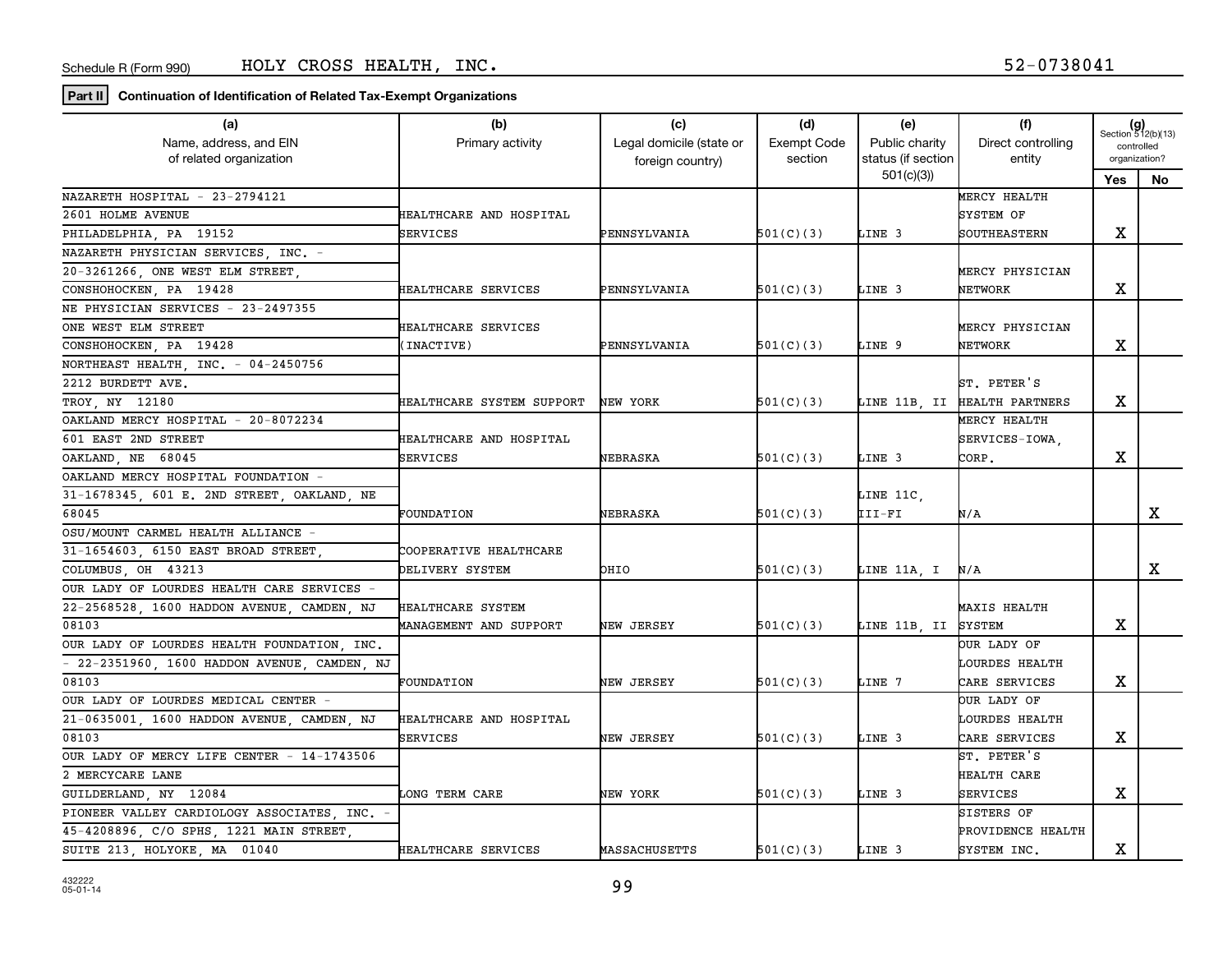| (a)                                          | (b)                        | (c)                      | (d)                | (e)                      | (f)                | $(g)$<br>Section 512(b)(13) |           |
|----------------------------------------------|----------------------------|--------------------------|--------------------|--------------------------|--------------------|-----------------------------|-----------|
| Name, address, and EIN                       | Primary activity           | Legal domicile (state or | <b>Exempt Code</b> | Public charity           | Direct controlling | controlled                  |           |
| of related organization                      |                            | foreign country)         | section            | status (if section       | entity             | organization?               |           |
|                                              |                            |                          |                    | 501(c)(3)                |                    | Yes                         | <b>No</b> |
| PITTSBURGH MERCY HEALTH SYSTEM - 25-1464211  |                            |                          |                    |                          |                    |                             |           |
| 3333 5TH AVENUE                              | HEALTHCARE SYSTEM          |                          |                    |                          | TRINITY HEALTH     |                             |           |
| PITTSBURGH PA 15213                          | MANAGEMENT AND SUPPORT     | PENNSYLVANIA             | 501(C)(3)          | LINE 11B, II CORPORATION |                    | х                           |           |
| PORT HURON MERCY FAMILY CARE, INC. -         |                            |                          |                    |                          |                    |                             |           |
| 20-1855647, 2601 ELECTRIC AVE., PORT HURON,  |                            |                          |                    |                          | TRINITY            |                             |           |
| MI 48060                                     | HEALTHCARE SERVICES        | MICHIGAN                 | 501(C)(3)          | LINE 11A, I              | HEALTH-MICHIGAN    | х                           |           |
| PROBILITY THERAPY SERVICES - 20-2020239      |                            |                          |                    |                          |                    |                             |           |
| 2058 S. STATE STREET                         |                            |                          |                    |                          | TRINITY            |                             |           |
| ANN ARBOR, MI 48104                          | HEALTHCARE SERVICES        | MICHIGAN                 | 501(C)(3)          | LINE 9                   | HEALTH-MICHIGAN    | х                           |           |
| PROFESSIONAL MED TEAM - 38-2638284           |                            |                          |                    |                          |                    |                             |           |
| 965 FORK STREET                              |                            |                          |                    |                          | MERCY HEALTH       |                             |           |
| MUSKEGON, MI 49442                           | HEALTHCARE SERVICES        | MICHIGAN                 | 501(C)(3)          | LINE 9                   | PARTNERS           | X                           |           |
| PROFESSIONAL OFFICE CORPORATION - 94-2839324 |                            |                          |                    |                          |                    |                             |           |
| 1303 EAST HERNDON AVE.                       | <b>BUILDING MANAGEMENT</b> |                          |                    |                          | SAINT AGNES        |                             |           |
| FRESNO CA 93720                              | <b>SERVICES</b>            | CALIFORNIA               | 501(C)(3)          | LINE 11A, I              | MEDICAL CENTER     | х                           |           |
| SAINT AGNES MEDICAL CENTER - 94-1437713      |                            |                          |                    |                          |                    |                             |           |
| 1303 EAST HERNDON AVE.                       | HEALTHCARE AND HOSPITAL    |                          |                    |                          | TRINITY HEALTH     |                             |           |
| FRESNO, CA 93720                             | SERVICES                   | CALIFORNIA               | 501(C)(3)          | LINE 3                   | CORPORATION        | X                           |           |
| SAINT ALPHONSUS BUILDING COMPANY, INC. -     |                            |                          |                    |                          | SAINT ALPHONSUS    |                             |           |
| 82-0401011, 1055 NORTH CURTIS RD., BOISE, ID | <b>BUILDING MANAGEMENT</b> |                          |                    |                          | REGIONAL MEDICAL   |                             |           |
| 83706                                        | SERVICES                   | <b>IDAHO</b>             | 501(C)(3)          | LINE 9                   | CENTER, INC.       | х                           |           |
| SAINT ALPHONSUS DIVERSIFIED CARE, INC. -     |                            |                          |                    |                          | SAINT ALPHONSUS    |                             |           |
| 94-3028978, 1055 NORTH CURTIS RD., BOISE, ID |                            |                          |                    |                          | REGIONAL MEDICAL   |                             |           |
| 83706                                        | HEALTHCARE SYSTEM SUPPORT  | <b>IDAHO</b>             | 501(C)(3)          | LINE 11A, I              | CENTER, INC.       | X                           |           |
| SAINT ALPHONSUS FOUNDATION-BAKER CITY, INC.  |                            |                          |                    |                          | SAINT ALPHONSUS    |                             |           |
| $-94-3164869$ , 3325 POCAHONTAS ROAD, BAKER  |                            |                          |                    |                          | MEDICAL CENTER -   |                             |           |
| CITY OR 97814                                | FOUNDATION                 | OREGON                   | 501(C)(3)          | LINE 7                   | <b>BAKER CITY</b>  | х                           |           |
| SAINT ALPHONSUS FOUNDATION-ONTARIO, INC.     |                            |                          |                    |                          | SAINT ALPHONSUS    |                             |           |
| 20-2683560, 351 S.W. 9TH STREET, ONTARIO, OR |                            |                          |                    |                          | MEDICAL            |                             |           |
| 97914                                        | FOUNDATION                 | OREGON                   | 501(C)(3)          | LINE 7                   | CENTER-ONTARIO     | Х                           |           |
| SAINT ALPHONSUS HEALTH SYSTEM, INC. -        |                            |                          |                    |                          |                    |                             |           |
| 27-1929502, 1055 N. CURTIS ROAD, BOISE, ID   | HEALTHCARE SYSTEM          |                          |                    |                          | TRINITY HEALTH     |                             |           |
| 83706                                        | MANAGEMENT AND SUPPORT     | <b>IDAHO</b>             | 501(C)(3)          | LINE 11B, II CORPORATION |                    | х                           |           |
| SAINT ALPHONSUS MEDICAL CENTER-BAKER CITY.   |                            |                          |                    |                          | SAINT ALPHONSUS    |                             |           |
| INC. - 27-1790052, 3325 POCAHONTAS ROAD,     | HEALTHCARE AND HOSPITAL    |                          |                    |                          | HEALTH SYSTEM,     |                             |           |
| BAKER CITY, OR 97814                         | SERVICES                   | <b>OREGON</b>            | 501(C)(3)          | LINE 3                   | INC.               | X                           |           |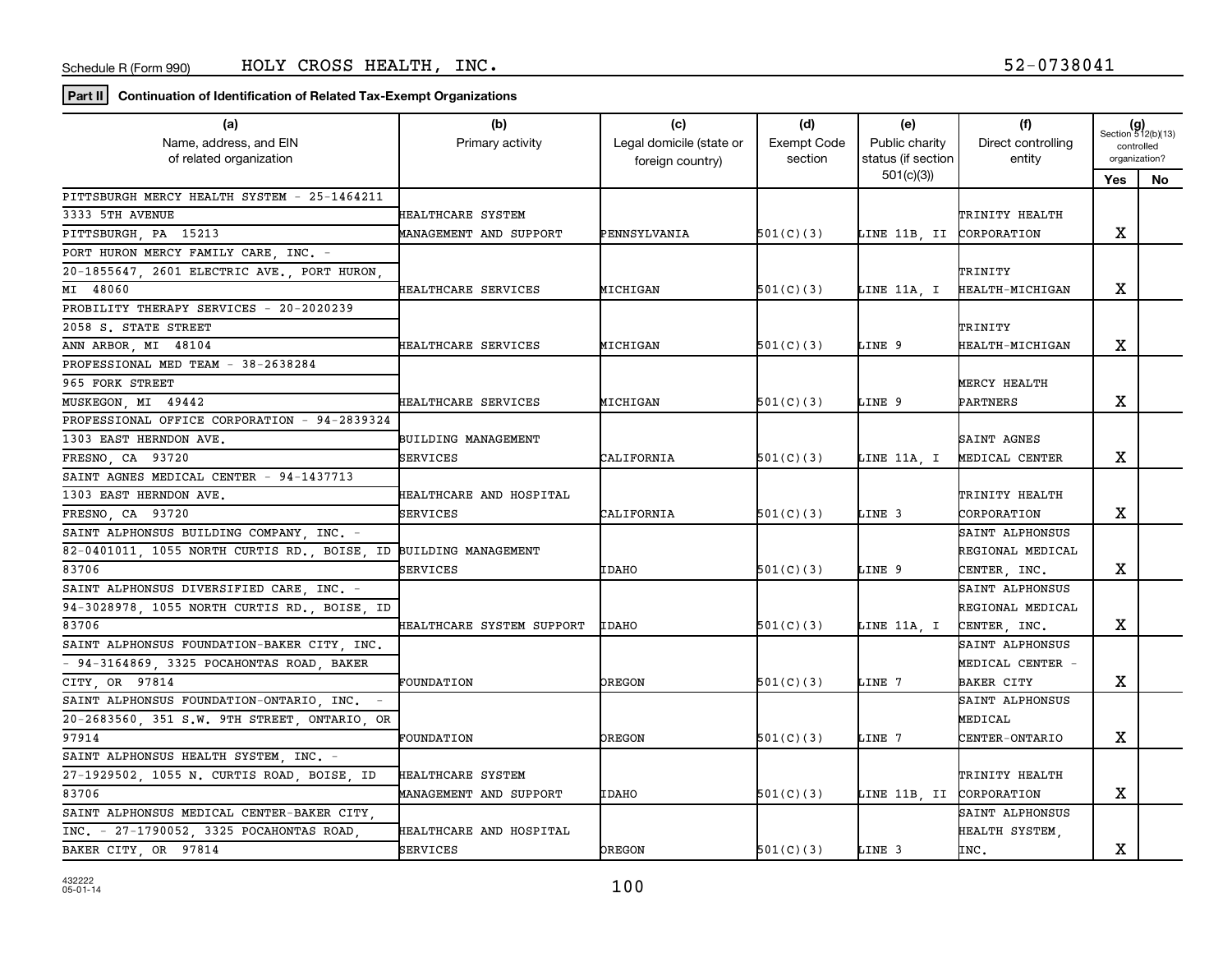| (a)<br>Name, address, and EIN<br>of related organization             | (b)<br>Primary activity         | (c)<br>Legal domicile (state or<br>foreign country) | (d)<br><b>Exempt Code</b><br>section | (e)<br>Public charity<br>status (if section | (f)<br>Direct controlling<br>entity | $(g)$<br>Section 512(b)(13)<br>controlled<br>organization? |     |
|----------------------------------------------------------------------|---------------------------------|-----------------------------------------------------|--------------------------------------|---------------------------------------------|-------------------------------------|------------------------------------------------------------|-----|
|                                                                      |                                 |                                                     |                                      | 501(c)(3)                                   |                                     | Yes                                                        | No. |
| SAINT ALPHONSUS MEDICAL CENTER-NAMPA HEALTH                          |                                 |                                                     |                                      |                                             | SAINT ALPHONSUS                     |                                                            |     |
| FOUNDATION, INC. - 26-1737256, 1512 12TH                             |                                 |                                                     |                                      |                                             | MEDICAL                             |                                                            |     |
| AVENUE ROAD, NAMPA, ID 83686                                         | FOUNDATION                      | IDAHO                                               | 501(C)(3)                            | LINE 7                                      | <b>CENTER-NAMPA</b>                 | х                                                          |     |
| SAINT ALPHONSUS MEDICAL CENTER-NAMPA, INC. -                         |                                 |                                                     |                                      |                                             | SAINT ALPHONSUS                     |                                                            |     |
| 82-0200896, 1512 12TH AVENUE ROAD, NAMPA, ID HEALTHCARE AND HOSPITAL |                                 |                                                     |                                      |                                             | HEALTH SYSTEM.                      |                                                            |     |
| 83686                                                                | <b>SERVICES</b>                 | <b>IDAHO</b>                                        | 501(C)(3)                            | LINE 3                                      | INC.                                | х                                                          |     |
| SAINT ALPHONSUS MEDICAL CENTER-ONTARIO, INC.                         |                                 |                                                     |                                      |                                             | SAINT ALPHONSUS                     |                                                            |     |
| - 27-1789847, 351 S.W. 9TH STREET, ONTARIO,                          | HEALTHCARE AND HOSPITAL         |                                                     |                                      |                                             | HEALTH SYSTEM,                      |                                                            |     |
| OR 97914                                                             | SERVICES                        | OREGON                                              | 501(C)(3)                            | LINE 3                                      | INC.                                | х                                                          |     |
| SAINT ALPHONSUS REGIONAL MEDICAL CENTER -                            |                                 |                                                     |                                      |                                             | SAINT ALPHONSUS                     |                                                            |     |
| 82-0200895, 1055 NORTH CURTIS RD., BOISE, ID HEALTHCARE AND HOSPITAL |                                 |                                                     |                                      |                                             | HEALTH SYSTEM,                      |                                                            |     |
| 83706                                                                | <b>SERVICES</b>                 | IDAHO                                               | 501(C)(3)                            | LINE 3                                      | INC.                                | х                                                          |     |
| SAINT JAMES CARE INC. - 26-2616230                                   |                                 |                                                     |                                      |                                             |                                     |                                                            |     |
| 111 CENTRAL AVENUE                                                   |                                 |                                                     |                                      |                                             | SAINT MICHAEL'S                     |                                                            |     |
| NEWARK NJ 07102                                                      | <b>INACTIVE ENTITY</b>          | NEW JERSEY                                          | 501(C)(3)                            | LINE 9                                      | MEDICAL CENTER                      | х                                                          |     |
| SAINT JOSEPH REGIONAL MEDICAL CENTER -                               |                                 |                                                     |                                      |                                             | SAINT JOSEPH                        |                                                            |     |
| PLYMOUTH CAMPUS, INC. - 35-1142669, PO BOX                           | HEALTHCARE AND HOSPITAL         |                                                     |                                      |                                             | REGIONAL MEDICAL                    |                                                            |     |
| 670, PLYMOUTH, IN 46563                                              | SERVICES                        | INDIANA                                             | 501(C)(3)                            | LINE 3                                      | CENTER, INC.                        | х                                                          |     |
| SAINT JOSEPH REGIONAL MEDICAL CENTER - SOUTH                         |                                 |                                                     |                                      |                                             | SAINT JOSEPH                        |                                                            |     |
| BEND CAMPUS, INC. - 35-0868157, 5215 HOLY                            | HEALTHCARE AND HOSPITAL         |                                                     |                                      |                                             | REGIONAL MEDICAL                    |                                                            |     |
| CROSS PARKWAY, MISHAWAKA, IN 46545                                   | <b>SERVICES</b>                 | INDIANA                                             | 501(C)(3)                            | LINE 3                                      | CENTER, INC.                        | х                                                          |     |
| SAINT JOSEPH REGIONAL MEDICAL CENTER                                 |                                 |                                                     |                                      |                                             | SAINT JOSEPH                        |                                                            |     |
| MISHAWAKA AUXILIARY, INC. - 35-6033285, 5215                         | <b><i>NOLUNTEER SERVICE</i></b> |                                                     |                                      |                                             | REGIONAL MEDICAL                    |                                                            |     |
| HOLY CROSS PARKWAY, MISHAWAKA, IN 46545                              | AUXILIARY                       | INDIANA                                             | 501(C)(4)                            | N/A                                         | CENTER-S. BEND                      | х                                                          |     |
| SAINT JOSEPH REGIONAL MEDICAL CENTER                                 |                                 |                                                     |                                      |                                             | SAINT JOSEPH                        |                                                            |     |
| PLYMOUTH AUXILIARY, INC. - 35-6043563, 1915                          | <b><i>NOLUNTEER SERVICE</i></b> |                                                     |                                      |                                             | REGIONAL MEDICAL                    |                                                            |     |
| LAKE AVENUE, PLYMOUTH, IN 46563                                      | AUXILIARY                       | INDIANA                                             | 501(C)(3)                            |                                             | LINE 11B, II CENTER-PLYMOUTH        | х                                                          |     |
| SAINT JOSEPH REGIONAL MEDICAL CENTER INC.                            |                                 |                                                     |                                      |                                             |                                     |                                                            |     |
| 35-1568821, 5215 HOLY CROSS PARKWAY,                                 | HEALTHCARE SYSTEM               |                                                     |                                      |                                             | TRINITY HEALTH                      |                                                            |     |
| MISHAWAKA, IN 46545                                                  | MANAGEMENT AND SUPPORT          | INDIANA                                             | 501(C)(3)                            | LINE 11A. I                                 | CORPORATION                         | х                                                          |     |
| SAINT JOSEPH'S HEALTH SYSTEM, INC. -                                 |                                 |                                                     |                                      |                                             |                                     |                                                            |     |
| 58-1744848, 424 DECATUR STREET, ATLANTA, GA                          | HEALTHCARE SYSTEM               |                                                     |                                      |                                             | TRINITY HEALTH                      |                                                            |     |
| 30312                                                                | MANAGEMENT AND SUPPORT          | GEORGIA                                             | 501(C)(3)                            | LINE 11B, II CORPORATION                    |                                     | х                                                          |     |
| SAINT JOSEPH'S MERCY CARE SERVICES, INC. -                           |                                 |                                                     |                                      |                                             | SAINT JOSEPH'S                      |                                                            |     |
| 58-1752700, 424 DECATUR STREET, ATLANTA, GA                          |                                 |                                                     |                                      |                                             | HEALTH SYSTEM.                      |                                                            |     |
| 30312                                                                | HEALTHCARE SERVICES             | GEORGIA                                             | 501(C)(3)                            | LINE 7                                      | INC.                                | х                                                          |     |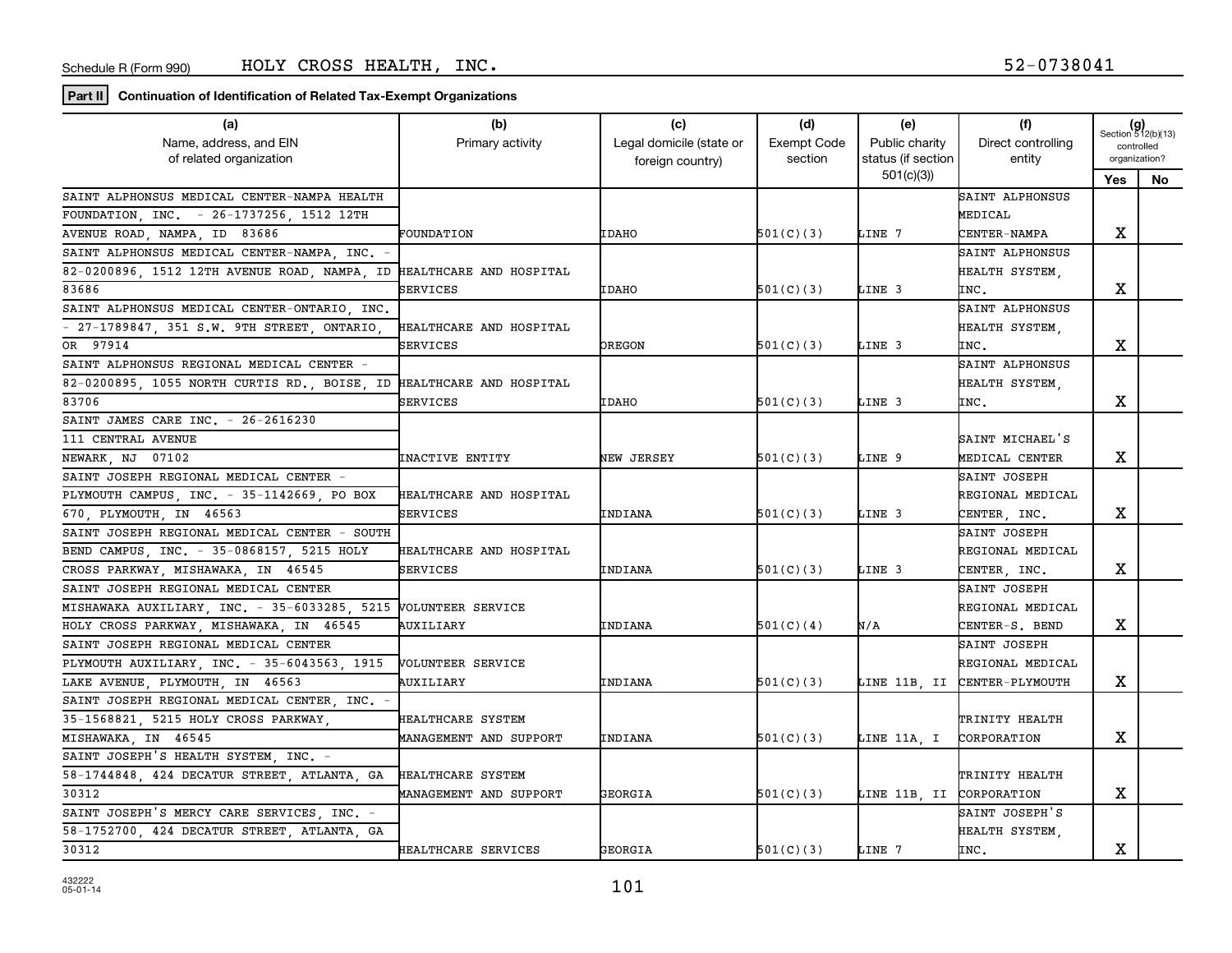| (a)                                               | (b)                     | (c)                                          | (d)                           | (e)                                  | (f)                          | $(g)$<br>Section 512(b)(13) |           |
|---------------------------------------------------|-------------------------|----------------------------------------------|-------------------------------|--------------------------------------|------------------------------|-----------------------------|-----------|
| Name, address, and EIN<br>of related organization | Primary activity        | Legal domicile (state or<br>foreign country) | <b>Exempt Code</b><br>section | Public charity<br>status (if section | Direct controlling<br>entity | controlled<br>organization? |           |
|                                                   |                         |                                              |                               | 501(c)(3)                            |                              | Yes                         | <b>No</b> |
| SAINT JOSEPH'S TOWER, INC. $-31-1040468$          |                         |                                              |                               |                                      | TRINITY                      |                             |           |
| PO BOX 9184                                       |                         |                                              |                               |                                      | CONTINUING CARE              |                             |           |
| FARMINGTON HILLS, MI 48333                        | SENIOR LIVING COMMUNITY | INDIANA                                      | 501(C)(3)                     | LINE 9                               | SERVICES-INDIANA             | х                           |           |
| SAINT MARY HOME II, INC. - 06-1164104             |                         |                                              |                               |                                      |                              |                             |           |
| 2021 ALBANY AVENUE                                |                         |                                              |                               |                                      | MERCY COMMUNITY              |                             |           |
| WEST HARTFORD, CT 06117                           | <b>LONG TERM CARE</b>   | CONNECTICUT                                  | 501(C)(3)                     | LINE 3                               | HEALTH INC.                  | х                           |           |
| SAINT MARY'S AMICARE HOME HEALTHCARE -            |                         |                                              |                               |                                      | TRINITY HOME                 |                             |           |
| 38-3320700, 1430 MONROE NW, GRAND RAPIDS, MI      |                         |                                              |                               |                                      | HEALTH SERVICES.             |                             |           |
| 49505                                             | HOME HEALTH SERVICES    | MICHIGAN                                     | 501(C)(3)                     | LINE 9                               | INC.                         | X                           |           |
| SAINT MARY'S FOUNDATION - 38-1779602              |                         |                                              |                               |                                      |                              |                             |           |
| 200 JEFFERSON ST., SE                             |                         |                                              |                               |                                      | TRINITY                      |                             |           |
| GRAND RAPIDS, MI 49503                            | FOUNDATION              | MICHIGAN                                     | 501(C)(3)                     | LINE 7                               | HEALTH-MICHIGAN              | X                           |           |
| SAINT MICHAEL'S MEDICAL CENTER - 26-2616046       |                         |                                              |                               |                                      |                              |                             |           |
| 111 CENTRAL AVENUE                                | HEALTHCARE AND HOSPITAL |                                              |                               |                                      | TRINITY HEALTH               |                             |           |
| NEWARK, NJ 07102                                  | <b>SERVICES</b>         | NEW JERSEY                                   | 501(C)(3)                     | LINE 3                               | CORPORATION                  | х                           |           |
| SAMARITAN CHILD CARE CENTER, INC. -               |                         |                                              |                               |                                      |                              |                             |           |
| 14-1710225, 2213 BURDETT AVE., TROY, NY           |                         |                                              |                               |                                      | NORTHEAST HEALTH             |                             |           |
| 12180                                             | CHILD CARE              | NEW YORK                                     | 501(C)(3)                     | LINE 9                               | INC.                         | х                           |           |
| SAMARITAN HOSPITAL OF TROY, NEW YORK -            |                         |                                              |                               |                                      |                              |                             |           |
| 14-1338544, 2215 BURDETT AVE., TROY, NY           | HEALTHCARE AND HOSPITAL |                                              |                               |                                      | NORTHEAST HEALTH             |                             |           |
| 12180                                             | SERVICES                | NEW YORK                                     | 501(C)(3)                     | LINE 3                               | INC.                         | х                           |           |
| SENIOR CARE CONNECTION, INC. - 14-1708754         |                         |                                              |                               |                                      |                              |                             |           |
| 504 STATE ST.                                     |                         |                                              |                               |                                      |                              |                             |           |
| SCHENECTADY, NY 12305                             | PACE PROGRAM            | NEW YORK                                     | 501(C)(3)                     | LINE 9                               | LTC (EDDY), INC.             | X                           |           |
| SETON AUXILIARY, INC. - 14-1505031                |                         |                                              |                               |                                      |                              |                             |           |
| 1300 MASSACHUSETTS AVENUE                         | VOLUNTEER SERVICE       |                                              |                               |                                      | <b>SETON HEALTH</b>          |                             |           |
| TROY, NY 12180                                    | AUXILIARY               | NEW YORK                                     | 501(C)(3)                     | LINE 9                               | SYSTEM, INC.                 | х                           |           |
| SETON HEALTH AT SCHUYLER RIDGE RESIDENTIAL        |                         |                                              |                               |                                      |                              |                             |           |
| HEALTHCARE - $14-1756230$ , 1 ABELE BLVD.,        |                         |                                              |                               |                                      | <b>SETON HEALTH</b>          |                             |           |
| CLIFTON PARK, NY 12065                            | <b>JONG TERM CARE</b>   | NEW YORK                                     | 501(C)(3)                     | LINE 9                               | SYSTEM, INC.                 | Х                           |           |
| SETON HEALTH FOUNDATION, INC. - 22-2345416        |                         |                                              |                               |                                      |                              |                             |           |
| 1300 MASSACHUSETTS AVENUE                         |                         |                                              |                               |                                      | <b>SETON HEALTH</b>          |                             |           |
| TROY NY 12180                                     | FOUNDATION              | NEW YORK                                     | 501(C)(3)                     | LINE 11A. I                          | SYSTEM, INC.                 | х                           |           |
| SETON HEALTH SYSTEM, INC. - 14-1776186            |                         |                                              |                               |                                      |                              |                             |           |
| 1300 MASSACHUSETTS AVENUE                         | HEALTHCARE AND HOSPITAL |                                              |                               |                                      | ST. PETER'S                  |                             |           |
| TROY, NY 12180                                    | SERVICES                | NEW YORK                                     | 501(C)(3)                     | LINE 3                               | HEALTH PARTNERS              | X                           |           |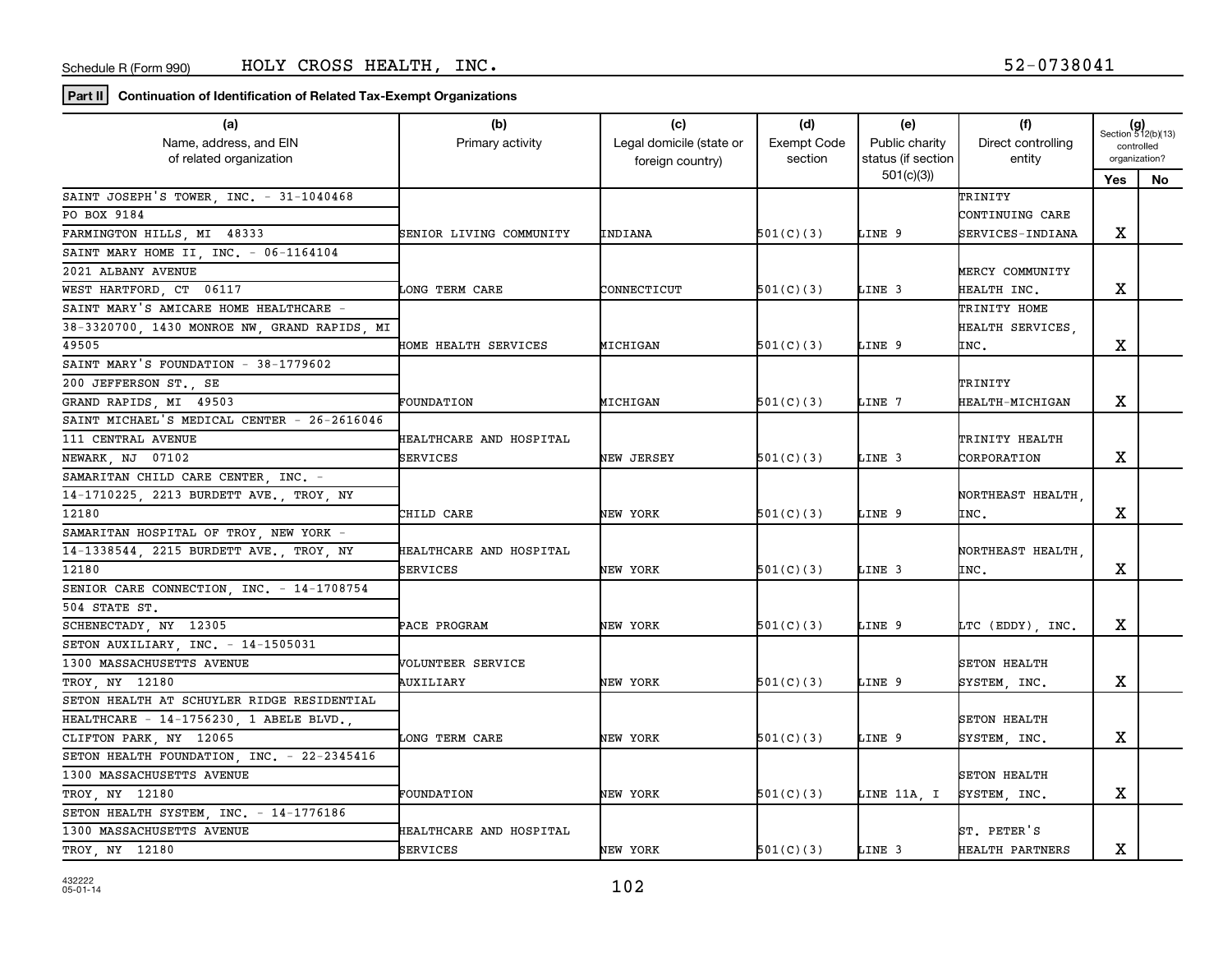| (a)                                                            | (b)                       | (c)                      | (d)         | (e)                      | (f)                | $(g)$<br>Section 512(b)(13) |     |
|----------------------------------------------------------------|---------------------------|--------------------------|-------------|--------------------------|--------------------|-----------------------------|-----|
| Name, address, and EIN                                         | Primary activity          | Legal domicile (state or | Exempt Code | Public charity           | Direct controlling | controlled                  |     |
| of related organization                                        |                           | foreign country)         | section     | status (if section       | entity             | organization?               |     |
|                                                                |                           |                          |             | 501(c)(3)                |                    | Yes                         | No. |
| SISTERS OF PROVIDENCE CARE CENTERS, INC. -                     |                           |                          |             |                          | SISTERS OF         |                             |     |
| 22-2541103, C/O SPHS, 1221 MAIN STREET                         |                           |                          |             |                          | PROVIDENCE HEALTH  |                             |     |
| SUITE 213, HOLYOKE, MA 01040                                   | LONG TERM CARE            | MASSACHUSETTS            | 501(C)(3)   | LINE 3                   | SYSTEM INC.        | х                           |     |
| SISTERS OF PROVIDENCE HEALTH SYSTEM, INC. -                    |                           |                          |             |                          |                    |                             |     |
| 04-3398374, C/O SPHS, 1221 MAIN STREET                         | HEALTHCARE SYSTEM         |                          |             |                          | TRINITY HEALTH     |                             |     |
| SUITE 213, HOLYOKE, MA 01040                                   | MANAGEMENT AND SUPPORT    | MASSACHUSETTS            | 501(C)(3)   | LINE 11B, II CORPORATION |                    | х                           |     |
| SJHS/JOC HOLDINGS, INC. - 47-2299757                           |                           |                          |             |                          | SAINT JOSEPH'S     |                             |     |
| 424 DECATUR STREET                                             |                           |                          |             |                          | HEALTH SYSTEM,     |                             |     |
| ATLANTA, GA 30312                                              | HEALTHCARE SYSTEM SUPPORT | GEORGIA                  | 501(C)(3)   | LINE 11A, I              | INC.               | X                           |     |
| ST. AGNES CONTINUING CARE CENTER -                             |                           |                          |             |                          | MERCY HEALTH       |                             |     |
| 23-2840137, ONE WEST ELM STREET,                               |                           |                          |             |                          | SYSTEM OF          |                             |     |
| CONSHOHOCKEN, PA 19428                                         | PACE PROGRAM              | PENNSYLVANIA             | 501(C)(3)   | LINE 3                   | SOUTHEASTERN       | х                           |     |
| ST. AGNES CONTINUING CARE CENTER FOUNDATION                    |                           |                          |             |                          | ST. AGNES          |                             |     |
| - 23-2415137, ONE WEST ELM STREET,                             |                           |                          |             |                          | CONTINUING CARE    |                             |     |
| CONSHOHOCKEN, PA 19428                                         | FOUNDATION                | PENNSYLVANIA             | 501(C)(3)   | LINE 11B, II CENTER      |                    | х                           |     |
| ST. FRANCIS FOUNDATION - 51-0374158                            |                           |                          |             |                          |                    |                             |     |
| P.O. BOX 2500                                                  |                           |                          |             |                          | ST. FRANCIS        |                             |     |
| WILMINGTON DE 19805                                            | FOUNDATION                | DELAWARE                 | 501(C)(3)   | LINE 11A. I              | HOSPITAL           | х                           |     |
| ST. FRANCIS HOSPITAL - 51-0064326                              |                           |                          |             |                          |                    |                             |     |
| P.O. BOX 2500                                                  | HEALTHCARE AND HOSPITAL   |                          |             |                          | TRINITY HEALTH     |                             |     |
| WILMINGTON, DE 19805                                           | SERVICES                  | DELAWARE                 | 501(C)(3)   | LINE 3                   | CORPORATION        | х                           |     |
| ST. FRANCIS MEDICAL CENTER FOUNDATION, INC.                    |                           |                          |             |                          | ST. FRANCIS        |                             |     |
| $-52-1025476$ , 601 HAMILTON AVENUE, TRENTON,                  |                           |                          |             |                          | MEDICAL CENTER     |                             |     |
| NJ 08629                                                       | FOUNDATION                | NEW JERSEY               | 501(C)(3)   | LINE 11A, I              | TRENTON NJ         | X                           |     |
| ST. FRANCIS MEDICAL CENTER TRENTON NJ -                        |                           |                          |             |                          |                    |                             |     |
| 22-3431049, 601 HAMILTON AVENUE, TRENTON, NJ                   | HEALTHCARE AND HOSPITAL   |                          |             |                          | MAXIS HEALTH       |                             |     |
| 08629                                                          | SERVICES                  | NEW JERSEY               | 501(C)(3)   | LINE 3                   | SYSTEM             | х                           |     |
| ST. JAMES MERCY FOUNDATION, INC. -                             |                           |                          |             |                          | ST. JAMES MERCY    |                             |     |
| 16-1486437, 411 CANISTEO STREET, HORNELL, NY                   |                           |                          |             |                          | HEALTH SYSTEM,     |                             |     |
| 14843                                                          | FOUNDATION                | NEW YORK                 | 501(C)(3)   | LINE 7                   | INC.               | х                           |     |
| ST. JAMES MERCY HEALTH SYSTEM, INC. -                          |                           |                          |             |                          |                    |                             |     |
| 22-3127184, 411 CANISTEO STREET, HORNELL, NY HEALTHCARE SYSTEM |                           |                          |             |                          | TRINITY HEALTH     |                             |     |
| 14843                                                          | MANAGEMENT AND SUPPORT    | NEW YORK                 | 501(C)(3)   | LINE 11B, II CORPORATION |                    | х                           |     |
| ST. JAMES MERCY HOSPITAL - 16-0743310                          |                           |                          |             |                          | ST. JAMES MERCY    |                             |     |
| 411 CANISTEO STREET                                            | HEALTHCARE AND HOSPITAL   |                          |             |                          | HEALTH SYSTEM,     |                             |     |
| HORNELL, NY 14843                                              | SERVICES                  | NEW YORK                 | 501(C)(3)   | LINE 3                   | INC.               | X                           |     |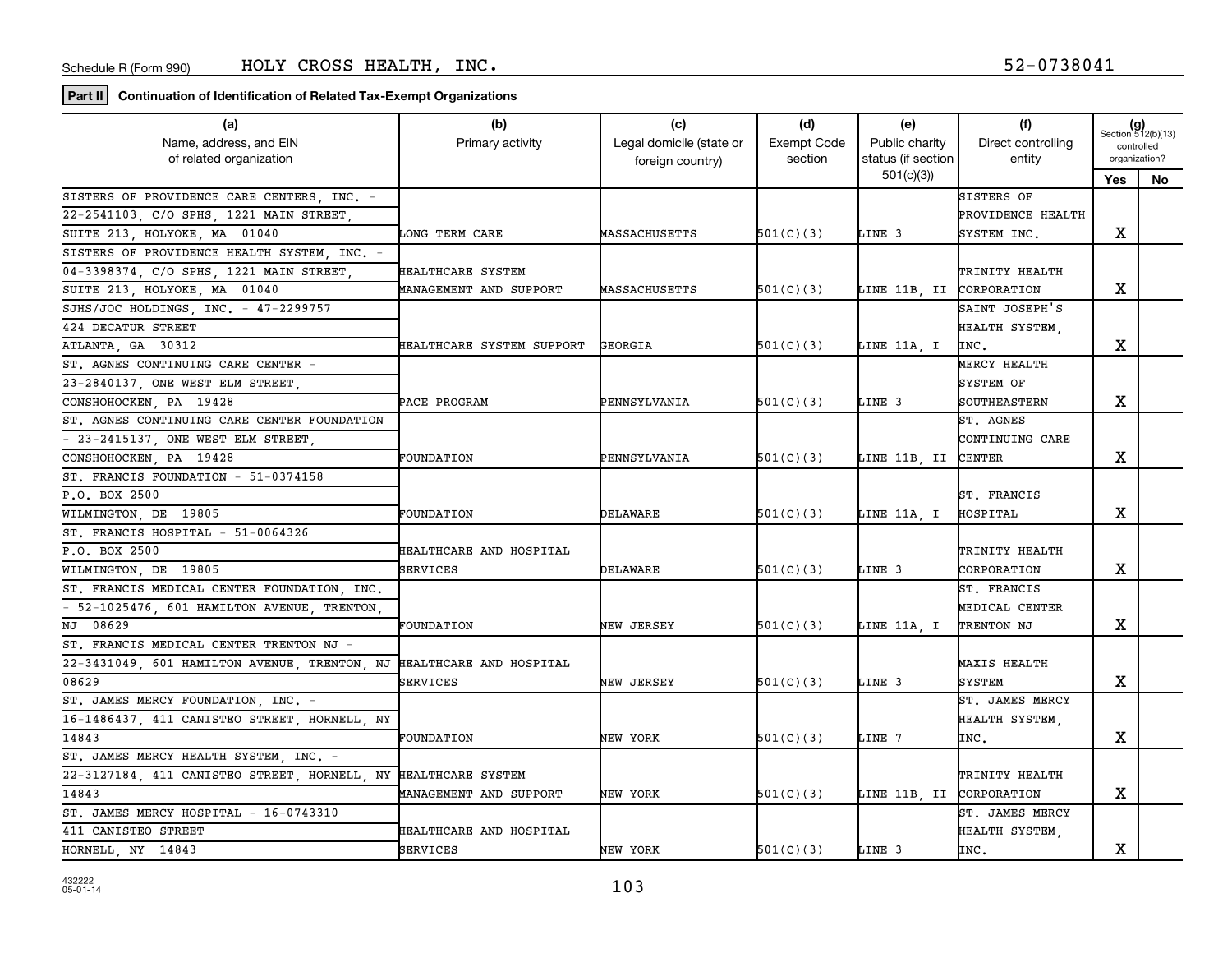| (a)                                          | (b)                     | (c)                      | (d)                | (e)                | (f)                | $(g)$<br>Section 512(b)(13) |           |
|----------------------------------------------|-------------------------|--------------------------|--------------------|--------------------|--------------------|-----------------------------|-----------|
| Name, address, and EIN                       | Primary activity        | Legal domicile (state or | <b>Exempt Code</b> | Public charity     | Direct controlling | controlled                  |           |
| of related organization                      |                         | foreign country)         | section            | status (if section | entity             | organization?               |           |
|                                              |                         |                          |                    | 501(c)(3)          |                    | Yes                         | <b>No</b> |
| ST. JOSEPH MERCY OAKLAND FOUNDATION -        |                         |                          |                    |                    |                    |                             |           |
| 35-2356789 44405 WOODWARD AVE. PONTIAC MI    |                         |                          |                    |                    | TRINITY            |                             |           |
| 48341                                        | FOUNDATION              | MICHIGAN                 | 501(C)(3)          | LINE 11A, I        | HEALTH-MICHIGAN    | х                           |           |
| ST. JOSEPH OF THE PINES, INC. - 56-0694200   |                         |                          |                    |                    | TRINITY            |                             |           |
| 100 GOSSMAN DRIVE                            |                         |                          |                    |                    | CONTINUING CARE    |                             |           |
| SOUTHERN PINES, NC 28387                     | <b>LONG TERM CARE</b>   | NORTH CAROLINA           | 501(C)(3)          | LINE 3             | SERVICES           | х                           |           |
| ST. MARY BUILDING AND DEVELOPMENT COMPANY -  |                         |                          |                    |                    |                    |                             |           |
| 46-1827502, 1201 LANGHORNE-NEWTOWN ROAD      |                         |                          |                    |                    | ST. MARY MEDICAL   |                             |           |
| LANGHORNE, PA 19047                          | TITLE HOLDING COMPANY   | PENNSYLVANIA             | 501(C)(2)          | N/A                | CENTER             | X                           |           |
| ST. MARY EMERGENCY MEDICAL SERVICES -        |                         |                          |                    |                    |                    |                             |           |
| 46-5354512, 1201 LANGHORNE-NEWTOWN ROAD      |                         |                          |                    |                    | ST. MARY MEDICAL   |                             |           |
| LANGHORNE PA 19047                           | HEALTHCARE SERVICES     | PENNSYLVANIA             | 501(C)(3)          | LINE 9             | CENTER             | х                           |           |
| ST. MARY HOME, INCORPORATED - 06-0646843     |                         |                          |                    |                    |                    |                             |           |
| 2021 ALBANY AVENUE                           |                         |                          |                    |                    | MERCY COMMUNITY    |                             |           |
| WEST HARTFORD, CT 06117                      | <b>LONG TERM CARE</b>   | CONNECTICUT              | 501(C)(3)          | LINE 3             | HEALTH INC.        | х                           |           |
| ST. MARY MEDICAL CENTER - 23-1913910         |                         |                          |                    |                    |                    |                             |           |
| 1201 LANGHORNE-NEWTOWN ROAD                  | HEALTHCARE AND HOSPITAL |                          |                    |                    | TRINITY HEALTH     |                             |           |
| LANGHORNE PA 19047                           | SERVICES                | PENNSYLVANIA             | 501(C)(3)          | LINE 3             | CORPORATION        | х                           |           |
| ST. MARY MEDICAL CENTER FOUNDATION, INC. -   |                         |                          |                    |                    |                    |                             |           |
| 23-2567468, 1201 LANGHORNE-NEWTOWN ROAD,     |                         |                          |                    |                    | ST. MARY MEDICAL   |                             |           |
| LANGHORNE, PA 19047                          | FOUNDATION              | PENNSYLVANIA             | 501(C)(3)          | LINE 7             | CENTER             | х                           |           |
| ST. MARY'S FOUNDATION, INC. - 58-2544232     |                         |                          |                    |                    |                    |                             |           |
| 1230 BAXTER STREET                           |                         |                          |                    |                    | ST. MARY'S HEALTH  |                             |           |
| ATHENS, GA 30606                             | FOUNDATION              | GEORGIA                  | 501(C)(3)          | LINE 11A, I        | CARE SYSTEM, INC.  | х                           |           |
| ST. MARY'S HEALTH CARE SYSTEM, INC. -        |                         |                          |                    |                    |                    |                             |           |
| 58-0566223, 1230 BAXTER STREET, ATHENS, GA   | HEALTHCARE AND HOSPITAL |                          |                    |                    | TRINITY HEALTH     |                             |           |
| 30606                                        | SERVICES                | GEORGIA                  | 501(C)(3)          | LINE 3             | CORPORATION        | х                           |           |
| ST. MARY'S HIGHLAND HILLS, INC. - 02-0576648 |                         |                          |                    |                    |                    |                             |           |
| 1230 BAXTER STREET                           |                         |                          |                    |                    | ST. MARY'S HEALTH  |                             |           |
| ATHENS, GA 30606                             | SENIOR LIVING COMMUNITY | GEORGIA                  | 501(C)(3)          | LINE 3             | CARE SYSTEM, INC.  | х                           |           |
| ST. MARY'S MEDICAL GROUP, INC. - 26-1858563  |                         |                          |                    |                    |                    |                             |           |
| 1230 BAXTER STREET                           |                         |                          |                    |                    | ST. MARY'S HEALTH  |                             |           |
| ATHENS GA 30606                              | HEALTHCARE SERVICES     | GEORGIA                  | 501(C)(3)          | LINE 3             | CARE SYSTEM, INC.  | х                           |           |
| ST. MARY'S SACRED HEART HOSPITAL, INC. -     |                         |                          |                    |                    |                    |                             |           |
| 47-3752176, 367 CLEAR CREEK PARKWAY,         | HEALTHCARE AND HOSPITAL |                          |                    |                    | ST. MARY'S HEALTH  |                             |           |
| LAVONIA, GA 30553                            | SERVICES                | GEORGIA                  | 501(C)(3)          | LINE 3             | CARE SYSTEM, INC.  | х                           |           |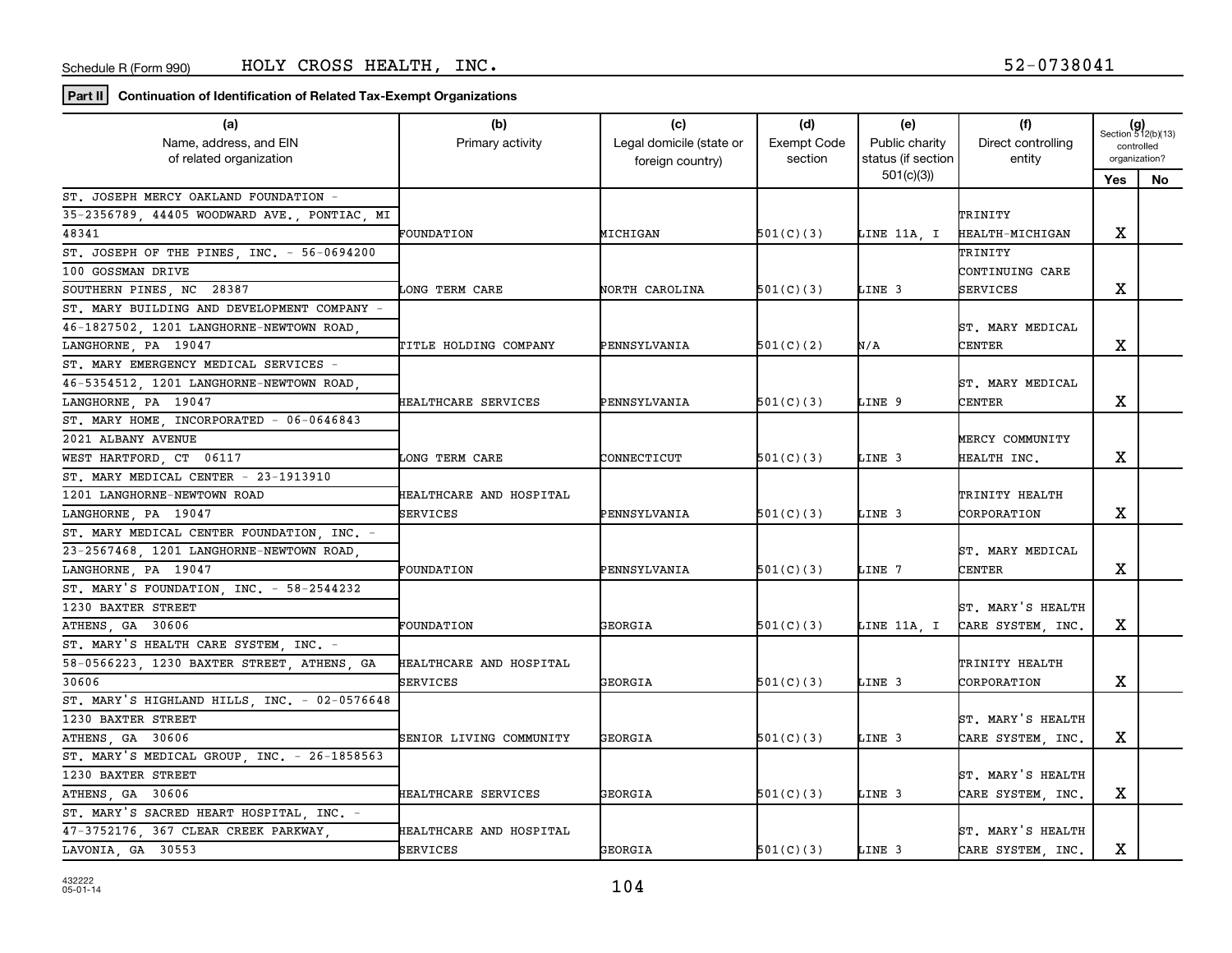| Direct controlling<br>Name, address, and EIN<br>Primary activity<br>Legal domicile (state or<br><b>Exempt Code</b><br>Public charity<br>section<br>status (if section<br>entity<br>of related organization<br>foreign country) | $(g)$<br>Section 512(b)(13)<br>controlled<br>organization? |
|--------------------------------------------------------------------------------------------------------------------------------------------------------------------------------------------------------------------------------|------------------------------------------------------------|
|                                                                                                                                                                                                                                |                                                            |
|                                                                                                                                                                                                                                |                                                            |
| 501(c)(3)<br>Yes                                                                                                                                                                                                               | No                                                         |
| ST. MICHAEL'S FOUNDATION, INC. - 22-3311976                                                                                                                                                                                    |                                                            |
| 111 CENTRAL AVENUE<br>SAINT MICHAEL'S                                                                                                                                                                                          |                                                            |
| х<br>NEWARK, NJ 07102<br>FOUNDATION<br>NEW JERSEY<br>501(C)(3)<br>LINE 11A, I<br>MEDICAL CENTER                                                                                                                                |                                                            |
| ST. PETER'S AUXILIARY - 22-2843206<br>ST. PETER'S                                                                                                                                                                              |                                                            |
| 315 SOUTH MANNING BLVD<br>HEALTH CARE<br>VOLUNTEER SERVICE                                                                                                                                                                     |                                                            |
| х<br>ALBANY, NY 12208<br>NEW YORK<br>501(C)(3)<br>LINE 11A, I SERVICES<br>AUXILIARY                                                                                                                                            |                                                            |
| ST. PETER'S HEALTH CARE SERVICES -                                                                                                                                                                                             |                                                            |
| 22-2702507, 315 SOUTH MANNING BLVD, ALBANY,<br>ST. PETER'S<br>HEALTHCARE SYSTEM                                                                                                                                                |                                                            |
| х<br>NY 12208<br>LINE 9<br>HEALTH PARTNERS<br>MANAGEMENT AND SUPPORT<br>NEW YORK<br>501(C)(3)                                                                                                                                  |                                                            |
| ST. PETER'S HEALTH PARTNERS - 45-3570715                                                                                                                                                                                       |                                                            |
| 315 SOUTH MANNING BLVD<br>HEALTHCARE SYSTEM<br>TRINITY HEALTH                                                                                                                                                                  |                                                            |
| х<br>ALBANY, NY 12208<br>NEW YORK<br>501(C)(3)<br>LINE 11A, I<br>MANAGEMENT AND SUPPORT<br>CORPORATION                                                                                                                         |                                                            |
| ST. PETER'S HEALTH PARTNERS MEDICAL                                                                                                                                                                                            |                                                            |
| ASSOCIATES, P.C. - 46-1177336, 315 SOUTH<br>ST. PETER'S                                                                                                                                                                        |                                                            |
| x<br>MANNING BLVD, ALBANY, NY 12208<br>NEW YORK<br>LINE 3<br>HEALTHCARE SERVICES<br>501(C)(3)<br>HEALTH PARTNERS                                                                                                               |                                                            |
| ST. PETER'S HOSPITAL - 14-1348692<br>ST. PETER'S                                                                                                                                                                               |                                                            |
| 315 SOUTH MANNING BLVD<br>HEALTH CARE<br>HEALTHCARE AND HOSPITAL                                                                                                                                                               |                                                            |
| х<br>ALBANY, NY 12208<br>SERVICES<br>NEW YORK<br>501(C)(3)<br>LINE 3<br>SERVICES                                                                                                                                               |                                                            |
| ST. PETER'S HOSPITAL FOUNDATION, INC. -<br>ST. PETER'S                                                                                                                                                                         |                                                            |
| 22-2262982, 319 SOUTH MANNING BLVD, ALBANY<br>HEALTH CARE                                                                                                                                                                      |                                                            |
| х<br>NY 12208<br>NEW YORK<br>501(C)(3)<br>LINE 7<br>SERVICES<br>FOUNDATION                                                                                                                                                     |                                                            |
| SUNNYVIEW HOSPITAL & REHABILITATION CENTER                                                                                                                                                                                     |                                                            |
| 14-1338386, 1270 BELMONT AVE., SCHENECTADY,<br>NORTHEAST HEALTH                                                                                                                                                                |                                                            |
| х<br>NY 12308<br>LINE 3<br>NEW YORK<br>501(C)(3)<br>INC.<br>FOUNDATION                                                                                                                                                         |                                                            |
| SUNNYVIEW HOSPITAL & REHABILITATION CENTER<br>SUNNYVIEW                                                                                                                                                                        |                                                            |
| FOUNDATION - 22-2505127, 1270 BELMONT AVE.,<br>HEALTHCARE AND HOSPITAL<br>HOSPITAL &                                                                                                                                           |                                                            |
| х<br>LINE 11A, I<br>SCHENECTADY, NY 12308<br>SERVICES<br>NEW YORK<br>501(C)(3)<br>REHABILITATION                                                                                                                               |                                                            |
| THE COMMUNITY HOSPICE FOUNDATION, INC. -                                                                                                                                                                                       |                                                            |
| 22-2692940, 295 VALLEY VIEW BLVD<br>THE COMMUNITY                                                                                                                                                                              |                                                            |
| x<br>RENSSELAER, NY 12144<br>NEW YORK<br>FOUNDATION<br>501(C)(3)<br>LINE 7<br>HOSPICE, INC.                                                                                                                                    |                                                            |
| THE COMMUNITY HOSPICE, INC. - 14-1608921<br>ST. PETER'S                                                                                                                                                                        |                                                            |
| 295 VALLEY VIEW BLVD<br>HEALTH CARE                                                                                                                                                                                            |                                                            |
| х<br>RENSSELAER, NY 12144<br>HOSPICE SERVICES<br>NEW YORK<br>501(C)(3)<br>LINE 3<br>SERVICES                                                                                                                                   |                                                            |
| THE FOUNDATION OF SAINT JOSEPH REGIONAL<br>SAINT JOSEPH                                                                                                                                                                        |                                                            |
| MEDICAL CENTER - 35-1654543, 707 EAST CEDAR<br>REGIONAL MEDICAL                                                                                                                                                                |                                                            |
| X<br>STREET, SOUTH BEND, IN 46617<br>INDIANA<br>501(C)(3)<br>LINE 11A, I<br>FOUNDATION<br>CENTER, INC.                                                                                                                         |                                                            |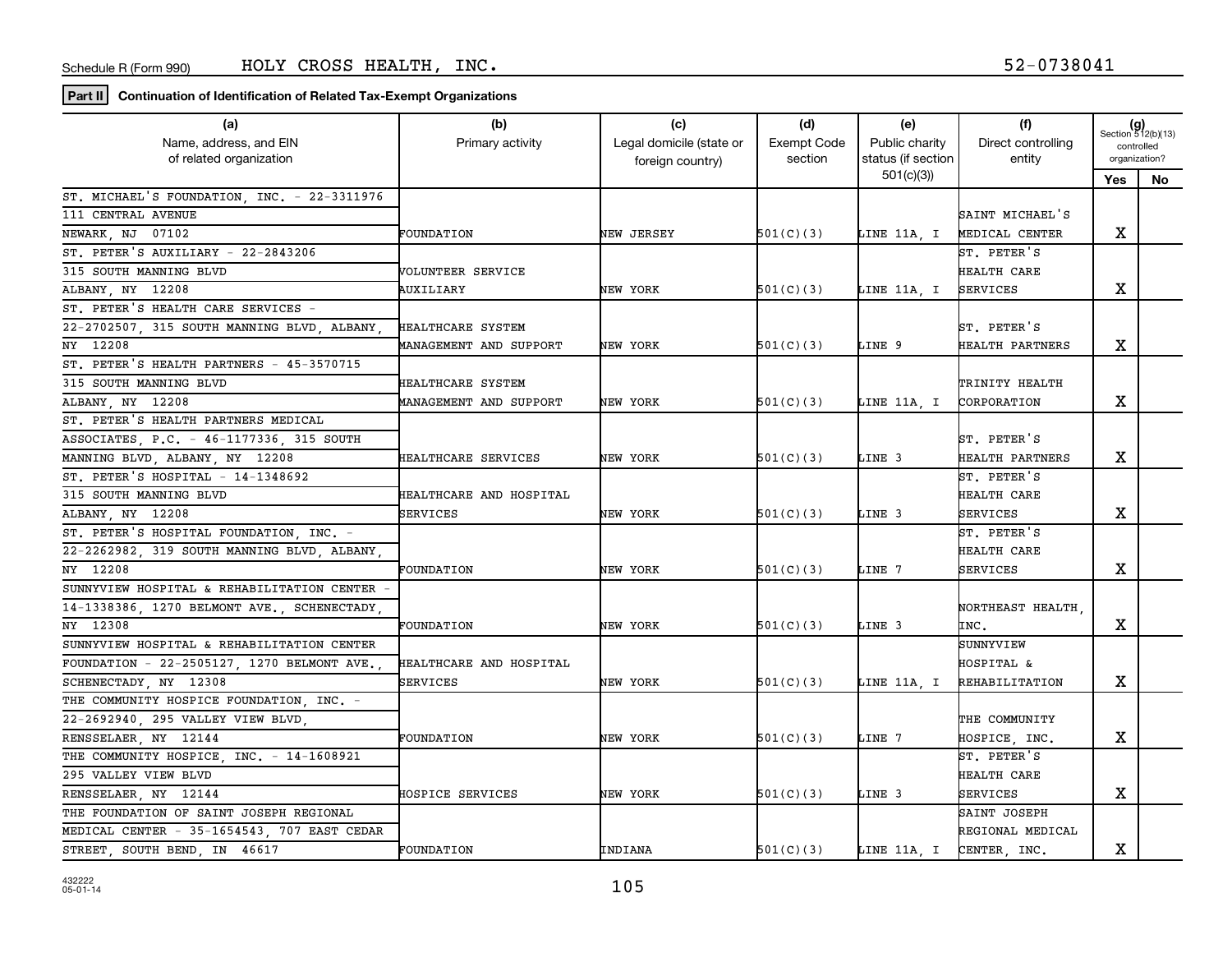| (a)                                         | (b)                     | (c)                      | (d)                | (e)                     | (f)                |               | $(g)$<br>Section 512(b)(13) |
|---------------------------------------------|-------------------------|--------------------------|--------------------|-------------------------|--------------------|---------------|-----------------------------|
| Name, address, and EIN                      | Primary activity        | Legal domicile (state or | <b>Exempt Code</b> | Public charity          | Direct controlling | controlled    |                             |
| of related organization                     |                         | foreign country)         | section            | status (if section      | entity             | organization? |                             |
|                                             |                         |                          |                    | 501(c)(3)               |                    | Yes           | No                          |
| THE MARJORIE DOYLE ROCKWELL CENTER INC. -   |                         |                          |                    |                         |                    |               |                             |
| 14-1793885, 421 WEST COLUMBIA ST., COHOES,  |                         |                          |                    |                         |                    |               |                             |
| NY 12047                                    | LONG TERM CARE          | NEW YORK                 | 501(C)(3)          | LINE 9                  | LTC (EDDY), INC.   | х             |                             |
| THE NORTHEAST HEALTH FOUNDATION, INC. -     |                         |                          |                    |                         |                    |               |                             |
| 22-2743478, 2224 BURDETT AVE., TROY, NY     |                         |                          |                    |                         | ST. PETER'S        |               |                             |
| 12180                                       | FOUNDATION              | NEW YORK                 | 501(C)(3)          | LINE 7                  | HEALTH PARTNERS    | х             |                             |
| TRI-HOSPITAL EMERGENCY MEDICAL SERVICES -   |                         |                          |                    |                         |                    |               |                             |
| 38-2485700, 309 GRAND RIVER, PORT HURON, MI |                         |                          |                    | LINE 11D.               |                    |               |                             |
| 48060                                       | HEALTHCARE SERVICES     | MICHIGAN                 | 501(C)(3)          | III-O                   | N/A                |               | X                           |
| TRI-HOSPITAL MRI CENTER - 38-2884297        |                         |                          |                    |                         |                    |               |                             |
| 4190 24TH AVENUE                            |                         |                          |                    |                         | TRINITY            |               |                             |
| FORT GRATIOT, MI 48054                      | HEALTHCARE SERVICES     | MICHIGAN                 | 501(C)(3)          | LINE 3                  | HEALTH-MICHIGAN    | х             |                             |
| TRINITY CONTINUING CARE SERVICES -          |                         |                          |                    |                         |                    |               |                             |
| 38-2559656, PO BOX 9184, FARMINGTON HILLS   |                         |                          |                    |                         | TRINITY HEALTH     |               |                             |
| MI 48333                                    | <b>LONG TERM CARE</b>   | MICHIGAN                 | 501(C)(3)          | LINE 11A, I             | CORPORATION        | X             |                             |
| TRINITY CONTINUING CARE SERVICES - INDIANA  |                         |                          |                    |                         | TRINITY            |               |                             |
| INC. - 93-0907047, PO BOX 9184, FARMINGTON  |                         |                          |                    |                         | CONTINUING CARE    |               |                             |
| HILLS MI 48333                              | <b>JONG TERM CARE</b>   | INDIANA                  | 501(C)(3)          | LINE 9                  | SERVICES           | х             |                             |
| TRINITY HEALTH - MICHIGAN - 38-2113393      |                         |                          |                    |                         |                    |               |                             |
| 20555 VICTOR PARKWAY                        | HEALTHCARE AND HOSPITAL |                          |                    |                         | TRINITY HEALTH     |               |                             |
| LIVONIA, MI 48152                           | SERVICES                | MICHIGAN                 | 501(C)(3)          | LINE 3                  | CORPORATION        | X             |                             |
| TRINITY HEALTH CORPORATION - 35-1443425     |                         |                          |                    |                         |                    |               |                             |
| 20555 VICTOR PARKWAY                        | HEALTHCARE SYSTEM       |                          |                    |                         | CATHOLIC HEALTH    |               |                             |
| LIVONIA, MI 48152                           | MANAGEMENT AND SUPPORT  | INDIANA                  | 501(C)(3)          | LINE 11B. II MINISTRIES |                    | х             |                             |
| TRINITY HEALTH PACE - 47-3073124            |                         |                          |                    |                         |                    |               |                             |
| 20555 VICTOR PARKWAY                        |                         |                          |                    |                         | TRINITY HEALTH     |               |                             |
| LIVONIA, MI 48152                           | PACE PROGRAM            | MICHIGAN                 | 501(C)(3)          | LINE 9                  | CORPORATION        | X             |                             |
| TRINITY HEALTH WELFARE BENEFIT TRUST -      |                         |                          |                    |                         |                    |               |                             |
| 20-8151733, 20555 VICTOR PARKWAY, LIVONIA   | RETIREE MEDICAL AND     |                          |                    |                         | TRINITY HEALTH     |               |                             |
| MI 48152                                    | RETIREE LIFE INSURANCE  | MICHIGAN                 | 501(C)(9)          | N/A                     | CORPORATION        | х             |                             |
| TRINITY HOME HEALTH SERVICES, INC. -        |                         |                          |                    |                         |                    |               |                             |
| 38-2621935, 17410 COLLEGE PARKWAY, LIVONIA  | MANAGEMENT SERVICES FOR |                          |                    |                         | TRINITY HEALTH     |               |                             |
| MI 48152                                    | HOME HEALTH SYSTEM      | MICHIGAN                 | 501(C)(3)          | LINE 9                  | CORPORATION        | х             |                             |
| UIHLEIN MERCY CENTER - 15-0532190           |                         |                          |                    |                         | MERCY UIHLEIN      |               |                             |
| 185 OLD MILITARY ROAD                       | HEALTHCARE SERVICES     |                          |                    |                         | HEALTH             |               |                             |
| LAKE PLACID, NY 12946                       | (INACTIVE)              | NEW YORK                 | 501(C)(3)          | LINE 3                  | CORPORATION        | Х             |                             |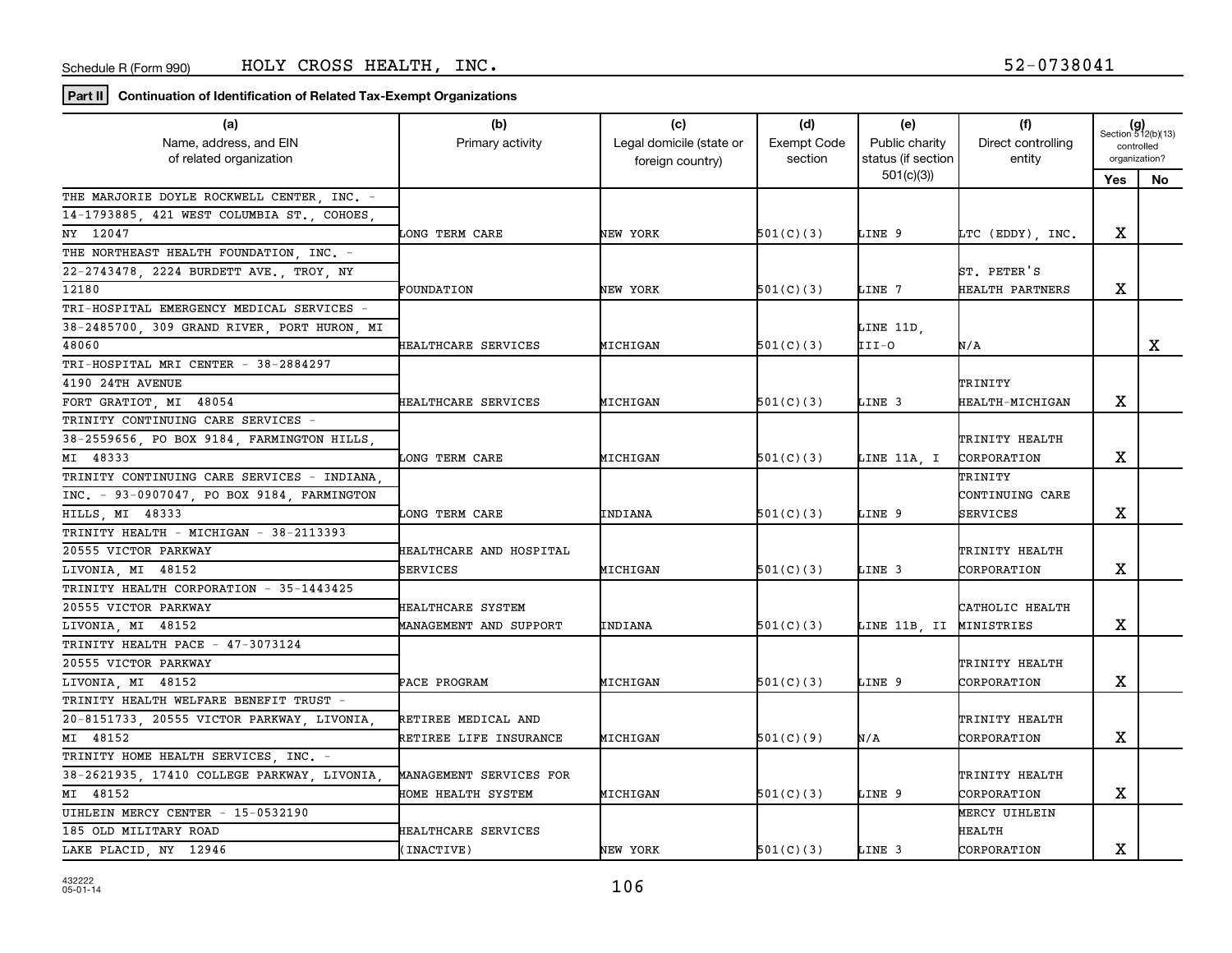| (a)<br>Name, address, and EIN<br>of related organization | (b)<br>Primary activity | (c)<br>Legal domicile (state or<br>foreign country) | (d)<br>Exempt Code<br>section | (e)<br>Public charity<br>status (if section | (f)<br>Direct controlling<br>entity | $(g)$<br>Section 512(b)(13)<br>controlled<br>organization? |    |
|----------------------------------------------------------|-------------------------|-----------------------------------------------------|-------------------------------|---------------------------------------------|-------------------------------------|------------------------------------------------------------|----|
|                                                          |                         |                                                     |                               | 501(c)(3)                                   |                                     | Yes                                                        | No |
| UNIVERSITY HEIGHTS PROPERTY COMPANY, INC. -              |                         |                                                     |                               |                                             |                                     |                                                            |    |
| 22-3100162, 111 CENTRAL AVENUE, NEWARK, NJ               |                         |                                                     |                               |                                             | SAINT MICHAEL'S                     |                                                            |    |
| 07102                                                    | TITLE HOLDING COMPANY   | NEW JERSEY                                          | 501(C)(2)                     | N/A                                         | MEDICAL CENTER                      | X                                                          |    |
| VILLA MARY IMMACULATE - 14-1438749                       |                         |                                                     |                               |                                             |                                     |                                                            |    |
| 301 HACKETT BLVD                                         |                         |                                                     |                               |                                             | ST. PETER'S                         |                                                            |    |
| ALBANY, NY 12208                                         | <b>LONG TERM CARE</b>   | NEW YORK                                            | 501(C)(3)                     | LINE 3                                      | HOSPITAL                            | X                                                          |    |
| WESTSHORE HEALTH NETWORK - 38-3280200                    |                         |                                                     |                               |                                             |                                     |                                                            |    |
| 1820 44TH STREET                                         |                         |                                                     |                               |                                             | MERCY HEALTH                        |                                                            |    |
| KENTWOOD, MI 49508                                       | <b>HEALTH NETWORK</b>   | MICHIGAN                                            | 501(C)(4)                     | N/A                                         | <b>PARTNERS</b>                     | X                                                          |    |
|                                                          |                         |                                                     |                               |                                             |                                     |                                                            |    |
|                                                          |                         |                                                     |                               |                                             |                                     |                                                            |    |
|                                                          |                         |                                                     |                               |                                             |                                     |                                                            |    |
|                                                          |                         |                                                     |                               |                                             |                                     |                                                            |    |
|                                                          |                         |                                                     |                               |                                             |                                     |                                                            |    |
|                                                          |                         |                                                     |                               |                                             |                                     |                                                            |    |
|                                                          |                         |                                                     |                               |                                             |                                     |                                                            |    |
|                                                          |                         |                                                     |                               |                                             |                                     |                                                            |    |
|                                                          |                         |                                                     |                               |                                             |                                     |                                                            |    |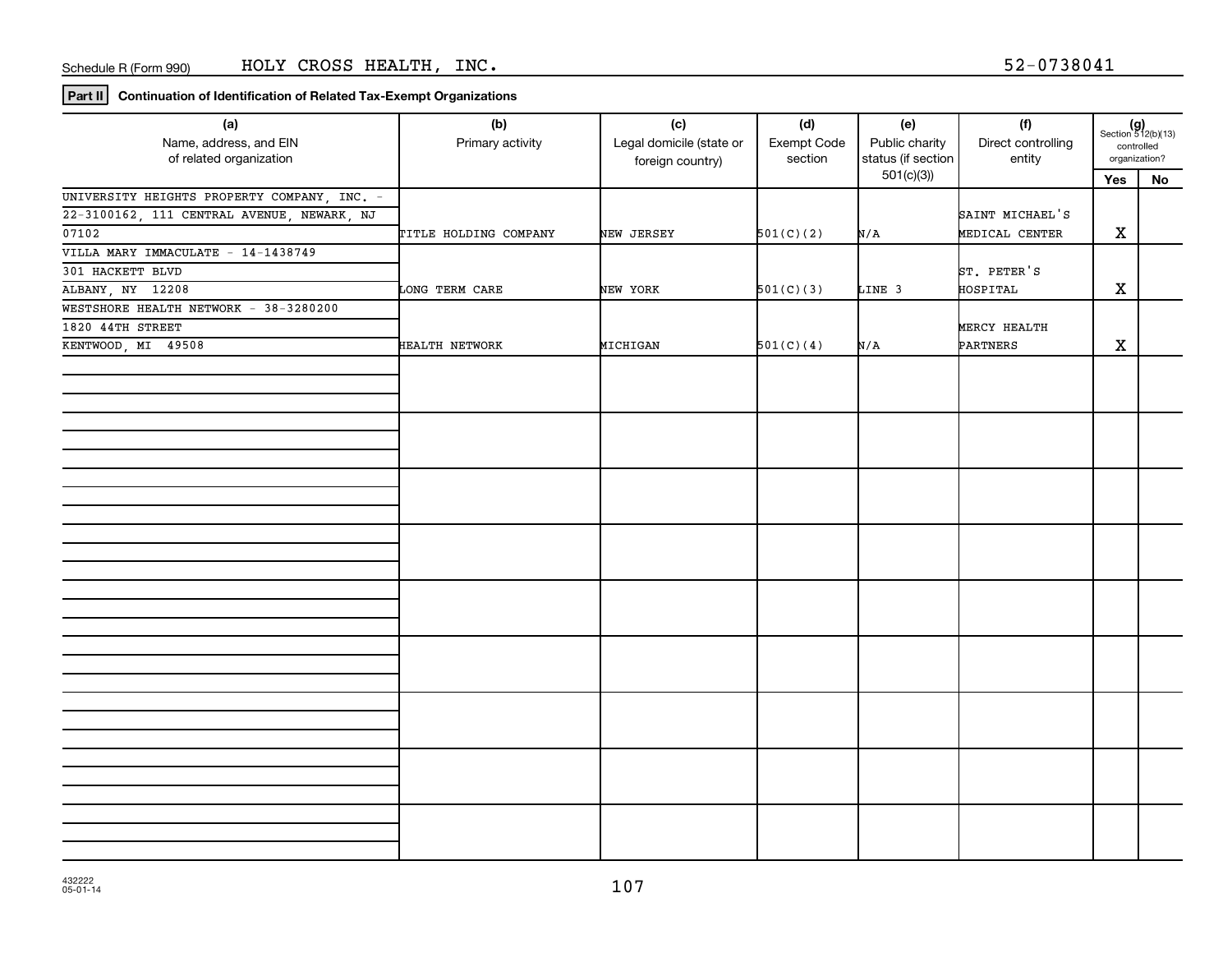Part III Identification of Related Organizations Taxable as a Partnership Complete if the organization answered "Yes" on Form 990, Part IV, line 34 because it had one or more related<br>Read to the organizations tracted as a organizations treated as a partnership during the tax year.

| (a)                                               | (b)                    | (c)                                                   | (d)                          | (e)                                                                                        | (f)                      | (g)                               |     | (h)                                    | (i)                                                                            | (i)                  | (k)                                |
|---------------------------------------------------|------------------------|-------------------------------------------------------|------------------------------|--------------------------------------------------------------------------------------------|--------------------------|-----------------------------------|-----|----------------------------------------|--------------------------------------------------------------------------------|----------------------|------------------------------------|
| Name, address, and EIN<br>of related organization | Primary activity       | Legal<br>domicile<br>(state or<br>foreian<br>country) | Direct controlling<br>entity | Predominant income<br>(related, unrelated,<br>excluded from tax under<br>sections 512-514) | Share of total<br>income | Share of<br>end-of-year<br>assets | Yes | Disproportionate<br>allocations?<br>No | Code V-UBI<br>amount in box<br>20 of Schedule<br>K-1 (Form 1065) <b>Yes No</b> | managing<br>partner? | General or Percentage<br>ownership |
| ADVENT REHABILITATION LLC -                       |                        |                                                       |                              |                                                                                            |                          |                                   |     |                                        |                                                                                |                      |                                    |
| 38-3306673, 607 DEWEY AVENUE,                     | REHABILITATION         |                                                       |                              |                                                                                            |                          |                                   |     |                                        |                                                                                |                      |                                    |
| SUITE 300, GRAND RAPIDS, MI                       | THERAPY                |                                                       |                              |                                                                                            |                          |                                   |     |                                        |                                                                                |                      |                                    |
| 49504                                             | <b>SERVICES</b>        | МI                                                    | N/A                          | N/A                                                                                        | N/A                      | N/A                               | N/A |                                        | N/A                                                                            | N/A                  | N/A                                |
| BIG RUN MEDICAL OFFICE                            |                        |                                                       |                              |                                                                                            |                          |                                   |     |                                        |                                                                                |                      |                                    |
| BUILDING LIMITED PARTNERSHIP                      |                        |                                                       |                              |                                                                                            |                          |                                   |     |                                        |                                                                                |                      |                                    |
| $-31-1608125$ , 793 W. STATE                      | MEDICAL OFFICE         |                                                       |                              |                                                                                            |                          |                                   |     |                                        |                                                                                |                      |                                    |
| STREET, COLUMBUS, OH 43222                        | <b>BUILDING RENTAL</b> | OН                                                    | N/A                          | N/A                                                                                        | N/A                      | N/A                               | N/A |                                        | N/A                                                                            | N/R                  | N/A                                |
| CATHERINE HORAN BUILDING                          |                        |                                                       |                              |                                                                                            |                          |                                   |     |                                        |                                                                                |                      |                                    |
| ASSOCIATES LP - 04-2723429                        |                        |                                                       |                              |                                                                                            |                          |                                   |     |                                        |                                                                                |                      |                                    |
| 1221 MAIN STREET, SUITE 105,                      | <b>PROPERTY</b>        |                                                       |                              |                                                                                            |                          |                                   |     |                                        |                                                                                |                      |                                    |
| HOLYOKE, MA 01040                                 | MANAGEMENT             | МA                                                    | N/A                          | N/A                                                                                        | N/A                      | N/A                               | N/A |                                        | N/A                                                                            | N/R                  | N/A                                |
| CENTENNIAL SURGUNIT, LLC -                        |                        |                                                       |                              |                                                                                            |                          |                                   |     |                                        |                                                                                |                      |                                    |
| 22-3580847 502 CENTENNIAL                         |                        |                                                       |                              |                                                                                            |                          |                                   |     |                                        |                                                                                |                      |                                    |
| BLVD, SUITE 1, VOORHEES, NJ                       | HEALTHCARE             |                                                       |                              |                                                                                            |                          |                                   |     |                                        |                                                                                |                      |                                    |
| 08043                                             | <b>SERVICES</b>        | NJ                                                    | N/A                          | N/A                                                                                        | N/A                      | N/A                               | N/A |                                        | N/A                                                                            | N/A                  | N/A                                |

Part IV Identification of Related Organizations Taxable as a Corporation or Trust Complete if the organization answered "Yes" on Form 990, Part IV, line 34 because it had one or more related<br>Comparison tracted as a comprat organizations treated as a corporation or trust during the tax year.

| (a)<br>Name, address, and EIN<br>of related organization | (b)<br>Primary activity    | (c)<br>Legal domicile<br>(state or<br>foreign | (d)<br>Direct controlling<br>entity | (e)<br>Type of entity<br>(C corp, S corp,<br>or trust) | (f)<br>Share of total<br>income | (g)<br>Share of<br>end-of-year<br>assets | (h)<br>Percentage<br>ownership |                                                                                    |    |
|----------------------------------------------------------|----------------------------|-----------------------------------------------|-------------------------------------|--------------------------------------------------------|---------------------------------|------------------------------------------|--------------------------------|------------------------------------------------------------------------------------|----|
|                                                          |                            | country)                                      |                                     |                                                        |                                 |                                          |                                | (i)<br>Section<br>512(b)(13)<br>controlled<br>entity?<br>Yes  <br>x<br>X<br>х<br>x | No |
| AFFILIATED MANAGEMENT SERVICES CORPORATION.              |                            |                                               |                                     |                                                        |                                 |                                          |                                |                                                                                    |    |
| INC. - 14-1668024, 1300 MASSACHUSETTS                    |                            |                                               |                                     |                                                        |                                 |                                          |                                |                                                                                    |    |
| AVENUE, TROY, NY 12180                                   | REAL ESTATE                | ΝY                                            | N/A                                 | CORP                                                   | N/A                             | N/A                                      | $\mathrm{N}/\mathrm{A}$        |                                                                                    |    |
| CARBONDALE PHYSICIANS' SERVICES, INC. -                  |                            |                                               |                                     |                                                        |                                 |                                          |                                |                                                                                    |    |
| 23-2365077, 100 LINCOLN AVE, CARBONDALE, PA              |                            |                                               |                                     |                                                        |                                 |                                          |                                |                                                                                    |    |
| 18407                                                    | PHARMACY                   | PA                                            | N/A                                 | CORP                                                   | N/A                             | N/A                                      | N/A                            |                                                                                    |    |
| CATHERINE HORAN BUILDING, CORP. - 04-2938160             |                            |                                               |                                     |                                                        |                                 |                                          |                                |                                                                                    |    |
| 1233 MAIN STREET                                         |                            |                                               |                                     |                                                        |                                 |                                          |                                |                                                                                    |    |
| HOLYOKE, MA 01040                                        | <b>BUILDING MANAGEMENT</b> | MA                                            | N/A                                 | CORP                                                   | N/A                             | N/A                                      | N/A                            |                                                                                    |    |
| CATHOLIC HEALTH EAST SENIOR SERVICES -                   |                            |                                               |                                     |                                                        |                                 |                                          |                                |                                                                                    |    |
| 37-1572595, 3805 WEST CHESTER PIKE, SUITE                |                            |                                               |                                     |                                                        |                                 |                                          |                                |                                                                                    |    |
| 100, NEWTOWN SQUARE, PA 19073                            | SENIOR SERVICES            | PA                                            | N/A                                 | CORP                                                   | N/A                             | N/A                                      | N/A                            |                                                                                    |    |
| CHESTNUT RISK SERVICES, LTD                              |                            |                                               |                                     |                                                        |                                 |                                          |                                |                                                                                    |    |
| 11 VICTORIA STREET                                       |                            |                                               |                                     |                                                        |                                 |                                          |                                |                                                                                    |    |
| HAMILTON, BERMUDA                                        | INSURANCE                  | <b>BERMUDA</b><br>$\overline{100}$            | N/A                                 | CORP                                                   | N/A                             | N/A                                      | N/A                            | х                                                                                  |    |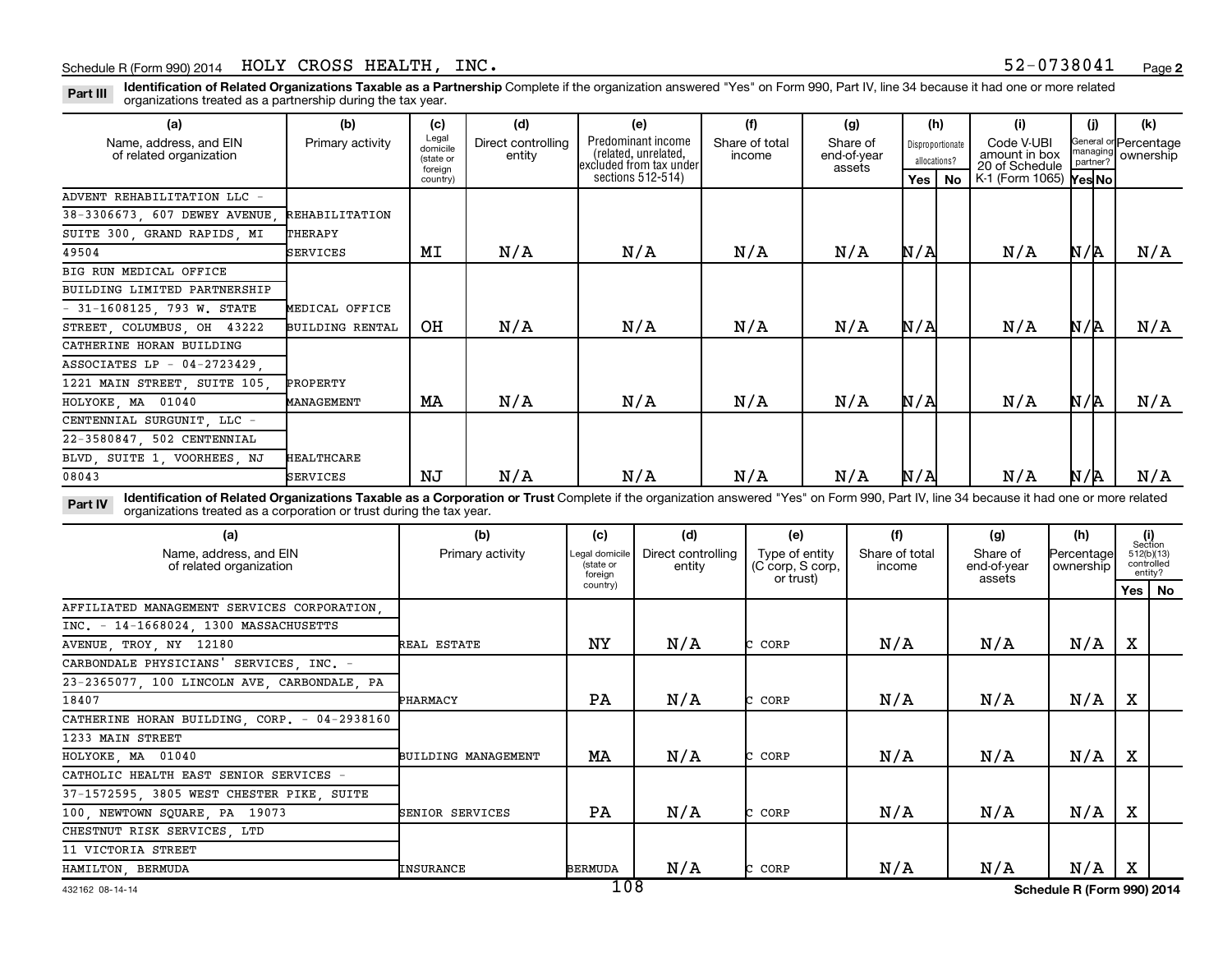| (a)                           | (b)                    | (c)                  | (d)                | (e)                                             | (f)            | (g)                   | (h)             | (i)                             | (j)           | (k)                   |
|-------------------------------|------------------------|----------------------|--------------------|-------------------------------------------------|----------------|-----------------------|-----------------|---------------------------------|---------------|-----------------------|
| Name, address, and EIN        | Primary activity       | Legal<br>domicile    | Direct controlling | Predominant income                              | Share of total | Share of              | Disproportion-  | Code V-UBI                      | nanaging      | General or Percentage |
| of related organization       |                        | (state or<br>foreign | entity             | (related, unrelated,<br>excluded from tax under | income         | end-of-year<br>assets | ate allocations | amount in box<br>20 of Schedule | partner?      | ownership             |
|                               |                        | country)             |                    | sections 512-514)                               |                |                       | Yes   No        | K-1 (Form 1065)                 | <b>Yes No</b> |                       |
| CENTER FOR DIGESTIVE CARE     |                        |                      |                    |                                                 |                |                       |                 |                                 |               |                       |
| $LLC - 03 - 0447062$ , 5300   | PROVIDE                |                      |                    |                                                 |                |                       |                 |                                 |               |                       |
| ELLIOTT DRIVE, YPSILANTI, MI  | GASTROINTESTINA        |                      |                    |                                                 |                |                       |                 |                                 |               |                       |
| 48197                         | SERVICES               | МI                   | N/A                | N/A                                             | N/A            | N/A                   | N/A             | N/A                             | N/A           | N/A                   |
| CENTRAL NEW JERSEY HEART      |                        |                      |                    |                                                 |                |                       |                 |                                 |               |                       |
| SERVICES, LLC - 20-8525458,   |                        |                      |                    |                                                 |                |                       |                 |                                 |               |                       |
| PO BOX 148, BAYONNE, NJ       |                        |                      |                    |                                                 |                |                       |                 |                                 |               |                       |
| 07002                         | CARDIAC PROGRAM        | ΝJ                   | N/A                | N/A                                             | N/A            | N/A                   | N/A             | N/A                             | N/A           | N/A                   |
| CLINTON IMAGING SERVICES LLC  |                        |                      |                    |                                                 |                |                       |                 |                                 |               |                       |
| - 41-2044739, 615 VALLEY VIEW |                        |                      |                    |                                                 |                |                       |                 |                                 |               |                       |
| DR., STE 202, MOLINE, IL      | MRI DIAGNOSTIC         |                      |                    |                                                 |                |                       |                 |                                 |               |                       |
| 61265                         | SERVICES               | IA                   | N/A                | N/A                                             | N/A            | N/A                   | N/A             | N/A                             | N/A           | N/A                   |
| EAST NORRITON MEDICAL         |                        |                      |                    |                                                 |                |                       |                 |                                 |               |                       |
| ASSOCIATES - 23-2319531, ONE  |                        |                      |                    |                                                 |                |                       |                 |                                 |               |                       |
| WEST ELM STREET               | MEDICAL OFFICE         |                      |                    |                                                 |                |                       |                 |                                 |               |                       |
| CONSHOHOCKEN, PA 19428        | BUILDING               | PA                   | N/A                | N/A                                             | N/A            | N/A                   | N/A             | N/A                             | N/A           | N/A                   |
|                               |                        |                      |                    |                                                 |                |                       |                 |                                 |               |                       |
| FOREST PARK IMAGING, LLC -    | X-RAY AND              |                      |                    |                                                 |                |                       |                 |                                 |               |                       |
| 13-4365966, 1000 4TH STREET   | MAMMOGRAPHY            |                      |                    |                                                 |                |                       |                 |                                 |               |                       |
| SW. MASON CITY, IA 50401      | SERVICES               | IA                   | N/A                | N/A                                             | N/A            | N/A                   | N/A             | N/A                             | N/A           | N/A                   |
| FRANCES WARDE MEDICAL         |                        |                      |                    |                                                 |                |                       |                 |                                 |               |                       |
| LABORATORY - 38-2648446, 300  |                        |                      |                    |                                                 |                |                       |                 |                                 |               |                       |
| WEST TEXTILE ROAD, ANN ARBOR  |                        |                      |                    |                                                 |                |                       |                 |                                 |               |                       |
| MI 48104                      | LABORATORY             | MΙ                   | N/A                | N/A                                             | N/A            | N/A                   | N/A             | N/A                             | N/A           | N/A                   |
|                               | FORMERLY               |                      |                    |                                                 |                |                       |                 |                                 |               |                       |
| FRESNO IMAGING CENTER -       | DIAGNOSTIC             |                      |                    |                                                 |                |                       |                 |                                 |               |                       |
| 77-0363563, 1303 E. HERNDON   | IMAGING, IN            |                      |                    |                                                 |                |                       |                 |                                 |               |                       |
| AVE., FRESNO, CA 93720        | DISSOLUTION            | CA                   | N/A                | N/A                                             | N/A            | N/A                   | N/A             | N/A                             | N/A           | N/A                   |
|                               | MEDICAID &             |                      |                    |                                                 |                |                       |                 |                                 |               |                       |
| GATEWAY HEALTH PLAN, LP -     | <b>MEDICARE/SPECIA</b> |                      |                    |                                                 |                |                       |                 |                                 |               |                       |
| 25-1691945, 444 LIBERTY AVE   | NEEDS MANAGED          |                      |                    |                                                 |                |                       |                 |                                 |               |                       |
| PITTSBURGH, PA 15222          | CARE                   | PA                   | N/A                | N/A                                             | N/A            | N/A                   | N/A             | N/A                             | N/A           | N/A                   |
| HAWARDEN REGIONAL HEALTH      |                        |                      |                    |                                                 |                |                       |                 |                                 |               |                       |
| CLINICS, LLC - 20-1444339,    |                        |                      |                    |                                                 |                |                       |                 |                                 |               |                       |
| 1122 AVENUE L, HAWARDEN, IA   |                        |                      |                    |                                                 |                |                       |                 |                                 |               |                       |
| 51023                         | MEDICAL CLINIC         | IA                   | N/A                | N/A                                             | N/A            | N/A                   | N/A             | N/A                             | N/A           | N/A                   |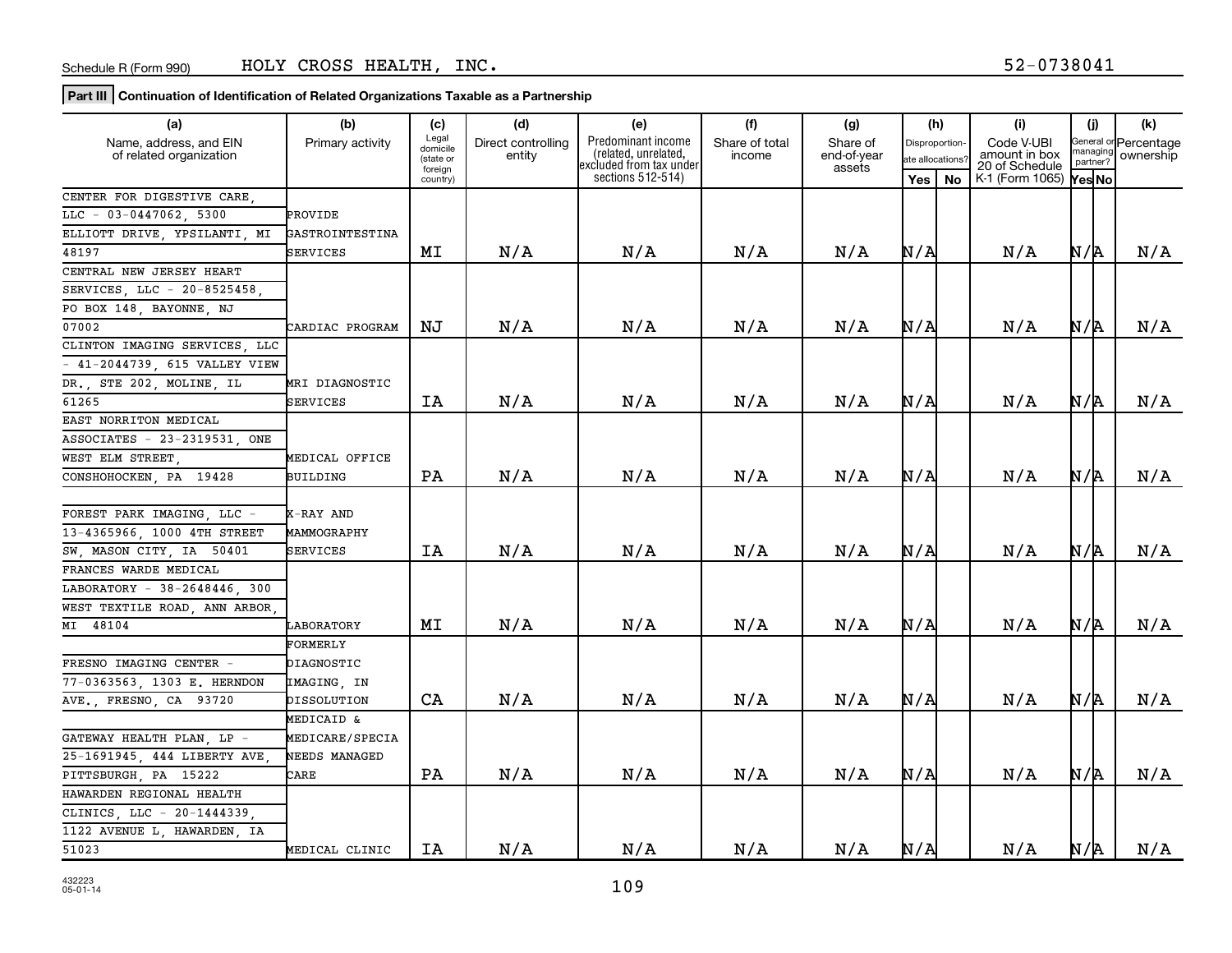| (a)                                          | (b)                    | (c)                 | (d)                | (e)                                             | (f)            | (g)                   | (h)             | (i)                               | (j)                  | (k)                   |
|----------------------------------------------|------------------------|---------------------|--------------------|-------------------------------------------------|----------------|-----------------------|-----------------|-----------------------------------|----------------------|-----------------------|
| Name, address, and EIN                       | Primary activity       | Legal<br>domicile   | Direct controlling | Predominant income                              | Share of total | Share of              | Disproportion-  | Code V-UBI                        |                      | General or Percentage |
| of related organization                      |                        | (state or           | entity             | (related, unrelated,<br>excluded from tax under | income         | end-of-year<br>assets | ate allocations | amount in box<br>20 of Schedule   | nanaging<br>partner? | ownership             |
|                                              |                        | foreign<br>country) |                    | sections 512-514)                               |                |                       | Yes   No        | K-1 (Form 1065) $\textsf{Yes}$ No |                      |                       |
|                                              |                        |                     |                    |                                                 |                |                       |                 |                                   |                      |                       |
| IDAHO ASC HOLDINGS, LLC -                    | <b>HOLDING COMPANY</b> |                     |                    |                                                 |                |                       |                 |                                   |                      |                       |
| 36-4729605, 1055 N. CURTIS                   | FOR AMBULATORY         |                     |                    |                                                 |                |                       |                 |                                   |                      |                       |
| ROAD, BOISE, ID 83706                        | SURGERY                | ID                  | N/A                | N/A                                             | N/A            | N/A                   | N/A             | N/A                               | N/A                  | N/A                   |
| INNOVATIVE HEALTH ALLIANCE OF                |                        |                     |                    |                                                 |                |                       |                 |                                   |                      |                       |
| NEW YORK, LLC - 46-5676066                   | <b>ACCOUNTABLE</b>     |                     |                    |                                                 |                |                       |                 |                                   |                      |                       |
| 14 COLUMBIA CIRCLE DRIVE                     | CARE                   |                     |                    |                                                 |                |                       |                 |                                   |                      |                       |
| ALBANY NY 12203                              | <b>ORGANIZATION</b>    | ΝY                  | N/A                | N/A                                             | N/A            | N/A                   | N/A             | N/A                               | N/A                  | N/A                   |
| LOYOLA AMBULATORY SURGERY                    |                        |                     |                    |                                                 |                |                       |                 |                                   |                      |                       |
| CENTER AT OAKBROOK, LP -                     |                        |                     |                    |                                                 |                |                       |                 |                                   |                      |                       |
| 36-4119522, 3000 RIVERCHASE                  | SURGICAL               |                     |                    |                                                 |                |                       |                 |                                   |                      |                       |
| GALLERIA, STE 500,                           | SERVICES               | IL                  | N/A                | N/A                                             | N/A            | N/A                   | N/A             | N/A                               | N/A                  | N/A                   |
| MAGNETIC RESONANCE SERVICES                  |                        |                     |                    |                                                 |                |                       |                 |                                   |                      |                       |
| PARTNERSHIP - 42-1328388,                    |                        |                     |                    |                                                 |                |                       |                 |                                   |                      |                       |
| 1416 SIXTH STREET SW, MASON                  |                        |                     |                    |                                                 |                |                       |                 |                                   |                      |                       |
| CITY IA 50401                                | MRI SERVICES           | IA                  | N/A                | N/A                                             | N/A            | N/A                   | N/A             | N/A                               | N/A                  | N/A                   |
| MASON CITY AMBULATORY SURGERY                |                        |                     |                    |                                                 |                |                       |                 |                                   |                      |                       |
| CENTER, LLC - 20-1960348, 990                |                        |                     |                    |                                                 |                |                       |                 |                                   |                      |                       |
| 4TH STREET SW. MASON CITY. IA                | SURGERY-SAME           |                     |                    |                                                 |                |                       |                 |                                   |                      |                       |
| 50401                                        | DAY                    | ΙA                  | N/A                | N/A                                             | N/A            | N/A                   | N/A             | N/A                               | N/A                  | N/A                   |
| MCE MOB IV LIMITED                           |                        |                     |                    |                                                 |                |                       |                 |                                   |                      |                       |
| PARTNERSHIP - 42-1544707, 793                |                        |                     |                    |                                                 |                |                       |                 |                                   |                      |                       |
| W. STATE STREET, COLUMBUS, OH MEDICAL OFFICE |                        |                     |                    |                                                 |                |                       |                 |                                   |                      |                       |
| 43222                                        | <b>BUILDING RENTAL</b> | OH                  | N/A                | N/A                                             | N/A            | N/A                   | N/A             | N/A                               | N/A                  | N/A                   |
| MCMC POB III LIMITED                         |                        |                     |                    |                                                 |                |                       |                 |                                   |                      |                       |
| PARTNERSHIP - 31-1392994, 793                |                        |                     |                    |                                                 |                |                       |                 |                                   |                      |                       |
| W. STATE STREET, COLUMBUS, OH MEDICAL OFFICE |                        |                     |                    |                                                 |                |                       |                 |                                   |                      |                       |
| 43222                                        | <b>BUILDING RENTAL</b> | OН                  | N/A                | N/A                                             | N/A            | N/A                   | N/A             | N/A                               | N/A                  | N/A                   |
|                                              |                        |                     |                    |                                                 |                |                       |                 |                                   |                      |                       |
| MEDILUCENT MOB I - 20-4911370                |                        |                     |                    |                                                 |                |                       |                 |                                   |                      |                       |
| 793 W. STATE STREET                          | MEDICAL OFFICE         |                     |                    |                                                 |                |                       |                 |                                   |                      |                       |
| COLUMBUS OH 43222                            | <b>BUILDING RENTAL</b> | OH                  | N/A                | N/A                                             | N/A            | N/A                   | N/A             | N/A                               | N/A                  | N/A                   |
| MERCY ADVANCED MRI LLC -                     |                        |                     |                    |                                                 |                |                       |                 |                                   |                      |                       |
| 26-2116721, 2525 SOUTH                       |                        |                     |                    |                                                 |                |                       |                 |                                   |                      |                       |
| MICHIGAN AVE., CHICAGO, IL                   | SUBLEASE MRI           |                     |                    |                                                 |                |                       |                 |                                   |                      |                       |
| 60616                                        | EQUIPMENT              | ΙL                  | N/A                | N/A                                             | N/A            | N/A                   | N/A             | N/A                               | N/A                  | N/A                   |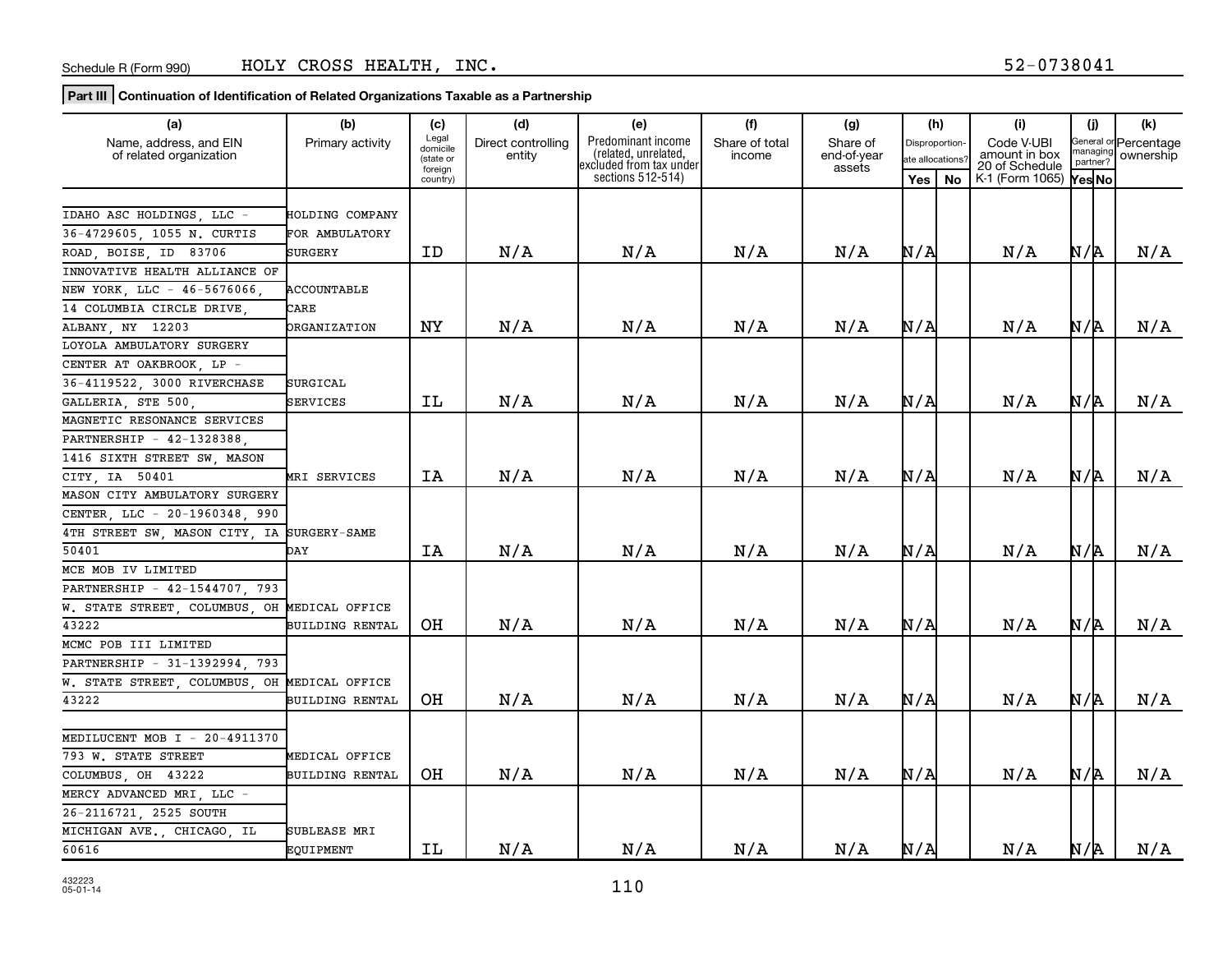| (a)                           | (b)                    | (c)                  | (d)                | (e)                                             | (f)            | (g)                   | (h)             | (i)                             | (j)           | (k)                   |
|-------------------------------|------------------------|----------------------|--------------------|-------------------------------------------------|----------------|-----------------------|-----------------|---------------------------------|---------------|-----------------------|
| Name, address, and EIN        | Primary activity       | Legal<br>domicile    | Direct controlling | Predominant income                              | Share of total | Share of              | Disproportion-  | Code V-UBI                      | nanaging      | General or Percentage |
| of related organization       |                        | (state or<br>foreign | entity             | (related, unrelated,<br>excluded from tax under | income         | end-of-year<br>assets | ate allocations | amount in box<br>20 of Schedule | partner?      | ownership             |
|                               |                        | country)             |                    | sections 512-514)                               |                |                       | Yes   No        | K-1 (Form 1065)                 | <b>Yes</b> No |                       |
| MERCY HEART CTR O/P SERVICES  |                        |                      |                    |                                                 |                |                       |                 |                                 |               |                       |
| LLC - 13-4237594, 1000 4TH    |                        |                      |                    |                                                 |                |                       |                 |                                 |               |                       |
| STREET SW, MASON CITY, IA     | CARDIOVASCULAR         |                      |                    |                                                 |                |                       |                 |                                 |               |                       |
| 50401                         | SERVICES               | IA                   | N/A                | N/A                                             | N/A            | N/A                   | N/A             | N/A                             | N/A           | N/A                   |
|                               |                        |                      |                    |                                                 |                |                       |                 |                                 |               |                       |
| MERCY/MANOR PARTNERSHIP -     |                        |                      |                    |                                                 |                |                       |                 |                                 |               |                       |
| 52-1931012, PO BOX 10086      |                        |                      |                    |                                                 |                |                       |                 |                                 |               |                       |
| TOLEDO, OH 43699              | NURSING HOME           | PA                   | N/A                | N/A                                             | N/A            | N/A                   | N/A             | N/A                             | N/A           | N/A                   |
| MERCY/USP HEALTH VENTURES     |                        |                      |                    |                                                 |                |                       |                 |                                 |               |                       |
| LLC - 47-1290300, 15305       |                        |                      |                    |                                                 |                |                       |                 |                                 |               |                       |
| DALLAS PARKWAY, STE 1600, LB  | OUTPATIENT             |                      |                    |                                                 |                |                       |                 |                                 |               |                       |
| 28, ADDISON, TX 75001         | SURGERY                | ΙA                   | N/A                | N/A                                             | N/A            | N/A                   | N/A             | N/A                             | N/A           | N/A                   |
| MOUNT CARMEL EAST POB III     |                        |                      |                    |                                                 |                |                       |                 |                                 |               |                       |
| LIMITED PARTNERSHIP -         |                        |                      |                    |                                                 |                |                       |                 |                                 |               |                       |
| 31-1369473, 793 W. STATE      | MEDICAL OFFICE         |                      |                    |                                                 |                |                       |                 |                                 |               |                       |
| STREET, COLUMBUS, OH 43222    | <b>BUILDING RENTAL</b> | OH                   | N/A                | N/A                                             | N/A            | N/A                   | N/A             | N/A                             | N/A           | N/A                   |
| NAZARETH MEDICAL OFFICE       |                        |                      |                    |                                                 |                |                       |                 |                                 |               |                       |
| BUILDING ASSOCIATES, LP -     |                        |                      |                    |                                                 |                |                       |                 |                                 |               |                       |
| 23-2388040, C/O NAZARETH      | MEDICAL OFFICE         |                      |                    |                                                 |                |                       |                 |                                 |               |                       |
| HOSP, 2601 HOLME AVE,         | BUILDING               | PA                   | N/A                | N/A                                             | N/A            | N/A                   | N/A             | N/A                             | N/A           | N/A                   |
| NEWCO AMBULATORY SURGERY CTR, |                        |                      |                    |                                                 |                |                       |                 |                                 |               |                       |
| LLP - 30-0136708, 4190 24TH   |                        |                      |                    |                                                 |                |                       |                 |                                 |               |                       |
| AVENUE FORT GRATIOT MI        | OUTPATIENT             |                      |                    |                                                 |                |                       |                 |                                 |               |                       |
| 48059                         | SURGERY CENTER         | MΙ                   | N/A                | N/A                                             | N/A            | N/A                   | N/A             | N/A                             | N/A           | N/A                   |
| PHYSICIANS OUTPATIENT SURGERY |                        |                      |                    |                                                 |                |                       |                 |                                 |               |                       |
| CENTER, LLC - 35-2325646      |                        |                      |                    |                                                 |                |                       |                 |                                 |               |                       |
| 1000 NE 56TH STREET, OAKLAND  | AMBULATORY             |                      |                    |                                                 |                |                       |                 |                                 |               |                       |
| PARK, FL 33334                | SURGERY CENTER         | FL                   | N/A                | N/A                                             | N/A            | N/A                   | N/A             | N/A                             | N/A           | N/A                   |
| SARMED OUTPATIENT PHARMACY    |                        |                      |                    |                                                 |                |                       |                 |                                 |               |                       |
| LLC - 51-0483218, 999 N.      |                        |                      |                    |                                                 |                |                       |                 |                                 |               |                       |
| CURTIS RD. STE 102 BOISE      |                        |                      |                    |                                                 |                |                       |                 |                                 |               |                       |
| ID 83706                      | PHARMACY               | ID                   | N/A                | N/A                                             | N/A            | N/A                   | N/A             | N/A                             | N/A           | N/A                   |
| SIXTY FOURTH STREET, LLC -    |                        |                      |                    |                                                 |                |                       |                 |                                 |               |                       |
| $20-2443646$ , 2373 64TH ST., | PROVIDE                |                      |                    |                                                 |                |                       |                 |                                 |               |                       |
| STE 2200, BYRON CENTER, MI    | OUTPATIENT             |                      |                    |                                                 |                |                       |                 |                                 |               |                       |
| 49315                         | SURGICAL CARE          | МI                   | N/A                | N/A                                             | N/A            | N/A                   | N/A             | N/A                             | N/A           | N/A                   |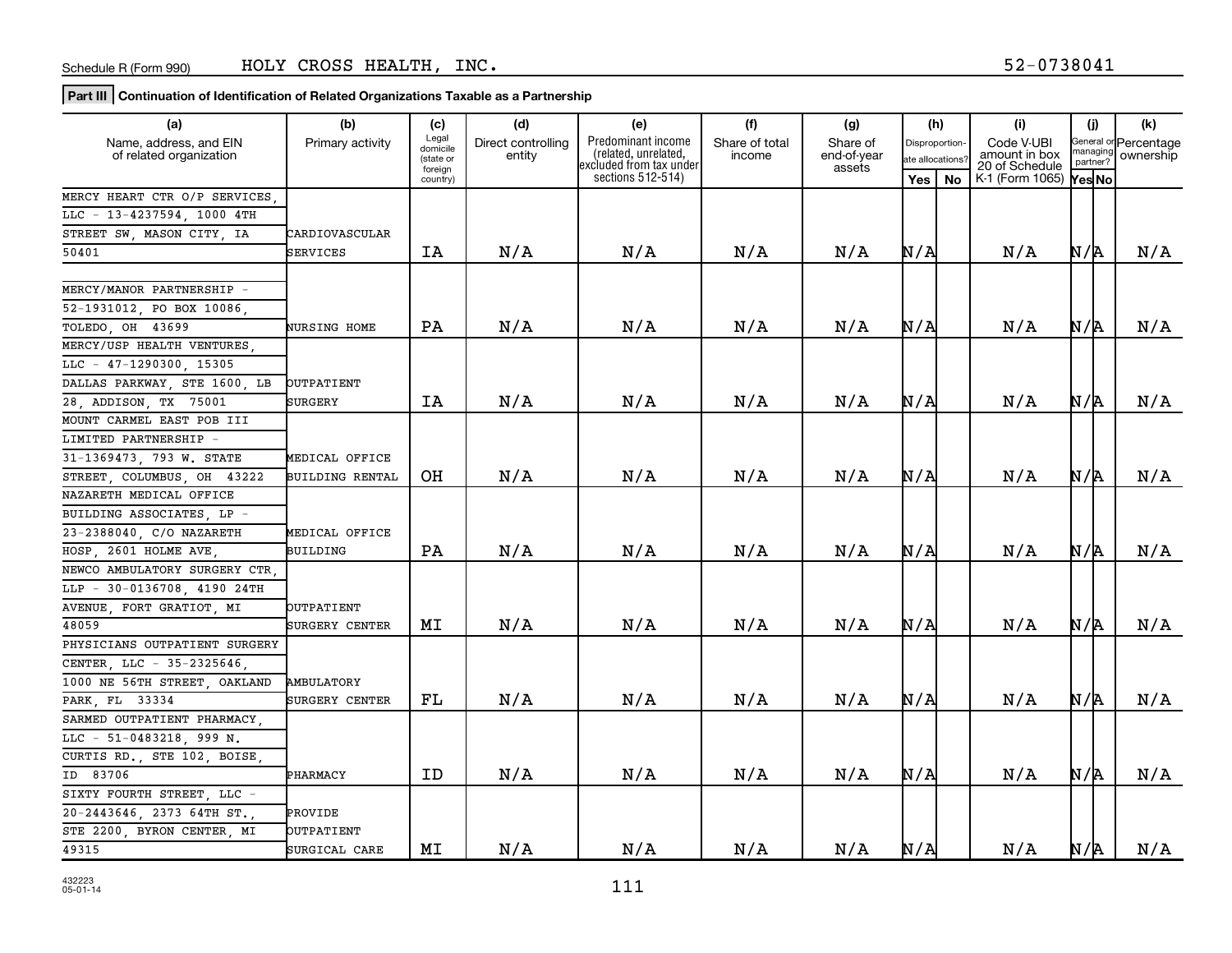| (a)                           | (b)                    | (c)                  | (d)                | (e)                                             | (f)            | (g)                   | (h)             | (i)                             | (j)           | (k)                   |
|-------------------------------|------------------------|----------------------|--------------------|-------------------------------------------------|----------------|-----------------------|-----------------|---------------------------------|---------------|-----------------------|
| Name, address, and EIN        | Primary activity       | Legal<br>domicile    | Direct controlling | Predominant income                              | Share of total | Share of              | Disproportion-  | Code V-UBI                      | nanaging      | General or Percentage |
| of related organization       |                        | (state or<br>foreign | entity             | (related, unrelated,<br>excluded from tax under | income         | end-of-year<br>assets | ate allocations | amount in box<br>20 of Schedule | partner?      | ownership             |
|                               |                        | country)             |                    | sections 512-514)                               |                |                       | Yes   No        | K-1 (Form 1065)                 | <b>Yes</b> No |                       |
| SJV MANAGEMENT LLC -          |                        |                      |                    |                                                 |                |                       |                 |                                 |               |                       |
| 20-2273476 200 CENTURY PKWY   |                        |                      |                    |                                                 |                |                       |                 |                                 |               |                       |
| STE 200E, MOUNT LAUREL, NJ    |                        |                      |                    |                                                 |                |                       |                 |                                 |               |                       |
| 08054                         | RADIOLOGY              | NJ                   | N/A                | N/A                                             | N/A            | N/A                   | N/A             | N/A                             | N/A           | N/A                   |
|                               | INVESTMENT AND         |                      |                    |                                                 |                |                       |                 |                                 |               |                       |
| SMMC MOB II, LP - 36-4559869  | OPERATION OF A         |                      |                    |                                                 |                |                       |                 |                                 |               |                       |
| 1201 LANGHORNE-NEWTOWN ROAD   | MEDICAL                |                      |                    |                                                 |                |                       |                 |                                 |               |                       |
| LANGHORNE, PA 19047           | BUILDING               | PA                   | N/A                | N/A                                             | N/A            | N/A                   | N/A             | N/A                             | N/A           | N/A                   |
| ST. AGNES LONG-TERM INTENSIVE |                        |                      |                    |                                                 |                |                       |                 |                                 |               |                       |
| CARE, LLP - 20-0984882, C/O   |                        |                      |                    |                                                 |                |                       |                 |                                 |               |                       |
| ONE WEST ELM ST. STE<br>MHS.  | LONG TERM              |                      |                    |                                                 |                |                       |                 |                                 |               |                       |
| 100, CONSHOHOCKEN, PA 19428   | <b>INTENSIVE CARE</b>  | PA                   | N/A                | N/A                                             | N/A            | N/A                   | N/A             | N/A                             | N/A           | N/A                   |
| ST. ALPHONSUS CALDWELL CANCER |                        |                      |                    |                                                 |                |                       |                 |                                 |               |                       |
| CTR., LLC - 82-0526861, 3123  |                        |                      |                    |                                                 |                |                       |                 |                                 |               |                       |
| MEDICAL DR. CALDWELL ID       | RADIATION              |                      |                    |                                                 |                |                       |                 |                                 |               |                       |
| 83605                         | <b>ONCOLOGY</b>        | ID                   | N/A                | N/A                                             | N/A            | N/A                   | N/A             | N/A                             | N/A           | N/A                   |
| ST. ANN'S MEDICAL OFFICE BLDG |                        |                      |                    |                                                 |                |                       |                 |                                 |               |                       |
| II LIMITED PARTNERSHIP -      |                        |                      |                    |                                                 |                |                       |                 |                                 |               |                       |
| 31-1603660, 793 W. STATE      | MEDICAL OFFICE         |                      |                    |                                                 |                |                       |                 |                                 |               |                       |
| STREET, COLUMBUS, OH 43222    | <b>BUILDING RENTAL</b> | OH                   | N/A                | N/A                                             | N/A            | N/A                   | N/A             | N/A                             | N/A           | N/A                   |
| ST. MARY REHABILITATION       |                        |                      |                    |                                                 |                |                       |                 |                                 |               |                       |
| HOSPITAL LLP - 27-3938747     |                        |                      |                    |                                                 |                |                       |                 |                                 |               |                       |
| 680 SOUTH FORTH STREET        | <b>HEALTHCARE</b>      |                      |                    |                                                 |                |                       |                 |                                 |               |                       |
| LOUISVILLE KY 40202           | <b>SERVICES</b>        | DE                   | N/A                | N/A                                             | N/A            | N/A                   | N/A             | N/A                             | N/A           | N/A                   |
| ST. PETER'S AMBULATORY        |                        |                      |                    |                                                 |                |                       |                 |                                 |               |                       |
| SURGERY CENTER, LLC -         |                        |                      |                    |                                                 |                |                       |                 |                                 |               |                       |
| 46-0463892, 1375 WASHINGTON   | <b>DUTPATIENT</b>      |                      |                    |                                                 |                |                       |                 |                                 |               |                       |
| AVENUE, STE. 201, ALBANY, NY  | SURGERY                | <b>NY</b>            | N/A                | N/A                                             | N/A            | N/A                   | N/A             | N/A                             | N/A           | N/A                   |
| TAMARACK MEDICAL CLINIC, LLC  |                        |                      |                    |                                                 |                |                       |                 |                                 |               |                       |
| $-20-1637921$ , 402 LAKE      | OUTPATIENT             |                      |                    |                                                 |                |                       |                 |                                 |               |                       |
| CASCADE PARKWAY, CASCADE, ID  | MEDICAL                |                      |                    |                                                 |                |                       |                 |                                 |               |                       |
| 83611                         | <b>SERVICES</b>        | ID                   | N/A                | N/A                                             | N/A            | N/A                   | N/A             | N/A                             | N/A           | N/A                   |
| THE AMBULATORY SURGERY CENTER |                        |                      |                    |                                                 |                |                       |                 |                                 |               |                       |
| AT ST MARY, LLC -             |                        |                      |                    |                                                 |                |                       |                 |                                 |               |                       |
| 23-2871206, 1203              | OUTPATIENT             |                      |                    |                                                 |                |                       |                 |                                 |               |                       |
| LANGHORNE-NEWTOWN ROAD        | SURGERY                | PA                   | N/A                | N/A                                             | N/A            | N/A                   | N/A             | N/A                             | N/A           | N/A                   |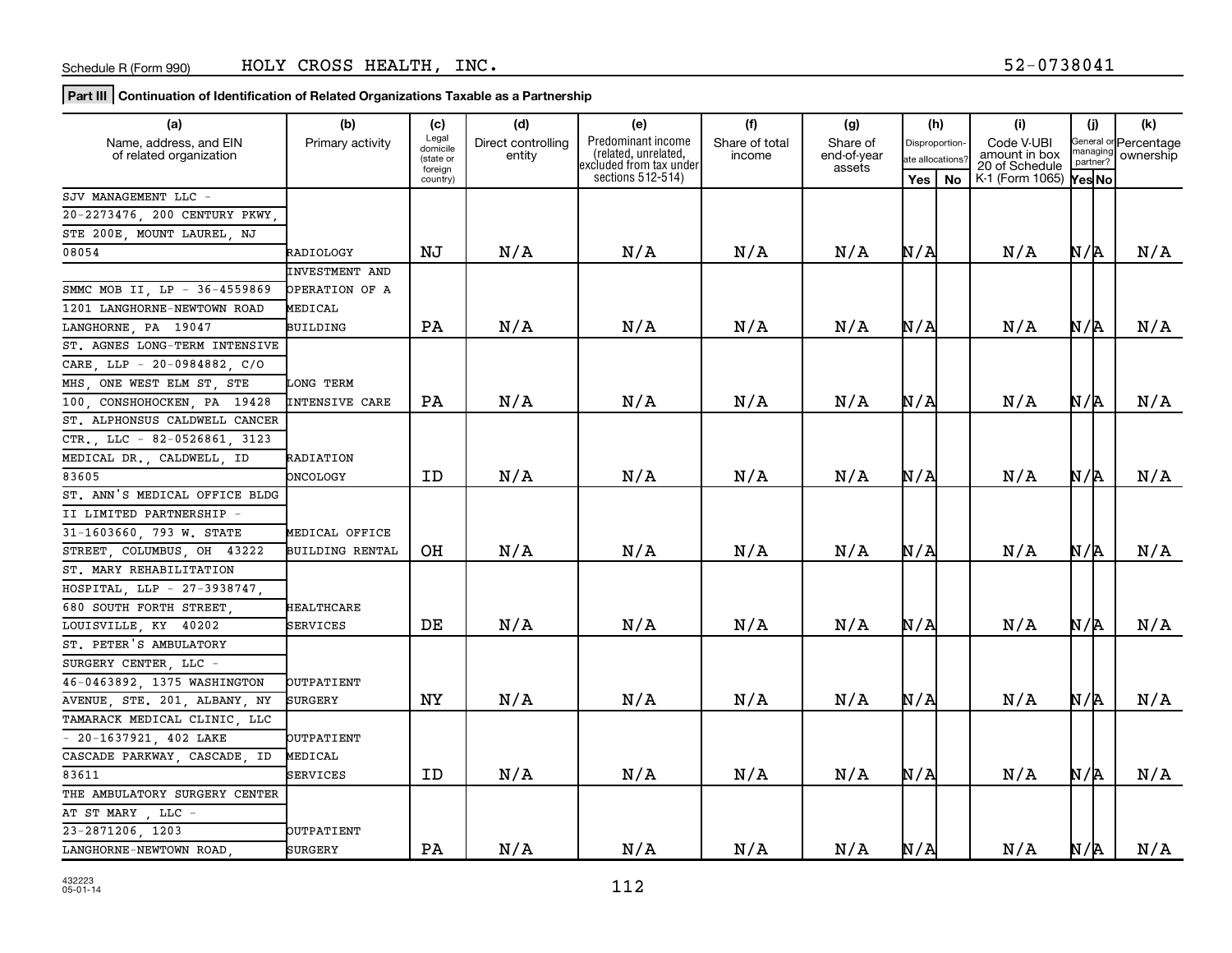| (a)                           | (b)                    | (c)                  | (d)                | (e)                                            | (f)            | (g)                   | (h)              | (i)                             | (i)                  | (k)                   |
|-------------------------------|------------------------|----------------------|--------------------|------------------------------------------------|----------------|-----------------------|------------------|---------------------------------|----------------------|-----------------------|
| Name, address, and EIN        | Primary activity       | Legal<br>domicile    | Direct controlling | Predominant income                             | Share of total | Share of              | Disproportion-   | Code V-UBI                      |                      | General or Percentage |
| of related organization       |                        | (state or<br>foreign | entity             | related, unrelated,<br>excluded from tax under | income         | end-of-year<br>assets | ate allocations' | amount in box<br>20 of Schedule | managing<br>partner? | ownership             |
|                               |                        | country)             |                    | sections $512-514$ )                           |                |                       | Yes   No         | K-1 (Form 1065) <b>Yes No</b>   |                      |                       |
|                               |                        |                      |                    |                                                |                |                       |                  |                                 |                      |                       |
| TRINITY HEALTH PARTNERS LLC   | POPULATION             |                      |                    |                                                |                |                       |                  |                                 |                      |                       |
| 47-2798085, 20555 VICTOR      | <b>HEALTH</b>          |                      |                    |                                                |                |                       |                  |                                 |                      |                       |
| PARKWAY, LIVONIA, MI 48152    | MANAGEMENT             | DE                   | N/A                | N/A                                            | N/A            | N/A                   | N/A              | N/A                             | N/A                  | N/A                   |
| WESTAR MEDICAL OFFICE         |                        |                      |                    |                                                |                |                       |                  |                                 |                      |                       |
| BUILDING LIMITED PARTNERSHIP  |                        |                      |                    |                                                |                |                       |                  |                                 |                      |                       |
| $-31-1784409, 793 W. STATE$   | MEDICAL OFFICE         |                      |                    |                                                |                |                       |                  |                                 |                      |                       |
| STREET, COLUMBUS, OH 43222    | <b>BUILDING RENTAL</b> | OH                   | N/A                | N/A                                            | N/A            | N/A                   | N/A              | N/A                             | N/A                  | N/A                   |
| WOODLAND IMAGING CENTER, LLC  |                        |                      |                    |                                                |                |                       |                  |                                 |                      |                       |
| $-76-0820959$ , 5301 E. HURON |                        |                      |                    |                                                |                |                       |                  |                                 |                      |                       |
| RIVER DR., ANN ARBOR, MI      |                        |                      |                    |                                                |                |                       |                  |                                 |                      |                       |
| 48106                         | RADIOLOGY/IMAGI        | МI                   | N/A                | N/A                                            | N/A            | N/A                   | N/A              | N/A                             | N/A                  | N/A                   |
|                               |                        |                      |                    |                                                |                |                       |                  |                                 |                      |                       |
|                               |                        |                      |                    |                                                |                |                       |                  |                                 |                      |                       |
|                               |                        |                      |                    |                                                |                |                       |                  |                                 |                      |                       |
|                               |                        |                      |                    |                                                |                |                       |                  |                                 |                      |                       |
|                               |                        |                      |                    |                                                |                |                       |                  |                                 |                      |                       |
|                               |                        |                      |                    |                                                |                |                       |                  |                                 |                      |                       |
|                               |                        |                      |                    |                                                |                |                       |                  |                                 |                      |                       |
|                               |                        |                      |                    |                                                |                |                       |                  |                                 |                      |                       |
|                               |                        |                      |                    |                                                |                |                       |                  |                                 |                      |                       |
|                               |                        |                      |                    |                                                |                |                       |                  |                                 |                      |                       |
|                               |                        |                      |                    |                                                |                |                       |                  |                                 |                      |                       |
|                               |                        |                      |                    |                                                |                |                       |                  |                                 |                      |                       |
|                               |                        |                      |                    |                                                |                |                       |                  |                                 |                      |                       |
|                               |                        |                      |                    |                                                |                |                       |                  |                                 |                      |                       |
|                               |                        |                      |                    |                                                |                |                       |                  |                                 |                      |                       |
|                               |                        |                      |                    |                                                |                |                       |                  |                                 |                      |                       |
|                               |                        |                      |                    |                                                |                |                       |                  |                                 |                      |                       |
|                               |                        |                      |                    |                                                |                |                       |                  |                                 |                      |                       |
|                               |                        |                      |                    |                                                |                |                       |                  |                                 |                      |                       |
|                               |                        |                      |                    |                                                |                |                       |                  |                                 |                      |                       |
|                               |                        |                      |                    |                                                |                |                       |                  |                                 |                      |                       |
|                               |                        |                      |                    |                                                |                |                       |                  |                                 |                      |                       |
|                               |                        |                      |                    |                                                |                |                       |                  |                                 |                      |                       |
|                               |                        |                      |                    |                                                |                |                       |                  |                                 |                      |                       |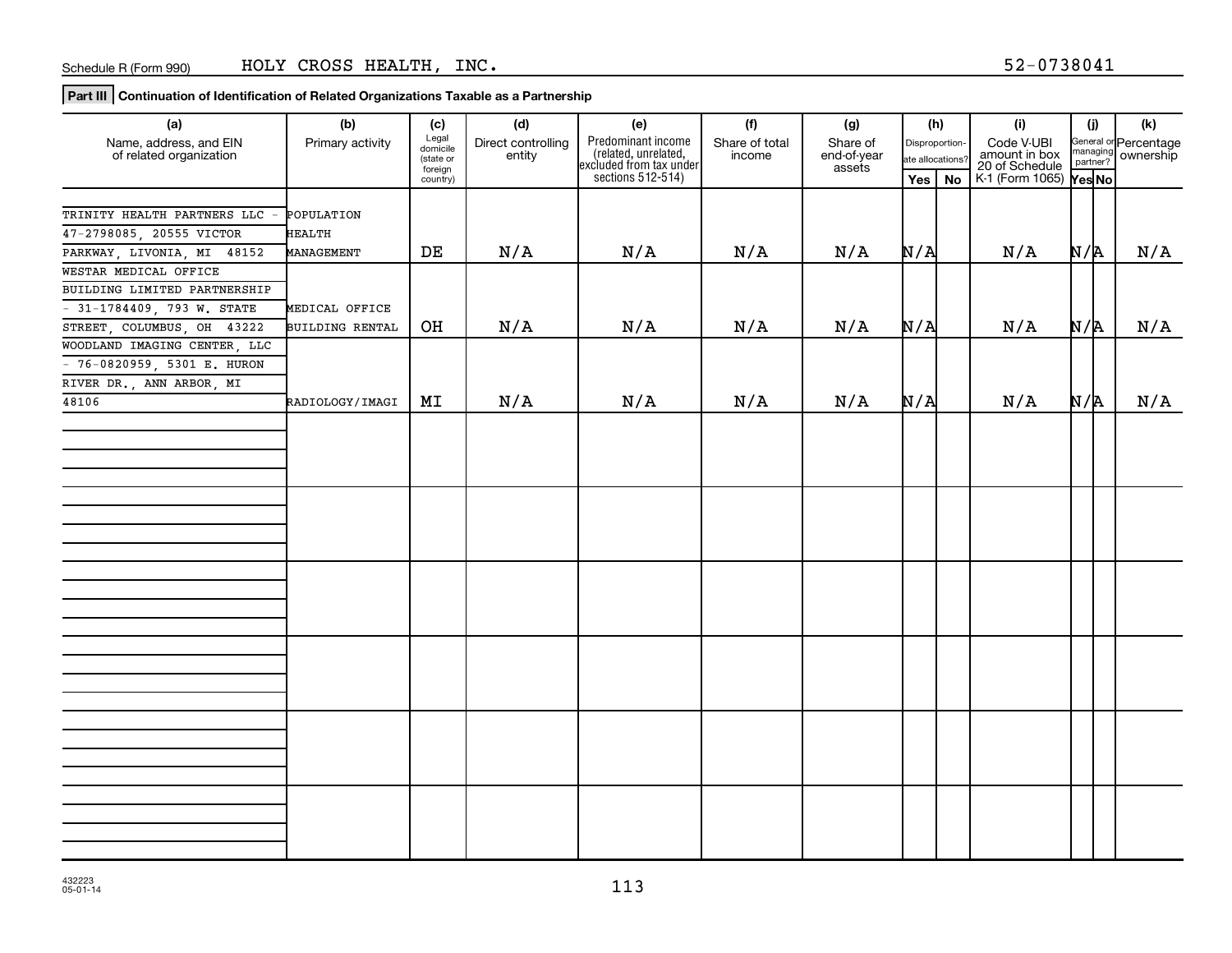| (a)                                               | (b)                   | (c)                                    | (d)                          | (e)                                             | (f)                      | (g)                               | (h)                     |   | (i)<br>Section                      |
|---------------------------------------------------|-----------------------|----------------------------------------|------------------------------|-------------------------------------------------|--------------------------|-----------------------------------|-------------------------|---|-------------------------------------|
| Name, address, and EIN<br>of related organization | Primary activity      | Legal domicile<br>(state or<br>foreign | Direct controlling<br>entity | Type of entity<br>(C corp, S corp,<br>or trust) | Share of total<br>income | Share of<br>end-of-year<br>assets | Percentage<br>ownership |   | 512(b)(13)<br>controlled<br>entity? |
|                                                   |                       | country)                               |                              |                                                 |                          |                                   |                         |   | Yes   No                            |
| DIVERSIFIED COMMUNITY SERVICES, INC. -            |                       |                                        |                              |                                                 |                          |                                   |                         |   |                                     |
| 04-3128890, 1233 MAIN STREET, HOLYOKE, MA         |                       |                                        |                              |                                                 |                          |                                   |                         |   |                                     |
| 01040                                             | MEDICAL SERVICES      | МA                                     | N/A                          | CORP                                            | N/A                      | N/A                               | N/A                     | X |                                     |
| GOTTLIEB MANAGEMENT SERVICES, INC. -              |                       |                                        |                              |                                                 |                          |                                   |                         |   |                                     |
| 36-3330529, 701 W. NORTH AVE., MELROSE PARK       |                       |                                        |                              |                                                 |                          |                                   |                         |   |                                     |
| IL 60160                                          | MANAGEMENT SERVICES   | IL.                                    | N/A                          | CORP                                            | N/A                      | N/A                               | N/A                     | X |                                     |
| HACKLEY HEALTH MANAGEMENT CENTER -                |                       |                                        |                              |                                                 |                          |                                   |                         |   |                                     |
| 38-2961814, 1415 LEAHY ST., MUSKEGON, MI          |                       |                                        |                              |                                                 |                          |                                   |                         |   |                                     |
| 49442                                             | WEIGHT MANAGEMENT     | MΙ                                     | N/A                          | CORP                                            | N/A                      | N/A                               | N/A                     | X |                                     |
| HACKLEY HEALTH VENTURES, INC. - 38-2589959        |                       |                                        |                              |                                                 |                          |                                   |                         |   |                                     |
| 1415 LEAHY ST.                                    | OTHER MEDICAL         |                                        |                              |                                                 |                          |                                   |                         |   |                                     |
| MUSKEGON, MI 49442                                | SERVICES              | MI                                     | N/A                          | C CORP                                          | N/A                      | N/A                               | N/A                     | X |                                     |
| HACKLEY HEALTHCARE EQUIPMENT - 38-2578569         |                       |                                        |                              |                                                 |                          |                                   |                         |   |                                     |
| 1415 LEAHY ST.                                    | HOME MEDICAL          |                                        |                              |                                                 |                          |                                   |                         |   |                                     |
| MUSKEGON, MI 49442                                | EQUIPMENT             | МI                                     | N/A                          | C CORP                                          | N/A                      | N/A                               | N/A                     | X |                                     |
| HACKLEY PROFESSIONAL CENTER - 38-3024797          |                       |                                        |                              |                                                 |                          |                                   |                         |   |                                     |
| 1415 LEAHY ST.                                    |                       |                                        |                              |                                                 |                          |                                   |                         |   |                                     |
| MUSKEGON MI 49442                                 | REAL ESTATE RENTAL    | MI                                     | N/A                          | CORP                                            | N/A                      | N/A                               | N/A                     | X |                                     |
| HACKLEY PROFESSIONAL PHARMACY - 38-2447870        |                       |                                        |                              |                                                 |                          |                                   |                         |   |                                     |
| 1415 LEAHY ST.                                    |                       |                                        |                              |                                                 |                          |                                   |                         |   |                                     |
| MUSKEGON MI 49442                                 | PHARMACY              | MΙ                                     | N/A                          | C CORP                                          | N/A                      | N/A                               | N/A                     | X |                                     |
| HEALTH MANAGEMENT SERVICES ORG. INC. -            |                       |                                        |                              |                                                 |                          |                                   |                         |   |                                     |
| 22-3366580, 500 GROVE STREET, SUITE 100,          | MEDICAL               |                                        |                              |                                                 |                          |                                   |                         |   |                                     |
| HADDON HEIGHTS, NJ 08035                          | <b>ADMINISTRATION</b> | NJ                                     | N/A                          | C CORP                                          | N/A                      | N/A                               | N/A                     | X |                                     |
| HEF, INC. - 38-3086401                            |                       |                                        |                              |                                                 |                          |                                   |                         |   |                                     |
| 1415 LEAHY ST.                                    |                       |                                        |                              |                                                 |                          |                                   |                         |   |                                     |
| MUSKEGON MI 49442                                 | OFFICE STAFFING       | MΙ                                     | N/A                          | C CORP                                          | N/A                      | N/A                               | N/A                     | X |                                     |
| HOLY CROSS PRIVATE HOME SERVICES CORP. -          |                       |                                        |                              |                                                 |                          |                                   |                         |   |                                     |
| 52-1986562, 11801 TECH ROAD, SILVER SPRING,       |                       |                                        | MARYLAND CARE                |                                                 |                          |                                   |                         |   |                                     |
| MD 20904                                          | HOME CARE SERVICES    | MD                                     | GROUP, INC.                  | CORP                                            | 64,334.                  | 537,377.                          | 100.00% X               |   |                                     |
| HPC CO-OWNERS ASSOCIATION - 27-0734448            |                       |                                        |                              |                                                 |                          |                                   |                         |   |                                     |
| 1700 CLINTON                                      | CONDOMINIUM           |                                        |                              |                                                 |                          |                                   |                         |   |                                     |
| MUSKEGON, MI 49442                                | ASSOCIATION           | MI                                     | N/A                          | CORP                                            | N/A                      | N/A                               | N/A                     | X |                                     |
| HURON ARBOR CORPORATION - 38-2475644              |                       |                                        |                              |                                                 |                          |                                   |                         |   |                                     |
| 5301 EAST HURON RIVER DR., PO BOX 992             | PROVIDES OFFICE       |                                        |                              |                                                 |                          |                                   |                         |   |                                     |
| ANN ARBOR, MI 48106                               | RENTAL SPACE          | МI                                     | N/A                          | CORP<br>IC.                                     | N/A                      | N/A                               | N/A                     | X |                                     |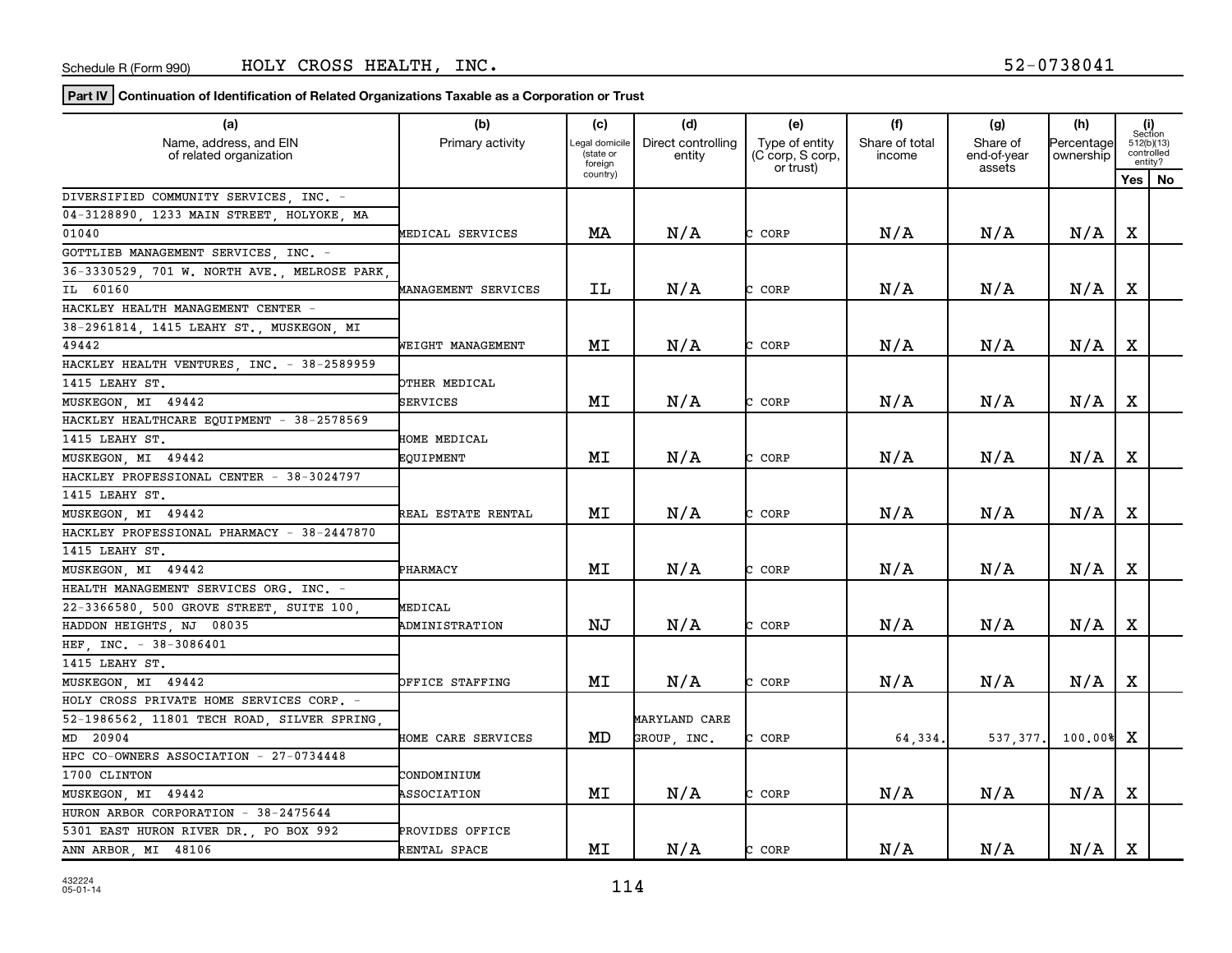| (a)                                               | (b)                  | (c)                                    | (d)                          | (e)                                             | (f)                      | (g)                               | (h)                     |             | (i)<br>Section                      |
|---------------------------------------------------|----------------------|----------------------------------------|------------------------------|-------------------------------------------------|--------------------------|-----------------------------------|-------------------------|-------------|-------------------------------------|
| Name, address, and EIN<br>of related organization | Primary activity     | Legal domicile<br>(state or<br>foreign | Direct controlling<br>entity | Type of entity<br>(C corp, S corp,<br>or trust) | Share of total<br>income | Share of<br>end-of-year<br>assets | Percentage<br>ownership |             | 512(b)(13)<br>controlled<br>entity? |
|                                                   |                      | country)                               |                              |                                                 |                          |                                   |                         |             | Yes   No                            |
| IHA AFFILIATION CORPORATION - 38-3188895          |                      |                                        |                              |                                                 |                          |                                   |                         |             |                                     |
| 24 FRANK LLOYD WRIGHT DR., LOBBY J                |                      |                                        |                              |                                                 |                          |                                   |                         |             |                                     |
| ANN ARBOR, MI 48106                               | MEDICAL MANAGEMENT   | МI                                     | N/A                          | CORP                                            | N/A                      | N/A                               | N/A                     | $\mathbf X$ |                                     |
| LANGHORNE SERVICES II, INC. - 25-3795549          |                      |                                        |                              |                                                 |                          |                                   |                         |             |                                     |
| 1201 LANGHORNE-NEWTOWN ROAD                       | GENERAL PARTNER OF   |                                        |                              |                                                 |                          |                                   |                         |             |                                     |
| LANGHORNE, PA 19047                               | LMOB PARTNERS, II    | PA                                     | N/A                          | CORP                                            | N/A                      | N/A                               | N/A                     | $\mathbf X$ |                                     |
| LANGHORNE SERVICES, INC. - 23-2625981             |                      |                                        |                              |                                                 |                          |                                   |                         |             |                                     |
| 1201 LANGHORNE-NEWTOWN ROAD                       | GENERAL PARTNER OF   |                                        |                              |                                                 |                          |                                   |                         |             |                                     |
| LANGHORNE PA 19047                                | LMOB PARTNERS.       | PA                                     | N/A                          | CORP                                            | N/A                      | N/A                               | N/A                     | X           |                                     |
| LIFECARE PHYSICIANS PC - 26-1649038               |                      |                                        |                              |                                                 |                          |                                   |                         |             |                                     |
| 601 HAMILTON AVENUE                               |                      |                                        |                              |                                                 |                          |                                   |                         |             |                                     |
| TRENTON, NJ 08629                                 | HEALTH CARE SERVICES | NJ                                     | N/A                          | CORP                                            | N/A                      | N/A                               | N/A                     | X           |                                     |
| LOURDES MEDICAL ASSOCIATES, PA - 22-3361862       |                      |                                        |                              |                                                 |                          |                                   |                         |             |                                     |
| 500 GROVE STREET, SUITE 100                       |                      |                                        |                              |                                                 |                          |                                   |                         |             |                                     |
| HADDON HEIGHTS, NJ 08035                          | MEDICAL SERVICES     | NJ                                     | N/A                          | CORP                                            | N/A                      | N/A                               | N/A                     | X           |                                     |
| LOURDES URGENT CARE SERVICES PC - 46-4188202      |                      |                                        |                              |                                                 |                          |                                   |                         |             |                                     |
| 1600 HADDON AVENUE                                |                      |                                        |                              |                                                 |                          |                                   |                         |             |                                     |
| CAMDEN, NJ 08103                                  | URGENT CARE CENTER   | NJ                                     | N/A                          | CORP                                            | N/A                      | N/A                               | N/A                     | X           |                                     |
| MANNING MEDICAL, PLLC - 46-4331512                |                      |                                        |                              |                                                 |                          |                                   |                         |             |                                     |
| 315 S. MANNING BLVD.                              |                      |                                        |                              |                                                 |                          |                                   |                         |             |                                     |
| ALBANY, NY 12208                                  | MEDICAL SERVICES     | NY                                     | N/A                          | CORP                                            | N/A                      | N/A                               | N/A                     | X           |                                     |
| MARYLAND CARE GROUP, INC. - 52-1815313            |                      |                                        |                              |                                                 |                          |                                   |                         |             |                                     |
| 11801 TECH ROAD                                   |                      |                                        | HOLY CROSS                   |                                                 |                          |                                   |                         |             |                                     |
| SILVER SPRING, MD 20904                           | HEALTHCARE HOLDING   | MD                                     | HEALTH, INC.                 | CORP                                            | 201.115.                 | 1,701,982.                        | $100,00$ <sup>8</sup>   | X           |                                     |
| MCMC EASTWICK, INC. - 23-2184261                  |                      |                                        |                              |                                                 |                          |                                   |                         |             |                                     |
| C/O MHS ONE WEST ELM STREET, STE 100              | MEDICAL OFFICE       |                                        |                              |                                                 |                          |                                   |                         |             |                                     |
| CONSHOHOCKEN, PA 19428                            | <b>BUILDINGS</b>     | <b>PA</b>                              | N/A                          | CORP                                            | N/A                      | N/A                               | N/A                     | X           |                                     |
| MEDNOW, INC. - 82-0389927                         |                      |                                        |                              |                                                 |                          |                                   |                         |             |                                     |
| 1512 12TH AVENUE ROAD                             |                      |                                        |                              |                                                 |                          |                                   |                         |             |                                     |
| NAMPA, ID 83686                                   | MEDICAL SERVICES     | ID                                     | N/A                          | CORP                                            | N/A                      | N/A                               | N/A                     | $\mathbf X$ |                                     |
| MERCY INPATIENT MEDICAL ASSOCIATES, INC -         |                      |                                        |                              |                                                 |                          |                                   |                         |             |                                     |
| 04-3029929, 1233 MAIN STREET, HOLYOKE, MA         |                      |                                        |                              |                                                 |                          |                                   |                         |             |                                     |
| 01040                                             | MEDICAL SERVICES     | MA                                     | N/A                          | CORP                                            | N/A                      | N/A                               | N/A                     | $\mathbf X$ |                                     |
| MERCY MEDICAL SERVICES - 42-1283849               |                      |                                        |                              |                                                 |                          |                                   |                         |             |                                     |
| 801 5TH STREET                                    | PRIMARY CARE         |                                        |                              |                                                 |                          |                                   |                         |             |                                     |
| SIOUX CITY IA 51101                               | PHYSICIANS           | ΙA                                     | N/A                          | CORP                                            | N/A                      | N/A                               | N/A                     | $\mathbf X$ |                                     |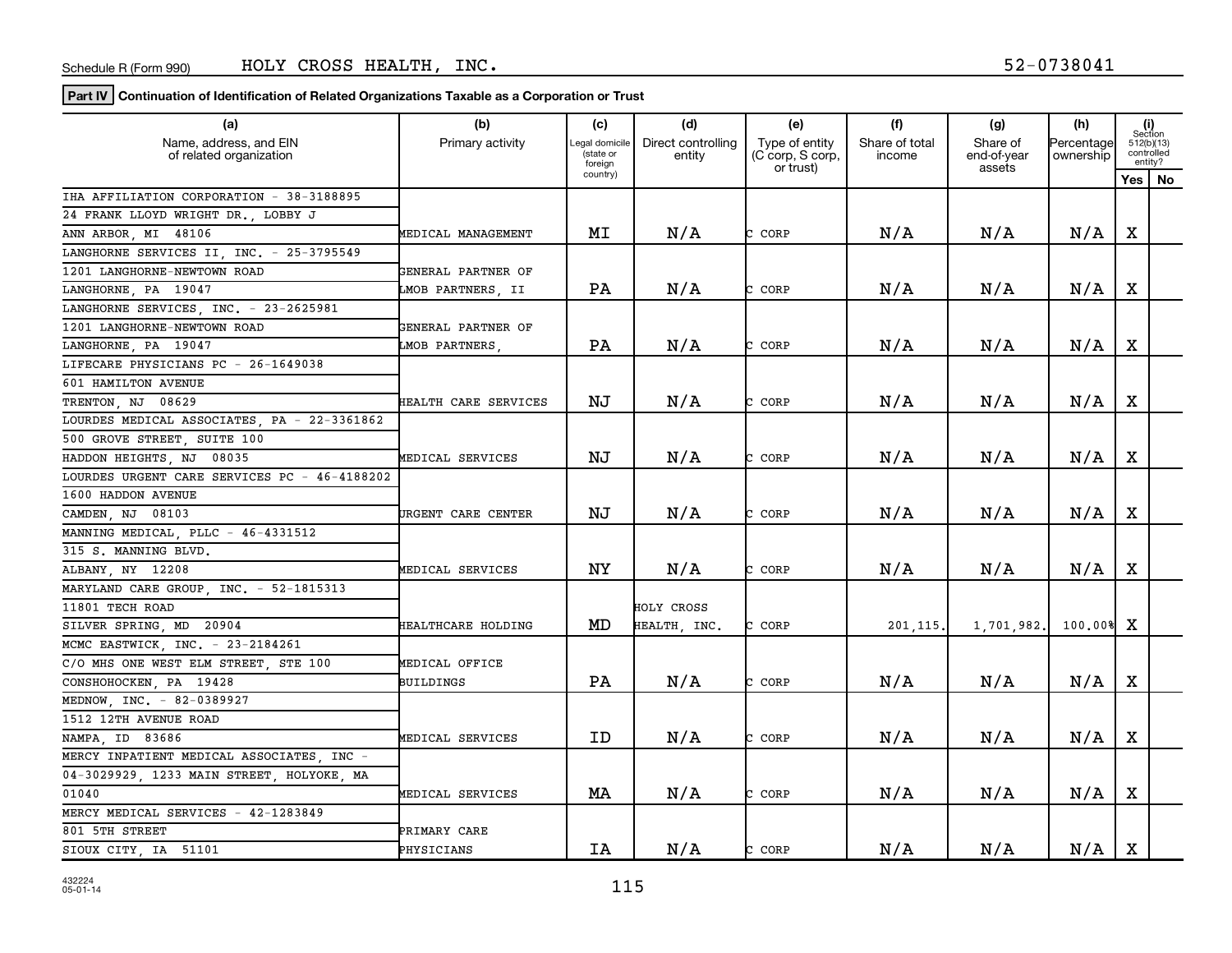| (a)                                               | (b)                     | (c)                                    | (d)                          | (e)                                             | (f)                      | (g)                     | (h)                     |             | (i)<br>Section                      |
|---------------------------------------------------|-------------------------|----------------------------------------|------------------------------|-------------------------------------------------|--------------------------|-------------------------|-------------------------|-------------|-------------------------------------|
| Name, address, and EIN<br>of related organization | Primary activity        | Legal domicile<br>(state or<br>foreign | Direct controlling<br>entity | Type of entity<br>(C corp, S corp,<br>or trust) | Share of total<br>income | Share of<br>end-of-year | Percentage<br>ownership |             | 512(b)(13)<br>controlled<br>entity? |
|                                                   |                         | country)                               |                              |                                                 |                          | assets                  |                         | Yes l       | No                                  |
| MERCY SERVICES CORPORATION - 36-3227348           |                         |                                        |                              |                                                 |                          |                         |                         |             |                                     |
| 2525 SOUTH MICHIGAN AVENUE                        |                         |                                        |                              |                                                 |                          |                         |                         |             |                                     |
| CHICAGO, IL 60616                                 | <b>DORMANT</b>          | ΙL                                     | N/A                          | C CORP                                          | N/A                      | N/A                     | N/A                     | х           |                                     |
| MICHIGAN ATHLETIC CLUB - 38-2647304               |                         |                                        |                              |                                                 |                          |                         |                         |             |                                     |
| 2500 BURTON                                       |                         |                                        |                              |                                                 |                          |                         |                         |             |                                     |
| GRAND RAPIDS, MI 49506                            | ATHLETIC CLUB           | MI                                     | N/A                          | C CORP                                          | N/A                      | N/A                     | N/A                     | х           |                                     |
| MOUNT CARMEL HEALTH PROVIDERS, INC. -             |                         |                                        |                              |                                                 |                          |                         |                         |             |                                     |
| 31-1382442, 6150 EAST BROAD STREET                |                         |                                        |                              |                                                 |                          |                         |                         |             |                                     |
| COLUMBUS, OH 43213                                | MEDICAL SERVICES        | OH                                     | N/A                          | C CORP                                          | N/A                      | N/A                     | N/A                     | X           |                                     |
| NURSING NETWORK, INC - 59-1145192                 |                         |                                        |                              |                                                 |                          |                         |                         |             |                                     |
| 4725 NORTH FEDERAL HIGHWAY                        |                         |                                        |                              |                                                 |                          |                         |                         |             |                                     |
| FORT LAUDERDALE, FL 33308                         | MEDICAL SERVICES        | FL                                     | N/A                          | C CORP                                          | N/A                      | N/A                     | N/A                     | X           |                                     |
| PHYSICIANS MEDICAL OFFICE BUILDING                |                         |                                        |                              |                                                 |                          |                         |                         |             |                                     |
| CONDOMINIUM TRUST - 04-6608649, 1221 MAIN         |                         |                                        |                              |                                                 |                          |                         |                         |             |                                     |
| STREET, SUITE 108, HOLYOKE, MA 01040              | PROPERTY MANAGEMENT     | МA                                     | N/A                          | C CORP                                          | N/A                      | N/A                     | N/A                     | х           |                                     |
| PRIORITY PLUS OF CALIFORNIA - 77-0395267          | FORMERLY HLTH MGMT      |                                        |                              |                                                 |                          |                         |                         |             |                                     |
| PO BOX 27230                                      | NOW DISCONTINUED        |                                        |                              |                                                 |                          |                         |                         |             |                                     |
| FRESNO CA 93729                                   | <b>OPERATIONS</b>       | CA                                     | N/A                          | CORP                                            | N/A                      | N/A                     | N/A                     | X           |                                     |
| PROVIDENCE HOME CARE INC. - 04-3317426            |                         |                                        |                              |                                                 |                          |                         |                         |             |                                     |
| 1233 MAIN STREET                                  |                         |                                        |                              |                                                 |                          |                         |                         |             |                                     |
| HOLYOKE, MA 01040                                 | HEALTH CARE SERVICES    | MA                                     | N/A                          | C CORP                                          | N/A                      | N/A                     | N/A                     | х           |                                     |
| SAINT ALPHONSUS HEALTH ALLIANCE, INC. -           |                         |                                        |                              |                                                 |                          |                         |                         |             |                                     |
| 82-0524649 1055 NORTH CURTIS ROAD BOISE           | <b>ACCOUNTABLE CARE</b> |                                        |                              |                                                 |                          |                         |                         |             |                                     |
| ID 83706                                          | ORGANIZATION            | ID                                     | N/A                          | C CORP                                          | N/A                      | N/A                     | N/A                     | X           |                                     |
| SAINT ALPHONSUS PHYSICIANS, P.A. -                |                         |                                        |                              |                                                 |                          |                         |                         |             |                                     |
| 33-1078261, 1055 NORTH CURTIS ROAD, BOISE         |                         |                                        |                              |                                                 |                          |                         |                         |             |                                     |
| ID 83706                                          | PHYSICIANS              | ID                                     | N/A                          | C CORP                                          | N/A                      | N/A                     | N/A                     | X           |                                     |
| SAINT MARY'S HEALTH MANAGEMENT COMPANY -          |                         |                                        |                              |                                                 |                          |                         |                         |             |                                     |
| 38-3450733, 200 JEFFERSON AVENUE SE, GRAND        |                         |                                        |                              |                                                 |                          |                         |                         |             |                                     |
| RAPIDS, MI 49503                                  | ATHLETIC CLUB           | MΙ                                     | N/A                          | C CORP                                          | N/A                      | N/A                     | N/A                     | х           |                                     |
| SAMARITAN MEDICAL OFFICE BUILDING .INC. -         |                         |                                        |                              |                                                 |                          |                         |                         |             |                                     |
| 14-1607244, 2212 BURDETT AVENUE, TROY, NY         |                         |                                        |                              |                                                 |                          |                         |                         |             |                                     |
| 12180                                             | REAL ESTATE             | NY                                     | N/A                          | CORP                                            | N/A                      | N/A                     | N/A                     | X           |                                     |
| SJM PROPERTIES, INC. - 16-1294991                 |                         |                                        |                              |                                                 |                          |                         |                         |             |                                     |
| 411 CANISTEO STREET                               |                         |                                        |                              |                                                 |                          |                         |                         |             |                                     |
| HORNELL, NY 14843                                 | PROPERTY HOLDINGS       | <b>NY</b>                              | N/A                          | CORP<br>h.                                      | N/A                      | N/A                     | N/A                     | $\mathbf X$ |                                     |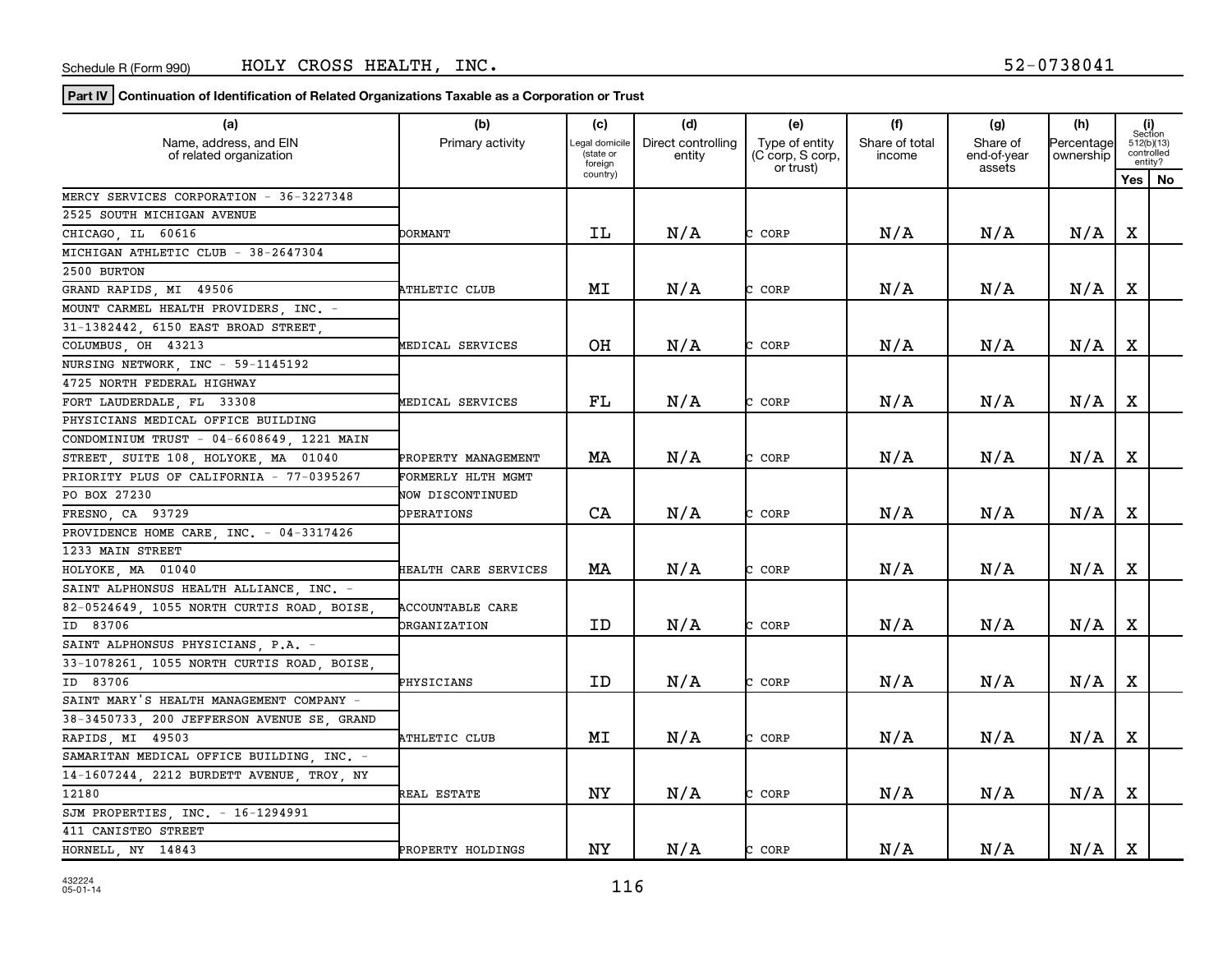| (a)<br>Name, address, and EIN<br>of related organization | (b)<br>Primary activity   | (c)<br>Legal domicile<br>(state or | (d)<br>Direct controlling<br>entity | (e)<br>Type of entity<br>(C corp, S corp, | (f)<br>Share of total<br>income | (g)<br>Share of<br>end-of-year | (h)<br>Percentage<br>ownership |             | (i)<br>Section<br>512(b)(13)<br>controlled |
|----------------------------------------------------------|---------------------------|------------------------------------|-------------------------------------|-------------------------------------------|---------------------------------|--------------------------------|--------------------------------|-------------|--------------------------------------------|
|                                                          |                           | foreign<br>country)                |                                     | or trust)                                 |                                 | assets                         |                                |             | entity?                                    |
| ST. MARY'S HIGHLAND HILLS VILLAGE INC -                  |                           |                                    |                                     |                                           |                                 |                                |                                | Yes   No    |                                            |
| 58-2276801, 1230 BAXTER STREET, ATHENS, GA               |                           |                                    |                                     |                                           |                                 |                                |                                |             |                                            |
| 30606                                                    | ASSISTED LIVING           | <b>GA</b>                          | N/A                                 | CORP                                      | N/A                             | N/A                            | N/A                            | $\mathbf X$ |                                            |
| SURGERY CENTER FINANCING CORPORATION -                   |                           |                                    |                                     |                                           |                                 |                                |                                |             |                                            |
| 31-1531102, 6150 EAST BROAD STREET,                      | FINANCE, INSURANCE        |                                    |                                     |                                           |                                 |                                |                                |             |                                            |
| COLUMBUS OH 43213                                        | AND REAL ESTATE           | OH                                 | N/A                                 | CORP<br>C.                                | N/A                             | N/A                            | N/A                            | X           |                                            |
| SYSTEM COORDINATED SERVICES, INC. -                      |                           |                                    |                                     |                                           |                                 |                                |                                |             |                                            |
| 04-2938181, 1233 MAIN STREET, HOLYOKE, MA                |                           |                                    |                                     |                                           |                                 |                                |                                |             |                                            |
| 01040                                                    | LAB SERVICES              | МA                                 | N/A                                 | CORP                                      | N/A                             | N/A                            | N/A                            | X           |                                            |
| THRE SERVICES, LLC - 45-2603654                          |                           |                                    |                                     |                                           |                                 |                                |                                |             |                                            |
| 20555 VICTOR PARKWAY                                     | REAL ESTATE BROKERAGE     |                                    |                                     |                                           |                                 |                                |                                |             |                                            |
| LIVONIA, MI 48152                                        | <b>SERVICES</b>           | MΙ                                 | N/A                                 | CORP                                      | N/A                             | N/A                            | N/A                            | $\mathbf X$ |                                            |
| TRINITY HEALTH ACO INC. - 47-3794666                     |                           |                                    |                                     |                                           |                                 |                                |                                |             |                                            |
| 20555 VICTOR PARKWAY                                     | <b>ACCOUNTABLE CARE</b>   |                                    |                                     |                                           |                                 |                                |                                |             |                                            |
| LIVONIA, MI 48152                                        | <b>DRGANIZATION</b>       | DE                                 | N/A                                 | CORP                                      | N/A                             | N/A                            | N/A                            | $\mathbf X$ |                                            |
| TRINITY HEALTH EMPLOYEE BENEFIT TRUST -                  |                           |                                    |                                     |                                           |                                 |                                |                                |             |                                            |
| 38-3410377, 20555 VICTOR PARKWAY, LIVONIA,               |                           |                                    |                                     |                                           |                                 |                                |                                |             |                                            |
| MI 48152                                                 | GRANTOR TRUST             | MΙ                                 | N/A                                 | TRUST                                     | N/A                             | N/A                            | N/A                            | X           |                                            |
| VENZKE INSURANCE COMPANY, LTD. - 98-0453602              |                           |                                    |                                     |                                           |                                 |                                |                                |             |                                            |
| PO BOX 1051 GRAND CAYMAN                                 | PROVISION OF              | CAYMAN                             |                                     |                                           |                                 |                                |                                |             |                                            |
| GRAND CAYMAN CAYMAN ISLANDS                              | <b>INSURANCE COVERAGE</b> | ISLANDS                            | N/A                                 | CORP                                      | N/A                             | N/A                            | N/A                            | $\mathbf X$ |                                            |
| WEST SHORE PROFESSIONAL BUILDING CONDOMINIUM             |                           |                                    |                                     |                                           |                                 |                                |                                |             |                                            |
| - 38-2700166, 1820 44TH STREET SE, KENTWOOD,             | CONDOMINIUM               |                                    |                                     |                                           |                                 |                                |                                |             |                                            |
| MI 49508                                                 | ASSOCIATION               | ΜI                                 | N/A                                 | CORP                                      | N/A                             | N/A                            | N/A                            | X           |                                            |
| WORKPLACE HEALTH OF GRAND HAVEN - 38-3112035             |                           |                                    |                                     |                                           |                                 |                                |                                |             |                                            |
| 1415 LEAHY ST.                                           |                           |                                    |                                     |                                           |                                 |                                |                                |             |                                            |
| MUSKEGON, MI 49442                                       | OCCUPATIONAL HEALTH       | МI                                 | N/A                                 | CORP                                      | N/A                             | N/A                            | N/A                            | $\mathbf X$ |                                            |
|                                                          |                           |                                    |                                     |                                           |                                 |                                |                                |             |                                            |
|                                                          |                           |                                    |                                     |                                           |                                 |                                |                                |             |                                            |
|                                                          |                           |                                    |                                     |                                           |                                 |                                |                                |             |                                            |
|                                                          |                           |                                    |                                     |                                           |                                 |                                |                                |             |                                            |
|                                                          |                           |                                    |                                     |                                           |                                 |                                |                                |             |                                            |
|                                                          |                           |                                    |                                     |                                           |                                 |                                |                                |             |                                            |
|                                                          |                           |                                    |                                     |                                           |                                 |                                |                                |             |                                            |
|                                                          |                           |                                    |                                     |                                           |                                 |                                |                                |             |                                            |
|                                                          |                           |                                    |                                     |                                           |                                 |                                |                                |             |                                            |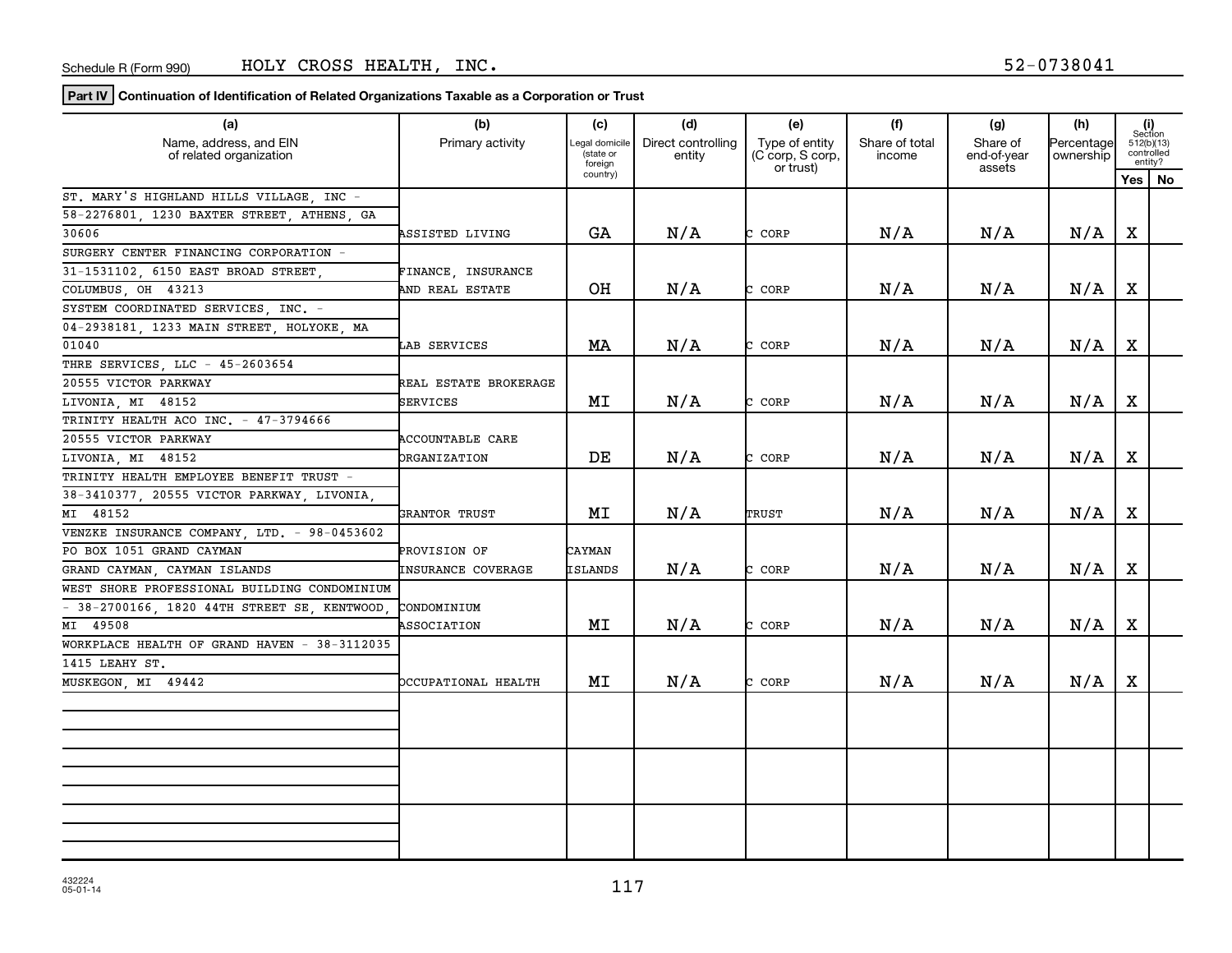Part V Transactions With Related Organizations Complete if the organization answered "Yes" on Form 990, Part IV, line 34, 35b, or 36.

|  | Note. Complete line 1 if any entity is listed in Parts II, III, or IV of this schedule.                                                                                                                                                                                                 |                 | <b>Yes</b>              | <b>No</b>                   |  |  |  |
|--|-----------------------------------------------------------------------------------------------------------------------------------------------------------------------------------------------------------------------------------------------------------------------------------------|-----------------|-------------------------|-----------------------------|--|--|--|
|  | During the tax year, did the organization engage in any of the following transactions with one or more related organizations listed in Parts II-IV?                                                                                                                                     |                 |                         |                             |  |  |  |
|  |                                                                                                                                                                                                                                                                                         | 1a              | $\overline{\mathbf{X}}$ |                             |  |  |  |
|  |                                                                                                                                                                                                                                                                                         | 1 <sub>b</sub>  | х                       |                             |  |  |  |
|  |                                                                                                                                                                                                                                                                                         | 1c              | х                       |                             |  |  |  |
|  | d Loans or loan guarantees to or for related organization(s) www.communically.com/www.communically.com/www.communically.com/www.communically.com/www.communically.com/www.communically.com/www.communically.com/www.communical                                                          | 1 <sub>d</sub>  |                         | $\mathbf{x}$                |  |  |  |
|  | e Loans or loan guarantees by related organization(s) manufaction(s) and contain an account of the content of the content of the content of the content of the content of the content of the content of the content of the con                                                          | 1e              | X                       |                             |  |  |  |
|  |                                                                                                                                                                                                                                                                                         |                 |                         |                             |  |  |  |
|  |                                                                                                                                                                                                                                                                                         | 1f              |                         | х                           |  |  |  |
|  | $g$ Sale of assets to related organization(s) $\ldots$ $\ldots$ $\ldots$ $\ldots$ $\ldots$ $\ldots$ $\ldots$ $\ldots$ $\ldots$ $\ldots$ $\ldots$ $\ldots$ $\ldots$ $\ldots$ $\ldots$ $\ldots$ $\ldots$ $\ldots$ $\ldots$ $\ldots$ $\ldots$ $\ldots$ $\ldots$ $\ldots$ $\ldots$ $\ldots$ | 1 <sub>q</sub>  |                         | $\overline{\text{x}}$       |  |  |  |
|  | h Purchase of assets from related organization(s) manufactured and content to content the content of assets from related organization(s)                                                                                                                                                | 1 <sub>h</sub>  |                         | $\overline{\textbf{x}}$     |  |  |  |
|  | Exchange of assets with related organization(s) www.assettion.com/www.assettion.com/www.assettion.com/www.assettion.com/www.assettion.com/www.assettion.com/www.assettion.com/www.assettion.com/www.assettion.com/www.assettio                                                          | 1i.             |                         | $\overline{\text{x}}$       |  |  |  |
|  |                                                                                                                                                                                                                                                                                         | 1j.             |                         | $\overline{\textnormal{x}}$ |  |  |  |
|  |                                                                                                                                                                                                                                                                                         |                 |                         |                             |  |  |  |
|  |                                                                                                                                                                                                                                                                                         | 1k              |                         | X                           |  |  |  |
|  | Performance of services or membership or fundraising solicitations for related organization(s) manufaction(s and accommunity content of services or membership or fundraising solicitations for related organization(s) manufa                                                          | 11              | X                       |                             |  |  |  |
|  |                                                                                                                                                                                                                                                                                         | 1 <sub>m</sub>  | х                       |                             |  |  |  |
|  |                                                                                                                                                                                                                                                                                         | 1n              |                         | $\overline{\mathbf{x}}$     |  |  |  |
|  | o Sharing of paid employees with related organization(s) manufactured and content to the content of the content of the content of the content of the content of the content of the content of the content of the content of th                                                          | 10 <sub>o</sub> |                         | $\mathbf x$                 |  |  |  |
|  |                                                                                                                                                                                                                                                                                         |                 |                         |                             |  |  |  |
|  |                                                                                                                                                                                                                                                                                         | 1 <sub>p</sub>  | X                       |                             |  |  |  |
|  |                                                                                                                                                                                                                                                                                         | 1q              | х                       |                             |  |  |  |
|  |                                                                                                                                                                                                                                                                                         |                 |                         |                             |  |  |  |
|  |                                                                                                                                                                                                                                                                                         | 1r              | х                       |                             |  |  |  |
|  |                                                                                                                                                                                                                                                                                         | 1s              |                         | X                           |  |  |  |
|  | If the answer to any of the above is "Yes," see the instructions for information on who must complete this line, including covered relationships and transaction thresholds.                                                                                                            |                 |                         |                             |  |  |  |
|  |                                                                                                                                                                                                                                                                                         |                 |                         |                             |  |  |  |

| (a)<br>Name of related organization    | (b)<br>Transaction<br>type (a-s) | (c)<br>Amount involved  | (d)<br>Method of determining amount involved |
|----------------------------------------|----------------------------------|-------------------------|----------------------------------------------|
| $(1)$ TRINITY HEALTH - MICHIGAN        | М                                |                         | 540,073. PER BOOKS                           |
| (2) TRINITY HOME HEALTH SERVICES, INC. | М                                |                         | 53,480. PER BOOKS                            |
| (3) TRINITY HEALTH CORPORATION         | в                                | 9,061,704. PER BOOKS    |                                              |
| (4) TRINITY HEALTH CORPORATION         | C                                |                         | 187, 133. PER BOOKS                          |
| (5) TRINITY HEALTH CORPORATION         | Μ                                | 30,627,849. PER BOOKS   |                                              |
| (6) TRINITY HEALTH CORPORATION         | P<br>110                         | 23, 110, 709. PER BOOKS | $\sim$ $\sim$ $\sim$ $\sim$                  |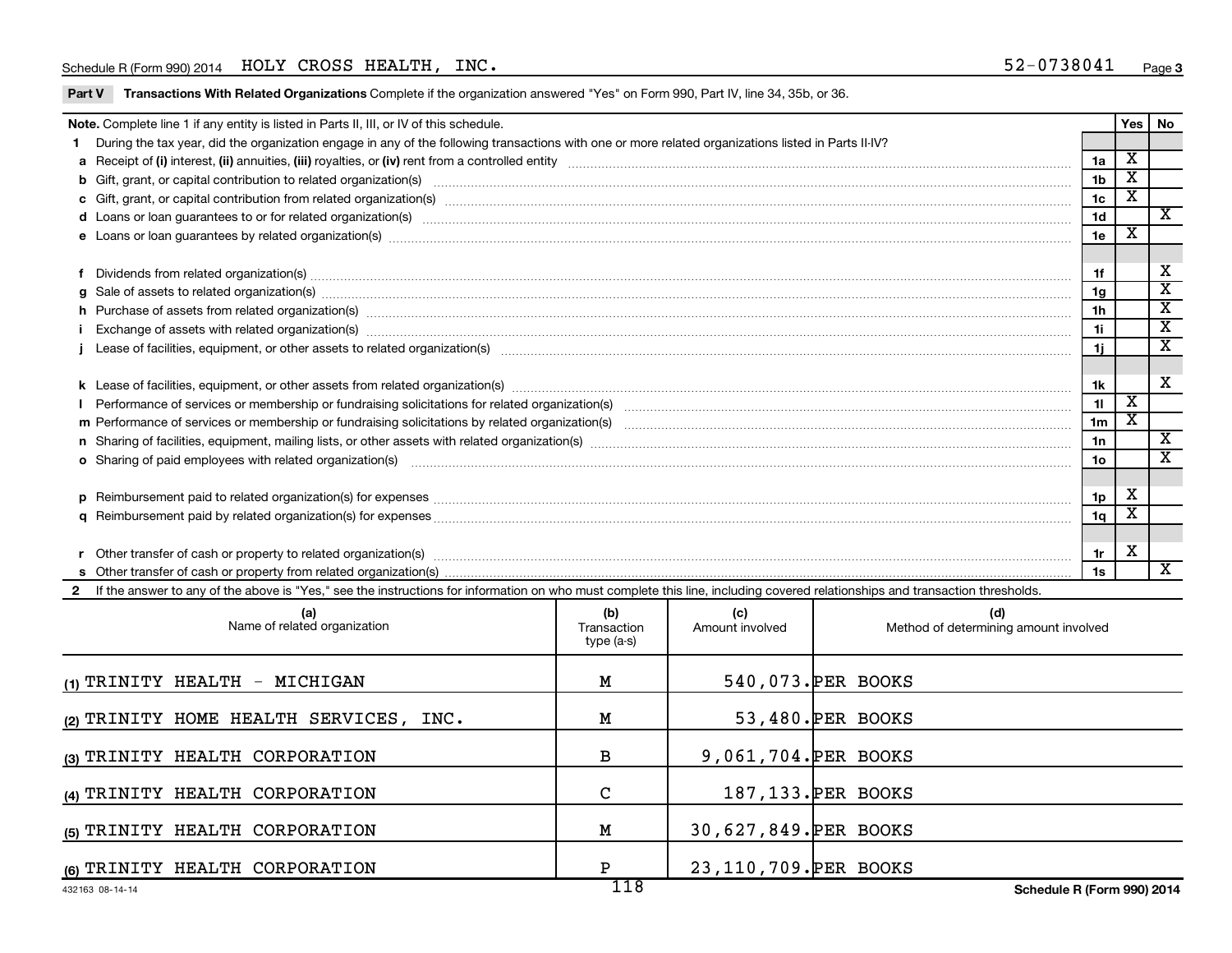**Part V Continuation of Transactions With Related Organizations**  (Schedule R (Form 990), Part V, line 2)

| (a)<br>Name of other organization          | (b)<br>Transaction | (c)<br>Amount involved | (d)<br>Method of determining |
|--------------------------------------------|--------------------|------------------------|------------------------------|
|                                            | type (a-r)         |                        | amount involved              |
| (7) TRINITY HEALTH CORPORATION             | Q                  |                        | 260, 208. PER BOOKS          |
| (8) TRINITY HEALTH CORPORATION             | ${\bf R}$          | 14,725,164. PER BOOKS  |                              |
| (9) HOLY CROSS PRIVATE HOME SERVICES CORP. | Α                  |                        | $9,952.$ PER BOOKS           |
| (10) HOLY CROSS HEALTH FOUNDATION, INC.    | $\mathbf C$        | 4,459,512. PER BOOKS   |                              |
| (11)TRINITY HEALTH CORPORATION             | $\mathbf E$        | 70,000,000. PER BOOKS  |                              |
| (12)                                       |                    |                        |                              |
| (13)                                       |                    |                        |                              |
| (14)                                       |                    |                        |                              |
| (15)                                       |                    |                        |                              |
| (16)                                       |                    |                        |                              |
| (17)                                       |                    |                        |                              |
| (18)                                       |                    |                        |                              |
| (19)                                       |                    |                        |                              |
| (20)                                       |                    |                        |                              |
| (21)                                       |                    |                        |                              |
| (22)                                       |                    |                        |                              |
| (23)                                       |                    |                        |                              |
| (24)                                       |                    |                        |                              |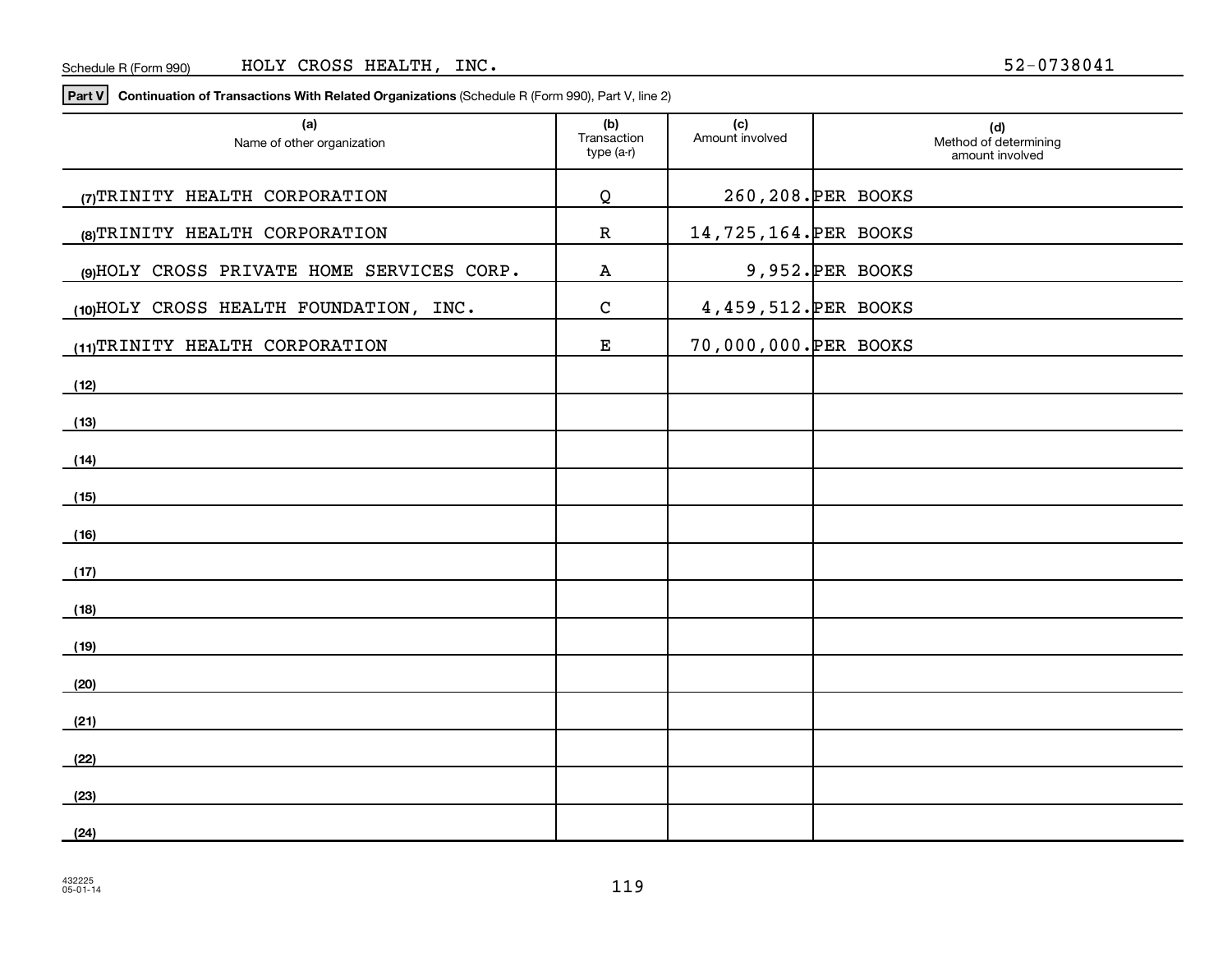## Schedule R (Form 990) 2014 Page HOLY CROSS HEALTH, INC. 52-0738041

Part VI Unrelated Organizations Taxable as a Partnership Complete if the organization answered "Yes" on Form 990, Part IV, line 37.

Provide the following information for each entity taxed as a partnership through which the organization conducted more than five percent of its activities (measured by total assets or gross revenue) that was not a related organization. See instructions regarding exclusion for certain investment partnerships.

| (a)<br>Name, address, and EIN<br>of entity | . ت<br>(b)<br>Primary activity | (c)<br>Legal domicile<br>(state or foreign<br>country) | . <b>.</b><br>(d)<br>Predominant income<br>(related, unrelated,<br>excluded from tax under<br>sections 512-514) | $(e)$<br>Are all<br>partners sec.<br>$501(c)(3)$<br>orgs.?<br>Yes No | (f)<br>Share of<br>total<br>income | (g)<br>Share of<br>end-of-year<br>assets | (h)<br>Dispropor-<br>tionate<br>allocations?<br>Yes No | (i)<br>Code V-UBI<br>amount in box 20 managing<br>of Schedule K-1 partner?<br>(Form 1065)<br>ves No | (i)<br>Yes NO | (k) |
|--------------------------------------------|--------------------------------|--------------------------------------------------------|-----------------------------------------------------------------------------------------------------------------|----------------------------------------------------------------------|------------------------------------|------------------------------------------|--------------------------------------------------------|-----------------------------------------------------------------------------------------------------|---------------|-----|
|                                            |                                |                                                        |                                                                                                                 |                                                                      |                                    |                                          |                                                        |                                                                                                     |               |     |
|                                            |                                |                                                        |                                                                                                                 |                                                                      |                                    |                                          |                                                        |                                                                                                     |               |     |
|                                            |                                |                                                        |                                                                                                                 |                                                                      |                                    |                                          |                                                        |                                                                                                     |               |     |
|                                            |                                |                                                        |                                                                                                                 |                                                                      |                                    |                                          |                                                        |                                                                                                     |               |     |
|                                            |                                |                                                        |                                                                                                                 |                                                                      |                                    |                                          |                                                        |                                                                                                     |               |     |
|                                            |                                |                                                        |                                                                                                                 |                                                                      |                                    |                                          |                                                        |                                                                                                     |               |     |
|                                            |                                |                                                        |                                                                                                                 |                                                                      |                                    |                                          |                                                        |                                                                                                     |               |     |
|                                            |                                |                                                        |                                                                                                                 |                                                                      |                                    |                                          |                                                        |                                                                                                     |               |     |

**Schedule R (Form 990) 2014**